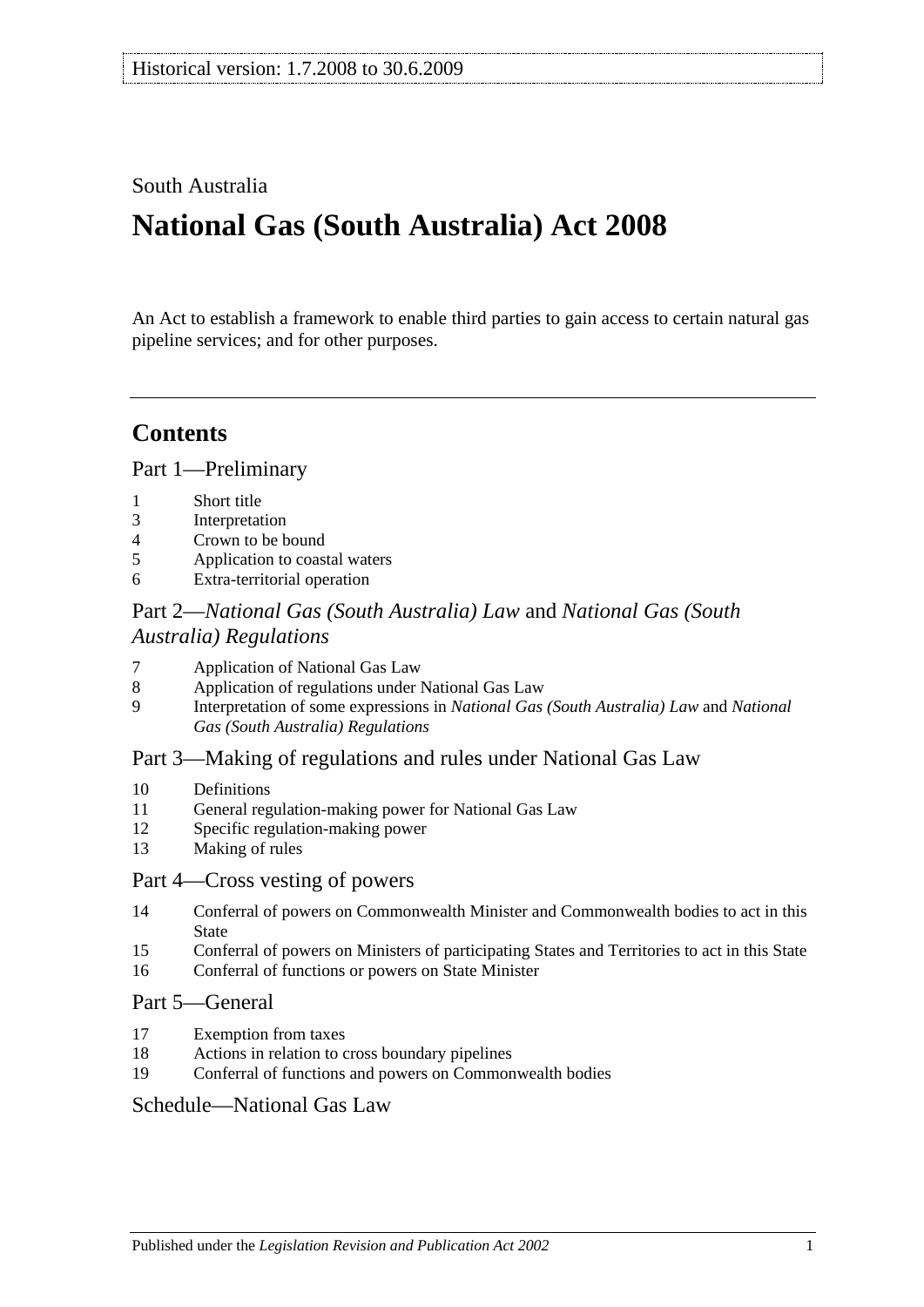# Chapter 1—Preliminary

# Part 1—Citation and interpretation

| 1                       | Citation                                                                                                                     |
|-------------------------|------------------------------------------------------------------------------------------------------------------------------|
| $\overline{\mathbf{c}}$ | Definitions                                                                                                                  |
| 3                       | Meaning of civil penalty provision                                                                                           |
| 4                       | Meaning of conduct provision                                                                                                 |
| 5                       | Meaning of prospective user                                                                                                  |
| 6                       | Meaning of regulatory obligation or requirement                                                                              |
| 7<br>8                  | Meaning of regulatory payment<br>Meaning of service provider                                                                 |
| 9                       | Passive owners of scheme pipelines deemed to provide or intend to provide pipeline services                                  |
| 10                      | Things done by 1 service provider to be treated as being done by all of service provider group                               |
| 11                      | Local agents of foreign service providers                                                                                    |
| 12                      | Commissioning of a pipeline                                                                                                  |
| 13                      | Pipeline classification criterion                                                                                            |
| 14                      | Jurisdictional determination criteria-cross boundary distribution pipelines                                                  |
| 15                      | Pipeline coverage criteria                                                                                                   |
| 16                      | Form of regulation factors                                                                                                   |
| 17                      | Effect of separate and consolidated access arrangements in certain cases                                                     |
| 18                      | Certain extensions to, or expansion of the capacity of, pipelines to be taken to be part of a covered<br>pipeline            |
| 19<br>20                | Expansions of and extensions to covered pipeline by which light regulation services are provided<br>Interpretation generally |
|                         | Part 2—Participating jurisdictions                                                                                           |
| 21                      | Participating jurisdictions                                                                                                  |
| 22                      | Ministers of participating jurisdictions                                                                                     |
|                         | Part 3—National gas objective and principles                                                                                 |
|                         | Division 1—National gas objective                                                                                            |
| 23                      | National gas objective                                                                                                       |
|                         | Division 2—Revenue and pricing principles                                                                                    |
| 24                      | Revenue and pricing principles                                                                                               |
|                         | Division 3—MCE policy principles                                                                                             |
| 25                      | MCE statements of policy principles                                                                                          |
|                         | Part 4-Operation and effect of National Gas Rules                                                                            |
| 26                      | National Gas Rules to have force of law                                                                                      |
|                         |                                                                                                                              |
|                         | Chapter 2—Functions and powers of gas market regulatory entities                                                             |
|                         | Part 1—Functions and powers of the Australian Energy Regulator                                                               |
|                         | Division 1-General                                                                                                           |
| 27                      | Functions and powers of the AER                                                                                              |
| 28                      | Manner in which AER must perform or exercise AER economic regulatory functions or powers                                     |
| 29                      | Delegations                                                                                                                  |
| 30                      | Confidentiality                                                                                                              |
|                         | Division 2-Search warrants                                                                                                   |
| 31                      | Definitions                                                                                                                  |
| 32                      | Authorised person                                                                                                            |
| 33                      | Identity cards                                                                                                               |
| 34                      | Return of identity cards<br>Search warrant                                                                                   |
| 35<br>36                | Announcement of entry and details of warrant to be given to occupier or other person at premises                             |
| 37                      | Immediate entry permitted in certain cases                                                                                   |
| 38                      | Copies of seized documents                                                                                                   |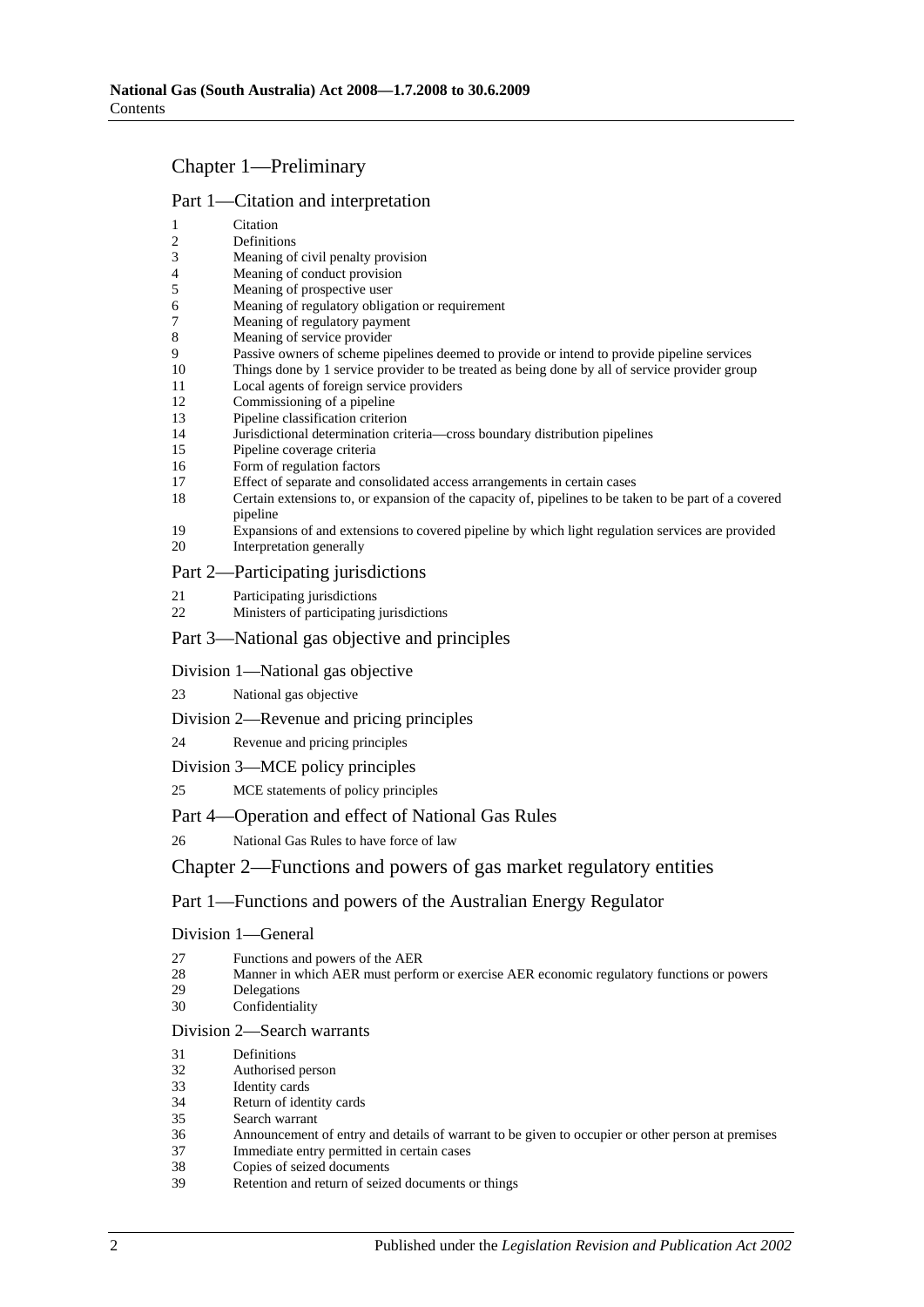- 40 Extension of period of retention of documents or things seized
- 41 Obstruction of persons authorised to enter
- Division 3—General information gathering powers
- 42 Power to obtain information and documents in relation to performance and exercise of functions and powers

## Division 4—Regulatory information notices and general regulatory information orders

#### Subdivision 1—Interpretation

- 43 Definitions<br>  $\frac{44}{\text{Meaning of}}$
- 44 Meaning of contributing service<br>45 Meaning of general regulatory in
- Meaning of general regulatory information order
- 46 Meaning of regulatory information notice
- 47 Division does not limit operation of information gathering powers under Division 3

#### Subdivision 2—Serving and making of regulatory information instruments

- 48 Service and making of regulatory information instrument
- 49 Additional matters to be considered for related provider regulatory information instruments<br>50 AER must consult before publishing a general regulatory information order
- AER must consult before publishing a general regulatory information order
- 51 Publication requirements for general regulatory information orders
- 52 Opportunity to be heard before regulatory information notice is served

Subdivision 3—Form and content of regulatory information instruments

- 53 Form and content of regulatory information instrument<br>54 Further provision about the information that may be de-
- Further provision about the information that may be described in a regulatory information instrument
- 55 Further provision about manner in which information must be provided to AER or kept

#### Subdivision 4—Compliance with regulatory information instruments

- 56 Compliance with regulatory information notice that is served
- 57 Compliance with general regulatory information order<br>58 Exemptions from compliance with general regulatory
- Exemptions from compliance with general regulatory information order
- 59 Assumptions where there is non-compliance with regulatory information instrument

Subdivision 5—General

- 60 Providing to AER false and misleading information
- 61 Person cannot rely on duty of confidence to avoid compliance with regulatory information instrument
- 62 Legal professional privilege not affected
- 63 Protection against self-incrimination

#### Division 5—Service provider performance reports

64 Preparation of service provider performance reports

#### Division 6—Miscellaneous matters

- 65 Consideration by the AER of submissions or comments made to it under this Law or the Rules
- 66 Use of information provided under a notice under Division 3 or a regulatory information instrument 67 AER to inform certain persons of decisions not to investigate breaches, institute proceedings or
- AER to inform certain persons of decisions not to investigate breaches, institute proceedings or serve infringement notices
- 68 AER enforcement guidelines

#### Part 2—Functions and powers of the Australian Energy Market Commission

#### Division 1—General

- 69 Functions and powers of the AEMC
- 70 Delegations<br>71 Confidential
- Confidentiality
- 72 AEMC must have regard to national gas objective
- 73 AEMC must have regard to MCE statements of policy principles in relation to Rule making and reviews

#### Division 2—Rule making functions and powers of the AEMC

- 74 Subject matter for National Gas Rules
- 75 Rules relating to MCE or Ministers of participating jurisdictions require MCE consent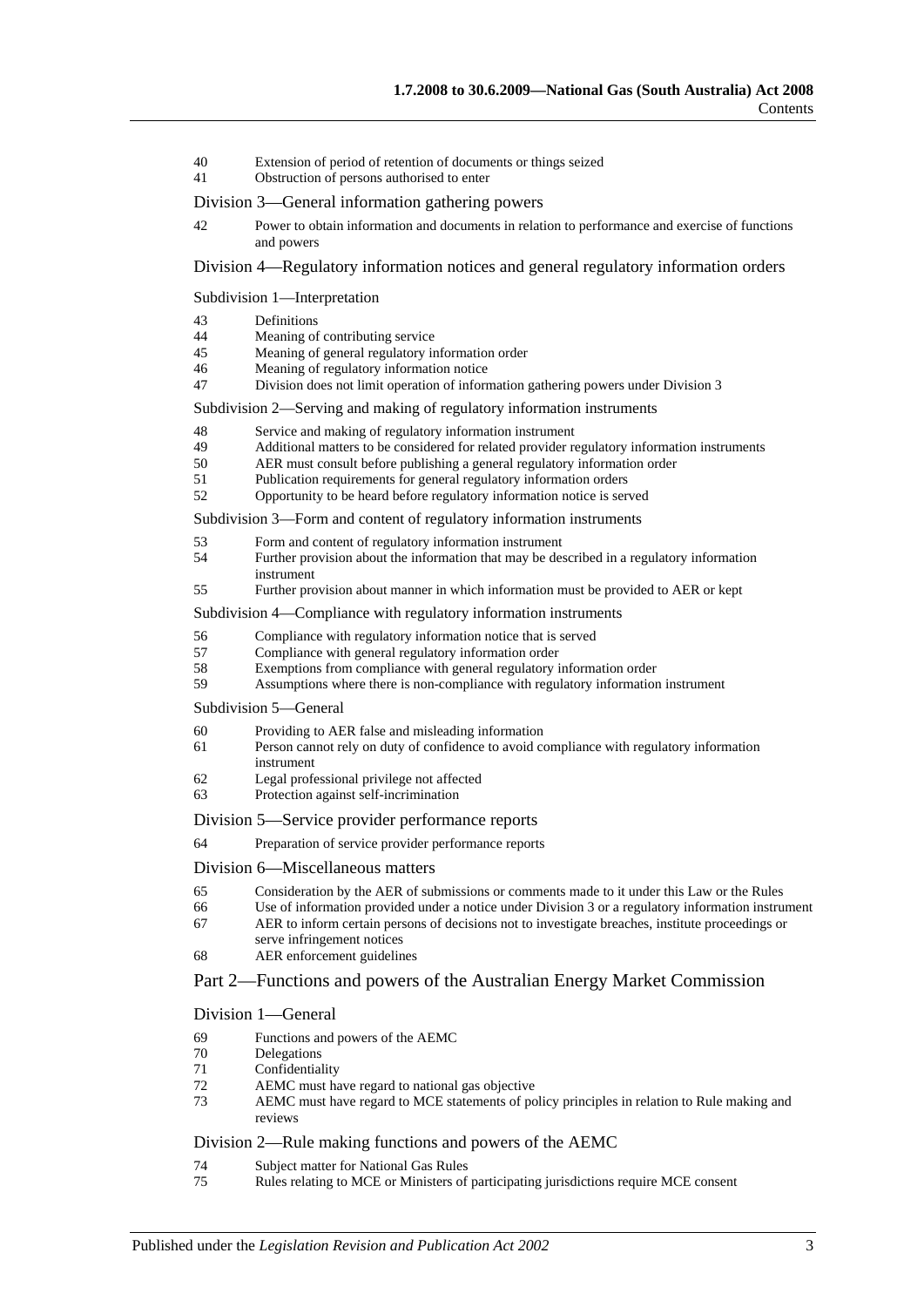76 AEMC must not make Rules that create criminal offences or impose civil penalties for breaches 77 Documents etc applied, adopted and incorporated by Rules to be publicly available Division 3—Committees, panels and working groups of the AEMC 78 Establishment of committees, panels and working groups Division 4—MCE directed reviews 79 MCE directions 80 Terms of reference<br>81 Notice of MCE director Notice of MCE directed review 82 Conduct of MCE directed review Division 5—Other reviews 83 Rule reviews by the AEMC Division 6—Miscellaneous matters 84 AEMC must publish and make available up to date versions of Rules 85 Fees 86 Immunity from personal liability of AEMC officials Part 3—Functions and powers of Ministers of participating jurisdictions 87 Functions and powers of Minister of this participating jurisdiction under this Law 88 Functions and powers of Commonwealth Minister under this Law Part 4—Functions and powers of the NCC 89 Functions and powers of NCC under this Law 90 Confidentiality Part 5—Functions and powers of Tribunal 91 Functions and powers of Tribunal under this Law Chapter 3—Coverage and classification of pipelines Part 1—Coverage of pipelines Division 1—Coverage determinations 92 Application for recommendation that a pipeline be a covered pipeline 93 Application to be dealt with in accordance with the Rules<br>94 NCC may defer consideration of application in certain cas 94 NCC may defer consideration of application in certain cases<br>95 NCC coverage recommendation NCC coverage recommendation 96 NCC must not make coverage recommendation if tender approval decision becomes irrevocable 97 Principles governing the making of a coverage recommendation<br>98 Initial classification decision to be made as part of recommendation 98 Initial classification decision to be made as part of recommendation<br>99 Relevant Minister's determination on application 99 Relevant Minister's determination on application<br>100 Principles governing the making of a coverage de Principles governing the making of a coverage determination or decision not to do so 101 Operation and effect of coverage determination Division 2—Coverage revocation determinations 102 Application for a determination that a pipeline no longer be a covered pipeline<br>103 Application to be dealt with in accordance with the Rules Application to be dealt with in accordance with the Rules 104 NCC coverage revocation recommendation 105 Principles governing the making of a coverage revocation recommendation 106 Relevant Minister's determination on application 107 Principles governing the making of a coverage revocation determination or decision not to do so 108 Operation and effect of coverage revocation determination Part 2—Light regulation of covered pipeline services Division 1—Making of light regulation determinations Subdivision 1—Decisions when pipeline is not a covered pipeline 109 Application of Subdivision<br>110 NCC's decision on light reg NCC's decision on light regulation of pipeline services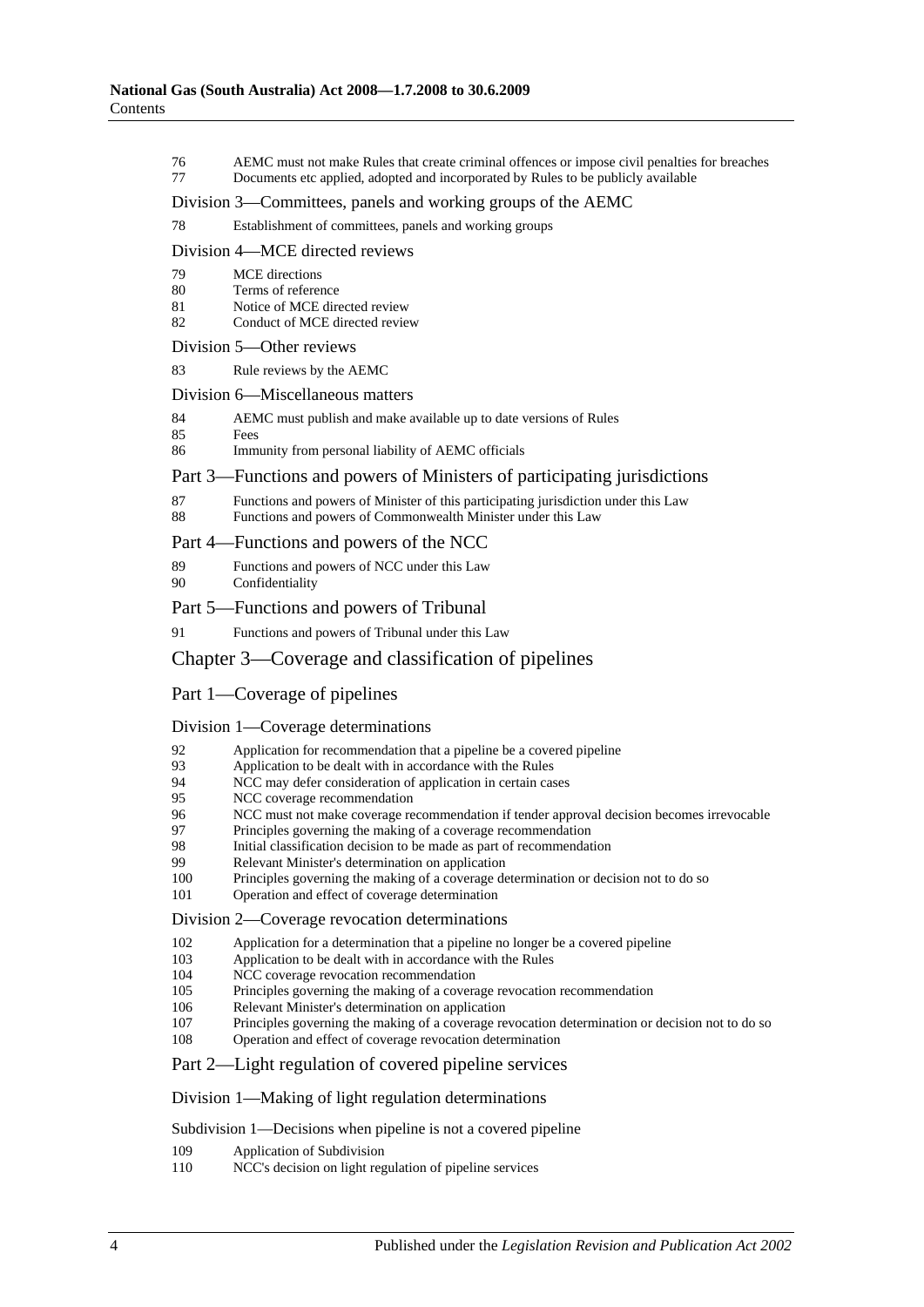Subdivision 2—Decisions when pipeline is a covered pipeline

- 111 Application of Subdivision
- 112 Application
- 113 Application to be dealt with in accordance with the Rules
- 114 NCC's decision on light regulation of pipeline services

Subdivision 3—Operation and effect of light regulation determinations

- 115 When light regulation determinations take effect
- 116 Submission of limited access arrangement for light regulation services

Division 2—Revocation of light regulation determinations

Subdivision 1—On advice from service providers

117 Advice by service provider that light regulation services should cease to be light regulation services

Subdivision 2—On application by persons other than service providers

- 118 Application (other than by service provider) for revocation of light regulation determinations<br>119 Decisions on applications made around time of applications for coverage revocation determin
- Decisions on applications made around time of applications for coverage revocation determinations
- 120 NCC decision on application where no application for a coverage revocation recommendation
- 121 Operation and effect of decision of NCC under this Division

Division 3—Principles governing light regulation determinations

122 Principles governing the making or revoking of light regulation determinations

Division 4—Revocation if coverage determination not made

123 Light regulation determination revoked if coverage determination not made

Division 5—Effect of pipeline ceasing to be covered pipeline

124 Light regulation services cease to be such services on cessation of coverage of pipeline

Division 6—AER reviews into designated pipelines

125 AER reviews

Part 3—Coverage of pipelines the subject of tender process

126 Tender approval pipelines deemed to be covered pipelines

Part 4—Coverage following approval of voluntary access arrangement

- 127 Certain pipelines become covered pipelines on approval of voluntary access arrangement
- Part 5—Reclassification of pipelines
- 128 Service provider may apply for reclassification of pipeline<br>129 Reclassification decision
- 129 Reclassification decision<br>130 Effect of reclassification
- Effect of reclassification decision

Chapter 4—General requirements for provision of covered pipeline services

Part 1—General duties for provision of pipeline services by covered pipelines

131 Service provider must be legal entity of a specified kind to provide pipeline services by covered pipeline

132 Submission of full access arrangement or revisions to applicable full access arrangements

- 133 Preventing or hindering access
- 134 Supply and haulage of natural gas
- 135 Covered pipeline service provider must comply with queuing requirements<br>136 Covered pipeline service provider providing light regulation services must a

Covered pipeline service provider providing light regulation services must not price discriminate

### Part 2—Structural and operational separation requirements (ring fencing)

#### Division 1—Interpretation

- 137 Definitions
- 138 Meaning of marketing staff

## Division 2—Minimum ring fencing requirements

- 139 Carrying on of related businesses prohibited
- 140 Marketing staff and the taking part in related businesses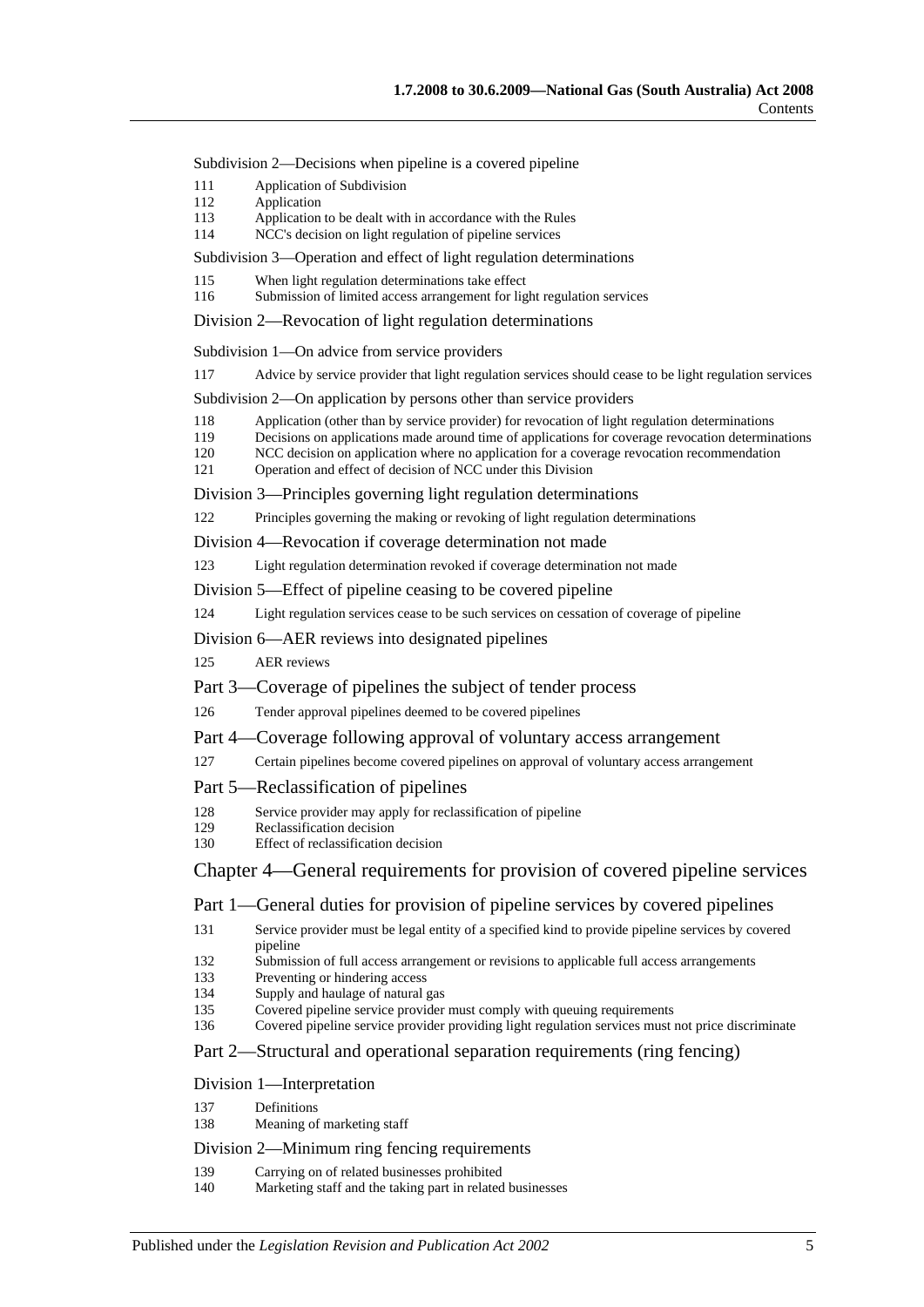141 Accounts that must be prepared, maintained and kept

## Division 3—Additional ring fencing requirements

- 142 Division does not limit operation of Division 2
- 143 AER ring fencing determinations<br>144 AER to have regard to likely con
- AER to have regard to likely compliance costs of additional ring fencing requirements
- 145 Types of ring fencing requirements that may be specified in an AER ring fencing determination

Division 4—AER ring fencing exemptions

- 146 Exemptions from minimum ring fencing requirements
- Division 5—Associate contracts
- 147 Service provider must not enter into or give effect to associate contracts that have anti-competitive effect

148 Service provider must not enter into or give effect to associate contracts inconsistent with competitive parity rule

## Chapter 5—Greenfields pipeline incentives

#### Part 1—Interpretation

149 Definitions<br>150 Internation

International pipeline to be a transmission pipeline for purposes of Chapter

#### Part 2—15-year no-coverage determinations

- 151 Application for 15-year no-coverage determination for proposed pipeline<br>152 Application to be dealt with in accordance with the Rules
- Application to be dealt with in accordance with the Rules
- 153 No-coverage recommendation<br>154 Principles governing the makin
- 154 Principles governing the making of a no-coverage recommendation<br>155 Initial classification decision to be made as part of recommendation
- 155 Initial classification decision to be made as part of recommendation
- 156 Relevant Minister's determination on application
- 157 Principles governing the making of a 15-year no-coverage determination or decision not to do so
- 158 Effect of 15-year no-coverage determination
- 159 Consequences of Minister deciding against making 15-year no-coverage determination for international pipeline

## Part 3—Price regulation exemptions

#### Division 1—Application for price regulation exemption

160 Application for price regulation exemption

#### Division 2—Recommendations by NCC

- 161 Application to be dealt with in accordance with the Rules<br>162 NCC's recommendation
- NCC's recommendation
- 163 General principle governing NCC's recommendation

#### Division 3—Making and effect of price regulation exemption

- 164 Making of price regulation exemption
- 165 Principles governing the making of a price regulation exemption
- 166 Conditions applying to a price regulation exemption
- 167 Effect of price regulation exemption

#### Division 4—Limited access arrangements

168 Limited access arrangements for pipeline services provided by international pipeline to which a price regulation exemption applies

### Division 5—Other matters

- 169 Other obligations to which service provider is subject
- 170 Service provider must not price discriminate in providing international pipeline services

# Part 4—Extended or modified application of greenfields pipeline incentive

- 171 Requirement for conformity between pipeline description and pipeline as constructed
- 172 Power of relevant Minister to amend pipeline description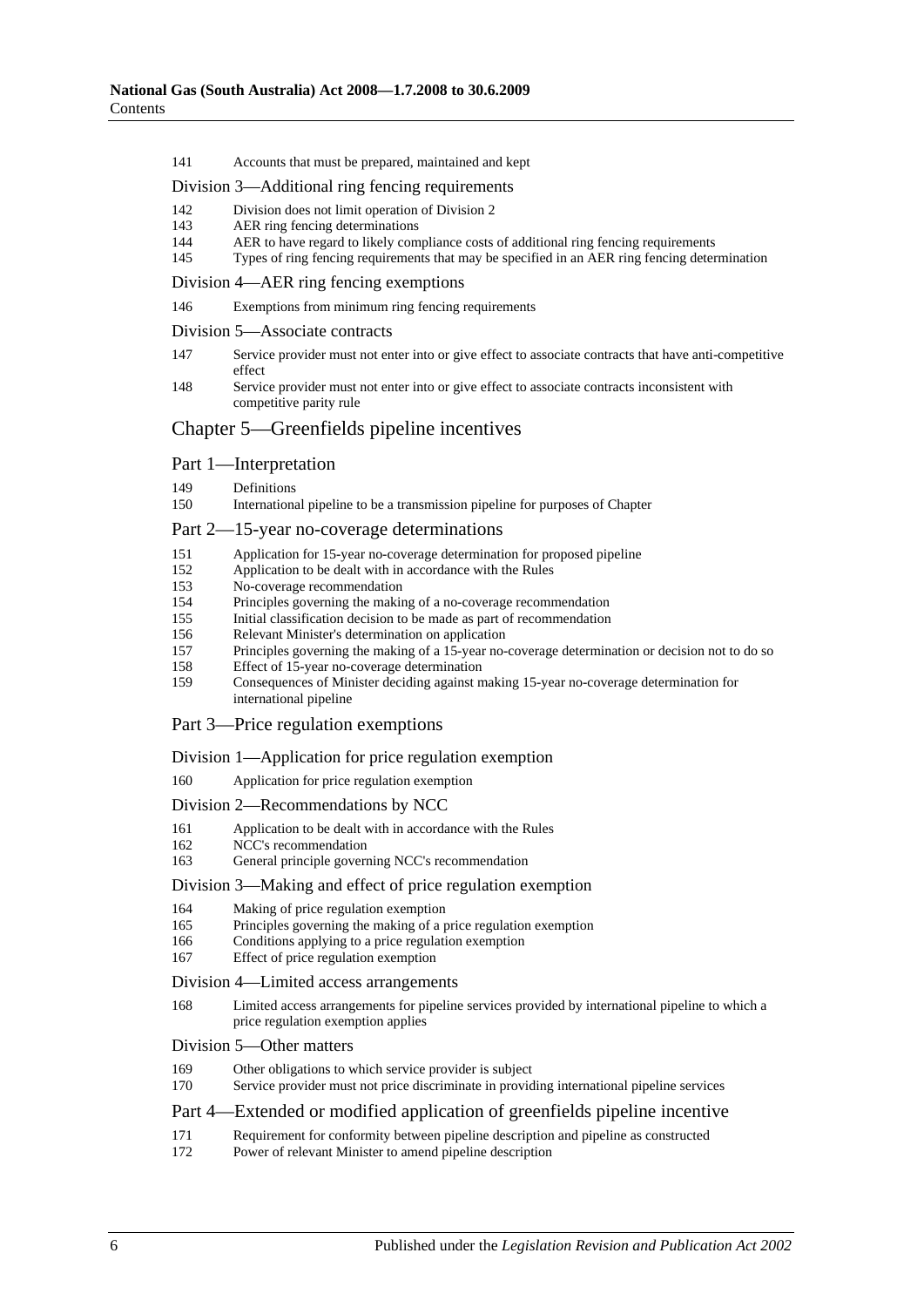## Part 5—Early termination of greenfields pipeline incentive

- 173 Greenfields pipeline incentive may lapse
- 174 Revocation by consent
- 175 Revocation for misrepresentation
- 176 Revocation for breach of condition to which a price regulation exemption is subject<br>177 Exhaustive provision for termination of greenfields pipeline incentive
- Exhaustive provision for termination of greenfields pipeline incentive

## Chapter 6—Access disputes

## Part 1—Interpretation and application

- 178 Definitions<br>179 Chapter do
- 179 Chapter does not limit how disputes about access may be raised or dealt with 180 No price or revenue regulation for access disputes relating to international pin
- 180 No price or revenue regulation for access disputes relating to international pipeline services

## Part 2—Notification of access dispute

- 181 Notification of access dispute<br>182 Withdrawal of notification
- Withdrawal of notification
- 183 Parties to an access dispute

## Part 3—Access determinations

- 184 Determination of access dispute<br>185 Dispute resolution body may rec
- Dispute resolution body may require parties to mediate, conciliate or engage in an alternative dispute resolution process
- 186 Dispute resolution body may terminate access dispute in certain cases
- 187 No access determination if dispute resolution body considers there is genuine competition
- 188 Restrictions on access determinations
- 189 Access determination must give effect to applicable access arrangement
- 190 Access determinations and past contributions of capital to fund installations or the construction of new facilities
- 191 Rules may allow determination that varies applicable access arrangement for installation of a new facility
- 192 Access determinations need not require the provision of a pipeline service
- 193 Content of access determinations

### Part 4—Variation of access determinations

194 Variation of access determination

#### Part 5—Compliance with access determinations

195 Compliance with access determination

#### Part 6—Access dispute hearing procedure

- 196 Hearing to be in private
- 197 Right to representation<br>198 Procedure of dispute re
- 198 Procedure of dispute resolution body<br>199 Particular powers of dispute resolution
- 199 Particular powers of dispute resolution body in a hearing<br>200 Disclosure of information
- Disclosure of information
- 201 Power to take evidence on oath or affirmation<br>202 Failing to attend as a witness
- 202 Failing to attend as a witness<br>203 Failing to answer questions et
- 203 Failing to answer questions etc<br>204 Intimidation etc
- 204 Intimidation etc<br>205 Party may reque
- Party may request dispute resolution body to treat material as confidential
- 206 Costs
- 207 Outstanding costs are a debt due to party awarded the costs

#### Part 7—Joint access dispute hearings

- 208 Definition
- 209 Joint dispute hearing<br>210 Consulting the parties
- Consulting the parties
- 211 Constitution and procedure of dispute resolution body for joint dispute hearings
- 212 Record of proceedings etc

#### Part 8—Miscellaneous matters

213 Correction of access determinations for clerical mistakes etc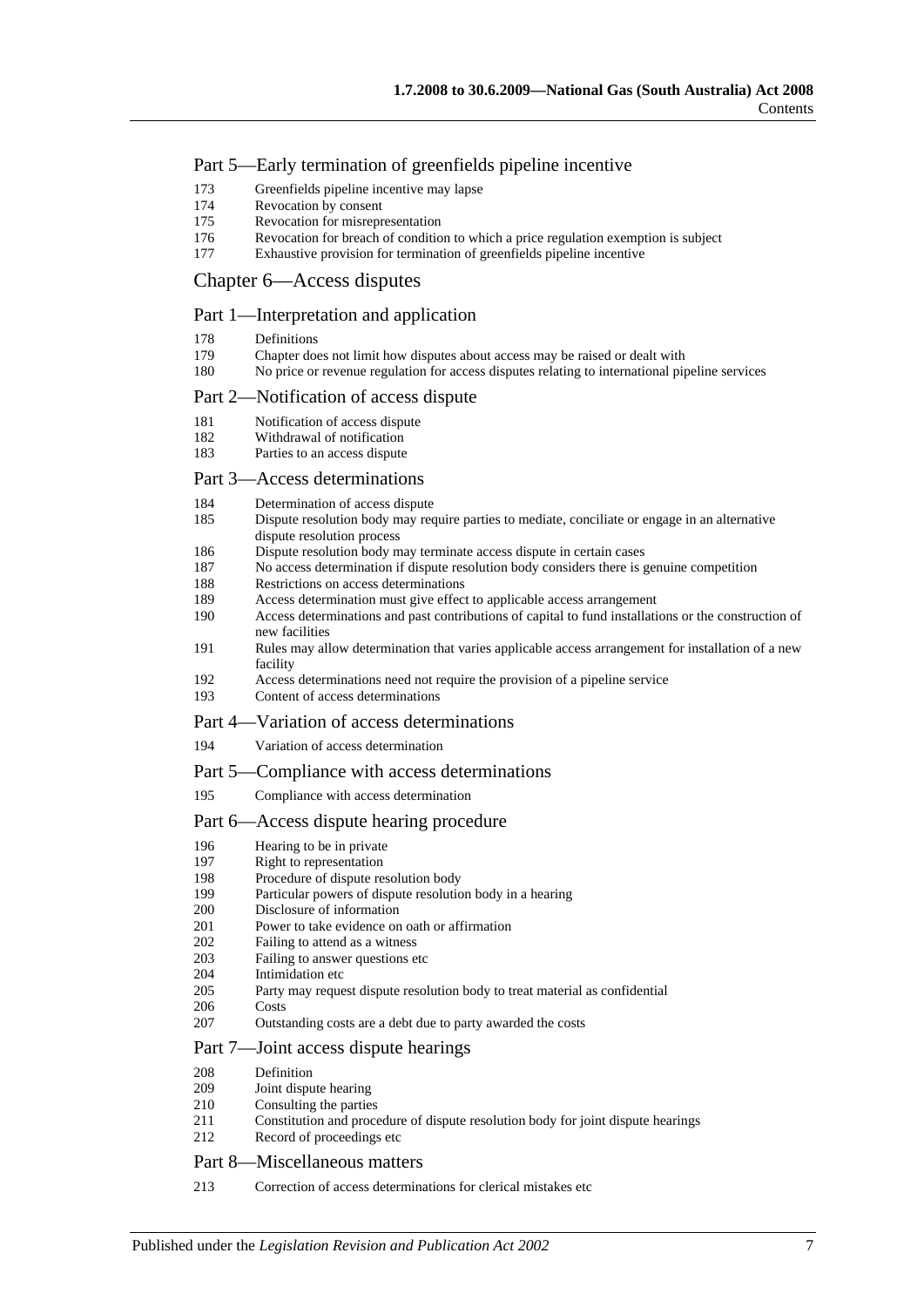- 214 Reservation of capacity during an access dispute
- 215 Subsequent service providers bound by access determinations
- 216 Regulations about the costs to be paid by parties to access dispute

## Chapter 7—The Natural Gas Services Bulletin Board

## Part 1—The Bulletin Board Operator

| 217 | The Bulletin Board operator |
|-----|-----------------------------|
|-----|-----------------------------|

- 218 Obligation to establish and maintain the Natural Gas Services Bulletin Board
- 219 Other functions of the Bulletin Board operator
- 220 Powers of the Bulletin Board operator
- 221 Immunity of the Bulletin Board operator<br>222 Eees for services provided
- Fees for services provided

#### Part 2—Bulletin Board information

- 223 Obligation to give information to the Bulletin Board operator<br>224 Person cannot rely on duty of confidence to avoid compliance
- 224 Person cannot rely on duty of confidence to avoid compliance with obligation<br>225 Giving to Bulletin Board operator false and misleading information
- Giving to Bulletin Board operator false and misleading information
- 226 Immunity of persons giving information to the Bulletin Board operator

## Part 3—Protection of information

- 227 Protection of information by the Bulletin Board operator<br>228 Protection of information by employees etc of the Bulletin
- Protection of information by employees etc of the Bulletin Board operator

## Chapter 8—Proceedings under the National Gas Law

## Part 1—Proceedings generally

| 229 |  | Instituting civil proceedings under this Law |  |
|-----|--|----------------------------------------------|--|
|     |  |                                              |  |

230 Time limit within which proceedings may be instituted

## Part 2—Proceedings for breaches of this Law, Regulations or the Rules

- 231 AER proceedings for breaches of this Law, Regulations or the Rules that are not offences<br>232 Proceedings for declaration that a person is in breach of a conduct provision
- 232 Proceedings for declaration that a person is in breach of a conduct provision<br>233 Actions for damages by persons for breach of conduct provision
- Actions for damages by persons for breach of conduct provision

#### Part 3—Matters relating to breaches of this Law, the Regulations or the Rules

- 234 Matters for which there must be regard in determining amount of civil penalty<br>235 Breach of a civil penalty provision is not an offence
- 235 Breach of a civil penalty provision is not an offence<br>236 Breaches of civil penalty provisions involving conti
- 236 Breaches of civil penalty provisions involving continuing failure<br>237 Conduct in breach of more than 1 civil penalty provision
- 237 Conduct in breach of more than 1 civil penalty provision<br>238 Persons involved in breach of civil penalty provision or c
- Persons involved in breach of civil penalty provision or conduct provision
- 239 Attempt to breach a civil penalty provision
- 240 Civil penalties payable to the Commonwealth

### Part 4—Judicial review of decisions under this Law, the Regulations and the Rules

- 241 Definition<br>242 Application
- Applications for judicial review of decisions of the AEMC
- 243 Applications for judicial review of decisions of the Bulletin Board operator

## Part 5—Merits review and other non-judicial review

#### Division 1—Interpretation

244 Definitions

## Division 2—Merits review for reviewable regulatory decisions

- 245 Applications for review
- 246 Grounds for review
- 247 By when an application must be made
- 248 Tribunal must not grant leave unless serious issue to be heard and determined<br>249 I eave must be refused if application is about an error relating to revenue amou
- Leave must be refused if application is about an error relating to revenue amounts below specified threshold
- 250 Tribunal must refuse to grant leave if submission not made or is made late
- 251 Tribunal may refuse to grant leave to service provider in certain cases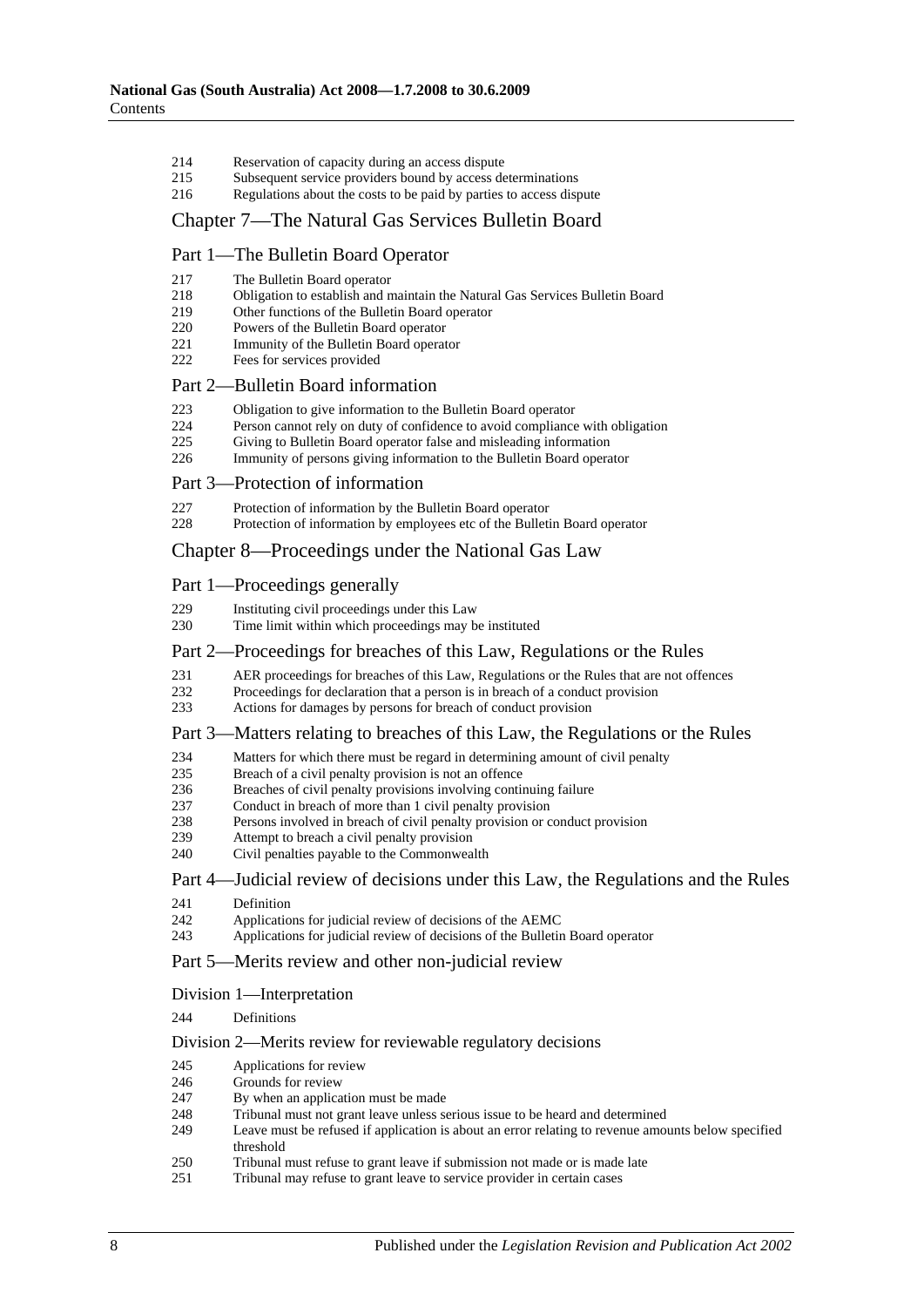- 252 Effect of application on operation of reviewable regulatory decisions
- 253 Intervention by others in a review without leave
- 254 Leave for reviewable regulatory decision process participants
- 255 Leave for user or consumer intervener
- 256 Interveners may raise new grounds for review
- 257 Parties to a review under this Division<br>258 Matters that parties to a review may an
- Matters that parties to a review may and may not raise in a review
- 259 Tribunal must make determination
- 260 Target time limit for Tribunal for making a determination under this Division 261 Matters to be considered by Tribunal in making determination
- 261 Matters to be considered by Tribunal in making determination<br>262 Assistance from NCC in certain cases
- Assistance from NCC in certain cases

#### Division 3—Tribunal review of AER information disclosure decisions under section 329

- 263 Application for review
- 264 Exclusion of public in certain cases<br>265 Determination in the review
- 265 Determination in the review<br>266 Tribunal must be taken to ha
- 266 Tribunal must be taken to have affirmed decision if decision not made within time
- 267 Assistance from the AER in certain cases

#### Division 4—General

- 268 Costs in a review
- 269 Amount of costs
- 270 Review of Part

## Part 6—Enforcement of access determinations

- 271 Enforcement of access determinations<br>272 Consent injunctions
- 272 Consent injunctions<br>273 Interim injunctions
- Interim injunctions
- 274 Factors relevant to granting a restraining injunction
- 275 Factors relevant to granting a mandatory injunction
- 276 Discharge or variation of injunction or other order

#### Part 7—Infringement notices

- 277 Power to serve notice<br>278 Form of notice
- 
- 278 Form of notice<br>279 Infringement p Infringement penalty
- 280 AER cannot institute proceedings while infringement notice on foot<br>281 Late payment of penalty
- Late payment of penalty
- 282 Withdrawal of notice
- 283 Refund of infringement penalty<br>284 Payment expires breach of civi
- Payment expiates breach of civil penalty provision
- 285 Payment not to have certain consequences
- 286 Conduct in breach of more than 1 civil penalty provision

#### Part 8—Further provision for corporate liability for breaches of this Law etc

- 287 Definition<br>288 Offences
- 288 Offences and breaches by corporations<br>289 Corporations also in breach if officers a
- Corporations also in breach if officers and employees are in breach

## Chapter 9—The making of the National Gas Rules

#### Part 1—General

#### Division 1—Interpretation

290 Definitions

# Division 2—Rule making tests

- 291 Application of national gas objective<br>292 AEMC must take into account form of
- 292 AEMC must take into account form of regulation factors in certain cases<br>293 AEMC must take into account revenue and pricing principles in certain c
- AEMC must take into account revenue and pricing principles in certain cases

#### Part 2—Initial National Gas Rules

294 South Australian Minister to make initial National Gas Rules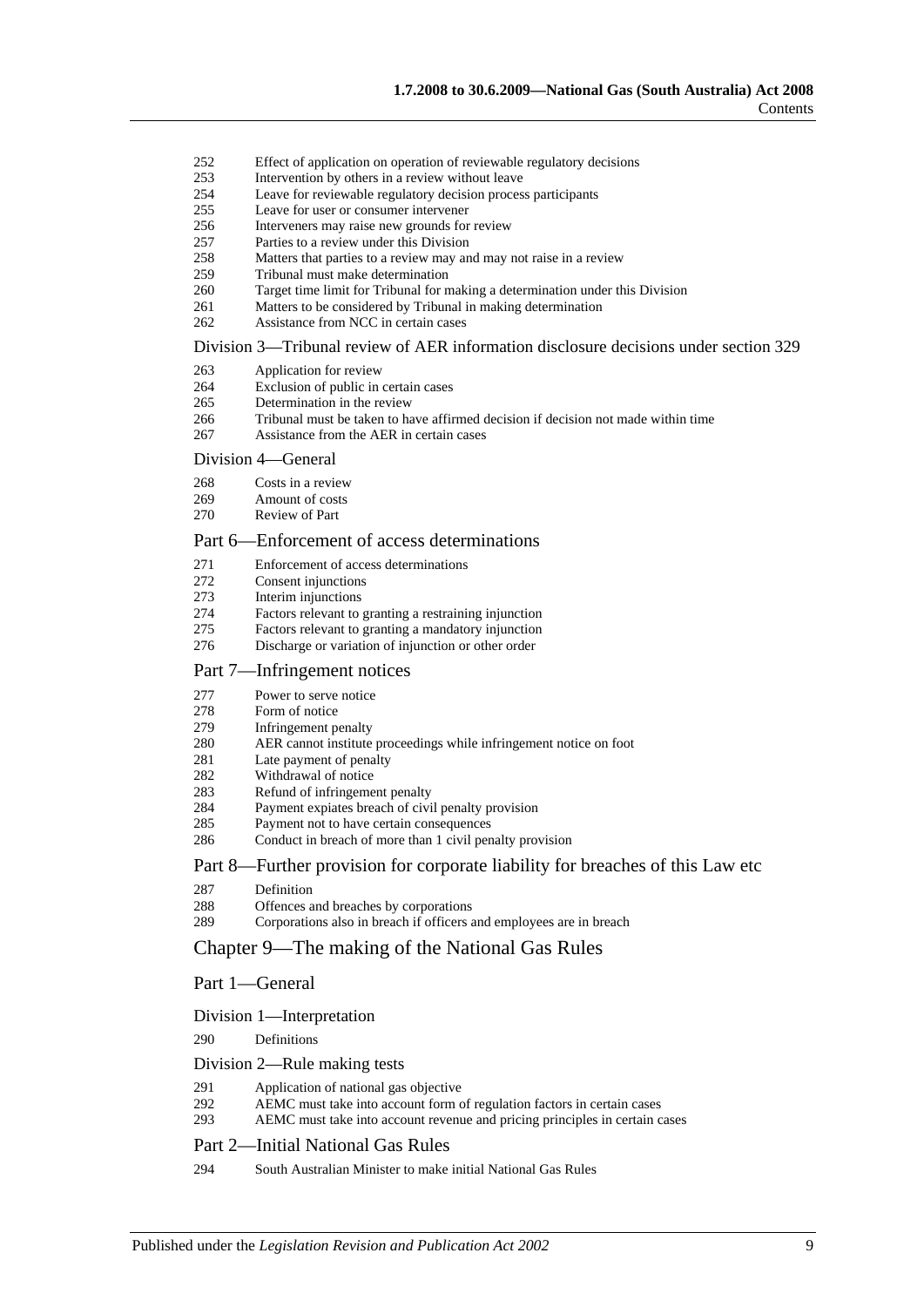## Part 3—Procedure for the making of a Rule by the AEMC

- 295 Initiation of making of a Rule
- 296 AEMC may make more preferable Rule in certain cases
- 297 AEMC may make Rules that are consequential to a Rule request<br>298 Content of requests for a Rule
- 298 Content of requests for a Rule<br>299 Waiver of fee for Rule request
- Waiver of fee for Rule requests
- 300 Consolidation of 2 or more Rule requests
- 301 Initial consideration of request for Rule
- 302 AEMC may request further information from Rule proponent in certain cases
- Notice of proposed Rule
- 304 Publication of non-controversial or urgent final Rule determination<br>305 "Fast track" Rules where previous public consultation by gas marke
- "Fast track" Rules where previous public consultation by gas market regulatory body or an AEMC review
- 306 Right to make written submissions and comments<br>307 AEMC may hold public bearings before draft Rule
- 307 AEMC may hold public hearings before draft Rule determination
- 308 Draft Rule determination<br>309 Right to make written sub
- 309 Right to make written submissions and comments in relation to draft Rule determination
- 310 Pre-final Rule determination hearing may be held
- 311 Final Rule determination
- 312 Further draft Rule determination may be made where proposed Rule is a proposed more preferable Rule
- 313 Making of Rule
- 314 Operation and commencement of Rule
- 315 Rule that is made to be published on website and made available to the public
- Evidence of the National Gas Rules

## Part 4—Miscellaneous provisions relating to rule making by the AEMC

- 317 Extension of periods of time in Rule making procedure<br>318 AEMC may extend period of time for making of final R
- 318 AEMC may extend period of time for making of final Rule determination for further consultation
- 319 AEMC may publish written submissions and comments unless confidential
- 320 AEMC must publicly report on Rules not made within 12 months of public notification of requests

## Chapter 10—General

## Part 1—Provisions relating to applicable access arrangements

- 321 Protection of certain pre-existing contractual rights<br>322 Service provider may enter into agreement for acce
- Service provider may enter into agreement for access different from applicable access arrangement
- 323 Applicable access arrangements continue to apply regardless of who provides pipeline service

## Part 2—Handling of confidential information

#### Division 1—Disclosure of confidential information held by AER

- 324 Authorised disclosure of information given to the AER in confidence<br>325 Disclosure with prior written consent is authorised
- Disclosure with prior written consent is authorised
- 326 Disclosure for purposes of court and tribunal proceedings and to accord natural justice
- 327 Disclosure of information given to the AER with confidential information omitted
- 328 Disclosure of information given in confidence does not identify anyone
- 329 Disclosure of confidential information authorised if detriment does not outweigh public benefit

#### Division 2—Disclosure of confidential information held by relevant Ministers, NCC and AEMC

- 330 Definitions
- 331 Confidentiality of information received for scheme procedure purpose and for making of scheme decision

#### Part 3—Miscellaneous

- 332 Failure to make a decision under this Law or the Rules within time does not invalidate the decision
- 333 Withdrawal of applications relating to coverage or reclassification
- 334 Notification of Ministers of participating jurisdictions of receipt of application
- 335 Relevant Minister may request NCC to give information or assistance<br>336 Savings and transitionals
- Savings and transitionals

## Schedule 1—Subject matter for the National Gas Rules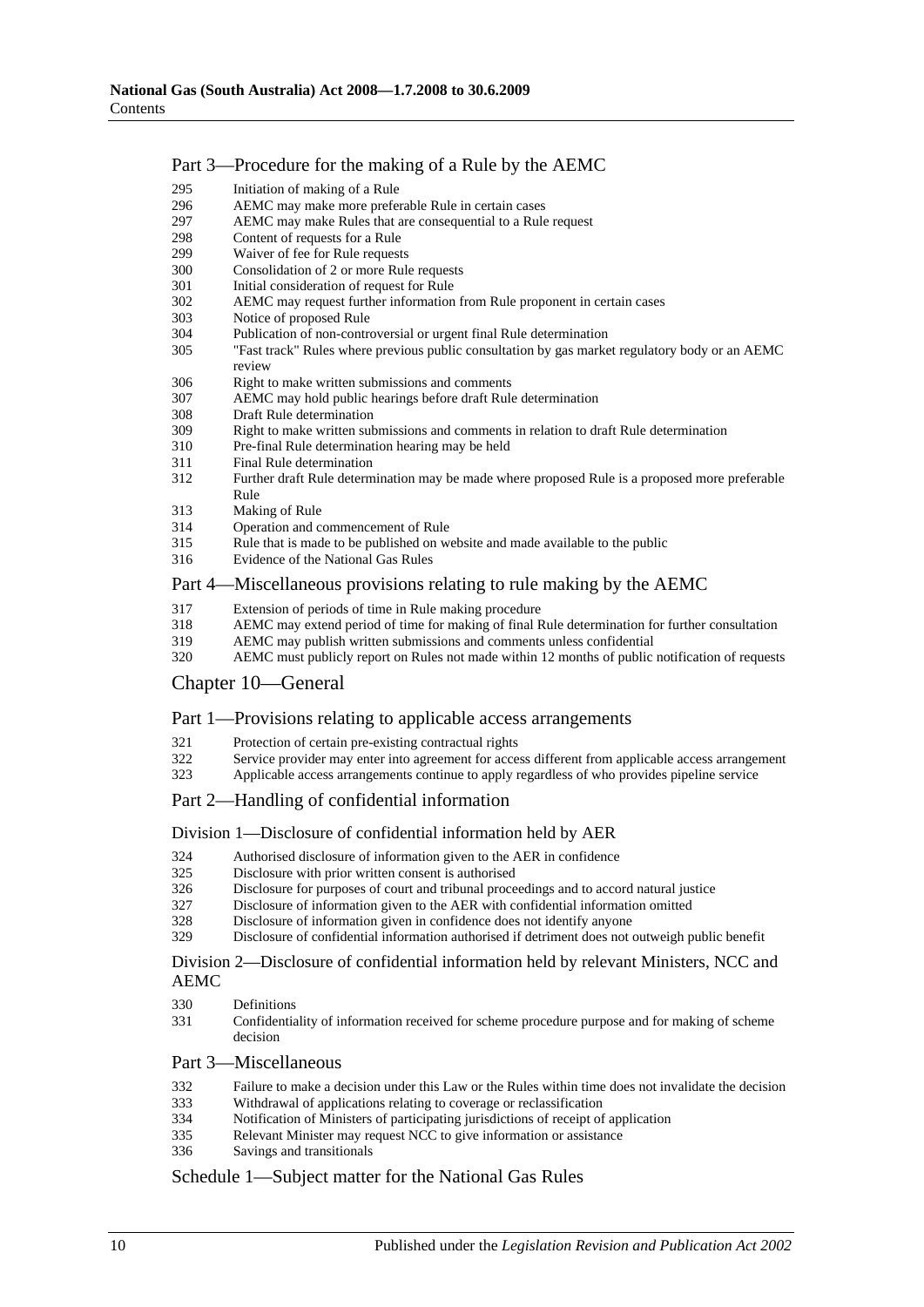Schedule 2—Miscellaneous provisions relating to interpretation

- Part 1—Preliminary
- 1 Displacement of Schedule by contrary intention

## Part 2—General

- 2 Law to be construed not to exceed legislative power of Legislature
- 3 Vacant provision<br>4 Material that is, a
- 4 Material that is, and is not, part of Law<br>5 References to particular Acts and to en-
- 5 References to particular Acts and to enactments<br>6 References taken to be included in Act or Law of
- References taken to be included in Act or Law citation etc
- 7 Interpretation best achieving Law's purpose
- 8 Use of extrinsic material in interpretation<br>9 Compliance with forms
- Compliance with forms

## Part 3—Terms and references

- 10 Definitions
- 11 Provisions relating to defined terms and gender and number<br>12 Meaning of may and must etc
- Meaning of may and must etc
- 13 Words and expressions used in statutory instruments
- 14 References to Minister<br>15 Production of records k
- Production of records kept in computers etc
- 16 References to this jurisdiction to be implied
- 17 References to officers and holders of offices
- 18 Reference to certain provisions of Law

## Part 4—Functions and powers

- 19 Performance of statutory functions
- 20 Power to make instrument or decision includes power to amend or repeal<br>21 Matters for which statutory instruments may make provision
- 21 Matters for which statutory instruments may make provision<br>22 Presumption of validity and power to make
- 22 Presumption of validity and power to make<br>23 Appointments may be made by name or off
- Appointments may be made by name or office
- 24 Acting appointments
- 25 Powers of appointment imply certain incidental powers
- 26 Delegation<br>27 Exercise of
- Exercise of powers between enactment and commencement

#### Part 5—Distance and time

28 Matters relating to distance and time

#### Part 6—Service of documents

- 29 Service of documents and meaning of service by post etc
- 30 Meaning of service by post etc

#### Part 7—Evidentiary matters

#### Division 1—Publication on websites

- 31 Definitions
- 32 Publication of decisions on websites

#### Division 2—Evidentiary certificates

- 33 Definitions
- Evidentiary certificates-AER
- 35 Evidentiary certificates—AEMC
- 36 Evidentiary certificates—NCC
- 37 Evidentiary certificates—relevant Minister and Commonwealth Minister
- 38 Evidentiary certificates—Bulletin Board operator

## Part 8—Commencement of this Law and statutory instruments

- 39 Time of commencement of this Law or a provision of this Law
- 40 Time of commencement of a Rule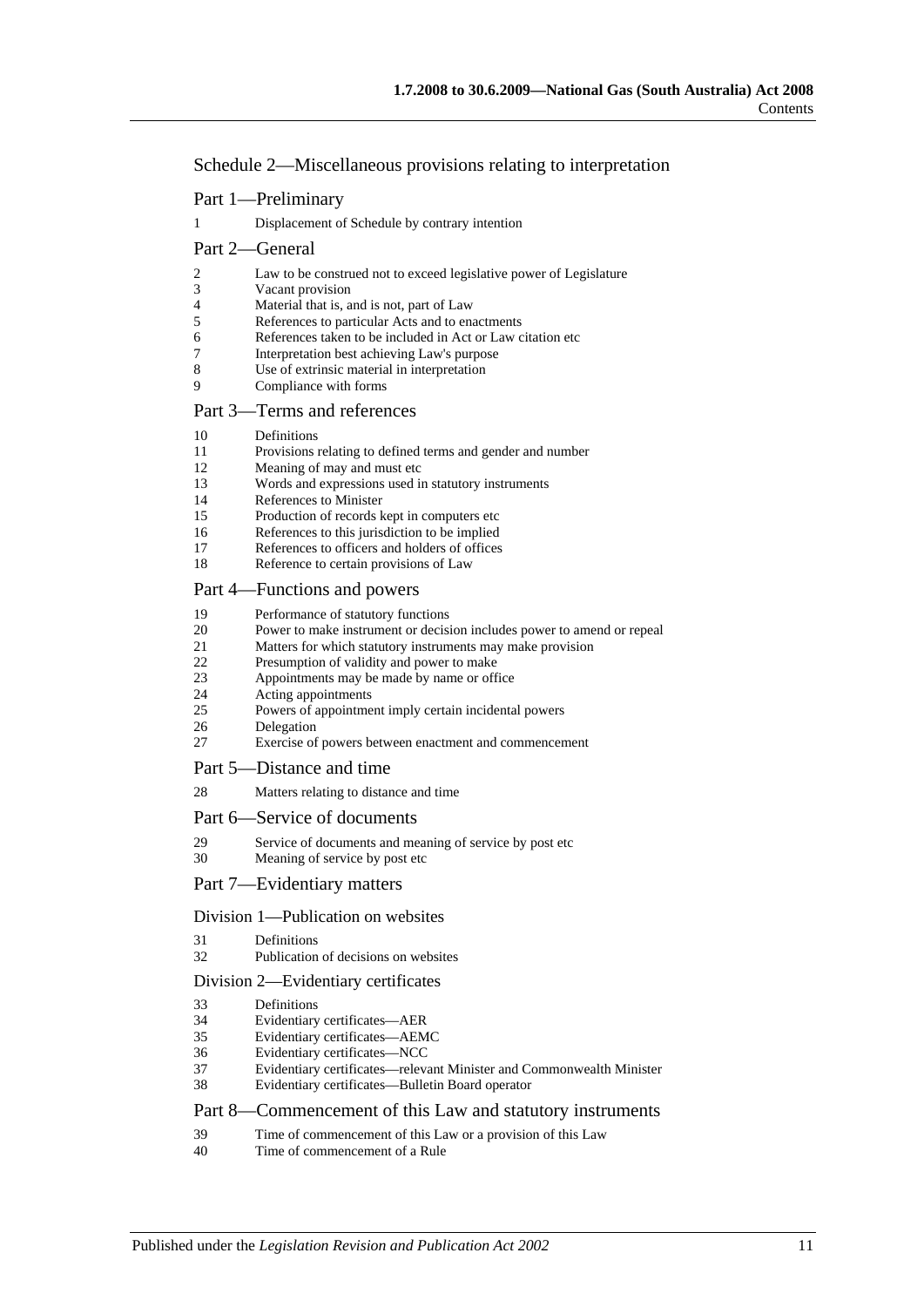## Part 9—Effect of repeal, amendment or expiration

- 41 Time of Law, the Regulations or Rules ceasing to have effect
- 42 Repealed Law, Regulation or Rule provisions not revived
- 43 Saving of operation of repealed Law, Regulation or Rule provisions<br>44 Continuance of repealed provisions
- 44 Continuance of repealed provisions<br>45 I aw and amending Acts to be read a
- Law and amending Acts to be read as one

### Part 10—Offences under this Law

- 46 Penalty at foot of provision<br>47 Penalty other than at foot of
- Penalty other than at foot of provision
- 48 Indictable offences and summary offences
- 49 Double jeopardy<br>50 Aiding and abetti
- Aiding and abetting, attempts etc

## Part 11—Instruments under this Law

- 51 Schedule applies to statutory instruments
- 52 National Gas Rules to be construed so as not to exceed the legislative power of the Legislature of this jurisdiction or the powers conferred by this Law
- 53 Invalid Rules

#### Schedule 3—Savings and transitionals

### Part 1—General

- 1 Definitions
- 2 Schedule subject to jurisdictional transitional arrangements in jurisdictional legislation
- Part 2—General savings provision
- 3 Saving of operation of old access law and Gas Code

### Part 3—Classification and coverage of pipelines

- 4 Pending applications for the classification of pipelines lapse
- 5 Old scheme coverage determinations
- 6 Old scheme covered transmission pipelines
- 7 Old scheme covered distribution pipelines<br>8 Pending coverage applications under old se
- 8 Pending coverage applications under old scheme (before NCC recommendation)<br>9 Pending relevant Minister decisions in relation to coverage under old scheme
- Pending relevant Minister decisions in relation to coverage under old scheme
- 10 Pending relevant Minister decisions in relation to coverage that are reviewed under old scheme
- 11 Pending old scheme coverage determinations where no applications for review under old scheme<br>12 Pending old scheme coverage determinations where applications for review under old scheme on Pending old scheme coverage determinations where applications for review under old scheme on
- foot 13 Pending old scheme no-coverage determinations where no applications for review under old
- scheme
- 14 Pending old scheme no-coverage determinations where applications for review under old scheme on foot
- 15 Pending coverage revocation applications under old scheme (before NCC recommendation)<br>16 Pending relevant Minister decisions in relation to coverage revocation under old scheme
- Pending relevant Minister decisions in relation to coverage revocation under old scheme
- 17 Pending relevant Minister decisions in relation to coverage revocation that are reviewed under old scheme
- 18 Pending old scheme coverage revocation determinations where no applications for review under old scheme
- 19 Pending old scheme coverage revocation determinations where applications for review under old scheme on foot
- 20 Pending old scheme coverage non-revocation determinations where no applications for review under old scheme
- 21 Pending old scheme coverage non-revocation determinations where applications for review under old scheme on foot
- 22 Binding no-coverage determinations
- 23 Pending applications for binding no-coverage determinations (before NCC recommendation)
- 24 Pending relevant Minister decisions for binding no-coverage determinations under old scheme<br>25 Pending relevant Minister decisions in relation to binding no-coverage determinations that are
- 25 Pending relevant Minister decisions in relation to binding no-coverage determinations that are reviewed under old scheme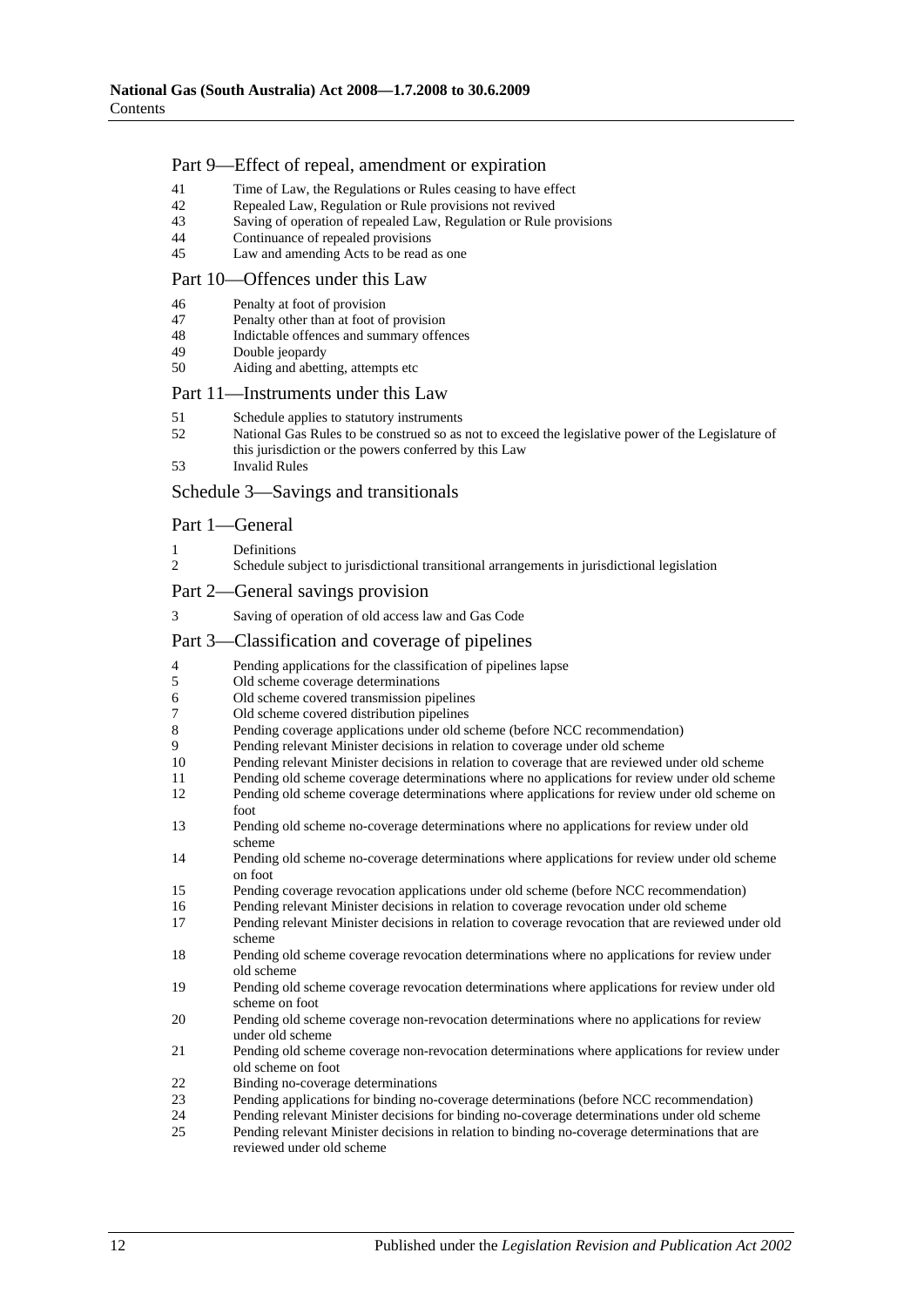### Part 4—Access arrangements

- 26 Current access arrangements (other than old scheme limited access arrangements)
- 27 Old scheme limited access arrangements
- 28 Access arrangements submitted but not approved or rejected before repeal of old scheme<br>29 Access arrangement revisions submitted but not approved or rejected before repeal of old
- 29 Access arrangement revisions submitted but not approved or rejected before repeal of old scheme<br>20 Certain provisions of the Gas Code to continue to apply to current and proposed access
- Certain provisions of the Gas Code to continue to apply to current and proposed access arrangements
- 31 Certain decisions relating to certain access arrangements are reviewable regulatory decisions for purposes of Chapter 8 Part 5 of the Law
- 32 Limited access arrangements submitted but not approved before repeal of old scheme
- 33 Extensions and expansions policies
- 34 Queuing policies

## Part 5—Price regulation exemptions

- 35 Old scheme price regulation exemptions
- 36 Pending applications for price regulation exemptions<br>37 Pending Commonwealth Minister decisions for price
- Pending Commonwealth Minister decisions for price regulation exemptions

#### Part 6—Structural and operational separation (ring fencing)

- 38 Definitions<br>39 Compliance
- Compliance with certain old scheme ring fencing requirements sufficient compliance for 6 month period
- 40 Existing waivers of ring fencing obligations
- 41 Additional ring fencing obligations

### Part 7—Access disputes

42 Non-finalised access disputes

## Part 8—Investigations and proceedings

- 43 Investigations into breaches and possible breaches of the old access law or Gas Code
- 44 AER may conduct investigations into breaches or possible breaches of Gas Pipelines Access Law not investigated by a relevant Regulator
- 45 AER may bring proceedings in relation to breaches of old access law and Gas Code

## Part 9—Associate contracts

- 46 Pending associate contract approvals that are approved after commencement day<br>47 Pending associate contracts approvals that are not approved
- 47 Pending associate contracts approvals that are not approved<br>48 Approved associate contracts
- Approved associate contracts

## Part 10—Other

- 49 Pending and final tender approval requests lapse<br>50 Decisions approving final approval requests
- 50 Decisions approving final approval requests
- 51 Rights under certain change of law provisions in agreements or deeds not to be triggered<br>52 References to relevant Regulator in access arrangements
- 52 References to relevant Regulator in access arrangements<br>53 Old scheme classifications and scheme participant determents
- Old scheme classifications and scheme participant determinations

# [Legislative history](#page-217-0)

# <span id="page-12-0"></span>**The Parliament of South Australia enacts as follows:**

# **Part 1—Preliminary**

## <span id="page-12-1"></span>**1—Short title**

This Act may be cited as the *National Gas (South Australia) Act 2008*.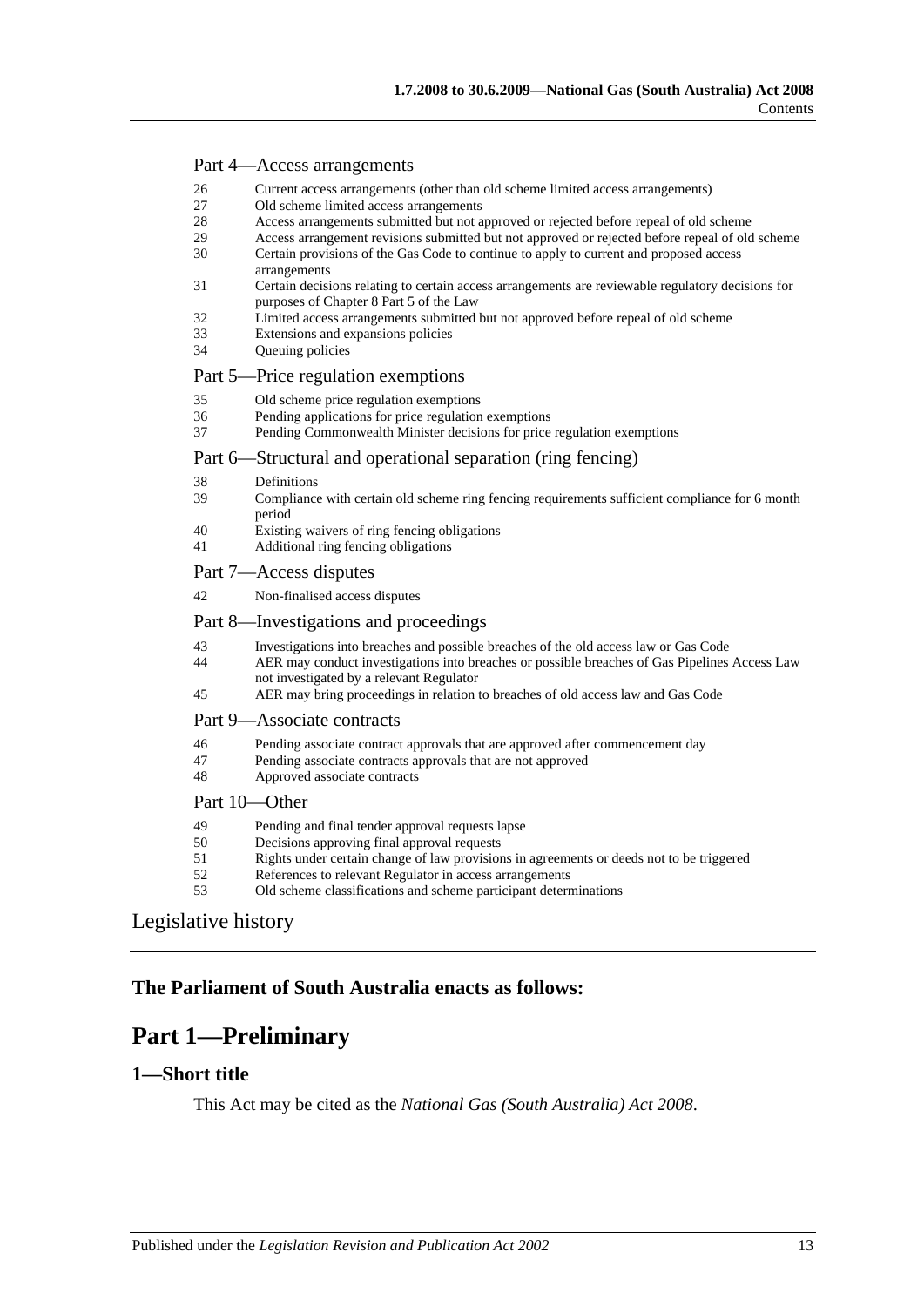# <span id="page-13-0"></span>**3—Interpretation**

 $(1)$  In this Act—

*National Gas (South Australia) Law* means the provisions applying because of [section](#page-13-5) 7 of this Act;

*National Gas (South Australia) Regulations* means the provisions applying because of [section](#page-14-0) 8 of this Act.

- (2) Words and expressions used in the *National Gas (South Australia) Law* and in this Act have the same respective meanings in this Act as they have in that Law.
- (3) This section does not apply to the extent that the context or subject matter otherwise indicates or requires.

# <span id="page-13-1"></span>**4—Crown to be bound**

This Act, the *National Gas (South Australia) Law* and the *[National Gas \(South](http://www.legislation.sa.gov.au/index.aspx?action=legref&type=subordleg&legtitle=National%20Gas%20(South%20Australia)%20Regulations)  [Australia\) Regulations](http://www.legislation.sa.gov.au/index.aspx?action=legref&type=subordleg&legtitle=National%20Gas%20(South%20Australia)%20Regulations)* bind the Crown, not only in right of South Australia but also, so far as the legislative power of the Parliament permits, the Crown in all its other capacities.

# <span id="page-13-2"></span>**5—Application to coastal waters**

- (1) This Act, the *National Gas (South Australia) Law* and the *[National Gas \(South](http://www.legislation.sa.gov.au/index.aspx?action=legref&type=subordleg&legtitle=National%20Gas%20(South%20Australia)%20Regulations)  [Australia\) Regulations](http://www.legislation.sa.gov.au/index.aspx?action=legref&type=subordleg&legtitle=National%20Gas%20(South%20Australia)%20Regulations)* apply in the coastal waters of this State as if the coastal waters were within the limits of the State.
- (2) In this section—

*adjacent area in respect of the State* means the adjacent area of this jurisdiction under the *National Gas (South Australia) Law* (as defined in [section](#page-14-5) 9(1) of this Act);

*coastal waters*, in relation to this State, means any sea that is on the landward side of the adjacent area in respect of the State but is not within the limits of the State.

# <span id="page-13-3"></span>**6—Extra-territorial operation**

It is the intention of the Parliament that this Act, the *National Gas (South Australia) Law* and the *[National Gas \(South Australia\) Regulations](http://www.legislation.sa.gov.au/index.aspx?action=legref&type=subordleg&legtitle=National%20Gas%20(South%20Australia)%20Regulations)* should, so far as possible, operate to the full extent of the extra-territorial legislative power of the State.

# <span id="page-13-4"></span>**Part 2—***National Gas (South Australia) Law* **and** *National Gas (South Australia) Regulations*

# <span id="page-13-5"></span>**7—Application of National Gas Law**

The National Gas Law set out in the [Schedule](#page-18-1) to this Act, as in force for the time being—

- (a) applies as a law of South Australia; and
- (b) as so applying may be referred to as the *National Gas (South Australia) Law*.

**Note—**

This section has effect to the extent to which the provisions of the [Schedule](#page-18-1) have come into operation—see section 2(2).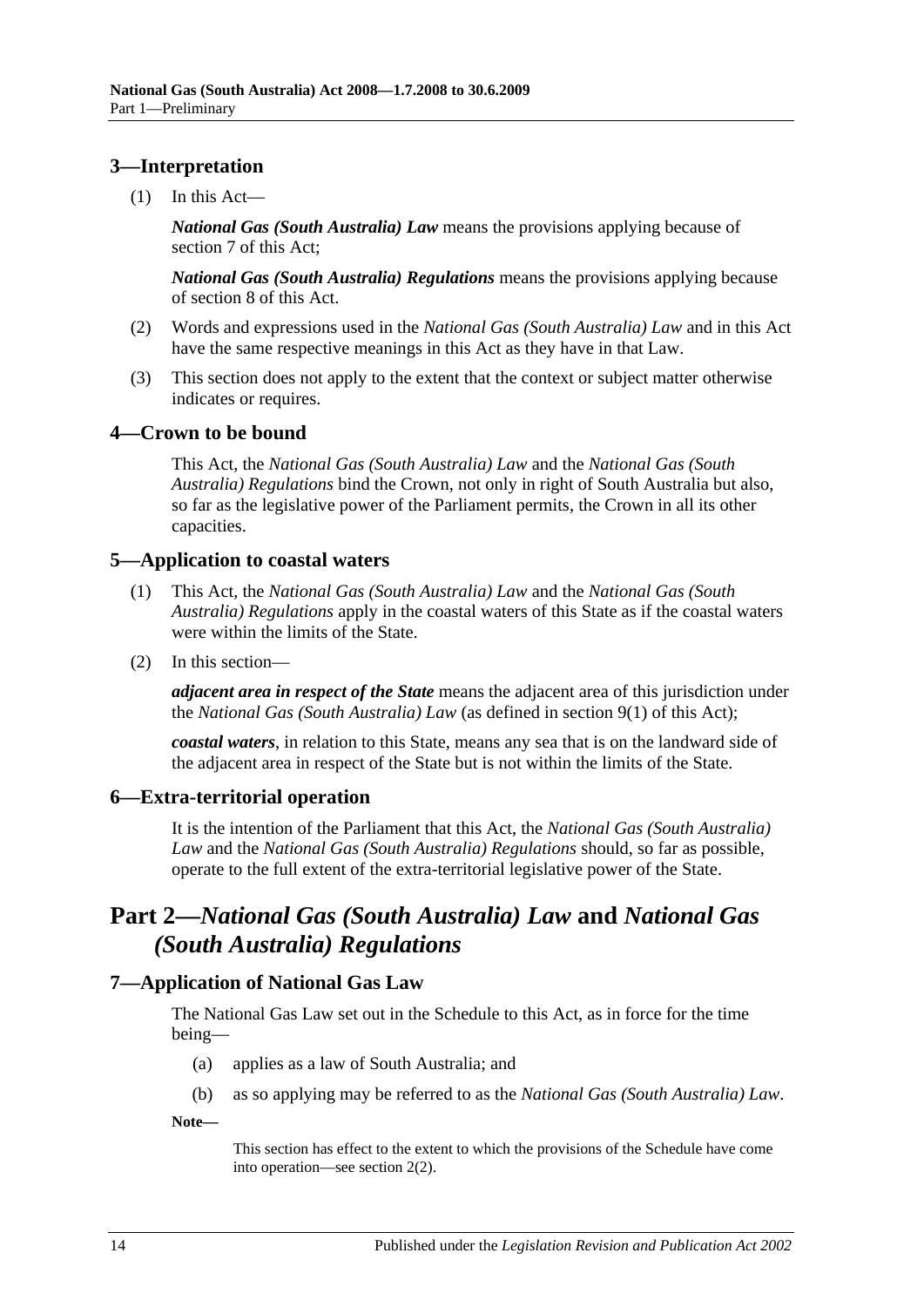# <span id="page-14-0"></span>**8—Application of regulations under National Gas Law**

The regulations in force for the time being under [Part 3](#page-14-2) of this Act—

- (a) apply as regulations in force for the purposes of the *National Gas (South Australia) Law*; and
- (b) as so applying may be referred to as the *[National Gas \(South Australia\)](http://www.legislation.sa.gov.au/index.aspx?action=legref&type=subordleg&legtitle=National%20Gas%20(South%20Australia)%20Regulations)  [Regulations](http://www.legislation.sa.gov.au/index.aspx?action=legref&type=subordleg&legtitle=National%20Gas%20(South%20Australia)%20Regulations)*.

# <span id="page-14-1"></span>**9—Interpretation of some expressions in** *National Gas (South Australia) Law* **and** *National Gas (South Australia) Regulations*

<span id="page-14-5"></span>(1) In the *National Gas (South Australia) Law* and the *[National Gas \(South Australia\)](http://www.legislation.sa.gov.au/index.aspx?action=legref&type=subordleg&legtitle=National%20Gas%20(South%20Australia)%20Regulations)  [Regulations](http://www.legislation.sa.gov.au/index.aspx?action=legref&type=subordleg&legtitle=National%20Gas%20(South%20Australia)%20Regulations)*—

*adjacent area of another participating jurisdiction* means the offshore area of a State other than this State or of the Northern Territory within the meaning given in section 7 of the *Offshore Petroleum Act 2006* of the Commonwealth;

*adjacent area of this jurisdiction* means the offshore area of the State within the meaning given in section 7 of the *Offshore Petroleum Act 2006* of the Commonwealth;

*Court* means the Supreme Court of South Australia;

*designated Minister* means the Minister to whom the administration of this Act has been committed;

*Legislature of this jurisdiction* means the Parliament of South Australia;

*National Gas Law* or *this Law* means the *National Gas (South Australia) Law*;

*this jurisdiction* means the State of South Australia.

(2) The *[Acts Interpretation Act](http://www.legislation.sa.gov.au/index.aspx?action=legref&type=act&legtitle=Acts%20Interpretation%20Act%201915) 1915* does not apply to the *National Gas (South Australia) Law* or the *[National Gas \(South Australia\) Regulations](http://www.legislation.sa.gov.au/index.aspx?action=legref&type=subordleg&legtitle=National%20Gas%20(South%20Australia)%20Regulations)*.

# <span id="page-14-2"></span>**Part 3—Making of regulations and rules under National Gas Law**

# <span id="page-14-3"></span>**10—Definitions**

In this Part—

*National Gas Law* means the National Gas Law set out in the [Schedule](#page-18-1) to this Act as in force for the time being.

# <span id="page-14-6"></span><span id="page-14-4"></span>**11—General regulation-making power for National Gas Law**

- (1) The Governor may make such regulations as are contemplated by, or necessary or expedient for the purposes of, the National Gas Law.
- (2) Without limiting [subsection](#page-14-6) (1), the regulations may prescribe fees in respect of any matter under the National Gas Law, and provide for the waiver or refund of such fees.
- (3) Regulations under this Part may—
	- (a) be of general or limited application;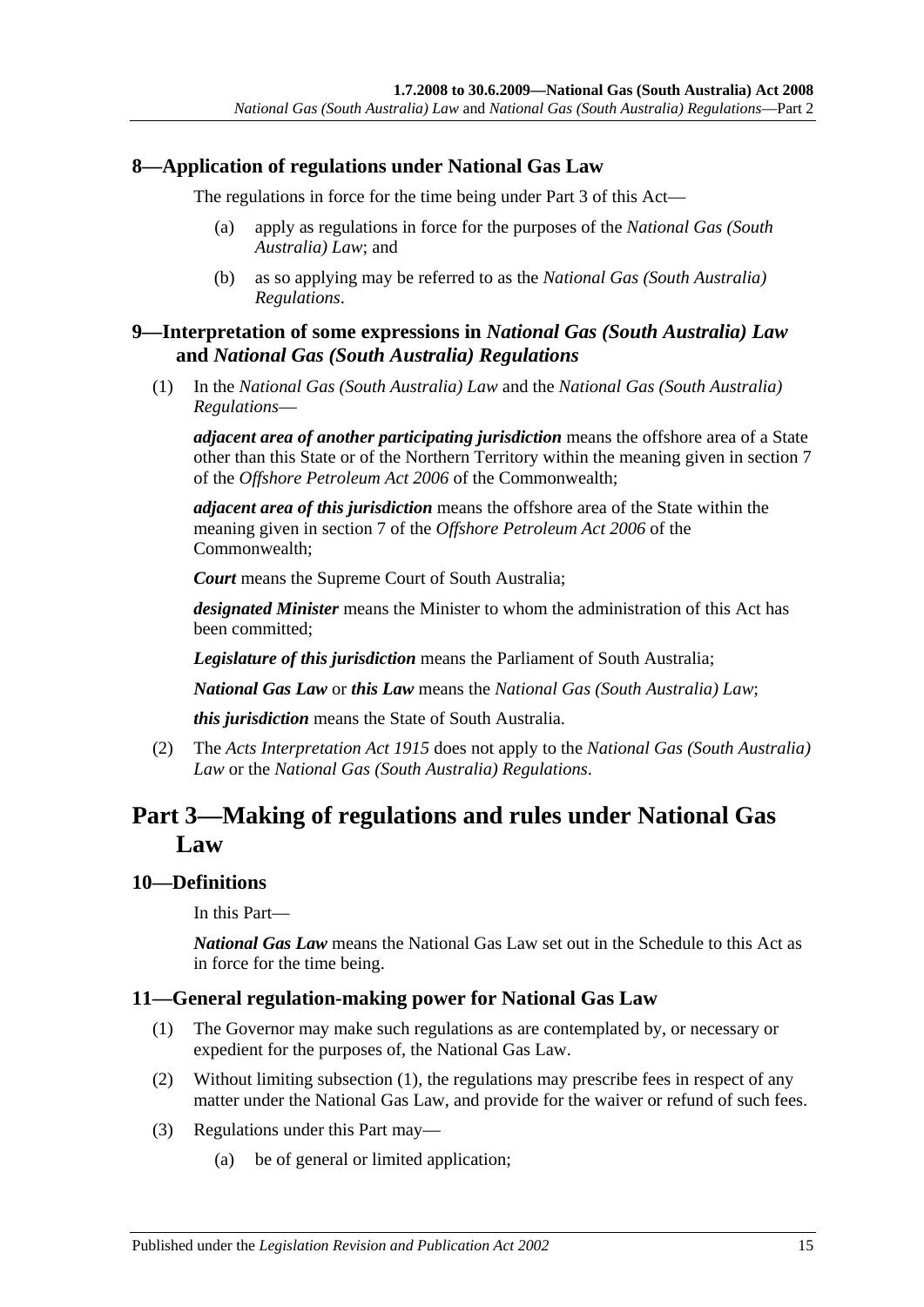- (b) vary according to the persons, times, places or circumstances to which they are expressed to apply;
- (c) in relation to fees, prescribe differential fees or provide for fees to be determined according to prescribed factors.
- (4) Once the Governor has made a regulation prescribing 1 or more pipelines to be designated pipelines for the purposes of the definition of *designated pipeline* in section 2 of the National Gas Law, the Governor cannot make another regulation that prescribes any other pipeline to be a designated pipeline.
- (5) Regulations under this Part may be made only on the unanimous recommendation of the Ministers of the participating jurisdictions.
- (6) Section 10 of the *[Subordinate Legislation Act](http://www.legislation.sa.gov.au/index.aspx?action=legref&type=act&legtitle=Subordinate%20Legislation%20Act%201978) 1978* does not apply to a regulation under this Part.

# <span id="page-15-1"></span><span id="page-15-0"></span>**12—Specific regulation-making power**

- (1) Without limiting the generality of [section](#page-14-4) 11, the regulations may deal with matters of a transitional nature relating to the transition from the application of provisions of the old access law or the Gas Code to the application of provisions of the National Gas Law.
- (2) Any provision of the regulations that deals with a matter of a transitional nature under [subsection](#page-15-1) (1) may be expressed to take effect from a time that is earlier than the beginning of the day on which the regulations containing the provision are made, not being a time earlier than the commencement of this subsection.
- (3) If a provision of a regulation is expressed to take effect from a time that is earlier than the beginning of the day on which the regulations containing the provision are made, the provision must also provide that the provision does not operate so as—
	- (a) to prejudicially affect the rights of a person (other than the rights of a Minister of a participating jurisdiction or an entity involved in the administration of the old access law, the Gas Code or the National Gas Law) existing before the date of making of those regulations; or
	- (b) to impose liabilities on any person (other than liabilities imposed on a Minister of a participating jurisdiction or an entity involved in the administration of the old access law, the Gas Code or the National Gas Law) in respect of anything done or omitted to be done before the date of making of those regulations.
- (4) In this section—

*Gas Code* means the *National Third Party Access Code for Natural Gas Pipelines Systems* set out in Schedule 2 of the *[Gas Pipelines Access \(South Australia\) Act](http://www.legislation.sa.gov.au/index.aspx?action=legref&type=act&legtitle=Gas%20Pipelines%20Access%20(South%20Australia)%20Act%201997) 1997* as in force from time to time before the commencement of this section;

*matters of a transitional nature* includes matters of an application or savings nature;

*National Gas Law* means the National Gas Law set out in the [Schedule](#page-18-1) to this Act as in force from time to time after the commencement of this section, or the Rules as in force from time to time after the commencement of this section;

*old access law* means Schedule 1 to the *[Gas Pipelines Access \(South Australia\)](http://www.legislation.sa.gov.au/index.aspx?action=legref&type=act&legtitle=Gas%20Pipelines%20Access%20(South%20Australia)%20Act%201997)  Act [1997](http://www.legislation.sa.gov.au/index.aspx?action=legref&type=act&legtitle=Gas%20Pipelines%20Access%20(South%20Australia)%20Act%201997)* as in force from time to time before the commencement of this section.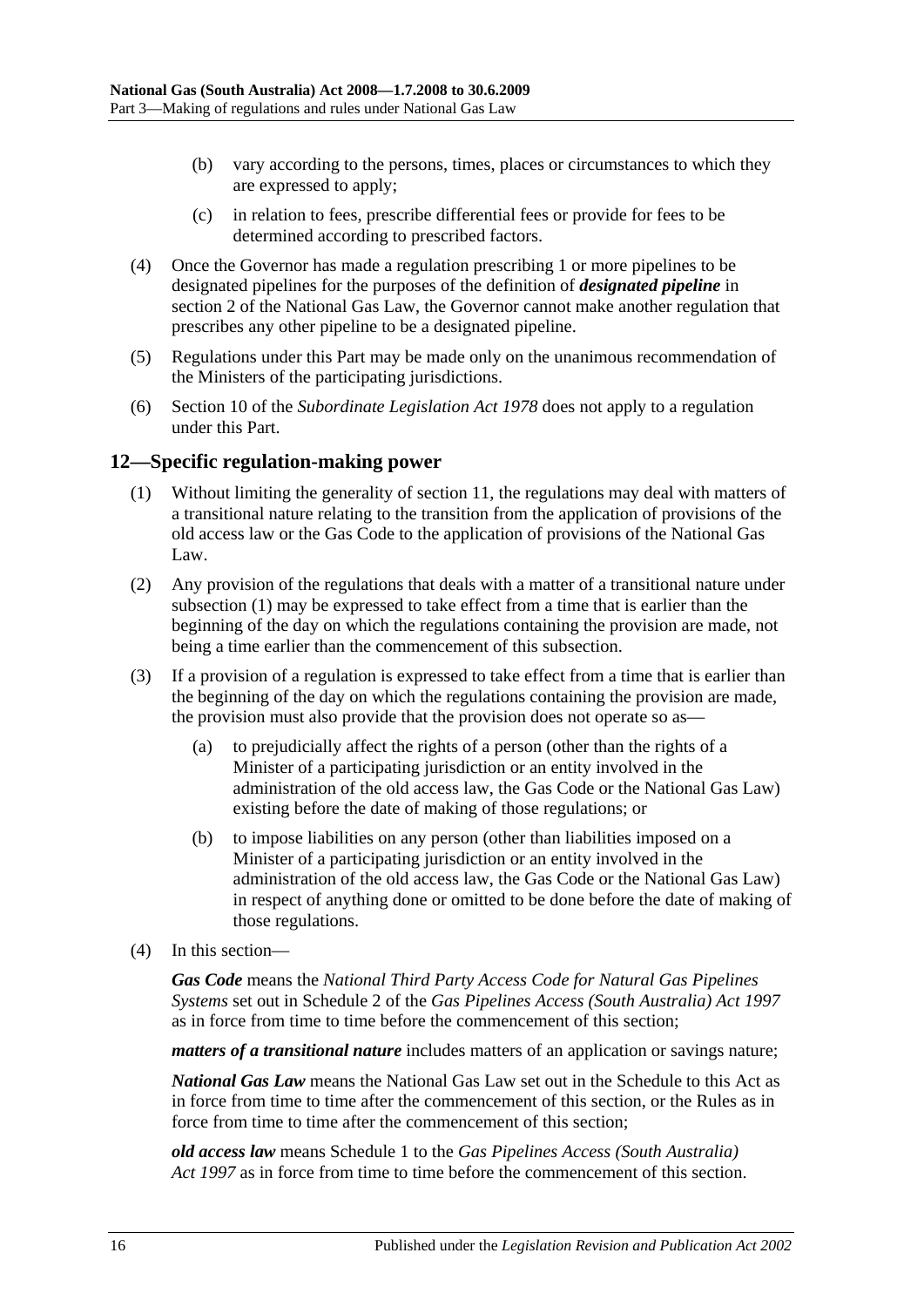# <span id="page-16-0"></span>**13—Making of rules**

The *[Subordinate Legislation Act](http://www.legislation.sa.gov.au/index.aspx?action=legref&type=act&legtitle=Subordinate%20Legislation%20Act%201978) 1978* does not apply to Rules made under the National Gas Law.

# <span id="page-16-1"></span>**Part 4—Cross vesting of powers**

# <span id="page-16-2"></span>**14—Conferral of powers on Commonwealth Minister and Commonwealth bodies to act in this State**

- (1) The Commonwealth Minister and the Commonwealth bodies have power to do acts in or in relation to this State in the performance or exercise of a function or power expressed to be conferred on them respectively by the national gas legislation of another participating jurisdiction.
- (2) In this section—

*Commonwealth bodies* means any of the following:

- (a) AER;
- (b) NCC;
- (c) the Tribunal.

# <span id="page-16-3"></span>**15—Conferral of powers on Ministers of participating States and Territories to act in this State**

The Minister of a participating jurisdiction has power to do acts in or in relation to this State in the performance or exercise of a function or power expressed to be conferred on the Minister by the national gas legislation of another participating jurisdiction.

# <span id="page-16-4"></span>**16—Conferral of functions or powers on State Minister**

If the national gas legislation of another participating jurisdiction confers a function or power on the Minister, the Minister—

- (a) may perform that function or exercise that power; and
- (b) may do all things necessary or convenient to be done in connection with the performance or exercise of that function or power.

# <span id="page-16-5"></span>**Part 5—General**

# <span id="page-16-6"></span>**17—Exemption from taxes**

- (1) Any stamp duty or other tax imposed by or under a law of this State is not payable in relation to—
	- (a) an exempt matter; or
	- (b) anything done (including, for example, a transaction entered into or an instrument or document made, executed, lodged or given) because of, or arising out of, an exempt matter.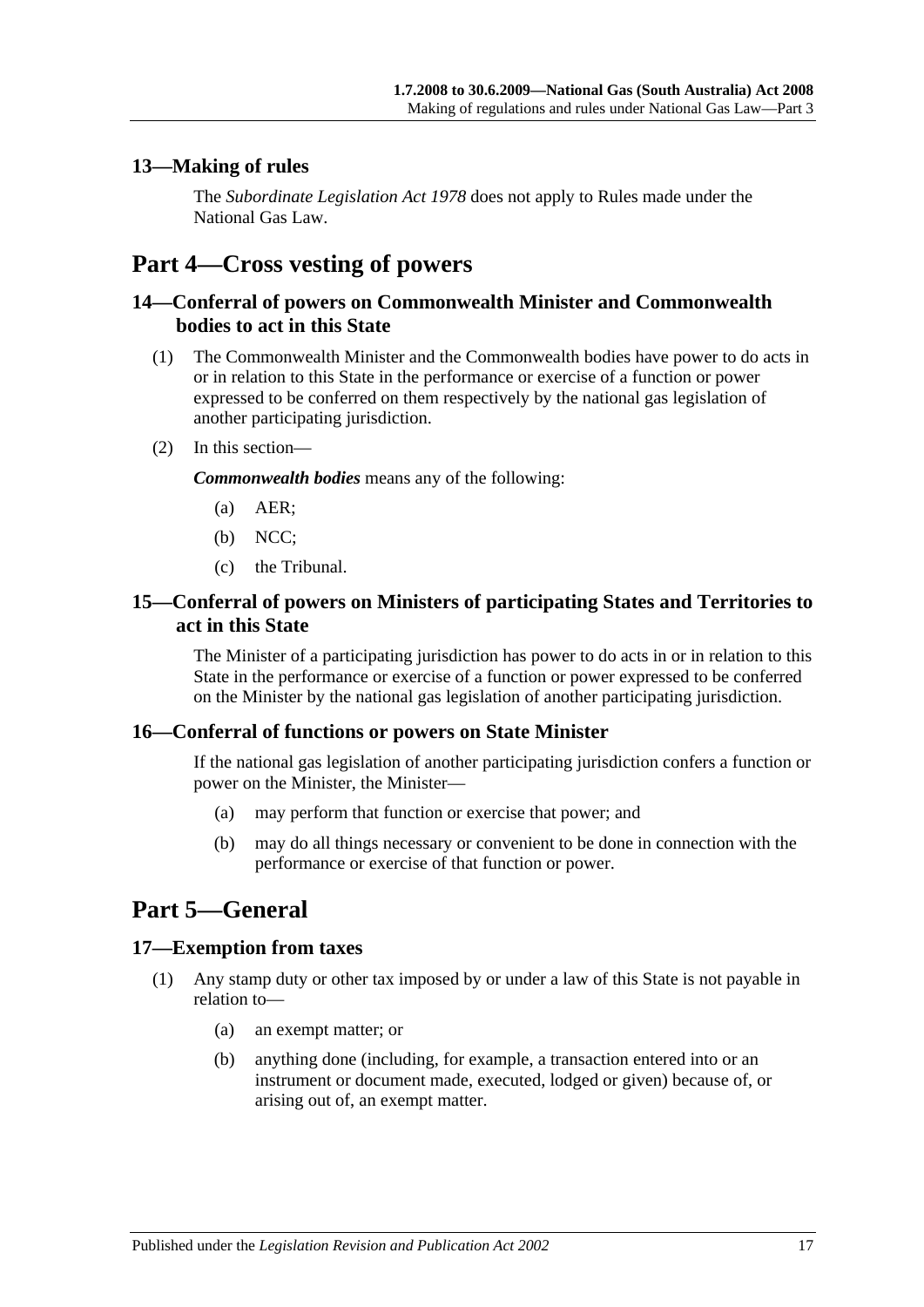(2) In this section—

*exempt matter* means a transfer of assets or liabilities—

- (a) that is made for the purpose of ensuring that a person does not carry on a business of producing, purchasing or selling natural gas or processable gas in breach of any ring fencing requirements of any national gas legislation or for the purpose of the separation of certain businesses or business activities from other businesses or business activities of a person as required by an AER ring fencing determination; and
- (b) that the Minister and the Treasurer declare from time to time by notice in the Gazette to be an exempt matter for the purposes of this section.

# <span id="page-17-1"></span><span id="page-17-0"></span>**18—Actions in relation to cross boundary pipelines**

- (1) If a pipeline is a cross boundary pipeline, any action taken under the national gas legislation of a participating jurisdiction in whose jurisdictional area a part of the pipeline is situated—
	- (a) by, or in relation to, a relevant Minister; or
	- (b) by the Court within the meaning of that legislation in relation to action taken by, or in relation to, a relevant Minister,

is taken also to be taken under the national gas legislation of each participating jurisdiction in whose jurisdictional area a part of the pipeline is situated (*that other legislation*)—

- (c) by, or in relation to, a relevant Minister within the meaning of that other legislation; or
- (d) by the Court within the meaning of that other legislation,

as the case requires.

- (2) Despite [subsection](#page-17-1) (1), no proceeding for judicial review or for a declaration, injunction, writ, order or remedy may be brought before the Court to challenge or question any action, or purported action, of a relevant Minister taken, or purportedly taken, in relation to a cross boundary distribution pipeline unless this jurisdiction has been determined to be the participating jurisdiction with which the cross boundary distribution pipeline is most closely connected.
- (3) A reference in this section—
	- (a) to an action that is taken includes a reference to—
		- (i) a decision or determination that is made; or
		- (ii) an omission that is made;
	- (b) to a purported action that is purportedly taken includes a reference to a purported decision or determination that is purportedly made.
- (4) In this section—

*cross boundary pipeline* means—

- (a) a cross boundary transmission pipeline; or
- (b) a cross boundary distribution pipeline.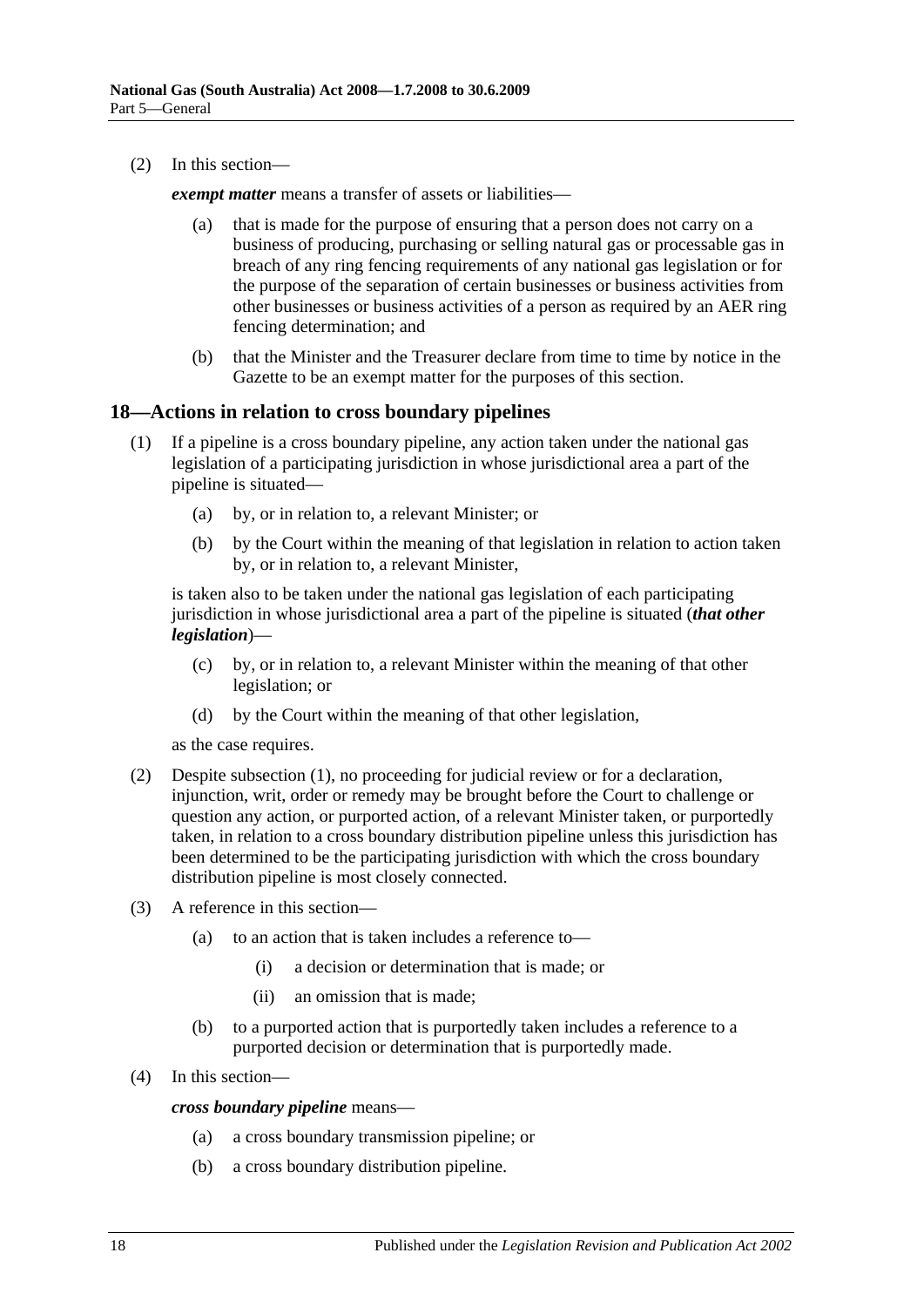# <span id="page-18-2"></span><span id="page-18-0"></span>**19—Conferral of functions and powers on Commonwealth bodies**

- (1) Clause 2 of Schedule 2 to the *National Gas (South Australia) Law* has effect in relation to the operation of any provision of this Act, or any regulation made under this Act, as if the provision or regulation formed part of the *National Gas (South Australia) Law*.
- (2) [Subsection](#page-18-2) (1) does not limit the effect that a provision or regulation would validly have apart from the subsection.

# <span id="page-18-1"></span>**Schedule—National Gas Law**

# **Chapter 1—Preliminary Part 1—Citation and interpretation**

# **1—Citation**

This law may be cited as the National Gas Law.

# **2—Definitions**

In this Law—

*15-year no-coverage determination* means a determination of a relevant Minister under Chapter 5 Part 2;

*ACCC* means the Australian Competition and Consumer Commission established by section 6A of the *Trade Practices Act 1974* of the Commonwealth;

*access arrangement* means an arrangement setting out terms and conditions about access to pipeline services provided or to be provided by means of a pipeline;

*access determination* means a determination of the dispute resolution body under Chapter 6 Part 3 and includes a determination varied under Part 4 of that Chapter;

*AEMC* means the Australian Energy Market Commission established by section 5 of the *[Australian Energy Market Commission Establishment](http://www.legislation.sa.gov.au/index.aspx?action=legref&type=act&legtitle=Australian%20Energy%20Market%20Commission%20Establishment%20Act%202004)  Act [2004](http://www.legislation.sa.gov.au/index.aspx?action=legref&type=act&legtitle=Australian%20Energy%20Market%20Commission%20Establishment%20Act%202004)* of South Australia;

*AER* means the Australian Energy Regulator established by section 44AE of the *Trade Practices Act 1974* of the Commonwealth;

*AER economic regulatory decision* means a decision (however described) of the AER under this Law or the Rules performing or exercising an AER economic regulatory function or power;

*AER economic regulatory function or power* means a function or power performed or exercised by the AER under this Law or the Rules that relates to the economic regulation of pipeline services provided by a service provider—

- (a) by means of; or
- (b) in connection with,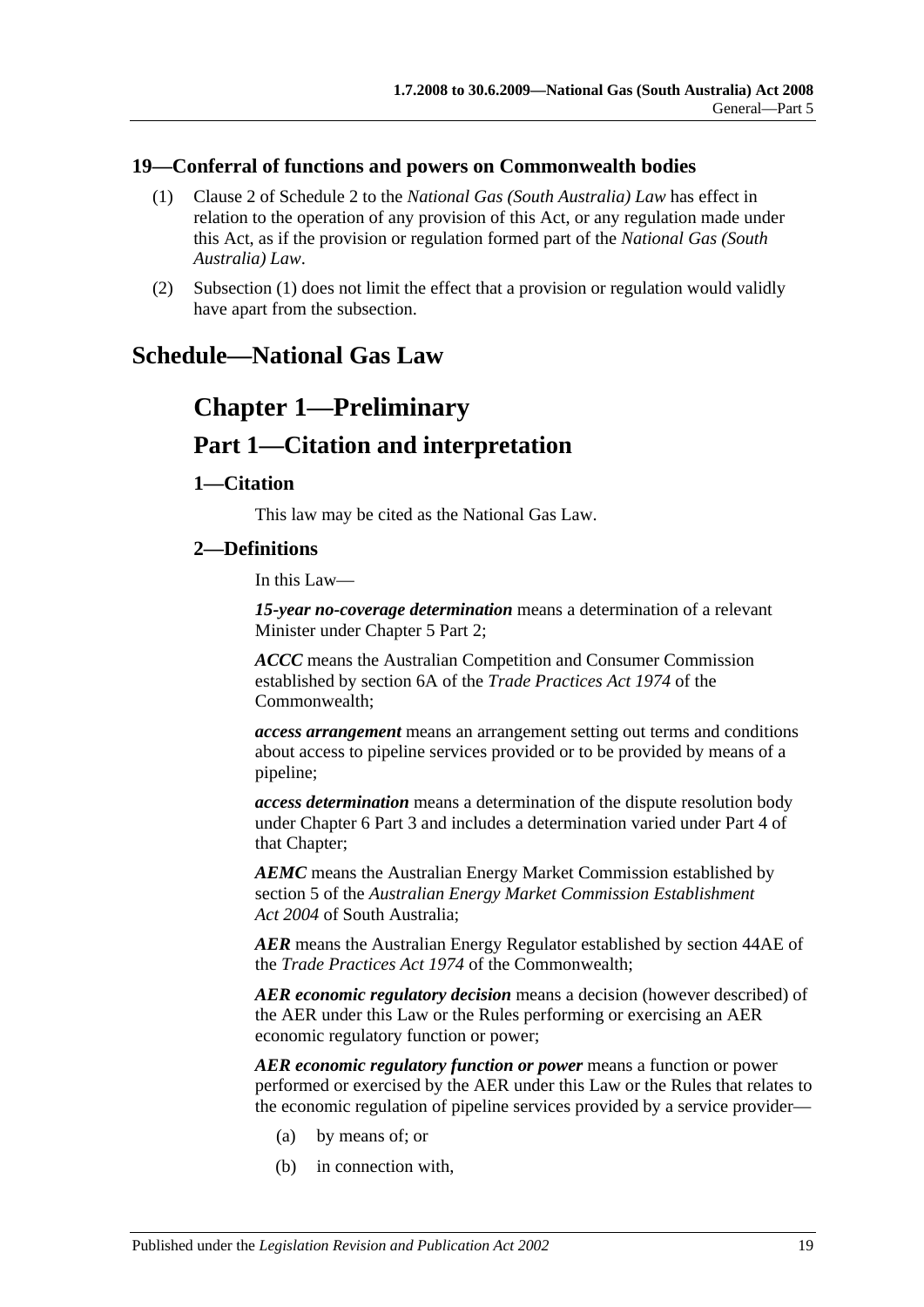a scheme pipeline and includes a function or power performed or exercised by the AER under this Law or the Rules that relates to—

- (c) the preparation of a service provider performance report;
- (d) a ring fencing decision;
- (e) an applicable access arrangement decision;
- (f) an access determination (if the AER is the dispute resolution body);

*AER ring fencing determination* means a determination of the AER under section [143\(1\);](#page-86-0)

*applicable access arrangement* means a limited access arrangement or full access arrangement that has taken effect after being approved or made by the AER under the Rules and includes an applicable access arrangement as varied—

- (a) under the Rules; or
- (b) by an access determination as provided by this Law or the Rules;

*applicable access arrangement decision* means—

- (a) a full access arrangement decision; or
- (b) a limited access arrangement decision;

*approved associate contract* means an associate contract approved by the AER under an associate contract decision;

*associate* in relation to a person has the same meaning it would have under Division 2 of Part 1.2 of the *Corporations Act 2001* of the Commonwealth if sections 13, 16(2) and 17 did not form part of that Act;

*associate contract* means—

- (a) a contract, arrangement or understanding between a service provider and an associate of the service provider in connection with the provision of an associate pipeline service; or
- (b) a contract, arrangement or understanding between a service provider and any person in connection with the provision of an associate pipeline service—
	- (i) that provides a direct or indirect benefit to an associate; and
	- (ii) that is not at arm's length;

*associate contract decision* means a decision of the AER under the Rules that approves or does not approve an associate contract for the purposes of Chapter 4 Part 2 Division 5;

*associate pipeline service* means a pipeline service provided by means of a pipeline other than a pipeline to which a 15-year no coverage determination applies;

*Bulletin Board information* means information that—

(a) a person gives to the Bulletin Board operator to comply with [section](#page-114-0)  $223(1)$ ; or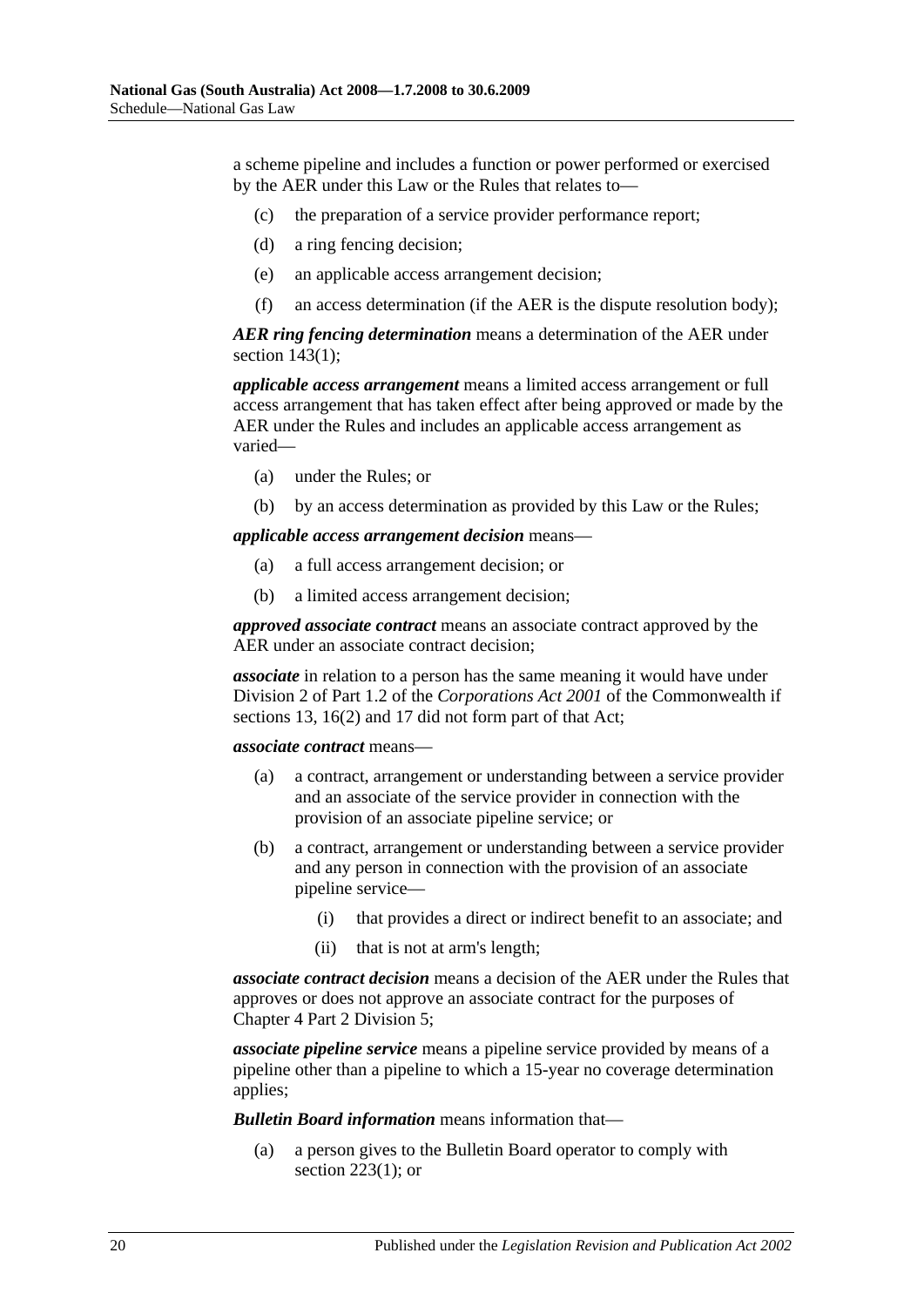(b) a person gives to the Bulletin Board operator in circumstances expressly permitted by the Rules;

*Bulletin Board operator* means the person prescribed by the Regulations for the purposes of section 217;

*charge*, in relation to a pipeline service, means the amount that is payable by a user to a service provider for the provision of the pipeline service to that user;

*civil penalty* means—

- (a) in the case of a breach of a civil penalty provision by a natural person—
	- (i) an amount not exceeding \$20 000; and
	- (ii) an amount not exceeding \$2 000 for every day during which the breach continues;
- (b) in the case of a breach of a civil penalty provision by a body corporate—
	- (i) an amount not exceeding \$100 000; and
	- (ii) an amount not exceeding \$10 000 for every day during which the breach continues:

*civil penalty provision* has the meaning given by section 3;

*classification decision under the Rules* means a decision of the NCC under the Rules that classifies either of the following pipelines as a cross boundary transmission pipeline, cross boundary distribution pipeline, transmission pipeline or a distribution pipeline:

- (a) a pipeline in respect of which a tender approval decision becomes irrevocable by operation of the Rules;
- (b) a pipeline—
	- (i) by means of which a service provider intends to provide pipeline services to which a full access arrangement voluntarily submitted to the AER for approval by that provider will apply, if approved; and
	- (ii) in respect of which the NCC has not previously made an initial classification decision;

*commission*, in relation to a pipeline, has the meaning given by section 12;

*Commonwealth Minister* means the Minister of the Commonwealth administering the *Australian Energy Market Act 2004* of the Commonwealth;

*conduct provision* has the meaning given by section 4;

*coverage determination* means a determination of a relevant Minister under Chapter 3 Part 1 Division 1;

*coverage recommendation* means a recommendation of the NCC under Chapter 3 Part 1 Division 1;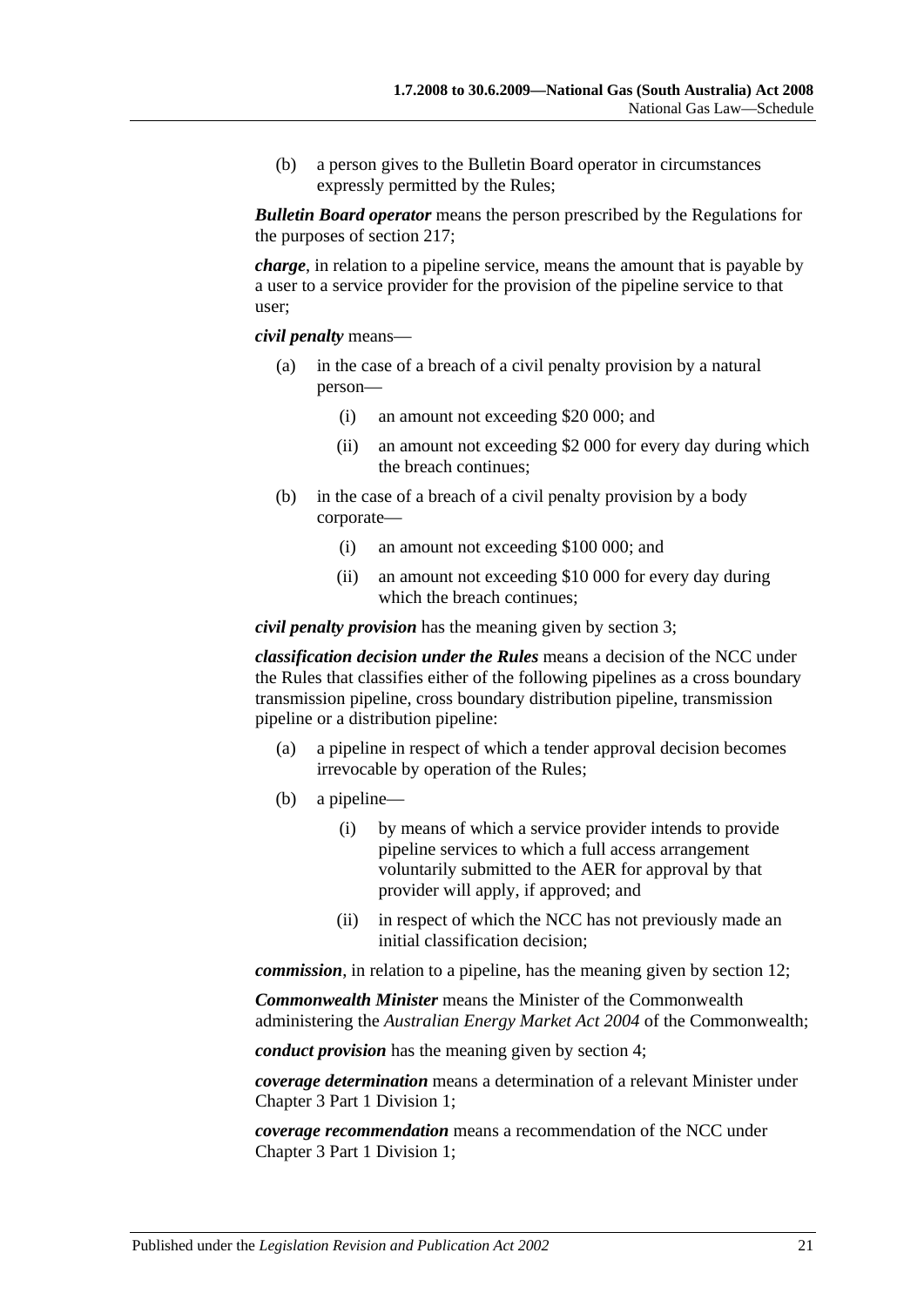*coverage revocation determination* means a determination of a relevant Minister under Chapter 3 Part 1 Division 2;

*coverage revocation recommendation* means a recommendation of the NCC under Chapter 3 Part 1 Division 2;

*covered pipeline* means a pipeline—

- (a) to which a coverage determination applies; or
- (b) deemed to be a covered pipeline by operation of section 126 or 127;

*covered pipeline service provider* means a service provider that provides or intends to provide pipeline services by means of a covered pipeline;

*cross boundary distribution pipeline* means a distribution pipeline that is partly situated in the jurisdictional areas of 2 or more participating jurisdictions;

*cross boundary transmission pipeline* means a transmission pipeline that is partly situated in the jurisdictional areas of 2 or more participating jurisdictions;

*designated pipeline* means a pipeline prescribed by the Regulations to be a designated pipeline;

**Note—**

A light regulation determination cannot be made in respect of pipeline services provided by means of a designated pipeline: see sections 109 and 111.

*developable capacity* means the difference between the current capacity of a covered pipeline and the capacity of a covered pipeline which would be available if a new facility was constructed, but does not include any new capacity of a covered pipeline resulting from an extension to the geographic range of a covered pipeline;

## *dispute resolution body* means the AER;

*distribution pipeline* means a pipeline that is classified in accordance with this Law or the Rules as a distribution pipeline and includes any extension to, or expansion of the capacity of, such a pipeline when it is a covered pipeline that, by operation of an applicable access arrangement or under this Law, is to be treated as part of the pipeline;

**Note—**

See also sections 18 and 19.

*draft Rule determination* means a determination of the AEMC under section 308:

*end user* means a person who acquires natural gas or proposes to acquire natural gas for consumption purposes;

*ERA* means the Economic Regulation Authority established by section 4 of the *Economic Regulation Authority Act 2003* of Western Australia;

## *extension and expansion requirements* means—

(a) the requirements contained in an access arrangement that, in accordance with the Rules, specify—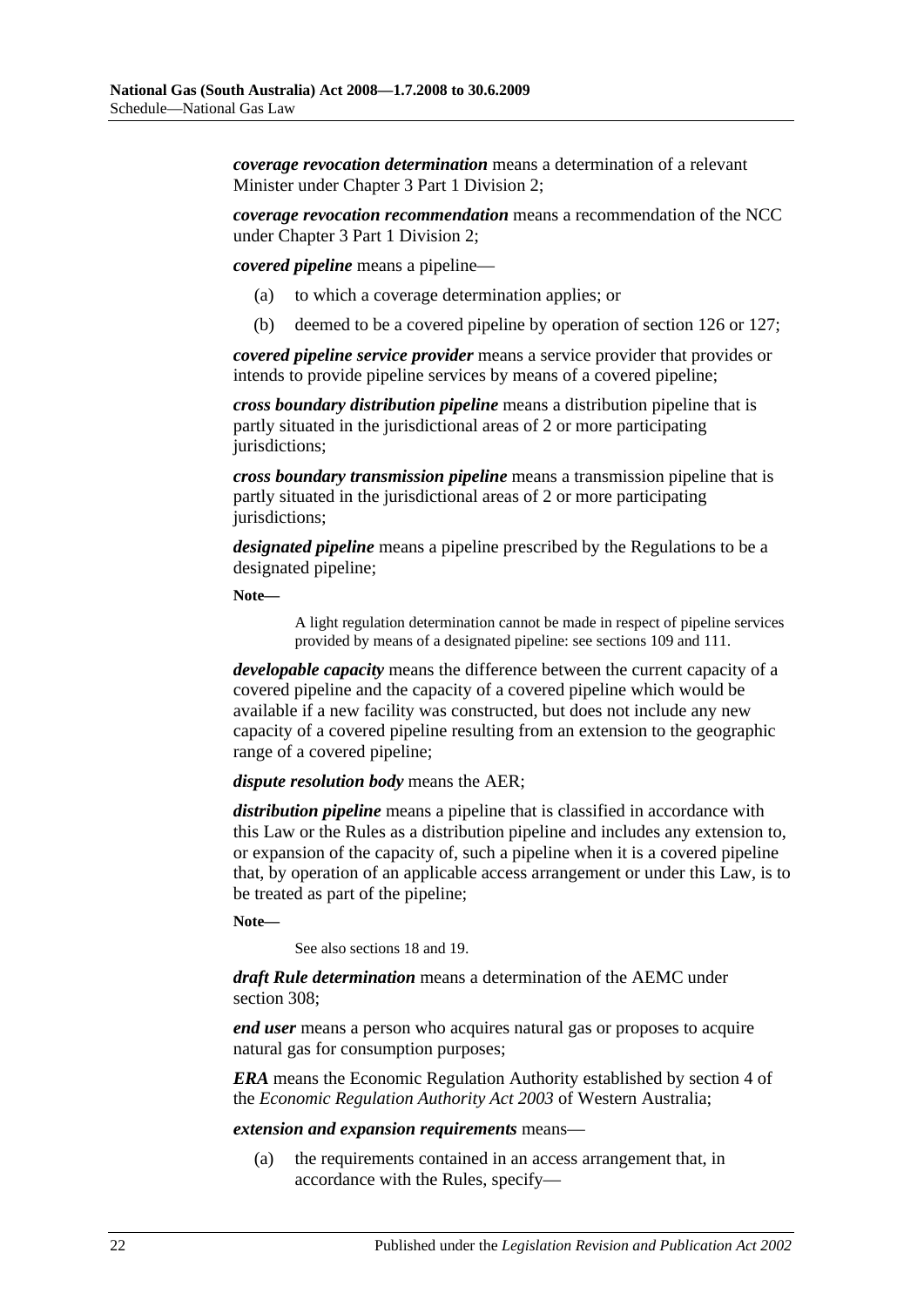- (i) the circumstances when an extension to, or expansion of the capacity of, a covered pipeline is to be treated as forming part of the covered pipeline; and
- (ii) whether the pipeline services provided or to be provided by means of, or in connection with, spare capacity arising out of an extension to, or expansion of the capacity of, a covered pipeline will be subject to the applicable access arrangement applying to the pipeline services to which that arrangement applies; and
- (iii) whether an extension to, or expansion of the capacity of, a covered pipeline will affect a reference tariff, and if so, the effect on the reference tariff; and
- (b) any other requirements specified by the Rules as extension and expansion requirements;

## **Note—**

See also sections 18 and 19.

*final Rule determination* means a determination of the AEMC under section 311;

*foreign company* has the same meaning as in the *Corporations Act 2001* of the Commonwealth;

# *foreign source* means—

- (a) a source beyond the outer limits of all of the following:
	- (i) the adjacent area of this jurisdiction;
	- (ii) the adjacent area of another participating jurisdiction; or
- (b) a source within the joint petroleum development area (within the meaning of the *Petroleum (Timor Sea Treaty) Act 2003* of the Commonwealth);

*form of regulation factors* has the meaning given by section 16;

*full access arrangement* means an access arrangement that—

- (a) provides for price or revenue regulation as required by the Rules; and
- (b) deals with all other matters for which the Rules require provision to be made in an access arrangement;

# *full access arrangement decision* means a decision of the AER under the Rules that—

- (a) approves or does not approve a full access arrangement or revisions to an applicable access arrangement submitted to the AER under section 132 or the Rules; or
- (b) makes a full access arrangement—
	- (i) in place of a full access arrangement the AER does not approve in that decision; or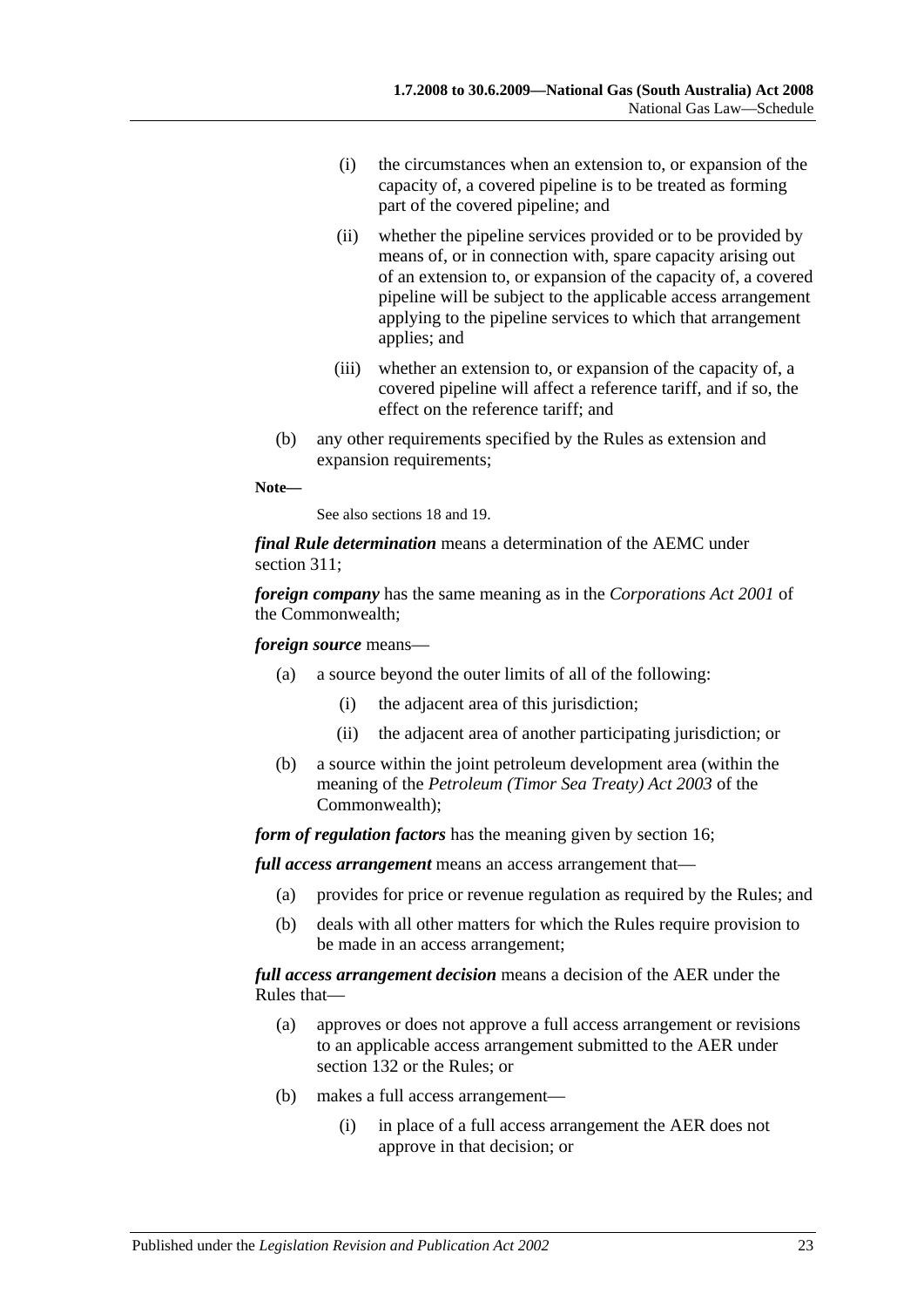- (ii) because a service provider does not submit a full access arrangement in accordance with section 132 or the Rules;
- (c) makes revisions to an access arrangement—
	- (i) in place of revisions submitted to the AER under section 132 that the AER does not approve in that decision; or
	- (ii) because a service provider does not submit revisions to the AER under section 132;

*Gas Code* means the *National Third Party Access Code for Natural Gas Pipeline Systems* set out in Schedule 2 to the *[Gas Pipelines Access \(South](http://www.legislation.sa.gov.au/index.aspx?action=legref&type=act&legtitle=Gas%20Pipelines%20Access%20(South%20Australia)%20Act%201997)  [Australia\) Act](http://www.legislation.sa.gov.au/index.aspx?action=legref&type=act&legtitle=Gas%20Pipelines%20Access%20(South%20Australia)%20Act%201997) 1997* of South Australia as in force from time to time before the commencement of section 20 of the *[National Gas \(South Australia\)](http://www.legislation.sa.gov.au/index.aspx?action=legref&type=act&legtitle=National%20Gas%20(South%20Australia)%20Act%202008)  Act [2008](http://www.legislation.sa.gov.au/index.aspx?action=legref&type=act&legtitle=National%20Gas%20(South%20Australia)%20Act%202008)* of South Australia;

*gas market operator* means VENCorp or any other person or body prescribed by the Regulations to be a gas market operator;

*general regulatory information order* has the meaning given by section 45;

*greenfields pipeline incentive* means—

- (a) a 15-year no-coverage determination; or
- (b) a price regulation exemption;

*haulage*, in relation to natural gas, includes conveyance or reticulation of natural gas;

*initial classification decision* means a decision of the NCC under section 98 or 155;

*initial National Gas Rules* means the National Gas Rules made under section 294;

*international pipeline* means a pipeline for the haulage of gas from a foreign source;

*jurisdictional determination criteria*, in relation to a cross boundary distribution pipeline, has the meaning given by section 14;

*jurisdictional gas legislation* means an Act of a participating jurisdiction (other than national gas legislation), or any instrument made or issued under or for the purposes of that Act, that regulates the haulage of gas in that jurisdiction;

*light regulation determination* means a determination of the NCC under Chapter 3 Part 2 Division 1;

*light regulation services* means pipeline services to which a light regulation determination applies;

*limited access arrangement* means an access arrangement that, under this Law and the Rules, is not required to make provision for price or revenue regulation but deals with the matters for which this Law and the Rules require provision to be made in an access arrangement;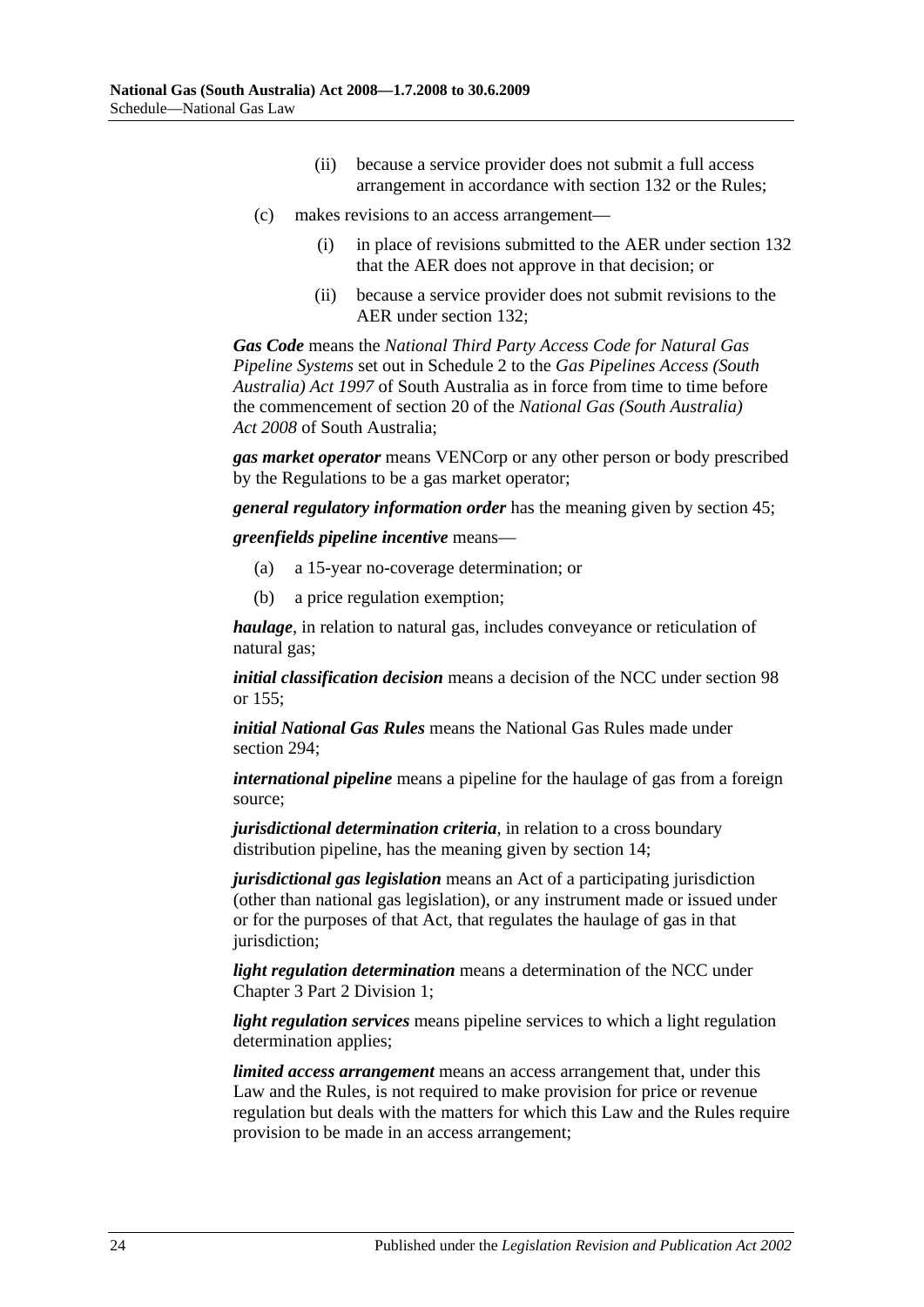*limited access arrangement decision* means a decision of the AER under the Rules that approves or does not approve—

- (a) a limited access arrangement submitted to the AER under section 116 or 168; or
- (b) revisions to a limited access arrangement submitted to the AER under [section](#page-74-0) 116(3) or [168\(3\)](#page-96-0) or the Rules;

*MCE* means the Ministerial Council on Energy established on 8 June 2001, being the Council of Ministers with primary carriage of energy matters at a national level comprising the Ministers representing the Commonwealth, the States, the Australian Capital Territory and the Northern Territory, acting in accordance with its own procedures;

*MCE directed review* means a review conducted by the AEMC under Chapter 2 Part 2 Division 4;

*MCE statement of policy principles* means a statement of policy principles issued by the MCE under section 25;

*minimum ring fencing requirement* means a requirement under Chapter 4 Part 2 Division 2;

*Minister of a participating jurisdiction* means a Minister who is a Minister of a participating jurisdiction within the meaning of section 22;

*Ministerial coverage decision* means—

- (a) a decision of a relevant Minister under section 99, 106 or 156; or
- (b) a decision of the Commonwealth Minister under section 164;

## <span id="page-24-0"></span>*national gas legislation* means—

- (a) the *[National Gas \(South Australia\) Act](http://www.legislation.sa.gov.au/index.aspx?action=legref&type=act&legtitle=National%20Gas%20(South%20Australia)%20Act%202008) 2008* of South Australia and Regulations in force under that Act; and
- (b) the *National Gas (South Australia) Law*; and
- (c) the *National Gas Access (Western Australia) Act 2008* of Western Australia; and
- (d) the National Gas Access (Western Australia) Law within the meaning given in the *National Gas Access (Western Australia) Act 2008* of Western Australia; and
- (e) Regulations made under the *National Gas Access (Western Australia) Act 2008* of Western Australia for the purposes of the National Gas Access (Western Australia) Law; and
- (f) an Act of a participating jurisdiction (other than South Australia or Western Australia) that applies, as a law of that jurisdiction, any part of—
	- (i) the Regulations referred to in [paragraph](#page-24-0) (a); or
	- (ii) the National Gas Law set out in the Schedule to the *[National](http://www.legislation.sa.gov.au/index.aspx?action=legref&type=act&legtitle=National%20Gas%20(South%20Australia)%20Act%202008)  [Gas \(South Australia\) Act](http://www.legislation.sa.gov.au/index.aspx?action=legref&type=act&legtitle=National%20Gas%20(South%20Australia)%20Act%202008) 2008* of South Australia; and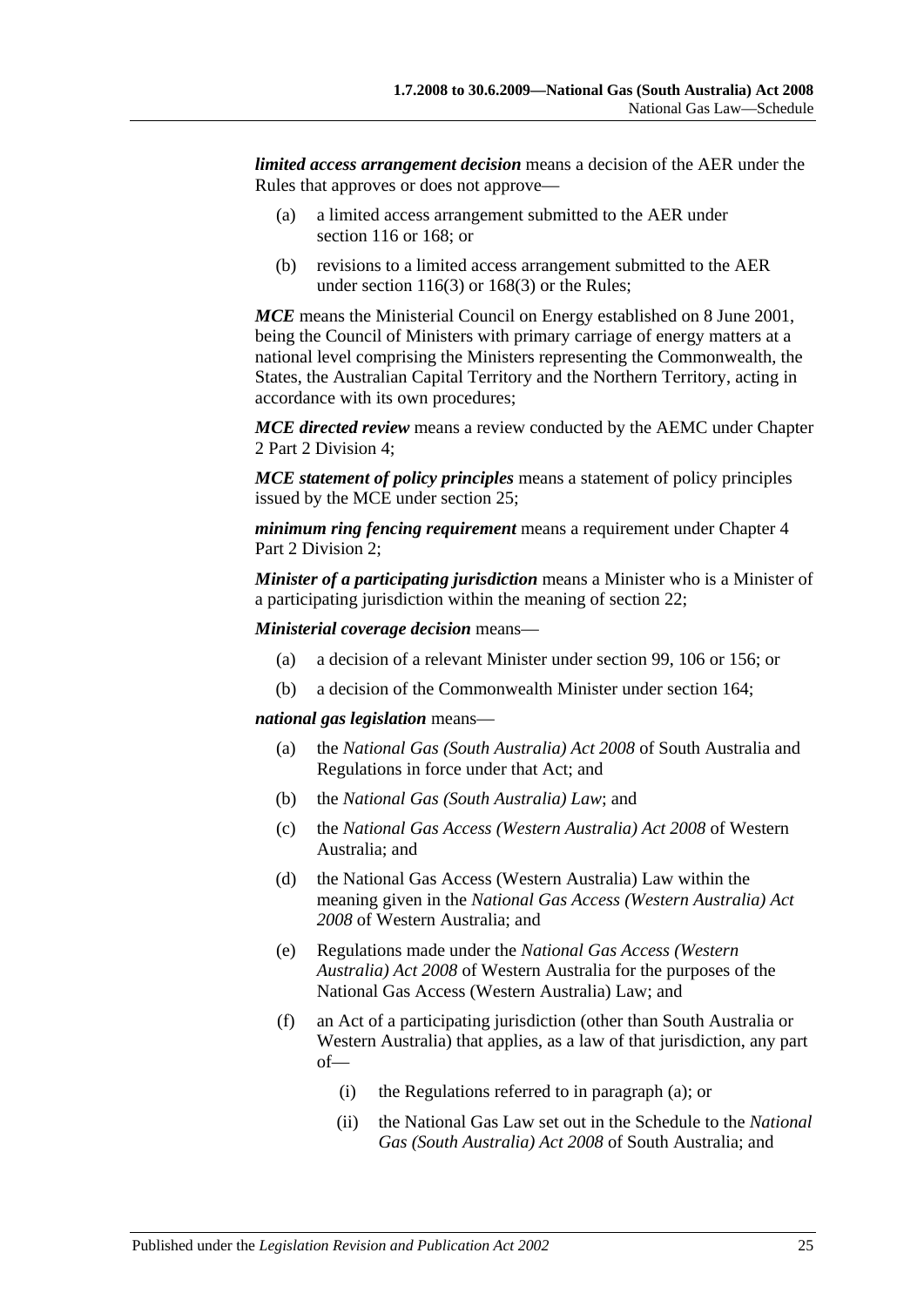- (g) the National Gas Law set out in the Schedule to the *[National Gas](http://www.legislation.sa.gov.au/index.aspx?action=legref&type=act&legtitle=National%20Gas%20(South%20Australia)%20Act%202008)  [\(South Australia\) Act](http://www.legislation.sa.gov.au/index.aspx?action=legref&type=act&legtitle=National%20Gas%20(South%20Australia)%20Act%202008) 2008* of South Australia as applied as a law of a participating jurisdiction (other than South Australia or Western Australia); and
- (h) the Regulations referred to in [paragraph](#page-24-0) (a) as applied as a law of a participating jurisdiction (other than South Australia or Western Australia);

*national gas objective* means the objective set out in section 23;

## *National Gas Rules* or *Rules* means—

- (a) the initial National Gas Rules; and
- (b) Rules made by the AEMC under this Law, including Rules that amend or revoke—
	- (i) the initial National Gas Rules; or
	- (ii) Rules made by it;

*natural gas* means a substance that—

- (a) is in a gaseous state at standard temperature and pressure; and
- (b) consists of naturally occurring hydrocarbons, or a naturally occurring mixture of hydrocarbons and non-hydrocarbons, the principal constituent of which is methane; and
- (c) is suitable for consumption;

<span id="page-25-0"></span>*natural gas service* means—

- (a) a pipeline service; or
- (b) the supply of natural gas; or
- (c) a service ancillary to the service described in [paragraph](#page-25-0) (b);

*Natural Gas Services Bulletin Board* means the website maintained by the Bulletin Board operator that contains information of the kind specified in the Rules in relation to natural gas services;

*NCC* means the National Competition Council established by section 29A of the *Trade Practices Act 1974* of the Commonwealth;

*NCC recommendation or decision* means—

- (a) a coverage recommendation; or
- (b) a coverage revocation recommendation; or
- (c) a no-coverage recommendation; or
- (d) a price regulation exemption recommendation; or
- <span id="page-25-1"></span>(e) a reclassification decision; or
- (f) a light regulation determination; or
- <span id="page-25-2"></span>(g) a decision of the NCC under Chapter 3 Part 2 Division 2 to revoke a light regulation determination; or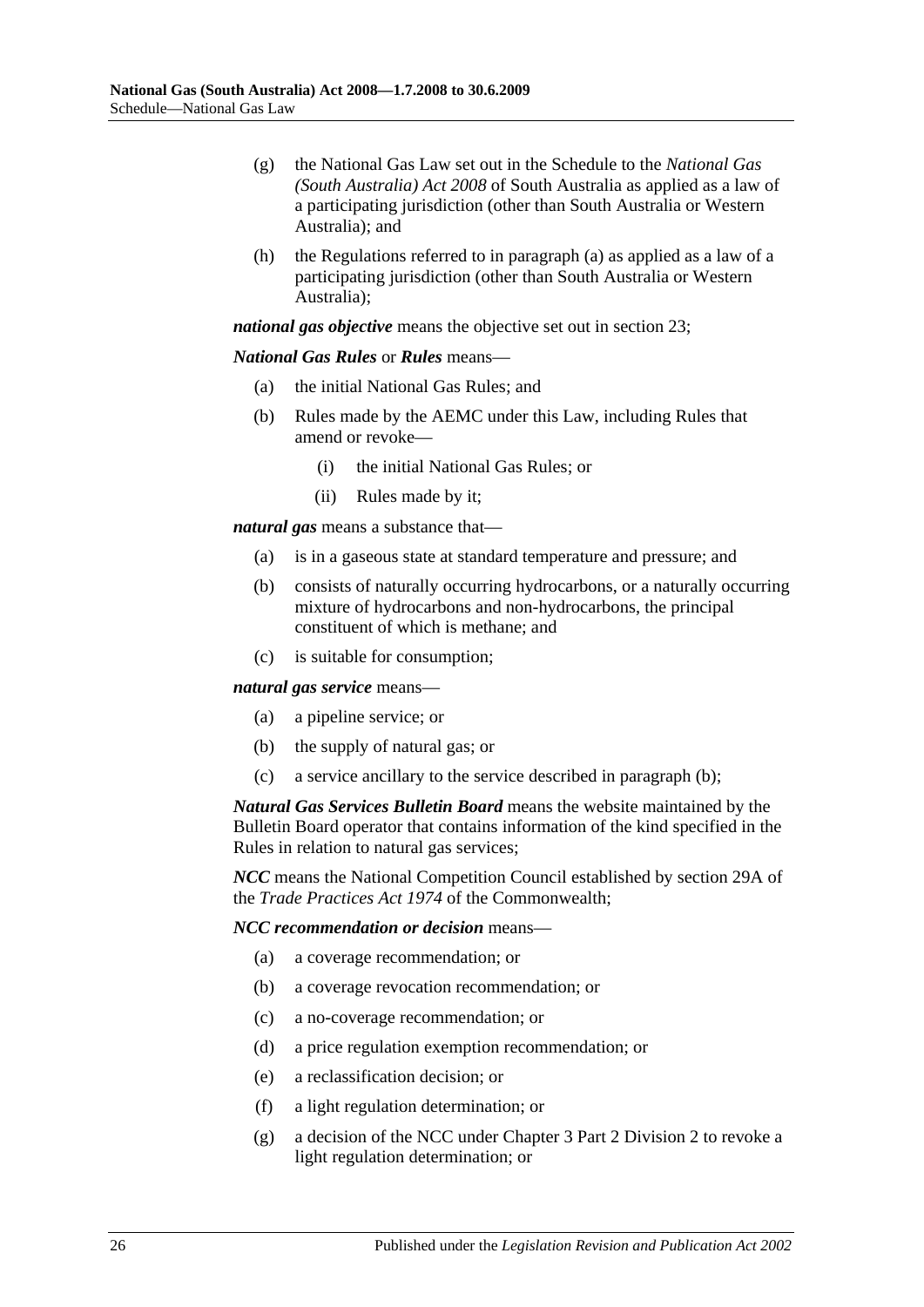- (h) a decision of the NCC not to make a decision referred to in [paragraph](#page-25-1) (f) or [\(g\);](#page-25-2) or
- (i) advice under section 172;

*new facility* means an extension to, or expansion of the capacity of, a covered pipeline which is to be treated as part of the covered pipeline—

- (a) in accordance with the extension and expansion requirements contained in an applicable access arrangement applying to the pipeline services provided by means of that covered pipeline; or
- (b) under this Law;

**Note—**

See also sections 18 and 19.

*no-coverage recommendation* means a recommendation of the NCC under Chapter 5 Part 2;

*non scheme pipeline user* means a person who—

- (a) is a party to a contract with a service provider under which the service provider provides or intends to provide a pipeline service to that person by means of a pipeline that is not a scheme pipeline; or
- (b) has a right under an access determination to be provided with a pipeline service by means of a pipeline that is not a scheme pipeline;

*offence provision* means a provision of this Law the breach or contravention of which by a person exposes that person to a finding of guilt by a court;

*officer* has the same meaning as officer has in relation to a corporation under section 9 of the *Corporations Act 2001* of the Commonwealth;

*old access law* means Schedule 1 to the *[Gas Pipelines Access \(South](http://www.legislation.sa.gov.au/index.aspx?action=legref&type=act&legtitle=Gas%20Pipelines%20Access%20(South%20Australia)%20Act%201997)  [Australia\) Act](http://www.legislation.sa.gov.au/index.aspx?action=legref&type=act&legtitle=Gas%20Pipelines%20Access%20(South%20Australia)%20Act%201997) 1997* of South Australia as in force from time to time before the commencement of section 20 of the *[National Gas \(South Australia\)](http://www.legislation.sa.gov.au/index.aspx?action=legref&type=act&legtitle=National%20Gas%20(South%20Australia)%20Act%202008)  Act [2008](http://www.legislation.sa.gov.au/index.aspx?action=legref&type=act&legtitle=National%20Gas%20(South%20Australia)%20Act%202008)* of South Australia;

*old scheme classification or determination* means a classification or determination under section 10 or 11 of the old access law in force at any time before the repeal of the old access law;

*old scheme distribution pipeline* means a pipeline that was, at any time before the repeal of the old access law—

- (a) a distribution pipeline as defined in that law; and
- (b) a covered pipeline as defined in the Gas Code;

*old scheme transmission pipeline* means a pipeline that was, at any time before the repeal of the old access law—

- (a) a transmission pipeline as defined in that law; and
- (b) a covered pipeline as defined in the Gas Code;

*participating jurisdiction* means a jurisdiction that is a participating jurisdiction by reason of section 21;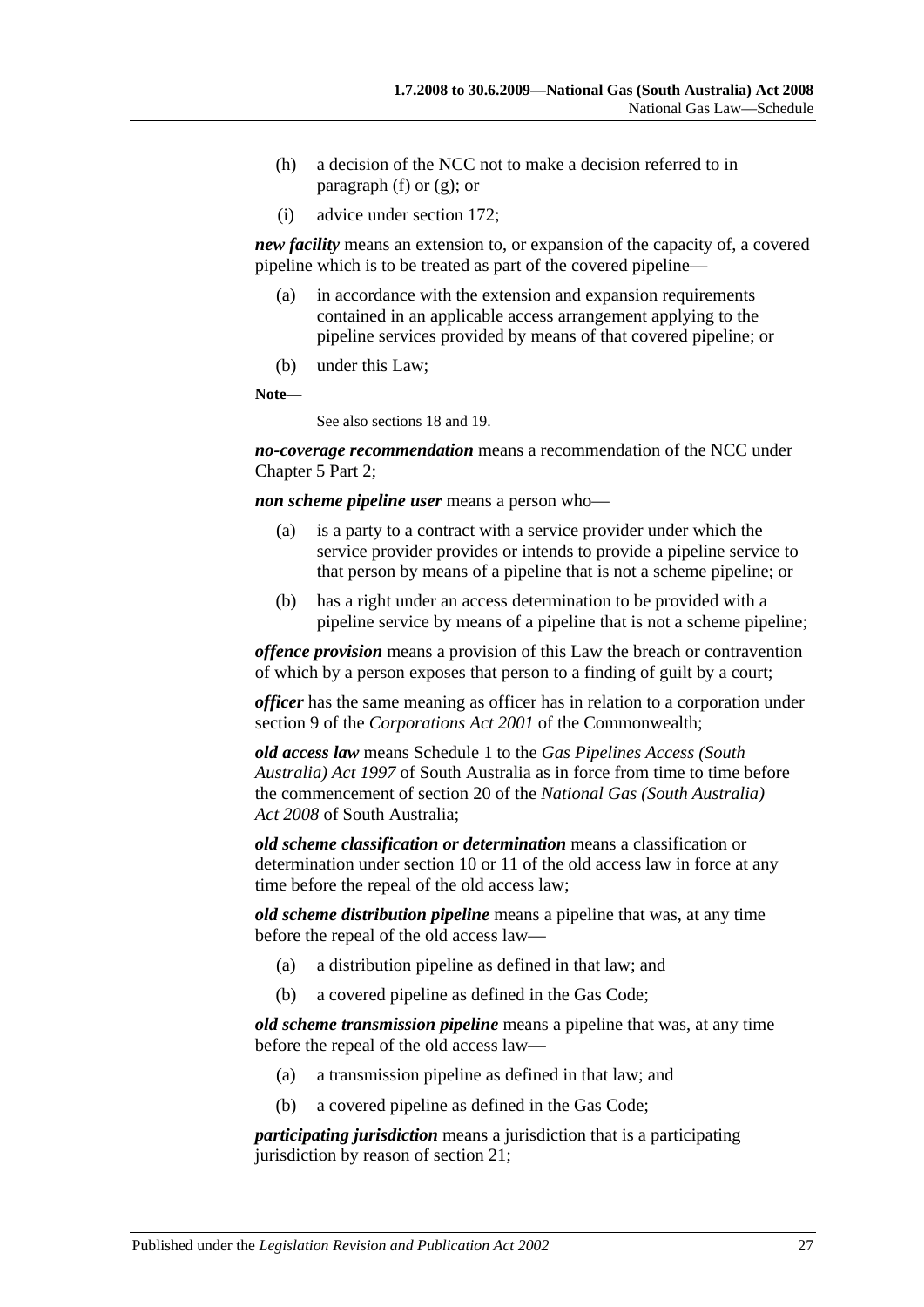## <span id="page-27-0"></span>*pipeline* means—

- (a) a pipe or system of pipes for the haulage of natural gas, and any tanks, reservoirs, machinery or equipment directly attached to that pipe or system of pipes; or
- <span id="page-27-1"></span>(b) a proposed pipe or system of pipes for the haulage of natural gas, and any proposed tanks, reservoirs, machinery or equipment proposed to be directly attached to the proposed pipe or system of pipes; or
- (c) a part of a pipe or system of pipes or proposed pipe or system of pipes referred to in [paragraph](#page-27-0) (a) or [\(b\),](#page-27-1)

but does not include—

- (d) unless [paragraph](#page-27-2) (e) applies, anything upstream of a prescribed exit flange on a pipeline conveying natural gas from a prescribed gas processing plant; or
- <span id="page-27-2"></span>(e) if a connection point upstream of an exit flange on such a pipeline is prescribed, anything upstream of that point; or
- (f) a gathering system operated as part of an upstream producing operation; or
- (g) any tanks, reservoirs, machinery or equipment used to remove or add components to or change natural gas (other than odourisation facilities) such as a gas processing plant; or
- (h) anything downstream of a point on a pipeline from which a person takes natural gas for consumption purposes;

*pipeline classification criterion* has the meaning given by section 13;

*pipeline coverage criteria* has the meaning given by section 15;

*pipeline reliability standard* means a standard imposed by or under an Act of a participating jurisdiction, or any instrument made or issued under or for the purposes of that Act, relating to the reliable haulage of natural gas in that jurisdiction;

*pipeline safety duty* means a duty or requirement under an Act of a participating jurisdiction, or any instrument made or issued under or for the purposes of that Act, relating to—

- (a) the safe haulage of natural gas in that jurisdiction; or
- (b) the safe operation of a pipeline in that jurisdiction;

## <span id="page-27-3"></span>*pipeline service* means—

- (a) a service provided by means of a pipeline, including—
	- (i) a haulage service (such as firm haulage, interruptible haulage, spot haulage and backhaul); and
	- (ii) a service providing for, or facilitating, the interconnection of pipelines; and
- (b) a service ancillary to the provision of a service referred to in [paragraph](#page-27-3) (a),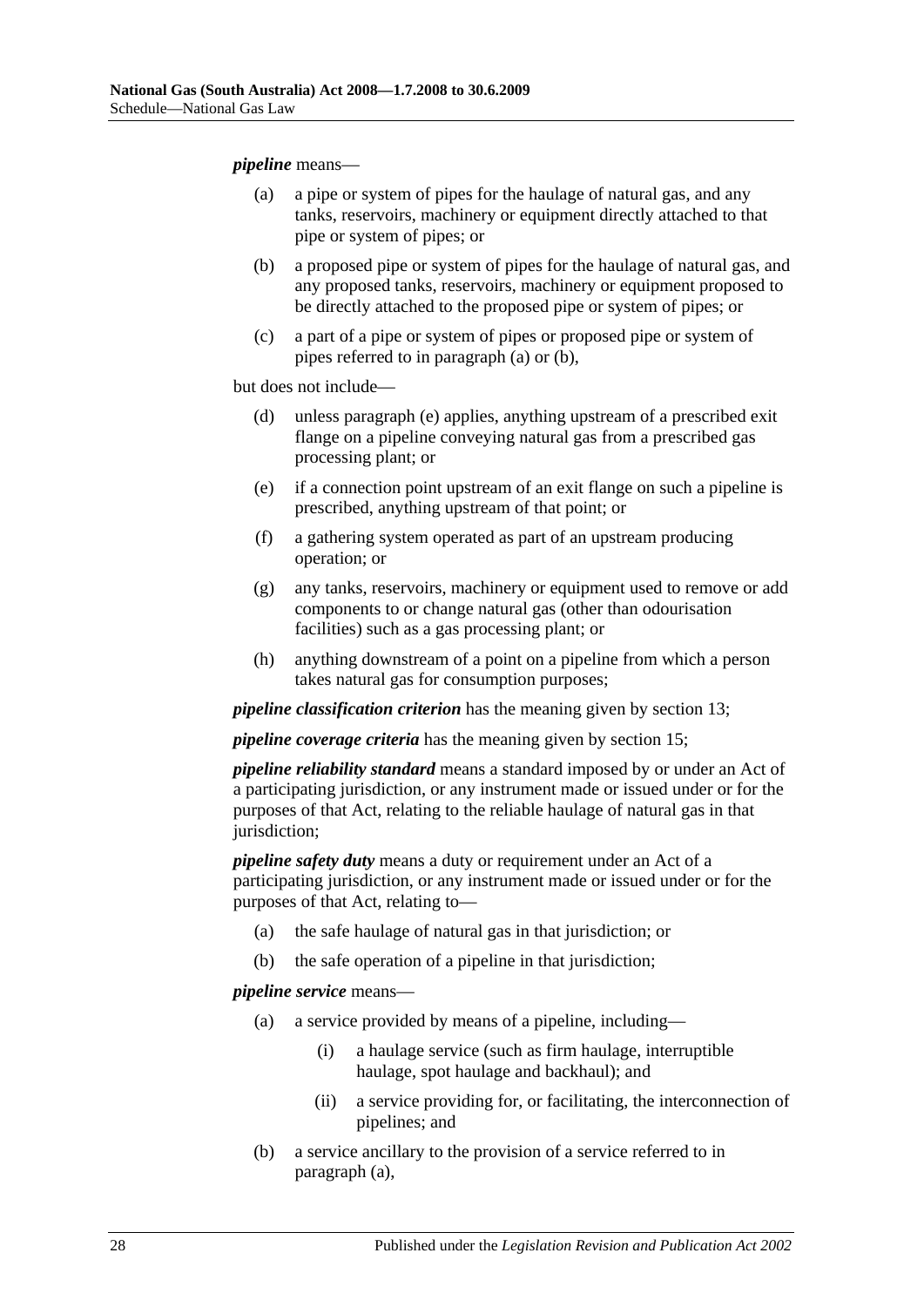but does not include the production, sale or purchase of natural gas or processable gas;

*pipeline service standard* means a standard relating to the standard of the pipeline services provided by a service provider by means of a covered pipeline imposed—

- (a) by or under jurisdictional gas legislation; or
- (b) by the AER—
	- (i) under an access arrangement decision; or
	- (ii) in accordance with the Rules;

*price or revenue regulation* means regulation of—

- (a) the prices, charges or tariffs for pipeline services to be, or that are to be, provided; or
- (b) the revenue to be, or that is to be, derived from the provision of pipeline services;

*price regulation exemption* means an exemption under Chapter 5 Part 3;

*price regulation exemption recommendation* means a recommendation of the NCC under section 162;

*processable gas* means a substance that—

- (a) is in a gaseous state at standard temperature and pressure; and
- (b) consists of naturally occurring hydrocarbons, or a naturally occurring mixture of hydrocarbons and non-hydrocarbons, the principal constituent of which is methane;

*producer* means a person who carries on a business of producing natural gas;

*prospective user* has the meaning given by section 5;

*queuing requirements* means terms and conditions providing for the priority that a prospective user has, as against any other prospective user, to obtain access to spare capacity and developable capacity;

*reclassification decision* means a decision of the NCC under Chapter 3 Part 5;

*reference service* means a pipeline service specified by, or determined or approved by the AER under, the Rules as a reference service;

*reference tariff* means a tariff or charge for a reference service—

- (a) specified in an applicable access arrangement approved or made under a full access arrangement decision; or
- (b) determined by applying the formula or methodology contained in an applicable access arrangement approved or made under a full access arrangement decision;

*Regulations* means the regulations made under Part 3 of the *[National Gas](http://www.legislation.sa.gov.au/index.aspx?action=legref&type=act&legtitle=National%20Gas%20(South%20Australia)%20Act%202008)  [\(South Australia\) Act](http://www.legislation.sa.gov.au/index.aspx?action=legref&type=act&legtitle=National%20Gas%20(South%20Australia)%20Act%202008) 2008* of South Australia that apply as a law of this jurisdiction;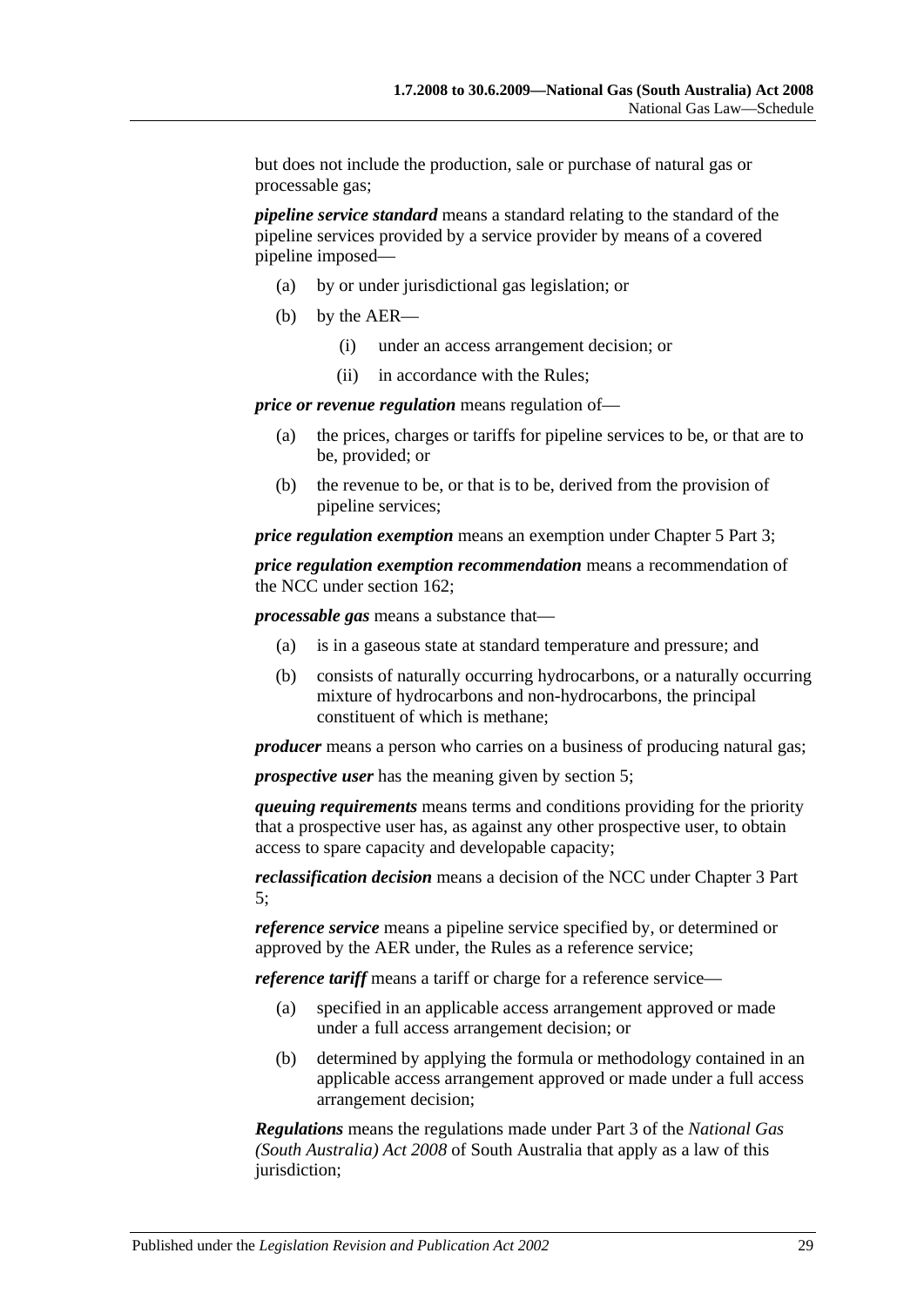## *regulatory information instrument* means—

- (a) a general regulatory information order; or
- (b) a regulatory information notice;

*regulatory information notice* has the meaning given by section 46;

*regulatory obligation or requirement* has the meaning given by section 6;

*regulatory payment* has the meaning given by section 7;

*relevant Minister* means if, in a coverage recommendation, no-coverage recommendation, classification decision under the Rules or reclassification decision, the NCC determines the pipeline is—

- (a) a cross boundary transmission pipeline—the Commonwealth Minister;
- (b) a transmission pipeline situated wholly within a participating jurisdiction—the designated Minister;

**Note—**

The term designated Minister is defined in the Act of this jurisdiction that applies this Law as a law of this jurisdiction.

- (c) a distribution pipeline situated wholly within a participating jurisdiction—the Minister of the participating jurisdiction;
- (d) a cross boundary distribution pipeline—the Minister of the participating jurisdiction determined by the NCC in the recommendation as being the participating jurisdiction with which the cross boundary distribution pipeline is most closely connected;

*relevant Regulator* has the same meaning as in section 2 of the old access law;

*revenue and pricing principles* means the principles set out in section 24;

## *ring fencing decision* means—

- (a) an AER ring fencing determination; or
- (b) a decision under section 146 granting or not granting an exemption under that section; or
- (c) an associate contract decision;

*scheme pipeline* means—

- (a) a covered pipeline; or
- (b) an international pipeline to which a price regulation exemption applies;

*service provider* has the meaning given by section 8;

*service provider performance report* means a report prepared by the AER under section 64;

*spare capacity* means unutilised capacity of a pipeline;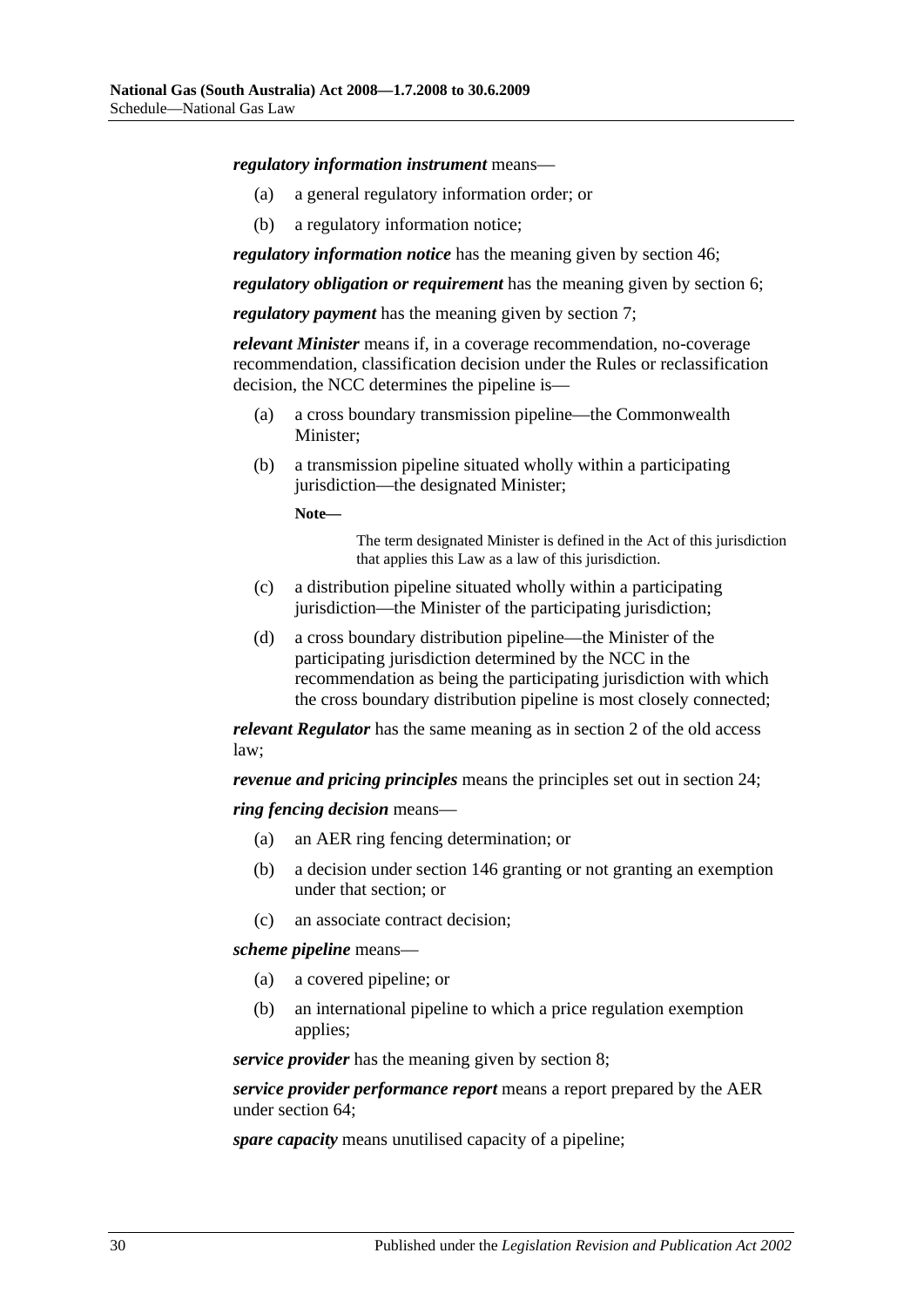*storage provider* means any person who owns, operates or controls a facility for storing natural gas or processable gas for injection into a pipeline;

*supply* includes—

- (a) in relation to goods—supply (including re-supply) by way of sale, exchange, lease, hire or hire purchase; and
- (b) in relation to services—provide, grant or confer;

*tariff* means a rate by which a charge for a pipeline service is calculated;

*tender approval decision* means a decision of the AER under the Rules under which the AER approves a tender process for the construction and operation of a pipeline as a competitive tender process;

*Territory* means the Australian Capital Territory or the Northern Territory;

*transmission pipeline* means a pipeline that is classified in accordance with this Law or the Rules as a transmission pipeline and includes any extension to, or expansion of the capacity of, such a pipeline when it is a covered pipeline that, by operation of an applicable access arrangement or under this Law, is to be treated as part of the pipeline;

**Note—**

See also sections 18 and 19.

*Tribunal* means the Australian Competition Tribunal referred to in the *Trade Practices Act 1974* of the Commonwealth and includes a member of the Tribunal or a Division of the Tribunal performing functions of the Tribunal;

*user* means a person who—

- (a) is a party to a contract with a service provider under which the service provider provides or intends to provide a pipeline service to that person by means of a scheme pipeline; or
- (b) has a right under an access determination to be provided with a pipeline service by means of a scheme pipeline;

*VENCorp* means the Victorian Energy Networks Corporation continued under Part 8 of the *Gas Industry Act 2001* of Victoria.

# **3—Meaning of civil penalty provision**

A civil penalty provision is—

- (a) a provision of this Law specified in an item in the Table at the foot of this section; or
- (b) a provision of this Law (other than an offence provision) or the Rules that is prescribed by the Regulations to be a civil penalty provision.

## **Table**

| <b>Item</b> | <b>Provision</b> |
|-------------|------------------|
| 1           | Section 56       |
| 2           | Section 57       |
| 3           | Section 131      |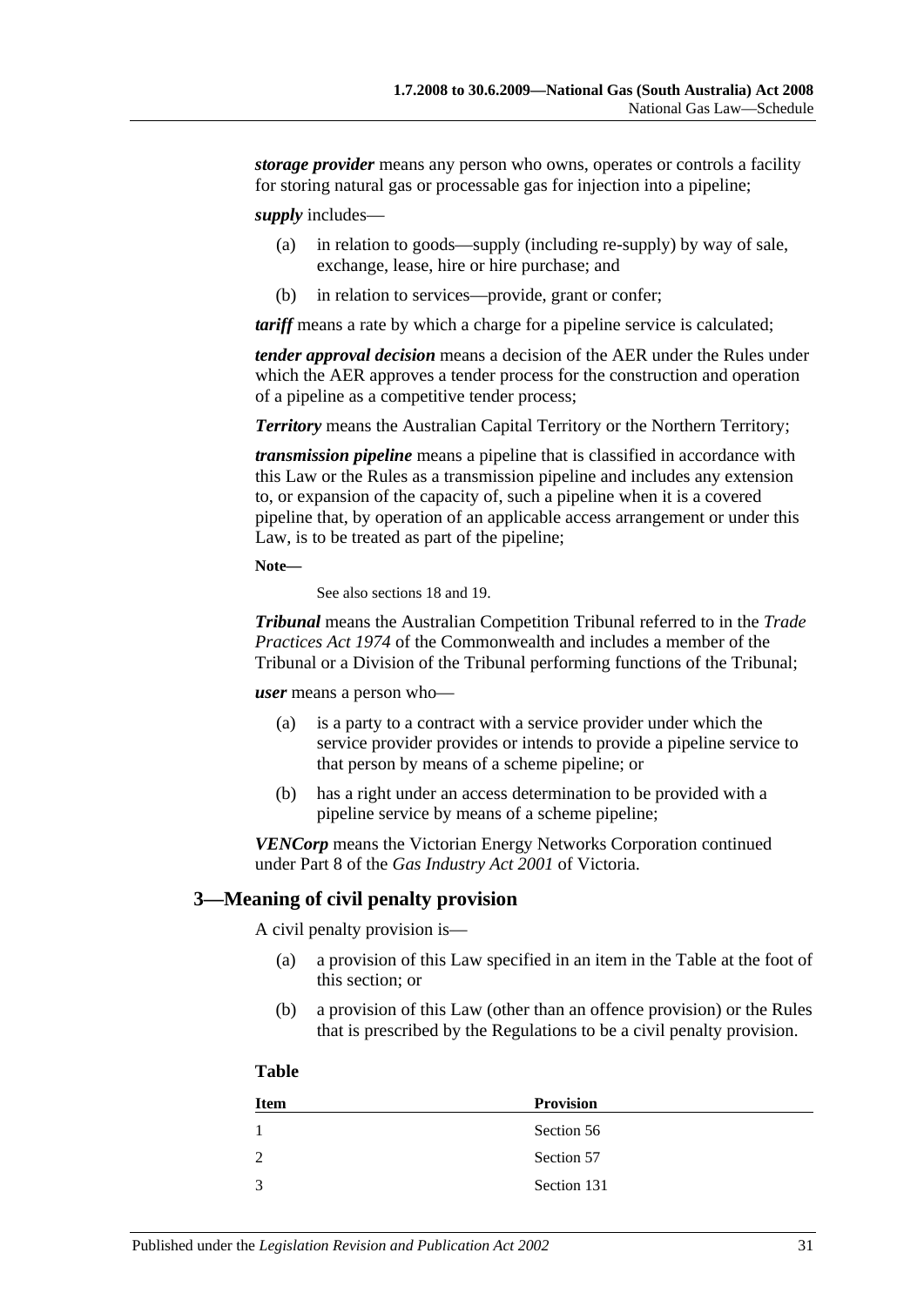| <b>Item</b>    | <b>Provision</b> |  |
|----------------|------------------|--|
| $\overline{4}$ | Section 133      |  |
| 5              | Section 134      |  |
| 6              | Section 135      |  |
| $\overline{7}$ | Section 136      |  |
| 8              | Section 139      |  |
| 9              | Section 140      |  |
| 10             | Section 141      |  |
| 11             | Section 143(6)   |  |
| 12             | Section 147      |  |
| 13             | Section 148      |  |
| 14             | Section 168      |  |
| 15             | Section $169(3)$ |  |
| 16             | Section 170      |  |
| 17             | Section 195      |  |
| 18             | Section 223      |  |
| 19             | Section 225      |  |
| $20\,$         | Section 227      |  |
| 21             | Section 228      |  |

# **4—Meaning of conduct provision**

A conduct provision is—

- (a) a provision of this Law specified in an item in the Table at the foot of this section; or
- (b) a provision of this Law (other than an offence provision) or the Rules that is prescribed by the Regulations to be a conduct provision.

# **Table**

| <b>Item</b>    | <b>Provision</b> |
|----------------|------------------|
|                | Section 133      |
| 2              | Section 134      |
| 3              | Section 135      |
| $\overline{4}$ | Section 136      |
| 5              | Section 147      |
| 6              | Section 148      |
|                | Section 170      |

# **5—Meaning of prospective user**

(1) A prospective user is a person who seeks or wishes to be provided with a pipeline service by means of a scheme pipeline.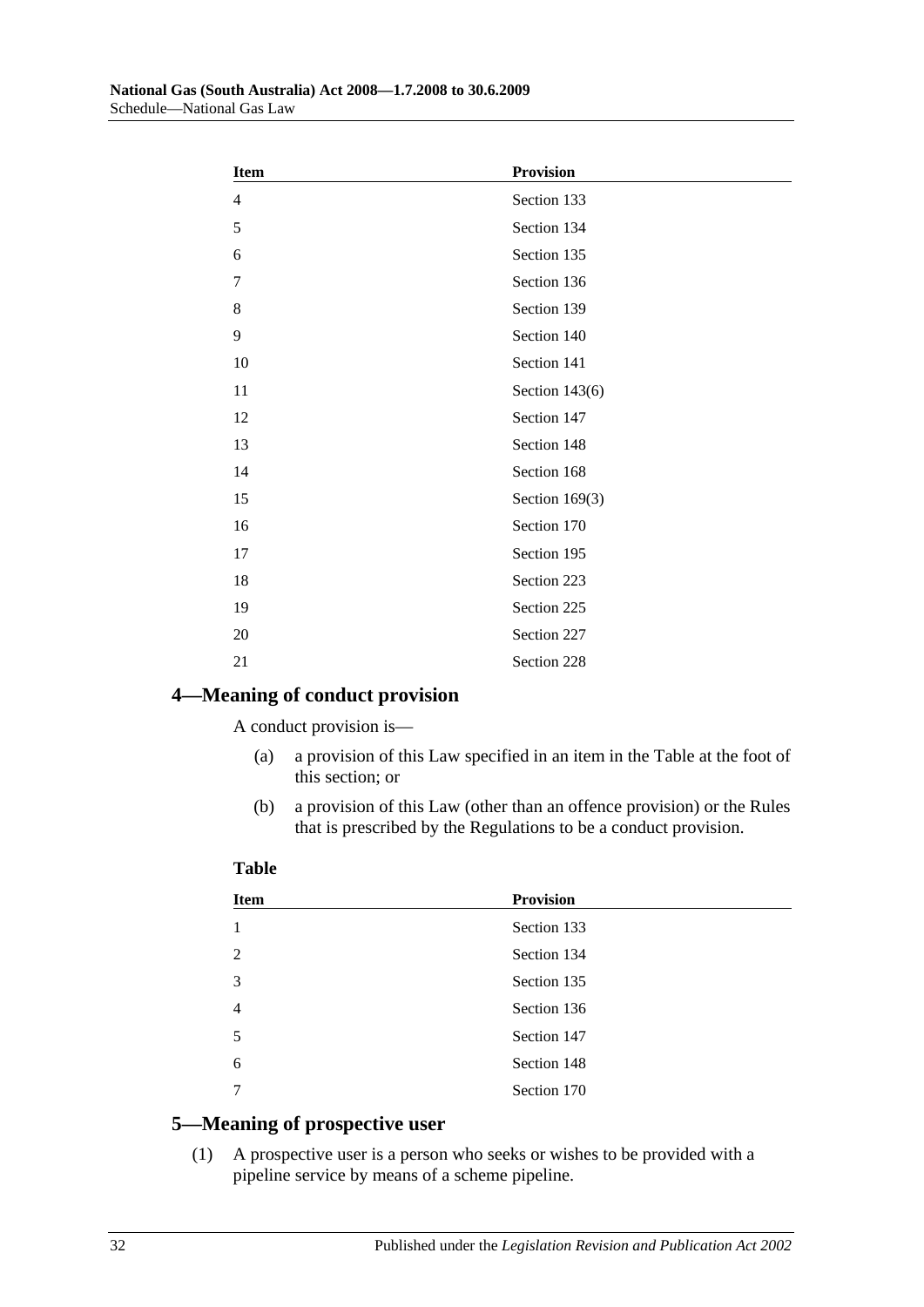- (2) To avoid doubt, a user is also a prospective user if the user seeks or wishes to be provided with a pipeline service by means of a scheme pipeline other than a pipeline service already provided to them under—
	- (a) a contract; or
	- (b) an access determination.

# **6—Meaning of regulatory obligation or requirement**

- <span id="page-32-0"></span>(1) A regulatory obligation or requirement is—
	- (a) in relation to the provision of a pipeline service by a service provider—
		- (i) a pipeline safety duty; or
		- (ii) a pipeline reliability standard; or
		- (iii) a pipeline service standard; or
	- (b) an obligation or requirement under—
		- (i) this Law or the Rules; or
		- (ii) an Act of a participating jurisdiction, or any instrument made or issued under or for the purposes of that Act, that levies or imposes a tax or other levy that is payable by a service provider; or
		- (iii) an Act of a participating jurisdiction, or any instrument made or issued under or for the purposes of that Act, that regulates the use of land in a participating jurisdiction by a service provider; or
		- (iv) an Act of a participating jurisdiction or any instrument made or issued under or for the purposes of that Act that relates to the protection of the environment; or
		- (v) an Act of a participating jurisdiction, or any instrument made or issued under or for the purposes of that Act (other than national gas legislation or an Act of a participating jurisdiction or an Act or instrument referred to in [subparagraphs](#page-32-0) (ii) to [\(iv\)\)](#page-32-1), that materially affects the provision, by a service provider, of pipeline services to which an applicable access arrangement applies.
- <span id="page-32-2"></span><span id="page-32-1"></span>(2) A regulatory obligation or requirement does not include an obligation or requirement to pay a fine, penalty or compensation—
	- (a) for a breach of—
		- (i) a pipeline safety duty; or
		- (ii) a pipeline reliability standard; or
		- (iii) a pipeline service standard; or
	- (b) under this Law or the Rules or an Act or an instrument referred to in [subsection](#page-32-0)  $(1)(b)(ii)$  to  $(v)$ .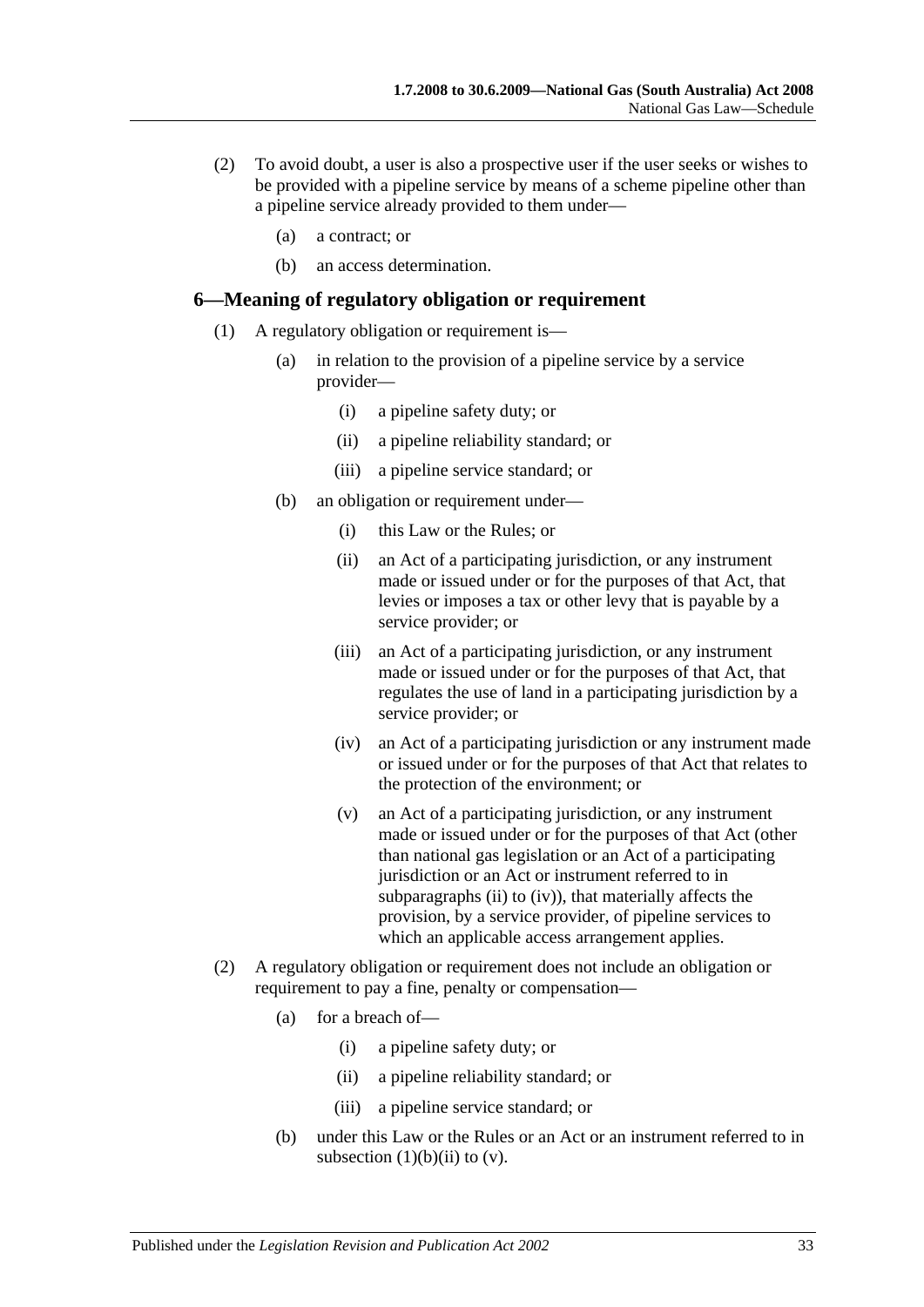## **Note—**

See also section [24\(2\)\(b\).](#page-38-0)

# **7—Meaning of regulatory payment**

A regulatory payment is a sum that a service provider had been required or allowed to pay to a user or an end user for a breach of, as the case requires—

- (a) a pipeline reliability standard; or
- (b) a pipeline service standard,

because it was efficient for the service provider (in terms of the service provider's overall business) to pay that sum.

**Note—**

See also section [24\(2\)\(b\).](#page-38-0)

# **8—Meaning of service provider**

- (1) A service provider is a person who—
	- (a) owns, controls or operates; or
	- (b) intends to own, control or operate,

a pipeline or scheme pipeline, or any part of a pipeline or scheme pipeline.

**Note—**

A service provider must not provide pipeline services by means of a scheme pipeline unless the service provider is a legal entity of a specified kind: See section 131, and section 169 where the scheme pipeline is an international pipeline to which a price regulation exemption applies.

- (2) A gas market operator that controls or operates (without at the same time owning)—
	- (a) a pipeline or scheme pipeline; or
	- (b) a part of a pipeline or scheme pipeline,

is not to be taken to be a service provider for the purposes of this Law.

# **9—Passive owners of scheme pipelines deemed to provide or intend to provide pipeline services**

- (1) This section applies to a person who owns a scheme pipeline but does not provide or intend to provide pipeline services by means of that pipeline.
- (2) The person is, for the purposes of this Law, deemed to provide or intend to provide pipeline services by means of that pipeline even if the person does not, in fact, do so.

# **10—Things done by 1 service provider to be treated as being done by all of service provider group**

- (1) This section applies if—
	- (a) more than 1 service provider (a *service provider group*) carries out a controlling pipeline activity in respect of a pipeline (or a part of a pipeline); and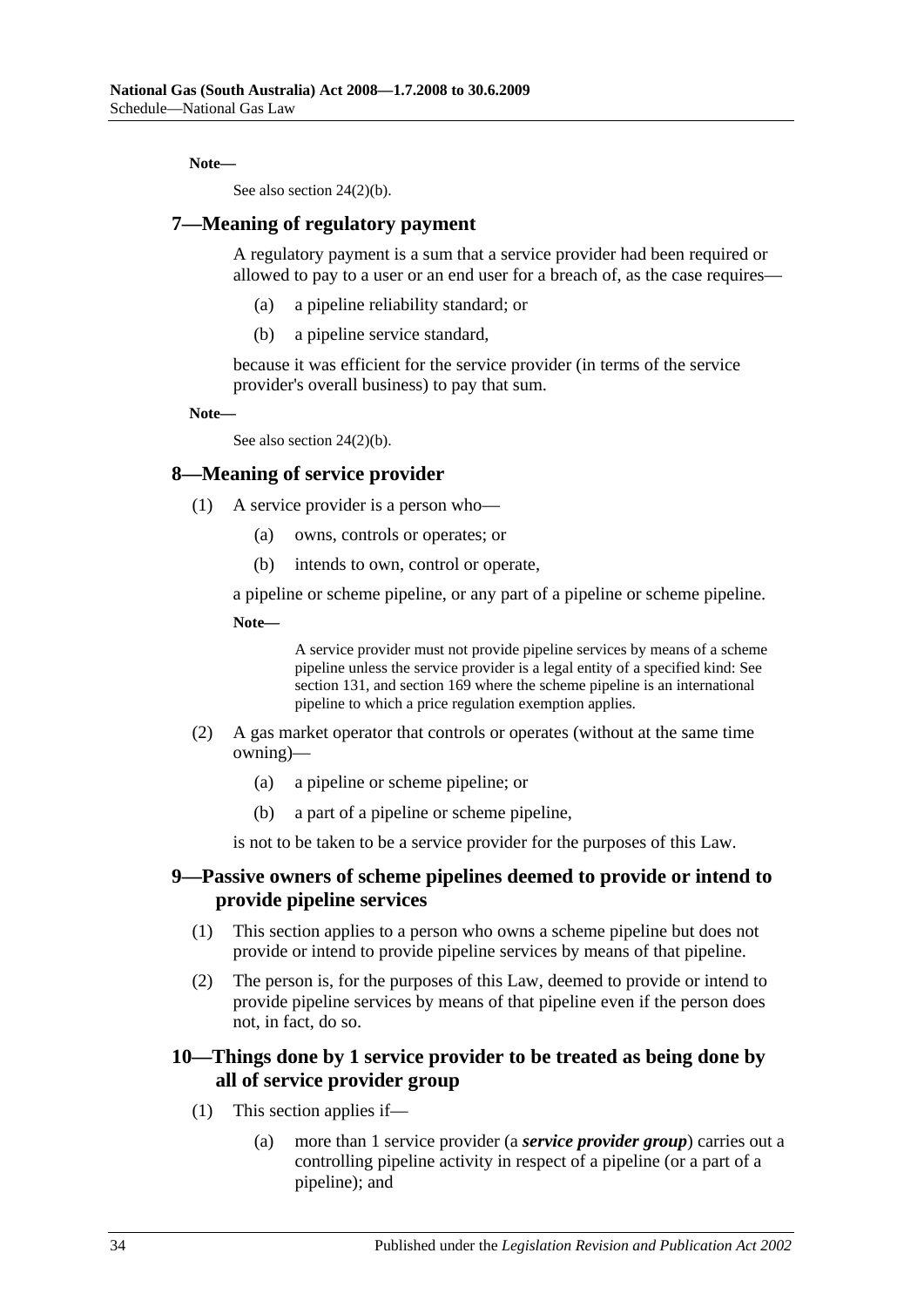- (b) under this Law or the Rules a service provider is required or allowed to do a thing.
- <span id="page-34-0"></span>(2) A service provider of the service provider group (the *complying service provider*) may do that thing on behalf of the other service providers of the service provider group if the complying service provider has the written permission of all of the service providers of that group to do that thing on behalf of the service provider group.
- (3) Unless this Law or the Rules otherwise provide, on the doing of a thing referred to in [subsection](#page-34-0) (2) by a complying service provider, the service providers of the service provider group on whose behalf the complying service provider does that thing, must, for the purposes of this Law and the Rules, each be taken to have done the thing done by the complying service provider.
- (4) This section does not apply to a thing required or allowed to be done under section 131 or Chapter 4 Part 2.
- (5) In this section—

*controlling pipeline activity* means own, control or operate.

# **11—Local agents of foreign service providers**

- (1) This section applies if—
	- (a) a service provider is a foreign company; and
	- (b) the service provider has, under the *Corporations Act 2001* of the Commonwealth, appointed a local agent within the meaning of that Act.
- (2) The local agent—
	- (a) is answerable for the doing of all acts, matters and things the service provider is required by or under this Law to do; and
	- (b) is personally liable to a penalty imposed on the service provider for a breach of a provision of this Law or the Rules if a court hearing the matter is satisfied that the local agent should be so liable.

# **12—Commissioning of a pipeline**

A pipeline is commissioned when the pipeline is first used for the haulage of natural gas, on a commercial basis.

# <span id="page-34-1"></span>**13—Pipeline classification criterion**

- (1) The pipeline classification criterion is whether the primary function of the pipeline is to—
	- (a) reticulate gas within a market (which is the primary function of a distribution pipeline); or
	- (b) convey gas to a market (which is the primary function of a transmission pipeline).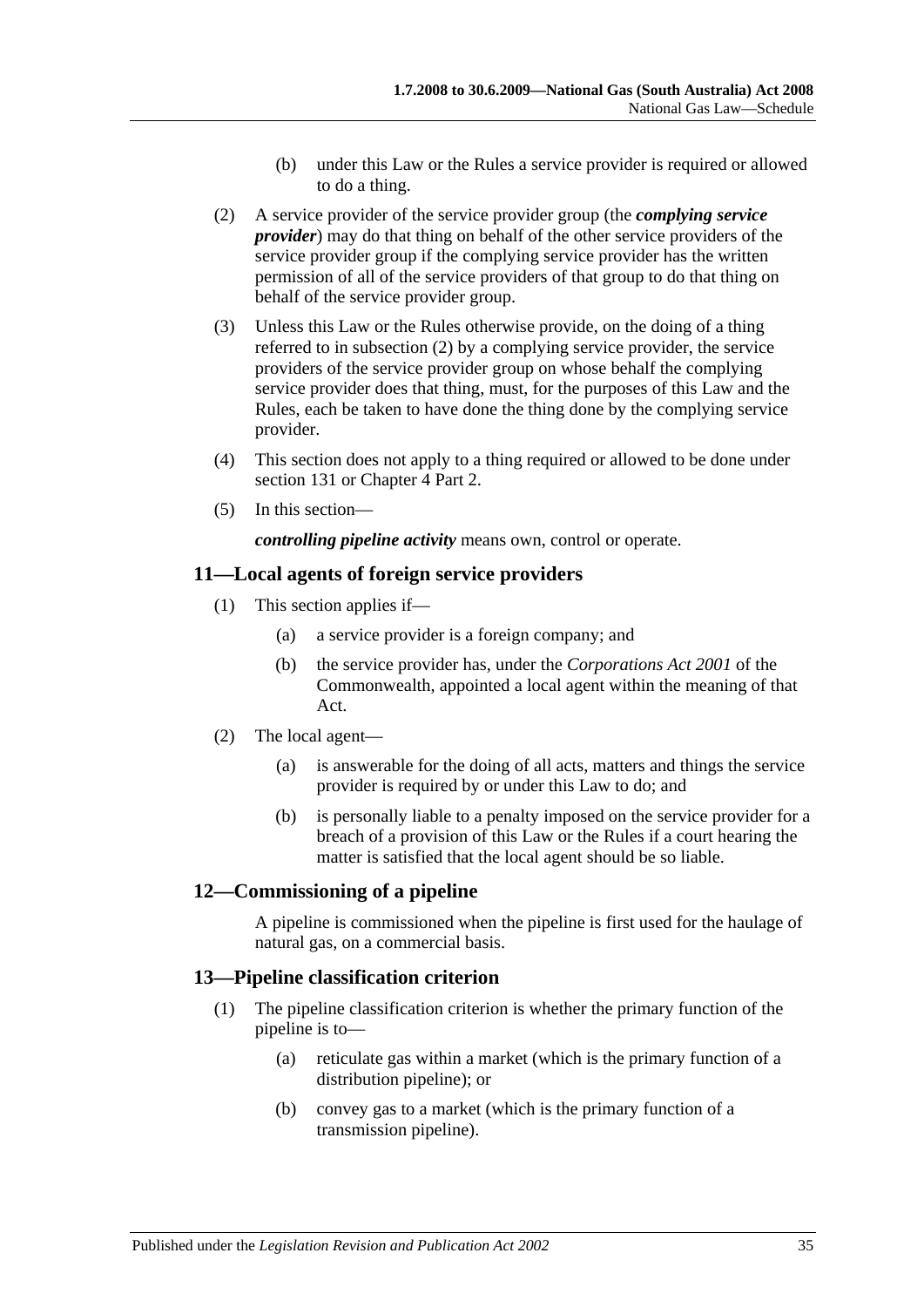- (2) Without limiting [subsection](#page-34-1) (1), in determining the primary function of the pipeline, regard must also be had to whether the characteristics of the pipeline are those of a transmission pipeline or distribution pipeline having regard to—
	- (a) the characteristics and classification of, as the case requires, an old scheme transmission pipeline or an old scheme distribution pipeline;
	- (b) the characteristics of, as the case requires, a transmission pipeline or a distribution pipeline classified under this Law;
	- (c) the characteristics and classification of pipelines specified in the Rules (if any);
	- (d) the diameter of the pipeline;
	- (e) the pressure at which the pipeline is or will be designed to operate;
	- (f) the number of points at which gas can or will be injected into the pipeline;
	- (g) the extent of the area served or to be served by the pipeline;
	- (h) the pipeline's linear or dendritic configuration.

# **14—Jurisdictional determination criteria—cross boundary distribution pipelines**

The pipeline jurisdictional determination criteria are—

- (a) whether more gas is to be delivered by a cross boundary distribution pipeline in the jurisdictional area of 1 participating jurisdiction than in the jurisdictional area of any other participating jurisdiction;
- (b) whether more customers to be served by a cross boundary distribution pipeline are resident in the jurisdictional area of 1 participating jurisdiction than in the jurisdictional area of any other participating jurisdiction;
- (c) whether more of the network for a cross boundary distribution pipeline is in the jurisdictional area of 1 participating jurisdiction than in the jurisdictional area of any other participating jurisdiction;
- (d) whether 1 participating jurisdiction has greater prospects for growth in the gas market served or to be served by a cross boundary distribution pipeline than any other participating jurisdiction;
- (e) whether the regional economic benefits from competition are likely to be greater for 1 participating jurisdiction than for any other participating jurisdiction.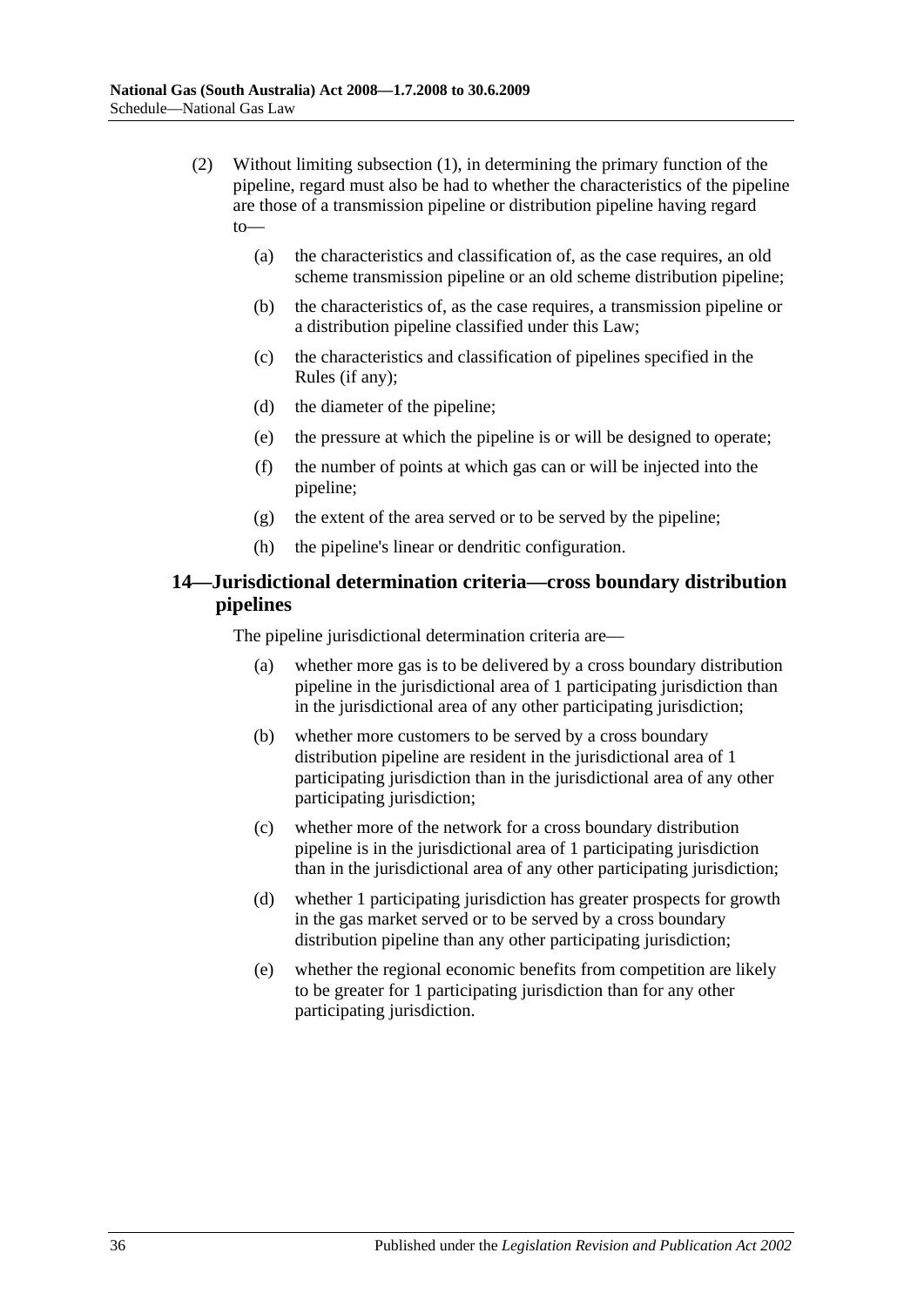# **15—Pipeline coverage criteria**

The pipeline coverage criteria are—

- (a) that access (or increased access) to pipeline services provided by means of the pipeline would promote a material increase in competition in at least 1 market (whether or not in Australia), other than the market for the pipeline services provided by means of the pipeline;
- (b) that it would be uneconomic for anyone to develop another pipeline to provide the pipeline services provided by means of the pipeline;
- (c) that access (or increased access) to the pipeline services provided by means of the pipeline can be provided without undue risk to human health or safety;
- (d) that access (or increased access) to the pipeline services provided by means of the pipeline would not be contrary to the public interest.

# **16—Form of regulation factors**

The form of regulation factors are—

- (a) the presence and extent of any barriers to entry in a market for pipeline services;
- (b) the presence and extent of any network externalities (that is, interdependencies) between a natural gas service provided by a service provider and any other natural gas service provided by the service provider;
- (c) the presence and extent of any network externalities (that is, interdependencies) between a natural gas service provided by a service provider and any other service provided by the service provider in any other market;
- (d) the extent to which any market power possessed by a service provider is, or is likely to be, mitigated by any countervailing market power possessed by a user or prospective user;
- (e) the presence and extent of any substitute, and the elasticity of demand, in a market for a pipeline service in which a service provider provides that service;
- (f) the presence and extent of any substitute for, and the elasticity of demand in a market for, electricity or gas (as the case may be);
- (g) the extent to which there is information available to a prospective user or user, and whether that information is adequate, to enable the prospective user or user to negotiate on an informed basis with a service provider for the provision of a pipeline service to them by the service provider.

# **17—Effect of separate and consolidated access arrangements in certain cases**

(1) This section applies despite anything to the contrary in this Law.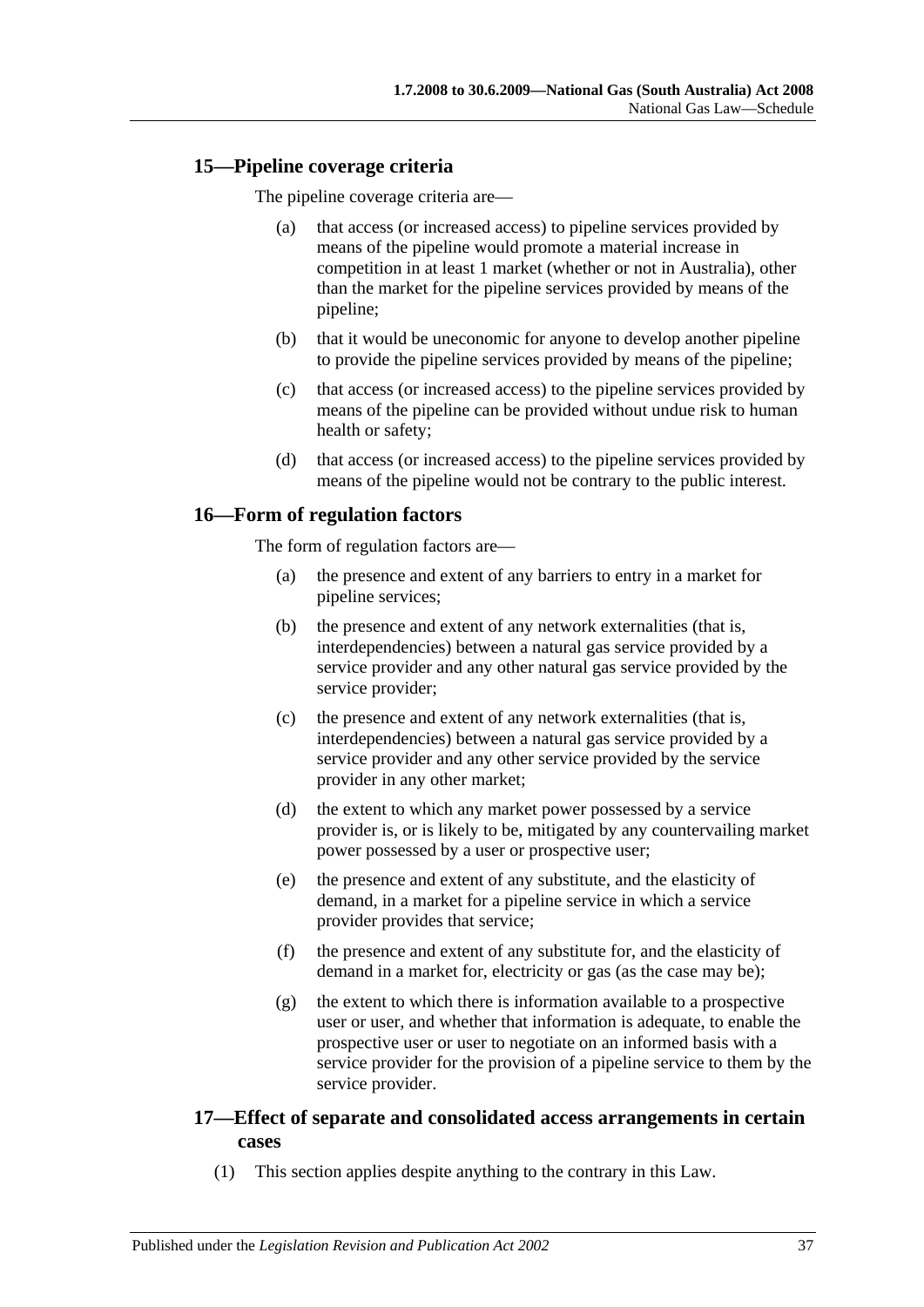- (2) If, under this Law and the Rules, separate access arrangements are approved in an applicable access arrangement decision for pipeline services provided, or to be provided, by means of different parts of a covered pipeline, each part of the covered pipeline—
	- (a) by which pipeline services are provided; and
	- (b) to which each separate applicable access arrangement applies,

must to be taken to be a separate covered pipeline for the purposes of this Law.

(3) If under this Law and the Rules, a single access arrangement is approved in an applicable access arrangement decision for pipeline services provided, or to be provided, by means of 2 or more covered pipelines, those pipelines must be taken to be a single covered pipeline for the purposes of this Law.

# **18—Certain extensions to, or expansion of the capacity of, pipelines to be taken to be part of a covered pipeline**

For the purposes of this Law—

- (a) an extension to, or expansion of the capacity of, a covered pipeline must be taken to be part of the covered pipeline; and
- (b) the pipeline as extended or expanded must be taken to be a covered pipeline,

if, by operation of the extension and expansion requirements under an applicable access arrangement, the applicable access arrangement will apply to pipeline services provided by means of the covered pipeline as extended or expanded.

# **19—Expansions of and extensions to covered pipeline by which light regulation services are provided**

For the purposes of this Law, an extension to, or expansion of the capacity of, a covered pipeline by means of which light regulation services (and in respect of which there is no limited access arrangement) are provided, must be taken to be part of the covered pipeline unless the AER determines otherwise in writing.

#### **20—Interpretation generally**

Schedule 2 to this Law applies to this Law, the Regulations and the Rules and any other statutory instrument made under this Law.

# **Part 2—Participating jurisdictions**

#### **21—Participating jurisdictions**

The State of South Australia, the Commonwealth, each of the States of New South Wales, Victoria, Queensland, Western Australia and Tasmania, and the Australian Capital Territory and the Northern Territory are participating jurisdictions for the purposes of this Law.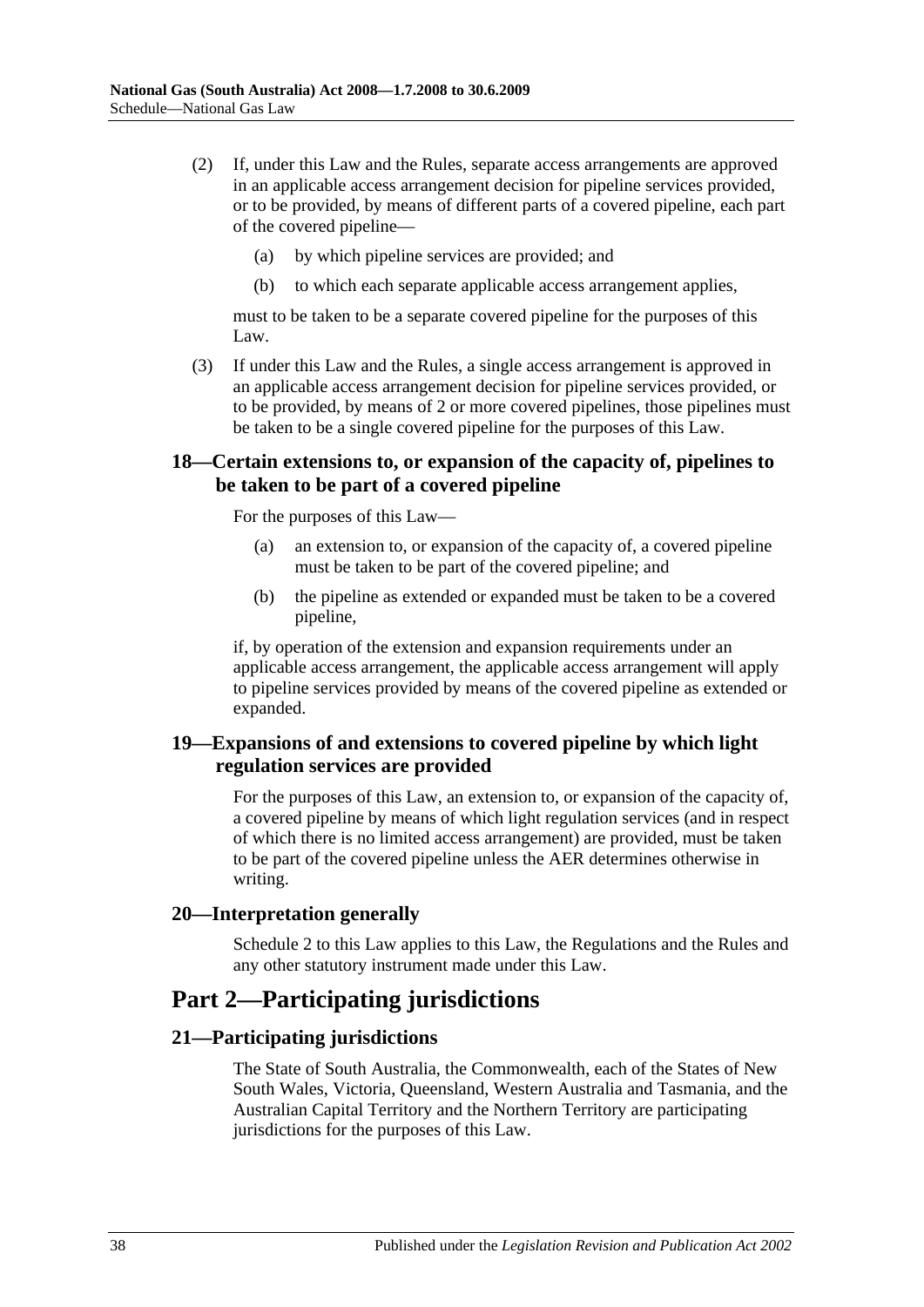# **22—Ministers of participating jurisdictions**

The Ministers of the participating jurisdictions are—

- (a) the Minister of the Crown in right of South Australia administering Part 2 of the *[National Gas \(South Australia\) Act](http://www.legislation.sa.gov.au/index.aspx?action=legref&type=act&legtitle=National%20Gas%20(South%20Australia)%20Act%202008) 2008* of South Australia; and
- (b) the Minister of the Crown in right of Western Australia administering the *National Gas Access (Western Australia) Act 2008* of Western Australia; and
- (c) the Minister of the Crown in right of the Commonwealth administering the *Australian Energy Market Act 2004* of the Commonwealth; and
- (d) the Ministers of the Crown in right of the other participating jurisdictions administering the laws of those jurisdictions that substantially correspond to Part 2 of the *[National Gas \(South](http://www.legislation.sa.gov.au/index.aspx?action=legref&type=act&legtitle=National%20Gas%20(South%20Australia)%20Act%202008)  [Australia\) Act](http://www.legislation.sa.gov.au/index.aspx?action=legref&type=act&legtitle=National%20Gas%20(South%20Australia)%20Act%202008) 2008* of South Australia.

# **Part 3—National gas objective and principles**

# **Division 1—National gas objective**

# **23—National gas objective**

The objective of this Law is to promote efficient investment in, and efficient operation and use of, natural gas services for the long term interests of consumers of natural gas with respect to price, quality, safety, reliability and security of supply of natural gas.

# **Division 2—Revenue and pricing principles**

# **24—Revenue and pricing principles**

- (1) The revenue and pricing principles are the principles set out in [subsections](#page-38-0) (2) to [\(7\).](#page-39-0)
- <span id="page-38-0"></span>(2) A service provider should be provided with a reasonable opportunity to recover at least the efficient costs the service provider incurs in—
	- (a) providing reference services; and
	- (b) complying with a regulatory obligation or requirement or making a regulatory payment.
- (3) A service provider should be provided with effective incentives in order to promote economic efficiency with respect to reference services the service provider provides. The economic efficiency that should be promoted includes—
	- (a) efficient investment in, or in connection with, a pipeline with which the service provider provides reference services; and
	- (b) the efficient provision of pipeline services; and
	- (c) the efficient use of the pipeline.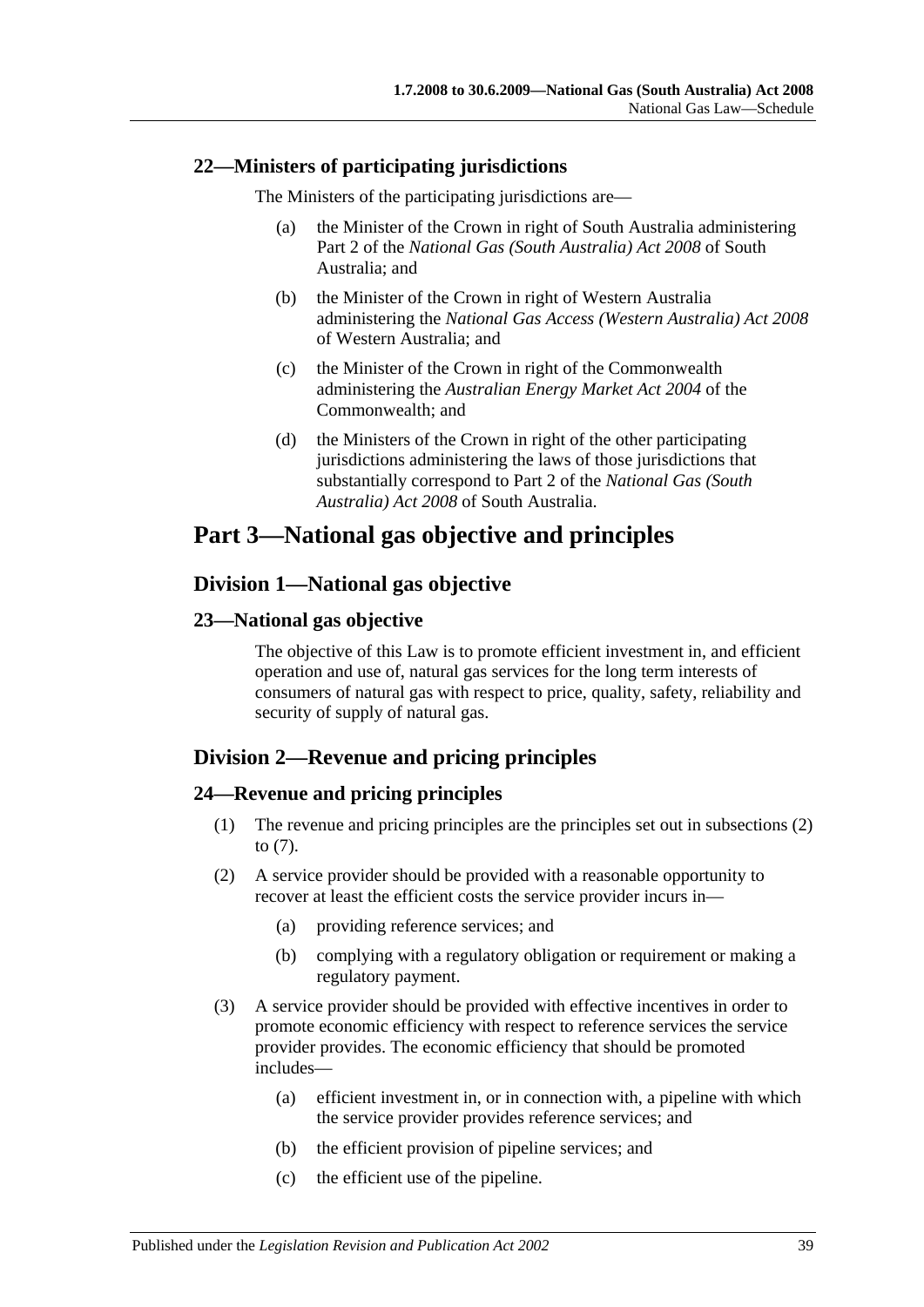- (4) Regard should be had to the capital base with respect to a pipeline adopted—
	- (a) in any previous—
		- (i) full access arrangement decision; or
		- (ii) decision of a relevant Regulator under section 2 of the Gas Code;
	- (b) in the Rules.
- (5) A reference tariff should allow for a return commensurate with the regulatory and commercial risks involved in providing the reference service to which that tariff relates.
- (6) Regard should be had to the economic costs and risks of the potential for under and over investment by a service provider in a pipeline with which the service provider provides pipeline services.
- <span id="page-39-0"></span>(7) Regard should be had to the economic costs and risks of the potential for under and over utilisation of a pipeline with which a service provider provides pipeline services.

# **Division 3—MCE policy principles**

### **25—MCE statements of policy principles**

- (1) Subject to this section, the MCE may issue a statement of policy principles in relation to any matters that are relevant to the exercise and performance by the AEMC of its functions and powers in—
	- (a) making a Rule; or
	- (b) conducting a review under section 83.
- (2) Before issuing a statement of policy principles, the MCE must be satisfied that the statement is consistent with the national gas objective.
- (3) As soon as practicable after issuing a statement of policy principles, the MCE must give a copy of the statement to the AEMC.
- (4) The AEMC must publish the statement in the South Australian Government Gazette and on its website as soon as practicable after it is given a copy of the statement.

# **Part 4—Operation and effect of National Gas Rules**

#### **26—National Gas Rules to have force of law**

The National Gas Rules have the force of law in this jurisdiction.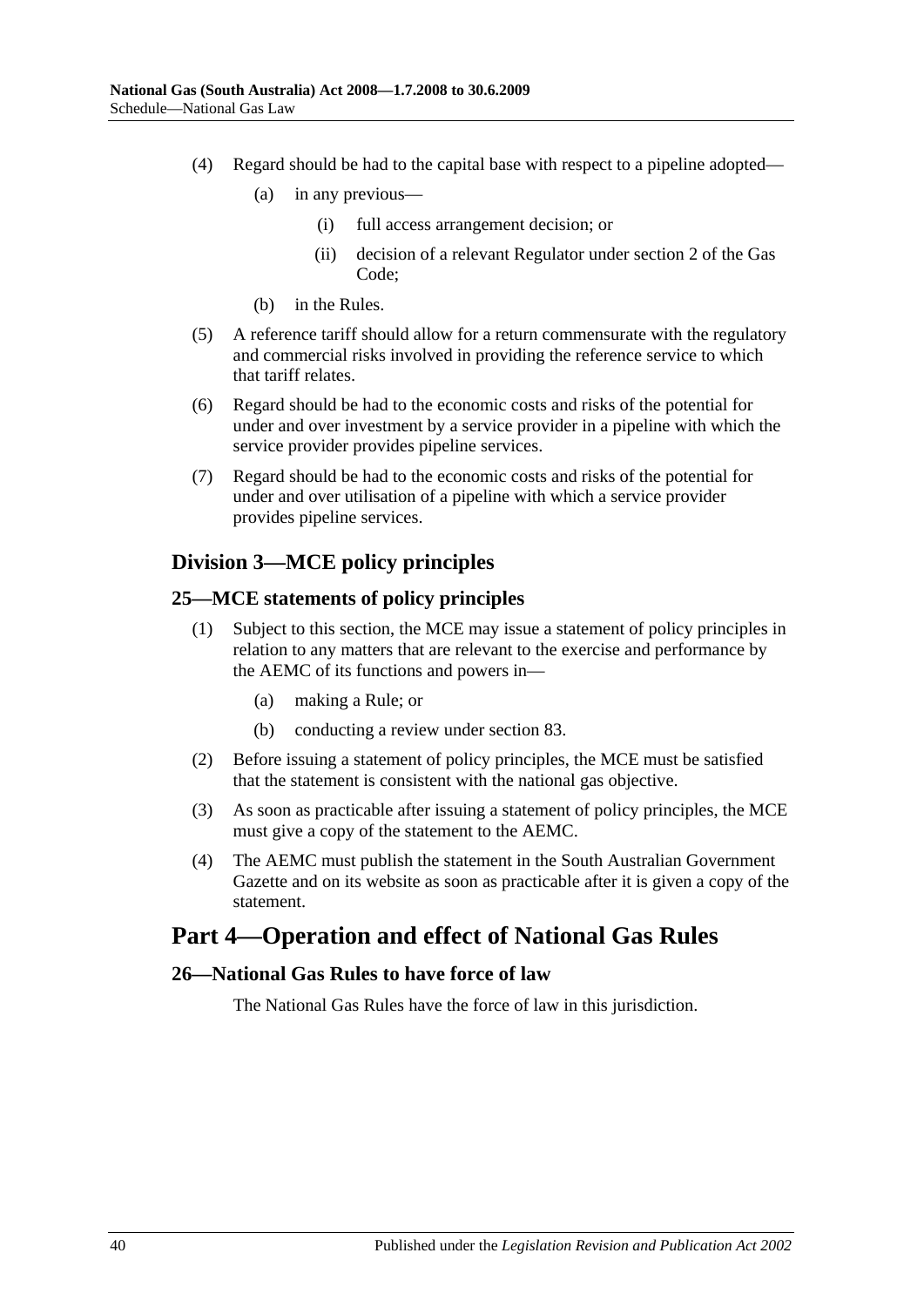# **Chapter 2—Functions and powers of gas market regulatory entities**

# **Part 1—Functions and powers of the Australian Energy Regulator**

# **Division 1—General**

# **27—Functions and powers of the AER**

- <span id="page-40-0"></span>(1) The AER has the following functions and powers:
	- (a) to monitor compliance by persons with this Law, the Regulations and the Rules, including compliance with an applicable access arrangement, an access determination and a ring fencing decision; and
	- (b) to investigate breaches or possible breaches of provisions of this Law, the Regulations or the Rules, including offences against this Law; and
	- (c) to institute and conduct proceedings in relation to breaches of provisions of this Law, the Regulations or the Rules, including offences against this Law; and
	- (d) to institute and conduct appeals from decisions in proceedings referred to in [paragraph](#page-40-0) (c); and
	- (e) AER economic regulatory functions or powers; and
	- (f) to prepare and publish reports on the financial and operational performance of service providers in providing pipeline services by means of covered pipelines; and
	- (g) to approve compliance programs of service providers relating to compliance by service providers with this Law or the Rules; and
	- (h) any other functions and powers conferred on it under this Law or the Rules.
- (2) The AER has the power to do all things necessary or convenient to be done for or in connection with the performance of its functions.

# **28—Manner in which AER must perform or exercise AER economic regulatory functions or powers**

- (1) The AER must, in performing or exercising an AER economic regulatory function or power, perform or exercise that function or power in a manner that will or is likely to contribute to the achievement of the national gas objective.
- (2) In addition, the AER—
	- (a) must take into account the revenue and pricing principles—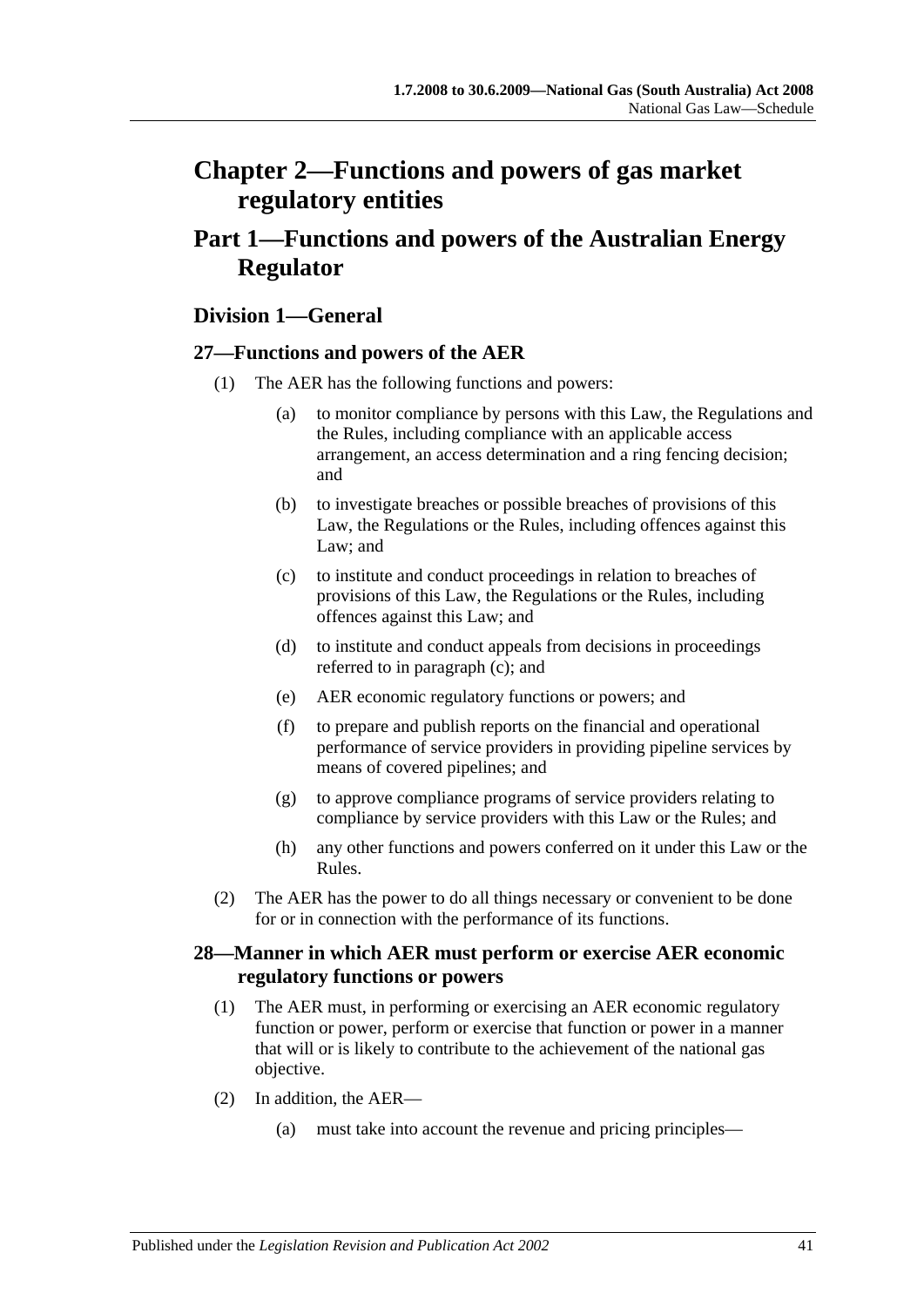- (i) when exercising a discretion in approving or making those parts of an access arrangement relating to a reference tariff; or
- (ii) when making an access determination relating to a rate or charge for a pipeline service; and
- (b) may take into account the revenue and pricing principles when performing or exercising any other AER economic regulatory function or power, if the AER considers it appropriate to do so.
- <span id="page-41-0"></span>(3) For the purposes of [subsection](#page-41-0)  $(2)(a)(ii)$ , a reference to a "reference service" in the revenue and pricing principles must be read as a reference to a "pipeline service".

### **29—Delegations**

Any delegation by the AER under section 44AAH of the *Trade Practices Act 1974* of the Commonwealth extends to, and has effect for the purposes of, this Law, the Regulations and the Rules.

### **30—Confidentiality**

Section 44AAF of the *Trade Practices Act 1974* of the Commonwealth has effect for the purposes of this Law, the Regulations and the Rules as if it formed part of this Law.

**Note—**

See also Chapter 10 Part 2 Division 1.

# **Division 2—Search warrants**

# **31—Definitions**

In this Division—

*authorised person* means a person authorised under section 32;

*relevant provision* means a provision of this Law, the Regulations or the Rules.

#### **32—Authorised person**

- (1) The AER may, in writing, authorise a person that the AER considers is suitably qualified or trained to be an authorised person for the purposes of this Division.
- (2) An authorised person must comply with any direction of the AER in exercising powers or functions as an authorised person.

# **33—Identity cards**

- (1) The AER must issue an identity card to an authorised person.
- (2) The identity card must contain the name, a recent photograph and the signature of the authorised person.
- (3) An authorised person must carry the identity card at all times when exercising powers or performing functions as an authorised person.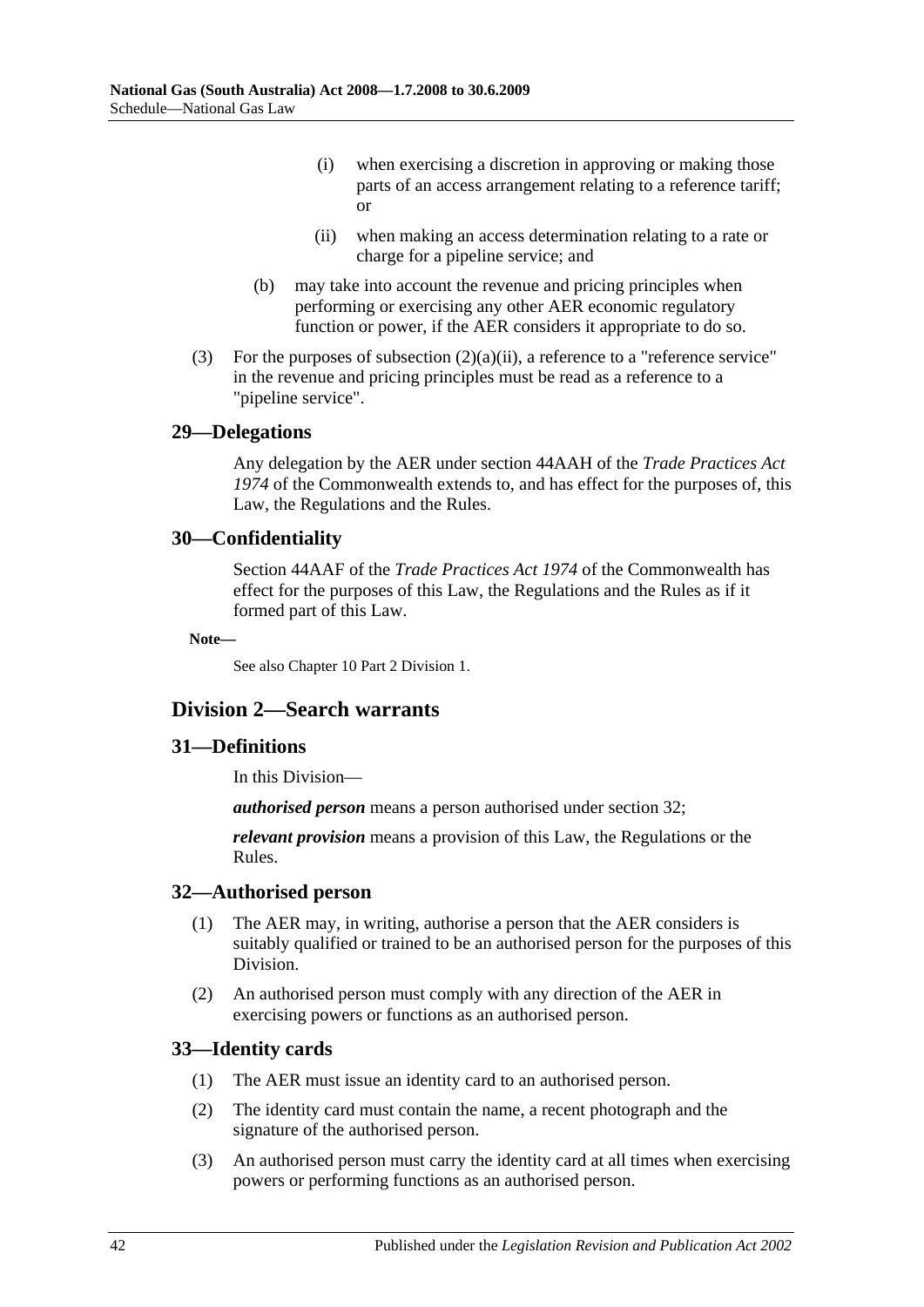- (4) An authorised person must produce his or her identity card for inspection—
	- (a) before exercising a power as an authorised person; or
	- (b) at any time during the exercise of a power as an authorised person, if asked to do so.

#### **34—Return of identity cards**

If a person to whom an identity card has been issued ceases to be an authorised person, the person must return the identity card to the AER as soon as practicable.

Maximum penalty: \$500

#### **35—Search warrant**

- (1) An authorised person may apply to a magistrate for the issue of a search warrant in relation to a particular place if the person—
	- (a) believes on reasonable grounds that—
		- (i) there is or has been or will be a breach of a relevant provision; and
		- (ii) there is or may be a thing or things of a particular kind connected with that breach on or in that place; or
	- (b) reasonably suspects that—
		- (i) there may have been a breach of a relevant provision; and
		- (ii) there is or may be a thing or things of a particular kind connected with that breach on or in that place.
- (2) If a magistrate is satisfied by the evidence, on oath or by affidavit, of an authorised person that there are reasonable grounds for suspecting that there is, or may be within the next 7 days, a thing or things of a particular kind connected with a breach or possible breach of a relevant provision on or in a place, the magistrate may issue a search warrant authorising an authorised person named in the warrant—
	- (a) to enter the place specified in the warrant, with such assistance and by the use of such force as is necessary and reasonable;
	- (b) to search the place or any part of the place;
	- (c) to search for and seize a thing named or described in the warrant and which the person believes on reasonable grounds to be connected with the breach or possible breach of the relevant provision;
	- (d) to inspect, examine or record an image of anything in the place;
	- (e) to take extracts from, and make copies of, any documents in the place;
	- (f) to take into the place such equipment and materials as the person requires for exercising the powers.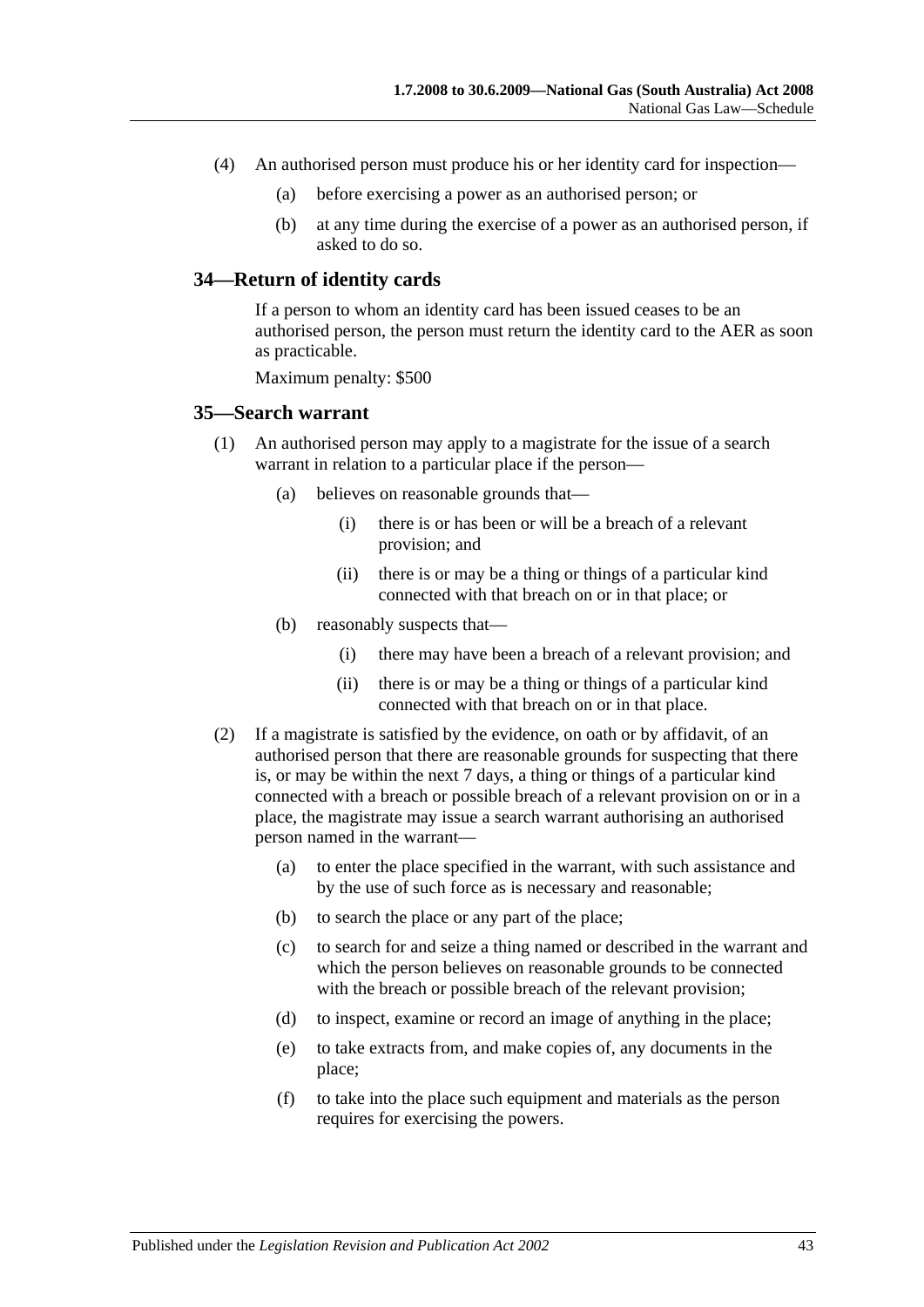- (3) A search warrant issued under this section must state—
	- (a) the purpose for which the search is required and the nature of the suspected breach of the relevant provision; and
	- (b) any conditions to which the warrant is subject; and
	- (c) whether entry is authorised to be made at any time of the day or night or during stated hours of the day or night; and
	- (d) a day, not later than 7 days after the issue of the warrant, on which the warrant ceases to have effect.
- (4) Except as provided by this Law, the rules to be observed with respect to search warrants mentioned in any relevant laws of this jurisdiction extend and apply to warrants under this section.

# **36—Announcement of entry and details of warrant to be given to occupier or other person at premises**

- (1) This section applies if the occupier or another person who apparently represents the occupier is present at premises when a search warrant is being executed.
- <span id="page-43-0"></span>(2) The authorised person executing the warrant must—
	- (a) identify himself or herself to that person; and
	- (b) announce that he or she is authorised by the warrant to enter the place; and
	- (c) before using force to enter, give the person an opportunity to allow entry; and
	- (d) give the person a copy of the warrant.
- (3) The authorised person executing the warrant is not entitled to exercise any powers under the warrant in relation to premises if the authorised person does not comply with [subsection](#page-43-0) (2).

# **37—Immediate entry permitted in certain cases**

An authorised person executing a warrant need not comply with section 36 if he or she believes on reasonable grounds that immediate entry to premises is required to ensure—

- (a) the safety of any person; or
- (b) that the effective execution of the search warrant is not frustrated.

#### <span id="page-43-1"></span>**38—Copies of seized documents**

- (1) If an authorised person executing a warrant retains possession of a document seized from a person in accordance with the warrant, the authorised person must give that other person, within 21 days of the seizure, a copy of the document certified as correct by the authorised person executing the warrant.
- (2) A copy of a document certified under [subsection](#page-43-1) (1) shall be received in all courts and all tribunals as evidence of equal validity to the original.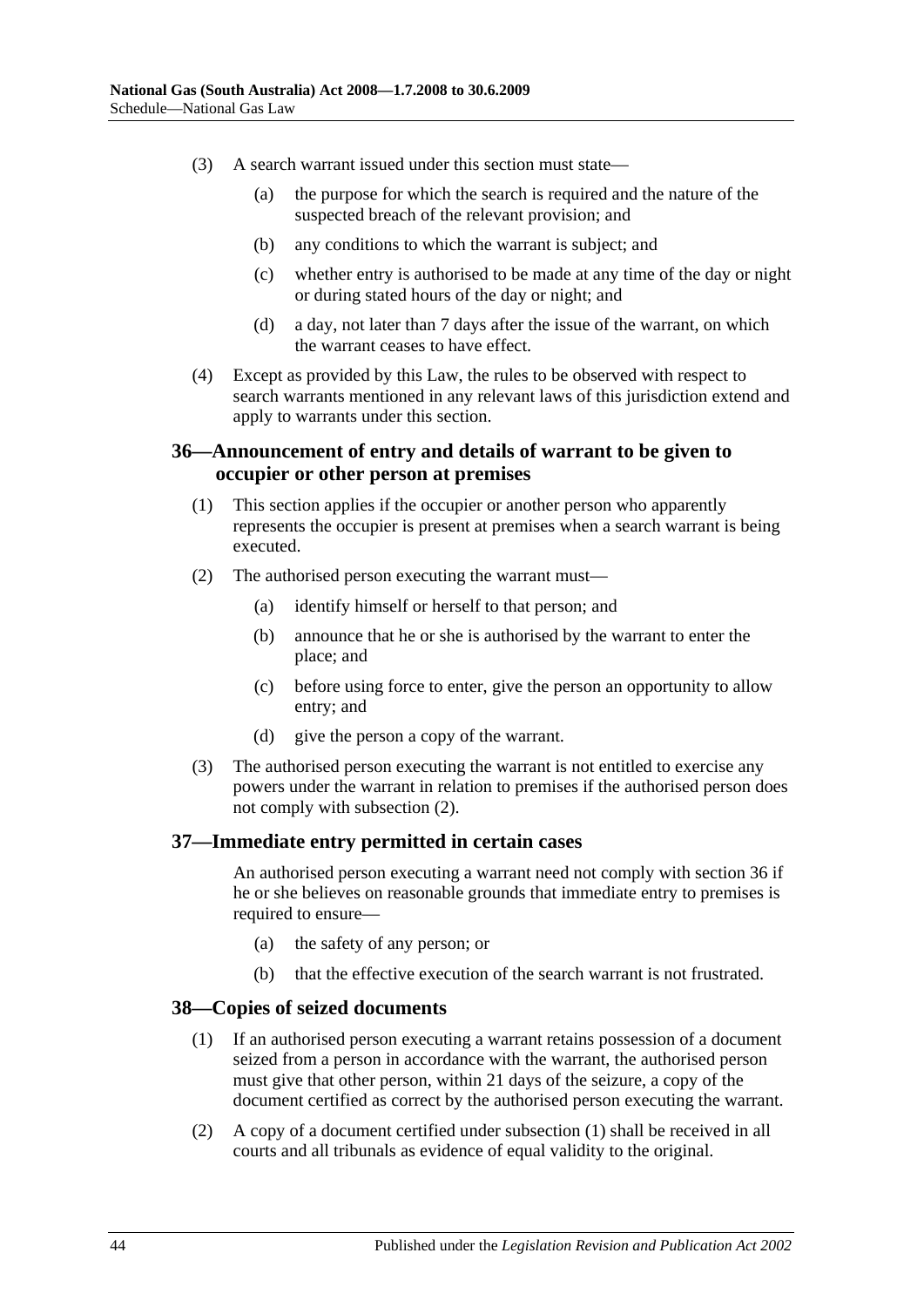### **39—Retention and return of seized documents or things**

- (1) If an authorised person executing a warrant seizes a document or other thing in accordance with the warrant, the authorised person must if he or she is not a person employed by the AER, give the document or other thing seized to the AER.
- (2) The AER must take reasonable steps to return the document or thing to the person from whom it was seized if the reason for its seizure no longer exists.
- (3) If the document or thing seized has not been returned within 3 months after it was seized, the AER must take reasonable steps to return it unless—
	- (a) proceedings for the purpose for which the document or thing was retained have commenced within that 3 month period and those proceedings (including any appeal) have not been completed; or
	- (b) a magistrate makes an order under section 40 extending the period during which the document or thing may be retained.

#### **40—Extension of period of retention of documents or things seized**

- (1) The AER may apply to a magistrate—
	- (a) within 3 months after a document or other thing was seized in accordance with a warrant; or
	- (b) if an extension has been granted under this section, before the end of the period of the extension,

for an extension of the period for which the AER may retain the document or thing but so that the total period of retention does not exceed 12 months.

- (2) An application must be made before proceedings for the purpose for which the document or thing was retained have been commenced.
- (3) A magistrate may order such an extension if he or she is satisfied that—
	- (a) it is in the interests of justice; and
	- (b) the total period of retention does not exceed 12 months; and
	- (c) retention of the document or other thing is necessary—
		- (i) for the purposes of an investigation into whether a breach of a relevant provision has occurred; or
		- (ii) to enable evidence of a breach of a relevant provision to be obtained for the purposes of a proceeding under this Law.
- (4) If proceedings are commenced for the purpose for which the document or thing was retained at any time before the expiry of the period specified in an order under this section, the document or thing may be retained until those proceedings (including any appeal) have been completed despite those proceedings being completed after the period specified in the order.
- (5) At least 7 days prior to the hearing of an application under this section by a magistrate, notice of the application must be sent to the owner of the document or thing described in the application.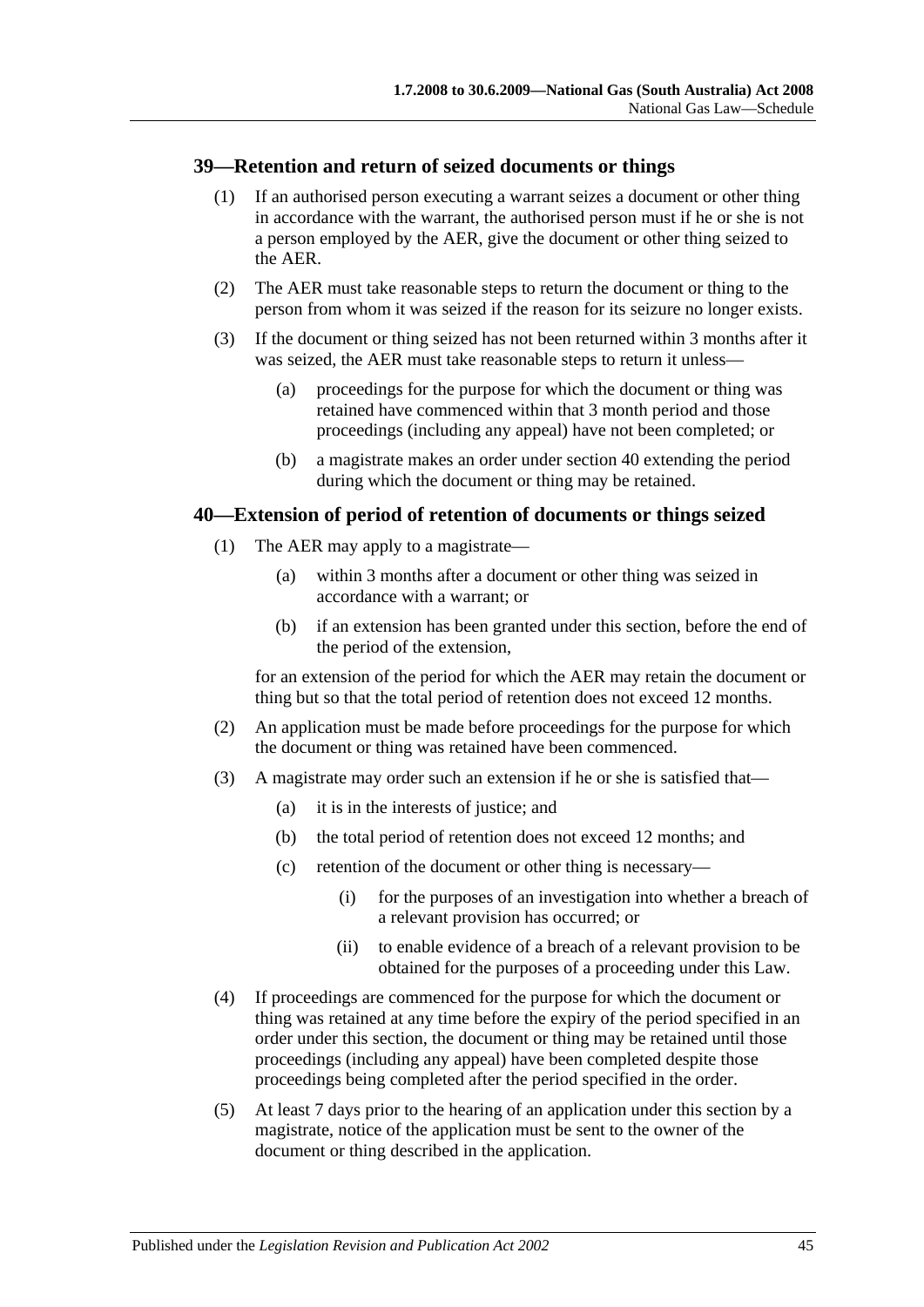### **41—Obstruction of persons authorised to enter**

A person must not, without reasonable excuse, obstruct or hinder an authorised person in the exercise of a power under a search warrant under this Division.

Maximum penalty:

- (a) in the case of a natural person—\$2 000;
- (b) in the case of a body corporate—\$10 000.

# **Division 3—General information gathering powers**

# <span id="page-45-0"></span>**42—Power to obtain information and documents in relation to performance and exercise of functions and powers**

- (1) If the AER has reason to believe that a person is capable of providing information or producing a document that the AER requires for the performance or exercise of a function or power conferred on it under this Law or the Rules, the AER may, by notice in writing, serve on that person a notice (a *relevant notice*).
- (2) A relevant notice may require the person to—
	- (a) provide to the AER, by writing signed by that person or, in the case of a body corporate, by a competent officer of the body corporate, within the time and in the manner specified in the notice, any information of the kind referred to in [subsection](#page-45-0) (1); or
	- (b) produce to the AER, or to a person specified in the notice acting on its behalf, in accordance with the notice, any documents of the kind referred to in [subsection](#page-45-0) (1).
- <span id="page-45-1"></span>(3) A person on whom a relevant notice is served must comply with the relevant notice unless the person has a reasonable excuse.

Maximum penalty:

- (a) in the case of a natural person—\$2 000;
- (b) in the case of a body corporate—\$10 000.
- (4) A person must not, in purported compliance with a relevant notice, provide information that the person knows is false or misleading in a material particular.

Maximum penalty:

- (a) in the case of a natural person—\$2 000;
- (b) in the case of a body corporate—\$10 000.
- (5) It is a reasonable excuse for the purposes of [subsection](#page-45-1) (3) if the person served the relevant notice is not capable of complying with that notice.
- (6) It is a reasonable excuse for a natural person to—
	- (a) fail to provide information of the kind referred to in [subsection](#page-45-0) (1) to the AER; or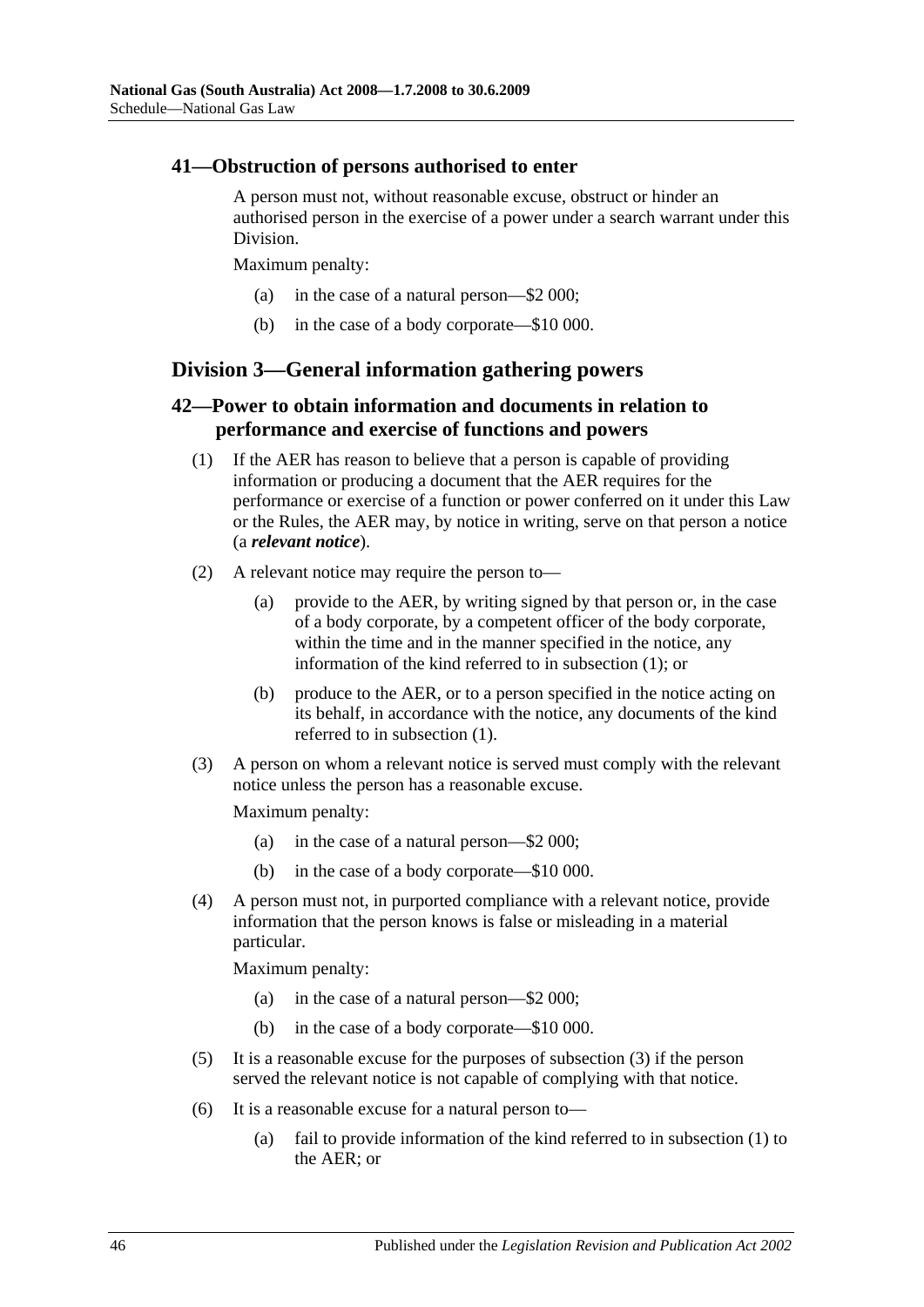(b) fail to produce a document of the kind referred to in [subsection](#page-45-0) (1) to the AER, or to a person specified in a relevant notice acting on behalf of the AER,

if to do so might tend to incriminate the person, or make the person liable to a criminal penalty, under a law of this jurisdiction or a law of another participating jurisdiction.

- (7) It is not a reasonable excuse for a person to—
	- (a) fail to provide information of the kind referred to in [subsection](#page-45-0) (1) to the AER; or
	- (b) fail to produce a document of the kind referred to in [subsection](#page-45-0) (1) to the AER, or to a person specified in a relevant notice acting on behalf of the AER,

on the ground of any duty of confidence.

- (8) This section does not require a person to—
	- (a) provide information that is the subject of legal professional privilege; or
	- (b) produce a document the production of which would disclose information that is the subject of legal professional privilege.
- (9) This section does not require a person to—
	- (a) provide information that would disclose the contents of a document prepared for the purposes of a meeting of the Cabinet or a committee of the Cabinet of the Commonwealth or of a State or a Territory; or
	- (b) produce a document prepared for the purposes of a meeting of the Cabinet or a committee of the Cabinet of the Commonwealth or of a State or a Territory; or
	- (c) provide information, or produce a document, that would disclose the deliberations of the Cabinet or a committee of the Cabinet of the Commonwealth or of a State or a Territory.
- (10) A person incurs, by complying with a relevant notice, no liability for breach of contract, breach of confidence or any other civil wrong.

# **Division 4—Regulatory information notices and general regulatory information orders**

# **Subdivision 1—Interpretation**

#### **43—Definitions**

In this Division—

*contributing service* has the meaning given by section 44;

*scheme pipeline service provider* means—

(a) a covered pipeline service provider; or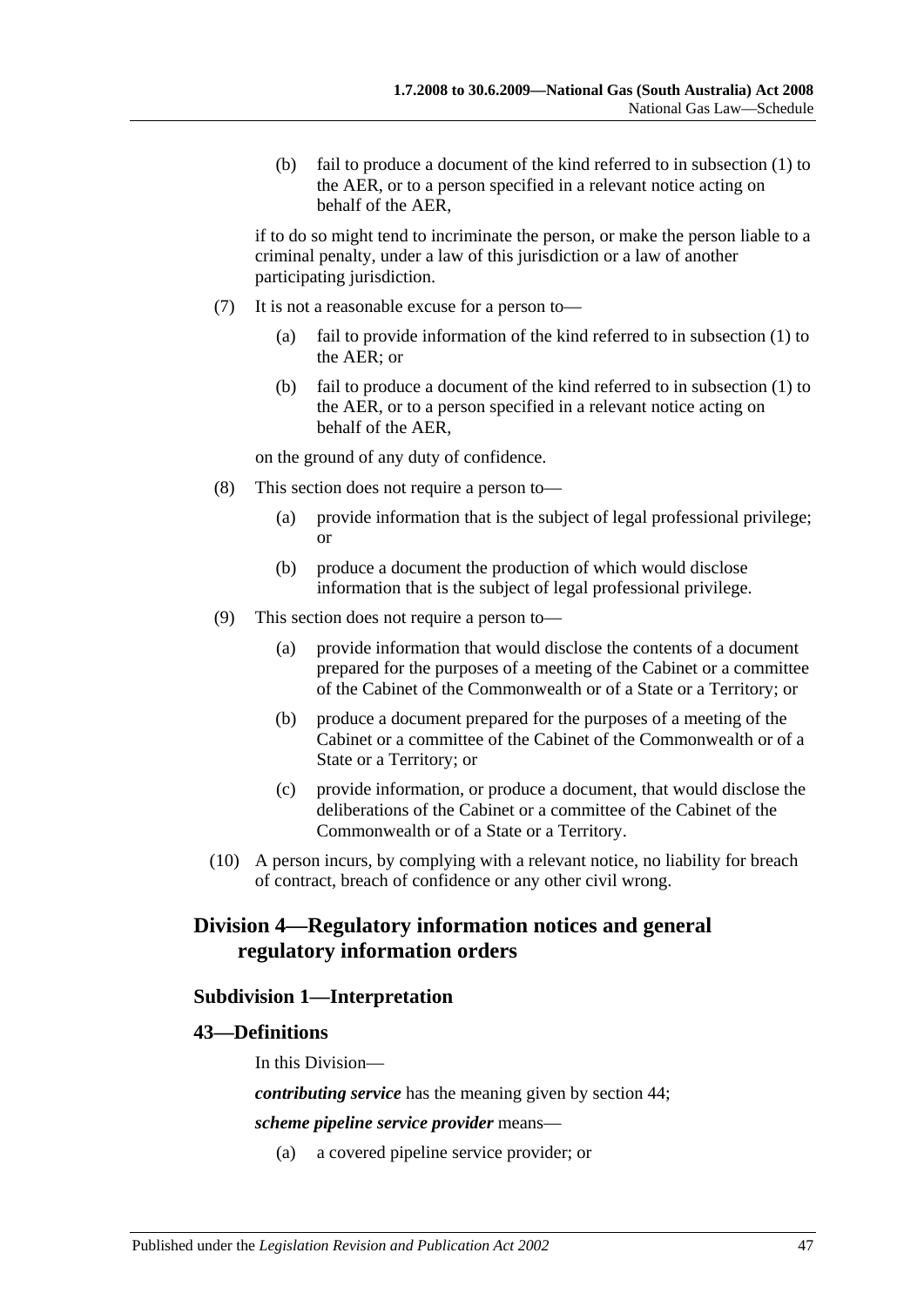(b) a service provider who provides or intends to provide pipeline services by means of an international pipeline to which a price regulation exemption applies;

*related provider* means a person who supplies a contributing service to a scheme pipeline service provider.

### **44—Meaning of contributing service**

- (1) A contributing service is a service that the AER, in accordance with this section, decides is a service that contributes in a material way to the provision of a pipeline service by a scheme pipeline service provider.
- (2) In deciding whether a service is a service that contributes in a material way to the provision of a pipeline service by a scheme pipeline service provider, the AER must have regard to—
	- (a) the nature and kind of the service;
	- (b) when the service was first supplied;
	- (c) the nature and extent of the contribution of the service relative to—
		- (i) the pipeline service; and
		- (ii) all other services supplied by the scheme pipeline service provider;
	- (d) whether the service was previously supplied—
		- (i) by the scheme pipeline service provider; or
		- (ii) directly or indirectly by an associate of the scheme pipeline service provider;
	- (e) whether the service, together with other services, contributes in a material way to the provision of pipeline services;
	- (f) any other matter specified under the Rules.

#### **45—Meaning of general regulatory information order**

A general regulatory information order is an order made by the AER in accordance with this Division that requires each scheme pipeline service provider of a specified class, or each related provider of a specified class, to do either or both of the following:

- (a) provide to the AER the information specified in the order;
- (b) prepare, maintain or keep information specified in the notice in a manner and form specified in the order.

#### **46—Meaning of regulatory information notice**

A regulatory information notice is a notice prepared and served by the AER in accordance with this Division that requires the scheme pipeline service provider, or a related provider, named in the notice to do either or both of the following:

(a) provide to the AER the information specified in the notice;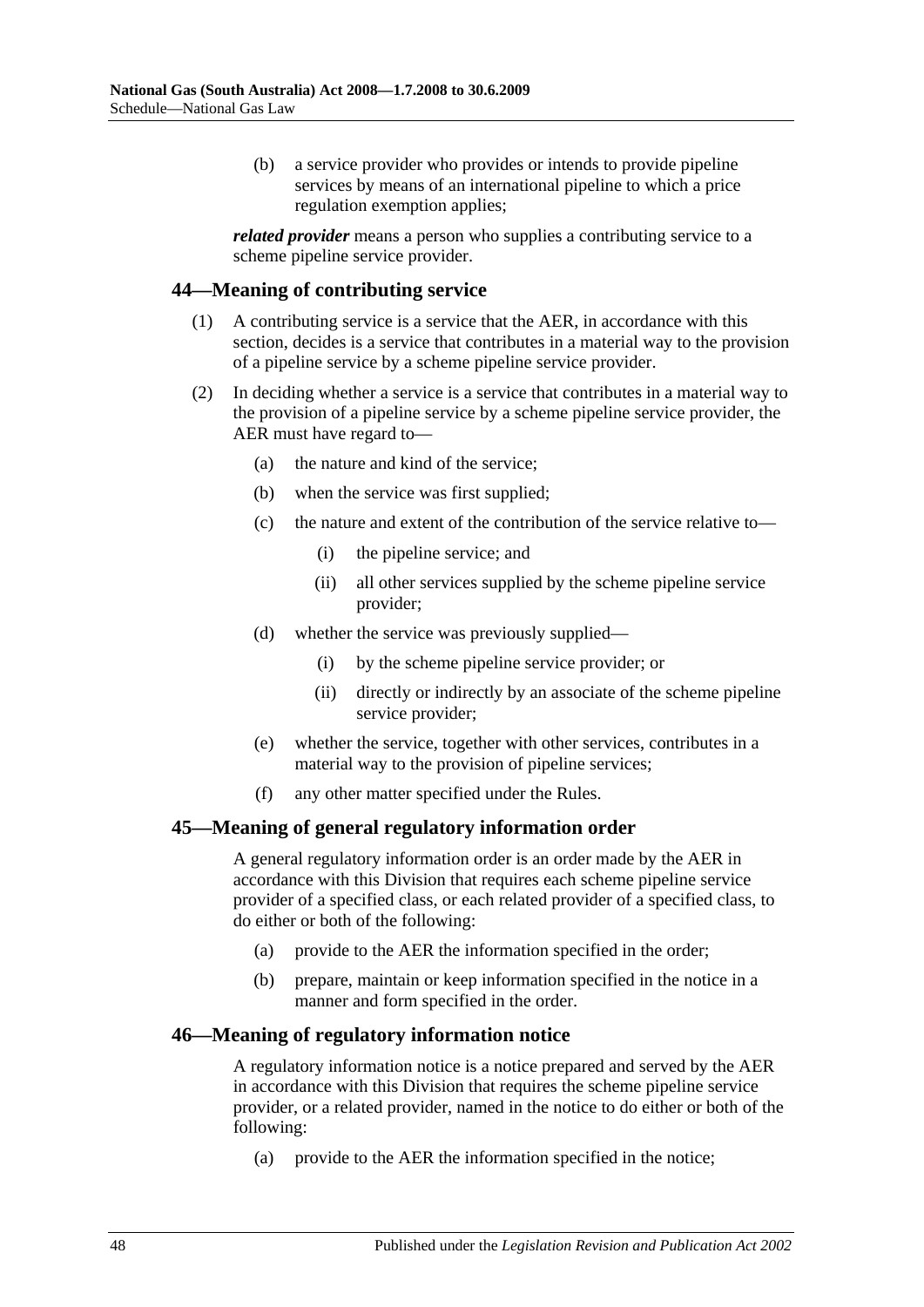(b) prepare, maintain or keep information specified in the notice in a manner and form specified in the notice.

# **47—Division does not limit operation of information gathering powers under Division 3**

This Division does not limit the operation of Division 3.

# **Subdivision 2—Serving and making of regulatory information instruments**

### **48—Service and making of regulatory information instrument**

- (1) Subject to this Division, the AER, if it considers it reasonably necessary for the performance or exercise of its functions or powers under this Law or the Rules, may—
	- (a) serve a regulatory information notice on a scheme pipeline service provider or a related provider; or
	- (b) make a general regulatory information order.
- <span id="page-48-2"></span><span id="page-48-1"></span>(2) In considering whether it is reasonably necessary to serve a regulatory information notice, or make a general regulatory information order, the AER must have regard to—
	- (a) the matter to be addressed by—
		- (i) the service of the regulatory information notice; or
		- (ii) the making of the general regulatory information order; and
	- (b) the likely costs that may be incurred by an efficient scheme pipeline service provider or efficient related provider in complying with the notice or order.
	- **Note—**

The AER must also exercise its powers under this section in a manner that will or is likely to contribute to the achievement of the national gas objective: see section 28.

- <span id="page-48-0"></span>(3) A regulatory information notice must not be served, or a general regulatory information order must not be made, solely for the purpose of—
	- (a) investigating breaches or possible breaches of provisions of this Law, the Regulations or the Rules, including offences against this Law; or
	- (b) instituting and conducting proceedings in relation to breaches of provisions of this Law, the Regulations or the Rules, including offences against this Law; or
	- (c) instituting and conducting appeals from decisions in proceedings referred to in [paragraph](#page-48-0) (b); or
	- (d) collecting information for the preparation of a service provider performance report; or
	- (e) any application for review of a decision of the AER under Chapter 8 Part 5.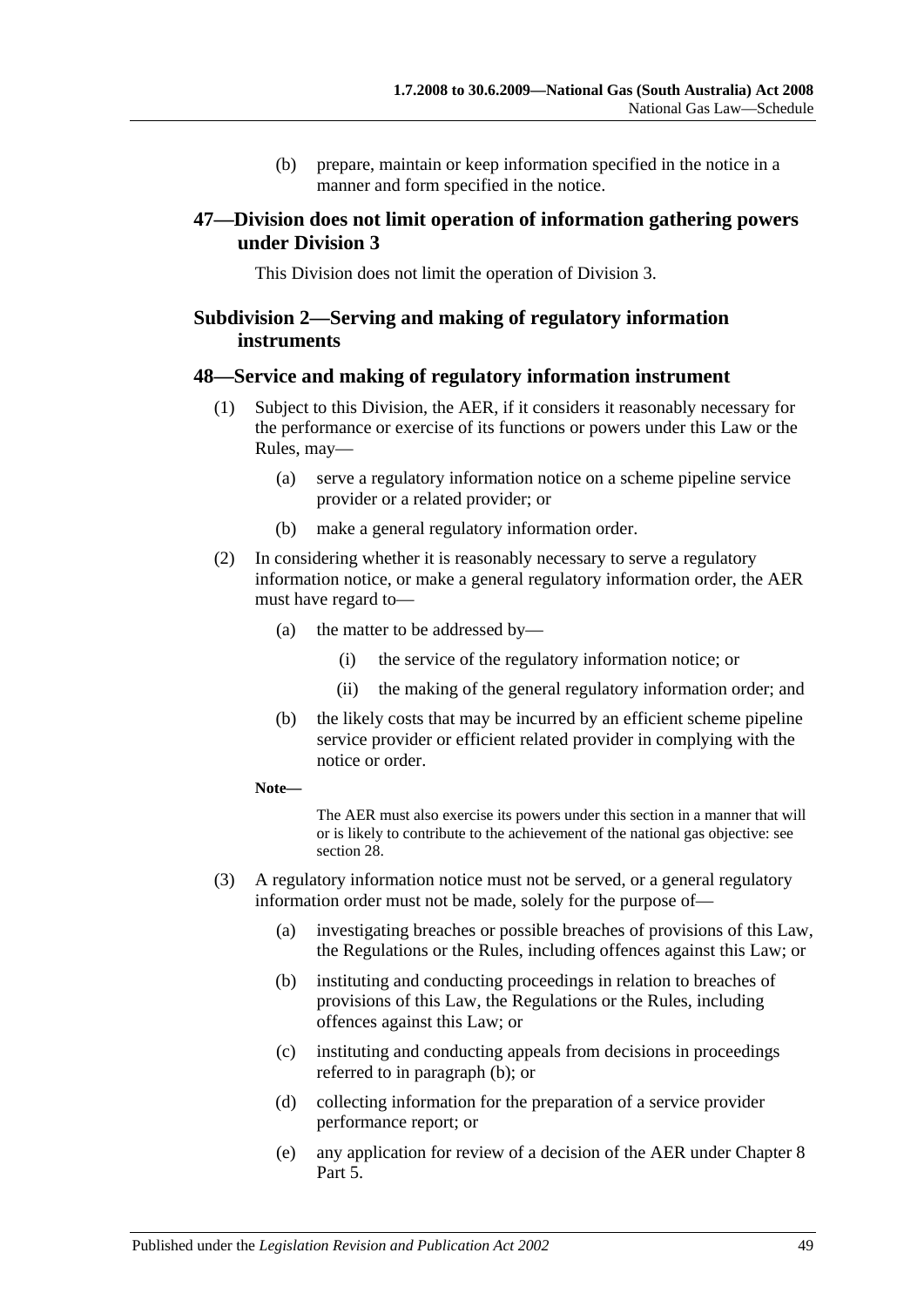# **49—Additional matters to be considered for related provider regulatory information instruments**

- (1) This section applies if the AER is intending to—
	- (a) serve a regulatory information notice on a related provider; or
	- (b) make a general regulatory information order that will apply to a class of related providers.
- <span id="page-49-0"></span>(2) In addition to the matters set out in [section](#page-48-1) 48(2), the AER, in considering whether it is reasonably necessary to serve the regulatory information notice, or make the general regulatory information order, must have regard to—
	- (a) whether the scheme pipeline service provider being supplied a contributing service by the related provider or related providers to which the intended regulatory information instrument will apply can—
		- (i) provide the information to be specified in that instrument; or
		- (ii) prepare, maintain or keep the information to be specified in the particular manner and form to be specified in that instrument; and
	- (b) the extent to which the related provider or related providers to which the intended regulatory information instrument will apply is, or are, supplying a contributing service on a genuinely competitive basis; and
	- (c) the nature of any ownership or control between—
		- (i) the scheme pipeline service provider being supplied a contributing service by a related provider to which the intended regulatory information instrument will apply; and
		- (ii) that related provider; and
	- (d) the nature of any ownership or control as between different related providers supplying the contributing service to the scheme pipeline service provider; and
	- (e) any other matter the AER considers relevant.
- (3) For the purposes of [subsection](#page-49-0) (2)(b), in considering whether a contributing service is being supplied on a genuinely competitive basis, the AER may take into account—
	- (a) whether there is effective competition in the market for the supply of the contributing service; and
	- (b) whether the related provider supplies the contributing service to a scheme pipeline service provider under a contract, arrangement or understanding entered into with that scheme pipeline service provider following a competitive process for the awarding of the right to enter into that contract, arrangement or understanding involving persons who were not associates of the scheme pipeline service provider.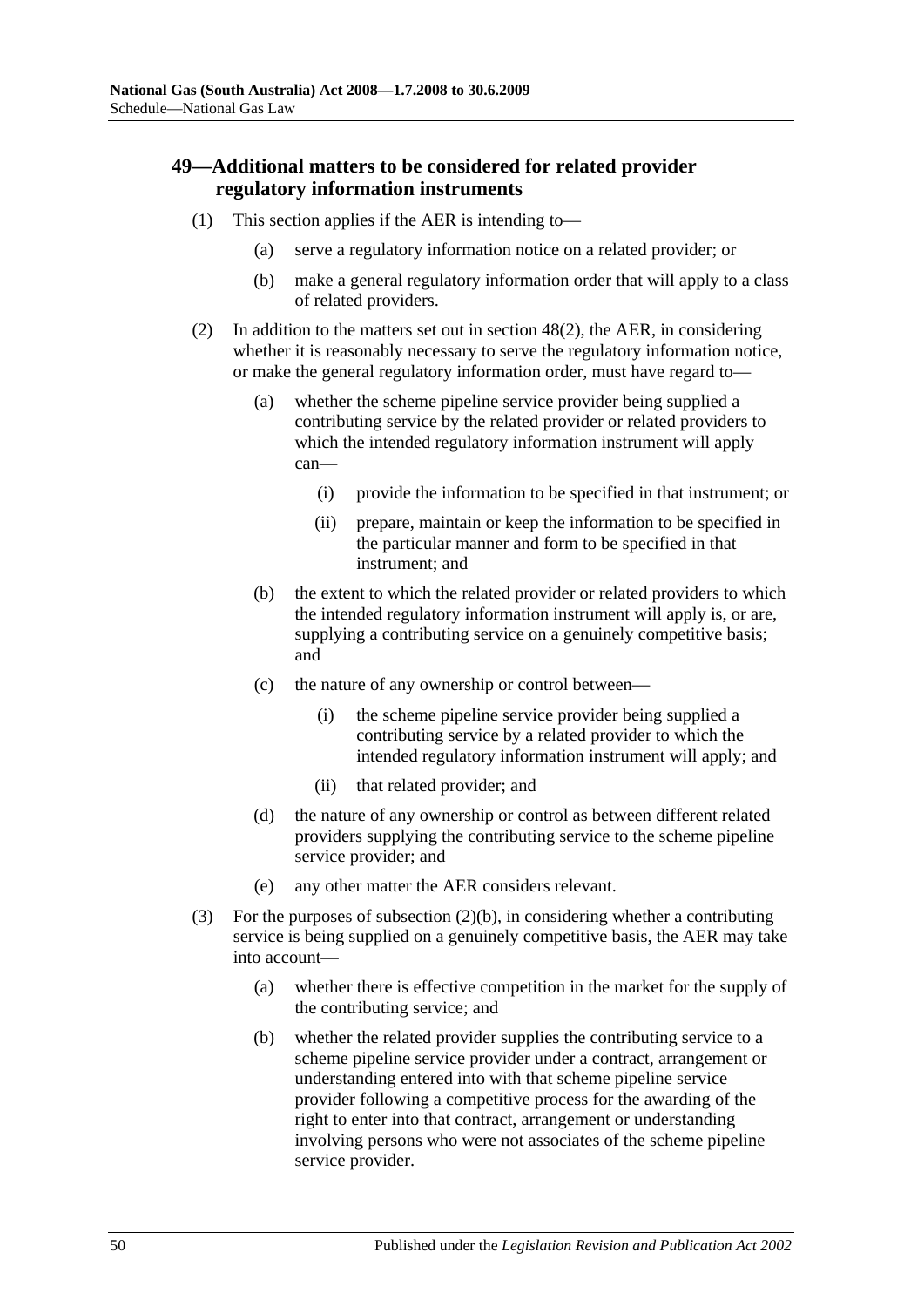# **50—AER must consult before publishing a general regulatory information order**

The AER must, in accordance with the Rules, consult with the public on the general regulatory information order it intends to make before it makes that order.

**Note—**

See also section 65 about what the AER must and may do after receiving submissions.

# <span id="page-50-2"></span>**51—Publication requirements for general regulatory information orders**

- (1) A general regulatory information order made under section [48\(1\)\(b\)](#page-48-2) must be published on the AER's website as soon as practicable after it is made.
- (2) Notice of the making of a general regulatory information order must be published in a newspaper circulating generally throughout Australia as soon as practicable after it is made.

# <span id="page-50-0"></span>**52—Opportunity to be heard before regulatory information notice is served**

- (1) The AER, before serving a regulatory information notice, must—
	- (a) notify, in writing, the scheme pipeline service provider, or the related provider, on whom the AER intends to serve the regulatory information notice of its intention to do so; and
	- (b) give the scheme pipeline service provider, or the related provider, a draft of the regulatory information notice it intends to serve.
- (2) If the regulatory information notice to be served is an urgent notice, the AER must, in a notice under [subsection](#page-50-0) (1)—
	- (a) identify the regulatory information notice to be served as an urgent notice; and
	- (b) give its reasons, in writing, why the regulatory information notice to be served is an urgent notice.
- (3) A regulatory information notice is an urgent notice if—
	- (a) under the notice the AER will require the scheme pipeline service provider or related provider to provide information to the AER; and
	- (b) that requirement has arisen because the AER considers it must deal with or address a particular matter or thing in order for it to make an AER economic regulatory decision; and
	- (c) the AER considers that, having regard to the time within which it must make that AER economic regulatory decision, the time within which the AER requires the information is of the essence.
- <span id="page-50-1"></span>(4) A notice under [subsection](#page-50-0) (1) must—
	- (a) invite the scheme pipeline service provider, or the related provider, to make written representations to the AER as to whether the AER should serve the regulatory information notice on them; and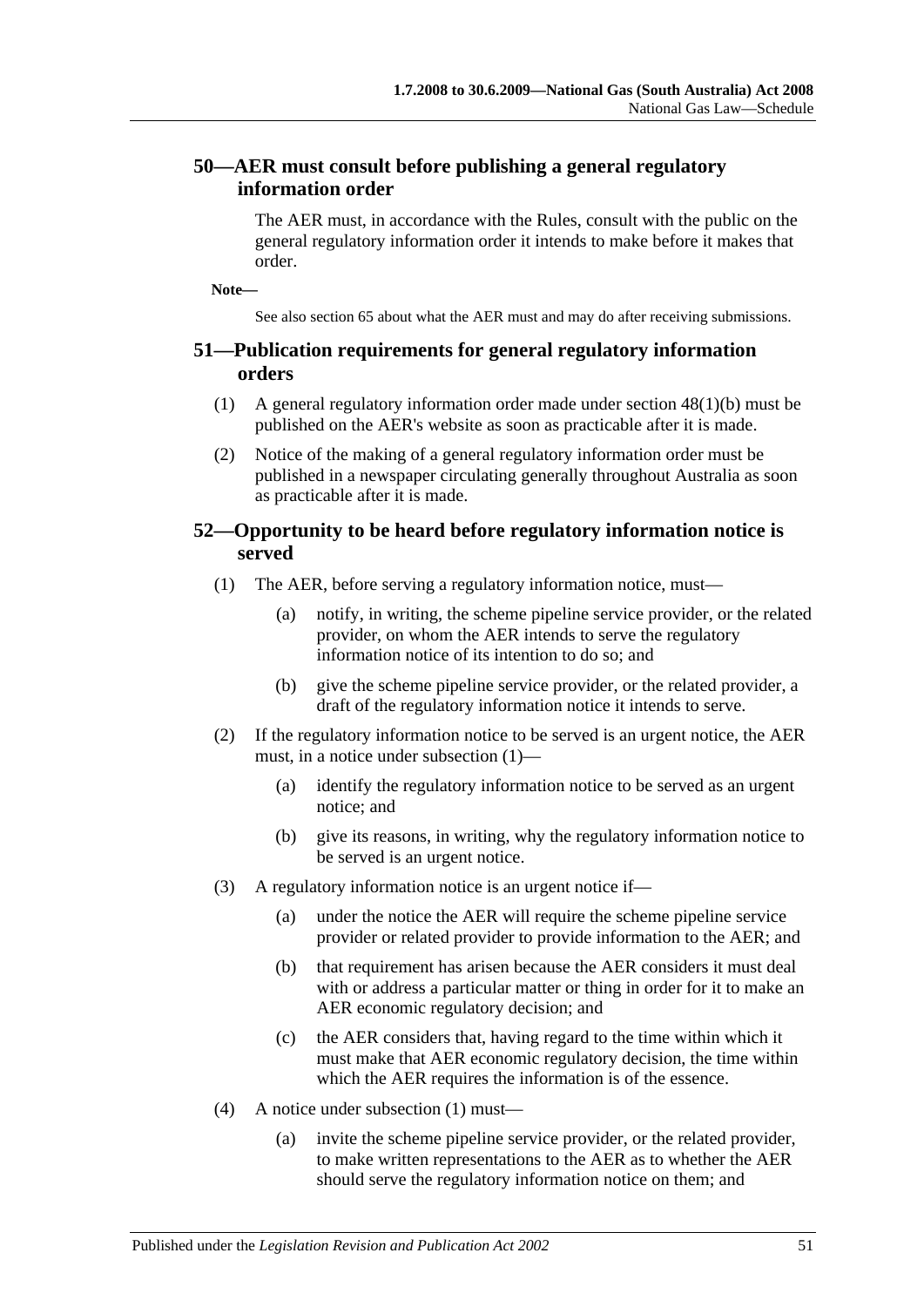- (b) specify the period within which the scheme pipeline service provider, or the related provider, may make the representations.
- (5) The period that must be specified in accordance with [subsection](#page-50-1) (4) must  $he$ —
	- (a) in the case of an urgent notice to be served—a period of not less than 5 business days and not more than 10 business days calculated from the date of the notice under [subsection](#page-50-0) (1);
	- (b) in all other cases—a period of at least 20 business days calculated from the date of the notice under [subsection](#page-50-0) (1).
- (6) The AER must consider the written representations made in accordance with a notice under [subsection](#page-50-0) (1) before making its decision in accordance with this Division to serve the regulatory information notice.

# **Subdivision 3—Form and content of regulatory information instruments**

# <span id="page-51-0"></span>**53—Form and content of regulatory information instrument**

- <span id="page-51-1"></span>(1) A regulatory information instrument—
	- (a) must specify the information required to be—
		- (i) provided to the AER;
		- (ii) prepared, maintained or kept in the particular manner and form specified in the instrument; and
	- (b) may specify the manner and form in which the information described in the instrument is required to be—
		- (i) provided to the AER;
		- (ii) prepared, maintained or kept; and
	- (c) must state the reasons of the AER for requiring the information described in the instrument to be—
		- (i) provided to the AER;
		- (ii) prepared, maintained or kept in the particular manner and form specified in the instrument; and
	- (d) in the case of an instrument requiring information to be provided to the AER, must specify when the information must be provided.
- (2) In the case of a regulatory information notice, the notice must name the scheme pipeline service provider or the related provider to whom it applies.
- (3) In the case of a general regulatory information order, the order must specify the class of scheme pipeline service provider, or related provider, to whom the order applies.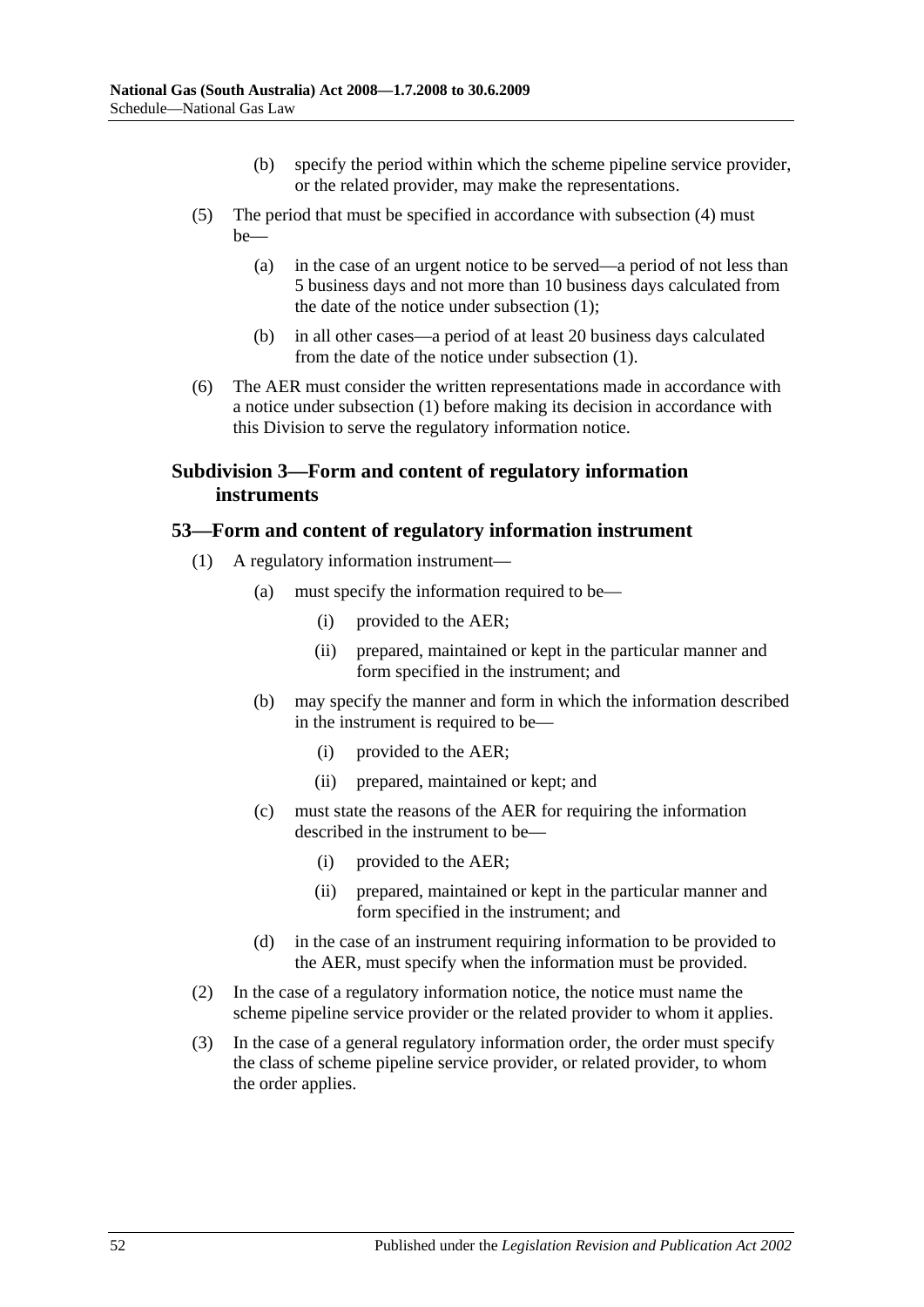# **54—Further provision about the information that may be described in a regulatory information instrument**

Without limiting section  $53(1)(a)$ , the information that may be required to be provided to the AER, or to be prepared, maintained or kept, may include—

- (a) historic, current and forecast information (including financial information);
- (b) information that is or may be derived from other information in the possession or control of the scheme pipeline service provider or the related provider to whom the instrument applies;
- (c) information to enable the AER to verify whether the scheme pipeline service provider to whom the instrument applies is or has been complying with Chapter 4;
- (d) information to enable the AER to verify compliance with any requirements for the allocation of costs between natural gas services under—
	- (i) the Rules; or
	- (ii) an applicable access arrangement.

# **55—Further provision about manner in which information must be provided to AER or kept**

Without limiting section [53\(1\)\(b\),](#page-51-1) a regulatory information instrument may specify the information specified in the instrument—

- (a) be provided to the AER, or prepared, maintained or kept, on an annual basis or some other basis, including on the occurrence of a specified event or state of affairs;
- (b) be provided to the AER, or prepared, maintained or kept, in accordance with specified Rules;
- (c) be provided to the AER, or prepared, maintained or kept, in accordance with any document, code, standard, rule, specification or method formulated, issued, prescribed or published by the AER or any person, authority or body whether—
	- (i) wholly or partially or as amended by the instrument; or
	- (ii) as formulated, issued, prescribed or published at the time the instrument is served or published or at any time before the instrument is served or published; or
	- (iii) as amended from time to time;

#### **Example—**

The AER may require a scheme pipeline service provider to provide information in a form and manner that complies with relevant accounting standards.

(d) be verified by way of statutory declaration by an officer of the scheme pipeline service provider, or of a related provider, to whom the instrument applies;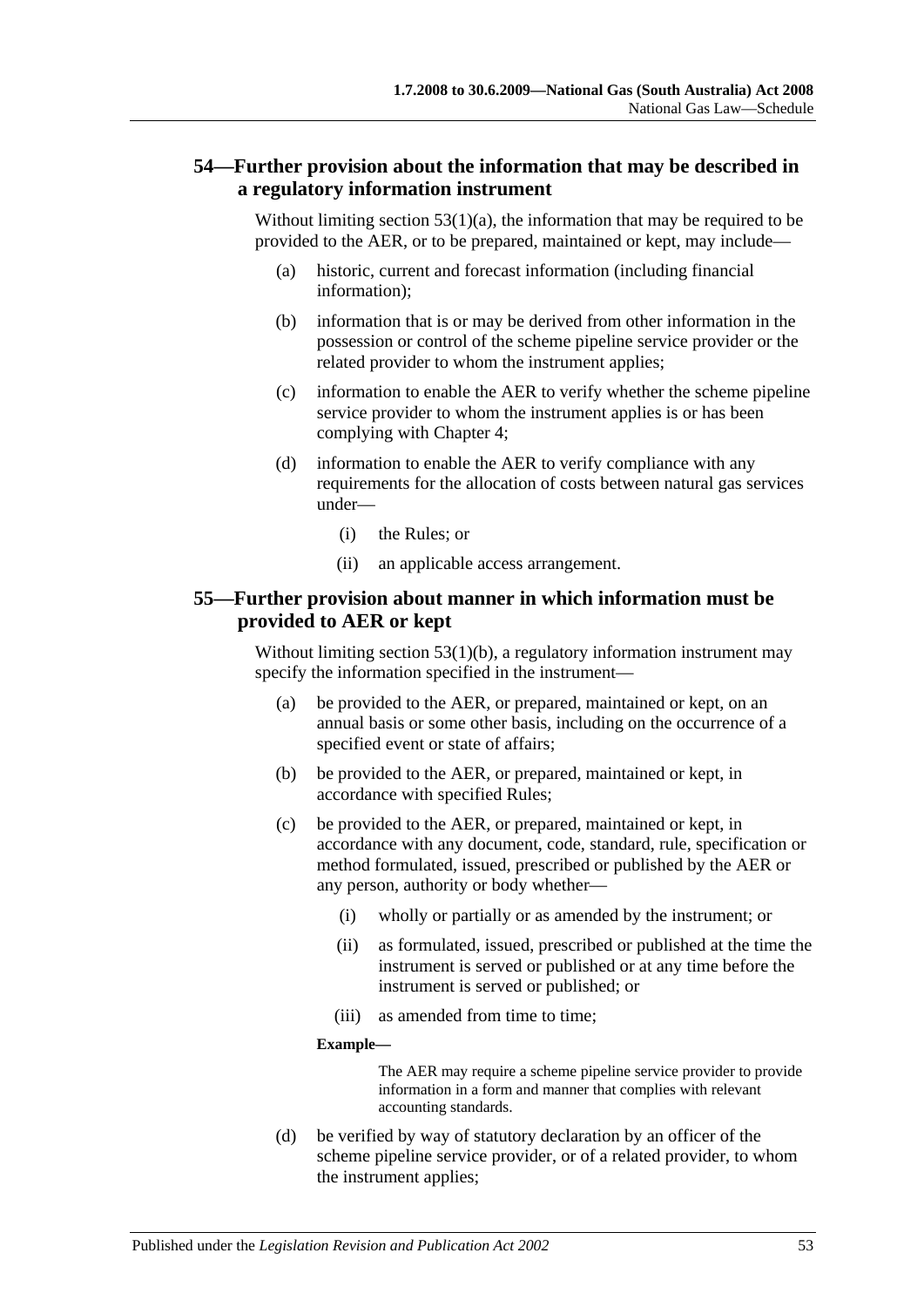- (e) be audited—
	- (i) by a class of person specified in the instrument before it is provided to the AER; and
	- (ii) at the expense of the scheme pipeline service provider or related provider to whom the instrument applies.

#### **Subdivision 4—Compliance with regulatory information instruments**

#### **56—Compliance with regulatory information notice that is served**

On being served a regulatory information notice, a person named in the notice must comply with the notice.

#### <span id="page-53-0"></span>**57—Compliance with general regulatory information order**

- (1) On publication of a general regulatory information order in accordance with [section](#page-50-2) 51(1), a person who is a member of the class of person to which a general regulatory information order applies must comply with the order.
- (2) [Subsection](#page-53-0) (1) does not apply to a person who has been given an exemption under section 58.

### **58—Exemptions from compliance with general regulatory information order**

- (1) The AER may exempt a person, or a class of person, from complying with section 57—
	- (a) unconditionally or on specified conditions; or
	- (b) wholly or to the extent as is specified in the exemption.
- (2) An exemption under this section must be in writing.

# **59—Assumptions where there is non-compliance with regulatory information instrument**

- (1) This section applies if—
	- (a) under a regulatory information instrument the AER—
		- (i) requires a scheme pipeline service provider to provide information to the AER for the purpose of enabling the AER to make an AER economic regulatory decision relating to the scheme pipeline service provider; or
		- (ii) requires a related provider to provide information to the AER that is relevant to the making of an AER economic regulatory decision relating to a scheme pipeline service provider; and
	- (b) the scheme pipeline service provider or related provider—
		- (i) does not provide the information to the AER in accordance with the applicable regulatory information instrument; or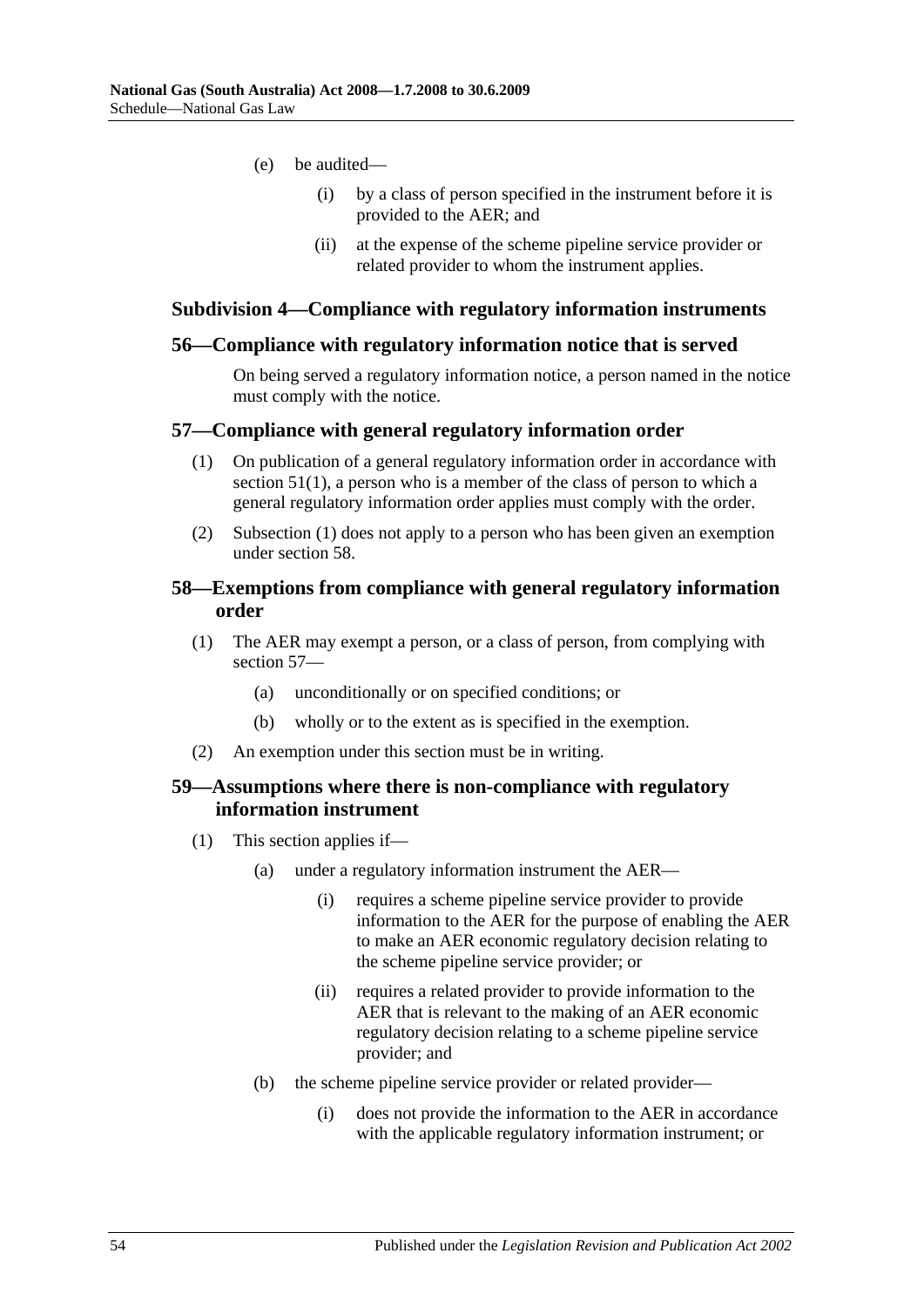- (ii) provides information that is insufficient (when compared to what was requested under the applicable regulatory information instrument).
- (2) Without limiting sections 56 and 57 and despite anything to the contrary in this Law or the Rules, the AER—
	- (a) may make the AER economic regulatory decision on the basis of the information the AER has at the time it makes that decision; and
	- (b) in making that decision, may make reasonable assumptions (including assumptions adverse to the interests of the scheme pipeline service provider) in respect of the matters the information required under the regulatory information instrument would have addressed had that information been provided as required.

# **Subdivision 5—General**

### **60—Providing to AER false and misleading information**

A person must not, in purported compliance with a regulatory information instrument requiring the person to provide information to the AER, provide information to the AER that the person knows is false or misleading in a material particular.

Maximum penalty:

- (a) in the case of a natural person—\$2 000;
- (b) in the case of a body corporate—\$10 000.

# **61—Person cannot rely on duty of confidence to avoid compliance with regulatory information instrument**

- (1) A person must not refuse to comply with a regulatory information instrument on the ground of any duty of confidence.
- (2) A person incurs, by complying with a regulatory information instrument, no liability for breach of contract, breach of confidence or any other civil wrong.

# **62—Legal professional privilege not affected**

A regulatory information instrument, and sections 56 and 57, are not to be taken as requiring a person to—

- (a) provide to the AER information that is the subject of legal professional privilege; or
- (b) produce a document to the AER the production of which would disclose information that is the subject of legal professional privilege.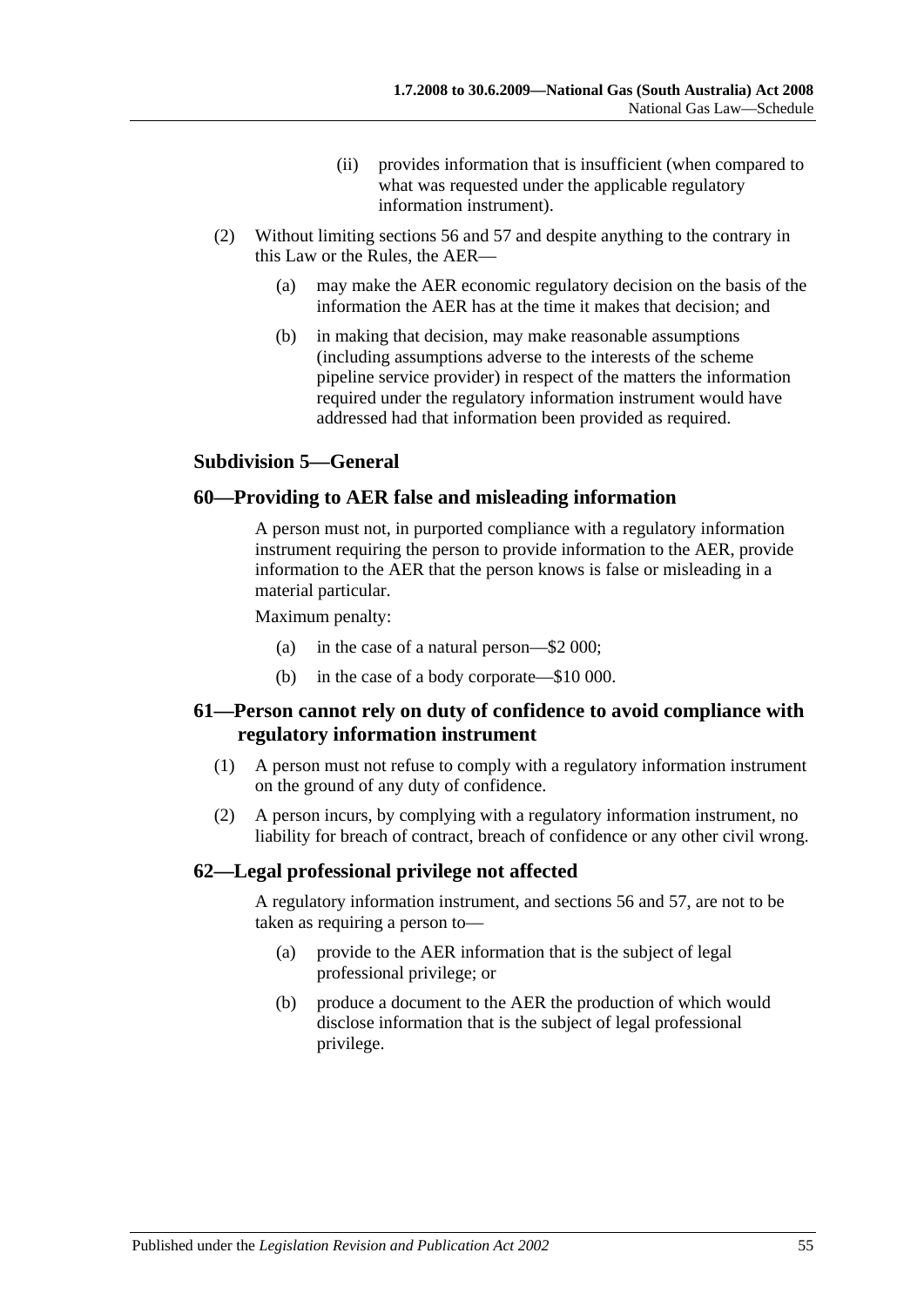# **63—Protection against self-incrimination**

- (1) It is a reasonable excuse for a natural person to whom section 56 applies not to comply with a regulatory information notice served on the person requiring the person to provide information to the AER if to do so might tend to incriminate the person, or make the person liable to a criminal penalty, under a law of this jurisdiction or another participating jurisdiction.
- (2) It is a reasonable excuse for a natural person to whom section 57 applies not to comply with a general regulatory information order made requiring the person to provide information to the AER if to do so might tend to incriminate the person, or make the person liable to a criminal penalty, under a law of this jurisdiction or another participating jurisdiction.

# **Division 5—Service provider performance reports**

# <span id="page-55-0"></span>**64—Preparation of service provider performance reports**

(1) Subject to this section, the AER may prepare a report on the financial performance or operational performance of 1 or more scheme pipeline service providers in providing pipeline services by means of a scheme pipeline.

**Note—**

The AER may only prepare a report unde[r subsection](#page-55-0) (1) if the preparation of the report will or is likely to contribute to the achievement of the national gas objective: see section 28.

- (2) A report prepared under this section may—
	- (a) deal with the financial or operational performance of the scheme pipeline service provider in relation to—
		- (i) complying with pipeline service standards; and
		- (ii) standards relating to the provision of pipeline services to users or end users; and
		- (iii) the profitability of scheme pipeline service providers in providing pipeline services; and
	- (b) if the AER considers it appropriate, deal with the performance of the scheme pipeline service provider in relation to other matters or things if that performance is directly related to the performance or exercise by the AER of an AER economic regulatory function or power.
- (3) A report prepared under this section may include—
	- (a) information provided to the AER by a person in compliance with a regulatory information instrument; and
	- (b) in the case of a report dealing with the financial performance of 1 or more scheme pipeline service providers, a comparison of the profitability of the scheme pipeline service providers to which the report relates from the provision of pipeline services by them.
- (4) Before preparing a report under this section, the AER must, in accordance with the Rules, consult with the persons or bodies specified by the Rules.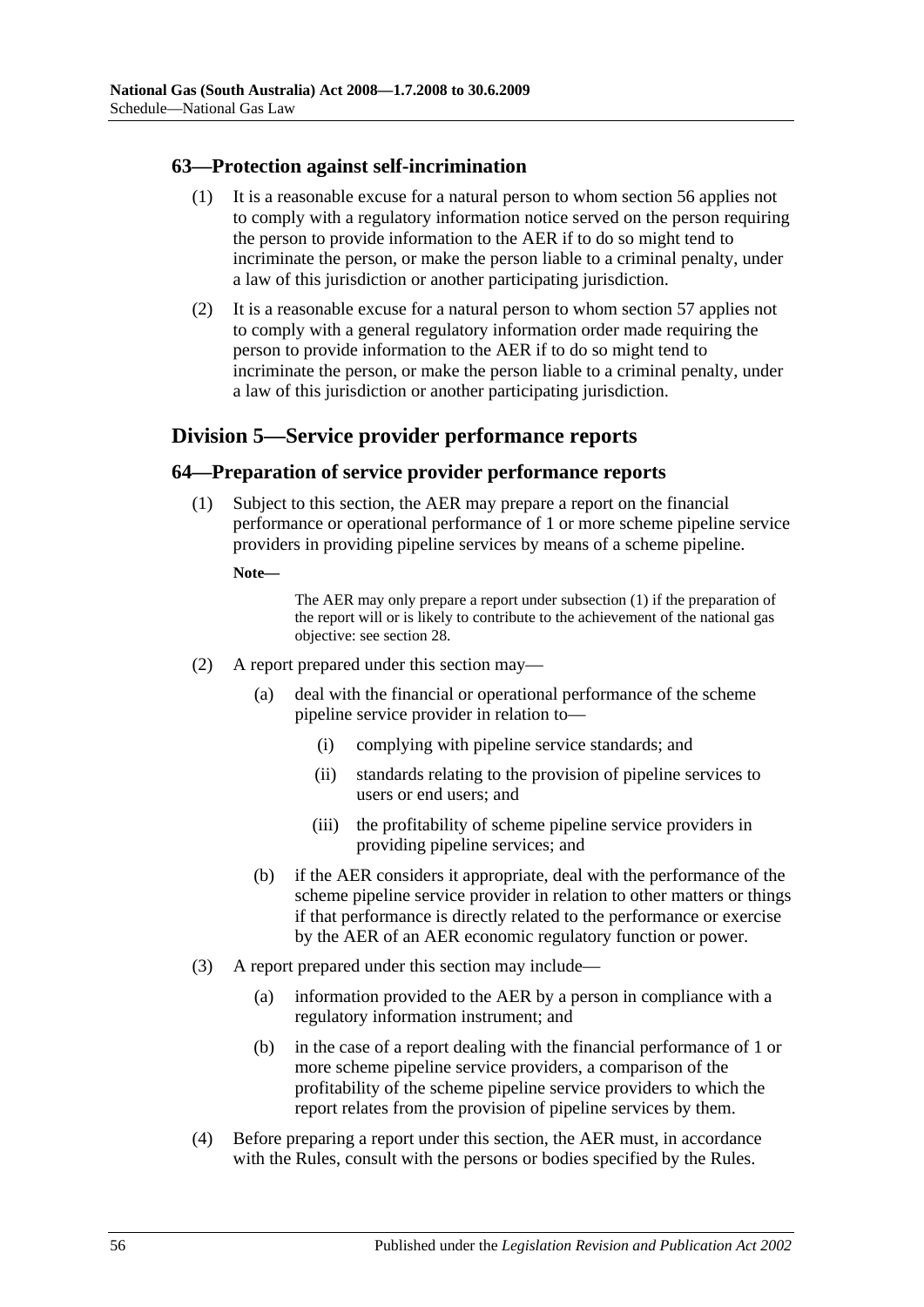(5) The AER may publish a report prepared under this section on its website.

### **Division 6—Miscellaneous matters**

# **65—Consideration by the AER of submissions or comments made to it under this Law or the Rules**

If, under this Law or the Rules, the AER publishes a notice inviting submissions in relation to the making of an AER economic regulatory decision, the AER, in making the decision—

- (a) must consider every submission it receives within the period specified in the notice; and
- (b) may, but need not, consider a submission it receives after the period specified in the notice expires.

### **66—Use of information provided under a notice under Division 3 or a regulatory information instrument**

The AER may use information provided to it by a person in compliance with a notice under section 42 or a regulatory information instrument for any purpose connected with the performance or exercise of a function or power of the AER under this Law or the Rules.

# **67—AER to inform certain persons of decisions not to investigate breaches, institute proceedings or serve infringement notices**

- (1) If the AER is given information by any person in relation to a breach or a possible breach of this Law, the Regulations or the Rules by a person but—
	- (a) decides not to investigate that breach or possible breach; or
	- (b) following an investigation, decides not to—
		- (i) institute any proceedings under Chapter 8 in respect of that breach or possible breach; or
		- (ii) serve an infringement notice in accordance with Chapter 8 Part 7 in respect of that breach or possible breach,

the AER must notify that person of that decision in writing.

(2) This section does not apply if the person gave the information to the AER anonymously.

#### <span id="page-56-0"></span>**68—AER enforcement guidelines**

- (1) The AER may prepare guidelines about the matters it will have regard to before—
	- (a) making an application under section 231; or
	- (b) serving an infringement notice under section 277.
- (2) The AER must publish guidelines prepared under [subsection](#page-56-0) (1) on its website.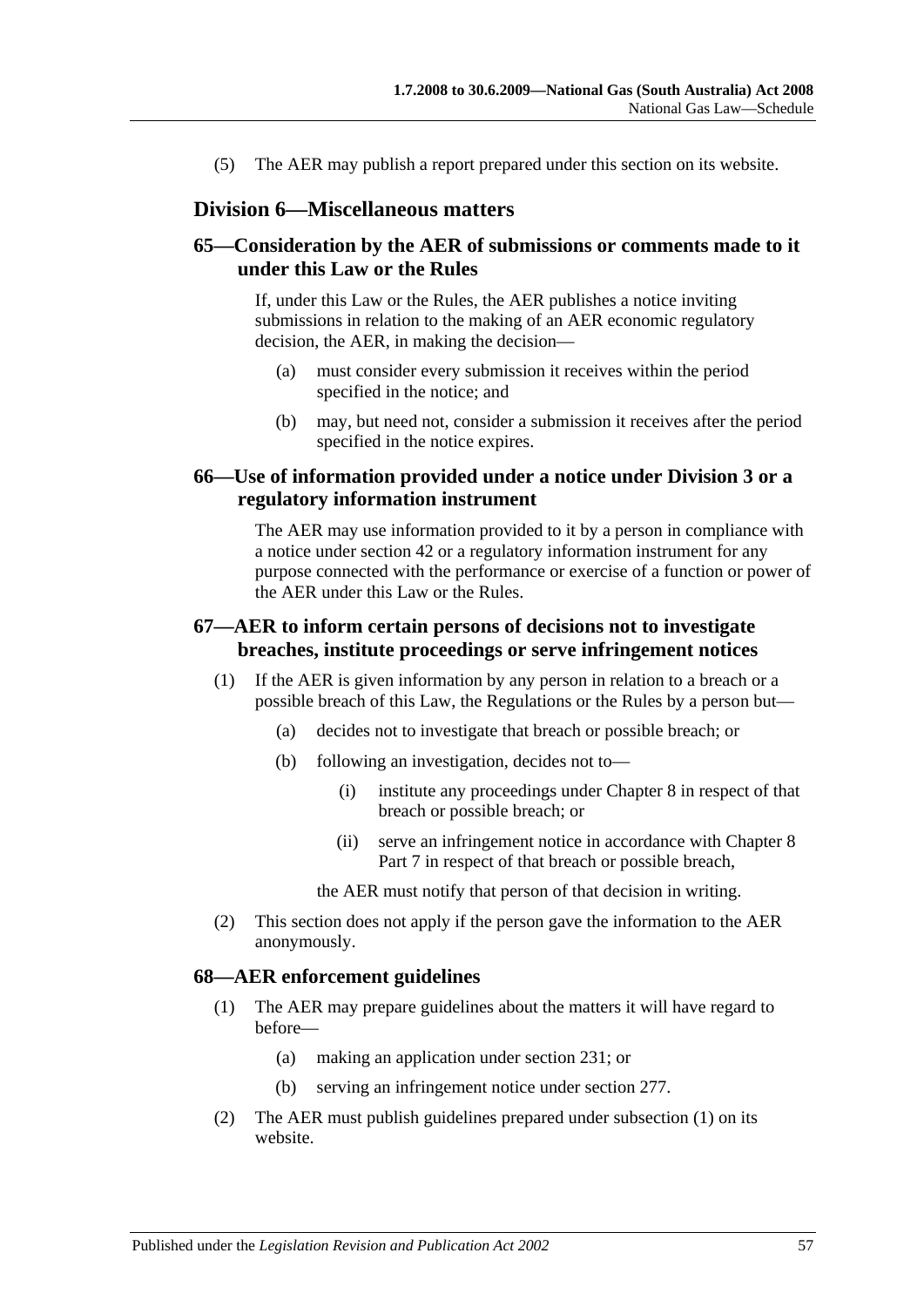# **Part 2—Functions and powers of the Australian Energy Market Commission**

# **Division 1—General**

# **69—Functions and powers of the AEMC**

- (1) The AEMC has the following functions and powers:
	- (a) the Rule making functions and powers conferred on it under this Law and the Regulations;
	- (b) the market development functions conferred on it under this Law and the Rules;
	- (c) any other functions and powers conferred on it under this Law and the Rules.
- (2) The AEMC has power to do all things necessary or convenient to be done for or in connection with the performance of its functions.

# **70—Delegations**

Any delegation by the AEMC under section 20 of the *[Australian Energy](http://www.legislation.sa.gov.au/index.aspx?action=legref&type=act&legtitle=Australian%20Energy%20Market%20Commission%20Establishment%20Act%202004)  [Market Commission Establishment Act](http://www.legislation.sa.gov.au/index.aspx?action=legref&type=act&legtitle=Australian%20Energy%20Market%20Commission%20Establishment%20Act%202004) 2004* of South Australia extends to, and has effect for the purposes of, this Law, the Regulations and the Rules.

# **71—Confidentiality**

Section 24 of the *[Australian Energy Market Commission Establishment](http://www.legislation.sa.gov.au/index.aspx?action=legref&type=act&legtitle=Australian%20Energy%20Market%20Commission%20Establishment%20Act%202004)  Act [2004](http://www.legislation.sa.gov.au/index.aspx?action=legref&type=act&legtitle=Australian%20Energy%20Market%20Commission%20Establishment%20Act%202004)* of South Australia has effect for the purposes of this Law, the Regulations and the Rules as if it formed part of this Law.

**Note—**

See also Chapter 10 Part 2 Division 2.

# **72—AEMC must have regard to national gas objective**

In performing or exercising any function or power under this Law, the Regulations or the Rules, the AEMC must have regard to the national gas objective.

# **73—AEMC must have regard to MCE statements of policy principles in relation to Rule making and reviews**

The AEMC must have regard to any relevant MCE statement of policy principles—

- (a) in making a Rule; or
- (b) in conducting a review under section 83.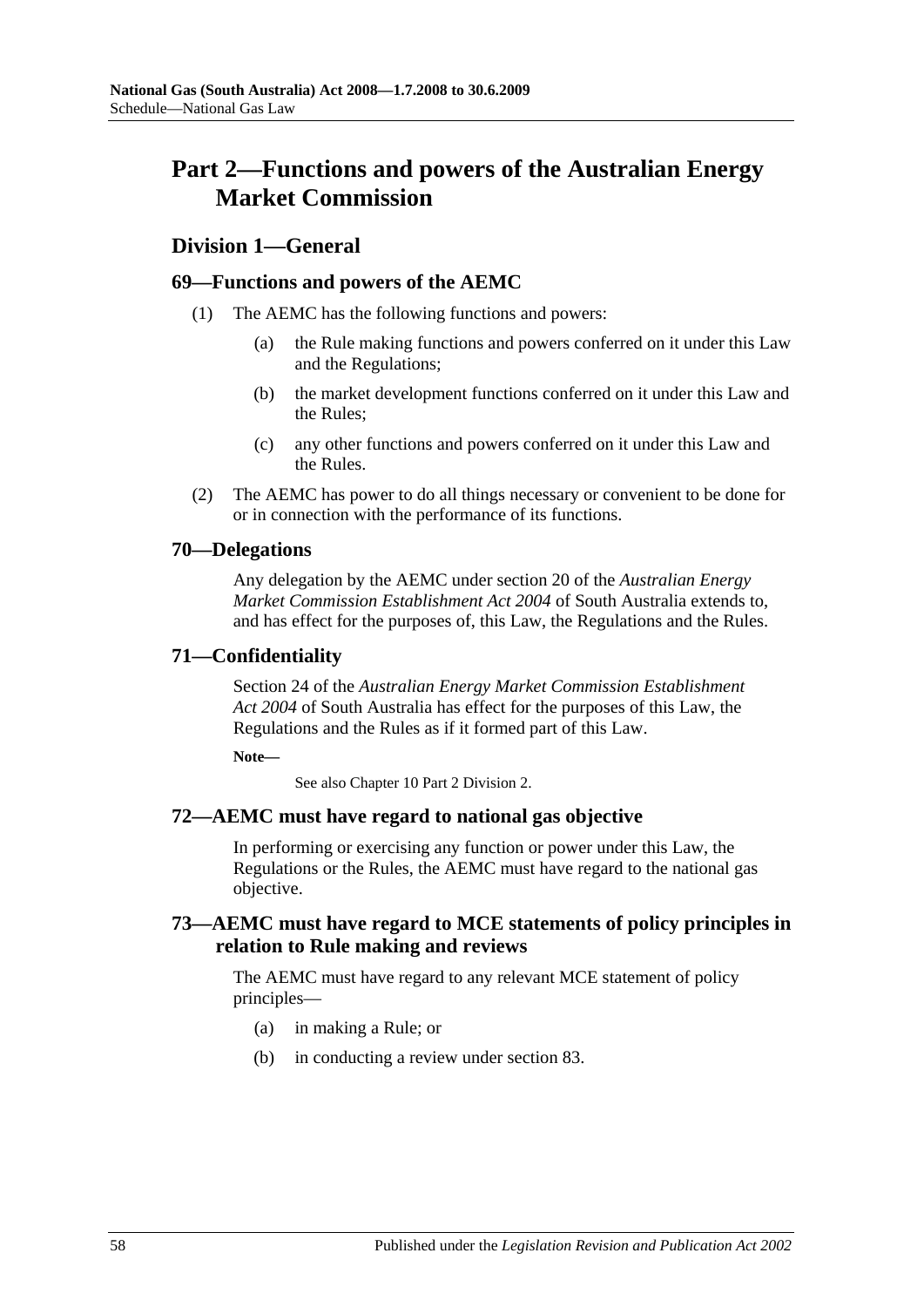# **Division 2—Rule making functions and powers of the AEMC**

# <span id="page-58-0"></span>**74—Subject matter for National Gas Rules**

- (1) Subject to this Division, the AEMC, in accordance with this Law and the Regulations, may make Rules, to be known, collectively, as the "National Gas Rules", for or with respect to—
	- (a) regulating—
		- (i) access to pipeline services;
		- (ii) the provision of pipeline services;
		- (iii) the collection, use, disclosure, copying, recording, management and publication of information in relation to natural gas services;
	- (b) any matter or thing contemplated by this Law, or is necessary or expedient for the purposes of this Law.

#### **Note—**

The procedure for the making of a Rule by the AEMC is set out in Chapter 9 Part 3.

- (2) Without limiting [subsection](#page-58-0) (1), the AEMC, in accordance with this Law and the Regulations, may make Rules for or with respect to any matter or thing specified in Schedule 1 to this Law.
- <span id="page-58-1"></span>(3) Rules made by the AEMC in accordance with this Law and the Regulations may—
	- (a) be of general or limited application;
	- (b) vary according to the persons, times, places or circumstances to which they are expressed to apply;
	- (c) confer functions or powers on, or leave any matter or thing to be decided or determined by—
		- (i) the AER, the AEMC or the Bulletin Board operator; or
		- (ii) any panel or committee established by the AEMC; or
		- (iii) any other body established, or person appointed, in accordance with the Rules;
	- (d) confer rights or impose obligations on any person or a class of person (other than the AER or the AEMC);
	- (e) confer a function on the AER, the AEMC or the Bulletin Board operator to make or issue guidelines, tests, standards, procedures or any other document (however described) in accordance with the Rules, including guidelines, tests, standards, procedures or any other document (however described) that leave any matter or thing to be determined by the AER, the AEMC or the Bulletin Board operator;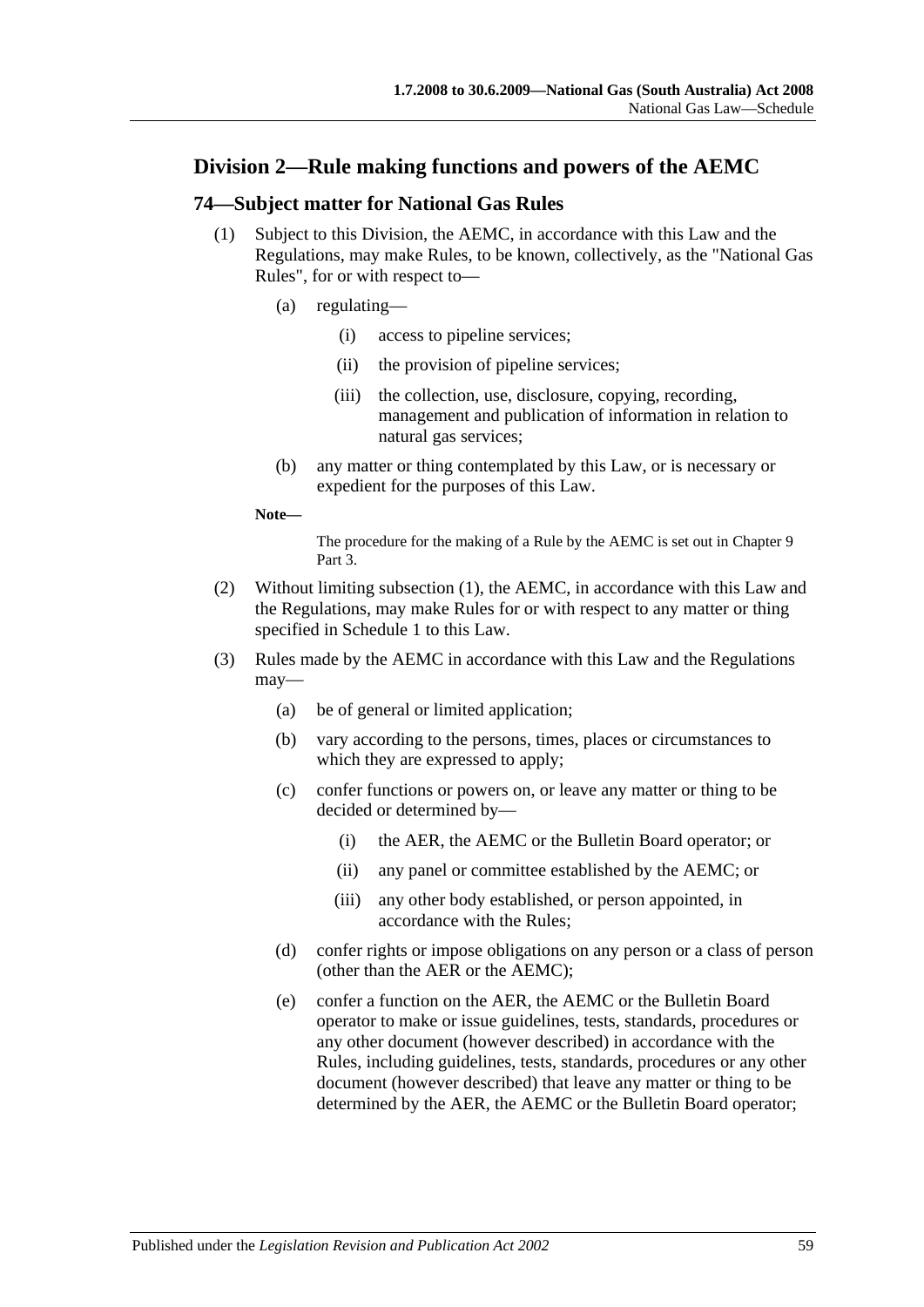- <span id="page-59-0"></span>(f) empower or require any person (other than a person referred to in [paragraph](#page-58-1) (e)) or body to make or issue guidelines, tests, standards, procedures or any other document (however described) in accordance with the Rules;
- <span id="page-59-1"></span>(g) apply, adopt or incorporate wholly or partially, or as amended by the Rules, the provisions of any standard, rule, specification, method or document (however described) formulated, issued, prescribed or published by any person, authority or body whether—
	- (i) as formulated, issued, prescribed or published at the time the Rules are made or at any time before the Rules are made; or
	- (ii) as amended from time to time;
- (h) confer a power of direction on the AER, the AEMC or the Bulletin Board operator to require a person conferred a right, or on whom an obligation is imposed, under the Rules to comply with—
	- (i) a guideline, test, standard, procedure or other document (however described) referred to in [paragraph](#page-58-1) (e) or [\(f\);](#page-59-0) or
	- (ii) a standard, rule, specification, method or document (however described) referred to in [paragraph](#page-59-1) (g);
- (i) if this section authorises or requires Rules that regulate any matter or thing, prohibit that matter or thing or any aspect of that matter of thing;
- (j) provide for the review of, or a right of appeal against, a decision or determination made under the Rules and for that purpose, confer jurisdiction on the Court;
- (k) require a form prescribed by or under the Rules, or information or documents included in, attached to or given with the form, to be verified by statutory declaration;
- (l) in a specified case or class of case, exempt a person or body performing or exercising a function or power, or conferred a right, or on whom an obligation is imposed, under the Rules or a class of any such person or body from complying with a provision, or a part of a provision, of the Rules;
- (m) provide for the modification or variation of a provision of the Rules (with or without substitution of a provision of the Rules or a part of a provision of the Rules) as it applies to a person or body performing or exercising a function or power, or conferred a right, or on whom an obligation is imposed, under the Rules or a class of any such person or body;
- (n) confer an immunity on, or limit the liability of, any person or body performing or exercising a function or power, or conferred a right, or on whom an obligation is imposed under the Rules;
- (o) contain provisions of a savings or transitional nature consequent on the amendment or revocation of a Rule.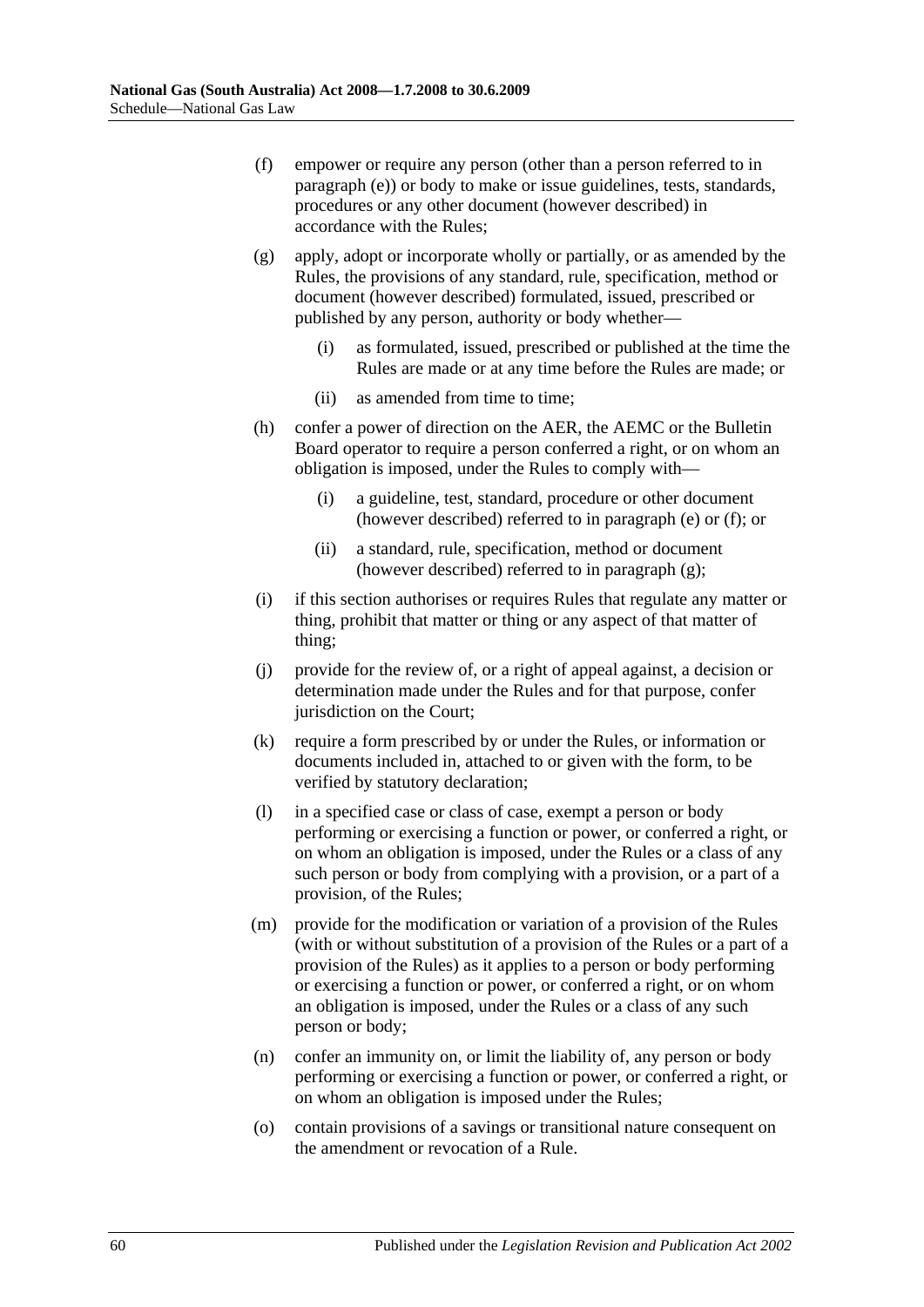# **75—Rules relating to MCE or Ministers of participating jurisdictions require MCE consent**

The AEMC must not, without the consent of the MCE, make a Rule that confers a right or function, or imposes an obligation, on the MCE or a Minister of a participating jurisdiction.

**Note—**

The term *function* is defined in clause 10 of Schedule 2 to this Law to include "duty".

# **76—AEMC must not make Rules that create criminal offences or impose civil penalties for breaches**

The AEMC must not make a Rule that—

- (a) creates an offence for a breach of a provision of the Rules; or
- (b) provides for a criminal penalty or civil penalty for a breach of a provision of the Rules.

# <span id="page-60-0"></span>**77—Documents etc applied, adopted and incorporated by Rules to be publicly available**

- (1) The AEMC must make publicly available—
	- (a) every standard, rule, specification, method or document (however described) formulated, issued, prescribed or published by any person, authority or body that is applied, adopted or incorporated by a Rule; and
	- (b) if a standard, rule, specification, method or document (however described) formulated, issued, prescribed or published by any person, authority or body is applied, adopted or incorporated by a Rule as amended from time to time—any amendment to that standard, rule, specification, method or document.
- (2) For the purposes of [subsection](#page-60-0) (1), the AEMC makes a standard, rule, specification, method or document (however described) formulated, issued, prescribed or published by any person, authority or body applied, adopted or incorporated by any Rule publicly available if the AEMC—
	- (a) publishes the standard, rule, specification, method or document on the AEMC's website; or
	- (b) specifies a place from which the standard, rule, specification, method or document may be obtained or purchased (as the case requires).

# **Division 3—Committees, panels and working groups of the AEMC**

#### **78—Establishment of committees, panels and working groups**

The AEMC may establish committees, panels and working groups to—

- (a) provide advice on specified aspects of the AEMC's functions; or
- (b) undertake any other activity in relation to the AEMC's functions as is specified by the AEMC.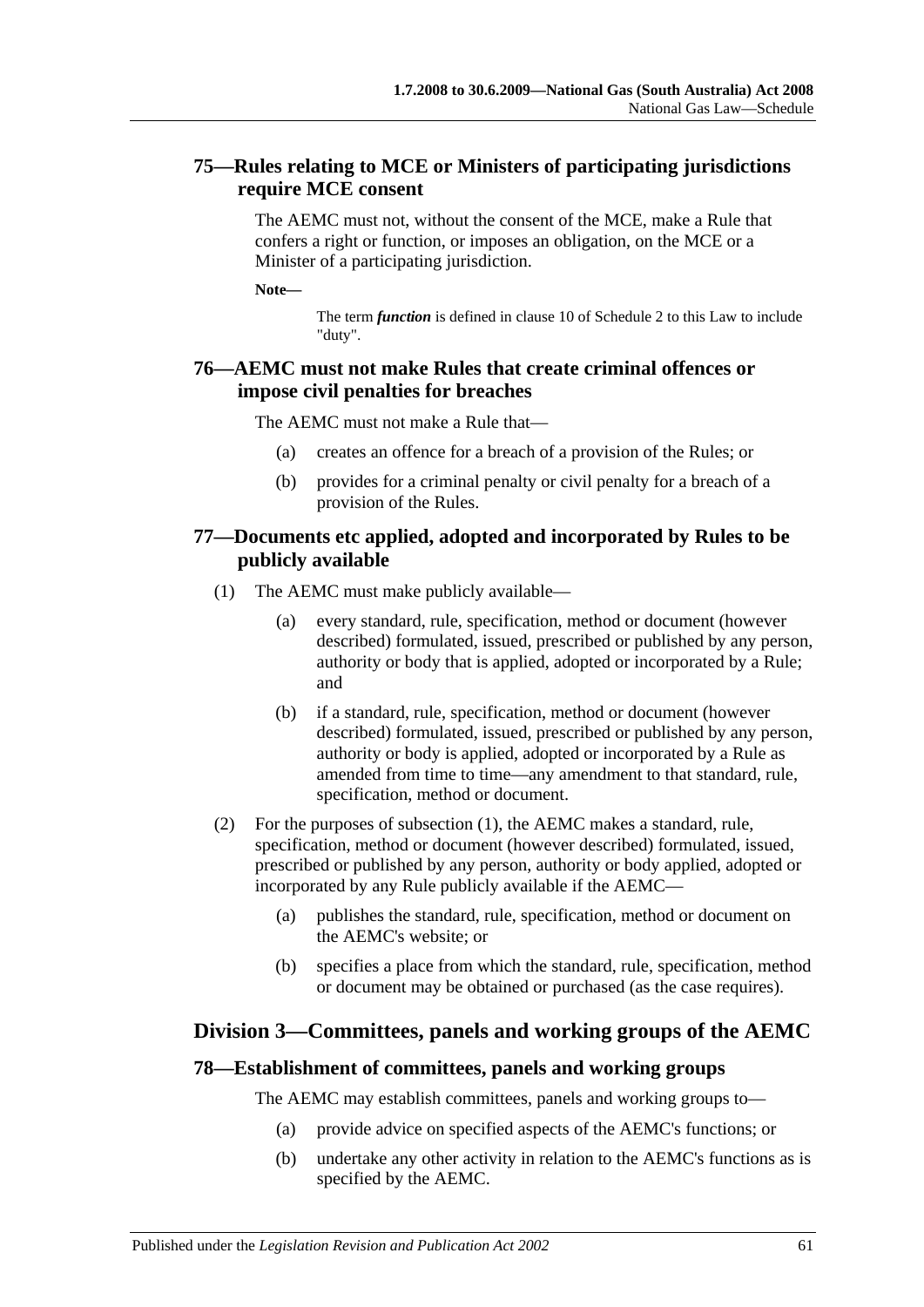# **Division 4—MCE directed reviews**

# **79—MCE directions**

- (1) The MCE may give a written direction to the AEMC that the AEMC conduct a review into—
	- (a) any matter relating to a market for gas (including services provided in a market for gas); or
	- (b) any matter relating to access to pipelines or to pipeline services provided by means of pipelines; or
	- (c) the operation and effectiveness of the Rules; or
	- (d) any matter relating to the Rules; or
	- (e) the effectiveness of competition in a market for gas for the purpose of giving advice about whether to retain, remove or reintroduce price controls on prices for retail gas services.
- (2) A direction given to the AEMC under this section is binding on the AEMC and must be complied with despite anything to the contrary in the Rules.
- (3) A direction given under this section must be published in the South Australian Government Gazette.
- (4) The AEMC must cause a direction given under this section to be published on its website.

# <span id="page-61-0"></span>**80—Terms of reference**

(1) The terms of reference of a MCE directed review will be as specified in the direction given by the MCE.

#### **Example—**

The terms of reference may require a MCE directed review to be conducted—

- (a) about a specific matter within a specified time; or
- (b) whenever a specified event occurs; or
- (c) on an annual basis.
- (2) Without limiting [subsection](#page-61-0) (1), the MCE may in its direction to the AEMC do 1 or more of the following:
	- (a) require the AEMC to give a report on a MCE directed review to the MCE within a specified period;
	- (b) require the AEMC to make the report on a MCE directed review publicly available or available to specified persons or bodies;
	- (c) require the AEMC to make a draft report publicly available or available to specified persons or bodies during a MCE directed review;
	- (d) require the AEMC to consider specified matters in the conduct of a MCE directed review;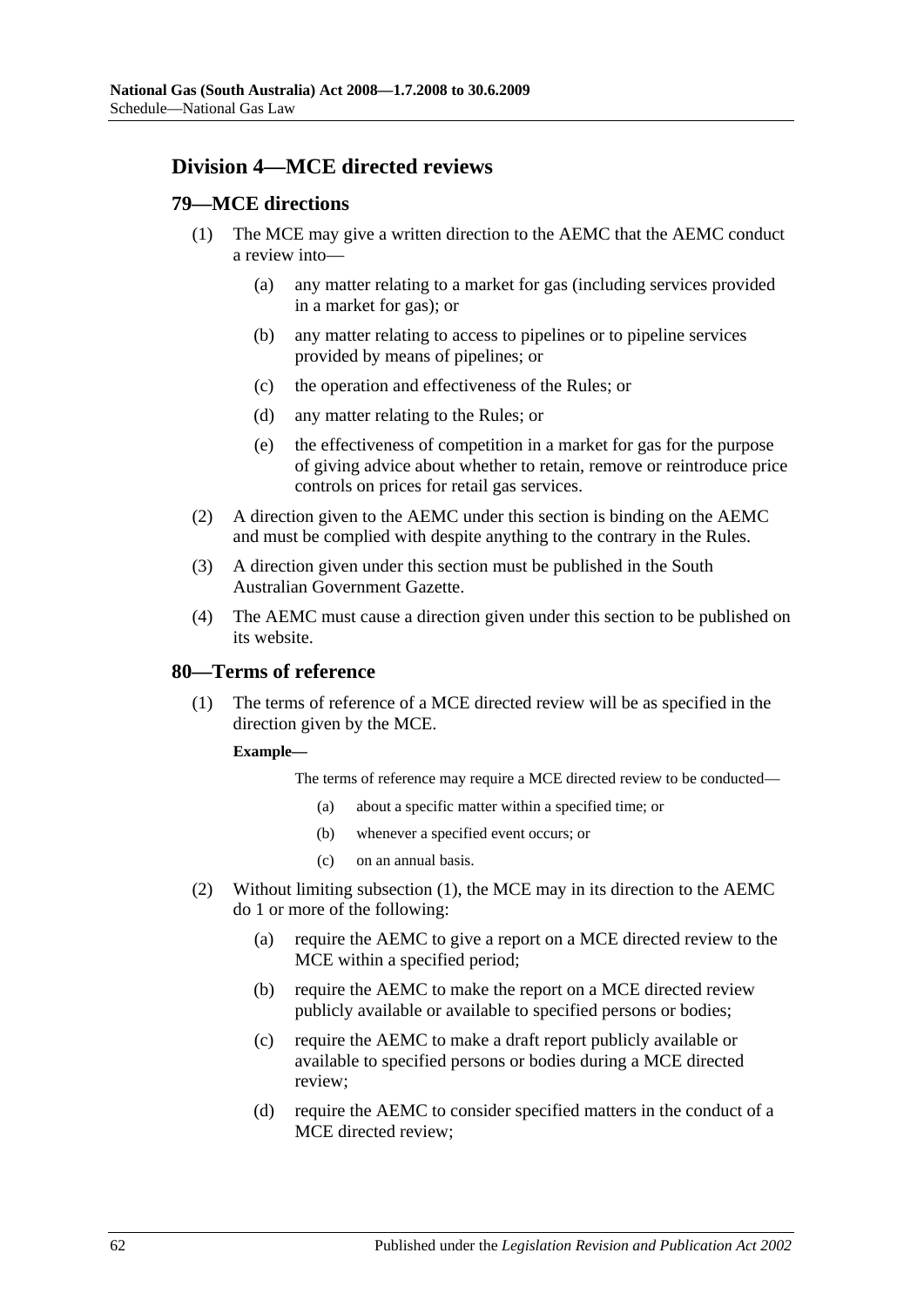- (e) require the AEMC to have specified objectives in the conduct of a MCE directed review which need not be limited by the national gas objective;
- (f) require the AEMC to assess a particular matter in relation to services provided in a market for gas against specified criteria or a specified methodology;
- (g) require the AEMC—
	- (i) to assess a particular matter in relation to services provided in a market for gas; and
	- (ii) to develop appropriate and relevant criteria, or an appropriate and relevant methodology, for the purpose of the required assessment;
- (h) give the AEMC other specific directions in respect of the conduct of a MCE directed review.

### **81—Notice of MCE directed review**

- (1) The AEMC must publish notice of a MCE directed review on its website and in a newspaper circulating generally throughout Australia.
- (2) The AEMC must publish a further such notice if a term of reference or a requirement or direction relating to the MCE directed review is varied.

#### **82—Conduct of MCE directed review**

Subject to any requirement or direction of the MCE, a MCE directed review—

- (a) may be conducted in such manner as the AEMC considers appropriate; and
- (b) may (but need not) involve public hearings.

# **Division 5—Other reviews**

#### **83—Rule reviews by the AEMC**

- (1) The AEMC may conduct a review into—
	- (a) the operation and effectiveness of the Rules; or
	- (b) any matter relating to the Rules.
- (2) A review—
	- (a) may be conducted in such manner as the AEMC considers appropriate; and
	- (b) may (but need not) involve public hearings.
- (3) During the course of a review, the AEMC may—
	- (a) consult with any person or body that it considers appropriate;
	- (b) establish working groups to assist it in relation to any aspect, or any matter or thing that is the subject of, the review;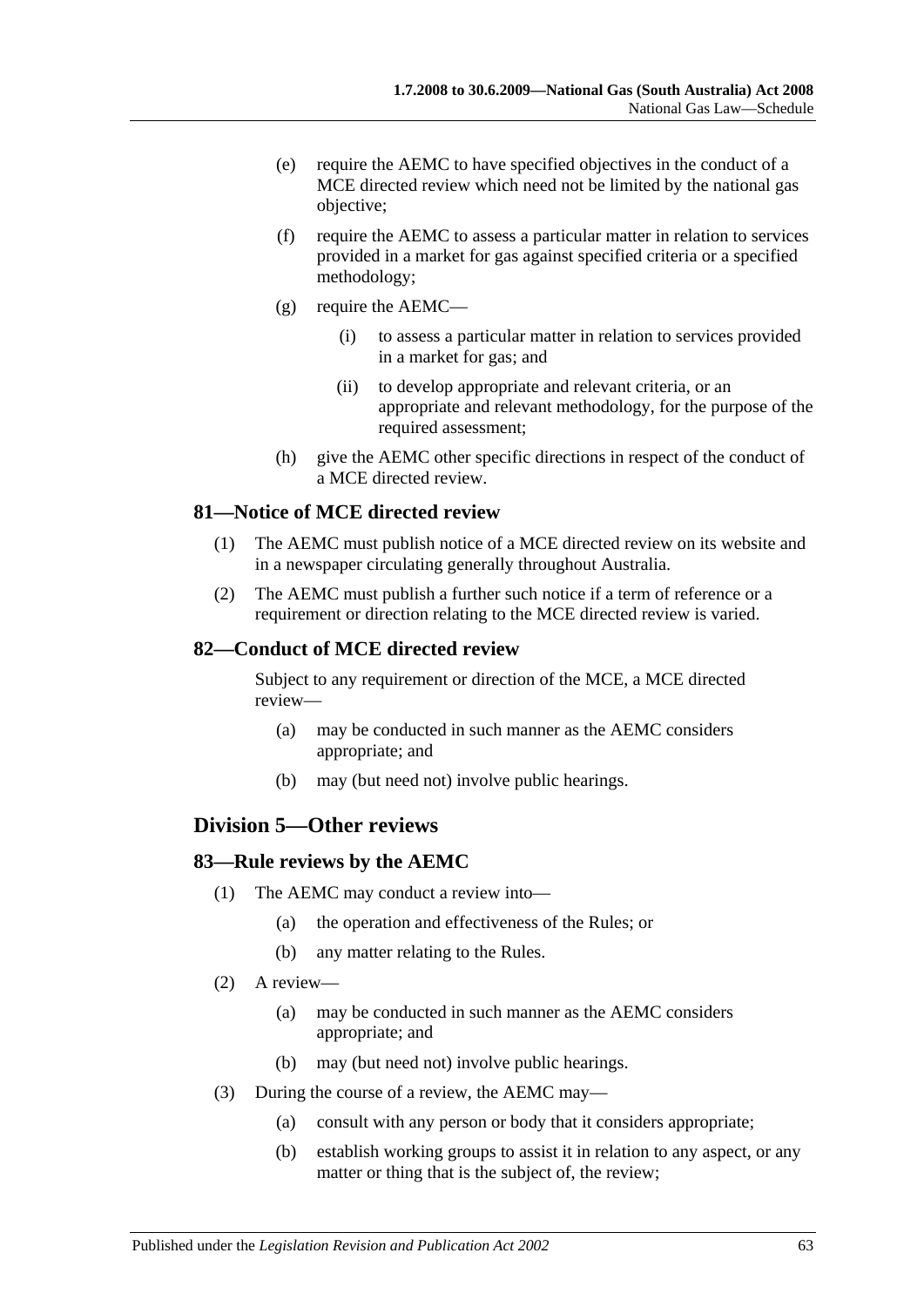- (c) commission reports by other persons on its behalf on any aspect, or matter or thing that is the subject of, the review;
- (d) publish discussion papers or draft reports.
- (4) At the completion of a review, the AEMC must—
	- (a) give a copy of the report to the MCE; and
	- (b) publish a report or a version of a report from which confidential information has been omitted in accordance with section 331.

# **Division 6—Miscellaneous matters**

# **84—AEMC must publish and make available up to date versions of Rules**

The AEMC must, at all times—

- (a) maintain, on its website, a copy of the National Gas Rules, as in force from time to time; and
- (b) make copies of the National Gas Rules, as in force from time to time, available to the public for inspection at its offices during business hours.

#### **85—Fees**

- (1) The AEMC may charge a fee specified, or a fee calculated in accordance with a formula or methodology specified, in the Regulations for services provided by it in performing or exercising any of its functions or powers under this Law, the Regulations or the Rules.
- (2) The fee must not be such as to amount to taxation.

#### <span id="page-63-0"></span>**86—Immunity from personal liability of AEMC officials**

- (1) No personal liability attaches to an AEMC official for an act or omission in good faith in the performance or exercise, or purported performance or exercise of a function or power under this Law, the Regulations or the Rules.
- (2) A liability that would, but for [subsection](#page-63-0) (1), lie against an AEMC official lies instead against the AEMC.
- (3) In this section—

#### *AEMC official* means—

- (a) a member of the AEMC;
- (b) the chief executive of the AEMC;
- (c) a member of staff appointed by the AEMC.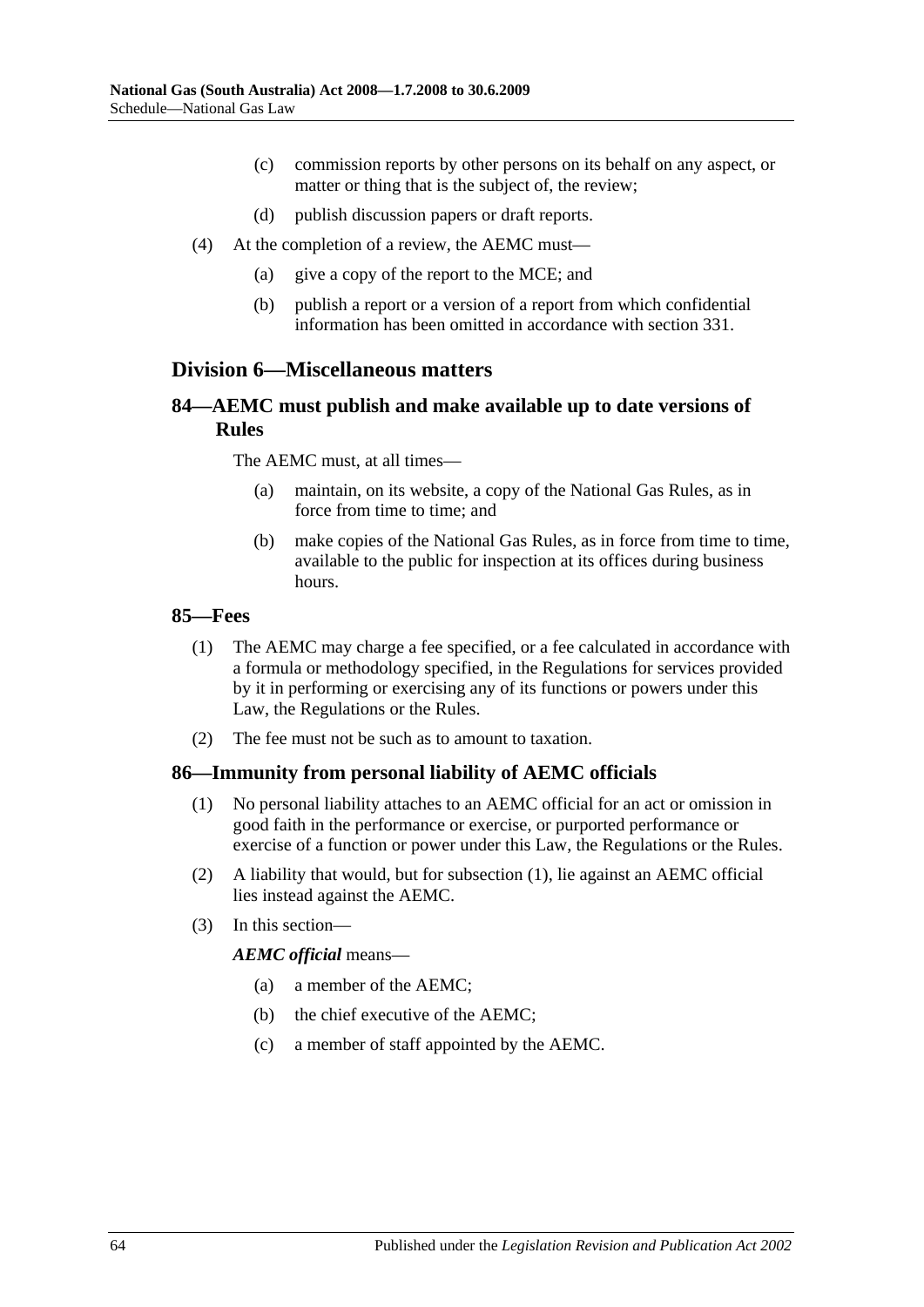# **Part 3—Functions and powers of Ministers of participating jurisdictions**

# **87—Functions and powers of Minister of this participating jurisdiction under this Law**

- (1) The Minister of this participating jurisdiction has the functions and powers conferred on him or her under this Law, the Regulations or the Rules.
- (2) The Minister of this participating jurisdiction has power to do all things necessary or convenient to be done for or in connection with the performance of his or her functions.
- (3) In this section—

*Minister of this participating jurisdiction* means the Minister that administers the Act of this jurisdiction that applies this Law as a law of this jurisdiction.

# **88—Functions and powers of Commonwealth Minister under this Law**

- (1) The Commonwealth Minister has the functions and powers conferred on him or her under this Law, the Regulations or the Rules.
- (2) The Commonwealth Minister has power to do all things necessary or convenient to be done for or in connection with the performance of his or her functions.

# **Part 4—Functions and powers of the NCC**

# **89—Functions and powers of NCC under this Law**

- (1) The NCC has the functions and powers conferred on it under this Law, the Regulations or the Rules.
- (2) The NCC has power to do all things necessary or convenient to be done for or in connection with the performance of its functions.

# <span id="page-64-0"></span>**90—Confidentiality**

- (1) The NCC must take all reasonable measures to protect from unauthorised use or disclosure information given to it in confidence in, or in connection with, the performance of its functions or the exercise of its powers under this Law, the Regulations or the Rules.
- (2) For the purposes of [subsection](#page-64-0) (1), the disclosure of information as required or permitted by this Law, a law of the Commonwealth, a State or Territory is taken to be authorised use and disclosure of the information.
- <span id="page-64-3"></span><span id="page-64-2"></span><span id="page-64-1"></span>(3) Disclosing information to 1 of the following is authorised use and disclosure of the information:
	- (a) the ACCC;
	- (b) the AER;
	- (c) the ERA;
	- (d) the AEMC;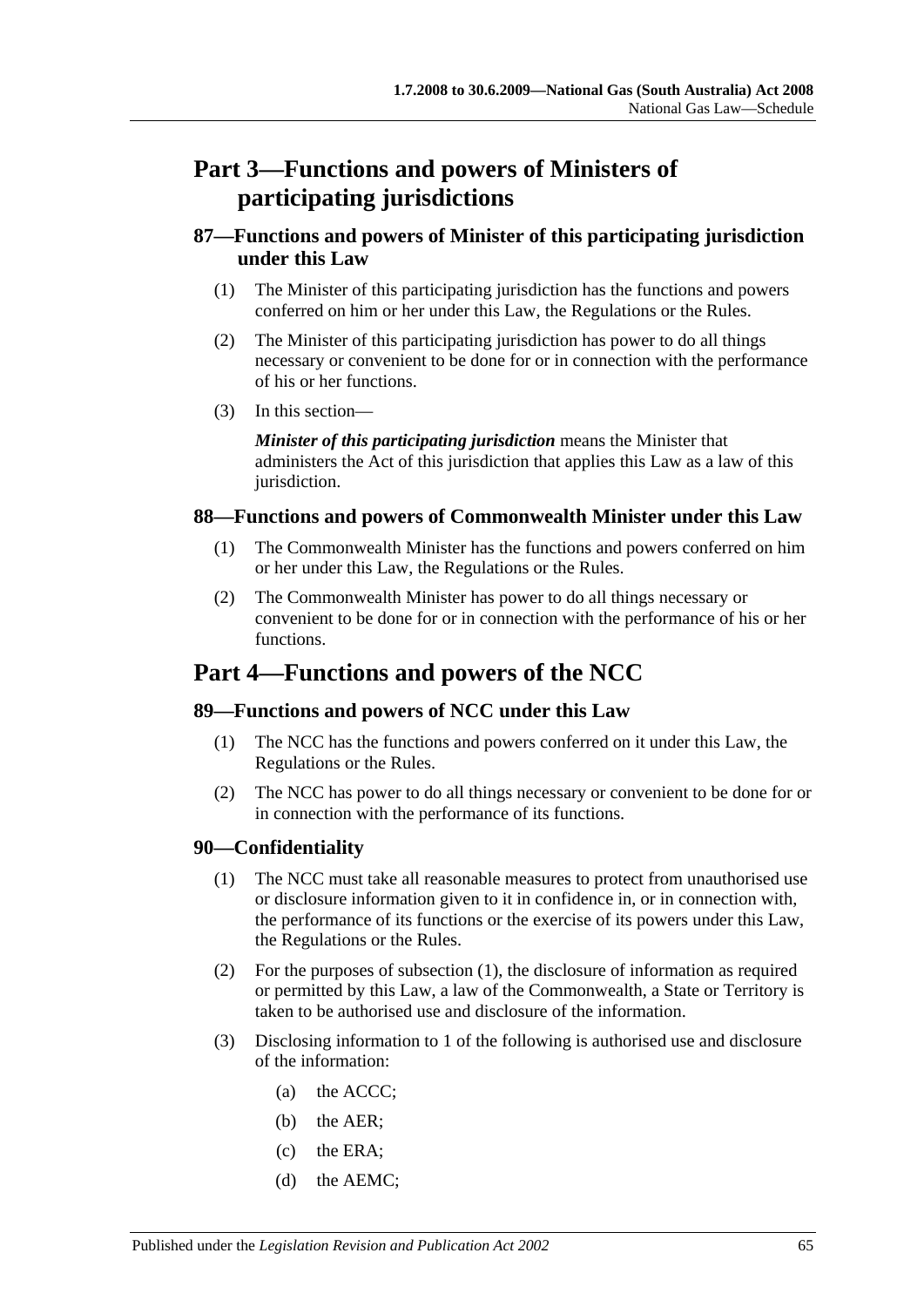- (e) any staff or consultant assisting a body mentioned in [paragraph](#page-64-1) (a) to [\(d\)](#page-64-2) in performing its functions or exercising its powers;
- (f) any other person or body prescribed by the Regulations for the purpose of this paragraph.
- (4) A person or body to whom information is disclosed under [subsection](#page-64-3) (3) may use the information for any purpose connected with the performance of the functions, or the exercise of the powers, of the person or body.
- (5) The NCC may impose conditions to be complied with in relation to information disclosed under [subsection](#page-64-3) (3).
- (6) For the purposes of [subsection](#page-64-0) (1), the use or disclosure of information by a person for the purposes of performing the person's functions, or exercising the person's powers, as—
	- (a) a Councillor or a person referred to in section 29M of the *Trade Practices Act 1974* of the Commonwealth; or
	- (b) a person who is authorised to perform or exercise a function or power of, or on behalf of, the NCC,

is taken to be authorised use and disclosure of the information.

- (7) Regulations made for the purposes of this section may specify uses of information and disclosures of information that are authorised uses and authorised disclosures for the purposes of this section.
- (8) Nothing in any of the above subsections limits—
	- (a) anything else in any of those subsections; or
	- (b) what may otherwise constitute, for the purposes of [subsection](#page-64-0) (1), authorised use or disclosure of information.
- (9) In this section—

*Councillor* has the same meaning as in the *Trade Practices Act 1974* of the Commonwealth.

**Note—**

See also Chapter 10 Part 2 Division 2.

# **Part 5—Functions and powers of Tribunal**

# **91—Functions and powers of Tribunal under this Law**

- (1) The Tribunal has the functions and powers conferred on it under Chapter 8 Part 5 and any Regulations made for the purposes of that Division.
- (2) The Tribunal has power to do all things necessary or convenient to be done for or in connection with the performance of its functions.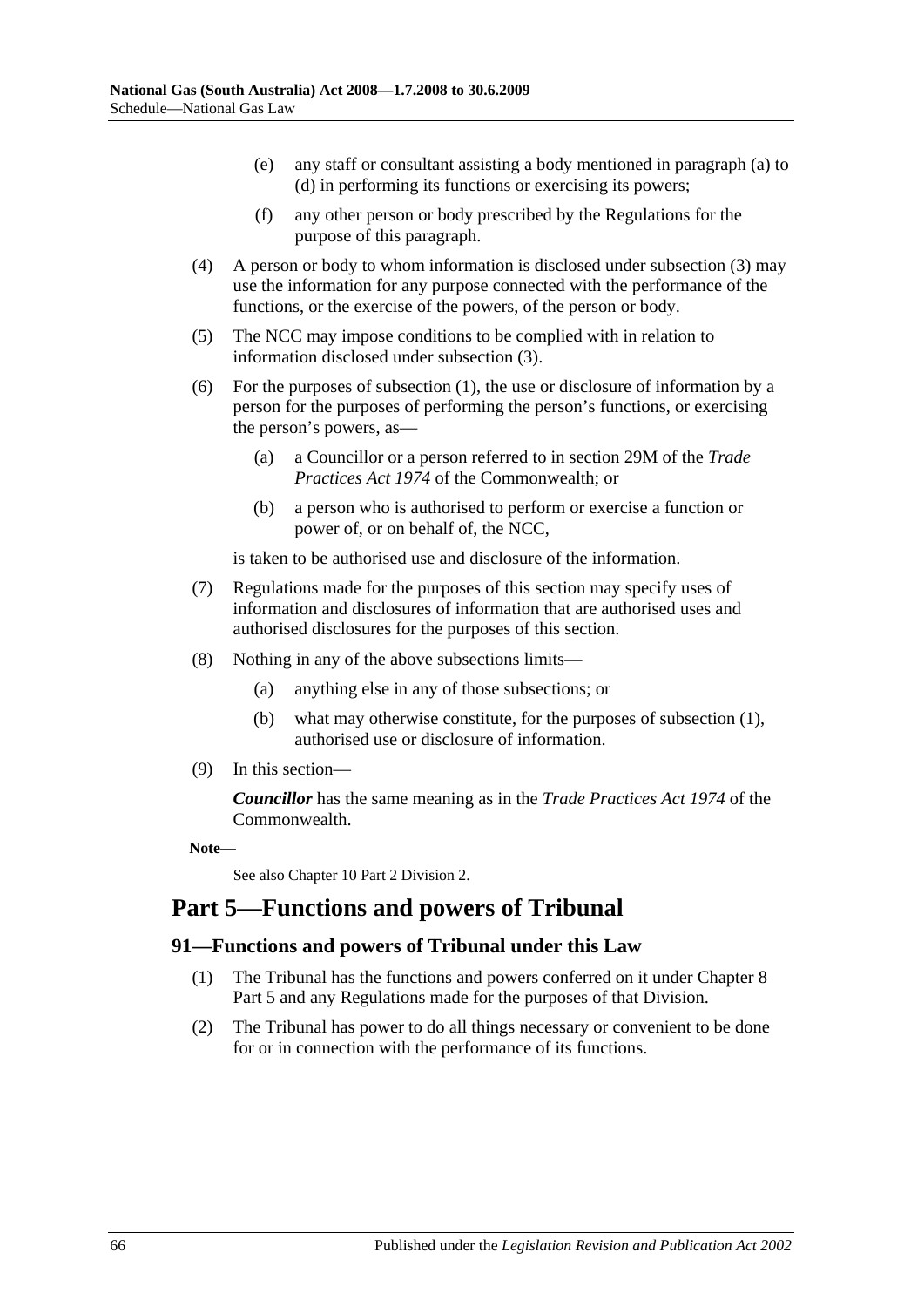# **Chapter 3—Coverage and classification of pipelines Part 1—Coverage of pipelines**

# **Division 1—Coverage determinations**

# **92—Application for recommendation that a pipeline be a covered pipeline**

- (1) Any person may apply for a determination that a pipeline be a covered pipeline (a *coverage determination*).
- (2) An application for a coverage determination—
	- (a) is to be made to the NCC in accordance with the Rules; and
	- (b) must contain the information required by the Rules; and
	- (c) must be accompanied by the fee prescribed by the Regulations (if any).

# **93—Application to be dealt with in accordance with the Rules**

Subject to section 94, on receiving an application under section 92 the NCC must deal with it in accordance with the Rules.

# **94—NCC may defer consideration of application in certain cases**

- (1) This section applies if an application under section 92 is made in relation to a proposed pipeline after—
	- (a) an application has been made to the AER under the Rules for the approval, by the AER, of the tender process for the construction and operation of the proposed pipeline as a competitive tender process; or
	- (b) a tender approval decision has been made in respect of the tender process for the construction and operation of the proposed pipeline.
- (2) The NCC may defer consideration of whether to make a recommendation in respect of the application until—
	- (a) the application for the approval, by the AER, of the tender process for the construction and operation of the proposed pipeline as a competitive tender process has been rejected by the AER under the Rules; or
	- (b) the tender approval decision—
		- (i) has been revoked under the Rules; or
		- (ii) has lapsed as provided under the Rules.

# **95—NCC coverage recommendation**

- (1) Subject to sections 94 and 96, the NCC must recommend to the relevant Minister that the pipeline the subject of the application—
	- (a) be a covered pipeline; or
	- (b) not be a covered pipeline.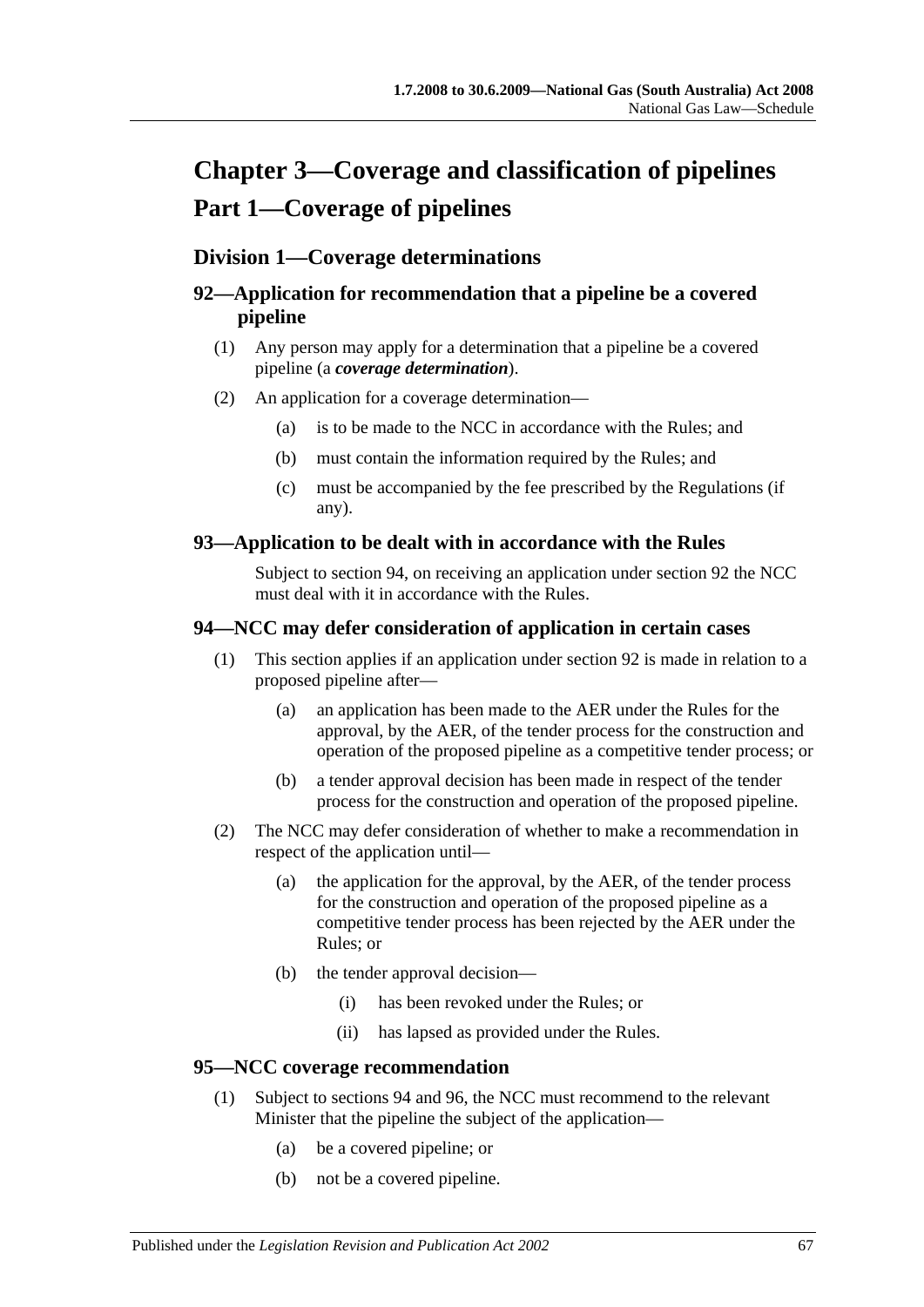#### **Note—**

See also Chapter 3 Part 2 Division 1 Subdivision 1.

- (2) A recommendation under this section must—
	- (a) be made in accordance with this Law and the Rules; and
	- (b) be made within the time specified by the Rules; and
	- (c) contain the information required by the Rules; and
	- (d) be given to the persons specified by the Rules; and
	- (e) be made publicly available in accordance with the Rules.
- (3) A recommendation under this section may recommend an outcome different from the outcome sought in the application under section 92.

#### **Example—**

An applicant may apply for a determination that the whole of a pipeline be a covered pipeline. The NCC may recommend that only a part of the pipeline the subject of the application be covered or may recommend that the pipeline not be covered.

(4) A recommendation under this section must be delivered to the relevant Minister without delay.

# <span id="page-67-0"></span>**96—NCC must not make coverage recommendation if tender approval decision becomes irrevocable**

Despite anything to the contrary in this Division, the NCC—

- (a) must not make a recommendation under section 95 if the pipeline is the subject of a tender approval decision that—
	- (i) has not lapsed as provided under the Rules; or
	- (ii) is not revoked under the Rules; and
- (b) must, for the purposes of [paragraph](#page-67-0) (a), treat the application as having never been made.

#### **97—Principles governing the making of a coverage recommendation**

- (1) In making a coverage recommendation, the NCC—
	- (a) must give effect to the pipeline coverage criteria; and
	- (b) in deciding whether or not the pipeline coverage criteria are satisfied must have regard to the national gas objective.
- (2) The NCC gives effect to the pipeline coverage criteria as follows:
	- (a) if the NCC is satisfied that all the pipeline coverage criteria are satisfied in relation to the pipeline—the recommendation must be in favour of the pipeline being a covered pipeline;
	- (b) if the NCC is not satisfied that all the pipeline coverage criteria are satisfied in relation to the pipeline—the recommendation must be against the pipeline being a covered pipeline.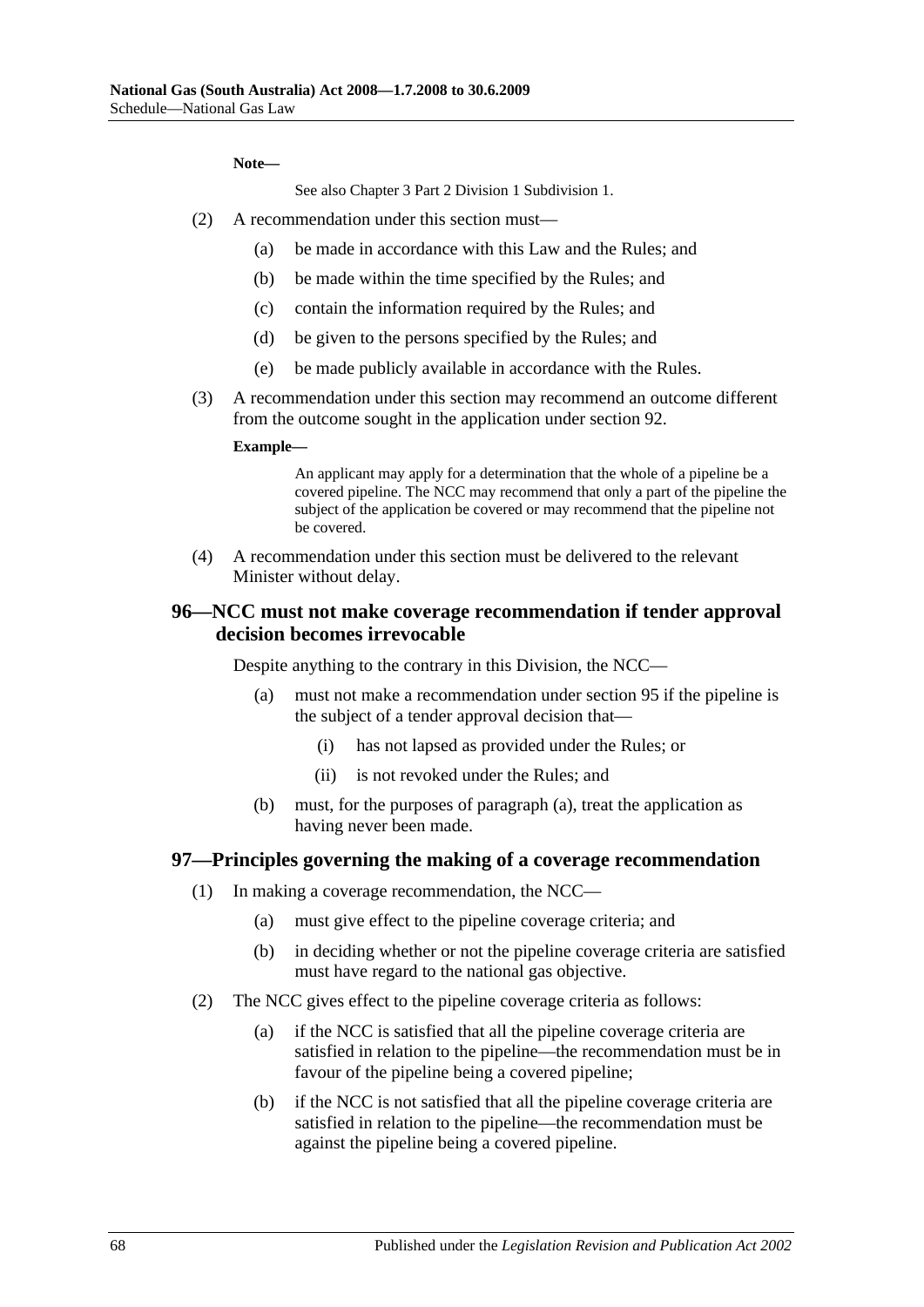# **98—Initial classification decision to be made as part of recommendation**

- (1) The NCC must, as part of a coverage recommendation, classify the pipeline the subject of an application under section 92 as a transmission pipeline or a distribution pipeline (an *initial classification decision*). In doing so, the NCC must apply the pipeline classification criterion.
- (2) The NCC must as part of an initial classification decision—
	- (a) if it classifies the pipeline the subject of the application as a transmission pipeline—determine whether the transmission pipeline is also a cross boundary transmission pipeline;
	- (b) if it classifies the pipeline the subject of the application as a distribution pipeline—determine whether the distribution pipeline is also a cross boundary distribution pipeline.
- (3) The NCC must also determine, as part of an initial classification decision, the participating jurisdiction with which the pipeline the subject of the application under section 92 is most closely connected if the NCC determines the pipeline is also a cross boundary distribution pipeline. In doing so, the NCC must apply the pipeline classification criterion.

# **99—Relevant Minister's determination on application**

- (1) On receiving a coverage recommendation, the relevant Minister must decide whether to make a coverage determination in respect of the pipeline to which the recommendation relates.
- <span id="page-68-0"></span>(2) The relevant Minister must use his or her best endeavours to make the decision within 20 business days after receiving the coverage recommendation.
- (3) If the relevant Minister is unable to make the decision within the period specified under [subsection](#page-68-0) (2), he or she must make the decision as soon as reasonably practicable after the end of the specified period.
- <span id="page-68-1"></span>(4) The relevant Minister, for the purpose of making the decision, may request submissions or comments in relation to an application under section 92.
- (5) A coverage determination or a decision not to make a coverage determination must—
	- (a) be made in accordance with this Law and the Rules; and
	- (b) contain the information required by the Rules; and
	- (c) be given to the persons specified by the Rules; and
	- (d) be made publicly available in accordance with the Rules.
- (6) In the case of a coverage determination, the determination must specify the date the determination takes effect.
- (7) A coverage determination may have an outcome different to the outcome—
	- (a) sought in the application under section 92; or
	- (b) of the coverage recommendation.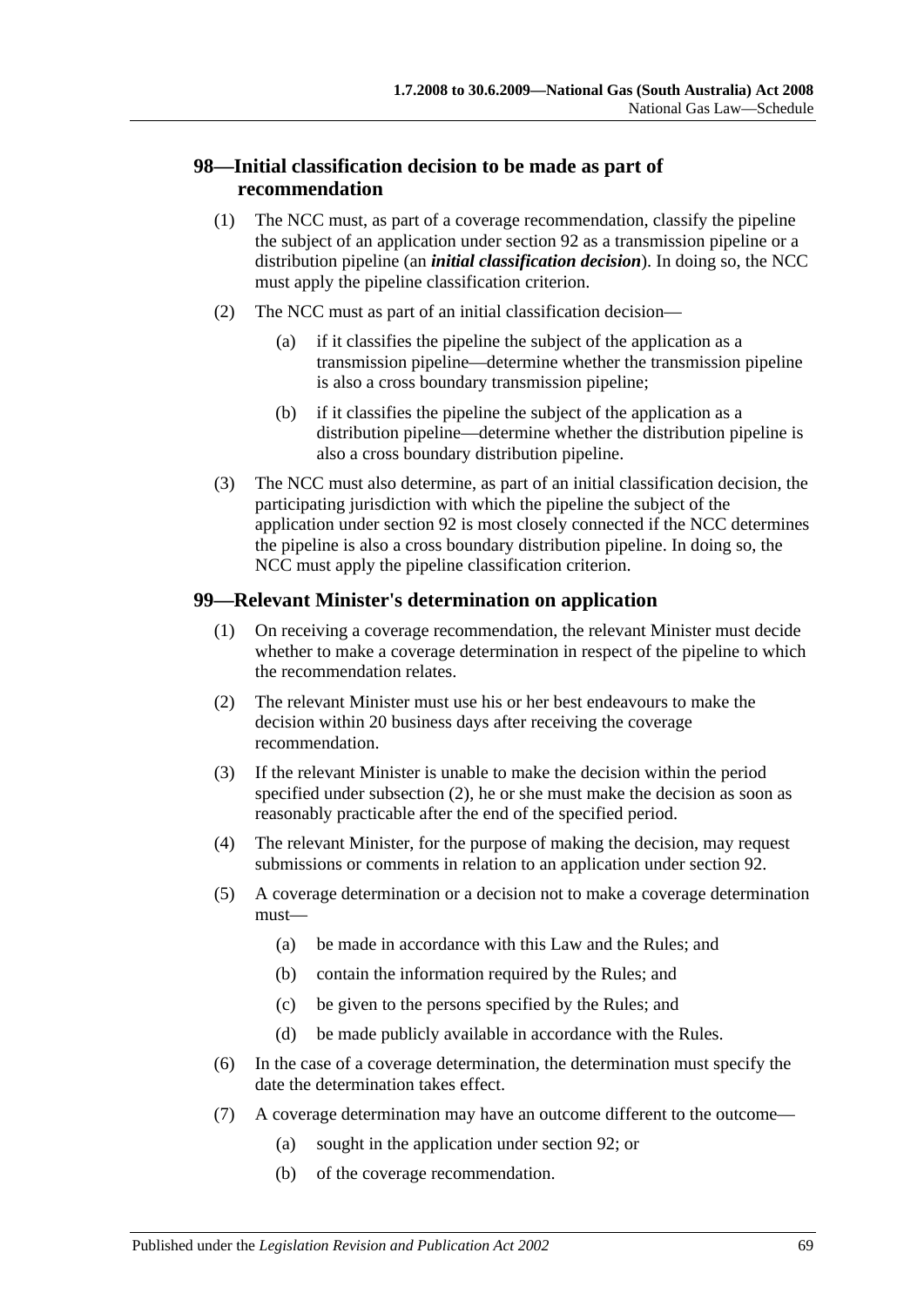#### **Example—**

An applicant may apply for a determination that the whole of a pipeline be a covered pipeline. The NCC may recommend that only a part of the pipeline the subject of the application be covered. The relevant Minister may determine that different parts of the pipeline to those recommended by the NCC be covered.

### **100—Principles governing the making of a coverage determination or decision not to do so**

- (1) In deciding whether to make a coverage determination under this Division, the relevant Minister—
	- (a) must give effect to the pipeline coverage criteria; and
	- (b) in deciding whether or not the pipeline coverage criteria are satisfied in relation to the pipeline—
		- (i) must have regard to the national gas objective; and
		- (ii) must have regard to the coverage recommendation; and
		- (iii) must take into account any submissions or comments he or she receives on a request under [section](#page-68-1) 99(4); and
		- (iv) may take into account any relevant submissions and comments made to the NCC by the public under the Rules in relation to the application.
- (2) The relevant Minister gives effect to the pipeline coverage criteria as follows:
	- (a) if the relevant Minister is satisfied that all the pipeline coverage criteria are satisfied in relation to the pipeline—the Minister must make a coverage determination;
	- (b) if the relevant Minister is not satisfied that all the pipeline coverage criteria are satisfied in relation to the pipeline—the Minister must not make a coverage determination.

#### **101—Operation and effect of coverage determination**

The pipeline the subject of a coverage determination becomes a covered pipeline—

- (a) when the coverage determination takes effect; and
- (b) continues to be a covered pipeline while the coverage determination remains in effect.

#### **Division 2—Coverage revocation determinations**

# **102—Application for a determination that a pipeline no longer be a covered pipeline**

- (1) Any person may apply for a determination that a covered pipeline no longer be a covered pipeline (a *coverage revocation determination*).
- (2) An application for a coverage revocation determination—
	- (a) is to be made to the NCC in accordance with the Rules; and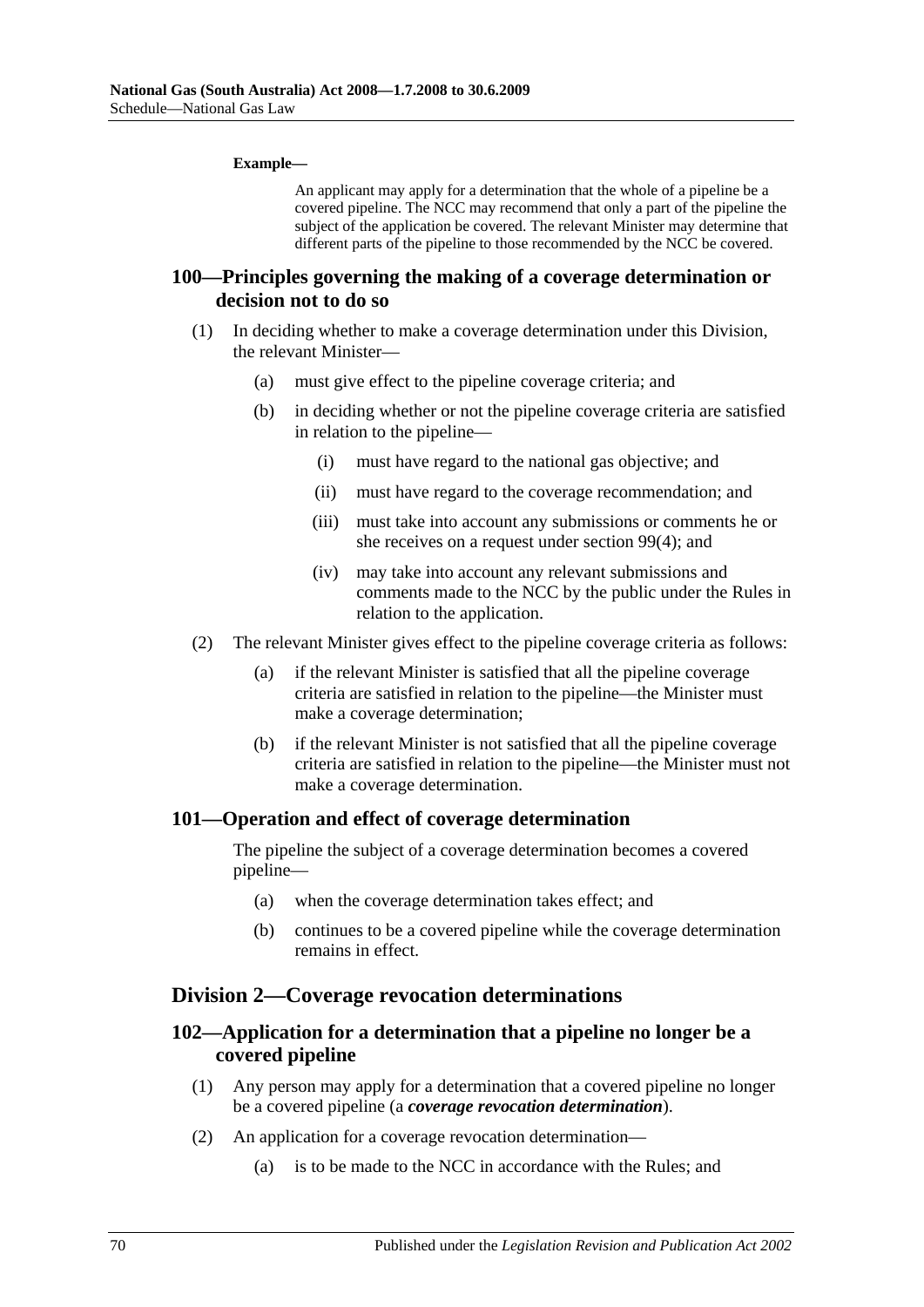- (b) must contain the information required by the Rules; and
- (c) must be accompanied by the fee prescribed by the Regulations (if any).

### **103—Application to be dealt with in accordance with the Rules**

On receiving an application under section 102, the NCC must deal with it in accordance with the Rules.

#### **104—NCC coverage revocation recommendation**

(1) The NCC must make a recommendation to the relevant Minister as to whether the covered pipeline the subject of the application should continue to be a covered pipeline.

**Note—**

See also section 119.

- (2) A recommendation under this section must—
	- (a) be made in accordance with this Law and the Rules; and
	- (b) be made within the time specified by the Rules; and
	- (c) contain the information required by the Rules; and
	- (d) be given to the persons specified by the Rules; and
	- (e) be made publicly available in accordance with the Rules.
- (3) A recommendation under this section may recommend an outcome different from the outcome sought in the application under section 102.

#### **Example—**

A service provider may apply for a determination that revokes the coverage of the covered pipeline by means of which the provider provides pipeline services. The NCC may recommend that the coverage of the covered pipeline be only partly revoked or not be revoked.

(4) A recommendation under this section must be delivered to the relevant Minister without delay.

### **105—Principles governing the making of a coverage revocation recommendation**

- (1) In making a coverage revocation recommendation, the NCC—
	- (a) must give effect to the pipeline coverage criteria; and
	- (b) in deciding whether or not the pipeline coverage criteria are satisfied must have regard to the national gas objective.
- (2) The NCC gives effect to the pipeline coverage criteria as follows:
	- (a) if the NCC is satisfied that all the pipeline coverage criteria are satisfied in relation to the pipeline—the recommendation must be in favour of the pipeline continuing to be a covered pipeline;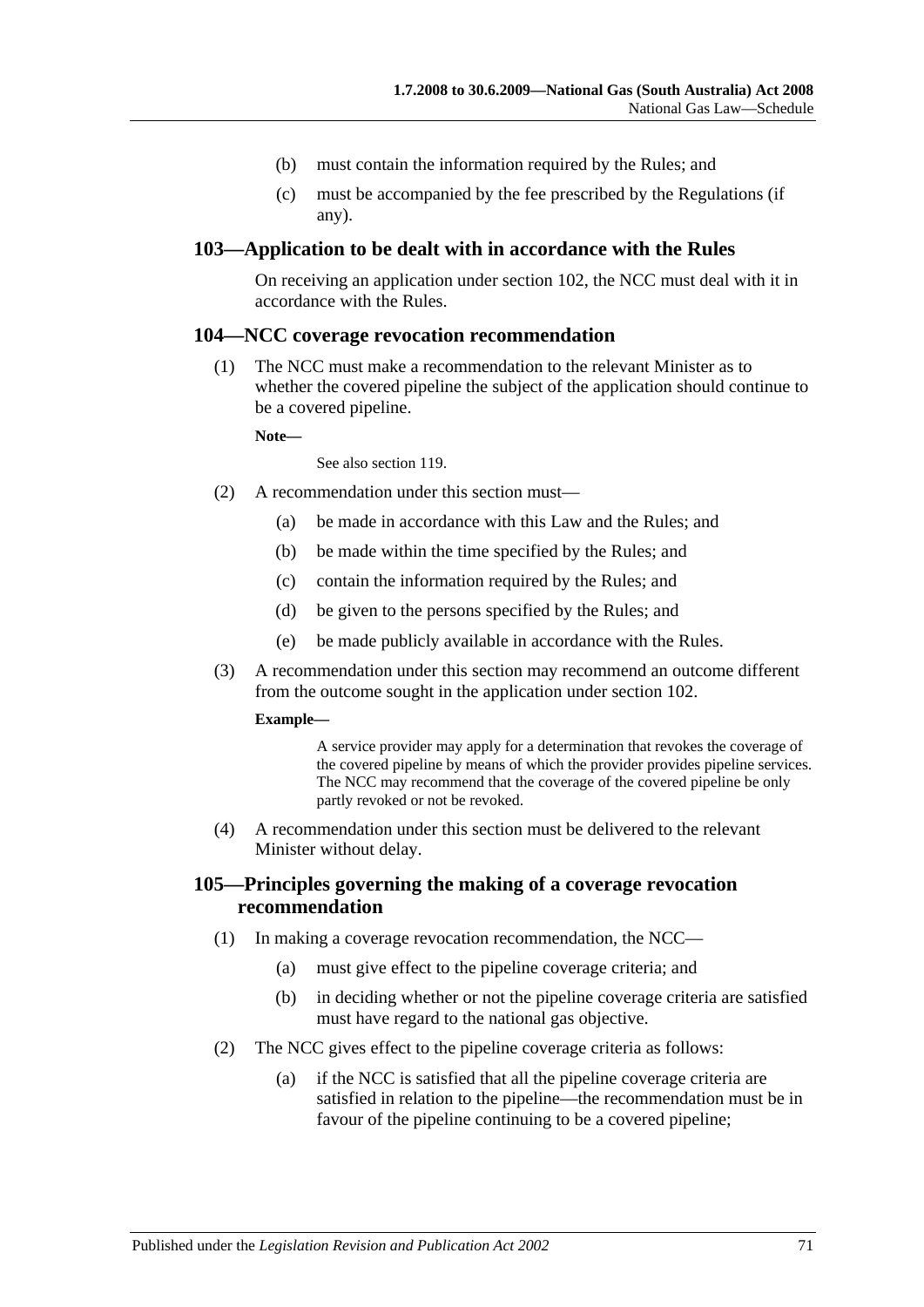(b) if the NCC is not satisfied that all the pipeline coverage criteria are satisfied in relation to the pipeline—the recommendation must be in favour of the pipeline no longer being a covered pipeline.

### **106—Relevant Minister's determination on application**

- (1) On receiving a coverage revocation recommendation, the relevant Minister must decide whether to make a coverage revocation determination in respect of the pipeline to which the recommendation relates.
- <span id="page-71-0"></span>(2) The relevant Minister must use his or her best endeavours to make the decision within 20 business days after receiving the coverage revocation recommendation.
- (3) If the relevant Minister is unable to make the decision within the period specified under [subsection](#page-71-0) (2), he or she must make the decision as soon as reasonably practicable after the end of the specified period.
- (4) The relevant Minister, for the purpose of making the decision, may request submissions or comments in relation to an application under section 102.
- (5) A coverage revocation determination or a decision not to make a coverage revocation determination must—
	- (a) be made in accordance with this Law and the Rules; and
	- (b) contain the information required by the Rules; and
	- (c) be given to the persons specified by the Rules; and
	- (d) be made publicly available in accordance with the Rules.
- (6) In the case of a coverage revocation determination, the determination must specify the date the determination takes effect.
- (7) A coverage revocation determination may have an outcome different to the outcome—
	- (a) sought in the application under section 102; or
	- (b) of the coverage revocation recommendation.

#### **Example—**

A service provider may apply for a determination that revokes the coverage of the covered pipeline by means of which the provider provides pipeline services. The NCC may recommend that the coverage of the covered pipeline be only partly revoked. The relevant Minister may make a determination that revokes coverage of different parts of the covered pipeline to those parts in relation to which the NCC recommended coverage be revoked.

# **107—Principles governing the making of a coverage revocation determination or decision not to do so**

- (1) In deciding whether to make a coverage revocation determination under this Division, the relevant Minister—
	- (a) must give effect to the pipeline coverage criteria; and
	- (b) in deciding whether or not the pipeline coverage criteria are satisfied in relation to the pipeline—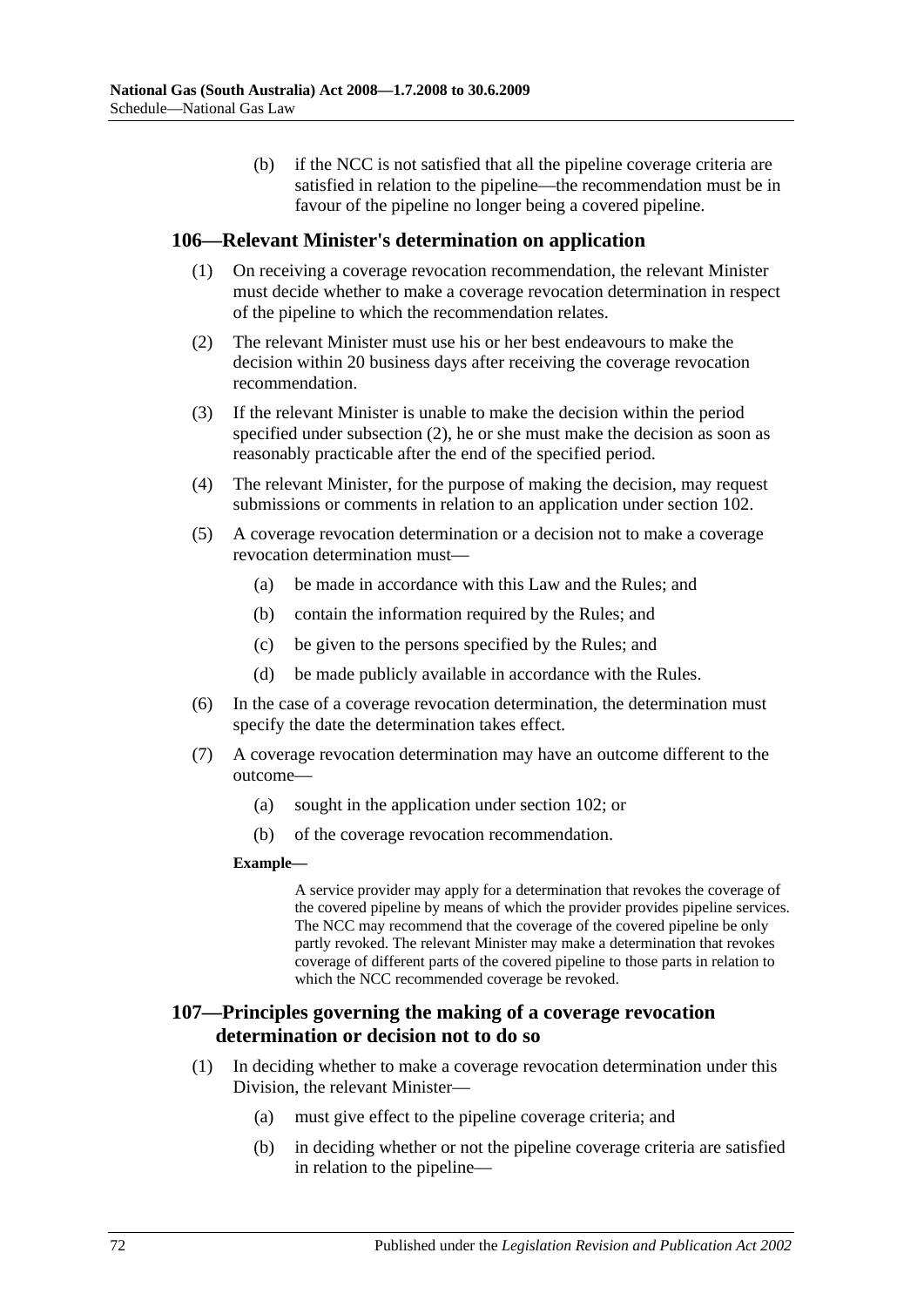- (i) must have regard to the national gas objective; and
- (ii) must have regard to the coverage revocation recommendation; and
- (iii) must take into account any submissions or comments he or she receives on a request under [section](#page-71-0) 106(4); and
- (iv) may take into account any relevant submissions and comments made to the NCC by the public under the Rules in relation to the application.
- (2) The relevant Minister gives effect to the pipeline coverage criteria as follows:
	- (a) if the relevant Minister is satisfied that all the pipeline coverage criteria are satisfied in relation to the pipeline—the Minister must not make a coverage revocation determination;
	- (b) if the relevant Minister is not satisfied that all the pipeline coverage criteria are satisfied in relation to the pipeline—the Minister must make a coverage revocation determination.

### **108—Operation and effect of coverage revocation determination**

The pipeline the subject of a coverage revocation determination ceases to be a covered pipeline when the coverage revocation determination takes effect.

# **Part 2—Light regulation of covered pipeline services**

# **Division 1—Making of light regulation determinations**

### **Subdivision 1—Decisions when pipeline is not a covered pipeline**

### **109—Application of Subdivision**

This Subdivision applies if—

- (a) an application has been made under section 92 for a coverage determination; and
- (b) the pipeline the subject of the application is not a designated pipeline.

#### <span id="page-72-0"></span>**110—NCC's decision on light regulation of pipeline services**

- (1) The NCC must decide whether to make a determination that the pipeline services provided or to be provided by means of the pipeline are light regulation services (a *light regulation determination*).
- (2) The NCC must make its decision under [subsection](#page-72-0) (1)—
	- (a) at the same time as it makes the coverage recommendation; and
	- (b) within the time it must make the coverage recommendation.
- (3) A light regulation determination or a decision not to make a light regulation determination must—
	- (a) be made in accordance with this Law and the Rules; and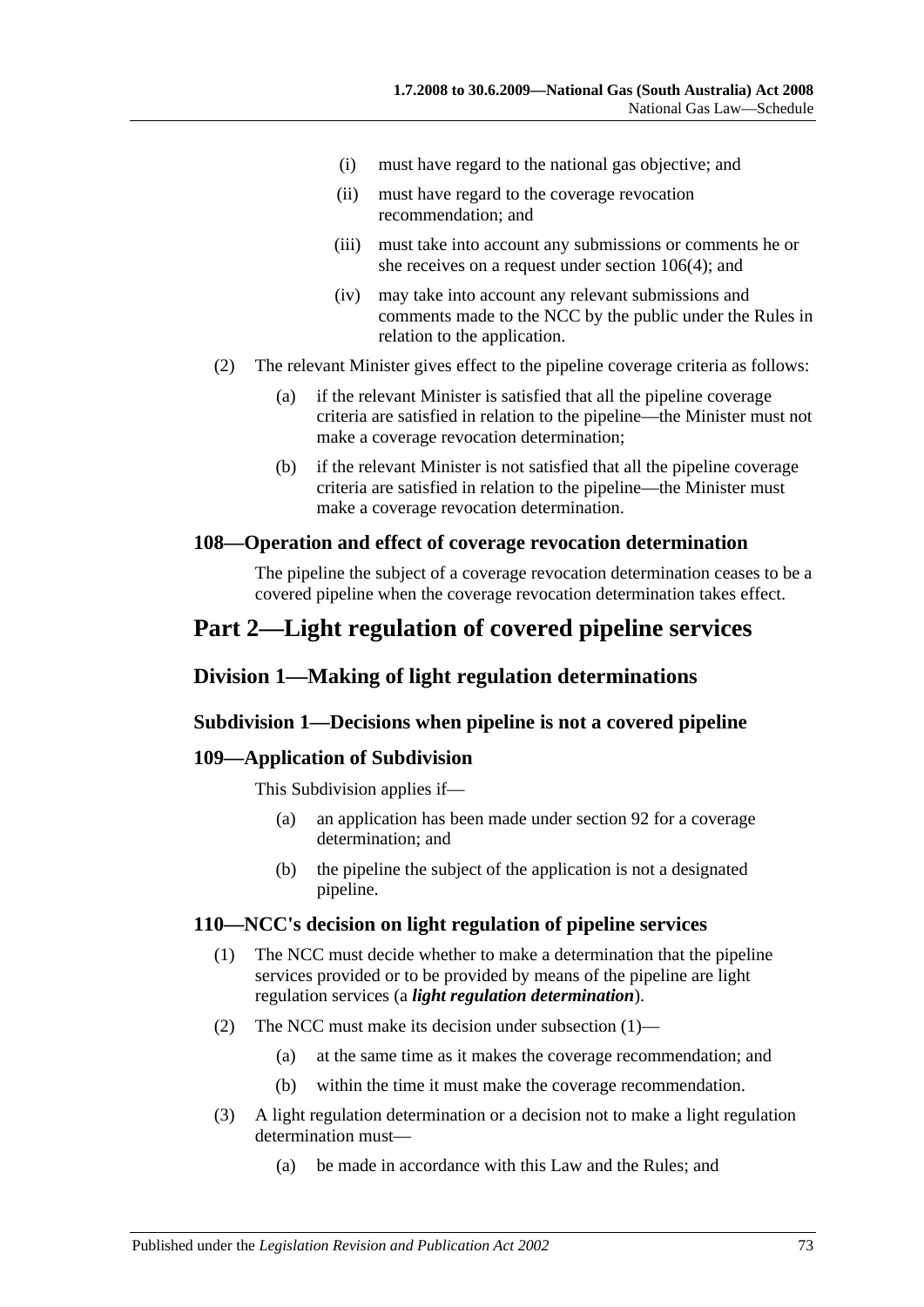**Note—**

For example, see section 122.

- (b) be attached to the coverage recommendation; and
- (c) contain the information required by the Rules.

**Note—**

If the NCC makes a light regulation determination, and the relevant Minister makes the coverage determination, the service provider may submit a limited access arrangement in respect of the light regulation services to the AER for approval: see section 116.

### **Subdivision 2—Decisions when pipeline is a covered pipeline**

### **111—Application of Subdivision**

This Subdivision applies if a service provider provides pipelines services—

- (a) by means of a covered pipeline that is not a designated pipeline; and
- (b) to which an applicable access arrangement approved or made under a full access arrangement decision applies.

### **112—Application**

- (1) A service provider may apply to the NCC for a determination that pipeline services provided by the service provider by means of a covered pipeline be light regulation services (a *light regulation determination*).
- (2) An application must—
	- (a) be in accordance with the Rules; and
	- (b) contain the information required by the Rules.
- (3) An application may only be made in respect of all of the pipeline services provided by means of the covered pipeline.

#### **113—Application to be dealt with in accordance with the Rules**

On receiving an application under section 112, the NCC must deal with it in accordance with the Rules.

#### **114—NCC's decision on light regulation of pipeline services**

- (1) The NCC must decide whether to make a light regulation determination within—
	- (a) 4 months after receiving an application under section 112; or
	- (b) if the Rules specify a later period, that period.
- (2) A light regulation determination or a decision not to make a light regulation determination must—
	- (a) be made in accordance with this Law and the Rules; and **Note—**

For example, see section 122.

(b) contain the information required by the Rules; and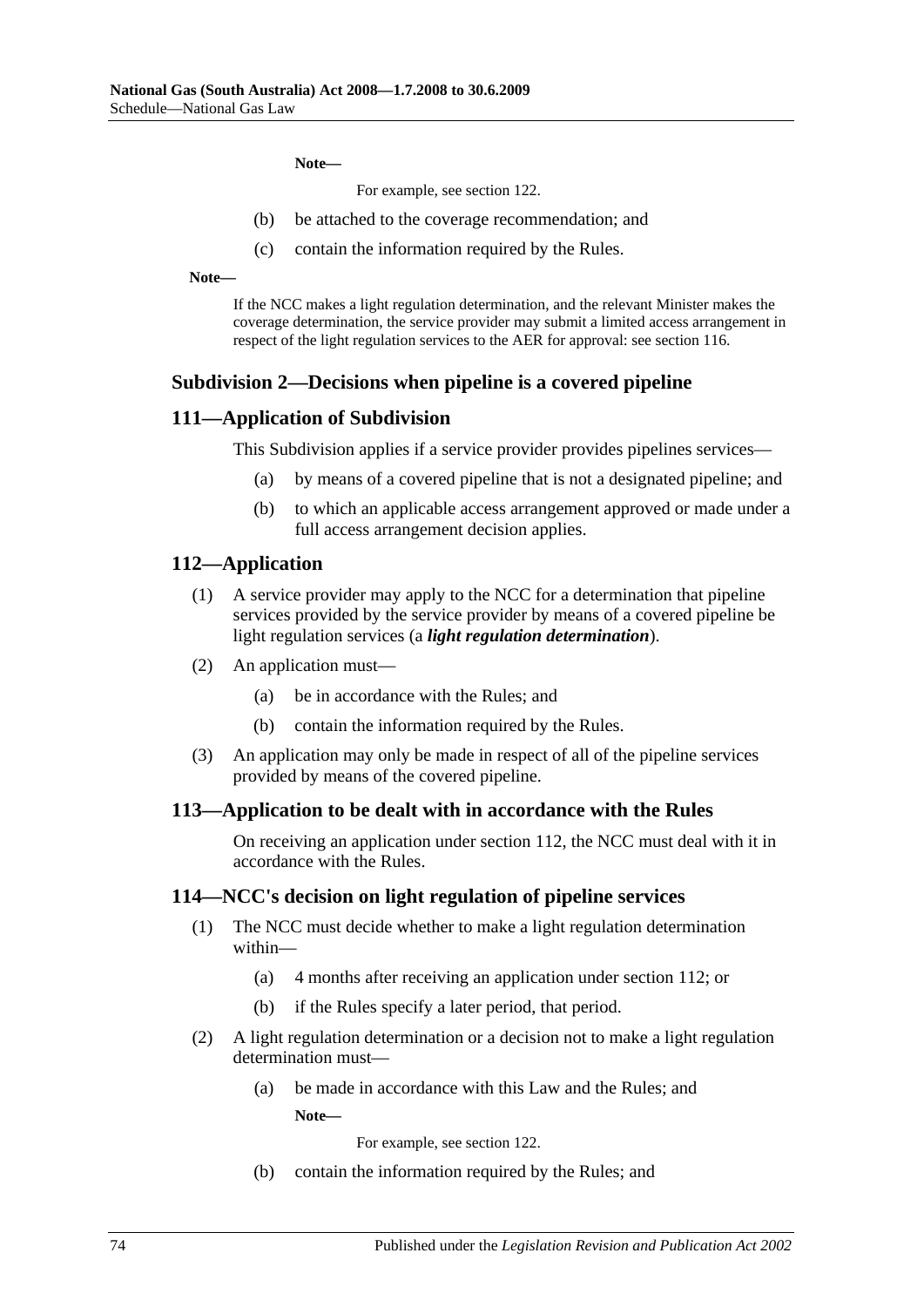- (c) be given to the persons specified by the Rules; and
- (d) be made publicly available in accordance with the Rules.

**Note—**

If the NCC makes a light regulation determination, the service provider may submit a limited access arrangement in respect of the light regulation services to the AER for approval: see section 116.

### **Subdivision 3—Operation and effect of light regulation determinations**

### **115—When light regulation determinations take effect**

- (1) A light regulation determination takes effect—
	- (a) in the case of a light regulation determination made under Subdivision 1—on the day the relevant coverage determination takes effect;
	- (b) in the case of a light regulation determination made under Subdivision 2—60 business days after the light regulation determination is made.
- (2) A light regulation determination continues in operation until—
	- (a) it is revoked by operation of [section](#page-75-0) 117(5); or
	- (b) a decision under [section](#page-76-0) 119(2) or 120 takes effect; or
	- (c) it is revoked by operation of [section](#page-78-0) 123(2); or
	- (d) it is revoked by operation of section 124.

### <span id="page-74-0"></span>**116—Submission of limited access arrangement for light regulation services**

- (1) A service provider may, in respect of light regulation services the service provider provides or intends to provide, submit a limited access arrangement to the AER for approval by the AER under the Rules.
- (2) If the service provider chooses to submit a limited access arrangement in accordance with [subsection](#page-74-0) (1), the limited access arrangement must—
	- (a) be submitted in accordance with the Rules; and
	- (b) contain the information required by the Rules.
- (3) A service provider must submit to the AER, for approval by the AER under the Rules, revisions to an applicable access arrangement that is a limited access arrangement and that applies to the light regulation services the provider provides—
	- (a) in accordance with the Rules; and
	- (b) within the period specified by the Rules.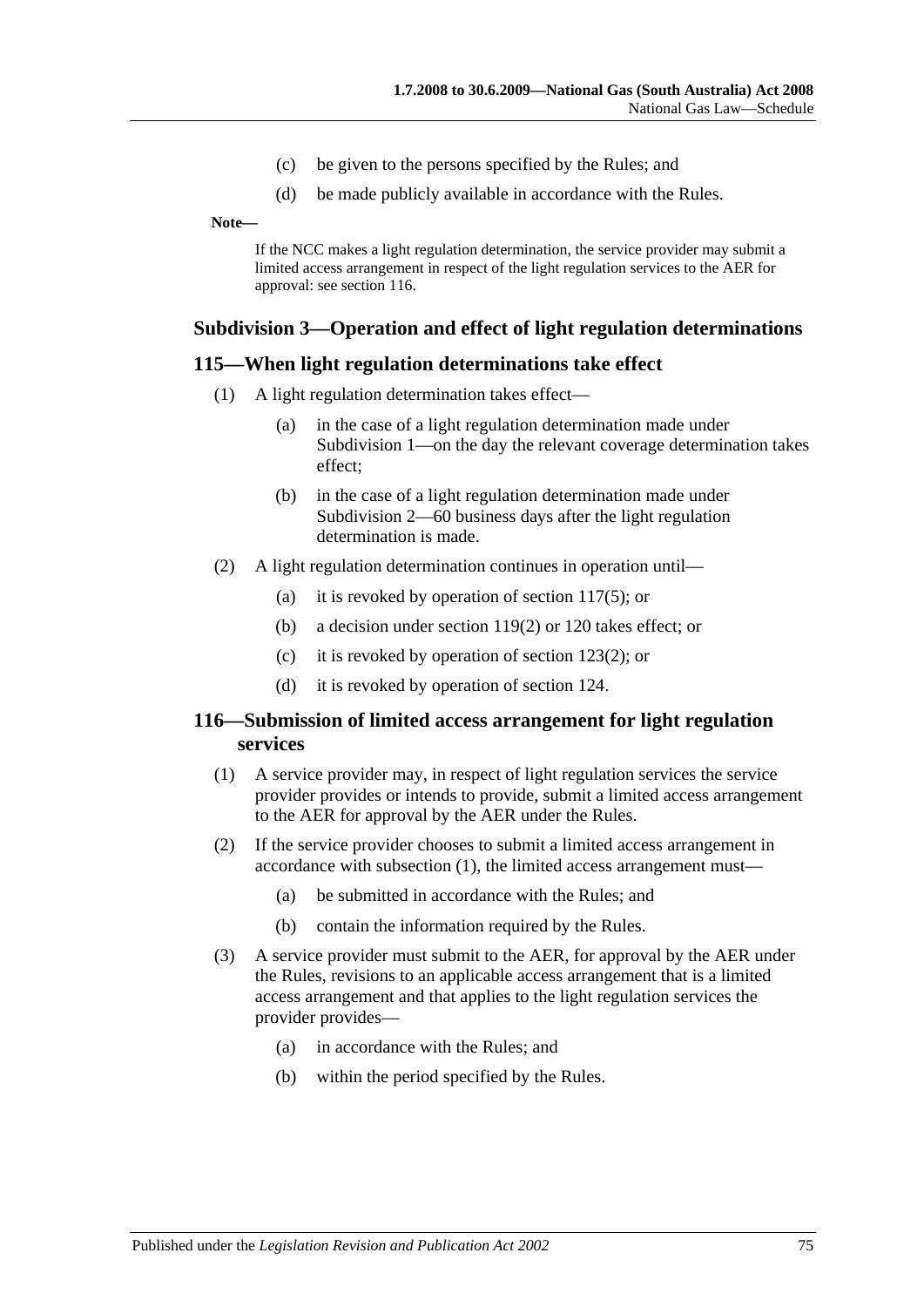# **Division 2—Revocation of light regulation determinations**

### **Subdivision 1—On advice from service providers**

# <span id="page-75-1"></span>**117—Advice by service provider that light regulation services should cease to be light regulation services**

- (1) A service provider may advise the NCC that it wishes that the pipeline services it provides cease to be light regulation services.
- (2) An advice under [subsection](#page-75-1) (1) must be in writing.
- <span id="page-75-2"></span>(3) On receiving an advice under [subsection](#page-75-1) (1), the NCC must, without delay, publish notice of receipt of that advice—
	- (a) on its website; and
	- (b) in a newspaper circulating generally throughout Australia.
- (4) On publication of a notice under [subsection](#page-75-2) (3) the service provider must comply with section 132.
- <span id="page-75-0"></span>(5) The light regulation determination applying to the pipeline services is, by force of this section, revoked on the same day that an access arrangement that applies to the pipeline services provided by that service provider is, as the case requires, approved or made under a full access arrangement decision.
- (6) On the revocation of the light regulation determination the pipeline services to which the light regulation determination applied cease to be light regulation services.

### **Subdivision 2—On application by persons other than service providers**

# <span id="page-75-3"></span>**118—Application (other than by service provider) for revocation of light regulation determinations**

- (1) A person (other than the service provider who provides light regulation services) may apply to the NCC for the revocation of a light regulation determination relating to those services.
- (2) An application under [subsection](#page-75-3) (1) must—
	- (a) be in accordance with the Rules; and
	- (b) contain the information required by the Rules.

### **119—Decisions on applications made around time of applications for coverage revocation determinations**

- (1) This section applies if an application is made under section 118 and—
	- (a) there is an application for a coverage revocation determination under section 102 under consideration—
		- (i) in respect of the covered pipeline by means of which the light regulation services the subject of the application under section 118 are provided; and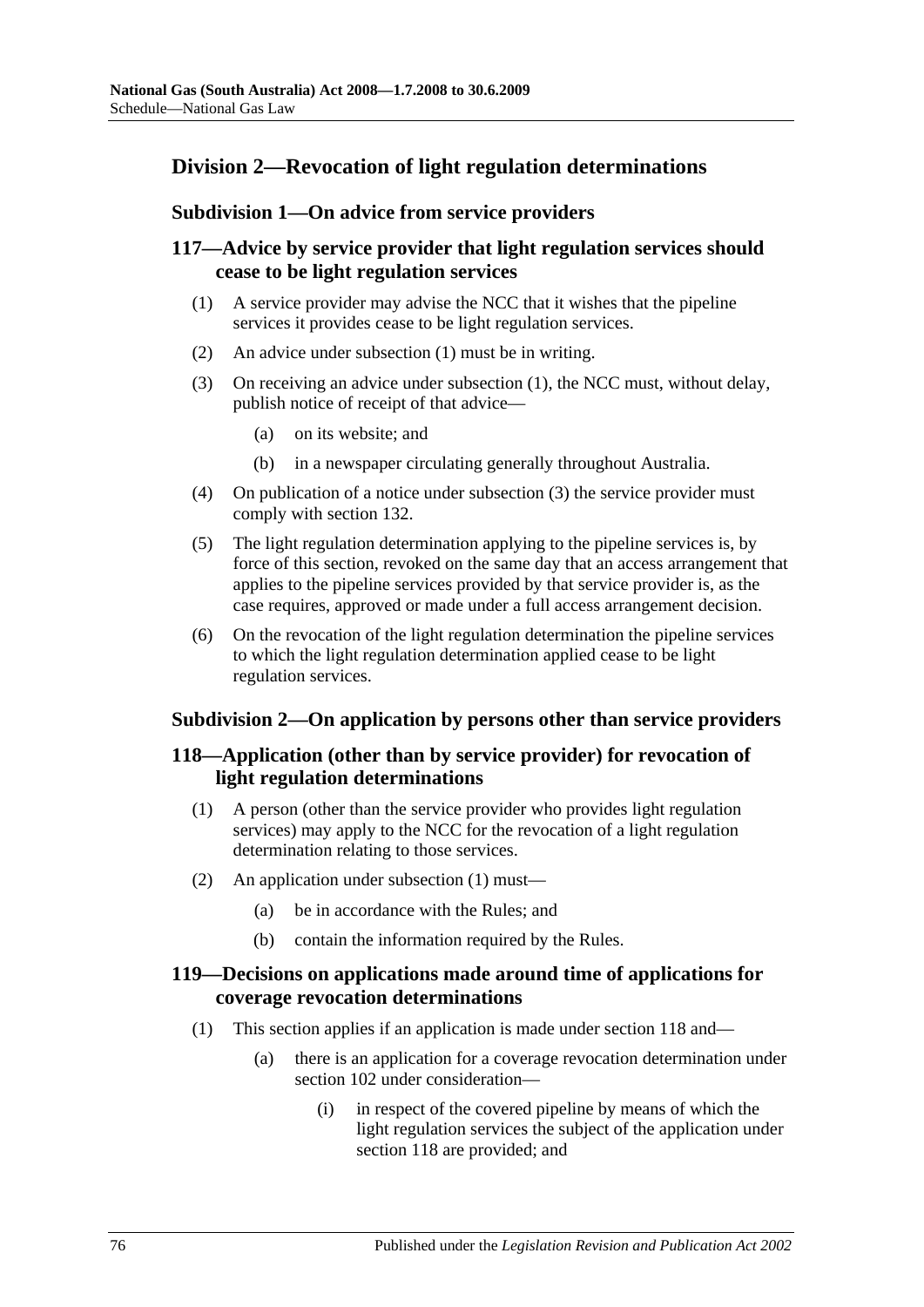- (ii) in respect of which the NCC has not made a coverage revocation recommendation; or
- (b) an application for a coverage revocation determination is made under section 102 in respect of the covered pipeline by means of which the light regulation services the subject of the application under section 118 are provided—
	- (i) after the application under section 118; but
	- (ii) before the NCC makes its decision in respect of the application under section 118.
- <span id="page-76-0"></span>(2) Despite anything to the contrary in this Part, the NCC must make its decision in respect of the application under this section.
- <span id="page-76-1"></span>(3) On receiving the application under section 118, the NCC must decide whether to revoke the light regulation determination.
- (4) The NCC must make its decision under [subsection](#page-76-1) (3)—
	- (a) at the same time as it makes the coverage revocation recommendation; and
	- (b) within the time it must make the coverage revocation recommendation.
- (5) A decision under [subsection](#page-76-1) (3) must—
	- (a) be made in accordance with this Law and the Rules; and **Note—**

For example, see section 122.

- (b) be attached to the coverage revocation recommendation; and
- (c) contain the information required by the Rules.

### **120—NCC decision on application where no application for a coverage revocation recommendation**

- (1) This section applies if—
	- (a) an application is made under section 118; and
	- (b) no application for a coverage revocation determination in respect of the covered pipeline (by means of which the light regulation services the subject of the application under section 118) are provided is made before the NCC makes its decision in respect of the application under section 118.
- (2) Subject to this section, on receiving an application under section 118 the NCC must deal with it in accordance with the Rules.
- (3) The NCC must decide whether to revoke a light regulation determination within—
	- (a) 4 months after receiving an application under section 118; or
	- (b) if the Rules specify a later period, that period.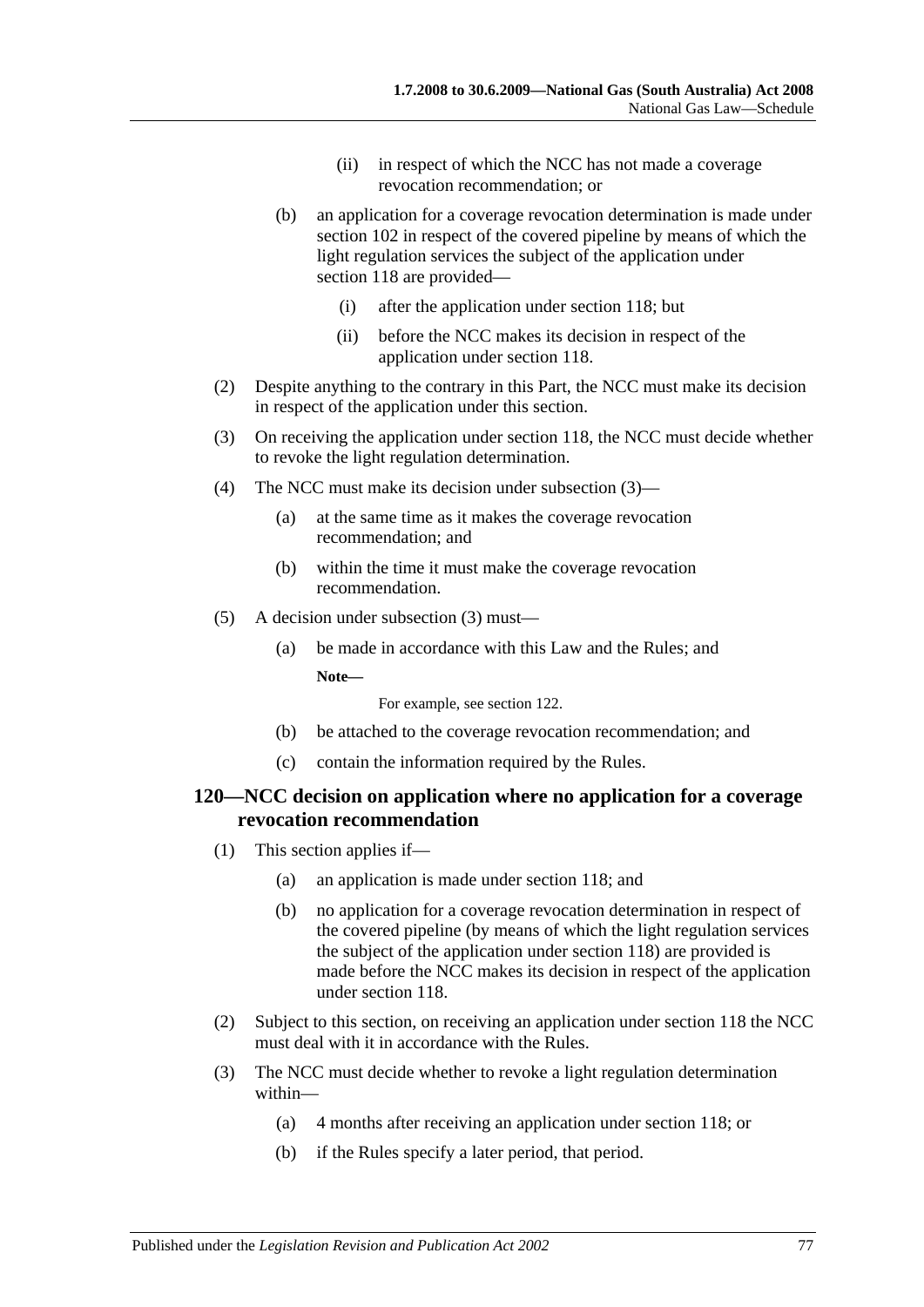- (4) A decision under this section must—
	- (a) be made in accordance with this Law and the Rules; and **Note—**

For example, see section 122.

- (b) contain the information required by the Rules; and
- (c) be given to the persons specified by the Rules; and
- (d) be made publicly available in accordance with the Rules.

### **121—Operation and effect of decision of NCC under this Division**

- (1) Subject to section 124, on the making of a decision under [section](#page-76-0) 119(2) or 120 revoking a light regulation determination, the service provider must comply with section 132.
- (2) However, the decision under [section](#page-76-0) 119(2) or 120 revoking a light regulation determination does not take effect until an access arrangement that applies to the pipeline services provided by that service provider is approved or made under a full access arrangement decision.
- (3) The effect of a decision under [section](#page-76-0) 119(2) or 120 revoking a light regulation determination is that the pipeline services to which the light regulation determination applied cease to be light regulation services.

# **Division 3—Principles governing light regulation determinations**

### **122—Principles governing the making or revoking of light regulation determinations**

- (1) In deciding whether to make a light regulation determination under Division 1 or to revoke a light regulation determination under Division 2, the NCC must consider—
	- (a) the likely effectiveness of the forms of regulation provided for under this Law and the Rules to regulate the provision of the pipeline services (the subject of the application) to promote access to pipeline services; and
	- (b) the effect of the forms of regulation provided for under this Law and the Rules on—
		- (i) the likely costs that may be incurred by an efficient service provider; and
		- (ii) the likely costs that may be incurred by efficient users and efficient prospective users; and
		- (iii) the likely costs of end users.

**Note—**

The forms of regulation provided for under this Law and the Rules to regulate the provision of the pipeline services by means of a covered pipeline are—

(a) making a light regulation determination so that those services become light regulation services;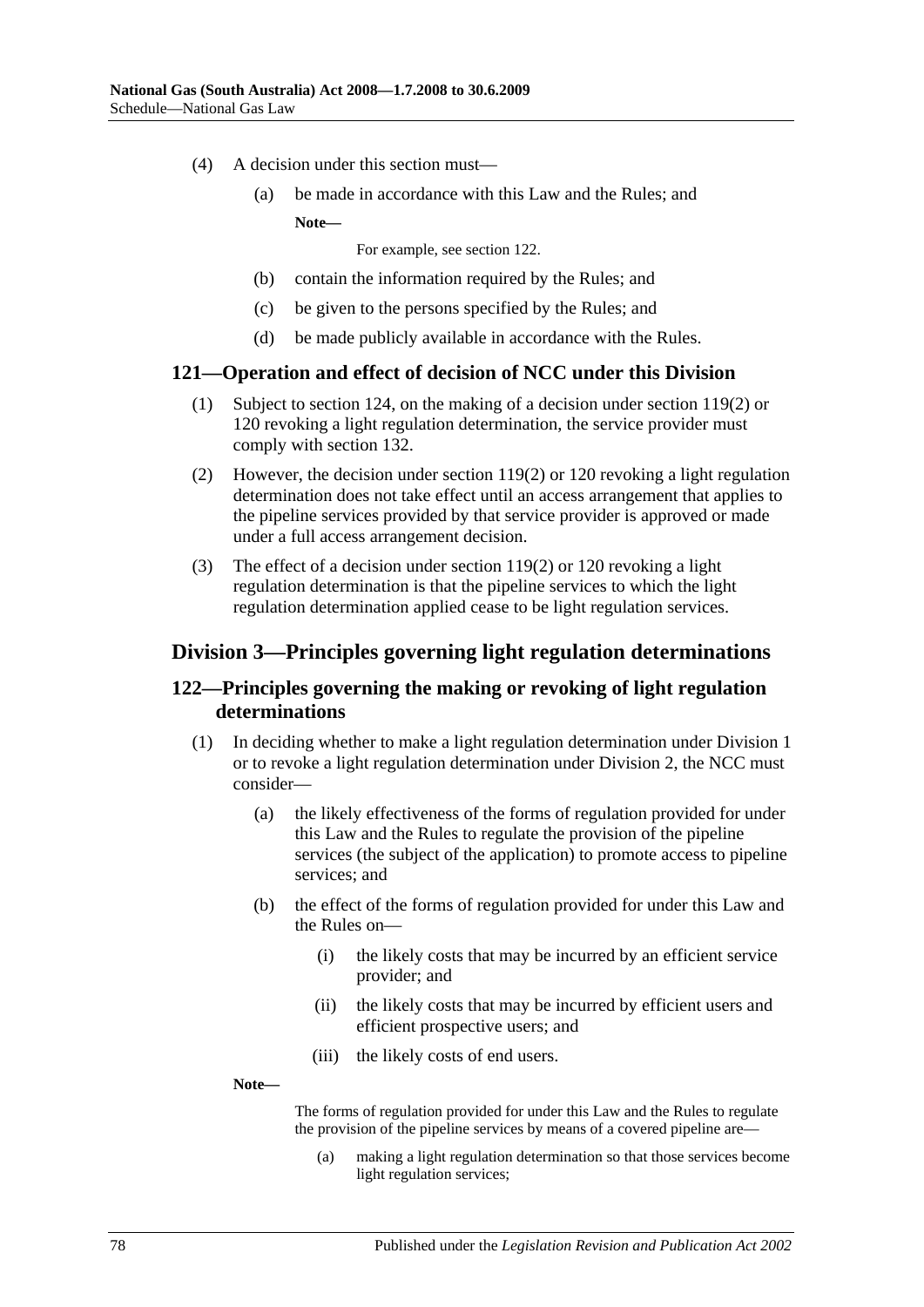- (b) not making a light regulation determination so that those services are regulated under a full access arrangement decision that approves or makes the applicable access arrangement that applies to those services.
- (2) In doing so, the NCC—
	- (a) must have regard to the national gas objective; and
	- (b) must have regard to the form of regulation factors; and
	- (c) may have regard to any other matters it considers relevant.

# **Division 4—Revocation if coverage determination not made**

# **123—Light regulation determination revoked if coverage determination not made**

- (1) This section applies if—
	- (a) a light regulation determination has been made in respect of pipeline services; but
	- (b) the pipeline by means of which those services will be provided does not become a covered pipeline because the relevant Minister, contrary to a coverage recommendation recommending coverage, makes a decision not to make a coverage determination.
- <span id="page-78-0"></span>(2) The light regulation determination is, by force of this section, revoked on the same day as the relevant Minister's decision not to make a coverage determination takes effect.

# **Division 5—Effect of pipeline ceasing to be covered pipeline**

# **124—Light regulation services cease to be such services on cessation of coverage of pipeline**

If a pipeline by means of which light regulation services are provided ceases to be a covered pipeline because of a coverage revocation determination—

- (a) the light regulation determination applying to the light regulation services provided by means of that pipeline is, by force of this section, revoked on the same day the coverage revocation determination takes effect; and
- (b) to avoid doubt, the light regulation services to which that determination applied cease to be light regulation services on the same day.

# **Division 6—AER reviews into designated pipelines**

### <span id="page-78-1"></span>**125—AER reviews**

(1) The MCE may request the AER to conduct a review into, and report to it as to, whether a pipeline should continue to be a designated pipeline.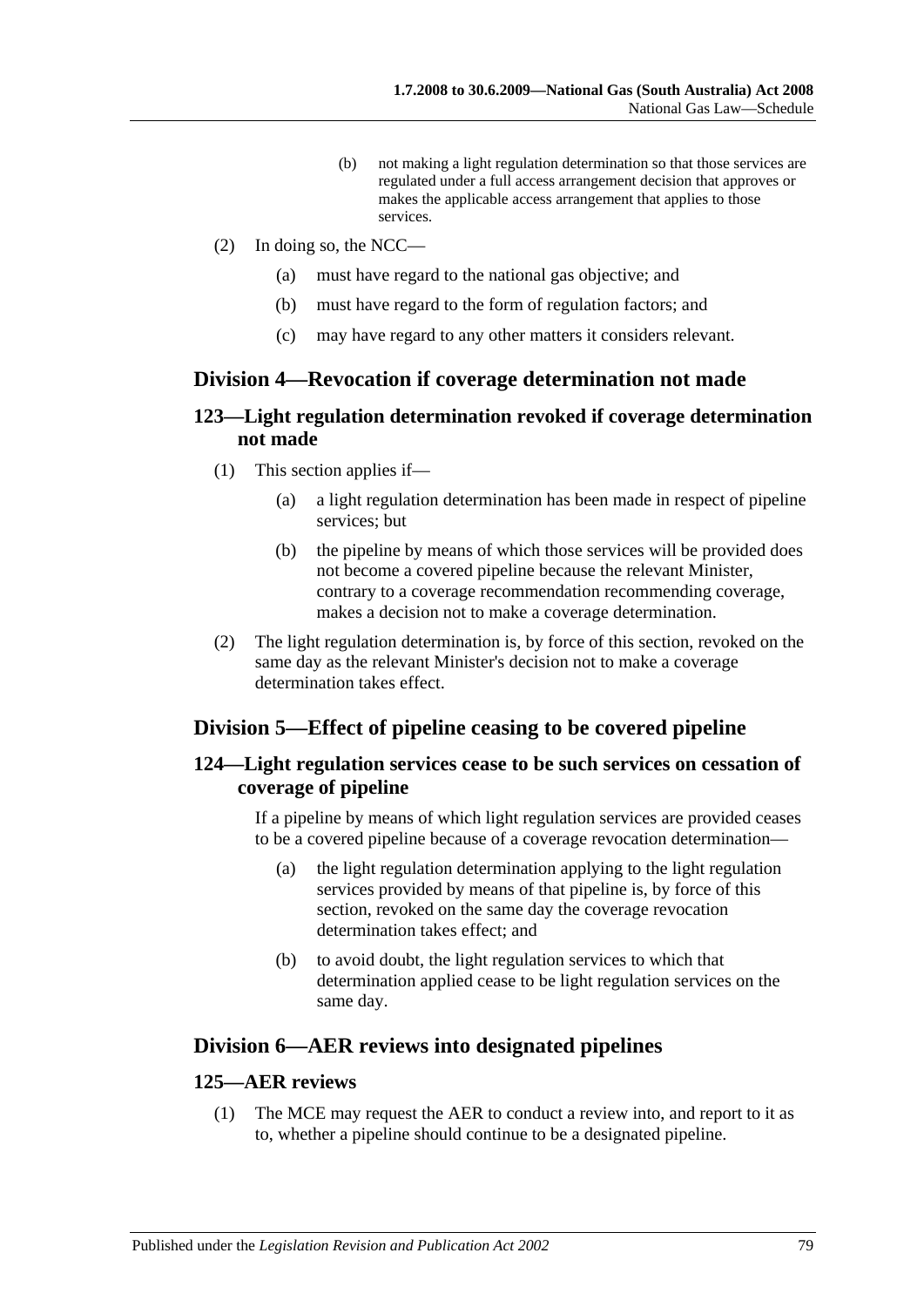- <span id="page-79-0"></span>(2) A service provider that provides pipeline services by means of a designated pipeline may request the AER to conduct a review into, and report to the MCE as to, whether that pipeline should continue to be a designated pipeline.
- (3) A request under [subsection](#page-78-1) (1) or [\(2\)](#page-79-0) must be in writing.
- (4) On receiving a request under this section, the AER must conduct a review as to whether the pipeline the subject of the request should continue to be a designated pipeline.
- (5) In conducting a review under this section, the AER must—
	- (a) have regard to—
		- (i) the national gas objective; and
		- (ii) whether there has been a material change in competition in a market served by the designated pipeline; and
	- (b) consult, in accordance with the Rules, with the public.
- (6) On the completion of a review under this section, the AER must prepare a report and—
	- (a) give the report to the MCE; and
	- (b) publish the report on its website.
- (7) The AER must also give a copy of the report to the service provider that has requested the review.

# **Part 3—Coverage of pipelines the subject of tender process**

### **126—Tender approval pipelines deemed to be covered pipelines**

- (1) A pipeline to which a tender approval decision relates is deemed to be a covered pipeline on and from the date the tender approval decision becomes irrevocable by operation of the Rules.
- (2) The pipeline ceases to be a covered pipeline—
	- (a) if there is an applicable access arrangement that applies to the pipeline services provided, or that are to be provided by means of that pipeline—when that arrangement expires; or
	- (b) when a coverage revocation determination made in respect of that pipeline takes effect.

**Note—**

Under the Rules, the NCC will—

- (a) classify the pipeline to be constructed and operated in accordance with an approved tender process as a cross boundary transmission pipeline, cross boundary distribution pipeline, transmission pipeline or distribution pipeline; and
- (b) determine the relevant Minister for the purposes of that pipeline.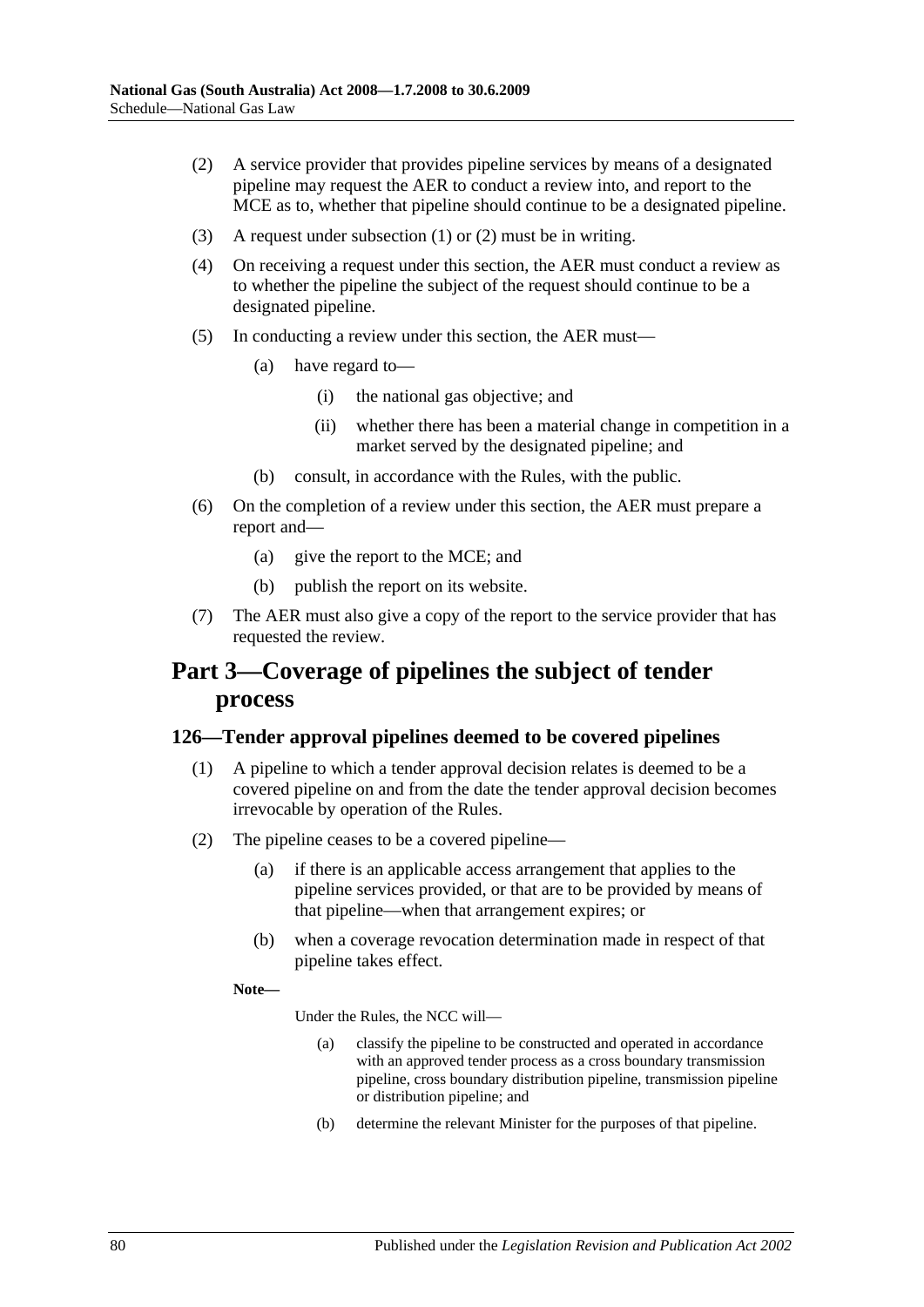# **Part 4—Coverage following approval of voluntary access arrangement**

# **127—Certain pipelines become covered pipelines on approval of voluntary access arrangement**

- (1) This section applies if—
	- (a) a service provider voluntarily submits to the AER for approval by the AER, under the Rules, a full access arrangement that will apply to the pipeline services provided, or that are to be provided, by means of a pipeline; and
	- (b) that pipeline is not a covered pipeline.
- (2) The pipeline is deemed to be a covered pipeline on the day the voluntarily submitted full access arrangement takes effect as an applicable access arrangement.
- (3) The pipeline ceases to be a covered pipeline—
	- (a) when the applicable access arrangement that applies to the pipeline services provided, or that are to be provided, expires; or
	- (b) when a coverage revocation determination is made in respect of that pipeline takes effect.

### **Note—**

Under the Rules, the NCC will—

- (a) classify the pipeline (by means of which the pipeline services to which the arrangement relates are provided) as a cross boundary transmission pipeline, cross boundary distribution pipeline, transmission pipeline or distribution pipeline; and
- (b) determine the relevant Minister for the purposes of that pipeline.

# **Part 5—Reclassification of pipelines**

# **128—Service provider may apply for reclassification of pipeline**

- (1) A service provider may, in respect of a pipeline by means of which the service provider provides pipeline services, apply to the NCC for the pipeline to be reclassified as—
	- (a) if the pipeline is a transmission pipeline—a distribution pipeline; or
	- (b) if the pipeline is a distribution pipeline—a transmission pipeline.
- (2) The application must be accompanied by the fee prescribed by the Regulations (if any).

### **129—Reclassification decision**

- (1) The NCC must make a decision (a *reclassification decision*) within—
	- (a) 4 months after receiving an application under section 128; or
	- (b) if the Rules specify a later period, that period.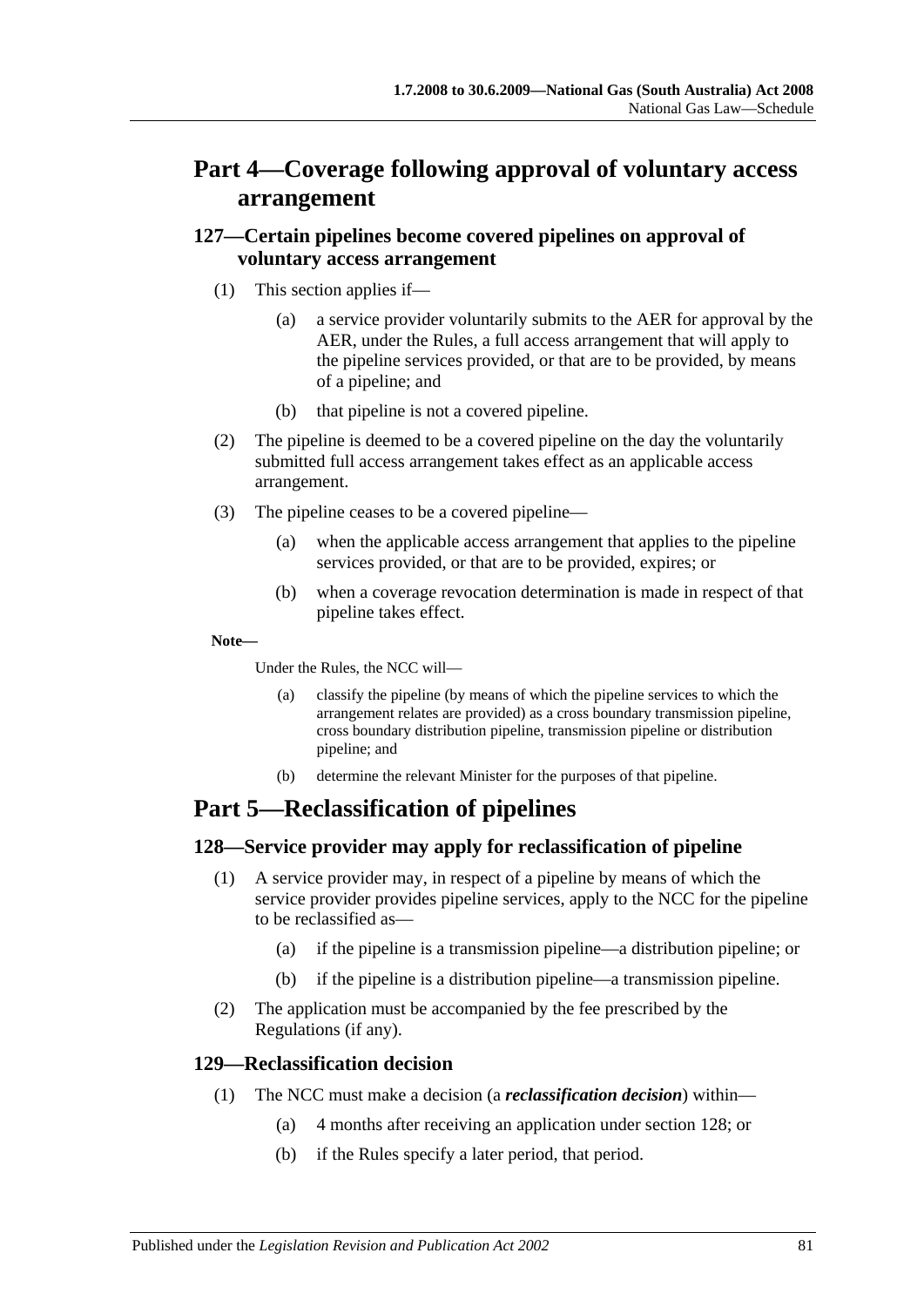- (2) A reclassification decision must—
	- (a) be made in accordance with this Law and the Rules; and
	- (b) contain the information required by the Rules; and
	- (c) be given to the persons specified by the Rules; and
	- (d) be made publicly available in accordance with the Rules.
- (3) In making a reclassification decision, the NCC must have regard to—
	- (a) the national gas objective; and
	- (b) the pipeline classification criterion.
- <span id="page-81-0"></span>(4) The NCC must also as part of the reclassification decision—
	- (a) if it reclassifies the pipeline the subject of the application as a transmission pipeline—determine whether the transmission pipeline is also a cross boundary transmission pipeline;
	- (b) if it reclassifies the pipeline the subject of the application as a distribution pipeline—determine whether the distribution pipeline is also a cross boundary distribution pipeline.
- (5) If, under [subsection](#page-81-0) (4), the NCC determines that a pipeline reclassified as a distribution pipeline is also a cross boundary distribution pipeline, the NCC must determine the participating jurisdiction with which the cross boundary distribution pipeline is most closely connected. In doing so, the NCC must have regard to the jurisdictional determination criteria.

### **130—Effect of reclassification decision**

On the making of a reclassification decision—

- (a) the pipeline is, in accordance with the decision, reclassified as either a transmission pipeline or distribution pipeline; and
- (b) the relevant Minister in respect of the pipeline is the relevant Minister as provided under this Law.

# **Chapter 4—General requirements for provision of covered pipeline services**

# **Part 1—General duties for provision of pipeline services by covered pipelines**

# <span id="page-81-1"></span>**131—Service provider must be legal entity of a specified kind to provide pipeline services by covered pipeline**

A covered pipeline service provider must not provide a pipeline service by means of a covered pipeline unless the service provider is—

- (a) a legal entity registered under the *Corporations Act 2001* of the Commonwealth; or
- (b) a foreign company; or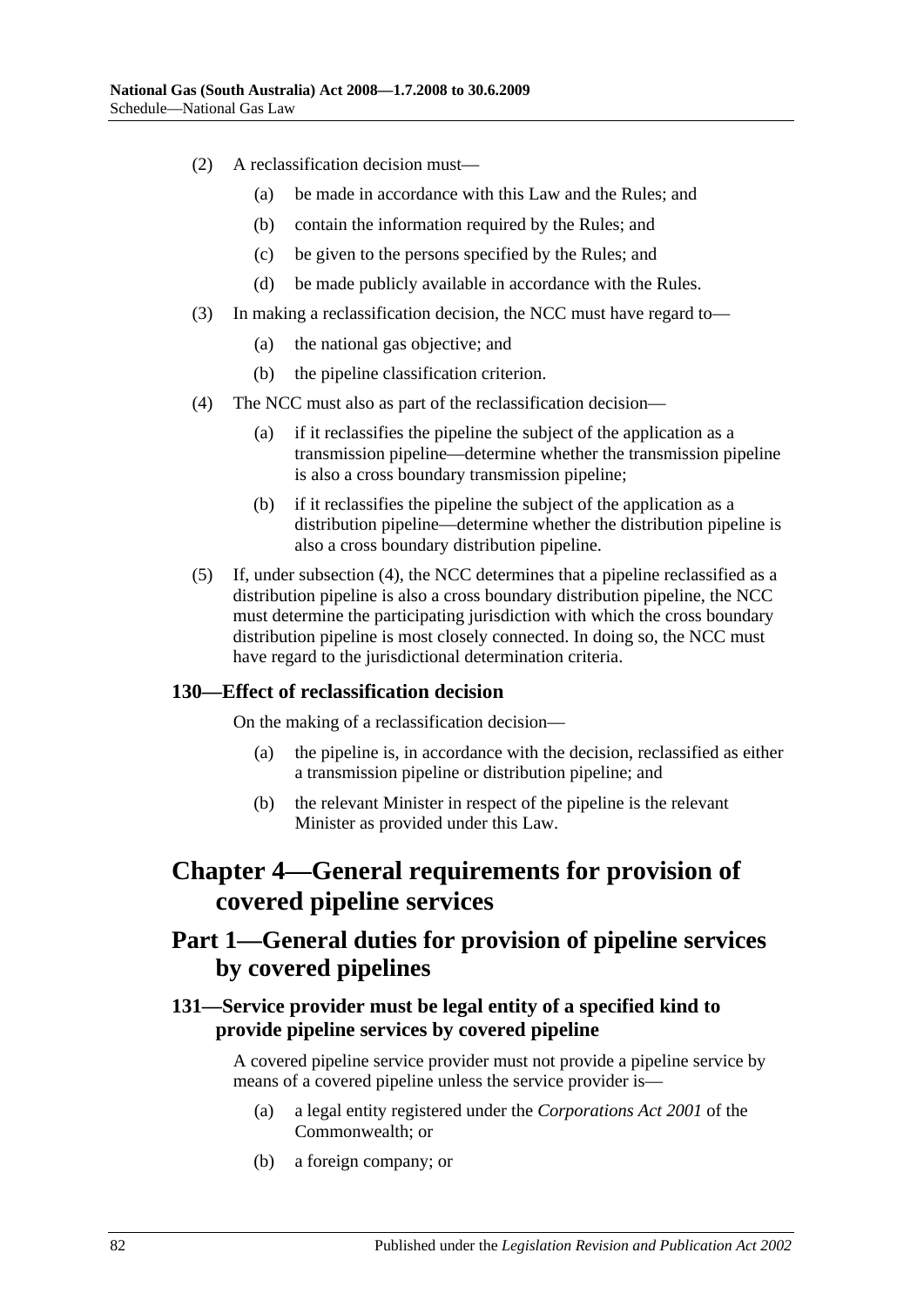- (c) a corporation established by or under a law of this jurisdiction or another participating jurisdiction, whether or not that corporation has been established for a public purpose; or
- <span id="page-82-0"></span>(d) the Crown in right of this jurisdiction or another participating jurisdiction; or
- (e) a person referred to in [paragraph](#page-81-1) (a) to [\(d\)](#page-82-0) and that person provides a pipeline service by means of a covered pipeline together with another person referred to in [paragraph](#page-81-1) (a) to [\(d\).](#page-82-0)

## <span id="page-82-1"></span>**132—Submission of full access arrangement or revisions to applicable full access arrangements**

- (1) A covered pipeline service provider must submit to the AER, for approval by the AER under the Rules, a full access arrangement or revisions to an applicable access arrangement that is a full access arrangement, in respect of the pipeline services the provider provides or intends to provide—
	- (a) in the circumstances specified by the Rules; and
	- (b) within the period of time specified by the Rules.
- (2) [Subsection](#page-82-1) (1) does not apply—
	- (a) if the pipeline services that are, or are intended to be, provided by the service provider light regulation services; or
	- (b) to the extent the Rules provide [subsection](#page-82-1) (1) is not to apply.

**Note—**

A service provider who provides or intends to provide pipeline services by means of an international pipeline to which a price regulation applies must submit a limited access arrangement to the AER for approval: see section 168.

### <span id="page-82-3"></span>**133—Preventing or hindering access**

- <span id="page-82-2"></span>(1) A person who is—
	- (a) a covered pipeline service provider; or
	- (b) a person who—
		- (i) is a party to an agreement with a service provider relating to a pipeline service provided by means of a covered pipeline; or
		- (ii) as a result of an access determination is entitled to a pipeline service provided by means of a covered pipeline; or
	- (c) an associate of a service provider or a person referred to in [paragraph](#page-82-2) (b),

must not engage in conduct for the purpose of preventing or hindering the access of another person to a pipeline service provided by means of the covered pipeline.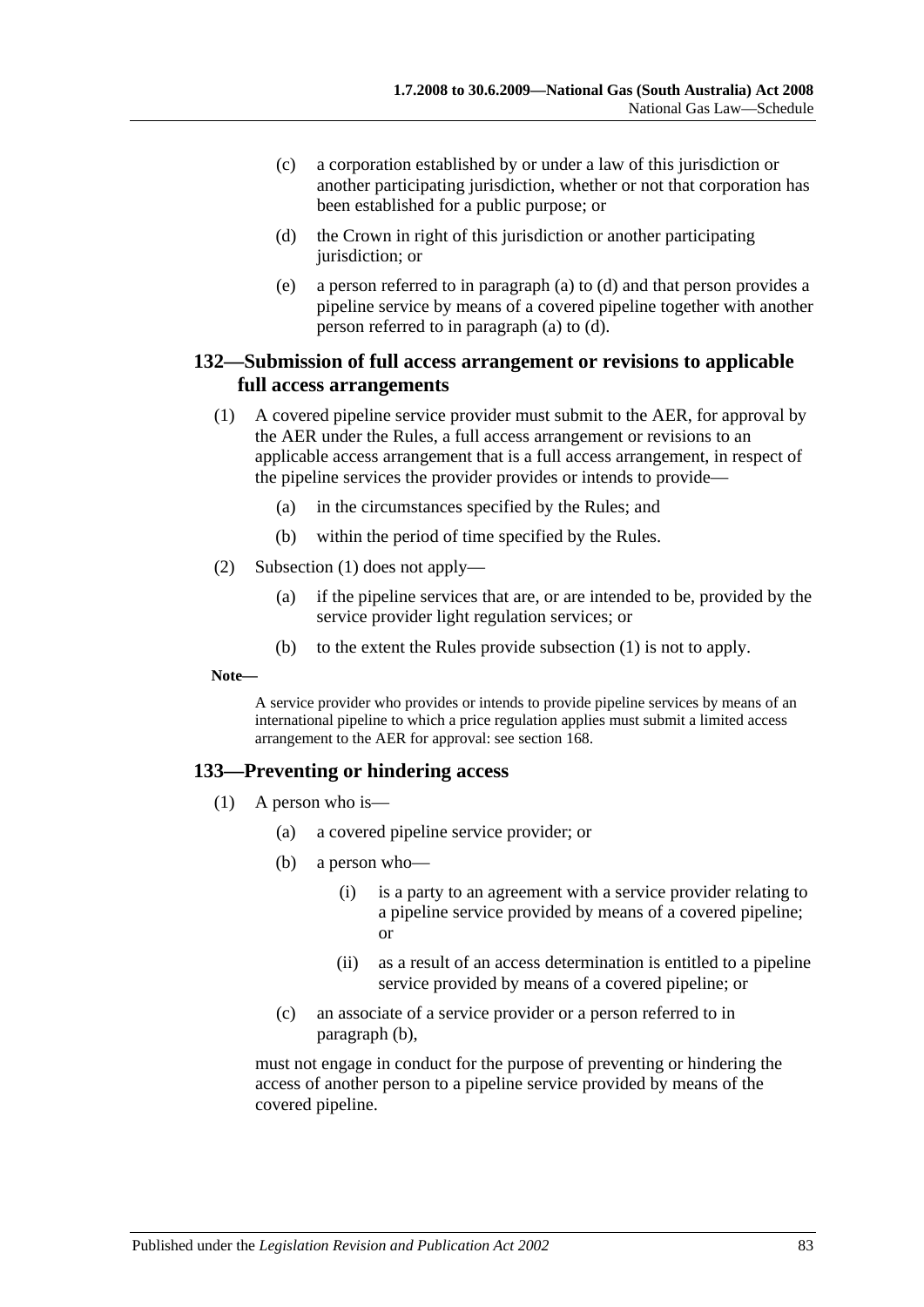- (2) For the purposes of [subsection](#page-82-3) (1), a person is deemed to engage in conduct for a particular purpose if—
	- (a) the conduct is or was engaged in for that purpose or for a purpose that includes, or included, that purpose; and
	- (b) that purpose is or was a substantial purpose.
- <span id="page-83-0"></span>(3) A person may be taken to have engaged in conduct for the purpose referred to in [subsection](#page-82-3) (1) even though, after all the evidence has been considered, the existence of that purpose is ascertainable only by inference from the conduct of the person or of any other person or from other relevant circumstances.
- (4) [Subsection](#page-83-0) (3) does not limit the manner in which the purpose of a person may be established for the purpose of [subsection](#page-82-3) (1).
- (5) In this section—
	- (a) a reference to engaging in conduct is a reference to doing or refusing to do any act, including refusing to supply a pipeline service or, without reasonable grounds, limiting or disrupting a pipeline service, or making, or giving effect to, a provision of, a contract or arrangement, arriving at, or giving effect to, a provision of, an understanding or requiring the giving of, or giving, a covenant;
	- (b) a reference to refusing to do an act includes a reference to—
		- (i) refraining (otherwise than inadvertently) from doing that act; or
		- (ii) making it known that that act will not be done.
- (6) [Subsection](#page-82-3) (1) does not apply to conduct engaged in in accordance with an agreement, if the agreement was in force on 30 March 1995.

#### **Example—**

An example of conduct which may be prohibited if the requisite purpose is established is refusing to supply, or limiting or disrupting the supply of, a pipeline service to a user or prospective user for technical or safety reasons without reasonable grounds.

### **134—Supply and haulage of natural gas**

- (1) If a producer states terms and conditions (whether or not including the price) (*the first terms*) on which the producer offers to supply natural gas through a covered pipeline that is in operation at the time of the offer to a person at a place other than the exit flange of the producer's processing plant, the producer must, on request by the person, state terms and conditions (including the price, if the price was included in the first terms) (*the second terms*) on which the producer will supply natural gas to the person at the exit flange.
- (2) If there is a difference in the price stated in the first terms and the second terms, the producer must include in the second terms a statement of the reasons for the difference.
- (3) If the producer offers to supply natural gas to a person at a place other than the exit flange of the producer's processing plant, the producer must, on request, offer to supply the gas at the exit flange on the terms and conditions (including price) stated in accordance with this section.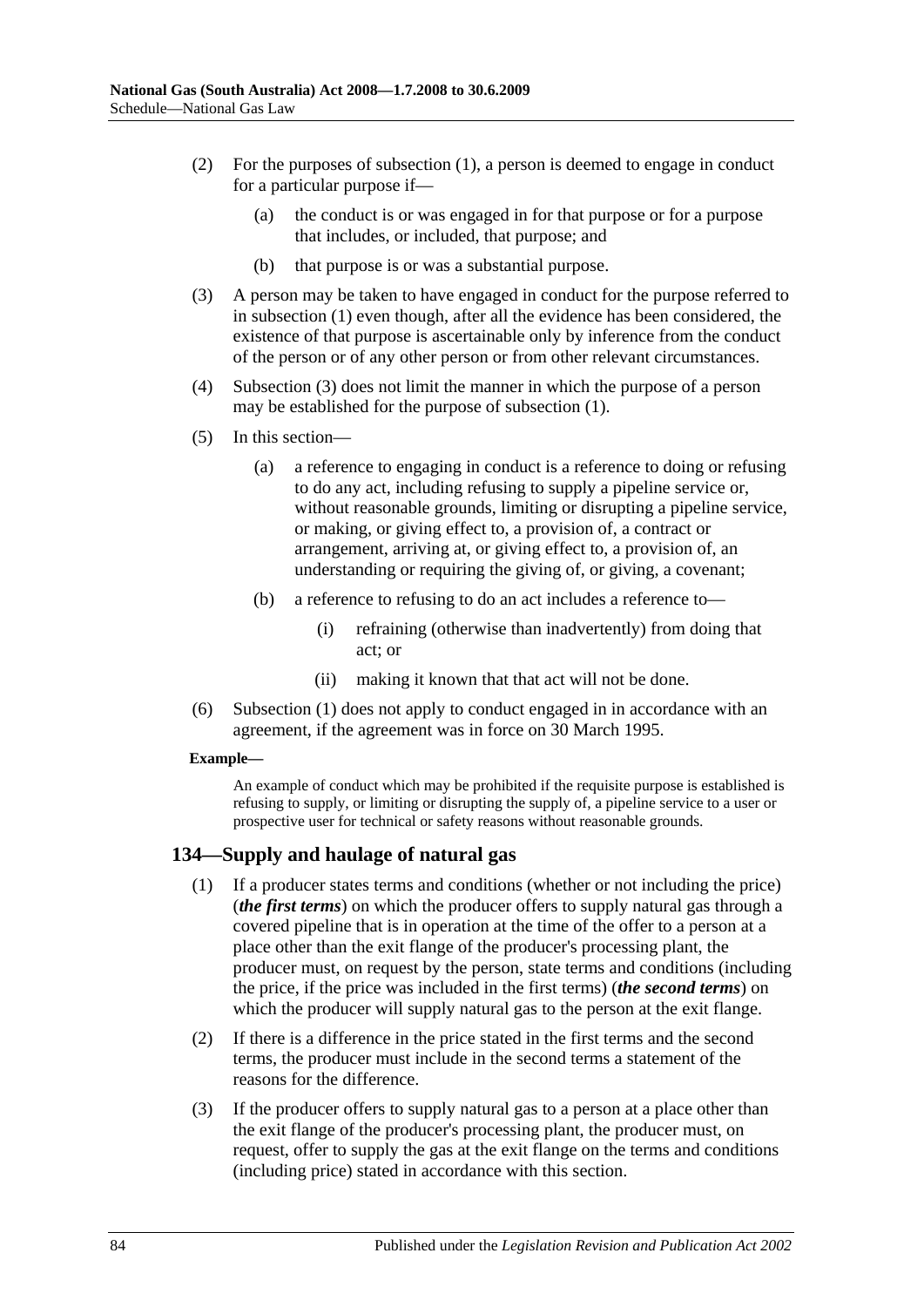# **135—Covered pipeline service provider must comply with queuing requirements**

A covered pipeline service provider must comply with the queuing requirements of an applicable access arrangement.

## <span id="page-84-0"></span>**136—Covered pipeline service provider providing light regulation services must not price discriminate**

- (1) A covered pipeline service provider must not engage in price discrimination when providing light regulation services.
- (2) [Subsection](#page-84-0) (1) does not apply if the covered pipeline service provider engages in price discrimination that is conducive to efficient service provision.

# **Part 2—Structural and operational separation requirements (ring fencing)**

# **Division 1—Interpretation**

# **137—Definitions**

In this Part—

*additional ring fencing requirement* has the meaning given by section [143\(1\);](#page-86-0)

*compliance date* means the date that is 6 months after the date a pipeline becomes a covered pipeline;

*marketing staff* has the meaning given by section 138;

*related business* means the business of producing, purchasing or selling natural gas or processable gas, but does not include purchasing or selling of natural gas or processable gas to the extent necessary—

- (a) for the safe and reliable operation of a covered pipeline; or
- (b) to enable a service provider to provide balancing services in connection with a covered pipeline.

# **138—Meaning of marketing staff**

- (1) A person is marketing staff of—
	- (a) a covered pipeline service provider, if the person—
		- (i) is an officer, employee, consultant or independent contractor or agent of the covered pipeline service provider; and
		- (ii) is directly involved in the sale, marketing or advertising of pipeline services (whether or not the person is also involved in other activities);
	- (b) an associate of a covered pipeline service provider, if the person—
		- (i) is an officer, employee, consultant or independent contractor or agent of the associate; and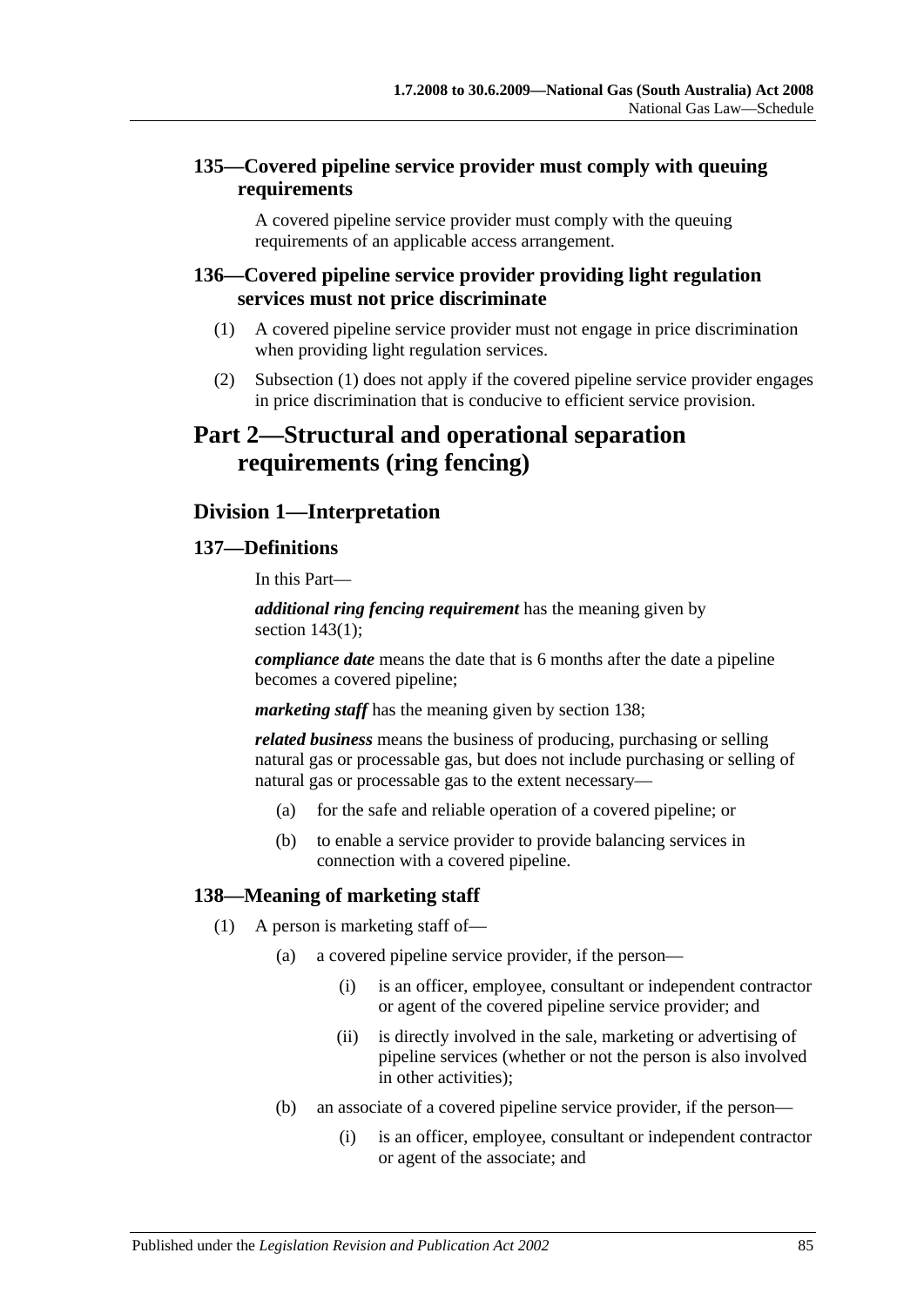- (ii) is directly involved in the sale, marketing or advertising of pipeline services (whether or not the person is also involved in other activities).
- (2) A person is not marketing staff of a covered pipeline service provider, or an associate of a covered pipeline service provider, if—
	- (a) the person's function or role (as an officer, employee, consultant or independent contractor or agent of a covered pipeline service provider, or an associate of a covered pipeline service provider) is only to provide technical, administrative, legal and accounting services to that provider or associate; or
	- (b) the sale, marketing or advertising of pipeline services is only an incidental part of the person's function or role (as an officer, employee, consultant or independent contractor or agent of a covered pipeline service provider, or an associate of a covered pipeline service provider).

#### **Example—**

A person in the position of general manager of marketing of a covered pipeline service provider or an associate of a covered pipeline service provider would be marketing staff whereas a person in the position of chief executive officer, or chief financial officer, of a covered pipeline service provider or an associate of a covered pipeline service provider would not be marketing staff.

# **Division 2—Minimum ring fencing requirements**

### **139—Carrying on of related businesses prohibited**

On and after the compliance date, a covered pipeline service provider must not carry on a related business.

### **140—Marketing staff and the taking part in related businesses**

- (1) On and after the compliance date, a covered pipeline service provider must ensure that none of its marketing staff are officers, employees, consultants, independent contractors or agents of an associate of the covered pipeline service provider that takes part in a related business.
- (2) On and after the compliance date, a covered pipeline service provider must ensure that none of its officers, employees, consultants, independent contractors or agents are marketing staff of an associate of the covered pipeline service provider that takes part in a related business.

### **141—Accounts that must be prepared, maintained and kept**

On and after the compliance date, a covered pipeline service provider must prepare, maintain and keep—

- (a) separate accounts in respect of pipeline services provided by means of every covered pipeline owned, operated or controlled by the covered pipeline service provider; and
- (b) a consolidated set of accounts in respect of the whole of the business of the covered pipeline service provider.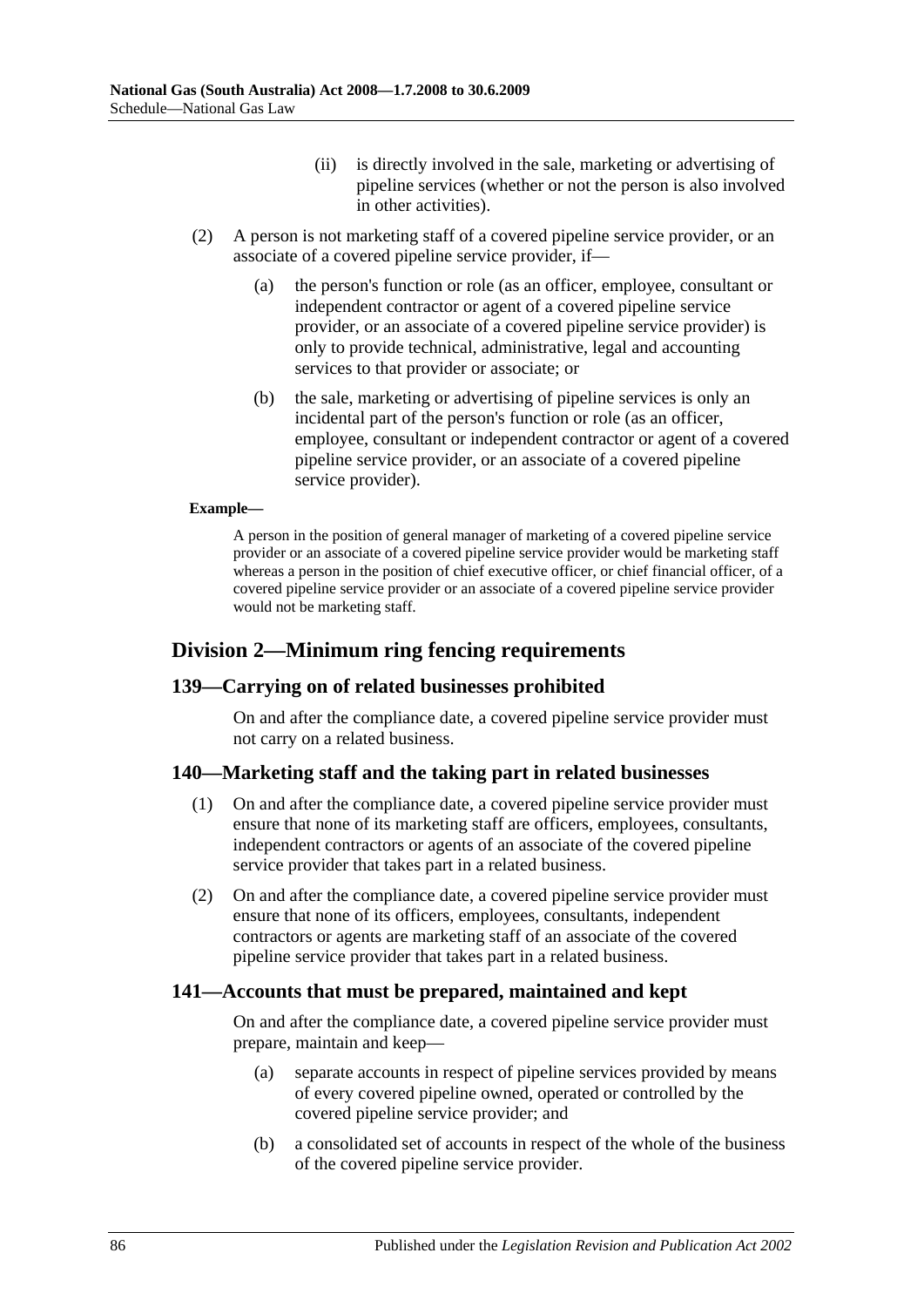# **Division 3—Additional ring fencing requirements**

# **142—Division does not limit operation of Division 2**

This Division does not limit Division 2.

# <span id="page-86-0"></span>**143—AER ring fencing determinations**

- (1) Subject to this Division and subject to and in accordance with the Rules, the AER may make a determination requiring a covered pipeline service provider or associate of a covered pipeline service provider named in the determination to do, or refrain from doing, a thing specified in the determination (an *additional ring fencing requirement*).
- <span id="page-86-2"></span><span id="page-86-1"></span>(2) In specifying an additional ring fencing requirement the AER must have regard to the following principles:
	- (a) in the case where 1 part of the business of a covered pipeline service provider (*business unit A*) is providing pipeline services to another part of the business of the covered pipeline service provider (*business unit B*), the covered pipeline service provider must ensure that business unit A provides the pipeline services to business unit B as if business unit B were a separate unrelated entity;
	- (b) in the case where a covered pipeline service provider is providing pipeline services to an associate of the service provider, the covered pipeline service provider must ensure that those services are provided as if the associate of the covered pipeline service provider were a separate unrelated entity;
	- (c) users and prospective users should have sufficient information in order to understand whether a covered pipeline service provider is complying with [paragraph](#page-86-1) (a) or [\(b\).](#page-86-2)
- (3) The AER must—
	- (a) notify, in writing, the covered pipeline service provider or associate named in the AER ring fencing determination of the making of that determination; and
	- (b) give the covered pipeline service provider or associate a copy of the AER ring fencing determination.
- (4) An AER ring fencing determination must specify the date on and after which the covered pipeline service provider or associate of a covered pipeline service provider must do, or refrain from doing, a thing specified in the determination (a *notified compliance date*).
- (5) A notified compliance date must not be a date that is earlier than 10 business days after the date the covered pipeline service provider or associate of a covered pipeline service provider is given a copy of the AER ring fencing determination.
- (6) A covered pipeline service provider or associate of a covered pipeline service provider must comply with every additional ring fencing requirement specified in an AER ring fencing determination on and after the notified compliance date.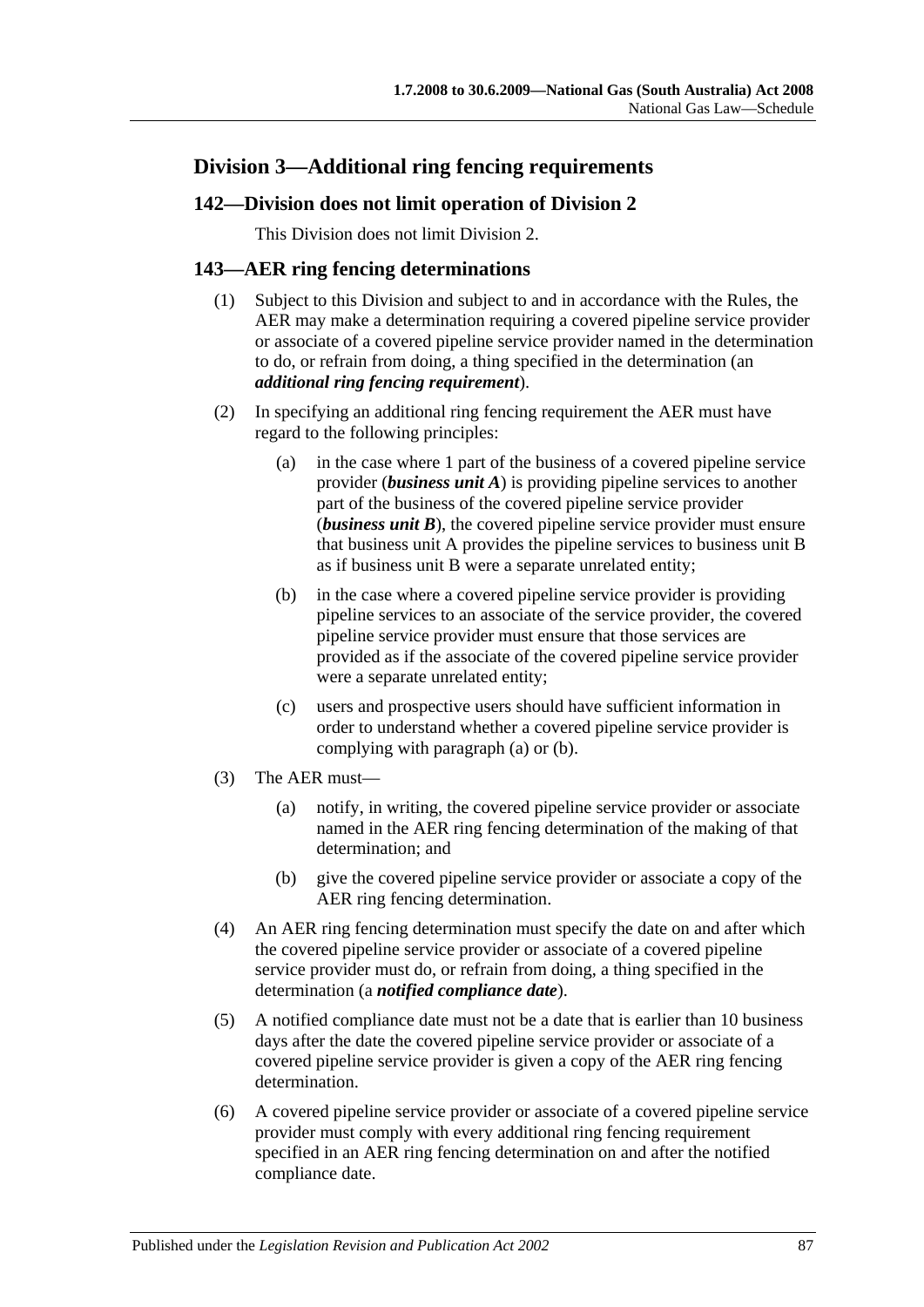# **144—AER to have regard to likely compliance costs of additional ring fencing requirements**

In making an AER ring fencing determination the AER must have regard to the likely costs that may be incurred by, as the case requires—

- (a) an efficient covered pipeline service provider; or
- (b) an efficient associate of a covered pipeline service provider,

in complying with an additional ring fencing requirement specified in the determination.

## **145—Types of ring fencing requirements that may be specified in an AER ring fencing determination**

Without limiting what may be specified as an additional ring fencing requirement, the AER, in an AER ring fencing determination, may require a covered pipeline service provider to—

(a) ensure that its business and business activities are conducted, structured and arranged in the particular manner specified;

#### **Example 1—**

An AER ring fencing determination may require the covered pipeline service provider to ensure that persons employed or engaged by the covered pipeline service provider in relation to the provision of pipeline services are not also associates, or employed by associates, of the covered pipeline service provider that take part in a related business and how this must be effected.

#### **Example 2—**

An AER ring fencing determination may require the covered pipeline service provider to put in place electronic, physical and procedural security measures in respect of the offices and computer systems of the covered pipeline service provider, and of the offices and computer systems of its associates, so that certain specified employees or persons engaged by the covered pipeline service provider do not have access to certain specified information.

(b) in a specified manner, disclose, to the AER and to the public, specified information in a specified manner about its business operations, structure and arrangements, and its business activities.

# **Division 4—AER ring fencing exemptions**

### <span id="page-87-0"></span>**146—Exemptions from minimum ring fencing requirements**

- (1) A covered pipeline service provider may, in accordance with the Rules, apply to the AER for an exemption from—
	- (a) the requirement under section 139; or
	- (b) a requirement under section 140; or
	- (c) the requirement under section 141.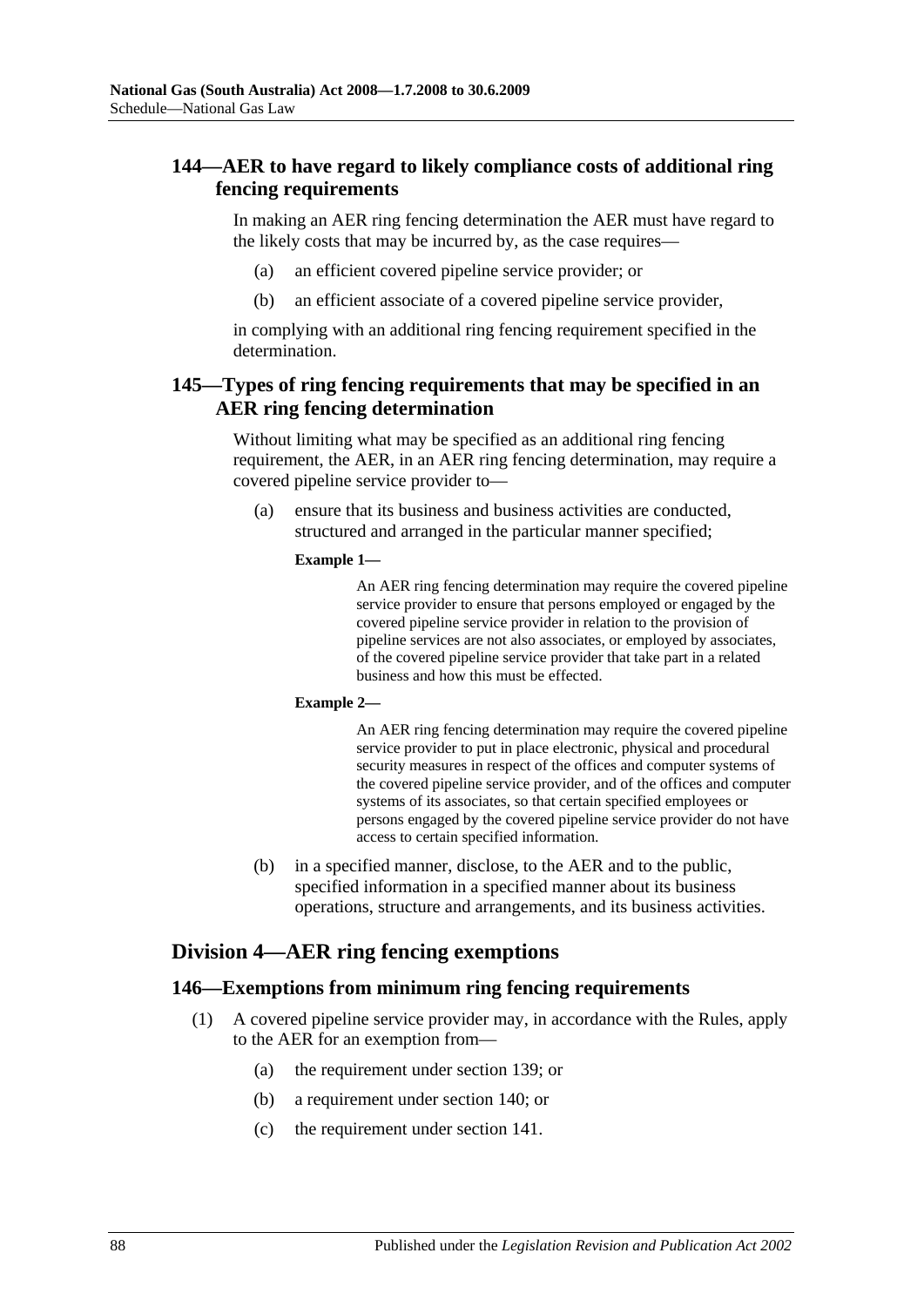- (2) On receiving an application under [subsection](#page-87-0) (1), the AER, subject to and in accordance with the Rules, may exempt a covered pipeline service provider from—
	- (a) the requirement under section 139; or
	- (b) a requirement under section 140; or
	- (c) the requirement under section 141.

### **Division 5—Associate contracts**

## **147—Service provider must not enter into or give effect to associate contracts that have anti-competitive effect**

A covered pipeline service provider must not—

- (a) enter into an associate contract that has; or
- (b) vary an associate contract so that contract, as varied, has; or
- (c) give effect to a provision of an associate contract that has,

the purpose, or would have or be likely to have the effect, of substantially lessening competition in a market for natural gas services unless—

- (d) that associate contract is an approved associate contract; or
- (e) that provision is contained in an approved associate contract.

### <span id="page-88-0"></span>**148—Service provider must not enter into or give effect to associate contracts inconsistent with competitive parity rule**

- (1) A covered pipeline service provider must not—
	- (a) enter into an associate contract that is; or
	- (b) vary an associate contract so that contract, as varied, is; or
	- (c) give effect to a provision of an associate contract that is,

inconsistent with the competitive parity rule unless—

- (d) that associate contract is an approved associated contract; or
- (e) that provision is contained in an approved associate contract.
- (2) For the purposes of [subsection](#page-88-0) (1), and any Rules made for the purposes of that subsection, the competitive parity rule is the rule that a covered pipeline service provider must ensure that any pipeline services that the covered pipeline service provider provides to an associate of the covered pipeline service provider are provided to that associate as if that associate were a separate unrelated entity.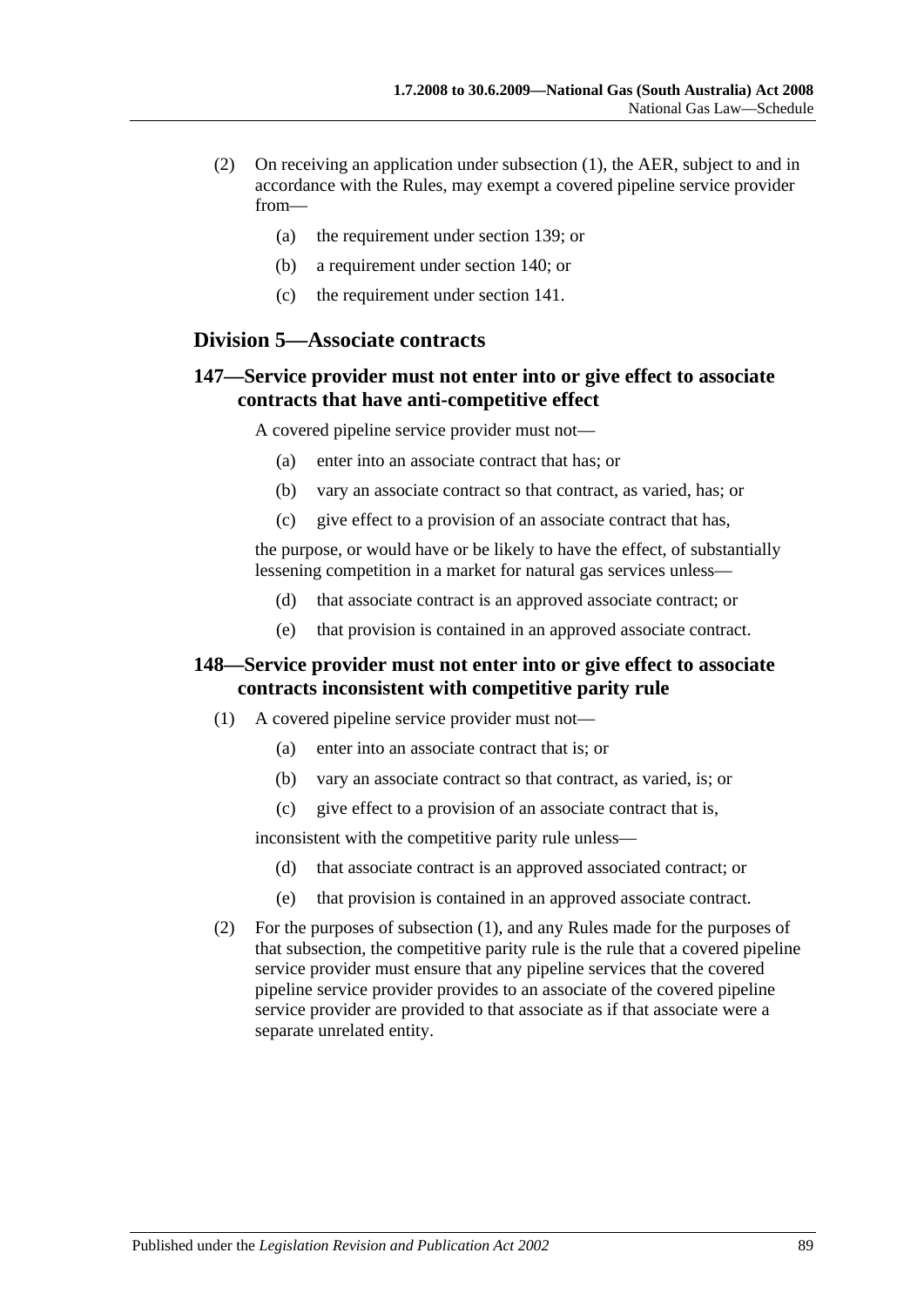# **Chapter 5—Greenfields pipeline incentives Part 1—Interpretation**

# **149—Definitions**

In this Chapter—

*excluded infrastructure*, in relation to a pipeline, means tanks, reservoirs, machinery, equipment or other infrastructure that forms part of the pipeline but is classified by the Rules as excluded infrastructure for the purposes of this Law;

*greenfields pipeline project* means a project for the construction of—

- (a) a pipeline that is to be structurally separate from any existing pipeline (whether or not it is to traverse a route different from the route of an existing pipeline); or
- (b) a major extension to an existing pipeline that is not a covered pipeline; or
- (c) a major extension to a covered pipeline by means of which light regulation services are provided if that extension is exempted by the AER under section 19.

# **150—International pipeline to be a transmission pipeline for purposes of Chapter**

An international pipeline is, for the purposes of this Chapter, a transmission pipeline.

# **Part 2—15-year no-coverage determinations**

# **151—Application for 15-year no-coverage determination for proposed pipeline**

- (1) If a greenfields pipeline project is proposed, or has commenced, the service provider may, before the pipeline is commissioned, apply for a determination (a *15-year no-coverage determination*) exempting the pipeline from being a covered pipeline.
- (2) If a price regulation exemption has been granted for an international pipeline, an application for a 15-year no-coverage determination for the pipeline may be made by the service provider—
	- (a) before the pipeline is commissioned; or
	- (b) after the pipeline is commissioned but before the term of the price regulation exemption comes to an end.
- (3) An application for a 15-year no-coverage determination—
	- (a) is to be made to the NCC; and
	- (b) must include a description of the pipeline that meets the requirements specified by the Rules; and
	- (c) must contain the information required by the Rules; and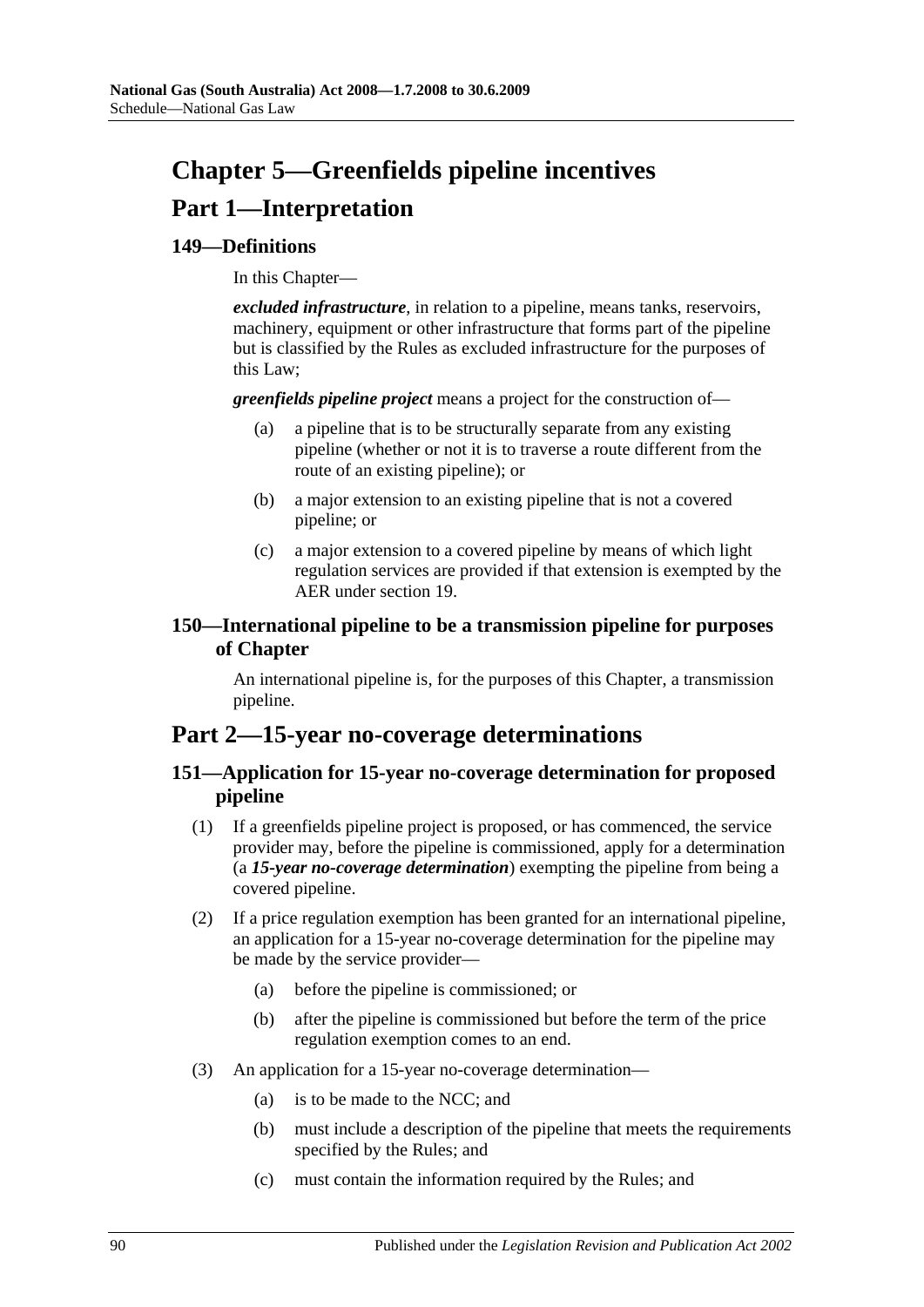- (d) need not describe, or include details of, excluded infrastructure; and
- (e) must be accompanied by the fee prescribed by the Regulations (if any).
- (4) In this section—

*service provider* includes a person that intends to be a service provider.

### **152—Application to be dealt with in accordance with the Rules**

On receiving an application under section 151, the NCC must deal with it in accordance with the Rules.

#### **153—No-coverage recommendation**

- (1) The NCC must make a recommendation recommending to the relevant Minister that the pipeline the subject of the application—
	- (a) be exempted from being a covered pipeline for a period of 15 years; or
	- (b) not be exempted from being a covered pipeline for a period of 15 years.
- (2) A recommendation under this section must—
	- (a) be made in accordance with this Law and the Rules; and
	- (b) be made within the time specified by the Rules; and
	- (c) contain the information required by the Rules; and
	- (d) be given to the persons specified by the Rules; and
	- (e) be made publicly available in accordance with the Rules.
- (3) A recommendation under this section may recommend an outcome different to the outcome sought in the application under section 151.

#### **Example—**

An applicant may apply for a 15-year no-coverage determination in relation to the whole pipeline. The NCC may recommend that only a part of the pipeline the subject of the application be subject to a 15-year no-coverage determination.

(4) A recommendation under this section must be delivered to the relevant Minister without delay.

### **154—Principles governing the making of a no-coverage recommendation**

- (1) In making a no-coverage recommendation, the NCC—
	- (a) must give effect to the pipeline coverage criteria; and
	- (b) in deciding whether or not the pipeline coverage criteria are satisfied must have regard to the national gas objective.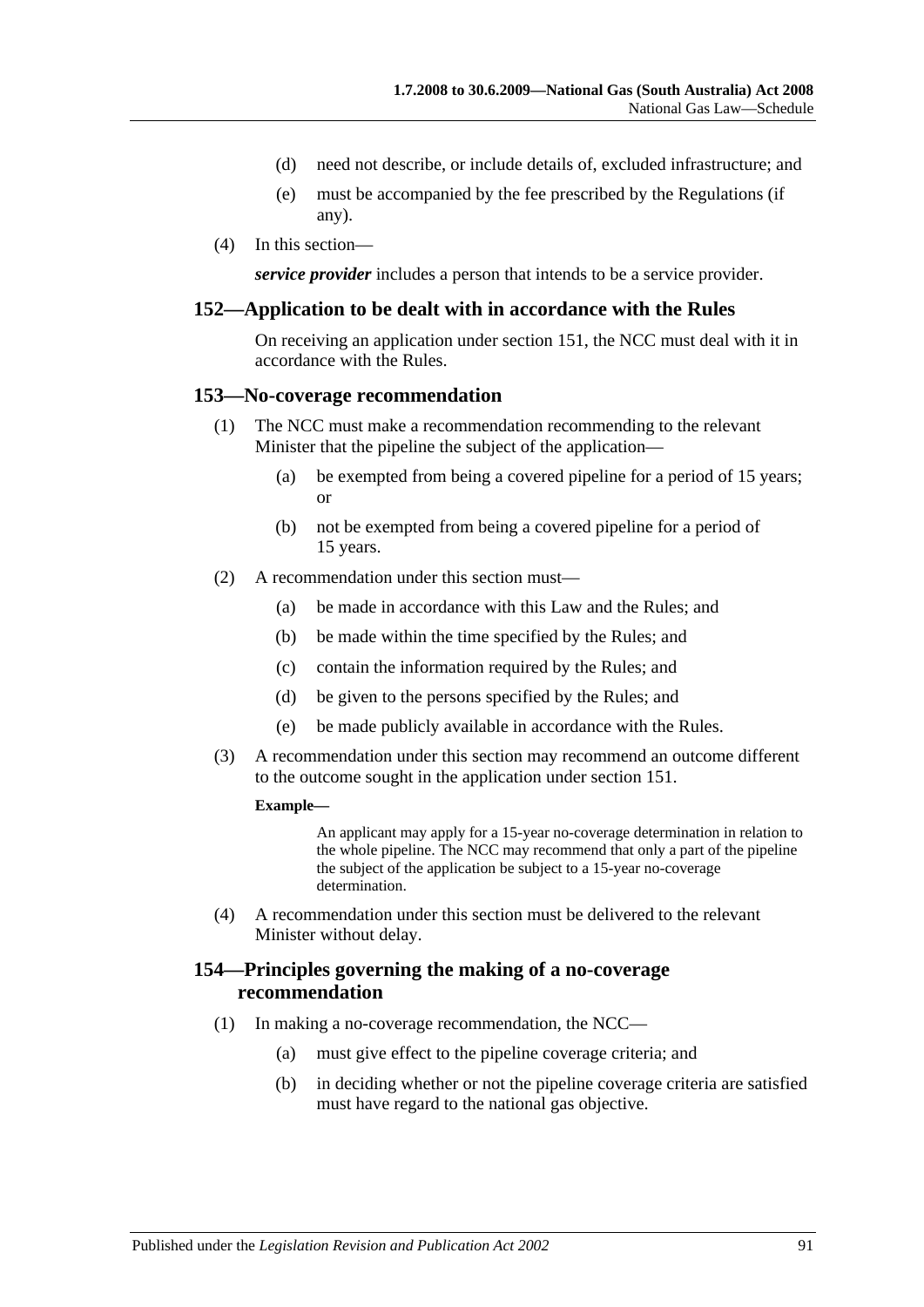- (2) The NCC gives effect to the pipeline coverage criteria as follows:
	- (a) if the NCC is satisfied that all the pipeline coverage criteria are satisfied in relation to the pipeline the recommendation must be against making a 15-year no-coverage determination;
	- (b) if the NCC is not satisfied that all the pipeline coverage criteria are satisfied in relation to the pipeline the recommendation must be in favour of making a 15-year no coverage determination.

# **155—Initial classification decision to be made as part of recommendation**

- (1) If the pipeline the subject of an application under section 151 is not an international pipeline, the NCC must, as part of a no-coverage recommendation, classify the pipeline as a transmission pipeline or a distribution pipeline (an *initial classification decision*). In doing so, the NCC must apply the pipeline classification criterion.
- (2) The NCC must as part of an initial classification decision—
	- (a) if it classifies the pipeline the subject of the application as a transmission pipeline—determine whether the transmission pipeline is also a cross boundary transmission pipeline; or
	- (b) if it classifies the pipeline the subject of the application as a distribution pipeline—determine whether the distribution pipeline is also a cross boundary distribution pipeline.
- (3) The NCC must also determine, as part of an initial classification decision, the participating jurisdiction with which the pipeline the subject of the application under section 151 is most closely connected if the NCC determines the pipeline is also a cross boundary distribution pipeline. In doing so, the NCC must have regard to the jurisdictional determination criteria.

### **156—Relevant Minister's determination on application**

- (1) On receiving a no-coverage recommendation the relevant Minister must decide whether or not to make a 15-year no-coverage determination in respect of the pipeline to which the recommendation relates.
- <span id="page-91-0"></span>(2) The relevant Minister must use his or her best endeavours to make the decision within 30 business days after receiving the coverage recommendation.
- (3) If the relevant Minister is unable to make the decision within the period specified under [subsection](#page-91-0) (2), he or she must make the decision as soon as reasonably practicable after the end of the specified period.
- <span id="page-91-1"></span>(4) The relevant Minister, for the purpose of making the decision, may request submissions or comments in relation to an application under section 151.
- (5) A 15-year no-coverage determination or a decision not to make a 15-year no-coverage determination must—
	- (a) be made in accordance with this Law and the Rules; and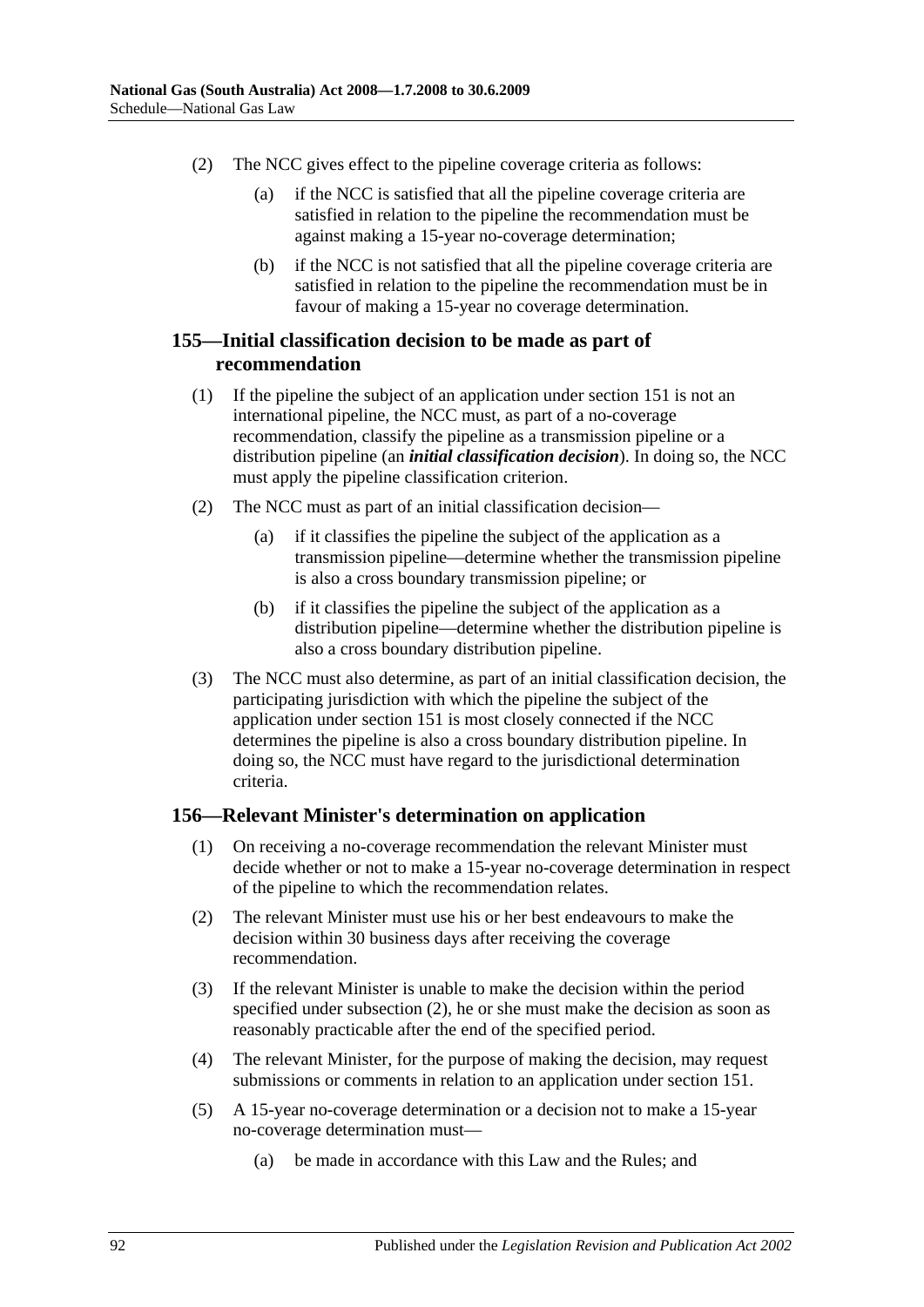- (b) contain the information required by the Rules; and
- (c) be given to the persons specified by the Rules; and
- (d) be made publicly available in accordance with the Rules.
- (6) A 15-year no-coverage determination may have an outcome different to the outcome—
	- (a) sought in the application under section 151; or
	- (b) of the no-coverage recommendation.

#### **Example—**

An applicant may apply for a 15-year no-coverage determination in relation to the whole pipeline. The NCC may recommend that only a part of the pipeline the subject of the application be subject to a 15-year no-coverage determination. The relevant Minister may make a 15-year no-coverage determination that applies to different parts of the pipeline to those recommended by the NCC be subject to the determination.

## **157—Principles governing the making of a 15-year no-coverage determination or decision not to do so**

- (1) In deciding whether to make a 15-year no-coverage determination under this Part, the relevant Minister—
	- (a) must give effect to the pipeline coverage criteria; and
	- (b) in deciding whether or not the pipeline coverage criteria are satisfied in relation to the pipeline—
		- (i) must have regard to the national gas objective; and
		- (ii) must have regard to the no-coverage recommendation; and
		- (iii) must take into account any submissions or comments he or she receives on a request under [section](#page-91-1) 156(4); and
		- (iv) may take into account any relevant submissions and comments made to the NCC by the public under the Rules in relation to the application.
- (2) The relevant Minister gives effect to the pipeline coverage criteria as follows:
	- (a) if the Minister is satisfied that all the pipeline coverage criteria are satisfied in relation to the pipeline the Minister must not make a 15-year no-coverage determination;
	- (b) if the Minister is not satisfied that all the pipeline coverage criteria are satisfied in relation to the pipeline the Minister must make a 15-year no-coverage determination.

#### **158—Effect of 15-year no-coverage determination**

- (1) A 15-year no-coverage determination—
	- (a) takes effect on and from the date specified in the determination; and
	- (b) continues in operation for a period of 15 years from the commissioning of the pipeline.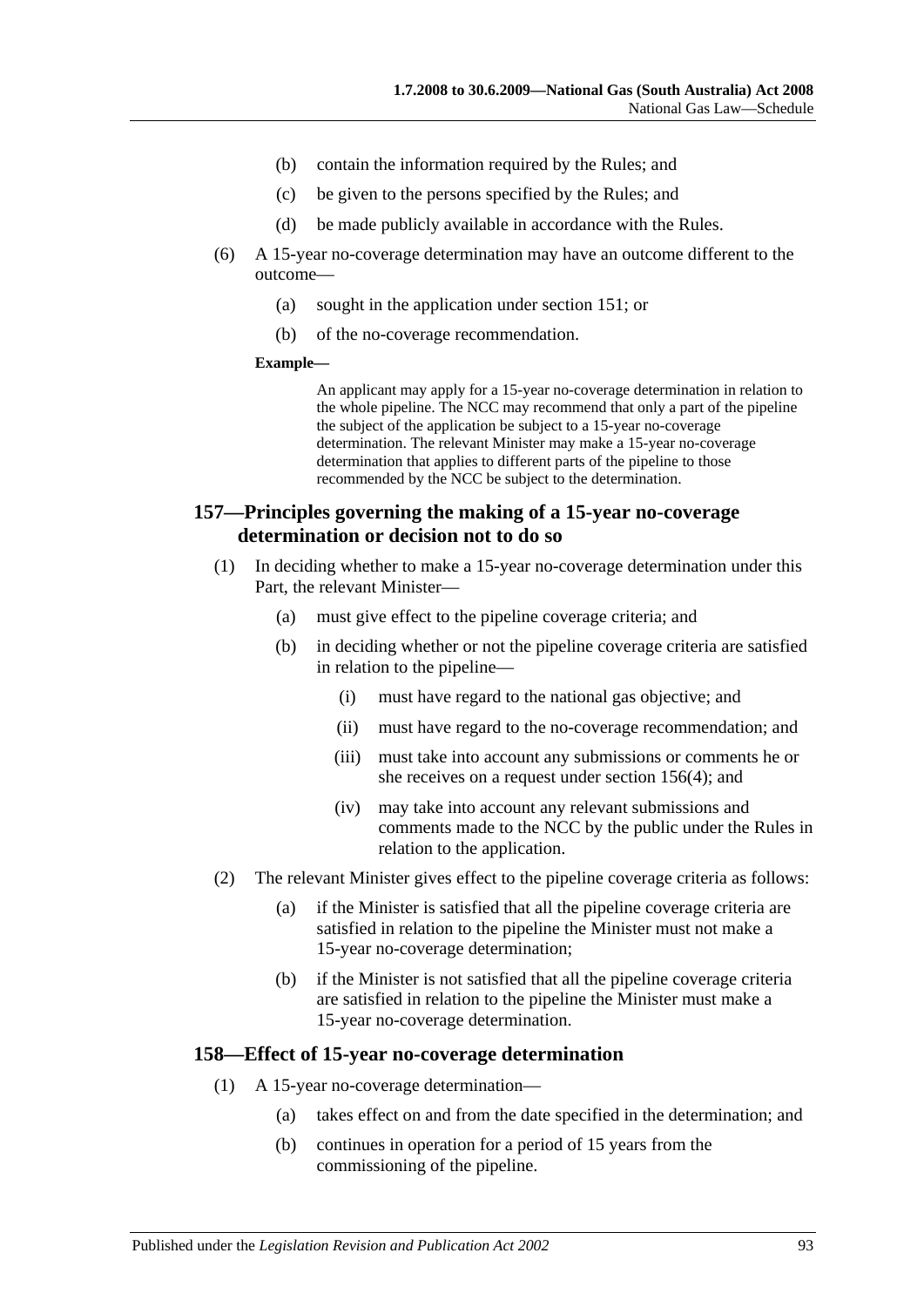(2) An application for coverage of a pipeline to which a 15-year no-coverage determination applies can be made before the end of the period for which the determination remains in operation only if the coverage sought in the application is to commence from, or after, the end of that period.

# **159—Consequences of Minister deciding against making 15-year no-coverage determination for international pipeline**

- $(1)$  If—
	- (a) the Commonwealth Minister decides against making a 15-year no-coverage determination for an international pipeline; and
	- (b) the applicant asks the Commonwealth Minister to treat the application as an application for a price regulation exemption,

the Commonwealth Minister may treat the application as an application for a price regulation exemption under Chapter 5 Part 3.

- (2) If the Commonwealth Minister decides to treat an application for a 15-year no-coverage determination as an application for a price regulation exemption, the Commonwealth Minister may—
	- (a) refer the application to the NCC for a recommendation under Chapter 5 Part 3; or
	- (b) proceed to determine the application without a recommendation under Chapter 5 Part 3.

# **Part 3—Price regulation exemptions**

# **Division 1—Application for price regulation exemption**

### **160—Application for price regulation exemption**

- (1) If a greenfields pipeline project for construction of an international pipeline is proposed, or has commenced, the service provider may, before the pipeline is commissioned, apply for a price regulation exemption for the pipeline.
- (2) An application for a price regulation exemption—
	- (a) is to be made to the NCC; and
	- (b) must include a description of the pipeline that meets the requirements specified by the Rules; and
	- (c) must contain the information required by the Rules; and
	- (d) need not describe, or include details of, excluded infrastructure; and
	- (e) must be accompanied by the fee prescribed by the Regulations (if any).
- (3) In this section—

*service provider* includes a person that intends to be a service provider.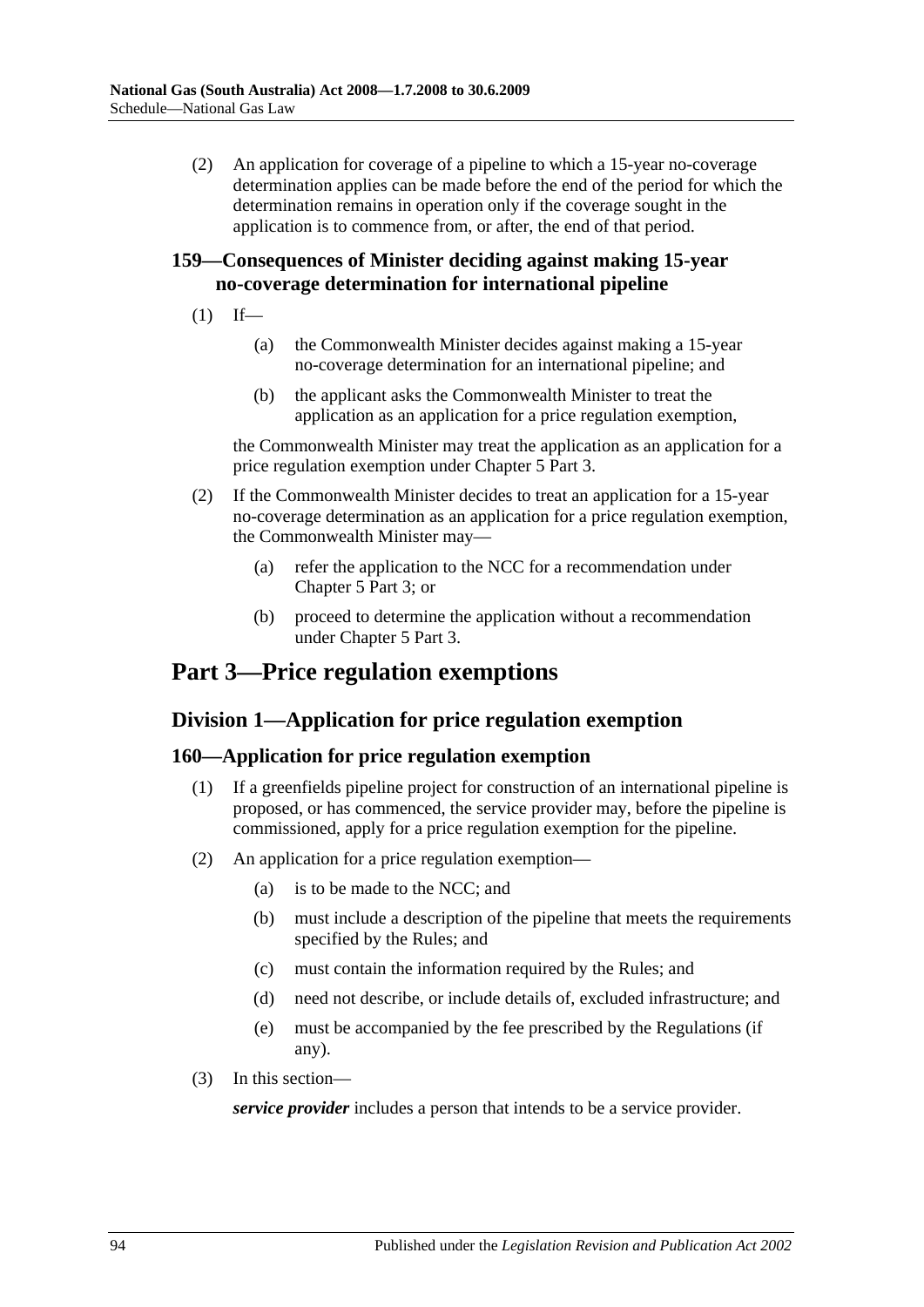# **Division 2—Recommendations by NCC**

### **161—Application to be dealt with in accordance with the Rules**

On receiving an application under section 160, the NCC must deal with it in accordance with the Rules.

### **162—NCC's recommendation**

- (1) The NCC must make a recommendation to the Commonwealth Minister as to whether the Minister should grant a price regulation exemption for the pipeline the subject of the application.
- (2) A recommendation under this section must—
	- (a) be made in accordance with this Law and the Rules; and
	- (b) be made within the time specified by the Rules; and
	- (c) contain the information required by the Rules; and
	- (d) be given to the persons specified by the Rules; and
	- (e) be made publicly available in accordance with the Rules.
- (3) A recommendation under this section must be delivered to the Commonwealth Minister without delay.

### **163—General principle governing NCC's recommendation**

- (1) In making its recommendation on an application for a price regulation exemption, the NCC must weigh the benefits to the public of granting the exemption against the detriments to the public.
- (2) In doing so, the NCC—
	- (a) must have regard to the national gas objective with particular reference to—
		- (i) the implications of the exemption for relevant markets (including the effect on market power); and
		- (ii) other possible effects on the public interest; and
	- (b) may have regard to any other relevant matter.

### **Division 3—Making and effect of price regulation exemption**

### **164—Making of price regulation exemption**

- (1) On receiving the NCC's recommendation under section 162, the Commonwealth Minister must decide whether to grant a price regulation exemption.
- <span id="page-94-0"></span>(2) The Commonwealth Minister must use his or her best endeavours to make the decision within 10 business days after receiving the NCC's recommendation.
- (3) If the Commonwealth Minister is unable to make the decision within the period specified under [subsection](#page-94-0) (2), he or she must make the decision as soon as reasonably practicable after the end of the specified period.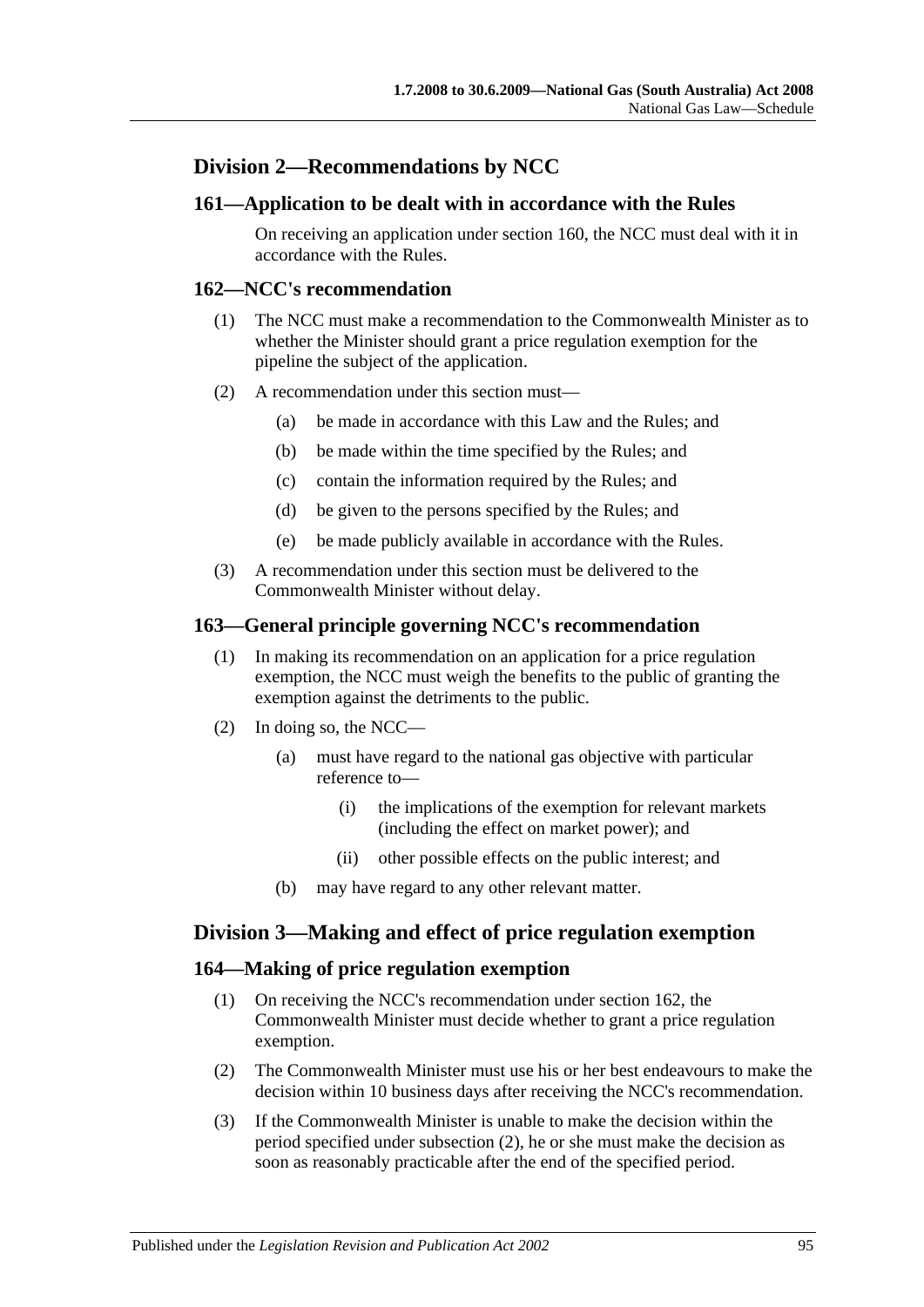- (4) A decision under this section must—
	- (a) be made in accordance with this Law and the Rules; and
	- (b) contain the information required by the Rules; and
	- (c) be given to the persons specified by the Rules; and
	- (d) be made publicly available in accordance with the Rules.

### **165—Principles governing the making of a price regulation exemption**

- (1) In deciding whether to make a decision to grant a price regulation exemption, the Commonwealth Minister must weigh the benefits to the public of granting the exemption against the detriments to the public.
- (2) In doing so, the Commonwealth Minister—
	- (a) must have regard to the national gas objective with particular reference to—
		- (i) the implications of the exemption for relevant markets (including the effect on market power); and
		- (ii) other possible effects of the exemption on the public interest; and
	- (b) must have regard to the NCC's recommendation; and
	- (c) may take into account any relevant submissions and comments made to the NCC by the public under the Rules in relation to the application; and
	- (d) may have regard to any other relevant matter.

### **166—Conditions applying to a price regulation exemption**

A price regulation exemption granted under this Part is subject to the following conditions:

- (a) the service provider must publish on its website prices for the provision of pipeline services by means of the international pipeline; and
- (b) the service provider's limited access arrangement and the register of spare capacity are to be accessible on the service provider's website; and
- (c) the service provider—
	- (i) must, as and when required by the AER or the Commonwealth Minister, provide information requested by the AER or the Commonwealth Minister (in a manner and form determined or approved by the AER or the Commonwealth Minister) on access negotiations and the result of access negotiations; and
	- (ii) must report annually to the AER and the Commonwealth Minister (in a manner and form approved by the AER or the Commonwealth Minister) on access negotiations and the result of access negotiations.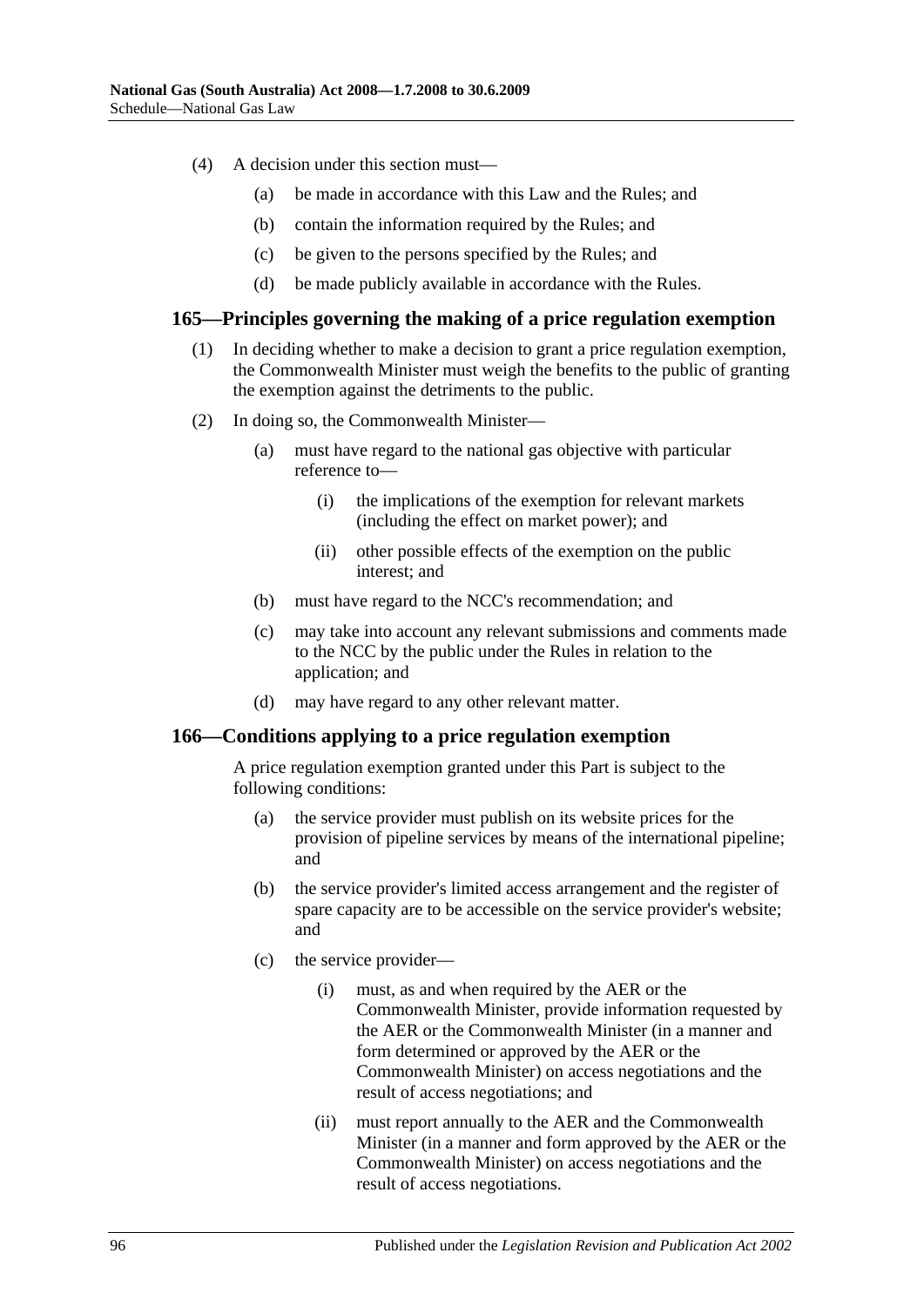**Note—**

See also sections 168 and [169\(3\).](#page-97-0)

### **167—Effect of price regulation exemption**

- (1) If a price regulation exemption is granted, then for a period of 15 years from the commissioning of the pipeline, the services provided by means of the pipeline are not subject to price or revenue regulation under this Law or the Rules.
- (2) A price regulation exemption is, however, ineffective unless a limited access arrangement, approved by the AER, is in force in relation to the relevant pipeline.

**Note—**

See also section 168.

- (3) If, while a price regulation exemption remains in force, the Commonwealth Minister makes a 15-year no-coverage determination for the pipeline, the 15-year no-coverage determination supersedes the price regulation exemption (which is then terminated) and remains in force for the balance of the period for which the exemption was granted.
- (4) An application for coverage of a pipeline to which a price regulation exemption applies can only be made before the end of the period of exemption if the coverage sought in the application is to commence from, or after, the end of that period.

### **Division 4—Limited access arrangements**

# **168—Limited access arrangements for pipeline services provided by international pipeline to which a price regulation exemption applies**

- (1) A service provider must, within 60 business days after the grant of a price regulation exemption, submit a limited access arrangement to the AER for approval by the AER under the Rules.
- (2) A limited access arrangement must—
	- (a) be submitted in accordance with the Rules; and
	- (b) contain the information required by the Rules.
- (3) A service provider must submit to the AER, for approval by the AER under the Rules, revisions to an applicable access arrangement that is a limited access arrangement and that applies to the pipeline service to which that arrangement applies—
	- (a) in accordance with the Rules; and
	- (b) within the period specified by the Rules.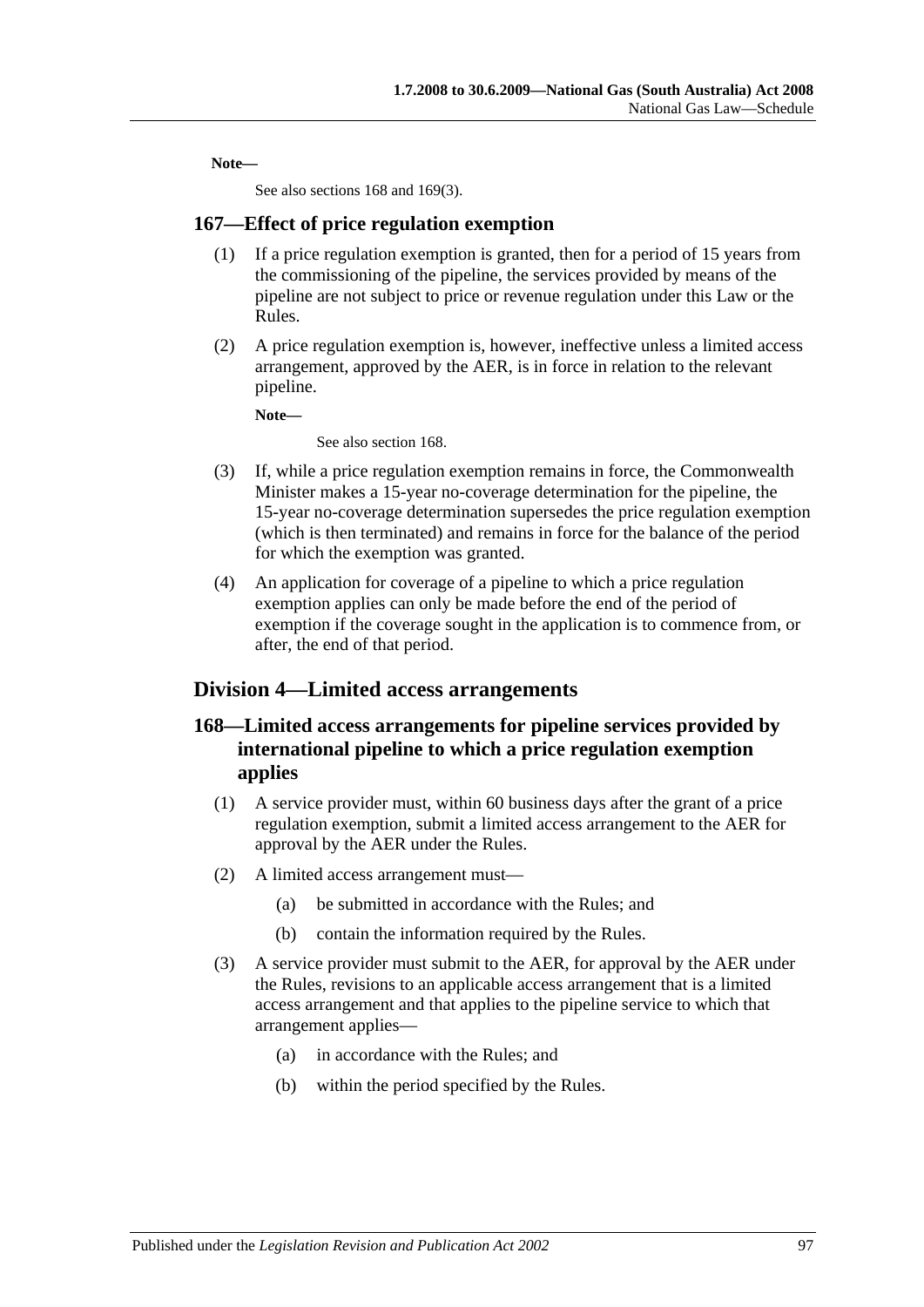# **Division 5—Other matters**

## **169—Other obligations to which service provider is subject**

- (1) The service provider for a pipeline to which a price regulation exemption applies is subject to the following provisions as if the pipeline were a covered pipeline:
	- (a) Chapter 4 Part 1 (except sections 132 and 136); and
	- (b) Chapter 4 Part 2.
- (2) The service provider for a pipeline to which a price regulation exemption applies must comply with any Rules that—
	- (a) relate to the facilitation of, and request for access to, pipeline services provided by means of that pipeline; and
	- (b) apply to the service provider or a class of person of which the service provider is a member.
- <span id="page-97-0"></span>(3) A service provider must ensure compliance with conditions to which the price regulation exemption is subject.

**Note—**

See also section 160.

## <span id="page-97-1"></span>**170—Service provider must not price discriminate in providing international pipeline services**

- (1) A service provider must not, when providing pipeline services—
	- (a) by means of an international pipeline to which a price regulation exemption applies; and
	- (b) to which a limited access arrangement applies,

engage in price discrimination.

(2) [Subsection](#page-97-1) (1) does not apply if the service provider engages in price discrimination that is conducive to efficient service provision.

# **Part 4—Extended or modified application of greenfields pipeline incentive**

# **171—Requirement for conformity between pipeline description and pipeline as constructed**

- (1) Subject to this Part—
	- (a) a greenfields pipeline incentive applies to the pipeline as described in the relevant pipeline description; and
	- (b) if the pipeline, as constructed, materially differs from the pipeline as described in the relevant pipeline description, the incentive does not attach to the pipeline and the service provider is not entitled to its benefit.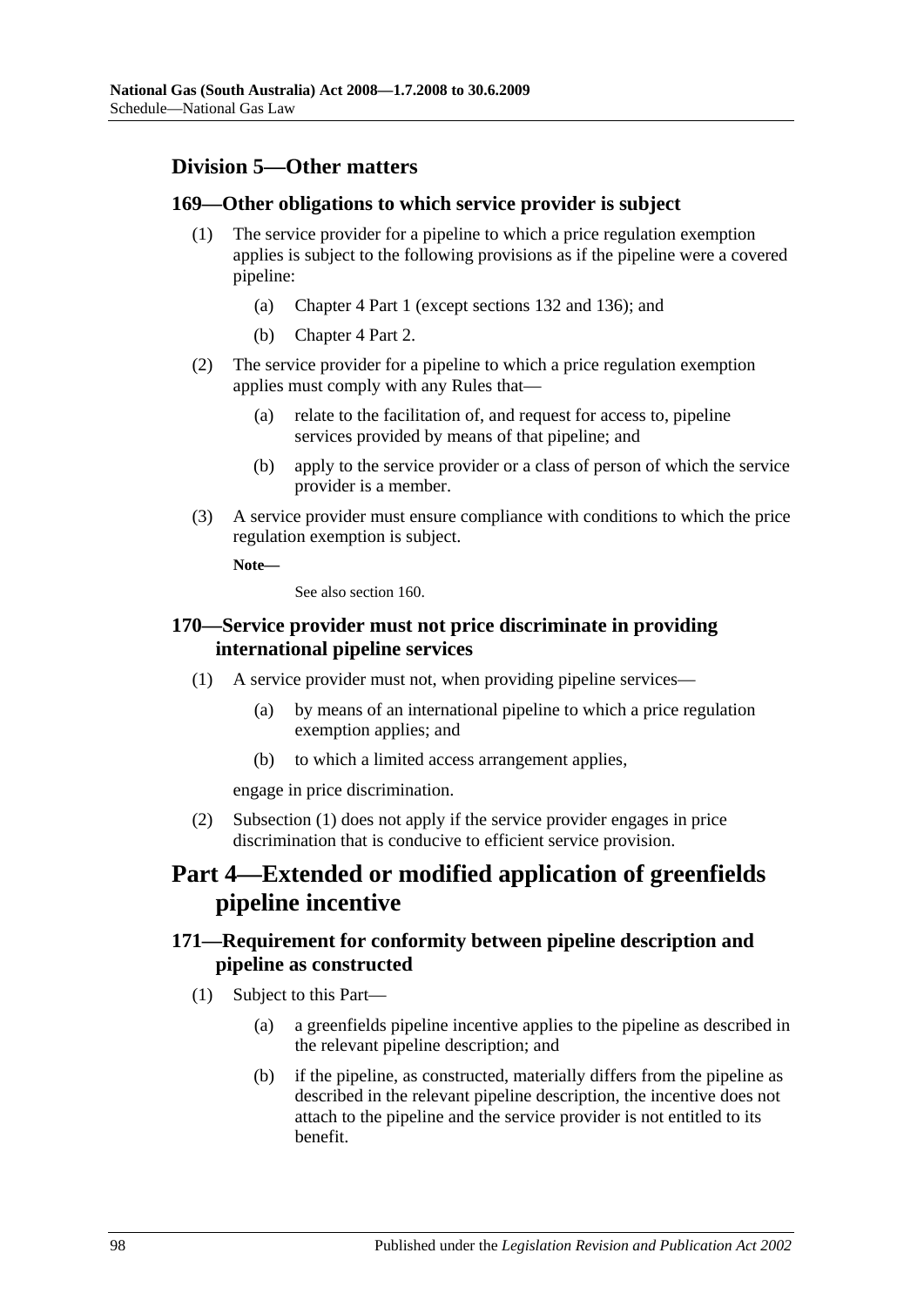- (2) In determining whether a pipeline, as constructed, materially differs from the relevant pipeline description, excluded infrastructure is not to be taken into account.
- (3) In this section—

*relevant pipeline description* means a description of a pipeline required to be included in an application under section 151 or 160.

### **172—Power of relevant Minister to amend pipeline description**

- (1) The relevant Minister may, on application by the service provider for a pipeline for which a greenfields pipeline incentive has been granted, amend the relevant pipeline description.
- (2) An amendment cannot, however, be made under this section after the pipeline has been commissioned.
- (3) The relevant Minister—
	- (a) may refer an application for amendment to a pipeline description to the NCC for advice; and
	- (b) if the amendment sought involves a substantial change to the pipeline description as it currently exists must refer the application to the NCC for advice.
- (4) In giving its advice to the relevant Minister, the NCC must have regard to the criteria that were relevant to the grant of the greenfields pipeline incentive.
- (5) In deciding whether to make the amendment sought, the relevant Minister—
	- (a) must have regard to the criteria that were relevant to the grant of the greenfields pipeline incentive; and
	- (b) if the application has been referred to the NCC for advice must consider the NCC's advice.

# **Part 5—Early termination of greenfields pipeline incentive**

### <span id="page-98-0"></span>**173—Greenfields pipeline incentive may lapse**

- (1) A greenfields pipeline incentive lapses if the pipeline for which it was granted is not commissioned within 3 years after the incentive was granted.
- (2) The Regulations may, in a particular case, extend the period of 3 years referred to in [subsection](#page-98-0) (1).

### **174—Revocation by consent**

The relevant Minister may, at the request of the service provider, revoke a greenfields pipeline incentive.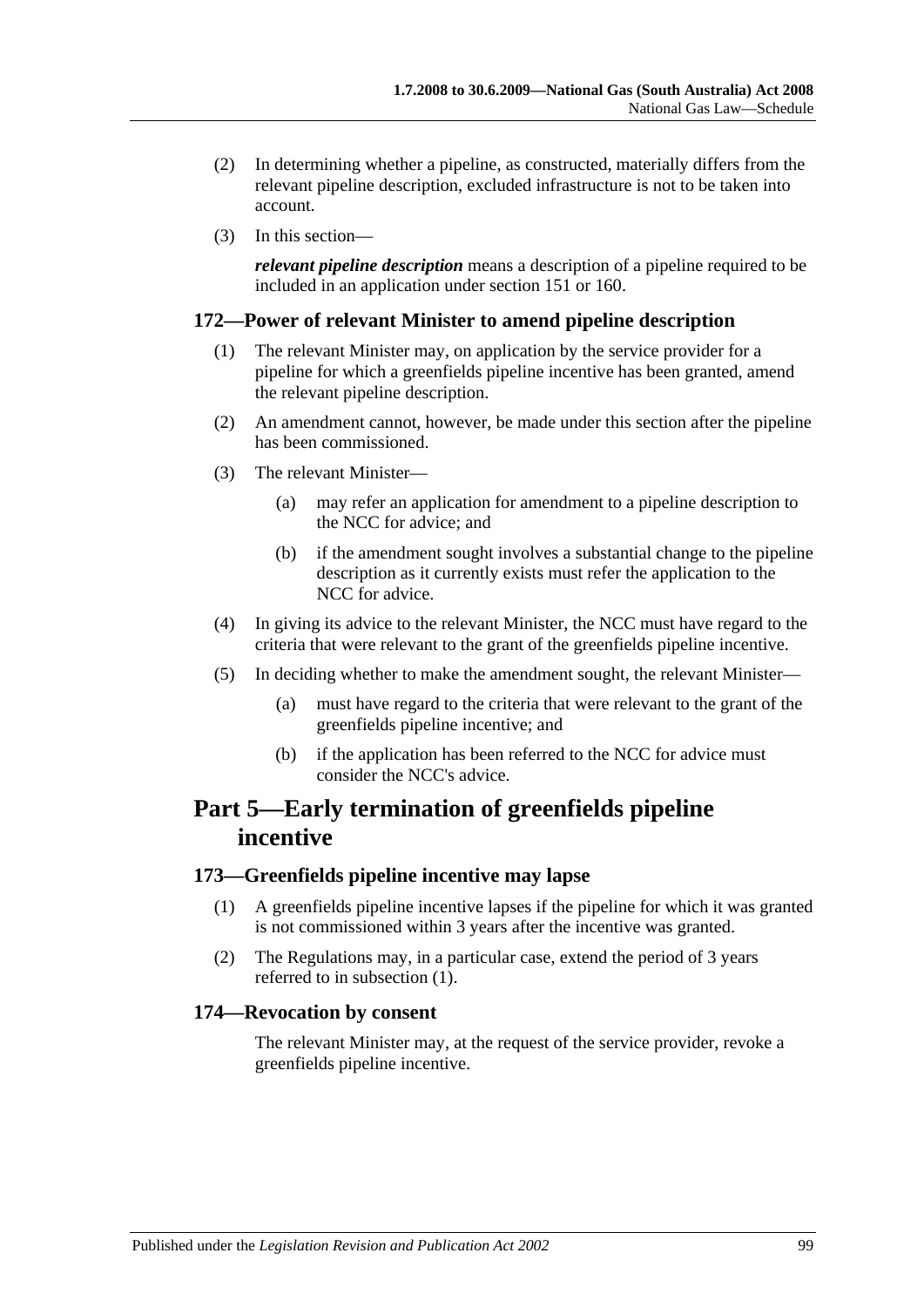### **175—Revocation for misrepresentation**

The relevant Minister may, on application by the AER, revoke a greenfields pipeline incentive on the ground that—

- (a) the applicant misrepresented a material fact on the basis of which the application was granted; or
- (b) the applicant failed to disclose material information that the applicant was required to disclose under this Chapter.

# **176—Revocation for breach of condition to which a price regulation exemption is subject**

The Commonwealth Minister, on application by the AER, may revoke a price regulation exemption on the ground that the service provider has breached a condition to which the price regulation exemption is subject.

# **177—Exhaustive provision for termination of greenfields pipeline incentive**

A greenfields pipeline incentive does not terminate, and cannot be revoked, before the end of its term except as provided in this Part.

# **Chapter 6—Access disputes**

# **Part 1—Interpretation and application**

# **178—Definitions**

In this Chapter—

*access dispute* means a dispute between a user or prospective user and a service provider about 1 or more aspects of access to a pipeline service provided by means of a scheme pipeline;

*access dispute pipeline* means a scheme pipeline used or that could be used to provide a pipeline service that is the subject of an access dispute;

*dispute hearing* means a hearing conducted by the dispute resolution body for the purpose of making an access determination;

*party*, in relation to an access dispute, has the meaning given by section 183.

### **179—Chapter does not limit how disputes about access may be raised or dealt with**

This Chapter is not to be taken to limit how a dispute about access to a pipeline service may be raised or dealt with.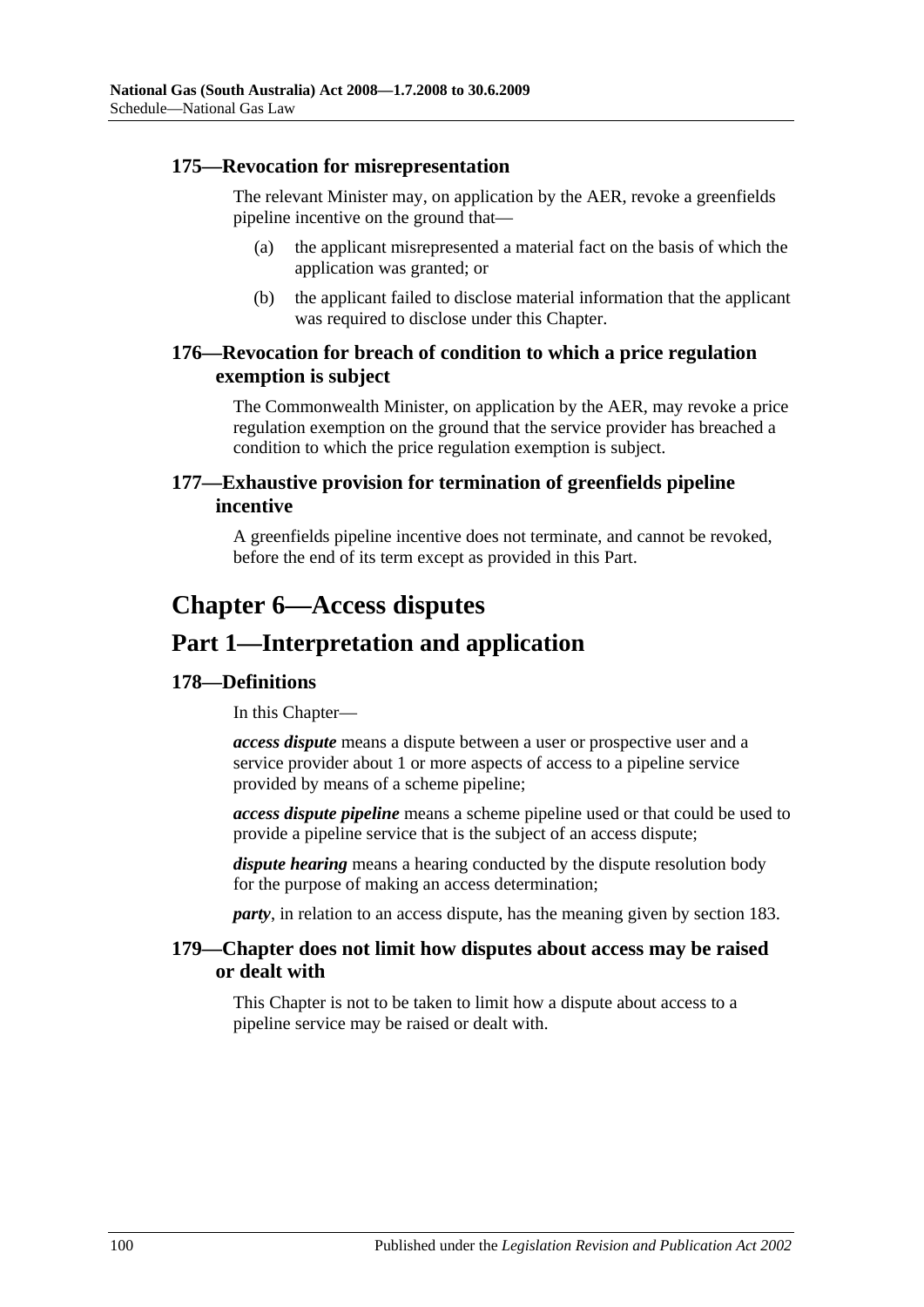# **180—No price or revenue regulation for access disputes relating to international pipeline services**

An access dispute notified under this Chapter in relation to a pipeline service provided by means of an international pipeline to which a price regulation exemption applies must not be resolved under this Chapter on terms—

- (a) regulating the price at which a service is to be provided by the service provider; or
- (b) limiting the revenue to be derived by the service provider from the provision of a service.

# **Part 2—Notification of access dispute**

# <span id="page-100-0"></span>**181—Notification of access dispute**

(1) Subject to this section, if a prospective user or user is unable to agree with a service provider about 1 or more aspects of access to a pipeline service provided or to be provided by means of a scheme pipeline, the prospective user, user or service provider may notify the dispute resolution body, in writing, that an access dispute exists.

### **Note—**

A dispute about access to a light regulation service may be notified under this section because light regulation services are pipeline services provided by means of a covered pipeline (which is a scheme pipeline).

- (2) A notification must be accompanied by the fee prescribed by the Regulations (if any).
- <span id="page-100-1"></span>(3) On receiving a notification under [subsection](#page-100-0) (1), the dispute resolution body must notify, in writing, of the access dispute—
	- (a) the service provider, if a prospective user or user (as the case requires) notified the dispute resolution body of the access dispute under [subsection](#page-100-0) (1);
	- (b) the prospective user or user (as the case requires), if the service provider notified the dispute resolution body of the access dispute under [subsection](#page-100-0) (1).

# **182—Withdrawal of notification**

- (1) The person who notified the dispute resolution body of an access dispute under [section](#page-100-0) 181(1) may withdraw that notification at any time before the dispute resolution body makes an access determination in respect of that access dispute.
- (2) The notification must be withdrawn by notice in writing.
- (3) If the notification is withdrawn, it must be taken, for the purposes of this Chapter, never to have been given.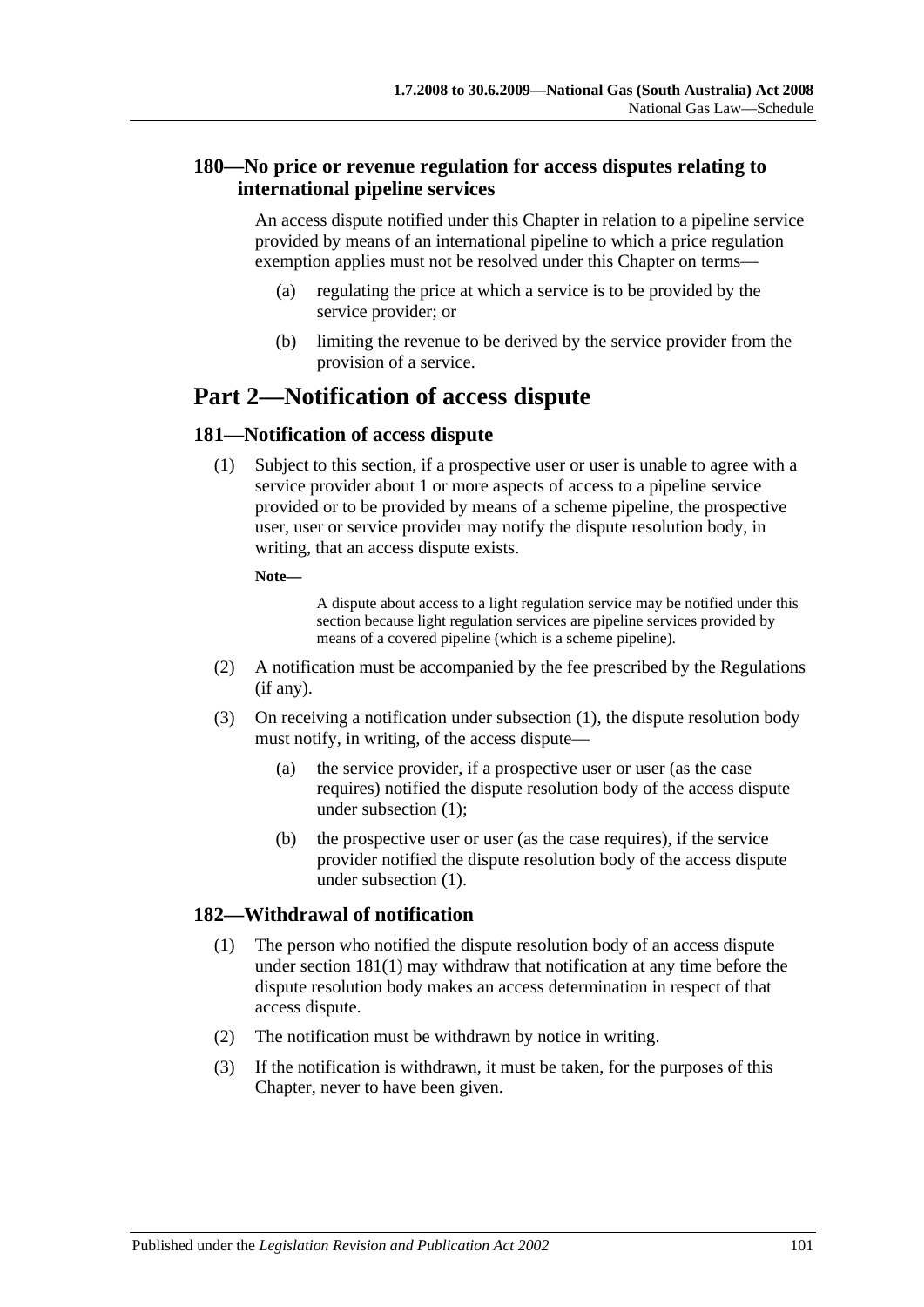### **183—Parties to an access dispute**

The parties to an access dispute are—

- (a) the person notifying the dispute resolution body of an access dispute under [section](#page-100-0) 181(1); and
- (b) a person notified by the dispute resolution body under [section](#page-100-1) 181(3); and
- (c) if the dispute resolution body is of the opinion that the resolution of the access dispute may involve requiring another person to do something—that other person; and
- (d) any other person who applies in writing to be made a party and is accepted by the dispute resolution body as having a sufficient interest.

# **Part 3—Access determinations**

### **184—Determination of access dispute**

- (1) Unless the dispute resolution body terminates an access dispute under section 186, the dispute resolution body must make a determination on access by the prospective user or user, as the case requires.
- (2) In making an access determination the dispute resolution body must comply with this Chapter and the Rules.
- (3) An access determination must—
	- (a) be in writing; and
	- (b) include a statement of reasons for making the determination; and
	- (c) be given to the parties without delay.
- (4) An access determination has effect on and after the date specified in the determination.

### <span id="page-101-0"></span>**185—Dispute resolution body may require parties to mediate, conciliate or engage in an alternative dispute resolution process**

- (1) The dispute resolution body may require the parties, in accordance with the Rules, to mediate, conciliate or engage in another alternative dispute resolution process for the purpose of resolving the dispute.
- (2) A party must comply with a requirement under [subsection](#page-101-0) (1).

### **186—Dispute resolution body may terminate access dispute in certain cases**

- (1) The dispute resolution body may at any time terminate an access dispute (without making an access determination) if the dispute resolution body considers that—
	- (a) the notification of the access dispute was vexatious; or
	- (b) the subject matter of the dispute is trivial, misconceived or lacking in substance; or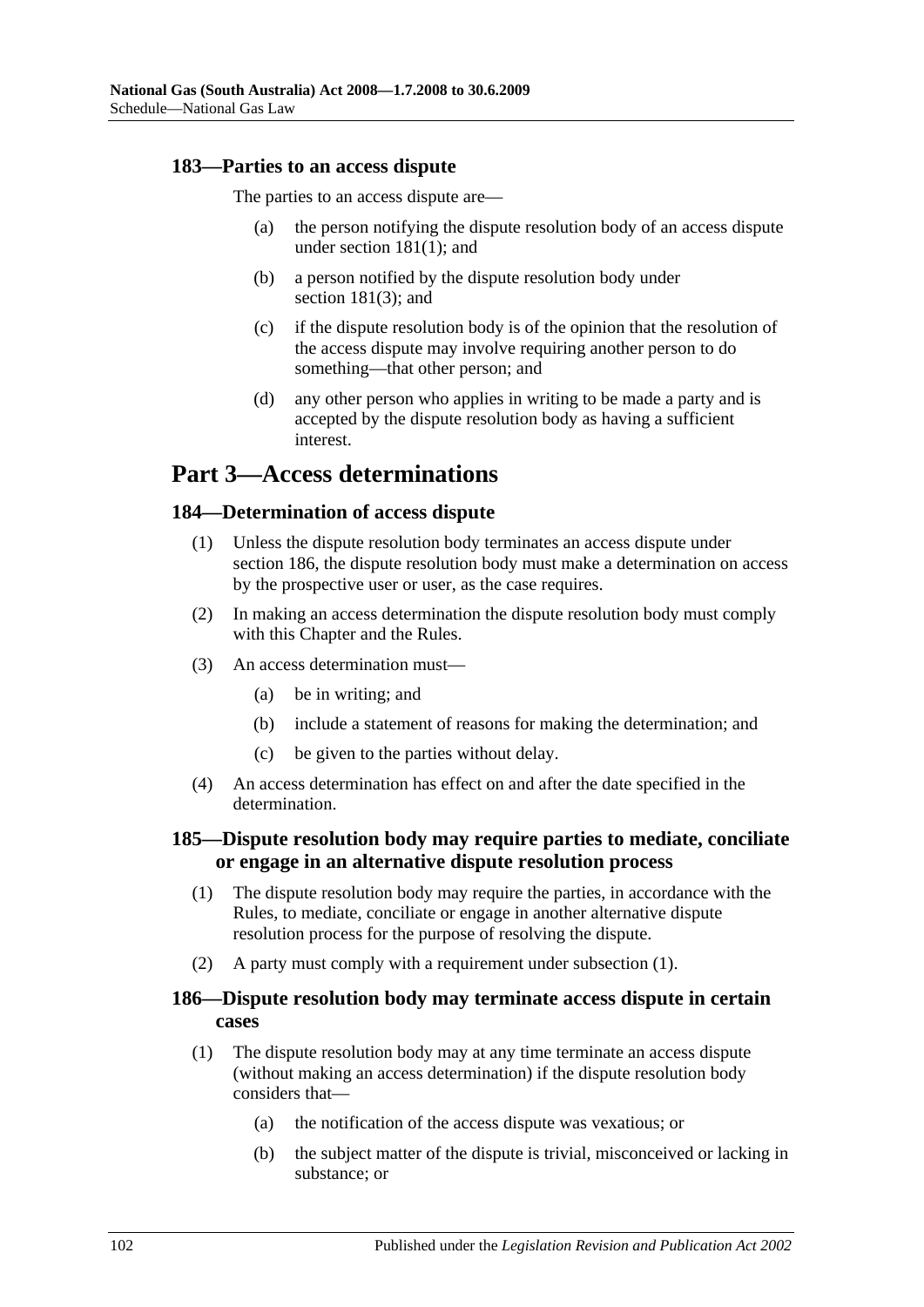- (c) the party who notified the access dispute had, but did not avail itself of, an opportunity to engage in negotiations in good faith with the other party before that notification; or
- (d) a specified dispute termination circumstance has occurred.
- (2) Subject to section 188, the dispute resolution body may also terminate an access dispute (without making an access determination) if the dispute resolution body considers that the aspect of access about which there is a dispute is expressly or impliedly dealt with under a contract between, as the case requires—
	- (a) the prospective user and service provider;
	- (b) the user and service provider.
- (3) In this section—

*specified dispute termination circumstance* means a circumstance specified by the Rules as being a circumstance, the occurrence of which, entitles the dispute resolution body to terminate an access dispute (without making an access determination).

## **187—No access determination if dispute resolution body considers there is genuine competition**

Despite anything to the contrary in this Chapter, the dispute resolution body may refuse to make an access determination that requires the service provider to provide a particular pipeline service to a prospective user or user if the dispute resolution body considers that the pipeline service the subject of the access dispute could be provided on a genuinely competitive basis by a person other than the service provider or an associate of the service provider.

### **188—Restrictions on access determinations**

- (1) The dispute resolution body must not make an access determination that would have any of the following effects:
	- (a) preventing a user obtaining a sufficient amount of a pipeline service under a contract or previous access determination to be able to meet the user's reasonably anticipated requirements, measured at the time the access dispute was notified;
	- (b) preventing a prospective user or user from obtaining, by the exercise of a pre-notification right, a sufficient amount of a pipeline service to be able to meet the prospective user's or user's actual requirements;
	- (c) depriving a person of a relevant protected contractual right.
- (2) In this section—

*pre-notification right* means a right under a contract, or under an access determination, that was in force at the time when the access dispute was notified under section 181;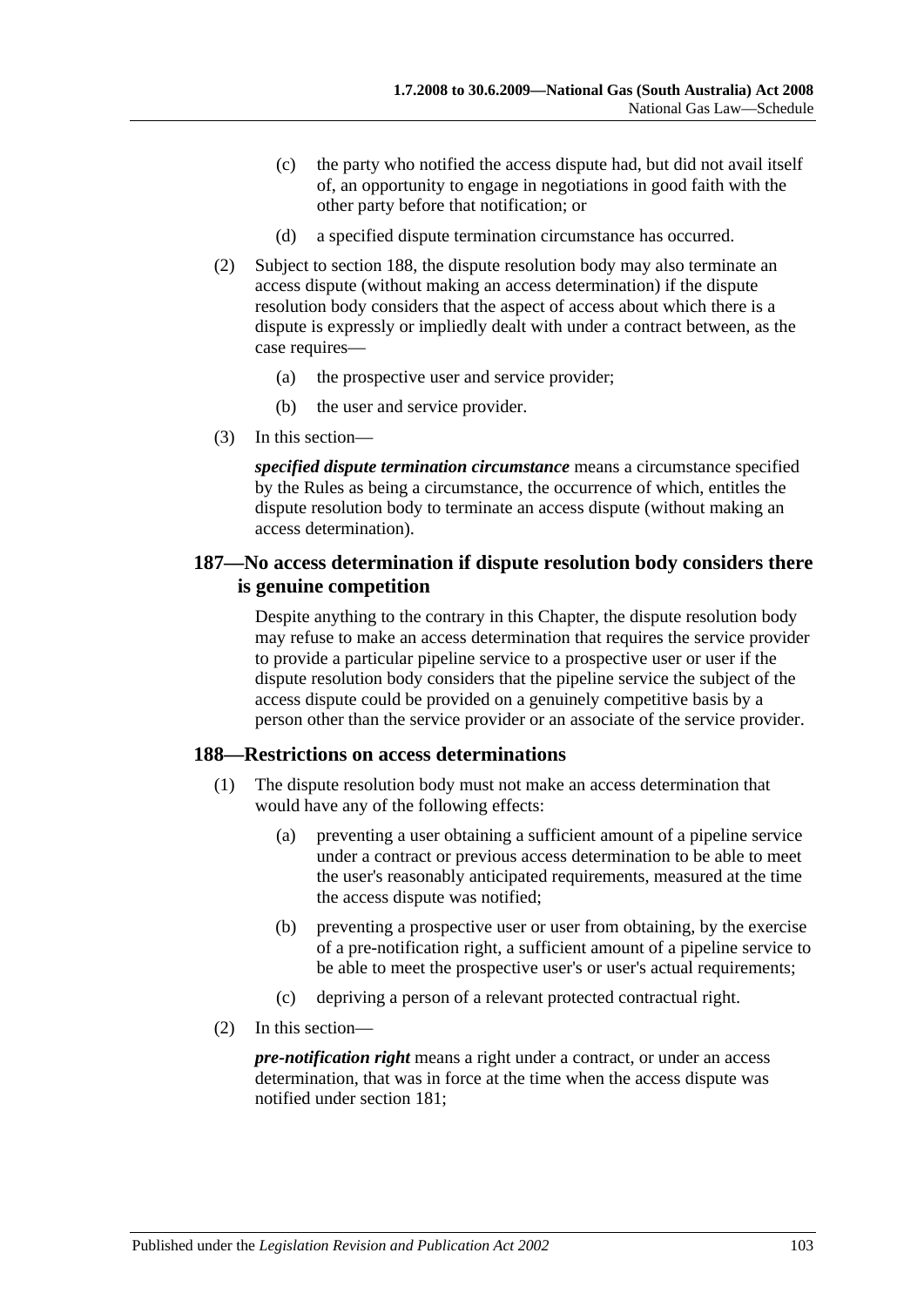*relevant exclusivity right* means an express contractual right that arose on or after 30 March 1995 that—

- (a) prevents a service provider supplying pipeline services to persons who are not parties to the contract; or
- (b) limits or controls a service provider's ability to supply pipeline services to persons who are not parties to the contract,

but does not include a user's contractual right to obtain a certain amount of pipeline services;

*relevant protected contractual right* means a right under a contract (other than a relevant exclusivity right) that was in force immediately before the notification of an access dispute under section 181.

### **189—Access determination must give effect to applicable access arrangement**

Subject to sections 190 and 191 and any Rules made for the purposes of this Part, the dispute resolution body must, in making an access determination, give effect to the applicable access arrangement—

- (a) applying to the pipeline services provided, or to be provided, by means of the access dispute pipeline; and
- (b) in effect at the time the determination is made,

(even though that arrangement may not have been in force when notification of the access dispute was given).

# **190—Access determinations and past contributions of capital to fund installations or the construction of new facilities**

- (1) In making an access determination, the dispute resolution body may (where relevant) take into account past contributions of capital to fund installations or the construction of new facilities.
- (2) Without limiting section 74, the Rules may—
	- (a) specify the matters that the dispute resolution body must address in making that access determination;
	- (b) specify the content of that access determination.

### **191—Rules may allow determination that varies applicable access arrangement for installation of a new facility**

- (1) This section applies if the dispute resolution body is proposing to make an access determination that will require—
	- (a) a service provider to install or construct a new facility to expand the capacity of the access dispute pipeline; and
	- (b) the prospective user or user who is a party to the access dispute to contribute some or all of the capital to fund the installation or construction of the new facility.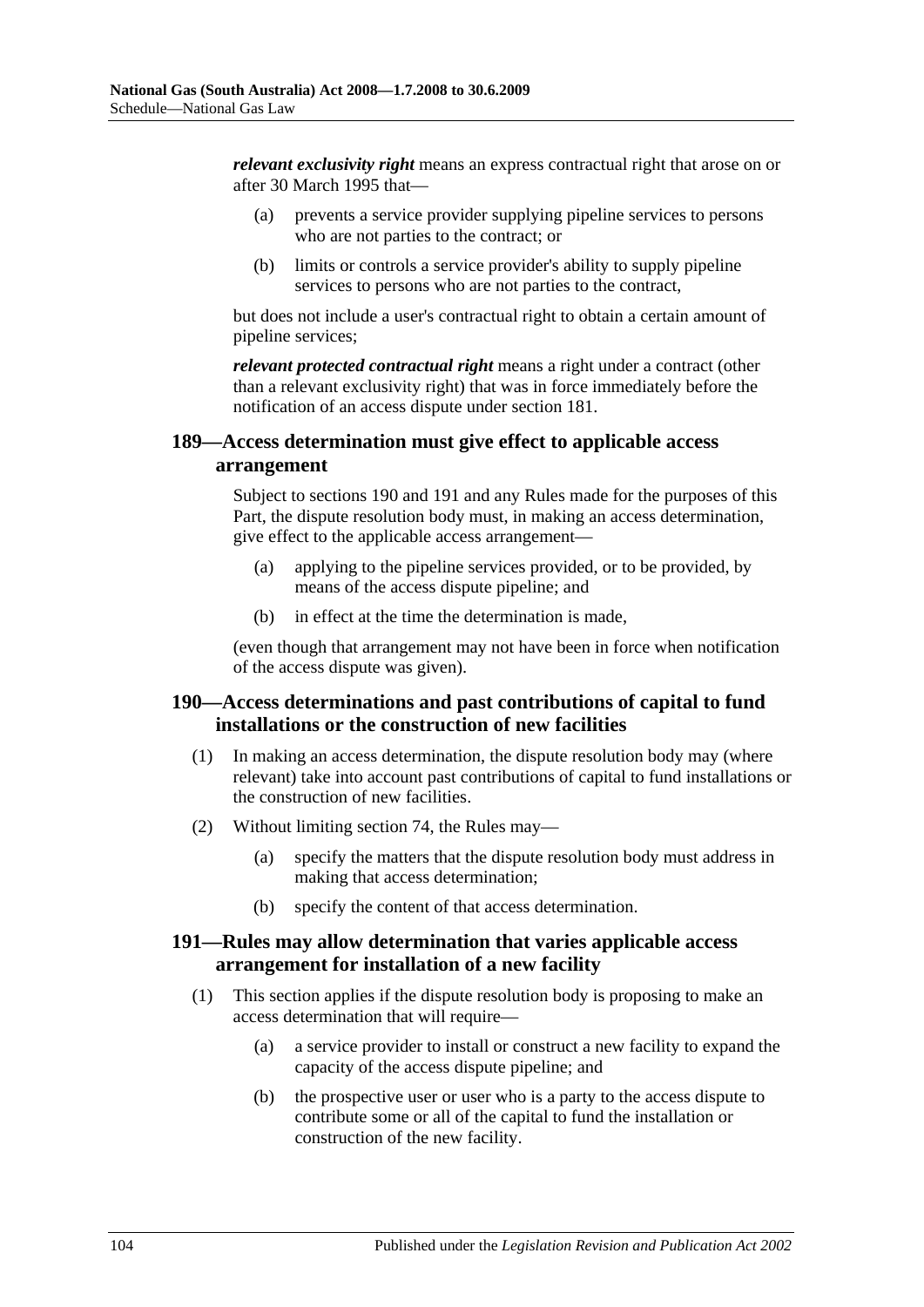- (2) Without limiting section 74, the Rules may—
	- (a) confer a function or power on the dispute resolution body to, when making the access determination, vary the applicable access arrangement; and
	- (b) specify the matters that the dispute resolution body must address in making that access determination; and
	- (c) specify the kinds of variations that may be made to the applicable access arrangement; and
	- (d) specify the content of that access determination.

### **192—Access determinations need not require the provision of a pipeline service**

An access determination may, but need not, require a service provider to provide a pipeline service to a prospective user.

### **193—Content of access determinations**

Subject to this Chapter, an access determination may deal with any matter relating to the provision of a pipeline service to a prospective user or user.

#### **Example—**

An access determination may require the service provider to provide a pipeline service to the prospective user or user at—

- (a) a specified tariff, rate or charge; and
- (b) on specified terms and conditions.

# **Part 4—Variation of access determinations**

### **194—Variation of access determination**

(1) The dispute resolution body may vary an access determination on the application of any party to the determination. However, it cannot vary the final determination if any other party objects.

#### **Note—**

If the parties cannot agree on a variation, a new access dispute can be notified under section 181.

- (2) Section 188 applies to a variation under this section as if—
	- (a) an access dispute arising out of the access determination had been notified when the application was made to the dispute resolution body for the variation of the determination; and
	- (b) the variation were the making of an access determination in the terms of the varied determination.

# **Part 5—Compliance with access determinations**

### **195—Compliance with access determination**

A party to an access dispute in respect of which an access determination is made must comply with the access determination.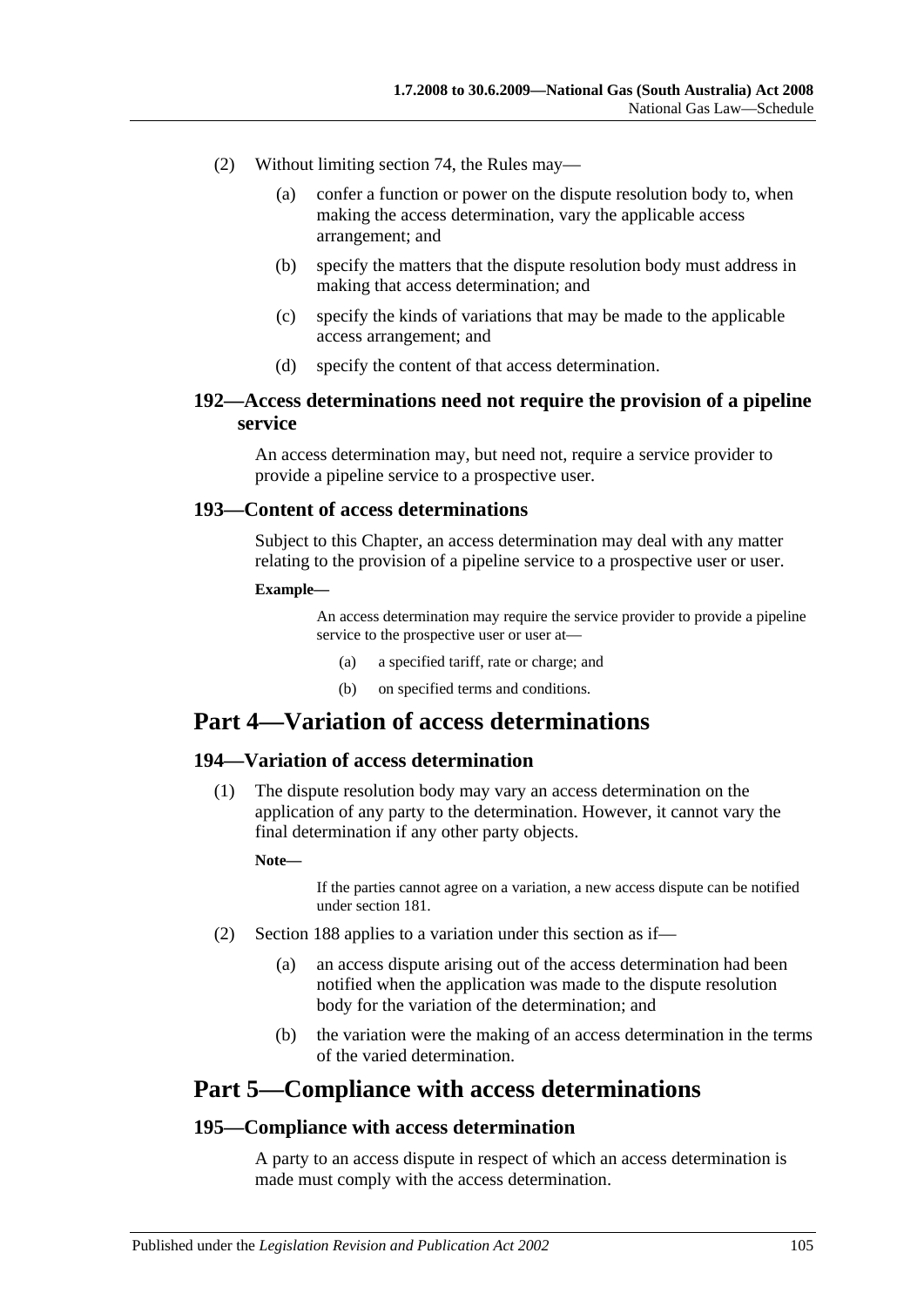# **Part 6—Access dispute hearing procedure**

# <span id="page-105-0"></span>**196—Hearing to be in private**

- (1) Subject to [subsection](#page-105-0) (2), a dispute hearing is to be in private.
- (2) If the parties agree, a dispute hearing or part of a dispute hearing may be conducted in public.
- <span id="page-105-1"></span>(3) The dispute resolution body may give written directions as to the persons who may be present at a dispute hearing that is conducted in private.
- (4) In giving directions under [subsection](#page-105-1) (3), the dispute resolution body must have regard to the wishes of the parties and the need for commercial confidentiality.

### **197—Right to representation**

In a dispute hearing a party may appear in person or be represented by another person.

### **198—Procedure of dispute resolution body**

- (1) In a dispute hearing the dispute resolution body—
	- (a) is not bound by technicalities, legal forms or rules of evidence; and
	- (b) must act as speedily as a proper consideration of the access dispute allows, having regard to the need to carefully and quickly inquire into and investigate the access dispute and all matters affecting the merits, and fair settlement, of the access dispute; and
	- (c) may inform itself about any matter relevant to the access dispute in any way it thinks appropriate.
- (2) The dispute resolution body may determine the periods that are reasonably necessary for the fair and adequate presentation of the respective cases of the parties in the dispute hearing, and may require that the cases be presented within those periods.
- (3) The dispute resolution body may require evidence or argument to be presented in writing, and may decide the matters on which the dispute resolution body will hear oral evidence or argument.
- (4) The dispute resolution body may determine that a dispute hearing is to be conducted by—
	- (a) telephone; or
	- (b) closed circuit television; or
	- (c) any other means of communication.
- (5) The Rules may make further provision about the procedure for the conduct of dispute hearings.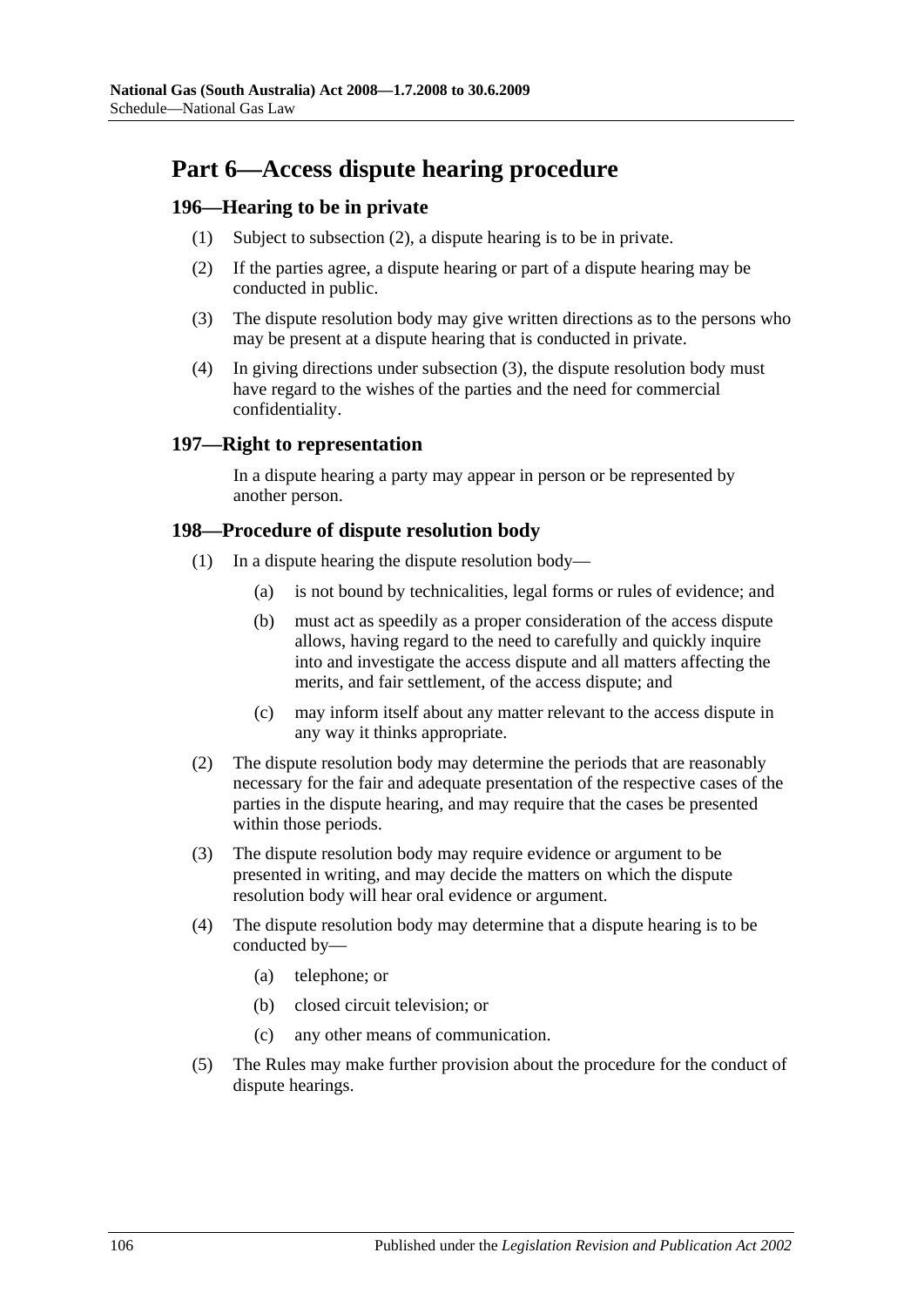### **199—Particular powers of dispute resolution body in a hearing**

- (1) The dispute resolution body may do any of the following things for the purpose of determining an access dispute:
	- (a) give a direction in the course of, or for the purpose of, a dispute hearing;
	- (b) hear and determine the access dispute in the absence of a party who has been given notice of the dispute hearing;
	- (c) sit at any place;
	- (d) adjourn to any time and place;
	- (e) refer any matter to an independent expert and accept the expert's report as evidence.
- (2) The dispute resolution body may make an interim determination.

### <span id="page-106-0"></span>**200—Disclosure of information**

- (1) The dispute resolution body may give an oral or written order to a person not to divulge or communicate to anyone else specified information that was given to the person in the course of an access dispute unless the person has the dispute resolution body's permission.
- (2) A person must not, without reasonable excuse, refuse or fail to comply with an order under [subsection](#page-106-0) (1).

Maximum penalty:

- (a) in the case of a natural person—\$2 000;
- (b) in the case of a body corporate—\$10 000.

### **201—Power to take evidence on oath or affirmation**

- (1) The dispute resolution body may take evidence on oath or affirmation and for that purpose the dispute resolution body may administer an oath or affirmation.
- (2) The dispute resolution body may summon a person to appear before the dispute resolution body to—
	- (a) give evidence; or
	- (b) produce such documents (if any) as are referred to in the summons; or
	- (c) give evidence and produce such documents (if any) as are referred to in the summons.
- (3) The powers in this section may be exercised only for the purposes of hearing and determining an access dispute.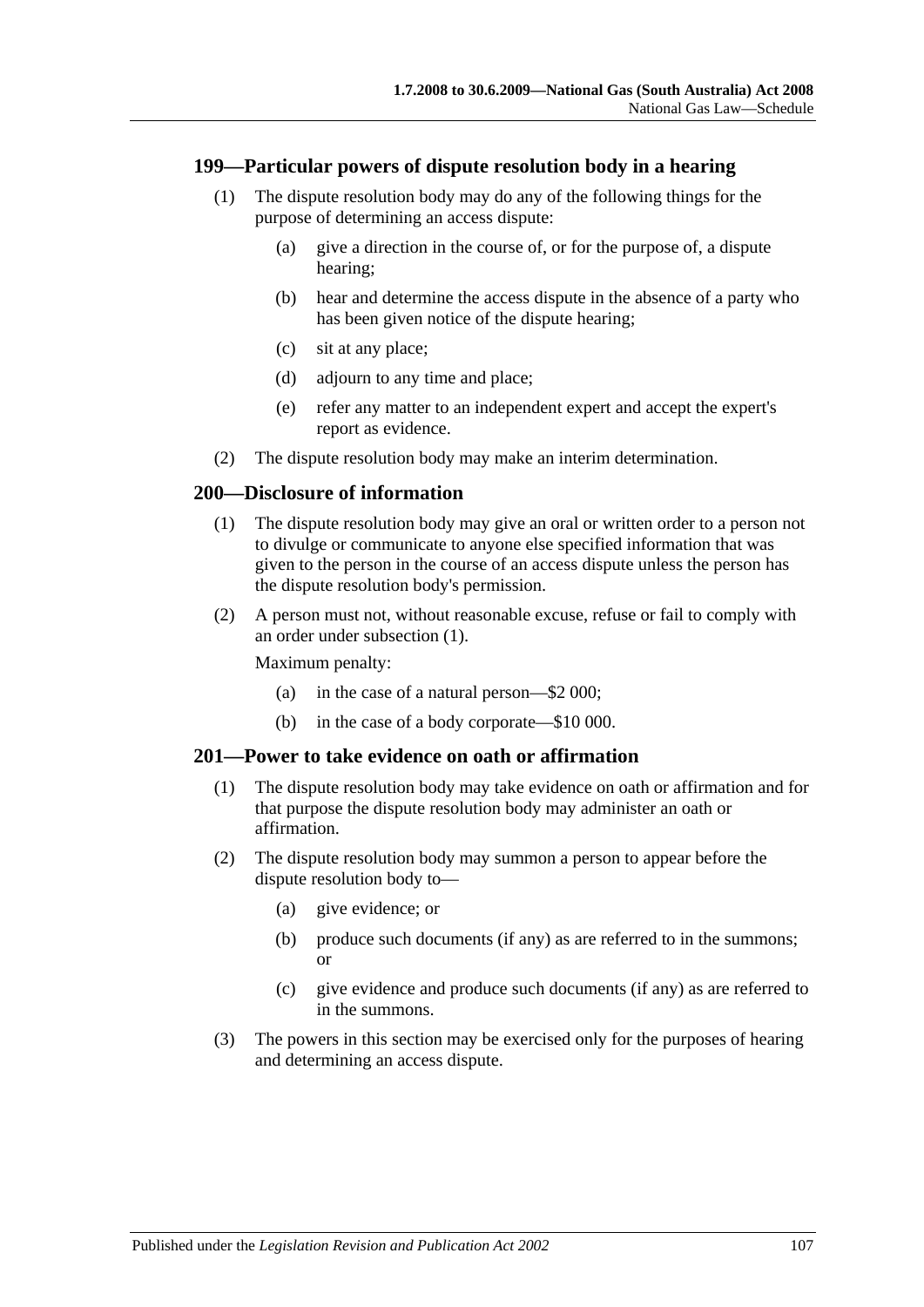### **202—Failing to attend as a witness**

A person who is served, as prescribed by the Regulations, with a summons to appear as a witness before the dispute resolution body must not, without reasonable excuse—

- (a) fail to attend as required by the summons; or
- (b) fail to appear and report himself or herself from day to day unless excused, or released from further attendance, by the dispute resolution body.

Maximum penalty: \$2 000.

### <span id="page-107-0"></span>**203—Failing to answer questions etc**

- (1) A person appearing as a witness before the dispute resolution body must not, without reasonable excuse—
	- (a) refuse or fail to be sworn or to make an affirmation; or
	- (b) refuse or fail to answer a question that the person is required to answer by the dispute resolution body; or
	- (c) refuse or fail to produce a document that he or she is required to produce by a summons under this Chapter served on him or her as prescribed by the Regulations.

Maximum penalty: \$2 000.

- <span id="page-107-1"></span>(2) It is a reasonable excuse for the purposes of [subsection](#page-107-0) (1) for a natural person to refuse or fail to answer a question or produce a document on the ground that the answer or the production of the document might—
	- (a) tend to incriminate the person; or
	- (b) expose the person to a criminal penalty.
- (3) [Subsection](#page-107-1) (2) does not limit what is a reasonable excuse for the purposes of [subsection](#page-107-0)  $(1)$ .

### **204—Intimidation etc**

A person must not—

- (a) threaten, intimidate or coerce another person; or
- (b) cause or procure damage, loss or disadvantage to another person,

because that other person—

- (c) proposes to produce, or has produced, documents to the dispute resolution body; or
- (d) proposes to appear, or has appeared, as a witness before the dispute resolution body.

Maximum penalty: \$2 000.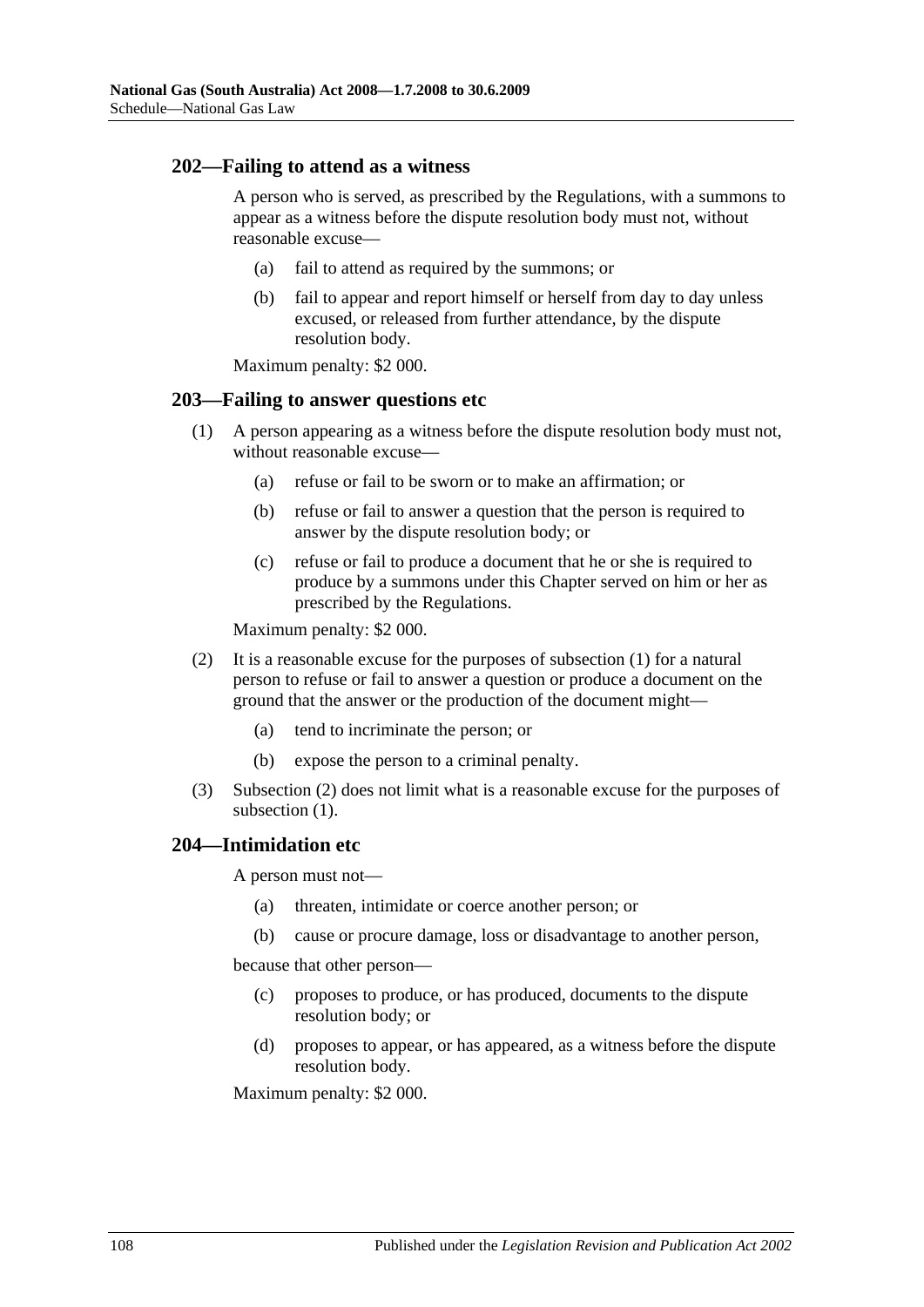## **205—Party may request dispute resolution body to treat material as confidential**

- (1) A party in a dispute hearing may—
	- (a) inform the dispute resolution body that, in the party's opinion, a specified part of a document contains confidential information; and
	- (b) request the dispute resolution body not to give a copy of that part to another party.
- (2) On receiving a request, the dispute resolution body must—
	- (a) inform the other party or parties that the request has been made and of the general nature of the matters to which the relevant part of the document relates; and
	- (b) ask the other party or parties whether there is any objection to the dispute resolution body complying with the request.
- (3) If there is an objection to the dispute resolution body complying with the request, the party objecting may inform the dispute resolution body of the objection and of the reasons for it.
- (4) After considering—
	- (a) a request; and
	- (b) any objection; and
	- (c) any further submissions that any party has made in relation to the request,

the dispute resolution body may decide—

- (d) not to give the other party or parties a copy of so much of the document as contains confidential information that the dispute resolution body thinks should not be given; or
- (e) to give the other party or another specified party a copy of the whole, or part, of the part of the document that contains confidential information subject to a condition that the party give an undertaking not to disclose the information to another person except to the extent specified by the dispute resolution body and subject to such other conditions as the dispute resolution body determines.

#### **206—Costs**

- (1) Each party is to bear its own costs in a dispute hearing except to the extent that an order under this section specifies otherwise.
- <span id="page-108-0"></span>(2) At any time, the dispute resolution body may order that a party pay all or a specified part of the costs of another party in a dispute hearing.
- <span id="page-108-1"></span>(3) The dispute resolution body may make an order under [subsection](#page-108-0) (2) only if satisfied that it is fair to do so, having regard to—
	- (a) whether a party has conducted the dispute hearing in a way that unnecessarily disadvantaged another party by conduct such as—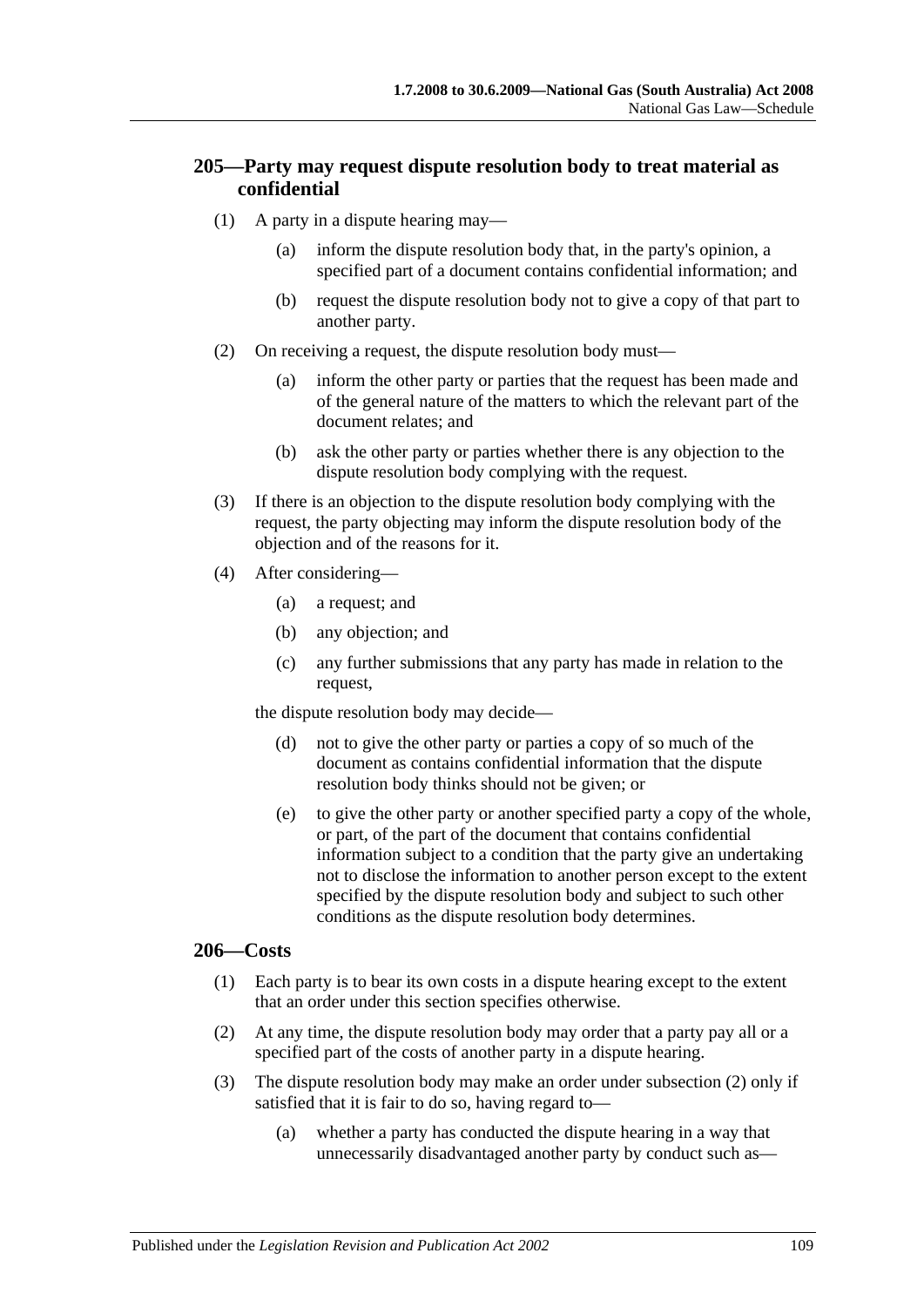- <span id="page-109-0"></span>(i) failing to comply with an order or direction of the dispute resolution body without reasonable excuse;
- <span id="page-109-1"></span>(ii) failing to comply with this Law, the Regulations or the Rules;
- (iii) asking for an adjournment as a result of [subparagraph](#page-109-0) (i) or [\(ii\);](#page-109-1)
- (iv) causing an adjournment;
- (v) attempting to deceive another party or the dispute resolution body;
- (vi) vexatiously conducting an access dispute;
- <span id="page-109-2"></span>(b) whether a party has been responsible for prolonging unreasonably the time taken to complete the dispute hearing;
- (c) the relative strengths of the claims made by each of the parties, including whether a party has made a claim that has no tenable basis in fact or law;
- (d) the nature and complexity of the access dispute;
- (e) any other matter the dispute resolution body considers relevant.
- <span id="page-109-4"></span>(4) A party to whom an order made under [subsection](#page-108-0) (2) is directed must comply with the order.
- <span id="page-109-3"></span>(5) If the dispute resolution body considers that the representative of a party, rather than the party, is responsible for conduct described in [subsection](#page-108-1) (3)(a) or [\(b\),](#page-109-2) the dispute resolution body may order that the representative in his or her own capacity compensate another party for any costs incurred unnecessarily.
- (6) Before making an order under [subsection](#page-109-3) (5), the dispute resolution body must give the representative a reasonable opportunity to be heard.
- <span id="page-109-5"></span>(7) A representative of a party to whom an order made under [subsection](#page-109-3) (5) is directed must comply with the order.
- (8) If the dispute resolution body makes an order for costs before the end of an access dispute, the dispute resolution body may require that the order be complied with before it continues with the proceeding.
- (9) If the dispute resolution body makes an order for costs, the dispute resolution body may fix the amount of costs itself.
- (10) This section applies to costs incurred by the parties in a dispute hearing even if the notification of the access dispute to which the dispute hearing relates is withdrawn.

#### **207—Outstanding costs are a debt due to party awarded the costs**

Costs that are payable under [section](#page-109-4) 206(4) or [\(7\)—](#page-109-5)

- (a) are a debt due to the party to whom the dispute resolution body has ordered that they be paid; and
- (b) may be recovered by that party in a court of competent jurisdiction.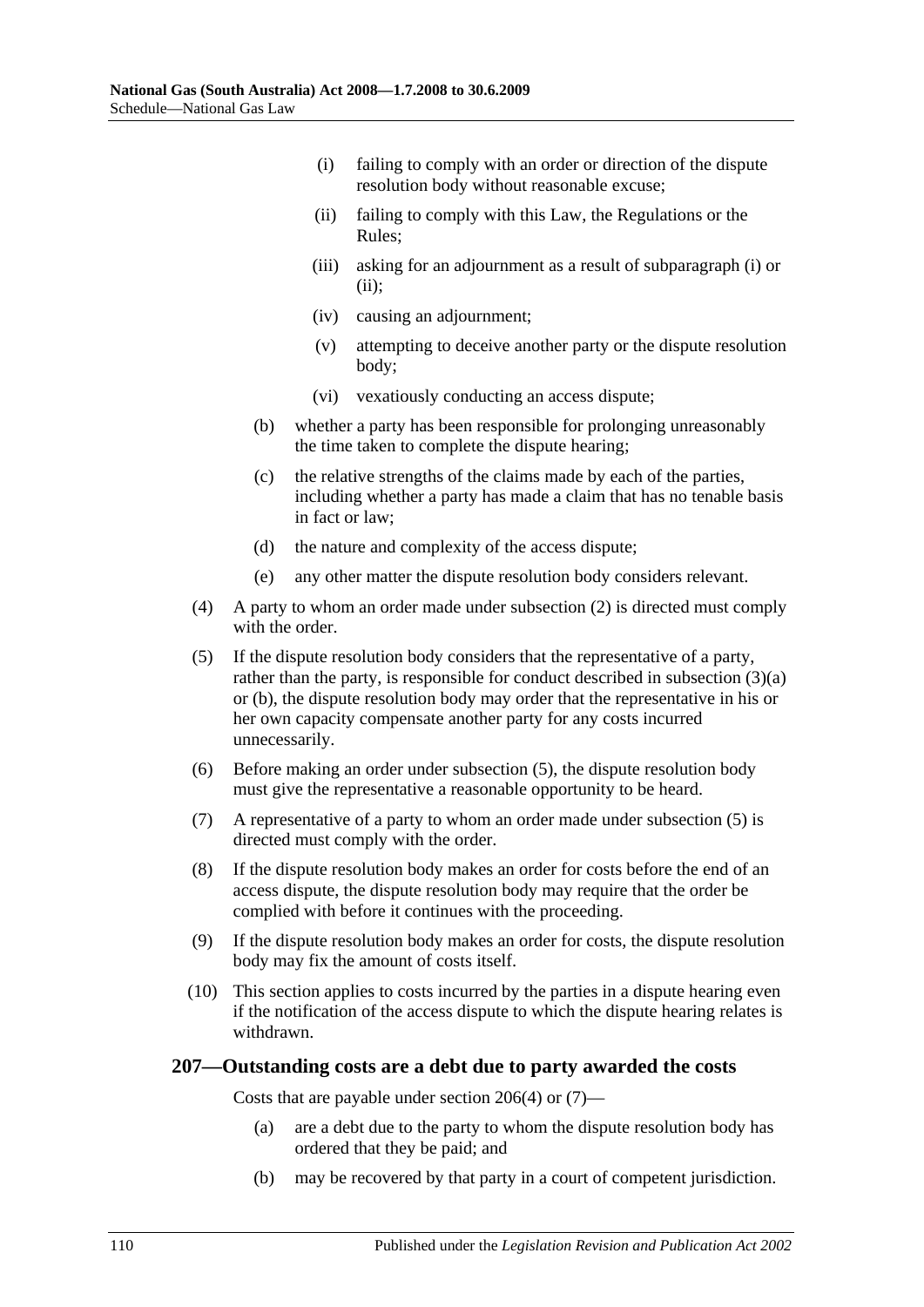## **Part 7—Joint access dispute hearings**

## **208—Definition**

In this Part—

*nominated disputes* has the meaning given by [section](#page-110-0) 209(2).

## **209—Joint dispute hearing**

- (1) This section applies if—
	- (a) the dispute resolution body is conducting 2 or more dispute hearings at a particular time; and
	- (b) 1 or more matters are common to the access disputes in relation to which the dispute hearings are being conducted.
- <span id="page-110-0"></span>(2) The dispute resolution body may, by notice in writing, decide that it will hold a joint dispute hearing in respect of such of those access disputes (the *nominated disputes*) as are specified in the notice.
- (3) The dispute resolution body may do so only if it considers this would be likely to result in the nominated disputes being resolved in a more efficient and timely manner.

## **210—Consulting the parties**

- (1) Before making a decision under [section](#page-110-0) 209(2), the dispute resolution body must give each party to each of the nominated disputes a notice in writing—
	- (a) specifying what the dispute resolution body is proposing to do; and
	- (b) inviting the party to make a written submission on the proposal to the dispute resolution body within 10 business days after the notice is given.
- (2) The dispute resolution body must have regard to any submission so made in deciding whether to do so. The dispute resolution body may have regard to any other matter it considers relevant.

## **211—Constitution and procedure of dispute resolution body for joint dispute hearings**

Chapter 6 Part 6 applies to the joint dispute hearing in a corresponding way to the way in which it applies to a particular dispute hearing.

## **212—Record of proceedings etc**

(1) The dispute resolution body as constituted for the purposes of the joint dispute hearing may have regard to any record of the proceedings of the dispute of any of the nominated disputes.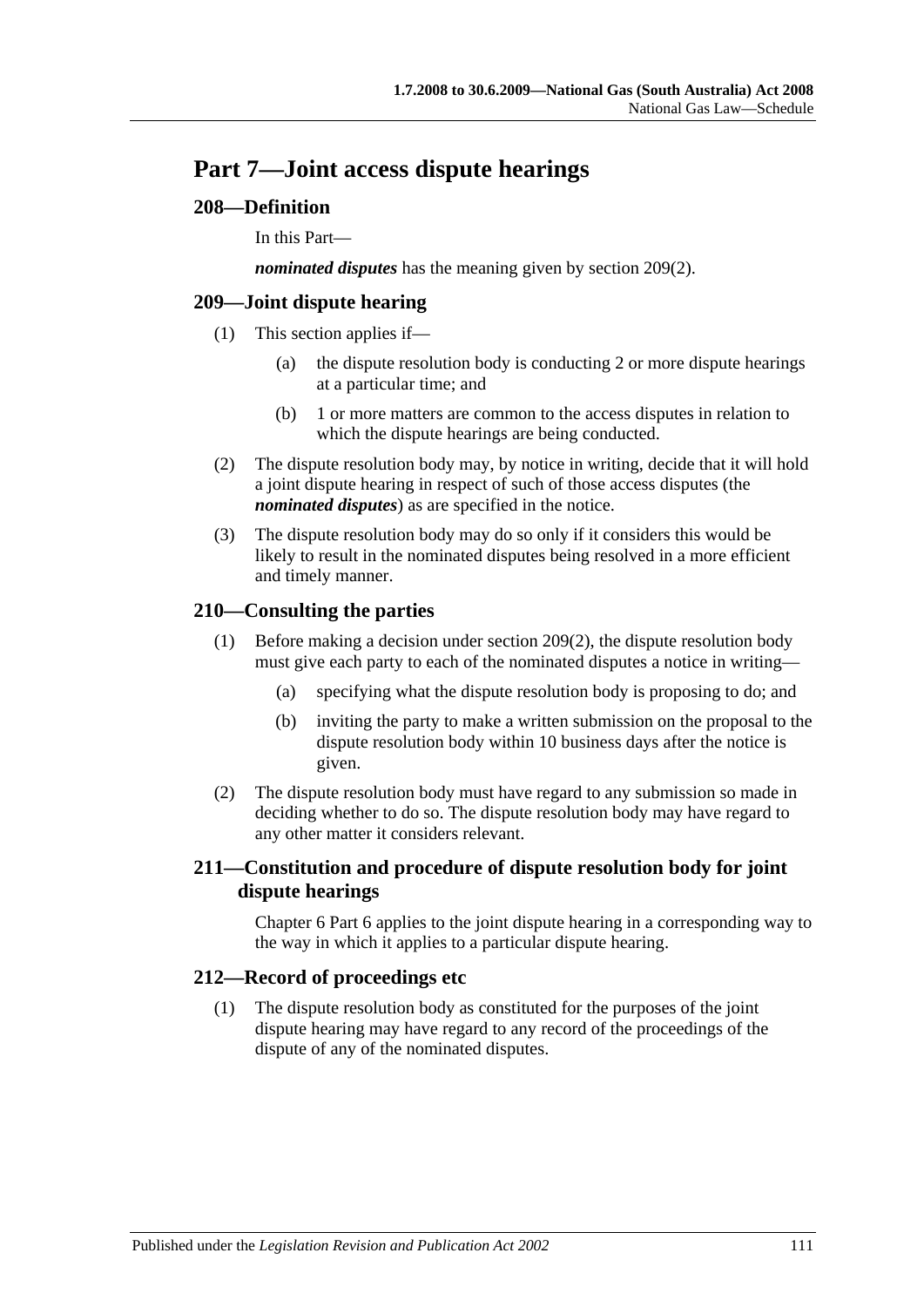- (2) The dispute resolution body as constituted for the purposes of the dispute hearing of each of the nominated disputes may, for the purposes of making an access determination in relation to the access dispute to which that hearing relates—
	- (a) have regard to any record of the proceedings of the joint dispute hearing; and
	- (b) adopt any findings of fact made by the dispute resolution body as constituted for the purposes of the joint dispute hearing.

## **Part 8—Miscellaneous matters**

### **213—Correction of access determinations for clerical mistakes etc**

If an access determination contains—

- (a) a clerical mistake; or
- (b) an error arising from an accidental slip or omission; or
- (c) a material miscalculation of figures or a material mistake in the description of any person, thing or matter referred to in the determination; or
- (d) a defect in form,

the dispute resolution body may correct the access determination.

#### **214—Reservation of capacity during an access dispute**

A service provider who is in an access dispute with a user must not, without the consent of the user, alter the rights that the user has to use the capacity of the access dispute pipeline during the period of the dispute.

#### **215—Subsequent service providers bound by access determinations**

- (1) An access determination applies to every subsequent service provider as if that subsequent service provider were a party to the access dispute in respect of which the access determination was made.
- (2) In this section—

*subsequent service provider* means a service provider (other than the service provider to whom the access determination applies) who provides pipeline services—

- (a) the subject of the access dispute; and
- (b) in respect of which the access determination was made.

### **216—Regulations about the costs to be paid by parties to access dispute**

The Regulations may provide for the dispute resolution body to—

- (a) charge the parties to an access dispute for its costs in the access dispute; and
- (b) apportion those costs between the parties.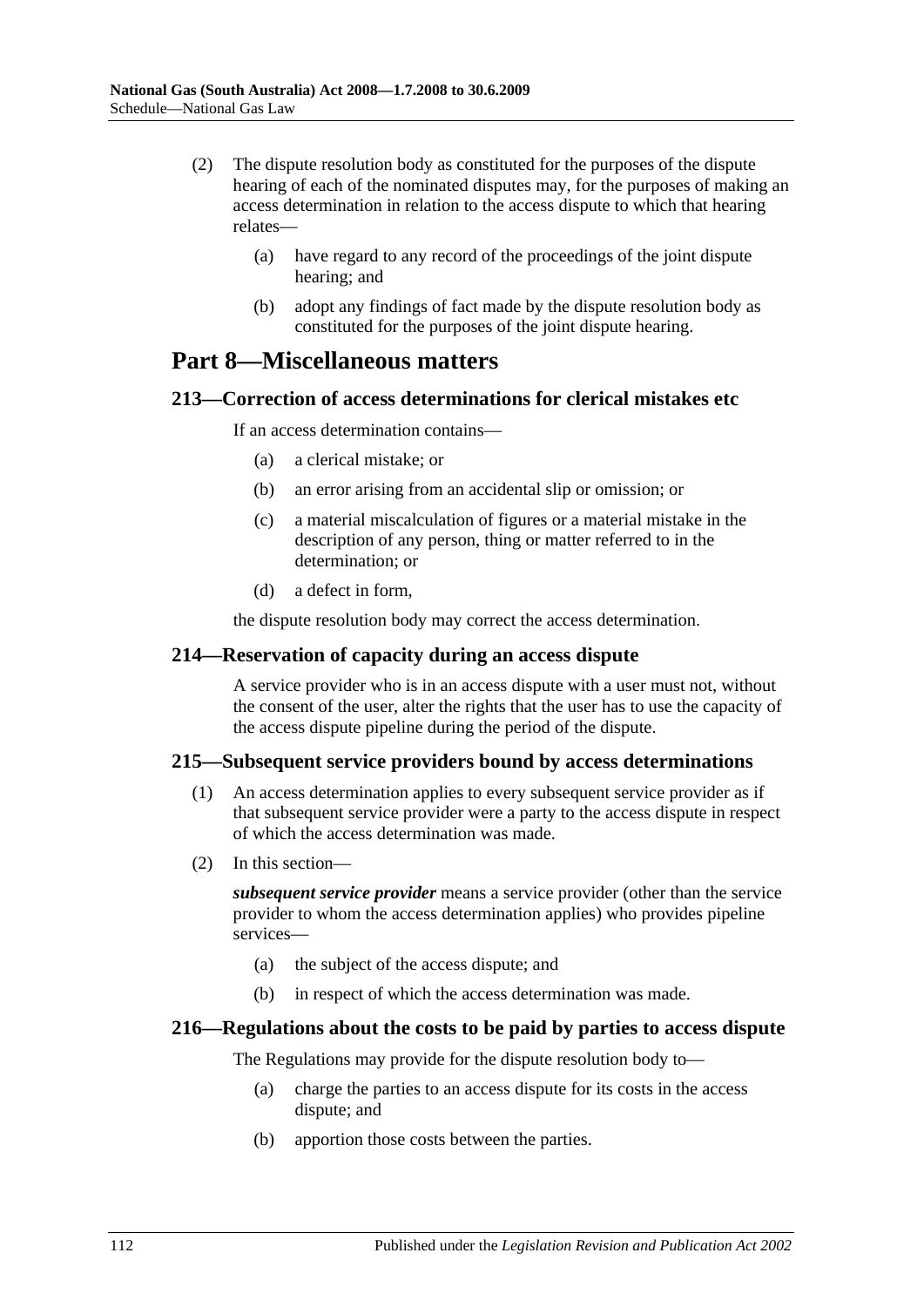# **Chapter 7—The Natural Gas Services Bulletin Board Part 1—The Bulletin Board Operator**

## **217—The Bulletin Board operator**

The Bulletin Board operator is the person prescribed by the Regulations as the Bulletin Board operator.

### **218—Obligation to establish and maintain the Natural Gas Services Bulletin Board**

- (1) The Bulletin Board operator first prescribed under section 217 must establish a website, to be known as the Natural Gas Services Bulletin Board, containing information of the kind specified in the Rules in relation to natural gas services.
- (2) The Bulletin Board operator must maintain the Natural Gas Services Bulletin Board.
- (3) The Bulletin Board operator may replace the website with another website containing information of the kind specified in the Rules in relation to natural gas services.

### <span id="page-112-2"></span><span id="page-112-1"></span><span id="page-112-0"></span>**219—Other functions of the Bulletin Board operator**

The Bulletin Board operator also has the following functions:

- (a) to collect and collate Bulletin Board information;
- (b) to collect and collate other information in relation to natural gas services for inclusion on the Natural Gas Services Bulletin Board;
- (c) to derive from information of the type mentioned in [paragraphs](#page-112-0) (a) and [\(b\)](#page-112-1) information for inclusion on the Natural Gas Services Bulletin Board;
- (d) to publish information on the Natural Gas Services Bulletin Board of the kinds that may or must be included on the Natural Gas Services Bulletin Board under the Rules;
- (e) to manage information of the type mentioned in [paragraphs](#page-112-0) (a), [\(b\)](#page-112-1) and [\(c\);](#page-112-2)
- (f) such other functions as are conferred on the Bulletin Board operator by this Law, the Rules or any other law prescribed by the Regulations for the purposes of this paragraph.

## **220—Powers of the Bulletin Board operator**

The Bulletin Board operator has the power to do all things necessary or convenient to be done for or in connection with the performance of its functions.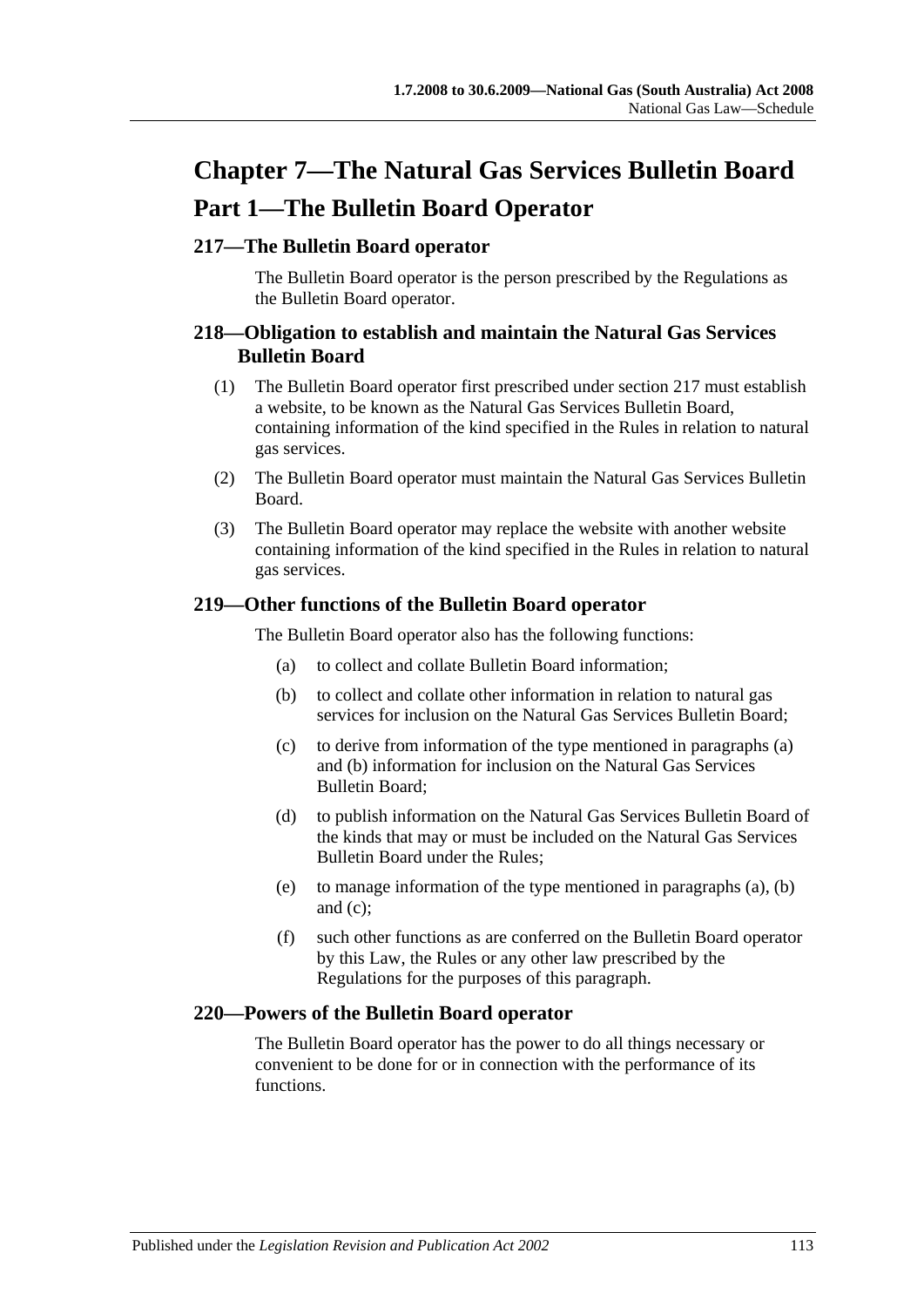## <span id="page-113-0"></span>**221—Immunity of the Bulletin Board operator**

- (1) The Bulletin Board operator or an officer or employee of the Bulletin Board operator does not incur any civil monetary liability for an act or omission in the performance or exercise, or purported performance or exercise, of a function or power of the Bulletin Board operator under this Law or the Rules unless the act or omission is done or made in bad faith or through negligence.
- <span id="page-113-1"></span>(2) The civil monetary liability for an act or omission of a kind referred to in [subsection](#page-113-0) (1) done or made through negligence may not exceed the prescribed maximum amount.
- (3) The Regulations may, for the purposes of [subsection](#page-113-1) (2), without limitation do all or any of the following:
	- (a) prescribe a maximum amount that is limited in its application to persons, events, circumstances, losses or periods specified in the Regulations;
	- (b) prescribe maximum amounts that vary in their application according to the persons to whom or the events, circumstances, losses or periods to which they are expressed to apply;
	- (c) prescribe the manner in which a maximum amount is to be divided amongst claimants.
- (4) The Bulletin Board operator may enter into an agreement with a person varying or excluding the operation of a provision of this section and, to the extent of that agreement, that provision does not apply.
- (5) This section does not apply to any liability of an officer or employee of a body corporate to the body corporate.
- (6) In this section—

*civil monetary liability* means liability to pay damages or compensation or any other amount ordered in a civil proceeding, but does not include liability to pay a civil penalty under this Law, an infringement penalty under Chapter 8 Part 7 or the costs of a proceeding.

### **222—Fees for services provided**

- (1) The Bulletin Board operator may charge a fee specified, or a fee calculated in accordance with a formula or methodology specified, in the Rules for access by a person to—
	- (a) the Natural Gas Services Bulletin Board; or
	- (b) Bulletin Board information.
- (2) The fee must not be such as to amount to taxation.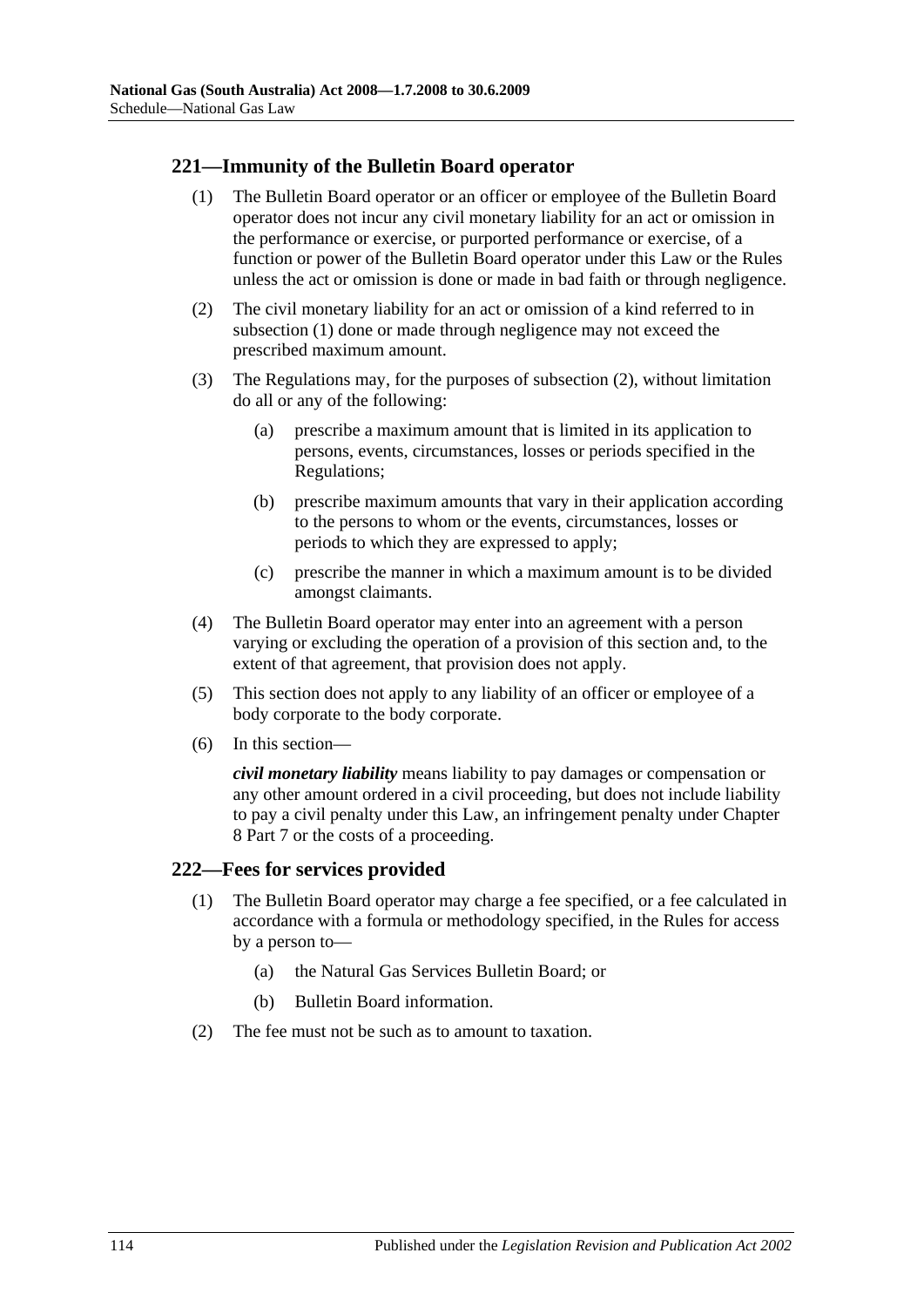## **Part 2—Bulletin Board information**

## <span id="page-114-0"></span>**223—Obligation to give information to the Bulletin Board operator**

- (1) A person of the following kind who has possession or control of information in relation to natural gas services must give the Bulletin Board operator the information if the person is required to do so under the Rules:
	- (a) a service provider;
	- (b) a gas market operator;
	- (c) a user;
	- (d) a non scheme pipeline user;
	- (e) a producer;
	- (f) a storage provider;
	- (g) another person who is prescribed by the Regulations for the purposes of this paragraph.
- (2) The information must be given to the Bulletin Board operator in accordance with the Rules.
- (3) [Subsection](#page-114-0) (1) does not apply if the person is exempt under the Rules from giving the information.

### **224—Person cannot rely on duty of confidence to avoid compliance with obligation**

A person must not refuse to comply with the requirement in [section](#page-114-0) 223(1) on the ground of any duty of confidence.

## **225—Giving to Bulletin Board operator false and misleading information**

A person must not give Bulletin Board information to the Bulletin Board operator that the person knows is false or misleading in a material particular.

### <span id="page-114-1"></span>**226—Immunity of persons giving information to the Bulletin Board operator**

- (1) A person who gives Bulletin Board information to the Bulletin Board operator does not incur any civil monetary liability for an act or omission in giving that information unless the act or omission is done or made in bad faith or through negligence.
- <span id="page-114-2"></span>(2) The civil monetary liability for an act or omission of a kind referred to in [subsection](#page-114-1) (1) done or made through negligence may not exceed the prescribed maximum amount.
- (3) The Regulations may, for the purposes of [subsection](#page-114-2) (2), without limitation do all or any of the following:
	- (a) prescribe a maximum amount that is limited in its application to persons, events, circumstances, losses or periods specified in the Regulations;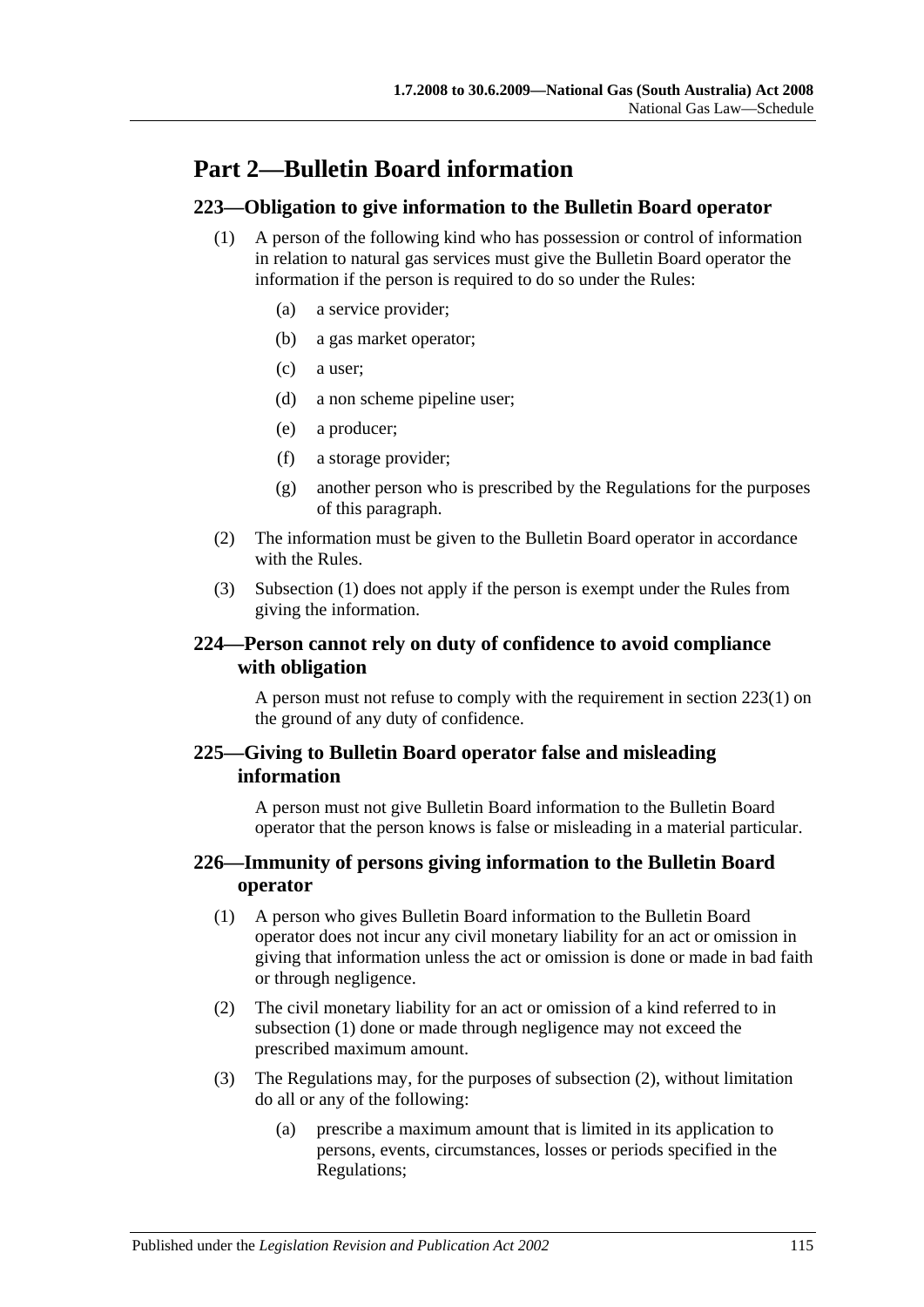- (b) prescribe maximum amounts that vary in their application according to the persons to whom or the events, circumstances, losses or periods to which they are expressed to apply;
- (c) prescribe the manner in which a maximum amount is to be divided amongst claimants.
- (4) A person mentioned in [subsection](#page-114-1) (1) may enter into an agreement with another person varying or excluding the operation of a provision of this section and, to the extent of that agreement, that provision does not apply.
- (5) In this section—

*civil monetary liability* means liability to pay damages or compensation or any other amount ordered in a civil proceeding, but does not include liability to pay a civil penalty under this Law, an infringement penalty under Chapter 8 Part 7 or the costs of a proceeding.

## **Part 3—Protection of information**

## <span id="page-115-0"></span>**227—Protection of information by the Bulletin Board operator**

- (1) The Bulletin Board operator must not copy, record, use or disclose information that is Bulletin Board information, except for the purposes of exercising powers or performing functions as the Bulletin Board operator.
- (2) If a person ceases to be the Bulletin Board operator, the person must not afterwards copy, record, use or disclose information that is Bulletin Board information and that was disclosed to the person as the Bulletin Board operator.
- <span id="page-115-1"></span>(3) [Subsection](#page-115-0) (1) does not apply if—
	- (a) the Bulletin Board operator has the written consent for the copying, recording, use or disclosure from—
		- (i) the person who gave the information; or
		- (ii) the person from whom the person referred to in [subparagraph](#page-115-1) (i) received that information; or
	- (b) the information is publicly available; or
	- (c) the information is required to be used or disclosed because of the operation of a law of this jurisdiction or another participating jurisdiction; or
	- (d) the information is also disclosed to the Bulletin Board operator
		- (i) for reasons other than compliance with [section](#page-114-0)  $223(1)$ ; and
		- (ii) in circumstances other than those expressly permitted by the Rules.

## <span id="page-115-2"></span>**228—Protection of information by employees etc of the Bulletin Board operator**

- (1) A person who is—
	- (a) an officer of the Bulletin Board operator; or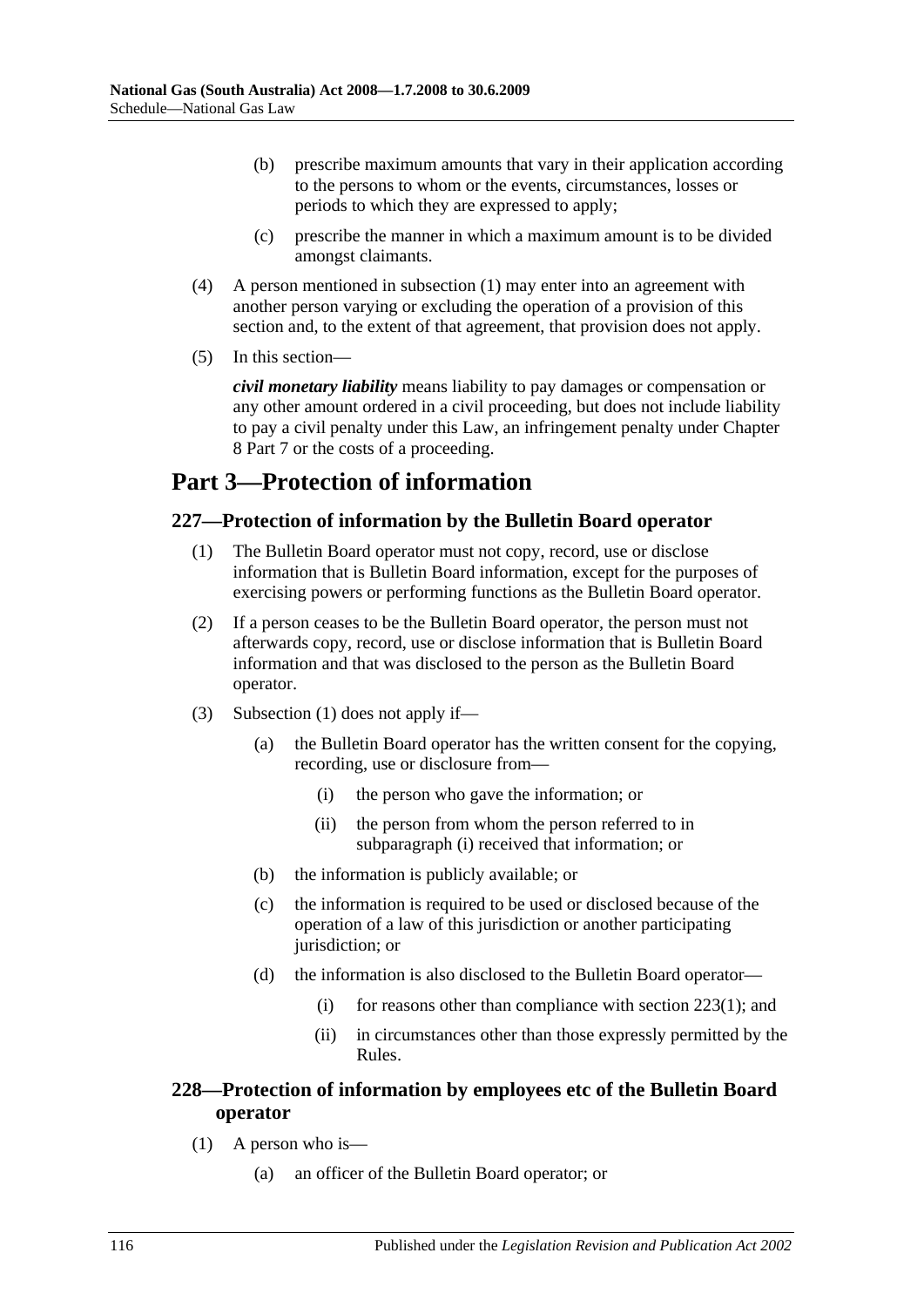- (b) an employee of the Bulletin Board operator; or
- (c) a person performing work for or rendering services to the Bulletin Board operator otherwise than as an officer or employee,

must not copy, record, use or disclose information that is Bulletin Board information, except in that person's capacity as a person who is exercising powers or performing functions, or assisting in the exercise of powers or performance of functions, for the Bulletin Board operator as the Bulletin Board operator.

- <span id="page-116-0"></span> $(2)$  If—
	- (a) information is Bulletin Board information; and
	- (b) the information is disclosed to a person in the person's capacity as—
		- (i) an officer of the Bulletin Board operator; or
		- (ii) an employee of the Bulletin Board operator; or
		- (iii) a person performing work for or rendering services to the Bulletin Board operator otherwise than as an officer or employee,

exercising powers or performing functions, or assisting in the exercise of powers or performance of functions, for the Bulletin Board operator; and

- (c) 1 of the following applies:
	- (i) in the case of an officer of the Bulletin Board operator—the person ceases to be an officer acting in that capacity;
	- (ii) in the case of an employee of the Bulletin Board operator—the person ceases to be an employee acting in that capacity;
	- (iii) in the case of a person performing work for or rendering services to the Bulletin Board operator otherwise than as an officer or employee—the person ceases to be a person of that kind acting in that capacity,

the person must not afterwards copy, record, use or disclose the information.

- <span id="page-116-1"></span>(3) [Subsections](#page-115-2) (1) and [\(2\)](#page-116-0) do not apply if—
	- (a) the person has the written consent for the copying, recording, use or disclosure from—
		- (i) the person who gave the information; or
		- (ii) the person from whom the person referred to in [subparagraph](#page-116-1) (i) received that information; or
	- (b) the information is publicly available; or
	- (c) the information is required to be used or disclosed because of the operation of a law of this jurisdiction or another participating jurisdiction; or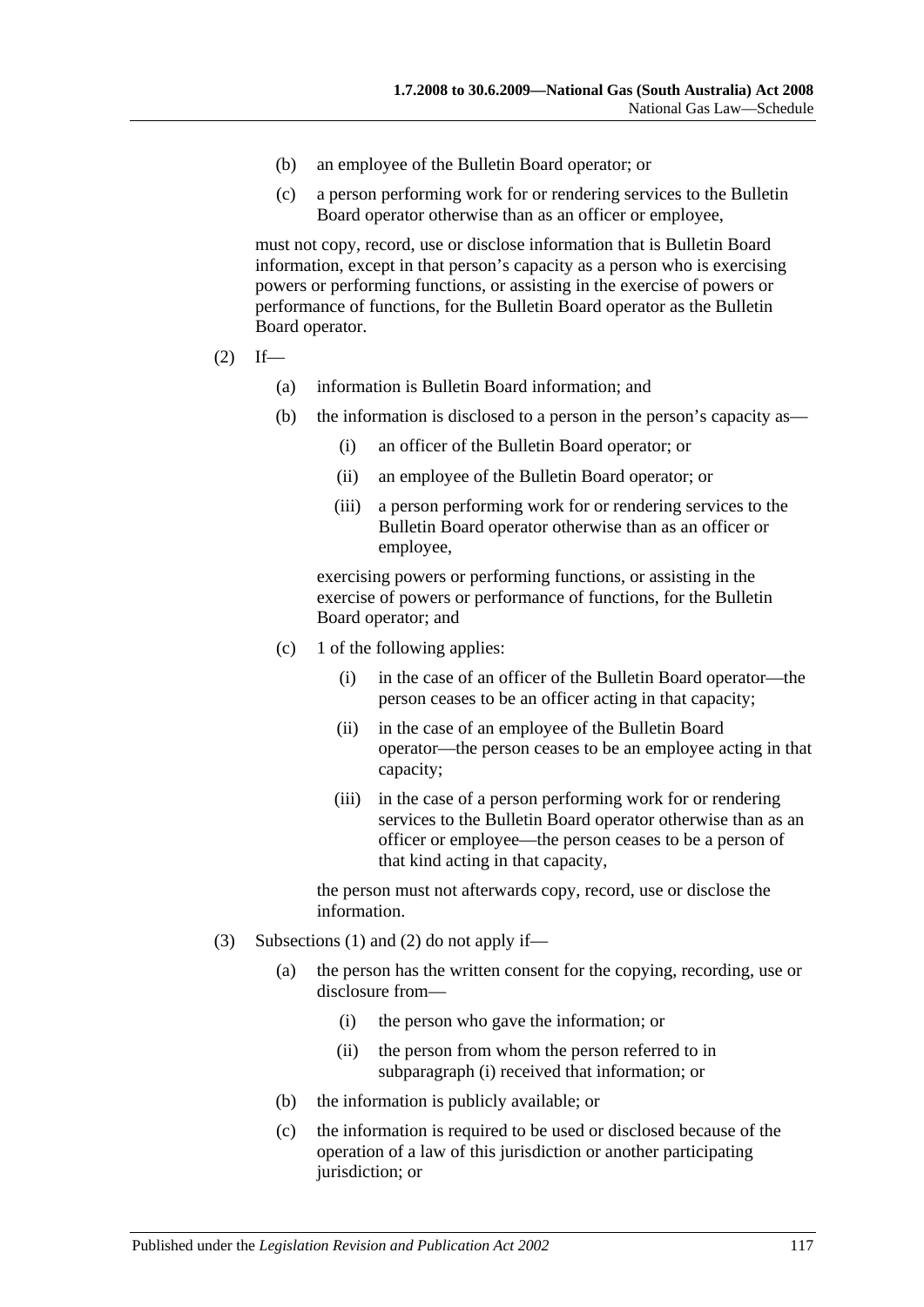- (d) the information is also disclosed to the person
	- (i) for reasons other than compliance with [section](#page-114-0)  $223(1)$ ; and
	- (ii) in circumstances other than those expressly permitted by the Rules.

# **Chapter 8—Proceedings under the National Gas Law Part 1—Proceedings generally**

#### **229—Instituting civil proceedings under this Law**

- (1) Proceedings may not be instituted in a court in respect of a breach of a provision of this Law, the Regulations or Rules that is not an offence provision by any person except as provided for in this Chapter.
- (2) The AER may, in accordance with Chapter 8 Part 2, institute civil proceedings in respect of a breach of—
	- (a) a provision of this Law that is not an offence provision (including a provision that is a civil penalty provision or conduct provision); or
	- (b) a provision of the Regulations that is not an offence provision (including a provision that is a civil penalty provision or conduct provision); or
	- (c) a provision of the Rules (including a provision that is a civil penalty provision or a conduct provision).
- (3) A person other than the AER may, in accordance with Chapter 8 Part 2, institute civil proceedings in respect of a breach of a conduct provision.

#### **230—Time limit within which proceedings may be instituted**

- (1) The AER may only institute a proceeding for a breach, by a person, of a provision of this Law, the Regulations or the Rules that is not an offence provision within 6 years after the date on which the breach occurred.
- (2) A person, other than the AER, may only institute a proceeding for a breach of a conduct provision by another person within 6 years after the date on which the breach occurred.

## **Part 2—Proceedings for breaches of this Law, Regulations or the Rules**

### <span id="page-117-0"></span>**231—AER proceedings for breaches of this Law, Regulations or the Rules that are not offences**

(1) The Court may make an order, on application by the AER on behalf of the Commonwealth, declaring that a person is in breach of a provision of this Law, the Regulations or the Rules that is not an offence provision.

**Note—**

A Supreme Court of a participating jurisdiction that is a State may hear an application by the AER under [subsection](#page-117-0) (1) by operation of section 39(2) of the *Judiciary Act 1903* of the Commonwealth.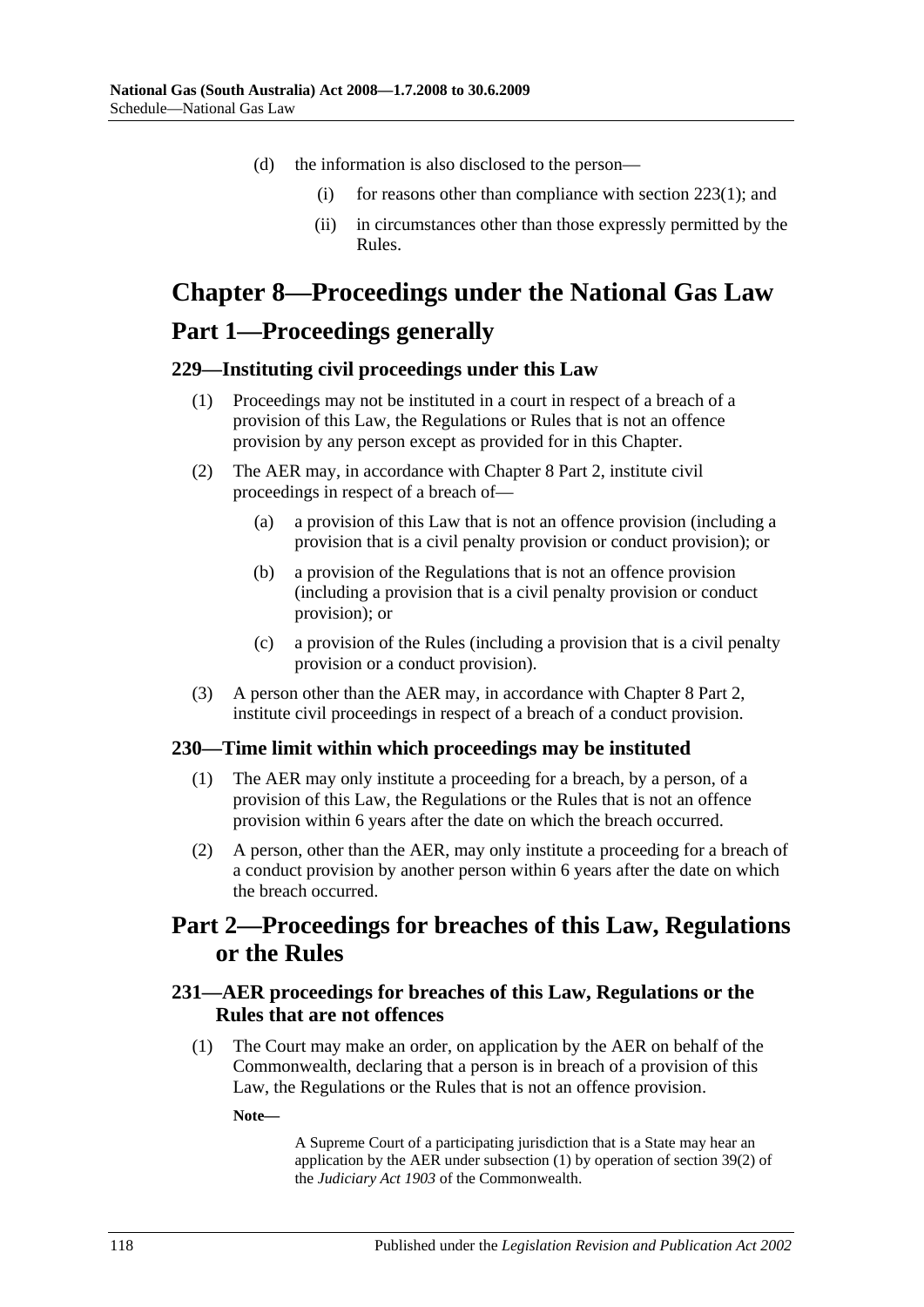- (2) If the order declares a person to be in breach of a provision of this Law the Regulations or the Rules that is not an offence provision, the order may include 1 or more of the following:
	- (a) an order that the person pay a civil penalty determined in accordance with this Law, the Regulations and the Rules if the breach is a breach of a civil penalty provision;
	- (b) an order that the person cease, within a specified period, the act, activity or practice constituting the breach;
	- (c) an order that the person take such action, or adopt such practice, as the Court requires for remedying the breach or preventing a recurrence of the breach;
	- (d) an order that the person implement a specified program for compliance with this Law, the Regulations and the Rules;
	- (e) an order of a kind prescribed by the Regulations.
- <span id="page-118-0"></span>(3) If a person has engaged, is engaging or is proposing to engage in any conduct in breach of a provision of this Law, the Regulations or the Rules that is not an offence provision, the Court may, on application by the AER on behalf of the Commonwealth, grant an injunction—
	- (a) restraining the person from engaging in the conduct; and
	- (b) if, in the Court's opinion, it is desirable to do so—requiring the person to do something.
- (4) The power of the Court under [subsection](#page-118-0) (3) to grant an injunction restraining a person from engaging in conduct of a particular kind may be exercised—
	- (a) if the Court is satisfied that the person has engaged in conduct of that kind—whether or not it appears to the Court that the person intends to engage again, or to continue to engage, in conduct of that kind; or
	- (b) if it appears to the Court that, if an injunction is not granted, it is likely that the person will engage in conduct of that kind—whether or not the person has previously engaged in conduct of that kind and whether or not there is an imminent danger of substantial damage to any person if the person engages in conduct of that kind.

## **232—Proceedings for declaration that a person is in breach of a conduct provision**

- (1) The Court may make an order, on application by a person other than the AER, declaring that another person is in breach of a conduct provision.
- (2) If the order declares a person to be in breach of a conduct provision, the order may include 1 or more of the following:
	- (a) an order that the person in breach cease, within a specified period, the act, activity or practice constituting the breach;
	- (b) an order that the person in breach take such action, or adopt such practice, as the Court requires for remedying the breach or preventing a recurrence of the breach;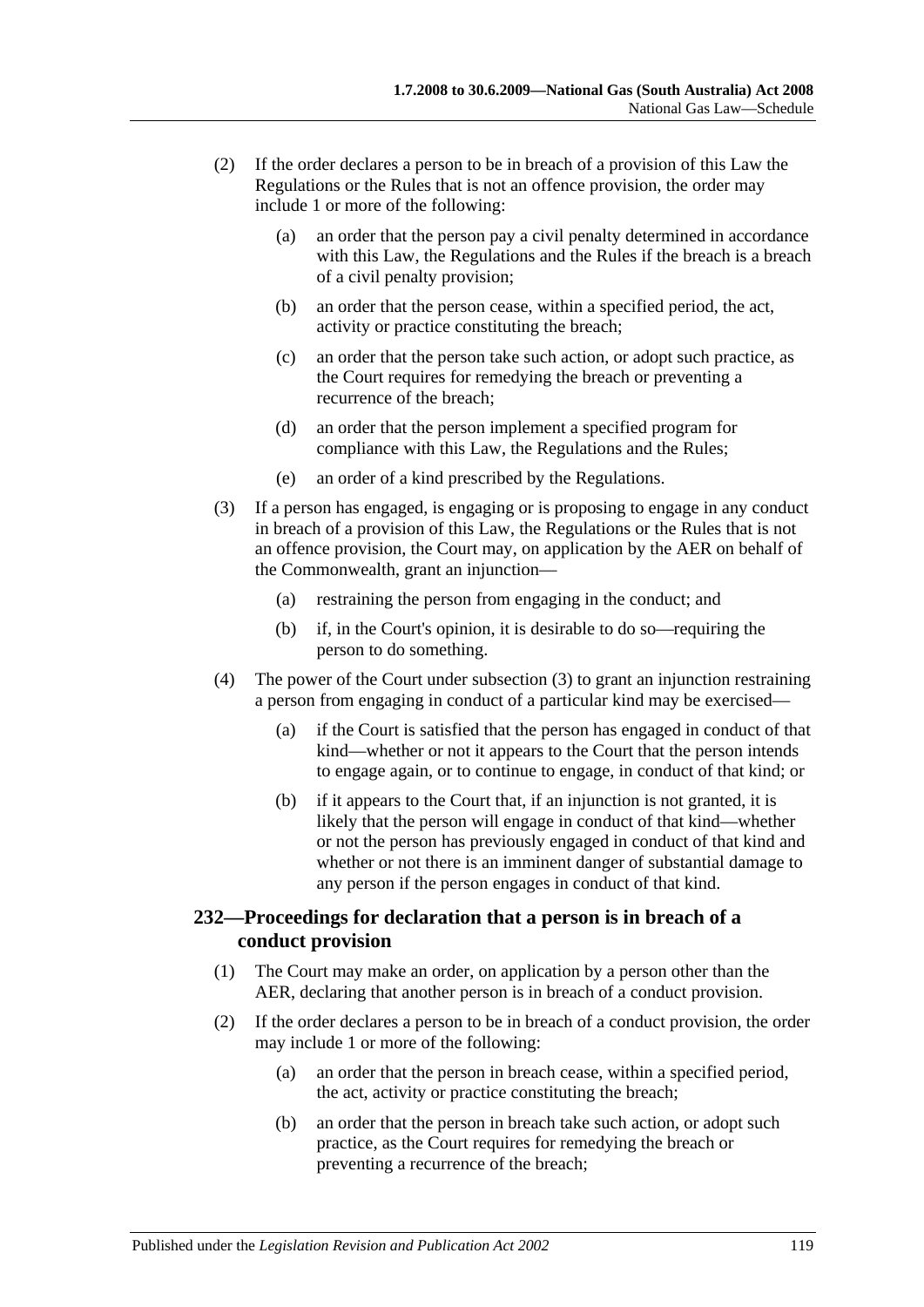- (c) an order that the person in breach implement a specified program for compliance with this Law, the Regulations and the Rules;
- (d) an order of a kind prescribed by the Regulations.
- <span id="page-119-0"></span>(3) If a person has engaged, is engaging or is proposing to engage in any conduct in breach of a conduct provision, the Court may, on application by another person (other than the AER), grant an injunction—
	- (a) restraining the first mentioned person from engaging in the conduct; and
	- (b) if, in the Court's opinion, it is desirable to do so—requiring the first mentioned person to do something.
- (4) The power of the Court under [subsection](#page-119-0) (3) to grant an injunction restraining a person from engaging in conduct of a particular kind may be exercised—
	- (a) if the Court is satisfied that the person has engaged in conduct of that kind—whether or not it appears to the Court that the person intends to engage again, or to continue to engage, in conduct of that kind; or
	- (b) if it appears to the Court that, if an injunction is not granted, it is likely that the person will engage in conduct of that kind—whether or not the person has previously engaged in conduct of that kind and whether or not there is an imminent danger of substantial damage to any person if the person in conduct of that kind.

#### **233—Actions for damages by persons for breach of conduct provision**

A person other than the AER who suffers loss or damage by conduct of another person that was done in breach of a conduct provision may recover the amount of the loss or damage by action against that other person in a court of competent jurisdiction.

## **Part 3—Matters relating to breaches of this Law, the Regulations or the Rules**

## **234—Matters for which there must be regard in determining amount of civil penalty**

Every civil penalty ordered to be paid by a person declared to be in breach of a provision of this Law, the Regulations or the Rules must be determined having regard to all relevant matters, including—

- (a) the nature and extent of the breach; and
- (b) the nature and extent of any loss or damage suffered as a result of the breach; and
- (c) the circumstances in which the breach took place; and
- (d) whether the person has engaged in any similar conduct and been found to be in breach of a provision of this Law, the Regulations or the Rules in respect of that conduct; and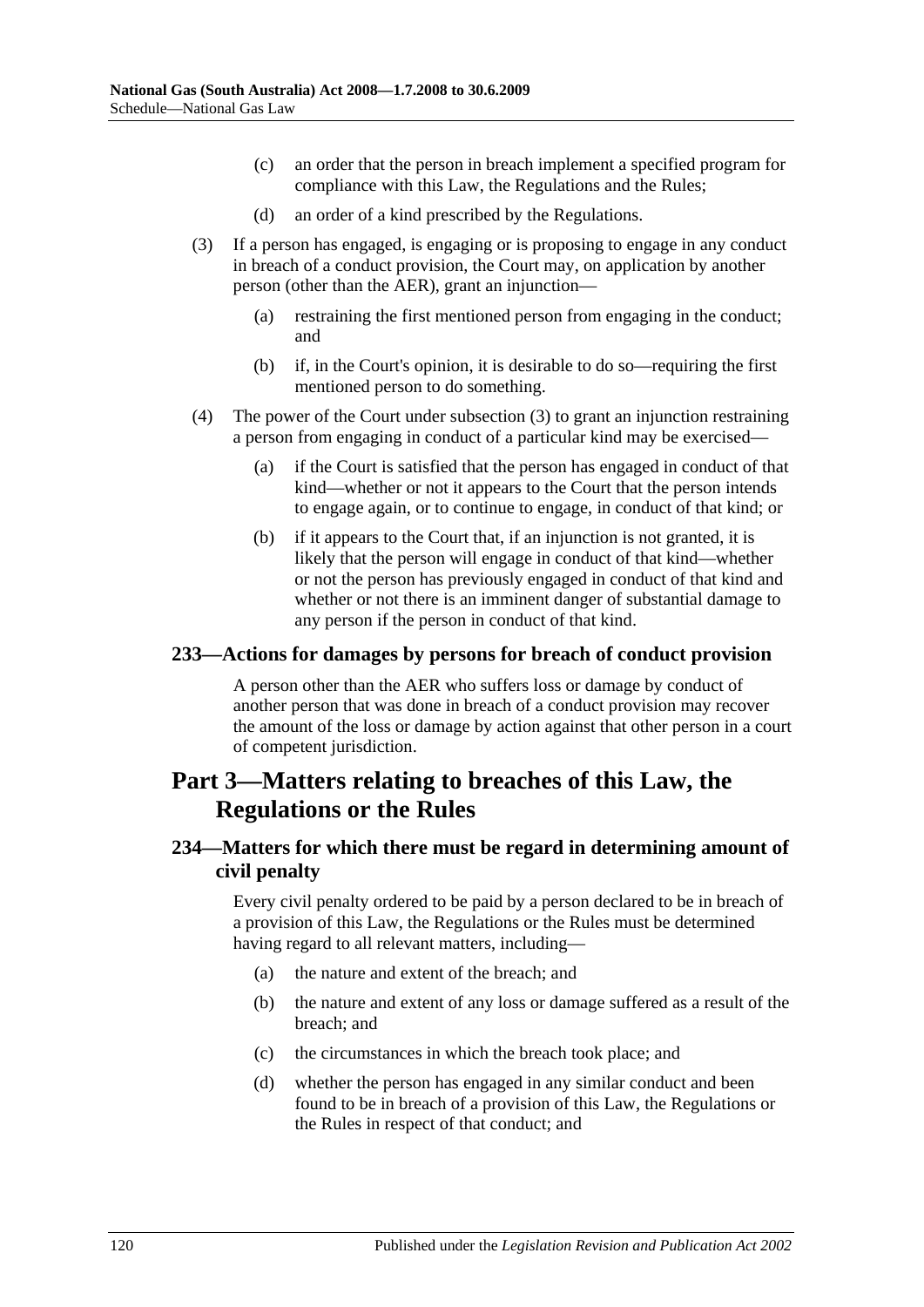(e) whether the service provider had in place a compliance program approved by the AER or required under the Rules, and if so, whether the service provider has been complying with that program.

#### **235—Breach of a civil penalty provision is not an offence**

A breach of a civil penalty provision is not an offence.

#### **236—Breaches of civil penalty provisions involving continuing failure**

For the purpose of determining the civil penalty for a breach of a civil penalty provision, if the breach consists of a failure to do something that is required to be done, the breach is to be regarded as continuing until the act is done despite the fact that any period within which, or time before which, the act is required to be done has expired or passed.

#### **237—Conduct in breach of more than 1 civil penalty provision**

- (1) If the conduct of a person constitutes a breach of 2 or more civil penalty provisions, proceedings may be instituted under this Law against the person in relation to the breach of any 1 or more of those provisions.
- (2) However, the person is not liable to more than 1 civil penalty under this Law in respect of the same conduct.

#### **Note—**

Clause 49 of Schedule 2 to this Law sets out further provisions in relation to double jeopardy.

## <span id="page-120-0"></span>**238—Persons involved in breach of civil penalty provision or conduct provision**

- (1) A person must not—
	- (a) aid, abet, counsel or procure a breach of a civil penalty provision or conduct provision by another person; or
	- (b) be in any way directly or indirectly knowingly concerned in, or party to, a breach of a civil penalty provision or conduct provision by another person.
- (2) This Law applies to a person who breaches [subsection](#page-120-0) (1) in relation to a civil penalty provision or conduct provision as if the person were a person who has breached the civil penalty provision or conduct provision.

### **239—Attempt to breach a civil penalty provision**

A person who attempts to commit a breach of a civil penalty provision commits a breach of that provision.

#### **240—Civil penalties payable to the Commonwealth**

If a person is ordered to pay a civil penalty, the penalty is payable to the Commonwealth.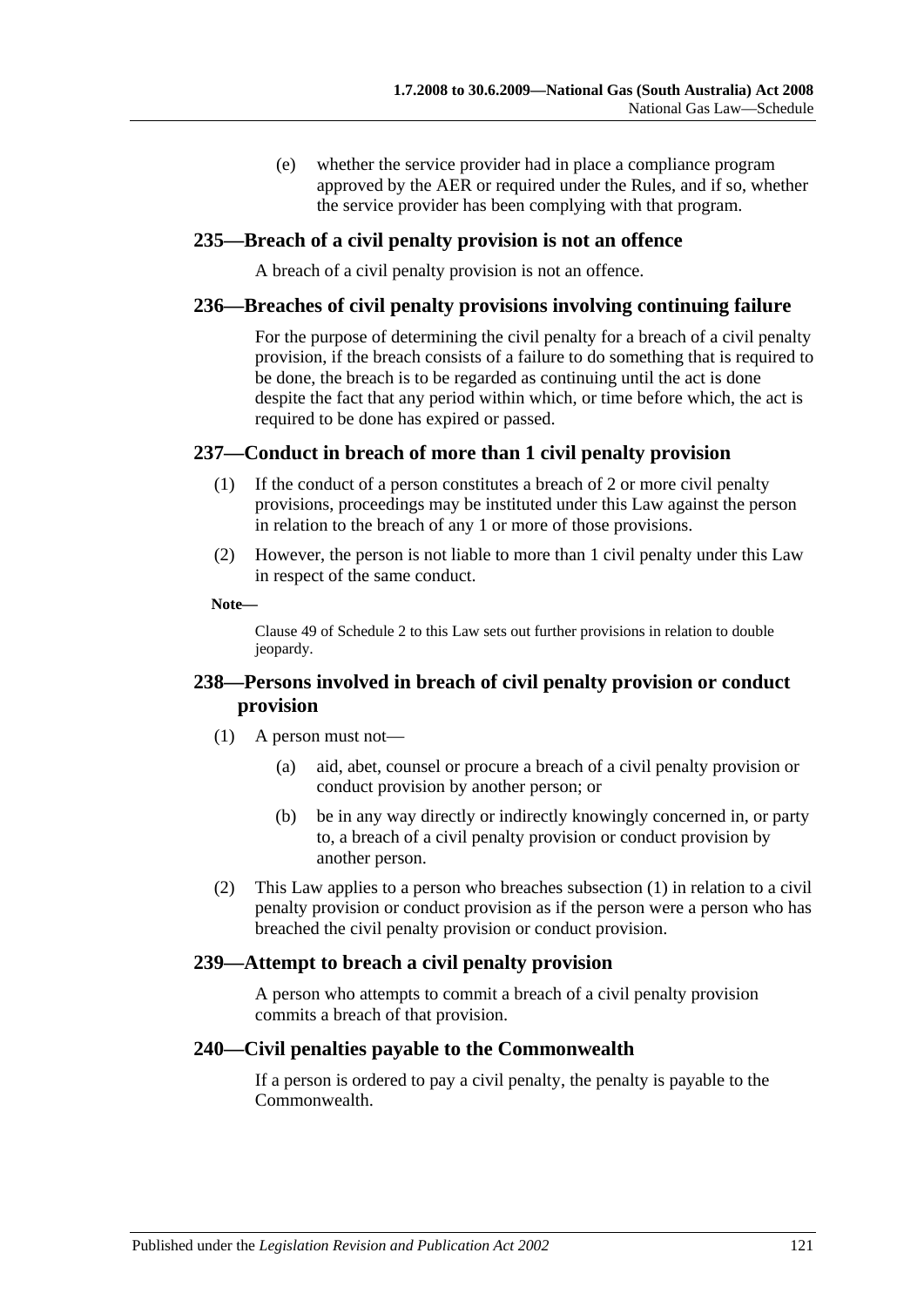## **Part 4—Judicial review of decisions under this Law, the Regulations and the Rules**

### **241—Definition**

In this Part—

*person aggrieved* includes a person whose interests are adversely affected.

#### <span id="page-121-0"></span>**242—Applications for judicial review of decisions of the AEMC**

- (1) A person aggrieved by—
	- (a) a decision or determination of the AEMC under this Law, the Regulations or the Rules; or
	- (b) a failure by the AEMC to make a decision or determination under this Law, the Regulations or the Rules; or
	- (c) conduct engaged in, or proposed to be engaged in, by the AEMC for the purpose of making a decision or determination under this Law, the Regulations or the Rules,

may apply to the Court for judicial review of the decision or determination, failure or conduct or proposed conduct.

**Note—**

The Commonwealth Minister, NCC and AER are subject to judicial review under the *Administrative Decisions (Judicial Review) Act 1977* of the Commonwealth.

(2) Unless the Court otherwise orders, the making of an application to the Court under [subsection](#page-121-0) (1) does not affect the operation of the decision or determination referred to in that subsection or prevent the taking of action to implement the decision or determination.

## <span id="page-121-1"></span>**243—Applications for judicial review of decisions of the Bulletin Board operator**

- (1) A person aggrieved by—
	- (a) a decision or determination of the Bulletin Board operator under this Law or the Rules; or
	- (b) a failure by the Bulletin Board operator to make a decision or determination under this Law or the Rules; or
	- (c) conduct engaged in, or proposed to be engaged in, by the Bulletin Board operator for the purpose of making a decision or determination under this Law or the Rules,

may apply to the Court for judicial review of the decision or determination, failure or conduct or proposed conduct.

(2) Unless the Court otherwise orders, the making of an application to the Court under [subsection](#page-121-1) (1) does not affect the operation of the decision or determination referred to in that subsection or prevent the taking of action to implement the decision or determination.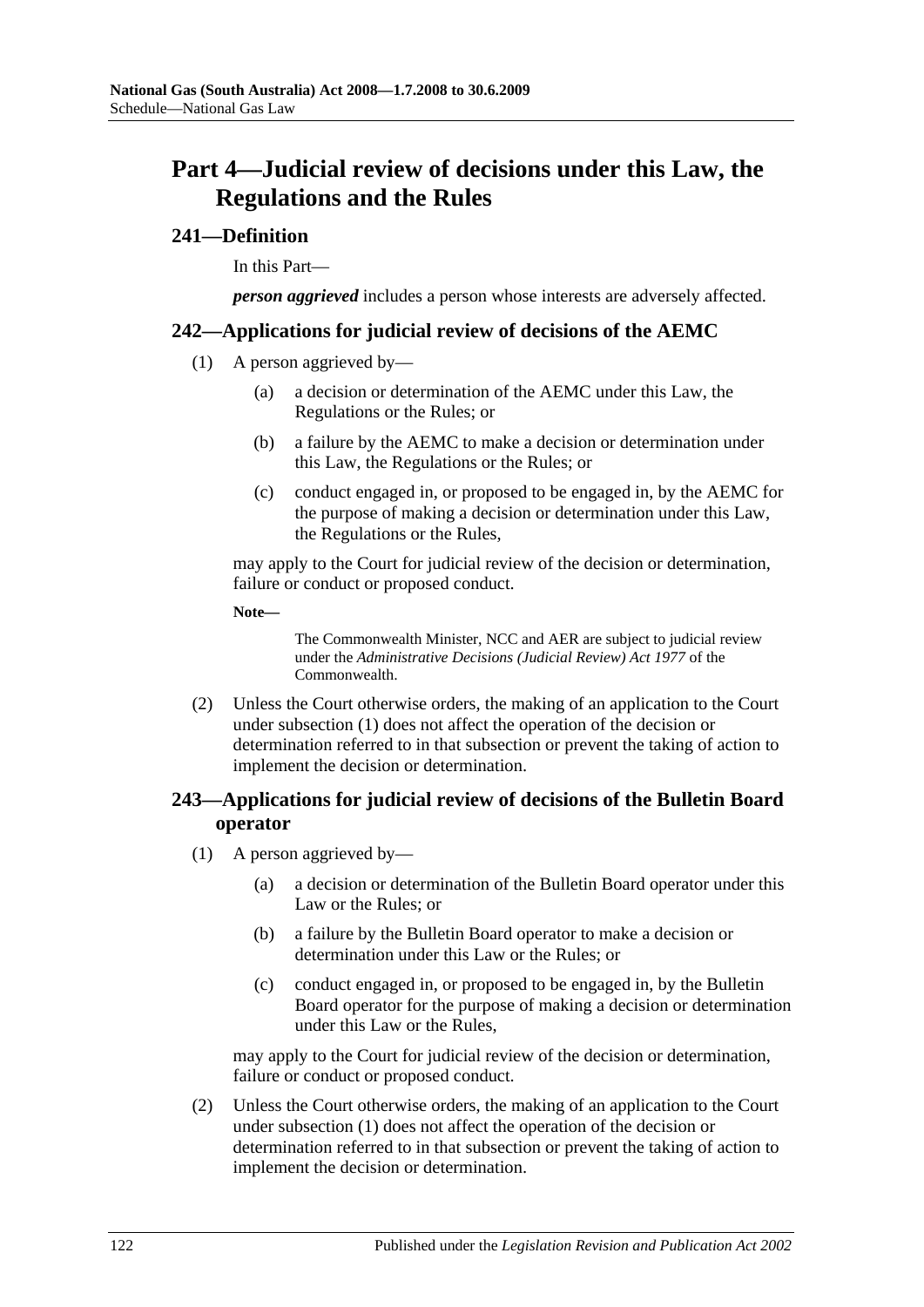## **Part 5—Merits review and other non-judicial review**

## **Division 1—Interpretation**

### **244—Definitions**

In this Part—

*AER information disclosure decision* means a decision of the AER under section 329 to disclose information, or the contents of a document:

<span id="page-122-0"></span>*affected or interested person or body* means—

- (a) a service provider to whom a reviewable regulatory decision applies;
- (b) a user, prospective user or end user whose commercial interests are materially affected by a reviewable regulatory decision;
- <span id="page-122-1"></span>(c) a user or consumer association;
- <span id="page-122-2"></span>(d) a person whose interests are affected by a reviewable regulatory decision that is—
	- (i) a coverage determination; or
	- (ii) a 15-year no-coverage determination; or
	- (iii) a coverage revocation determination;

#### *applicant* means—

- (a) an affected or interested person or body who has been granted leave to apply for review by the Tribunal under Division 2; or
- (b) a person who makes an application under section 263;

*average annual regulated revenue* means the annual average of regulated revenue calculated for the regulatory period of an applicable access arrangement;

*coverage related light regulation decision* means either of the following reviewable regulatory decisions:

- (a) a decision of the NCC under [section](#page-72-0)  $110(1)$ ;
- (b) a decision of the NCC under [section](#page-76-0) 119(3);

*end user* includes a person who acquires, or proposes to acquire, natural gas for the purpose of on-selling that gas to a person who intends to consume that gas;

*intervener* means a person or body referred to in section 253, 254 or 255 who has intervened in a review under Division 2 with the leave of the Tribunal or otherwise;

*NCC recommendation* means—

- (a) a coverage recommendation; or
- (b) a coverage revocation recommendation; or
- (c) a no-coverage recommendation; or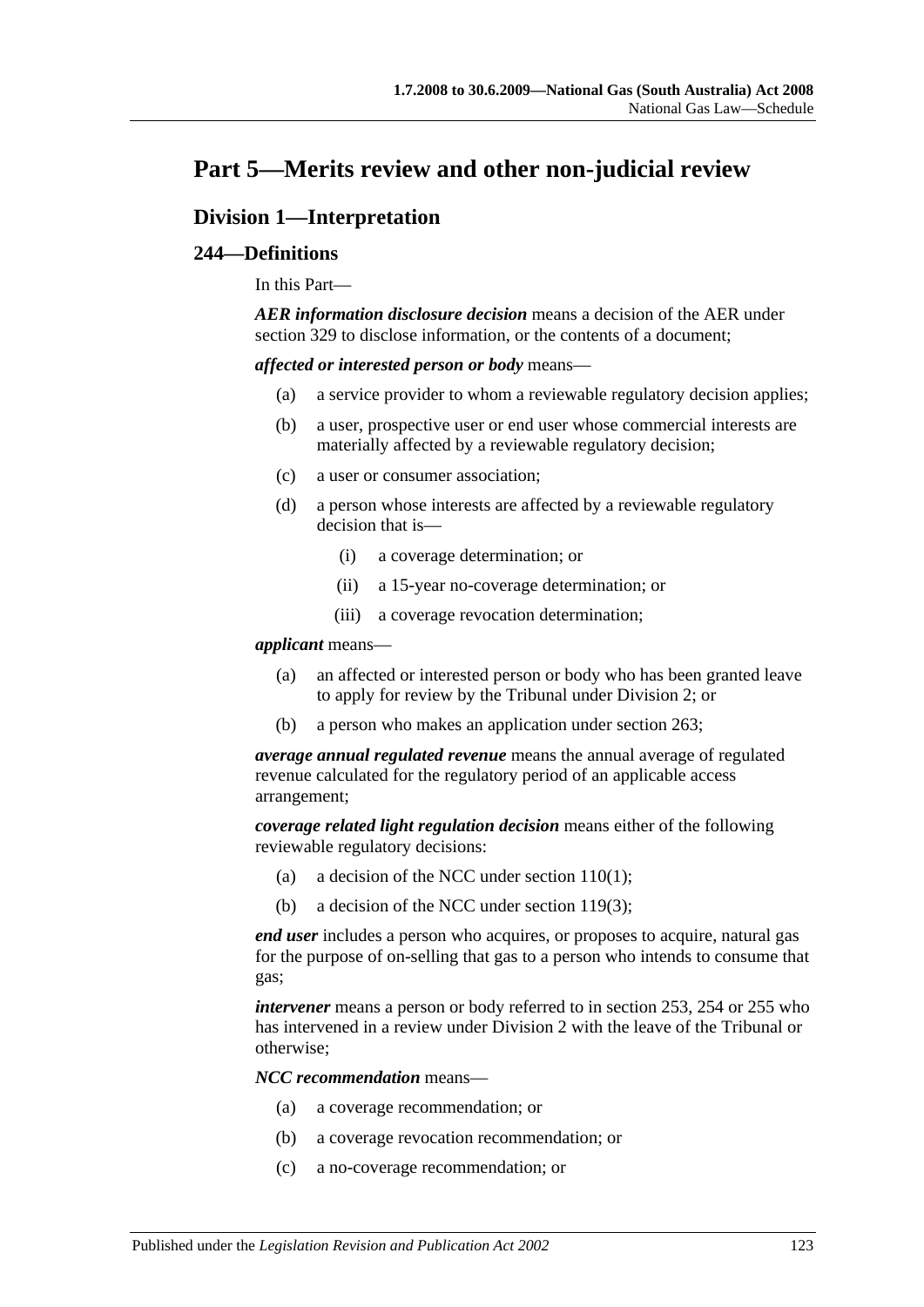(d) a price regulation exemption recommendation;

*original decision maker* means a relevant Minister, the Commonwealth Minister, the AER or the NCC;

*regulated revenue* means the total revenue earned or to be earned by a covered pipeline service provider—

- (a) under; and
- (b) during the regulatory period of,

an applicable access arrangement through the provision of reference services to which that arrangement applies;

*regulatory period* means the period specified in an applicable access arrangement to be the regulatory period;

*review under this Part* means a review under Division 2 or Division 3;

*reviewable regulatory decision* means—

- (a) a Ministerial coverage decision; or
- (b) a light regulation determination or a decision of the NCC under Chapter 3 Part 2 not to make a light regulation determination; or
- (c) decision of the NCC under Chapter 3 Part 2 to revoke or not revoke a light regulation determination; or
- (d) an applicable access arrangement decision (other than a full access arrangement decision that does not approve a full access arrangement); or
- (e) an AER ring fencing determination; or
- (f) a decision of the AER under section 146 to give an exemption; or
- (g) an associate contract decision; or
- (h) a decision of an original decision maker that is prescribed by the Regulations to be a reviewable regulatory decision,

but does not include a decision of the AER made under Chapter 10 Part 2;

*small/medium user or consumer intervener* means a user or consumer intervener that—

- (a) the members of which are only small to medium users or end users; or
- (b) if it does not have any such members, has, as an object or purpose, the object or purpose of representing and promoting the interests of small to medium users or end users;

*small to medium user or end user* means a user or end user whose annual consumption of natural gas does not exceed a level (expressed in terajoules) fixed by Regulation for the purposes of this definition;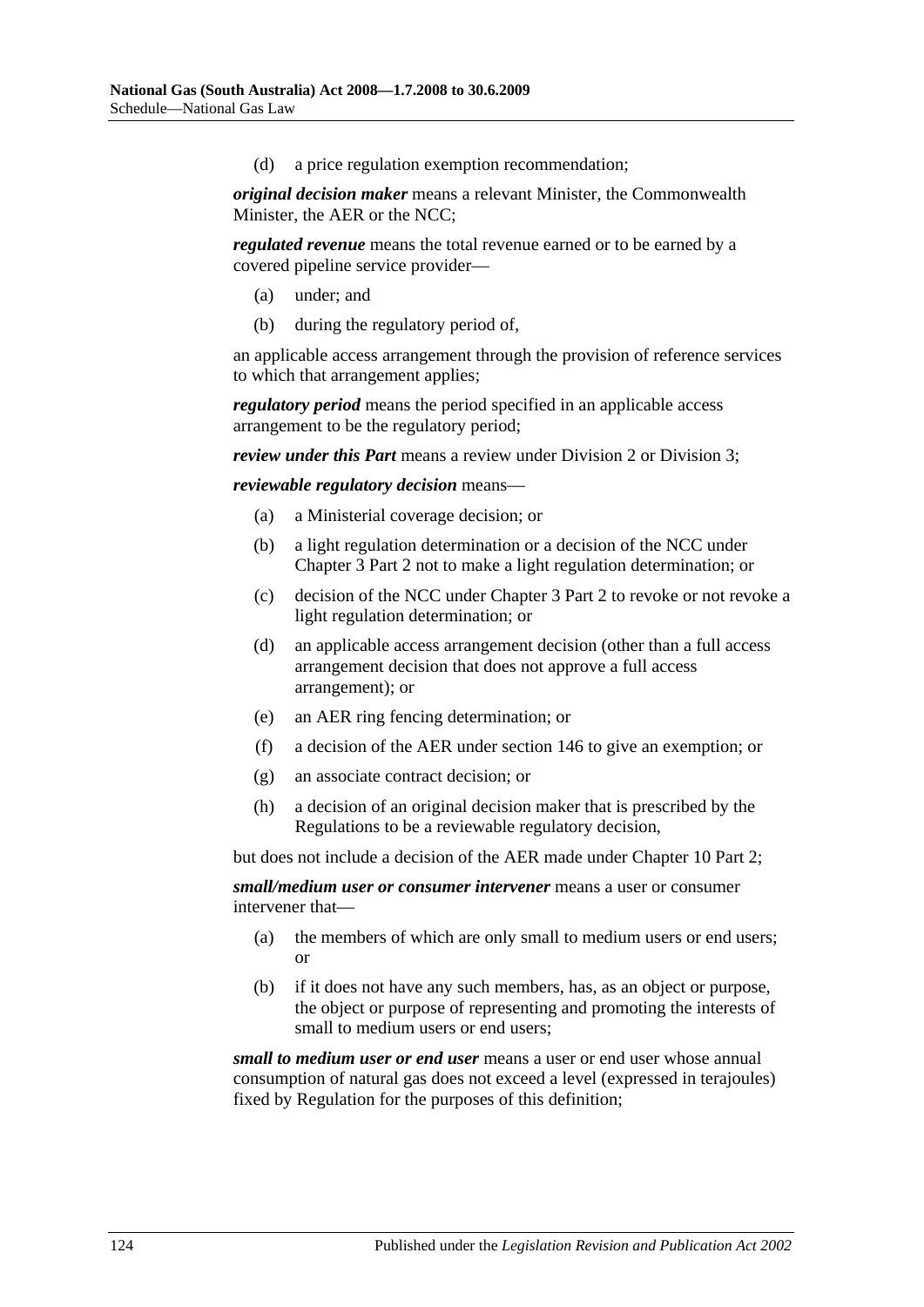*user or consumer association* means an association or body (whether incorporated or unincorporated)—

- (a) the members of which include more than 1 user, prospective user or end user; and
- (b) that represents and promotes the interests of those members in relation to the provision of natural gas services;

*user or consumer interest group* means an association or body (whether incorporated or unincorporated)—

- (a) that has, as an object or purpose, the object or purpose of representing and promoting the interests of users or prospective users or end users of natural gas services; but
- (b) the members of which need not include a user, prospective user or end user;

#### *user or consumer intervener* means—

- (a) a user or consumer association; or
- (b) a user or consumer interest group,

that has made a submission or comment in relation to the making of a reviewable regulatory decision following an invitation to do so under this Law or the Rules.

### **Division 2—Merits review for reviewable regulatory decisions**

#### <span id="page-124-0"></span>**245—Applications for review**

- (1) Subject to this section, an affected or interested person or body, with the leave of the Tribunal, may apply to the Tribunal for a review of a reviewable regulatory decision.
- (2) An application must—
	- (a) be made in the form and manner determined by the Tribunal; and
	- (b) specify the grounds for review being relied on.

#### <span id="page-124-1"></span>**246—Grounds for review**

- (1) An application under [section](#page-124-0) 245(1) may be made only on 1 or more of the following grounds:
	- (a) the original decision maker made an error of fact in the decision maker's findings of facts, and that error of fact was material to the making of the decision;
	- (b) the original decision maker made more than 1 error of fact in the decision maker's findings of facts, and those errors of fact, in combination, were material to the making of the decision;
	- (c) the exercise of the original decision maker's discretion was incorrect, having regard to all the circumstances;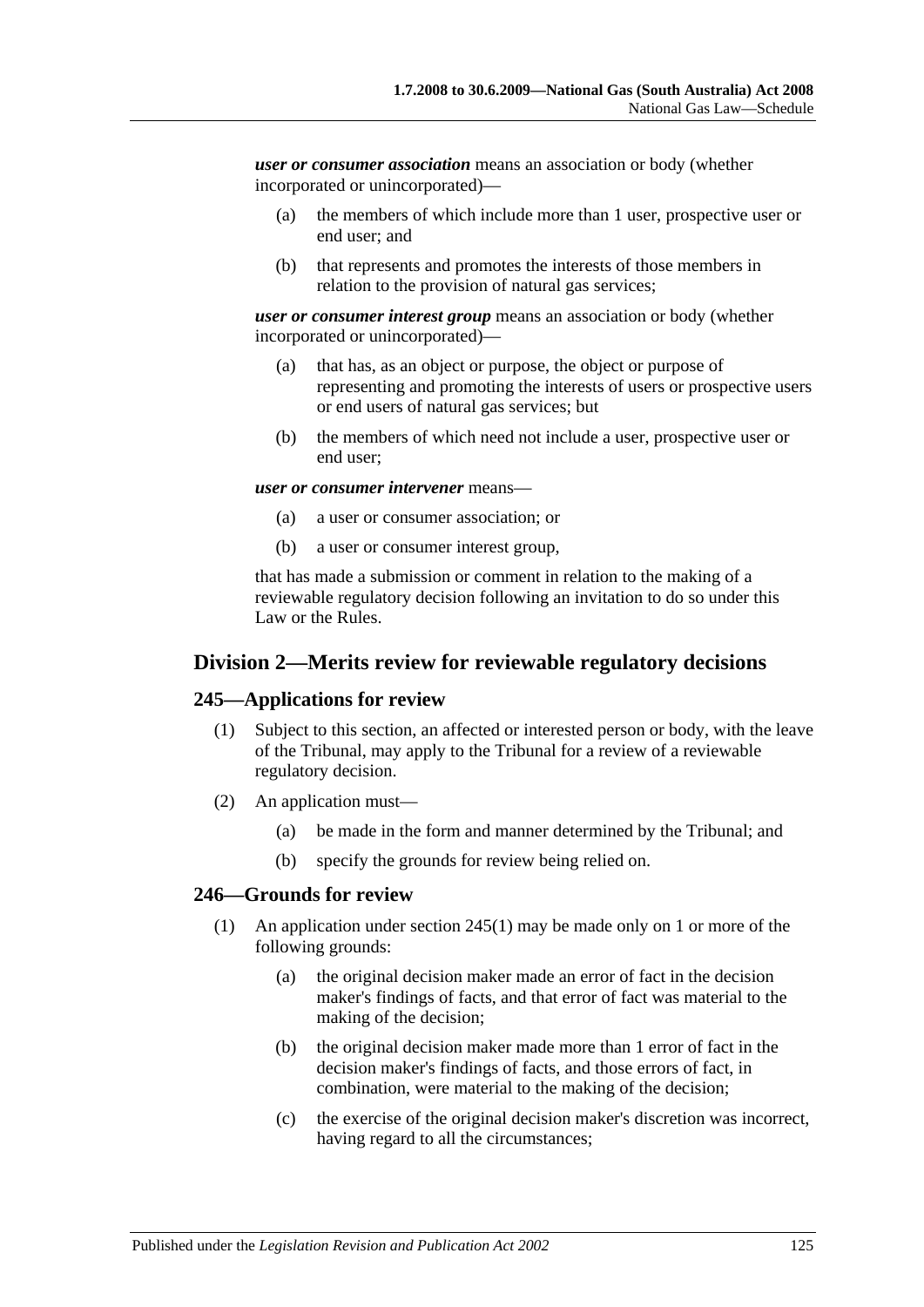- (d) the original decision maker's decision was unreasonable, having regard to all the circumstances.
- (2) It is for the applicant to establish a ground listed in [subsection](#page-124-1) (1).

### **247—By when an application must be made**

- (1) An application under [section](#page-124-0) 245(1) in respect of a reviewable regulatory decision (other than a coverage related light regulation decision) must be made no later than 15 business days after the reviewable regulatory decision is published in accordance with this Law or the Rules.
- (2) An application under [section](#page-124-0) 245(1) in respect of a coverage related light regulation decision must be made
	- (a) in the case of a decision of the NCC under [section](#page-72-0)  $110(1)$ , no later than 15 business days after the making of the coverage determination relating to the coverage recommendation to which the decision under [section](#page-72-0) 110(1) is attached;
	- (b) in the case of a decision of the NCC under [section](#page-76-0) 119(3), no later than 15 business days after the making of the coverage revocation determination relating to the coverage revocation recommendation to which the decision under [section](#page-76-0) 119(3) is attached.

### **248—Tribunal must not grant leave unless serious issue to be heard and determined**

Subject to this Division, the Tribunal must not grant leave to apply under [section](#page-124-0) 245(1) unless it appears to the Tribunal that there is a serious issue to be heard and determined as to whether a ground for review set out in [section](#page-124-1) 246(1) exists.

## **249—Leave must be refused if application is about an error relating to revenue amounts below specified threshold**

- (1) This section applies if—
	- (a) leave to apply under [section](#page-124-0) 245(1) is about an error in a reviewable regulatory decision that is a full access arrangement decision; and
	- (b) the ground for review relied on by the applicant relates to the amount of revenue that may be earned by a covered pipeline service provider that is specified in or derived from that decision.
- (2) Despite section 248, the Tribunal must not grant leave to apply under [section](#page-124-0) 245(1) even if there is a serious issue to be heard and determined as to whether a ground for review set out in [section](#page-124-1) 246(1) exists unless the amount that is specified in or derived from the decision exceeds the lesser of \$5 000 000 or 2% of the average annual regulated revenue of the covered pipeline service provider.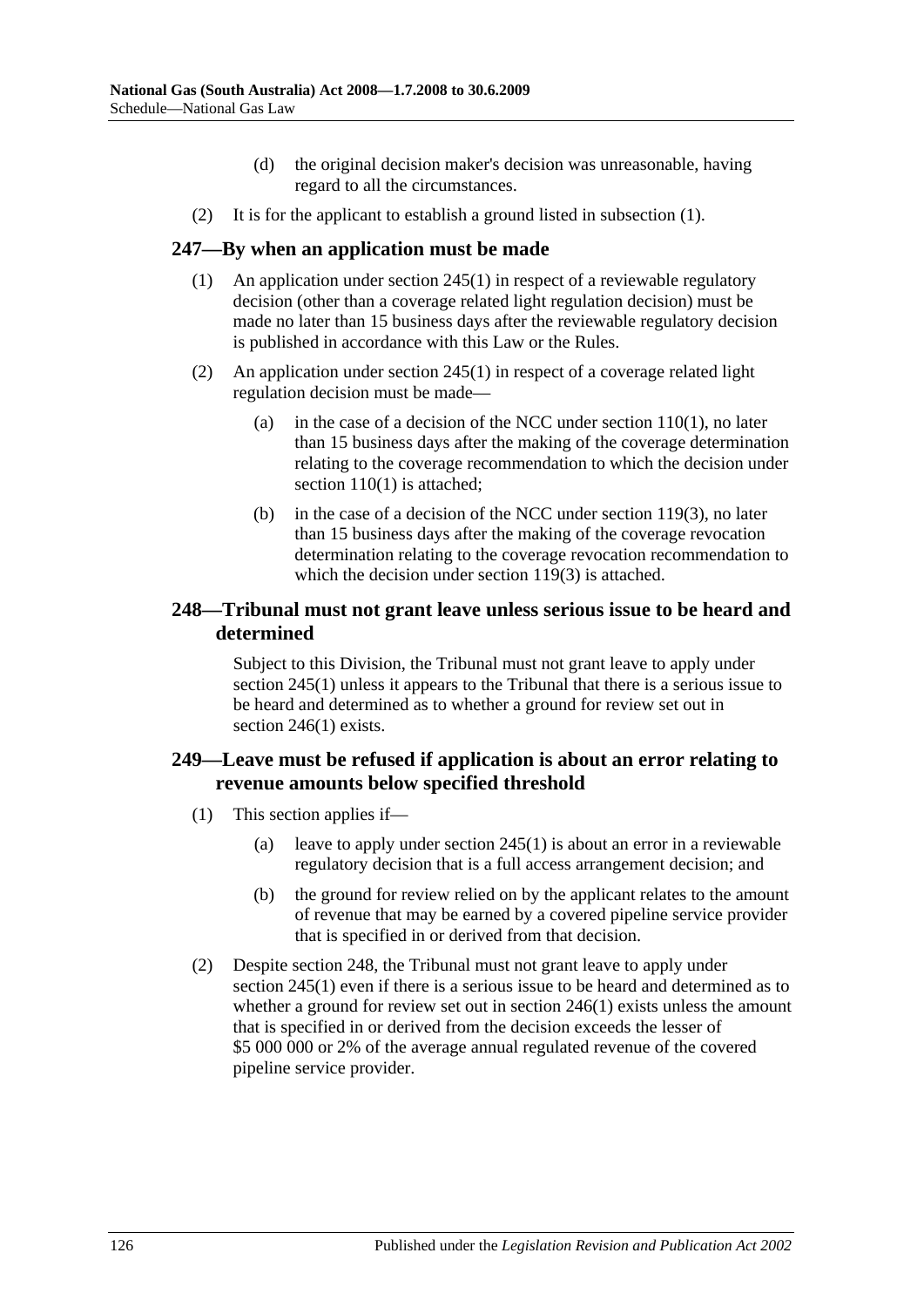## **250—Tribunal must refuse to grant leave if submission not made or is made late**

The Tribunal must not grant leave to apply under [section](#page-124-0) 245(1) to a person or body referred to in [paragraph](#page-122-0) (b), [\(c\)](#page-122-1) or [\(d\)](#page-122-2) of the definition of *affected or interested person or body* in section 244 if that person or body—

- (a) did not make a submission or comment in relation to the making of the reviewable regulatory decision under review following an invitation to do so under this Law or the Rules; or
- (b) did make a submission or comment in relation to the making of the reviewable regulatory decision under review following an invitation to do so under this Law or the Rules but that submission—
	- (i) was not made within the time required under this Law or the Rules following that invitation; and
	- (ii) was not taken into account in the making of the decision.

## **251—Tribunal may refuse to grant leave to service provider in certain cases**

- (1) This section applies—
	- (a) in relation to an application under [section](#page-124-0) 245(1) by a service provider for a review of a reviewable regulatory decision that applies to the service provider; and
	- (b) if the Tribunal is satisfied of the matters set out in section 248 or 249 to grant leave to apply under [section](#page-124-0) 245(1).
- (2) Despite being satisfied of the matters set out in section 248 or 249 to grant leave to apply under [section](#page-124-0) 245(1), the Tribunal may refuse to grant leave to the service provider if the Tribunal is satisfied the service provider—
	- (a) without reasonable excuse—
		- (i) failed to comply with a request (including a request for relevant information), or a direction made under this Law or the Rules for the purpose of making the decision; or
		- (ii) conducted itself in a manner that resulted in the making of the decision being delayed; or
	- (b) misled, or attempted to mislead—
		- (i) in all cases, the original decision maker on a matter relevant to the original decision maker's decision;
		- (ii) in the case of a reviewable regulatory decision that is a Ministerial coverage decision, the NCC on a matter relevant to the making of an NCC recommendation relating to the decision.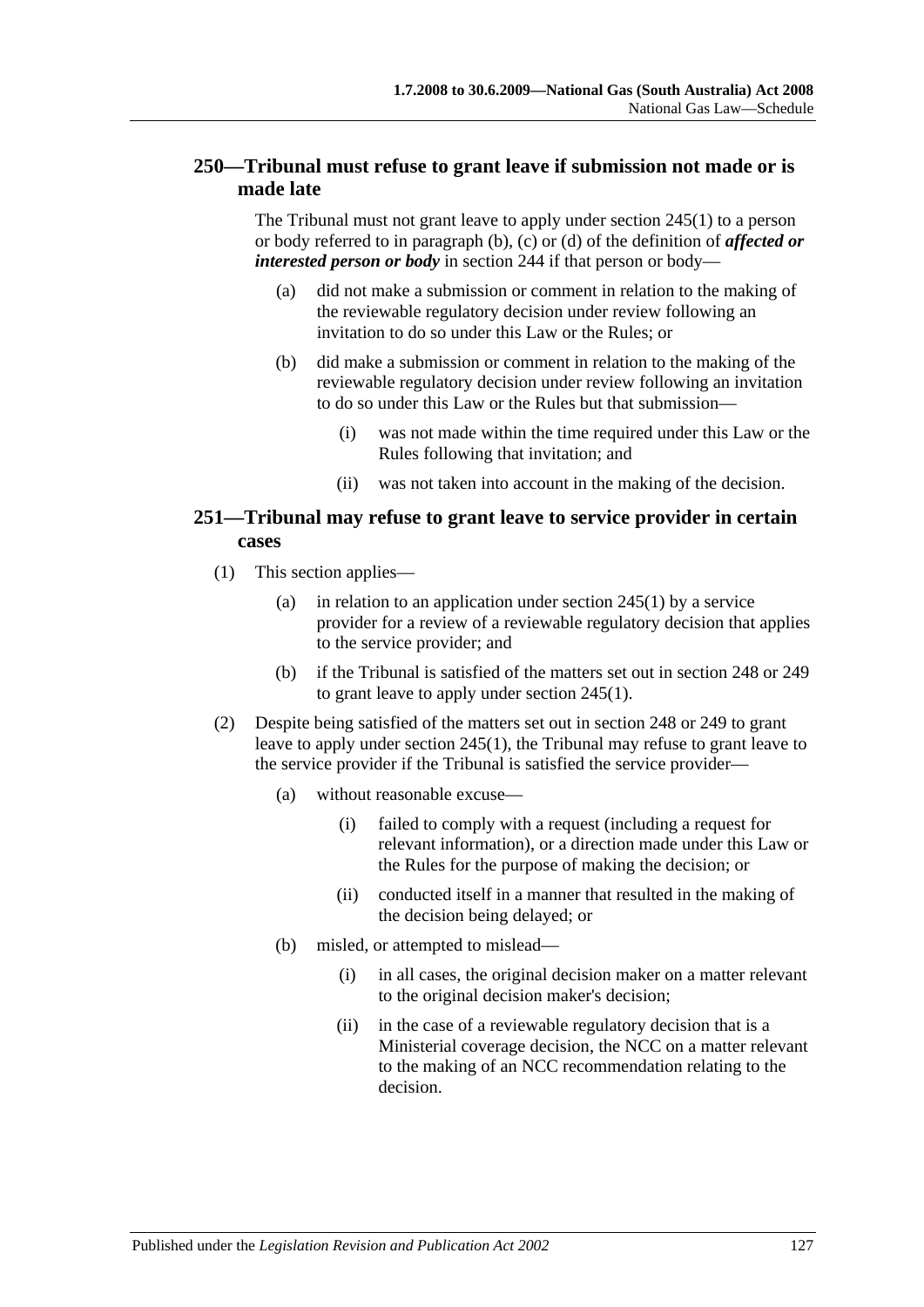## **252—Effect of application on operation of reviewable regulatory decisions**

An application under [section](#page-124-0) 245(1)—

- (a) does not the stay the operation of the following reviewable regulatory decisions:
	- (i) an applicable access arrangement decision approving or making an applicable access arrangement; or
	- (ii) an associate contract decision;
- (b) stays the operation of any other reviewable regulatory decision on the granting of leave to apply by the Tribunal, unless the Tribunal otherwise orders.

#### **253—Intervention by others in a review without leave**

Only the following persons may intervene in a review under this Division without leave of the Tribunal:

- (a) a service provider to whom the reviewable regulatory decision being reviewed applies;
- (b) a Minister of a participating jurisdiction.

#### **254—Leave for reviewable regulatory decision process participants**

- (1) The Tribunal must grant leave to a person or body to intervene in a review under this Division if that person or body is a reviewable regulatory decision process participant.
- (2) In this section—

*reviewable regulatory decision process participant* means a person or body (other than a user or consumer intervener) with a sufficient interest in the reviewable regulatory decision being reviewed who—

- (a) has made a submission or comment in relation to the making of that decision within the time required under this Law or the Rules following an invitation to do so under this Law or the Rules; or
- (b) has made a submission or comment in relation to the making of that decision outside the time required under this Law or the Rules following an invitation to do so under this Law or the Rules but which was taken into account in the making of that decision.

#### **255—Leave for user or consumer intervener**

- (1) A user or consumer intervener may apply to the Tribunal for leave to intervene in a review of a reviewable regulatory decision under this Division.
- <span id="page-127-0"></span>(2) The Tribunal may grant leave to a user or consumer intervener to intervene in a review under this Division.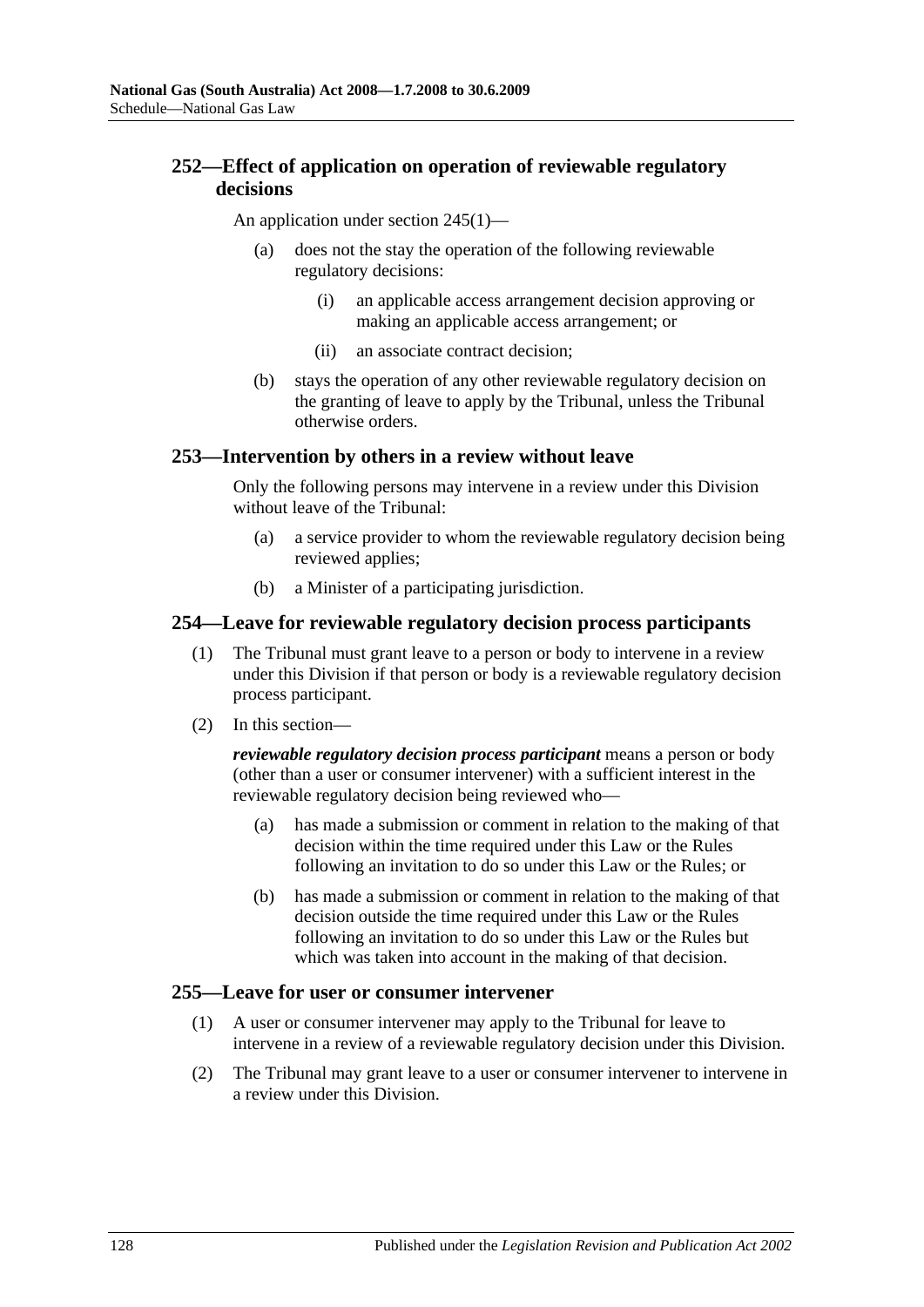- (3) Without limiting [subsection](#page-127-0) (2), the Tribunal may grant leave to a user or consumer intervener to intervene in a review under this Division if the Tribunal is satisfied—
	- (a) the user or consumer intervener, in its application for leave to intervene, raises a matter that will not be raised by the original decision maker or the applicant; or
	- (b) the information or material the user or consumer intervener wishes to present, or the submissions the user or consumer intervener wishes to make, in the review are likely to be better presented or made by the user or consumer intervener rather than another party to the review; or
	- (c) the interests of the user or consumer intervener or its members are affected by the decision being reviewed.
- <span id="page-128-0"></span>(4) For the purposes of [subsection](#page-128-0)  $(3)(c)$ —
	- (a) the interests of a user or consumer intervener are to be taken to be affected if the reviewable regulatory decision being reviewed relates to an object or purpose of the user or consumer intervener;
	- (b) the interests of a user or consumer intervener are not to be taken to not be affected only because those interests do not coincide with the interests of the applicant.

#### <span id="page-128-1"></span>**256—Interveners may raise new grounds for review**

- (1) An intervener may raise in a review under this Division any of the grounds specified in section 246 even if the ground that is raised by the intervener is not raised by the applicant.
- (2) To avoid doubt, it is for the intervener to establish the ground referred to in [subsection](#page-128-1)  $(1)$ .

### **257—Parties to a review under this Division**

The parties to a review under this Division are—

- (a) the applicant; and
- (b) the original decision maker whose decision is the reviewable regulatory decision being reviewed under this Division; and
- (c) an intervener.

### **258—Matters that parties to a review may and may not raise in a review**

- (1) An original decision maker whose decision is the reviewable regulatory decision being reviewed under this Division may, in the review, raise—
	- (a) a matter not raised by the applicant or an intervener that relates to a ground for review, or a matter raised in support of a ground for review, raised by the applicant or an intervener;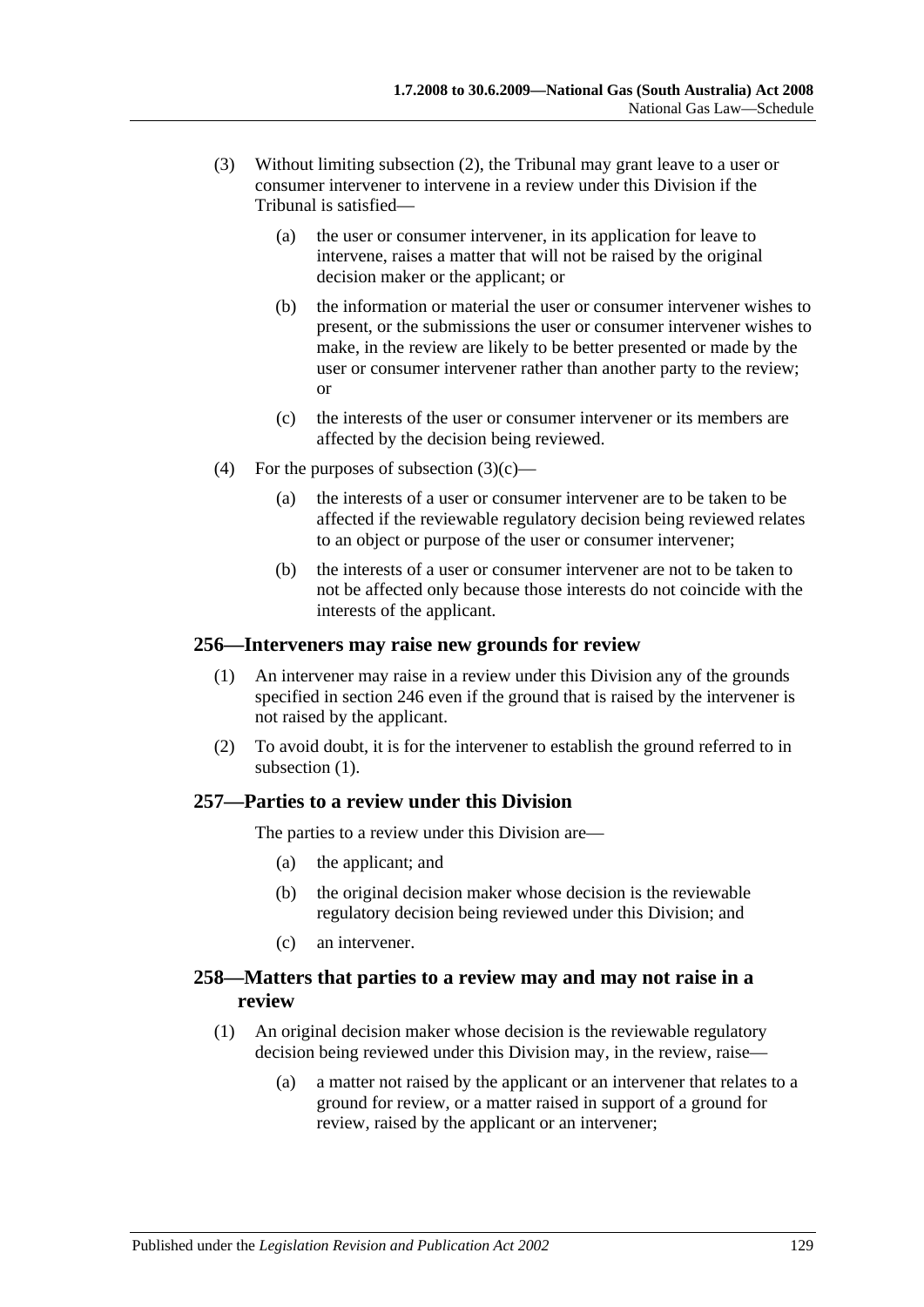- (b) a possible outcome or effect on the reviewable regulatory decision being reviewed that the original decision maker considers may occur as a consequence of the Tribunal making a determination setting aside or varying the reviewable regulatory decision.
- (2) A party (other than the original decision maker) to a review under this Division may not raise any matter that was not raised in submissions in relation to the reviewable regulatory decision before that decision was made.

#### **259—Tribunal must make determination**

(1) If, following an application, the Tribunal grants leave in accordance with section 245, the Tribunal must make a determination in respect of the application.

**Note—**

See section 260 for the time limit within which the Tribunal must make its determination.

- <span id="page-129-0"></span>(2) A determination under this section may—
	- (a) affirm, set aside or vary the reviewable regulatory decision;
	- (b) remit the matter back to the original decision maker to make the decision again, in accordance with any direction or recommendation of the Tribunal.
- (3) For the purposes of making a determination of the kind in [subsection](#page-129-0) (2)(a), the Tribunal may perform all the functions and exercise all the powers of the original decision maker under this Law or the Rules.
- (4) In deciding whether to remit a matter back to the original decision maker to make the decision again, the Tribunal must have regard to the nature and relative complexities of—
	- (a) the reviewable regulatory decision; and
	- (b) the matter the subject of the review.
- (5) A determination by the Tribunal affirming, setting aside or varying the reviewable regulatory decision is, for the purposes of this Law (other than this Part), to be taken to be a decision of the original decision maker.

### **260—Target time limit for Tribunal for making a determination under this Division**

- (1) The Tribunal must use its best endeavours to make a determination in respect of the application for review under this Division—
	- (a) within 3 months after the Tribunal grants leave in accordance with section 245 (the *standard period*); or
	- (b) if the standard period is extended under this section—that period as extended.
- (2) If the Tribunal is unable to make a determination in respect of the application within the standard period, or that period as extended, the Tribunal must, by notice in writing, extend the standard period or that period by a specified period.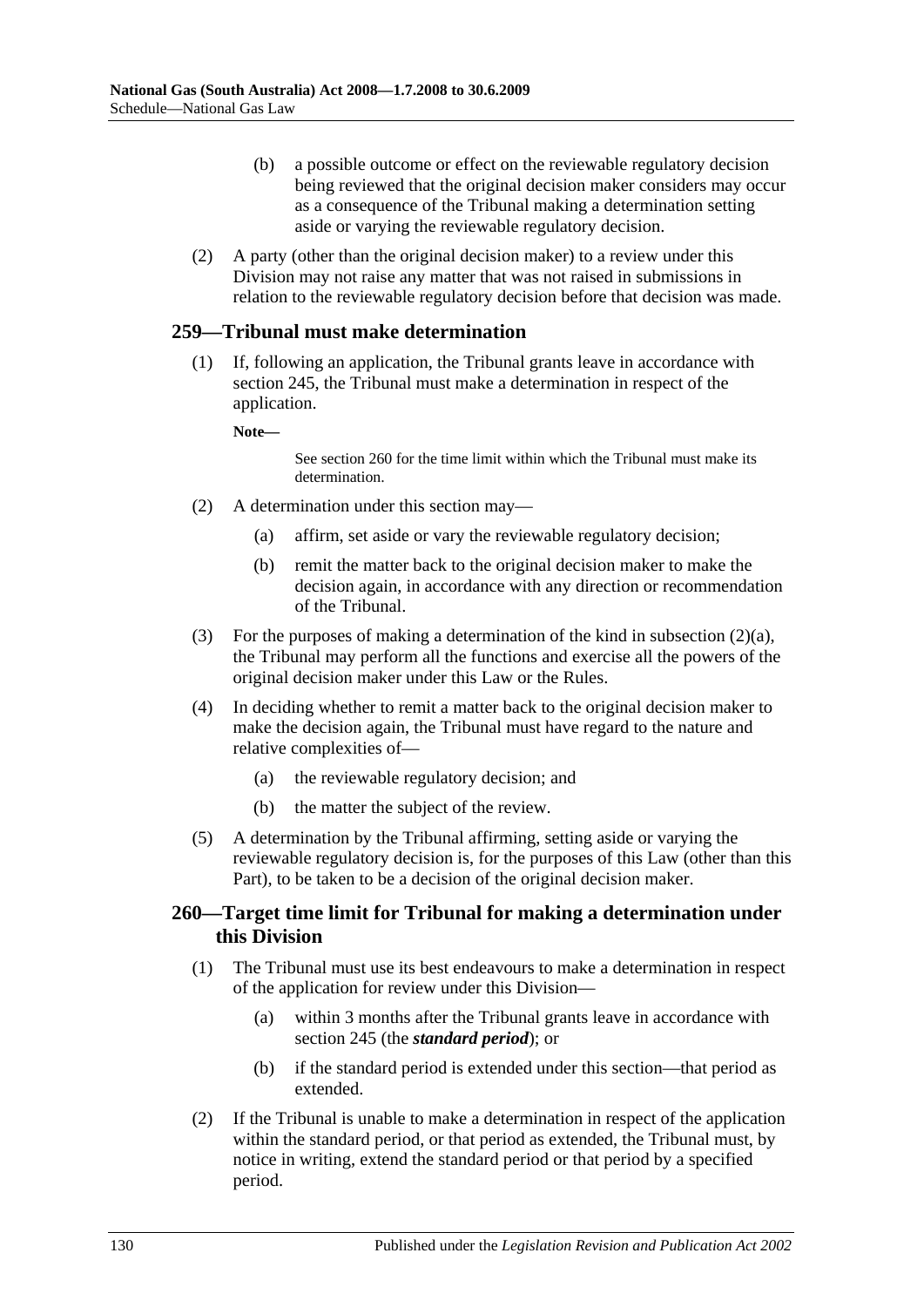- (3) The Tribunal must give a copy of the notice to—
	- (a) the applicant; and
	- (b) every other party to the application.
- (4) The Tribunal may extend the standard period, or that period as extended, more than once.
- (5) If the Tribunal extends a period, it must publish a notice in a newspaper circulating generally throughout Australia—
	- (a) stating that it has done so; and
	- (b) specifying a date by which it must now use its best endeavours to make the determination.

#### **261—Matters to be considered by Tribunal in making determination**

- (1) Subject to this section, the Tribunal, in reviewing a reviewable regulatory decision, must not consider any matter other than review related matter.
- (2) The Tribunal, in reviewing a reviewable regulatory decision, must—
	- (a) in all cases, have regard to any document—
		- (i) prepared, and used, by the original decision maker for the purpose of making the reviewable regulatory decision; and
		- (ii) that the decision maker has made publicly available; and
	- (b) in the case of a reviewable regulatory decision that is a Ministerial coverage decision, also have regard to any document—
		- (i) prepared, and used, by the NCC for the purpose of making the NCC recommendation relating to the Ministerial coverage decision; and
		- (ii) that the NCC has made publicly available.
- <span id="page-130-0"></span>(3) In addition, if in a review, the Tribunal is of the view that a ground of review has been established, the Tribunal may allow new information or material to be submitted if the new information or material—
	- (a) would assist it on any aspect of the determination to be made; and
	- (b) was not unreasonably withheld from—
		- (i) in all cases, the original decision maker when the decision maker was making the reviewable regulatory decision; and
		- (ii) in the case of a reviewable regulatory decision that is a Ministerial coverage decision, the NCC when it was it making the NCC recommendation related to Ministerial coverage decision.
- <span id="page-130-1"></span>(4) Subject to this Law, for the purpose of [subsection](#page-130-0) (3)(b), information or material not provided to the original decision maker or the NCC (as the case requires) following a request for that information or material by the original decision maker or the NCC under this Law or the Rules is to be taken to have been unreasonably withheld.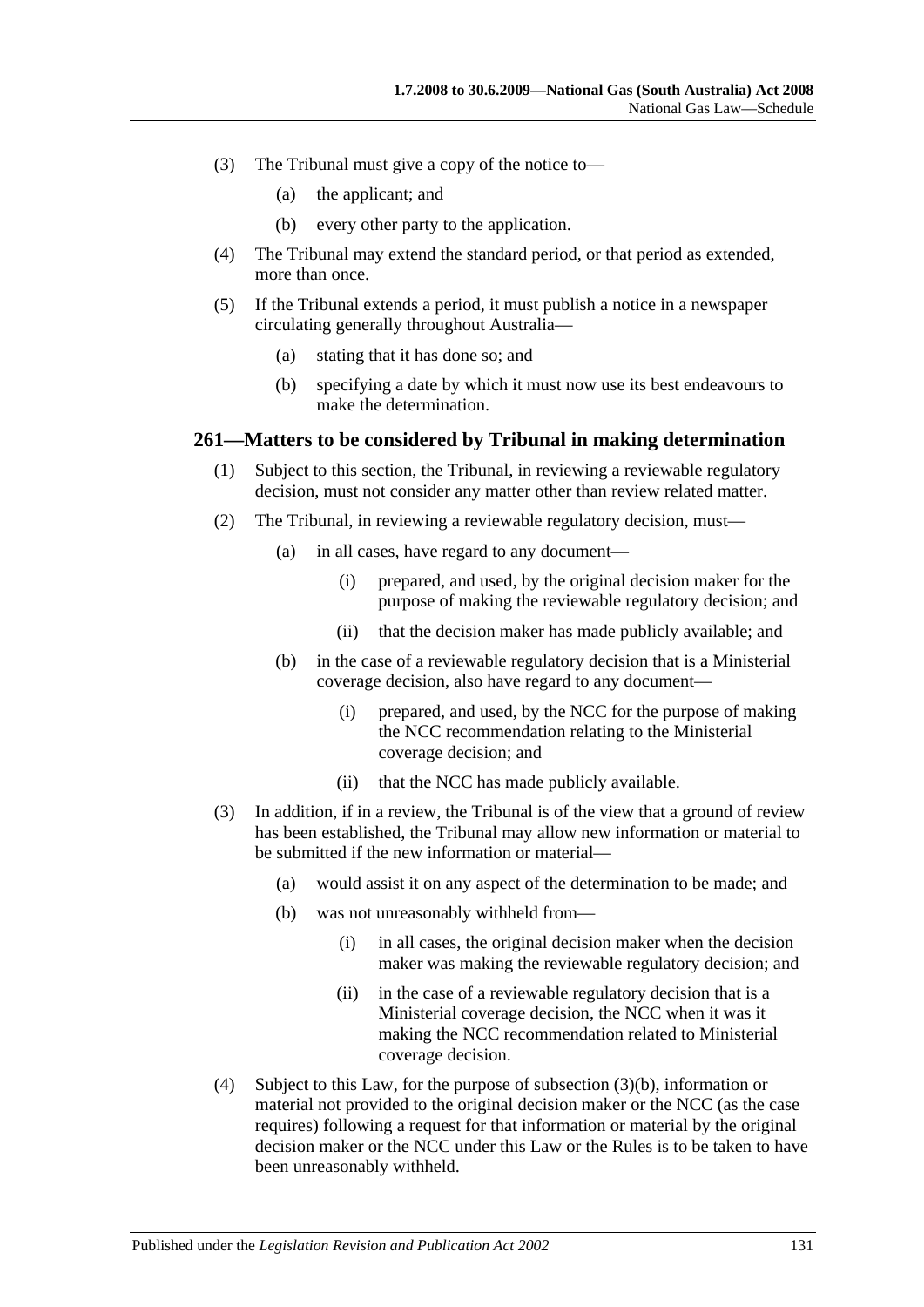- (5) [Subsection](#page-130-1) (4) does not limit what may constitute an unreasonable withholding of information or material.
- (6) In the case of a review of a reviewable regulatory decision of the AER that is a decision to make a full access arrangement decision in place of an access arrangement that the AER did not approve, the Tribunal may consider the reasons of the AER for its decision not to approve the access arrangement.
- (7) In this section—

#### *review related matter* means—

- (a) the application for review and submissions in support of the application; and
- (b) the reviewable regulatory decision and the written record of it and any written reasons for it; and
- (c) in the case of a reviewable regulatory decision that is an applicable access arrangement decision—any document, proposal or information required or allowed under the Rules to be submitted as part of the process for the making of the decision; and
- (d) any written submissions made to the original decision maker before the reviewable regulatory decision was made or the NCC before the making of an NCC recommendation; and
- (e) any reports and materials relied on by the original decision maker in making the reviewable regulatory decision or the NCC in making an NCC recommendation; and
- (f) any draft of the reviewable regulatory decision or NCC recommendation; and
- (g) any submissions on—
	- (i) the draft of the reviewable regulatory decision or the reviewable regulatory decision itself considered by the original decision maker; or
	- (ii) the draft of an NCC recommendation or the NCC recommendation itself considered by the NCC; and
- (h) the transcript (if any) of any hearing conducted by the original decision maker for the purpose of making the reviewable regulatory decision.

### **262—Assistance from NCC in certain cases**

- (1) This section applies if the reviewable regulatory decision being reviewed under this Division is a Ministerial coverage decision.
- (2) The member of the Tribunal presiding in the review may require the NCC to give information and other assistance and to make reports, as specified, by the member for the purposes of the review.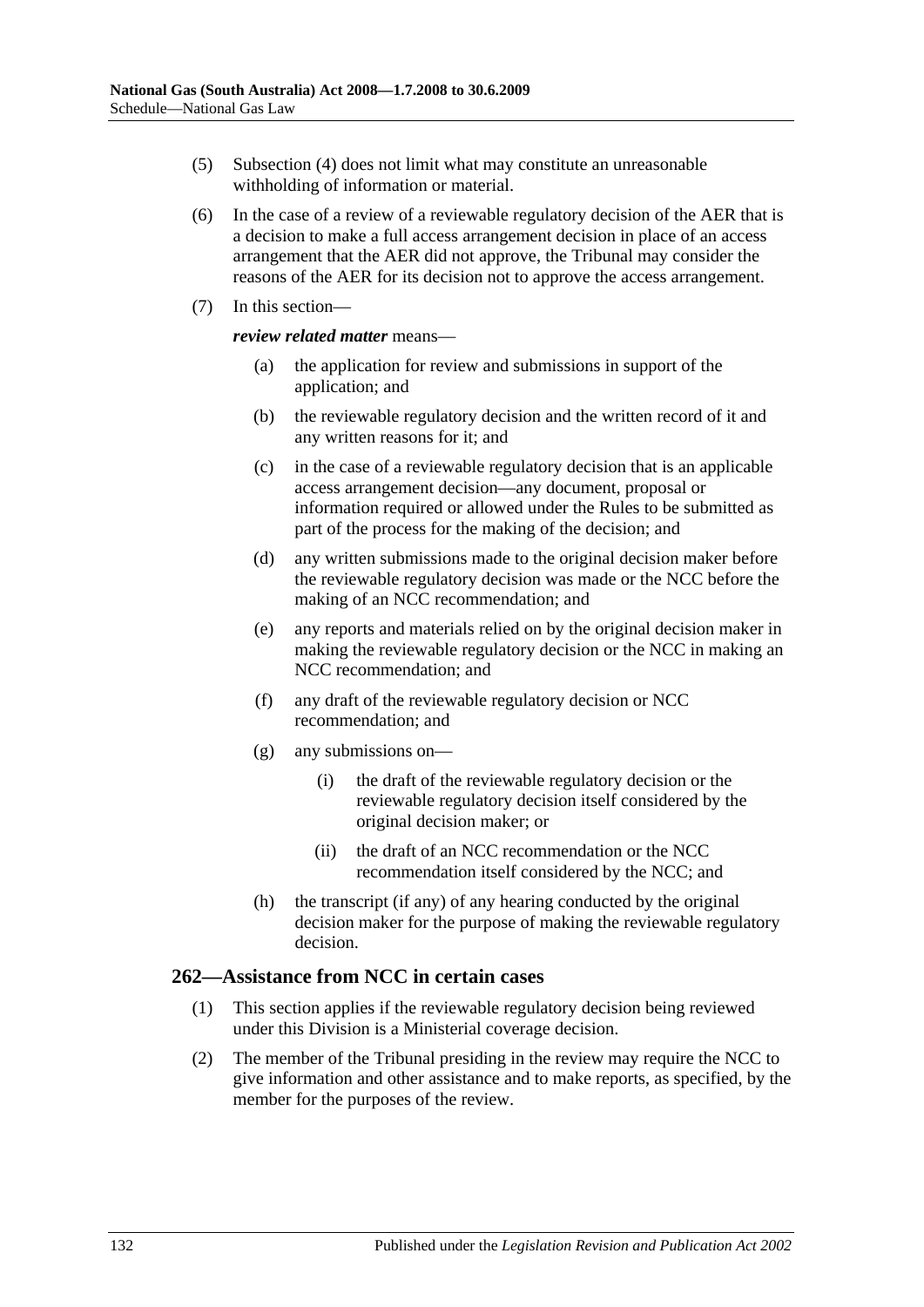## **Division 3—Tribunal review of AER information disclosure decisions under section 329**

#### **263—Application for review**

- (1) A person whose interests are adversely affected by an AER information disclosure decision may apply to the Tribunal for a review of the decision.
- (2) An application must be made in the form and manner determined by the Tribunal.
- (3) An application may only be made on the ground that—
	- (a) the decision was not made in accordance with law; or
	- (b) the decision is unreasonable having regard to all relevant circumstances.
- (4) The person must lodge the application with the Tribunal no later than 5 business days after the date of the notice given under [section](#page-155-0) 329(2), [\(3\)](#page-156-0) or [\(6\)](#page-156-1) to which the AER information disclosure decision relates (whichever is the later).
- (5) An application under this section stays the operation of the decision until the earlier of—
	- (a) 20 business days; or
	- (b) the making of a determination by the Tribunal in respect of the application.

### **264—Exclusion of public in certain cases**

On the application of a party to a review under this Division, the Tribunal may conduct the review in the absence of the public.

#### **265—Determination in the review**

- (1) Subject to this Part, on receipt of an application under section 263, the Tribunal must make a determination in respect of the application.
- <span id="page-132-0"></span>(2) A determination under this section must only—
	- (a) affirm the AER information disclosure decision; or
	- (b) forbid disclosure by the AER of the information or document to which the AER information disclosure decision the subject of the review relates; or
	- (c) restrict, as specified in the determination, the intended disclosure by the AER of the information or document to which the AER information disclosure decision the subject of the review relates.
- (3) For the purposes of making a determination of the kind in [subsection](#page-132-0)  $(2)(a)$ , the Tribunal may perform all the functions and exercise all the powers of the AER under this Law or the Rules.
- (4) A determination by the Tribunal affirming, forbidding or restricting the AER information disclosure decision is, for the purposes of this Law (other than this Part), to be taken to be a decision of the AER.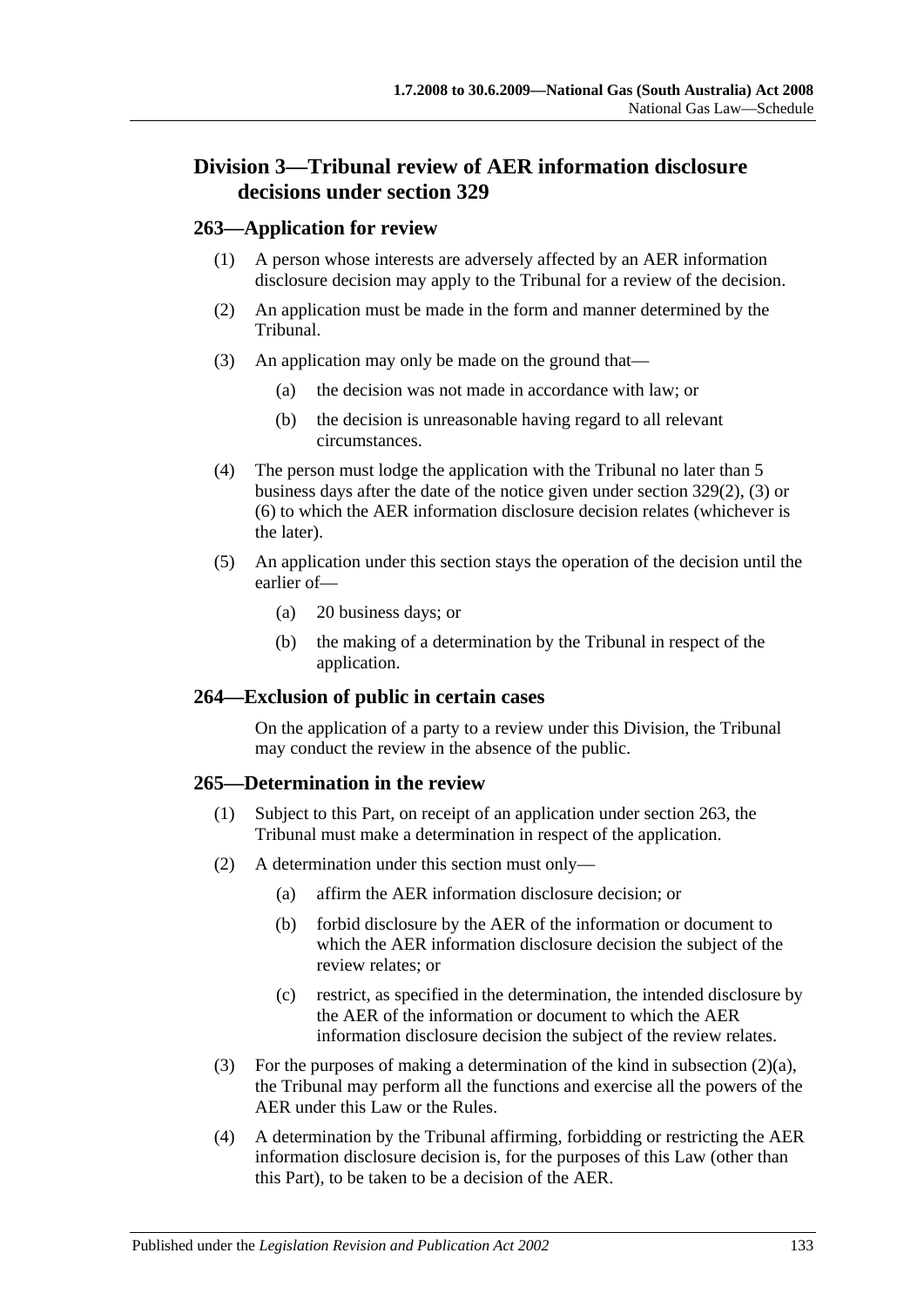## **266—Tribunal must be taken to have affirmed decision if decision not made within time**

- (1) This section applies if the Tribunal does not make a determination under section 265 within 20 business days after an application is lodged under section 263.
- (2) The Tribunal must be taken to have made a determination under section 265 affirming the AER information disclosure decision to which the application relates.

### **267—Assistance from the AER in certain cases**

The member of the Tribunal presiding in the review may require the AER to give information and other assistance and to make reports, as specified, by the member for the purposes of the review.

## **Division 4—General**

#### **268—Costs in a review**

- (1) Subject to this section, the Tribunal may order that a party to a review under this Part pay all or a specified part of the costs of another party to the review.
- (2) The Tribunal must not make an order requiring an original decision maker or small/medium user or consumer intervener to pay the costs of another party to the review unless the Tribunal considers that the original decision maker or intervener has conducted their case in the review without due regard to—
	- (a) the costs that would have to be incurred by another party to the review as a result of that conduct; or
	- (b) the time required by—
		- (i) the Tribunal to hear the review as a result of that conduct; or
		- (ii) another party to prepare their case as a result of that conduct; or
	- (c) the submissions or arguments made to the Tribunal by another party.
- (3) The Tribunal may make an order requiring a user or consumer intervener (that is not a small/medium user or consumer intervener) that has intervened in the review to pay all or part of the costs of another party to the review if the Tribunal considers that the intervener has conducted their case in the review without due regard to—
	- (a) the costs that would have to be incurred by another party to the review as a result of that conduct; or
	- (b) the time required by—
		- (i) the Tribunal to hear the review as a result of that conduct; or
		- (ii) another party to prepare their case as a result of that conduct; or
	- (c) the submissions or arguments made to the Tribunal by another party.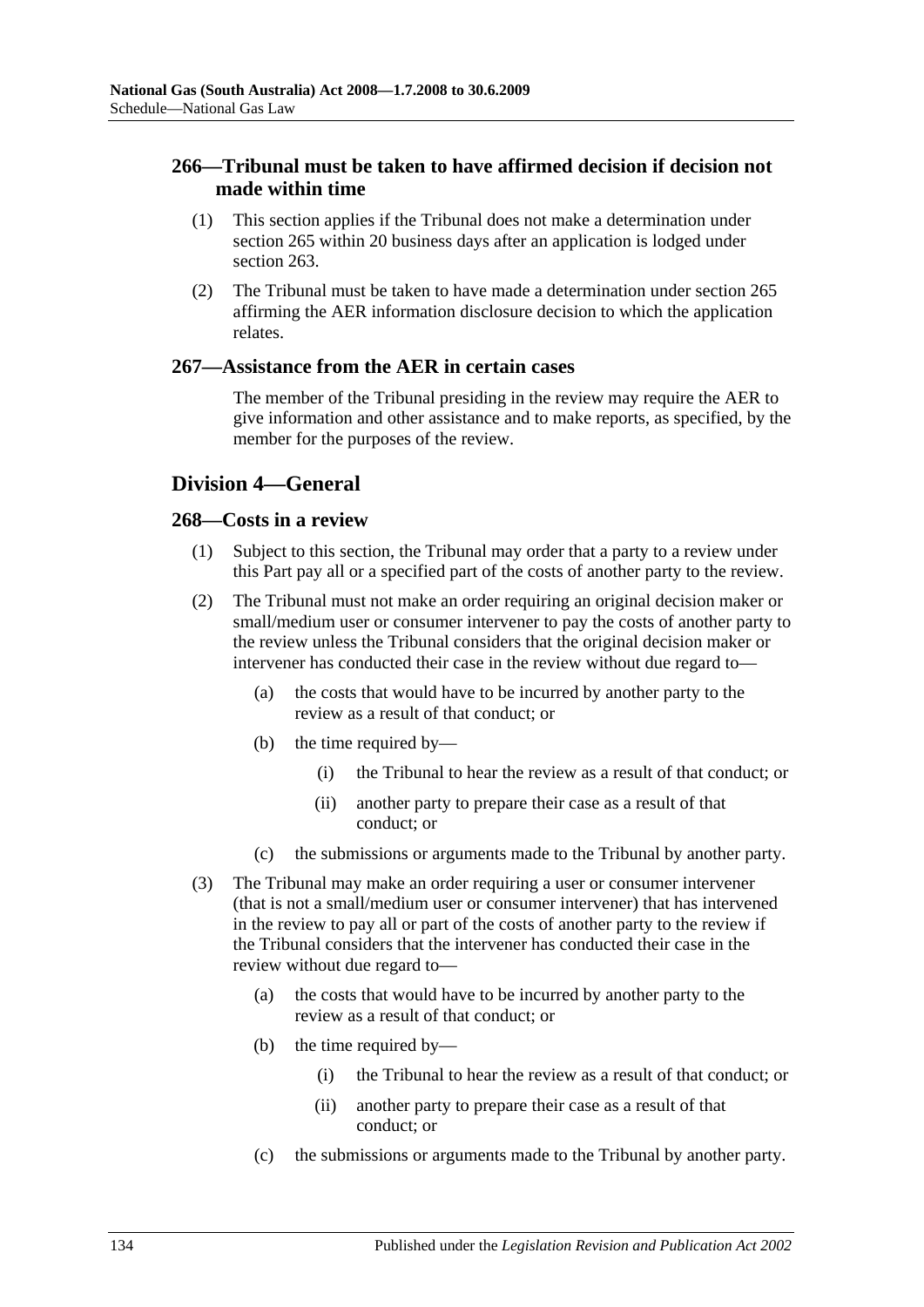#### **269—Amount of costs**

If the Tribunal makes an order for costs in a review under this Part, the Tribunal may in that order fix the amount of costs payable by a party to the review on—

- (a) a party and party basis; or
- (b) a solicitor and client basis; or
- (c) an indemnity basis; or
- (d) any other basis as the Tribunal may decide.

#### **270—Review of Part**

- (1) The MCE must cause a review of this Part to be undertaken within 7 years after the commencement of this Part by a person nominated by the MCE.
- (2) The MCE must specify the matters to be addressed in the review.
- (3) The person undertaking the review must, during the review, invite public comment and submissions about the matters to be addressed in the review.
- (4) The person undertaking the review must report, in writing, to the MCE on the outcome of the review by the date specified by the MCE.

## **Part 6—Enforcement of access determinations**

#### <span id="page-134-0"></span>**271—Enforcement of access determinations**

- (1) If the Court is satisfied, on the application of a party to an access determination, that another party to the determination has engaged, is engaging, or is proposing to engage in conduct that constitutes a contravention of the determination, the Court may make all or any of the following orders:
	- (a) an order granting an injunction on such terms as the Court thinks appropriate—
		- (i) restraining the other party from engaging in the conduct; or
		- (ii) if the conduct involves refusing or failing to do something—requiring the other party to do that thing;
	- (b) an order directing the other party to compensate the applicant for loss or damage suffered as a result of the contravention;
	- (c) any other order that the Court thinks appropriate.
- (2) The revocation of an access determination does not affect any remedy under [subsection](#page-134-0) (1) in respect of a contravention of the determination that occurred when the determination was in force.
- (3) If the Court has power under [subsection](#page-134-0) (1) to grant an injunction restraining a person from engaging in particular conduct, or requiring a person to do anything, the Court may make any other orders (including granting an injunction) that it thinks appropriate against any other person who was involved in the contravention concerned.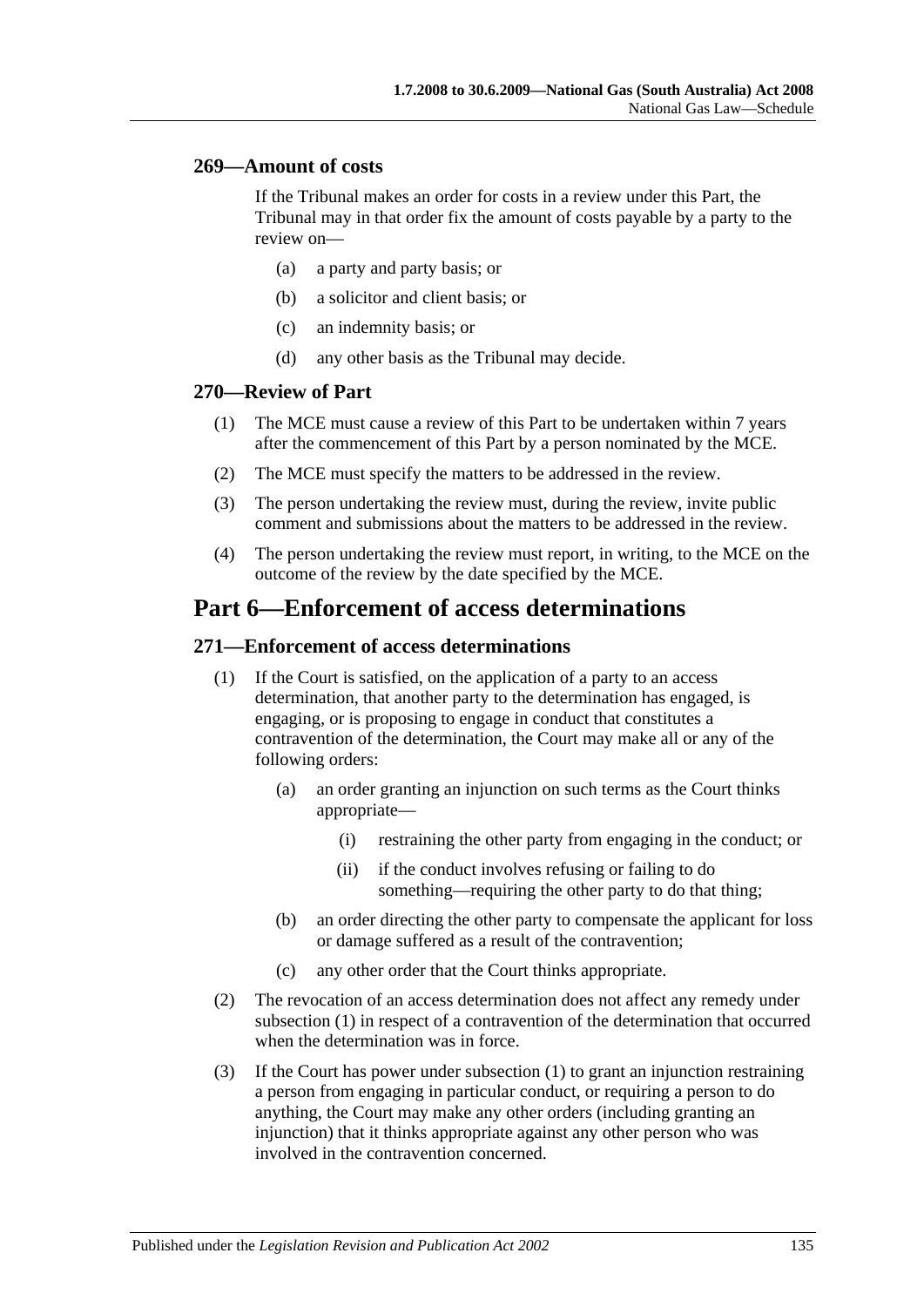- (4) A reference in this section to a person involved in the contravention is a reference to a person who has—
	- (a) aided, abetted, counselled or procured the contravention; or
	- (b) induced the contravention, whether through threats or promises or otherwise; or
	- (c) been in any way (directly or indirectly) knowingly concerned in or a party to the contravention; or
	- (d) conspired with others to effect the contravention.

#### **272—Consent injunctions**

On an application for an injunction under section 271, the Court may grant an injunction by consent of all of the parties to the proceedings, whether or not the Court is satisfied that the section applies.

#### **273—Interim injunctions**

The Court may grant an interim injunction pending determination of an application under section 271.

### **274—Factors relevant to granting a restraining injunction**

The power of the Court to grant an injunction under section 271 restraining a person from engaging in conduct may be exercised whether or not—

- (a) it appears to the Court that the person intends to engage again, or to continue to engage, in conduct of that kind; or
- (b) the person has previously engaged in conduct of that kind; or
- (c) there is an imminent danger of substantial damage to any person if the first mentioned person engages in conduct of that kind.

### **275—Factors relevant to granting a mandatory injunction**

The power of the Court to grant an injunction under section 271 requiring a person to do a thing may be exercised whether or not—

- (a) it appears to the Court that the person intends to refuse or fail again, or to continue to refuse or fail, to do that thing; or
- (b) the person has previously refused or failed to do that thing; or
- (c) there is an imminent danger of substantial damage to any person if the first mentioned person refuses or fails to do that thing.

#### **276—Discharge or variation of injunction or other order**

The Court may discharge or vary an injunction or order granted under this Part.

## **Part 7—Infringement notices**

### **277—Power to serve notice**

(1) The AER may serve an infringement notice on a person that the AER has reason to believe has breached a civil penalty provision.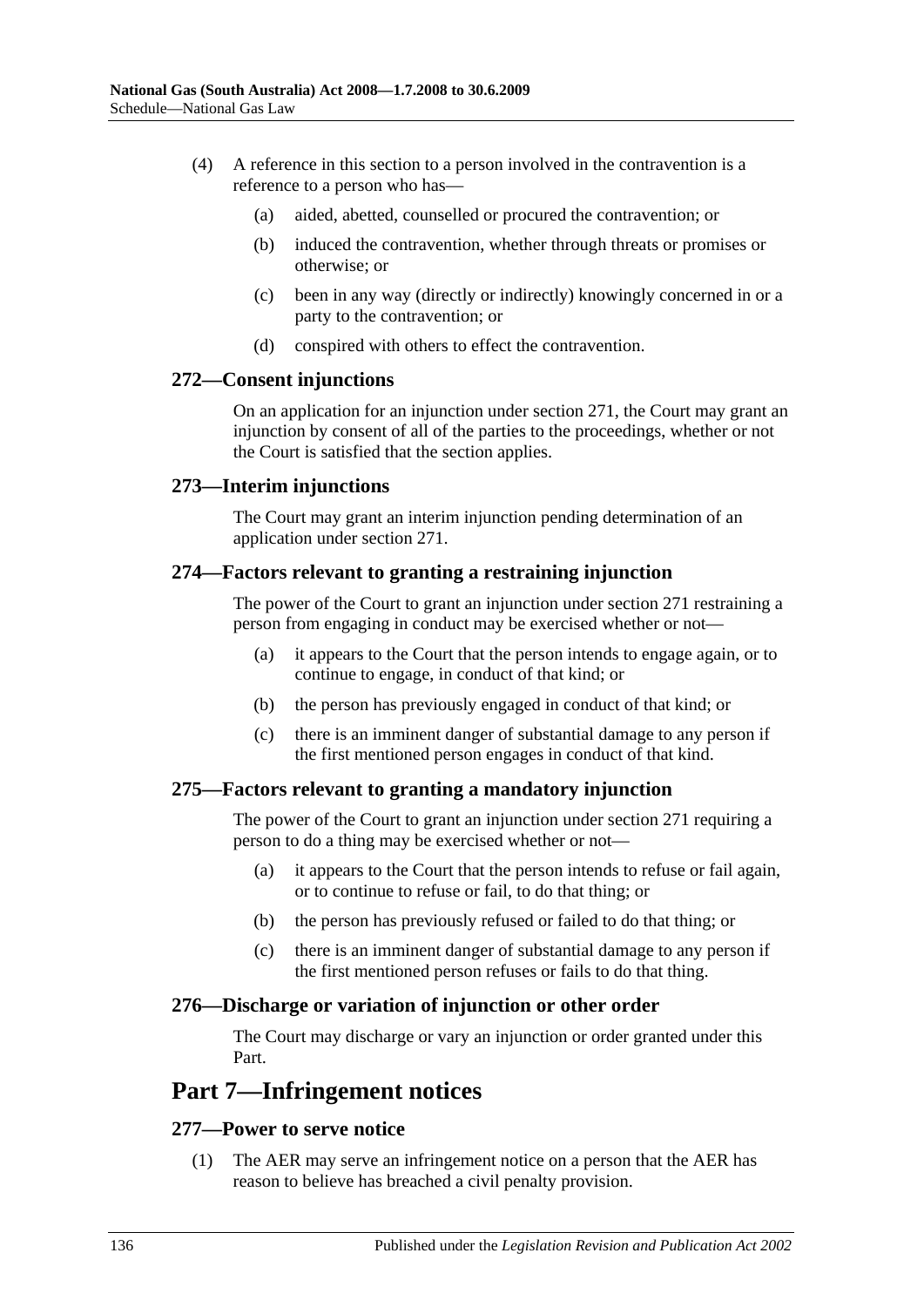- (2) The AER must, however, serve an infringement notice not later than 12 months after the date on which the AER forms a belief that there has been a breach of a civil penalty provision.
- (3) An infringement notice may be served on a natural person—
	- (a) by delivering it personally to the person; or
	- (b) by sending it by post addressed to the person to their usual or last known place of residence or business.
- (4) An infringement notice may be served on a person that is a body corporate—
	- (a) by delivering it personally to the registered office or usual or last known place of business of the body corporate; or
	- (b) by sending it by post addressed to the body corporate to its registered office or usual or last known place of business.

### **278—Form of notice**

An infringement notice must state—

- (a) the date of the notice;
- (b) that the alleged breach is a breach of the civil penalty provision;
- (c) the nature, and a brief description, of the alleged breach;
- (d) the date, time and place of the alleged breach;
- (e) the infringement penalty for the alleged breach;
- (f) the manner in which the infringement penalty may be paid;
- (g) the time (being not less than 28 days after the date on which the notice is served) within which the infringement penalty must be paid;
- (h) that, if the amount of the infringement penalty is paid before the end of the time specified in the notice, proceedings will not be instituted in respect of the alleged breach by the AER unless the notice is withdrawn before the end of that time in accordance with section 282;
- (i) that the person is entitled to disregard the notice and defend any proceedings in respect of the civil penalty provision;
- (j) any other particulars prescribed by the Regulations.

### **279—Infringement penalty**

The infringement penalty for a breach of a civil penalty provision is—

- (a) if the breach is alleged to have been committed by a natural person—\$4 000 or any lesser amount that is prescribed by the Regulations in relation to the civil penalty provision;
- (b) if the breach is alleged to have been committed by a body corporate—\$20 000 or any lesser amount that is prescribed by the Regulations in relation to the civil penalty provision.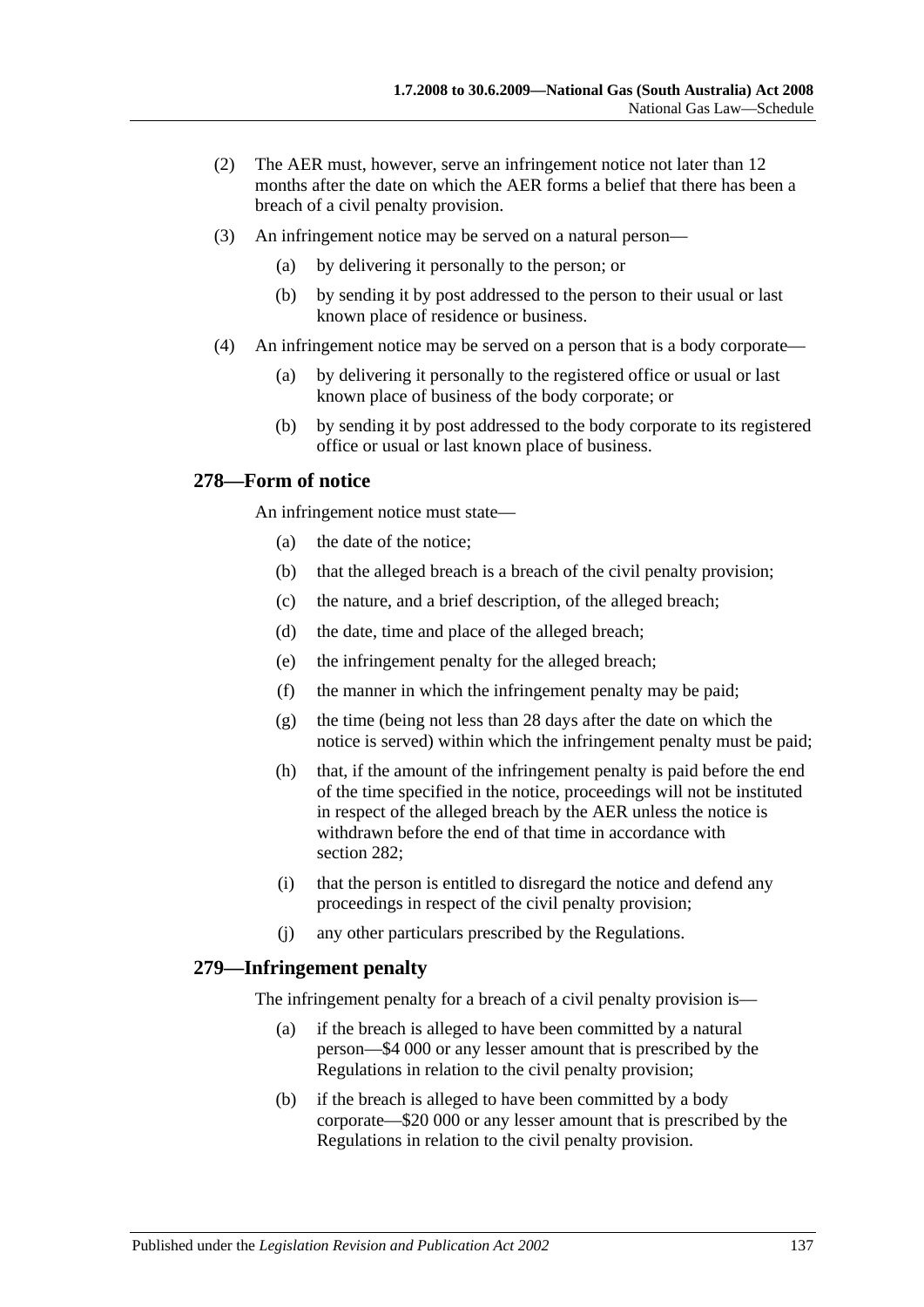## **280—AER cannot institute proceedings while infringement notice on foot**

On serving an infringement notice under this Part, the AER must not institute a proceeding in respect of the breach for which the infringement notice was served if—

- (a) the time for payment stated in the infringement notice has not expired; and
- (b) the infringement notice has not been withdrawn by the AER in accordance with section 282.

### **281—Late payment of penalty**

The AER may accept payment of the infringement penalty even after the expiration of the time for payment stated in the infringement notice if—

- (a) a proceeding has not been instituted in respect of the breach to which the infringement penalty relates; and
- (b) the infringement notice has not been withdrawn by the AER in accordance with section 282.

### **282—Withdrawal of notice**

- (1) The AER may withdraw an infringement notice at any time before the end of the time for payment specified in the notice by serving a withdrawal notice on the person served with the infringement notice.
- (2) A withdrawal notice may be served on a natural person—
	- (a) by delivering it personally to the person; or
	- (b) by sending it by post addressed to the person to their usual or last known place of residence or business.
- (3) A withdrawal notice may be served on a person that is a body corporate—
	- (a) by delivering it personally to the registered office or usual or last known place of business of the body corporate; or
	- (b) by sending it by post addressed to the body corporate to its registered office or usual or last known place of business.
- (4) An infringement notice may be withdrawn even if the infringement penalty has been paid.

#### **283—Refund of infringement penalty**

If an infringement notice is withdrawn in accordance with section 282, the amount of any infringement penalty paid must be refunded by the AER.

#### **284—Payment expiates breach of civil penalty provision**

No proceedings may be taken by the AER against a person on whom an infringement notice was served in respect of an alleged breach of a civil penalty provision if—

(a) the infringement penalty is—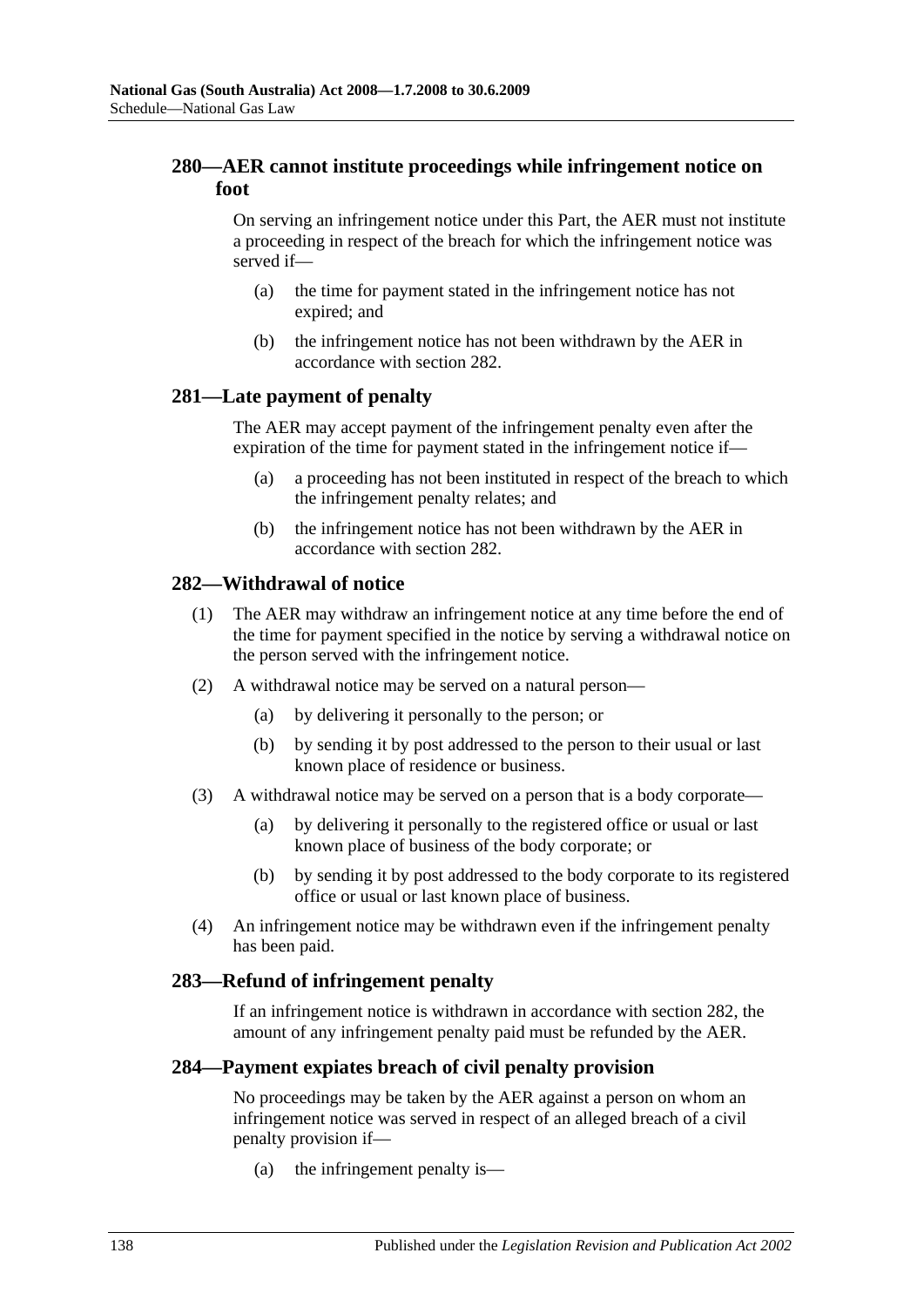- (i) paid within the time for payment stated in the notice; and
- (ii) not withdrawn by the AER within the time for payment stated in the notice in accordance with section 282; or
- (b) the infringement penalty is accepted in accordance with section 281.

#### **285—Payment not to have certain consequences**

The payment of an infringement penalty under this Part is not and must not be taken to be an admission of a breach of a civil penalty provision or an admission of liability for the purpose of any proceeding instituted in respect of the breach.

#### **286—Conduct in breach of more than 1 civil penalty provision**

- (1) If the conduct of a person constitutes a breach of 2 or more civil penalty provisions, an infringement notice may be served on the person under this Part in relation to the breach of any 1 or more of those provisions.
- (2) However, the person is not liable to pay more than 1 infringement penalty in respect of the same conduct.

## **Part 8—Further provision for corporate liability for breaches of this Law etc**

#### **287—Definition**

In this Part—

*breach provision* means an offence provision, a civil penalty provision or a conduct provision.

#### **288—Offences and breaches by corporations**

- (1) If a corporation contravenes a breach provision, each officer of the corporation is to be taken to have contravened the breach provision if the officer knowingly authorised or permitted the contravention or breach.
- (2) An officer of a corporation may be proceeded against under a breach provision pursuant to this section whether or not the corporation has been proceeded against under the provision.
- (3) Nothing in this section affects the liability of a corporation for a contravention of a breach provision.

#### **289—Corporations also in breach if officers and employees are in breach**

If an officer or employee of a corporation commits an act in their capacity as officer or employee of the corporation that would, if that act were committed by the corporation, constitute a breach of a provision of this Law, the Regulations or the Rules, that corporation is to be taken to have contravened that provision.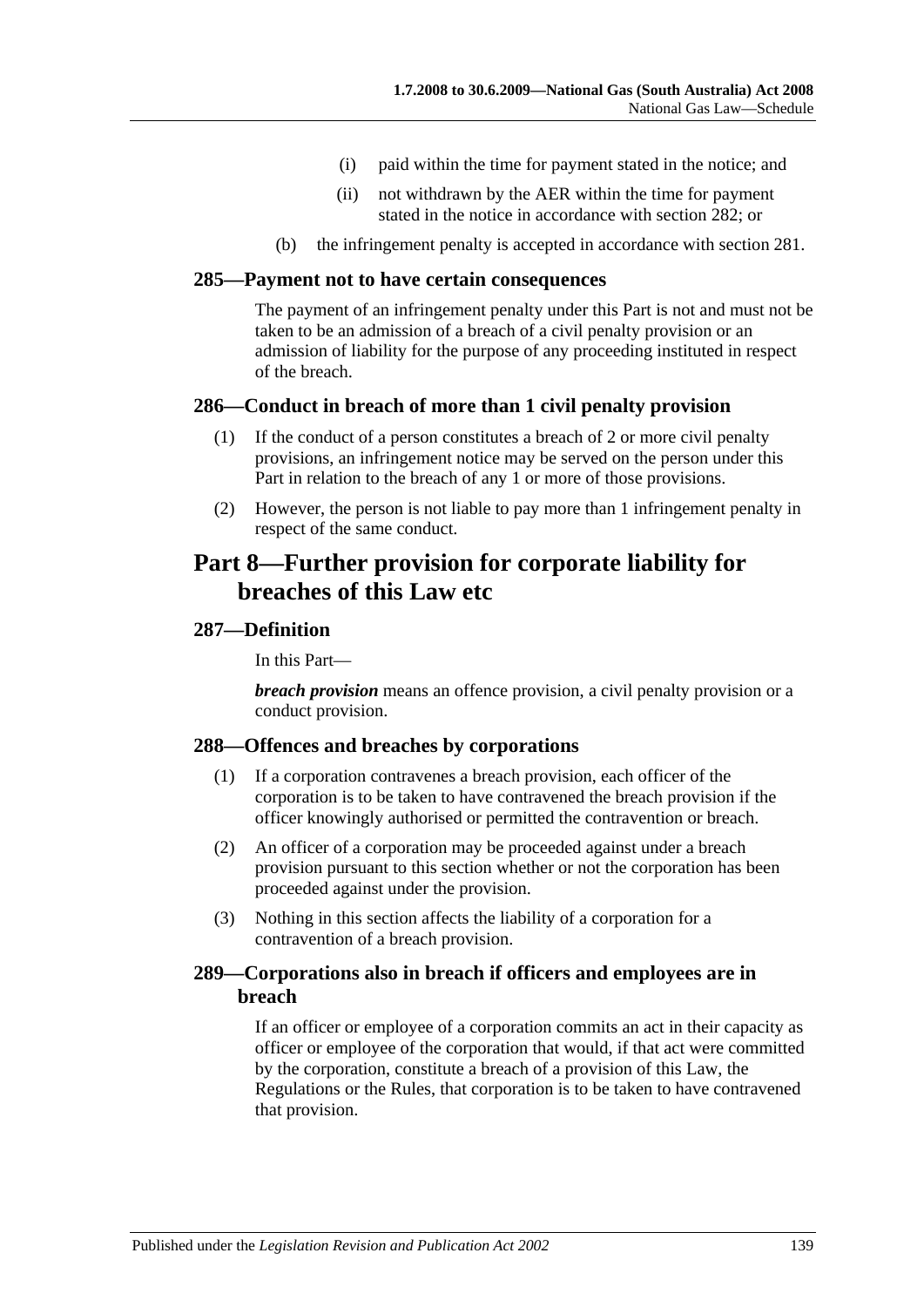# **Chapter 9—The making of the National Gas Rules Part 1—General**

## **Division 1—Interpretation**

#### **290—Definitions**

In this Chapter—

*AEMC initiated Rule* means a Rule of the kind referred to in [section](#page-142-0) 295(2);

*AEMC Rule review* means a review conducted by the AEMC under Chapter 2 Part 2 Division 5;

*gas market regulatory body* means—

- (a) the AER;
- (b) the ERA;
- (c) VENCorp;
- (d) GMCo;
- (e) REMCo;
- (f) a person or body prescribed by Regulation to be a gas market regulatory body;

*GMCo* means the Gas Market Company Ltd (ACN 095 400 258);

*market initiated proposed Rule* means a request for a Rule made under [section](#page-142-1) 295(1) in respect of which the AEMC publishes a notice under section 303;

*more preferable Rule* has the meaning given by section 296;

*non-controversial Rule* means a Rule that is unlikely to have a significant effect on a market for gas or the regulation of pipeline services;

*proposed Rule* means—

- (a) a market initiated proposed Rule; or
- (b) a proposal for an AEMC initiated Rule; or
- (c) a proposed more preferable Rule;

*publish* means—

- (a) in relation to a notice required to be published under this Chapter (except section 294 or 315)—publish in the South Australian Government Gazette, on the AEMC's website and in a newspaper circulating generally throughout Australia;
- (b) in relation to a decision under [section](#page-143-0) 301(2)—publish on the AEMC's website and make available at the offices of the AEMC;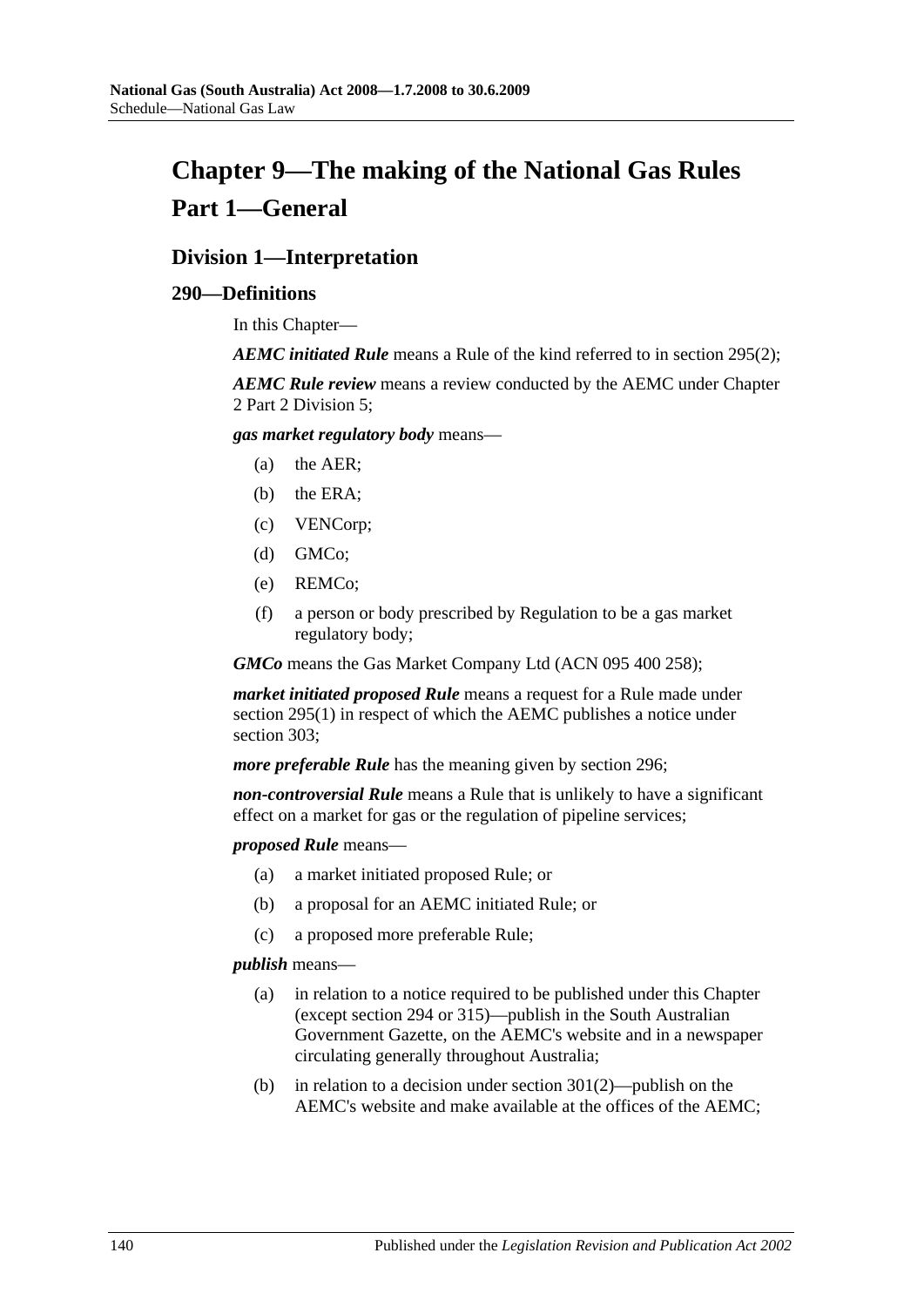- (c) in relation to a proposed Rule referred to in section 303 and any other documents prescribed by the Regulations in relation to a proposed Rule referred to in section 303—publish on the AEMC's website and make available at the offices of the AEMC;
- (d) in relation to a draft Rule determination or final Rule determination—publish on the AEMC's website and make available at the offices of the AEMC;
- (e) in relation to any submissions or comments received by the AEMC under this Chapter—subject to section 319, publish on the AEMC's website and make available at the offices of the AEMC;
- (f) in relation to a report prepared under section 320—publish on the AEMC's website and make available at the offices of the AEMC;

*REMCo* means the Retail Energy Market Company Ltd (ACN 103 318 556);

*urgent Rule* means a Rule relating to any matter or thing that, if not made as a matter of urgency, will result in that matter or thing imminently prejudicing or threatening the supply of gas.

## **Division 2—Rule making tests**

#### <span id="page-140-0"></span>**291—Application of national gas objective**

- (1) The AEMC may only make a Rule if it is satisfied that the Rule will or is likely to contribute to the achievement of the national gas objective.
- (2) For the purposes of [subsection](#page-140-0) (1), the AEMC may give such weight to any aspect of the national gas objective as it considers appropriate in all the circumstances, having regard to any relevant MCE statement of policy principles.

## **292—AEMC must take into account form of regulation factors in certain cases**

In addition to complying with sections 291 and 293, the AEMC must take into account the form of regulation factors and any other matter the AEMC considers relevant—

- (a) in making a Rule that—
	- (i) specifies a pipeline service as a reference service; or
	- (ii) confers a function or power on the AER to specify under a full access arrangement decision approving or making an access arrangement a pipeline service (to which the relevant applicable access arrangement applies) as a reference service; or
- (b) in revoking a Rule that has been made or is in force that—
	- (i) specifies a pipeline service as a reference service; or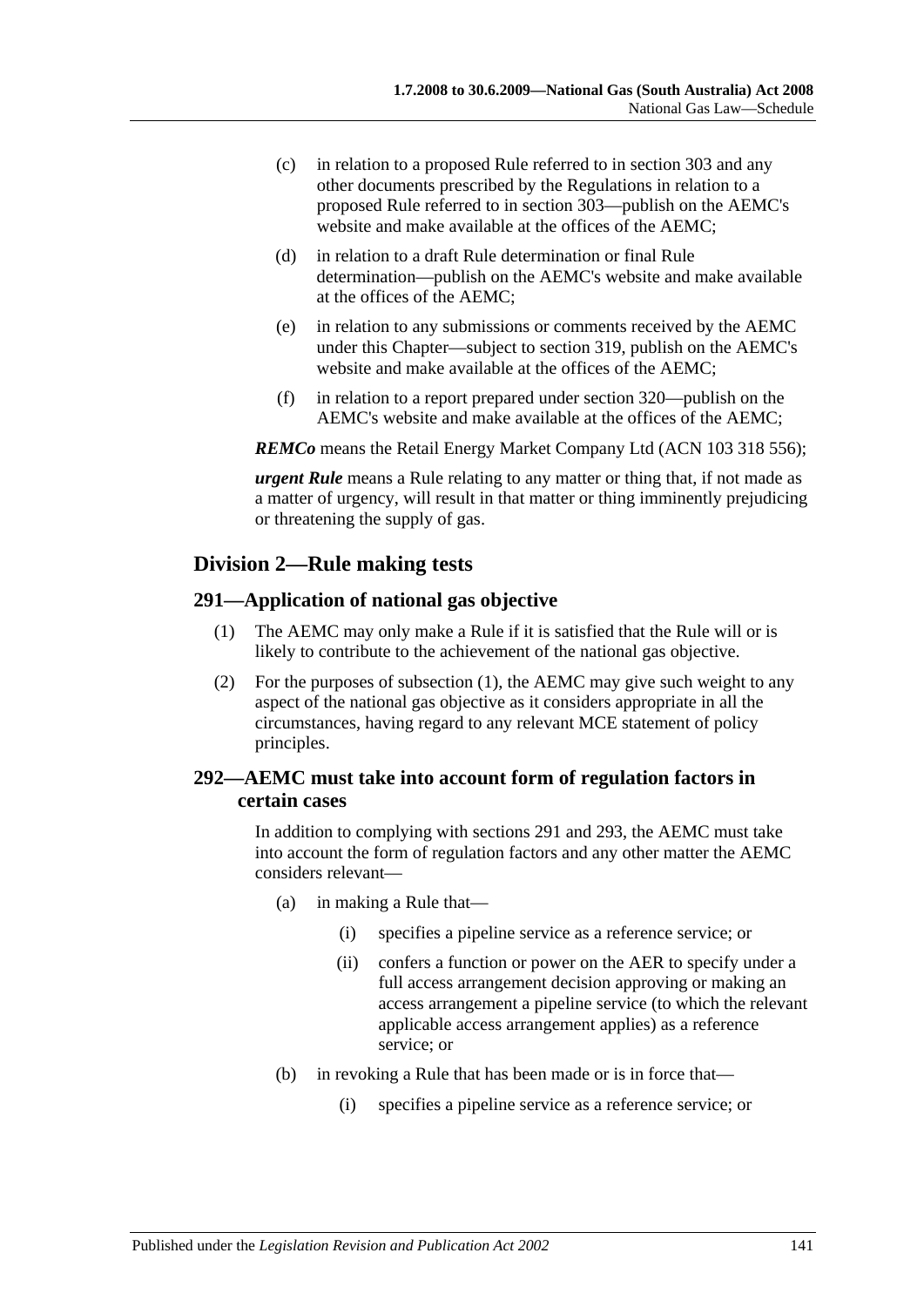(ii) confers a function or power on the AER to specify under a full access arrangement decision approving or making an access arrangement a pipeline service (to which the relevant applicable access arrangement applies) as a reference service.

## **293—AEMC must take into account revenue and pricing principles in certain cases**

In addition to complying with sections 291 and 292, the AEMC must take into account the revenue and pricing principles in making a Rule for or with respect to any matter or thing specified in items 40 to 48 of Schedule 1 to this Law.

## **Part 2—Initial National Gas Rules**

## <span id="page-141-0"></span>**294—South Australian Minister to make initial National Gas Rules**

- (1) The Minister of the Crown in right of South Australia administering Part 2 of the *[National Gas \(South Australia\) Act](http://www.legislation.sa.gov.au/index.aspx?action=legref&type=act&legtitle=National%20Gas%20(South%20Australia)%20Act%202008) 2008* of South Australia may make Rules for or with respect to—
	- (a) any matter or thing referred to in section 74 and Schedule 1 to this Law;
	- (b) matters of a transitional nature relating to the transition from the old access law and Gas Code to the application of this Law and the Rules.
- (2) In [subsection](#page-141-0)  $(1)$ —

*matters of a transitional nature* include matters of an application or savings nature.

- <span id="page-141-1"></span>(3) As soon as practicable after making Rules under [subsection](#page-141-0) (1), the Minister referred to in that subsection must—
	- (a) publish notice of the making of the Rules in the South Australian Government Gazette; and
	- (b) make the Rules publicly available.
- (4) [Section](#page-58-0) 74(3) applies to the making of Rules under [subsection](#page-141-0) (1) as if the Rules being made under [subsection](#page-141-0) (1) were Rules being made by the AEMC.
- (5) The notice referred to in [subsection](#page-141-1) (3)(a) must state—
	- (a) the date on which the Rules commence operation; or
	- (b) if different Rules will commence operation on different dates, those dates.
- (6) The Rules made under [subsection](#page-141-0) (1) may only be made on the recommendation of the MCE.
- (7) If the Minister referred to in [subsection](#page-141-0) (1) makes Rules under that subsection, the Minister cannot make another Rule under that subsection.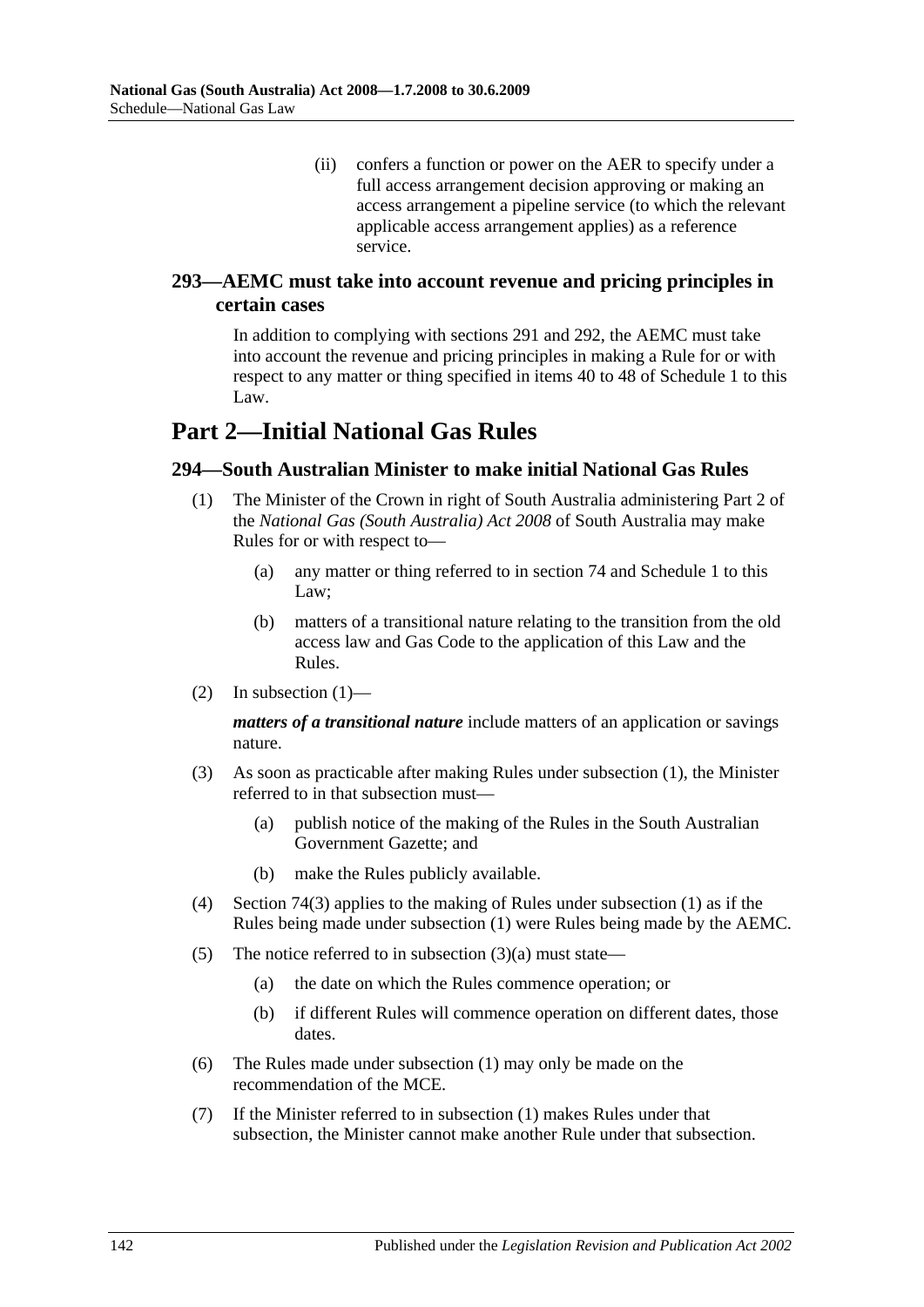## **Part 3—Procedure for the making of a Rule by the AEMC**

## <span id="page-142-1"></span>**295—Initiation of making of a Rule**

(1) The AEMC may make a Rule at the request of any person or the MCE. **Note—**

Section 74 and Schedule 1 to this Law specify the subject matter for Rules.

- <span id="page-142-0"></span>(2) The AEMC must not make a Rule without a request under [subsection](#page-142-1) (1) unless—
	- (a) it considers the Rule corrects a minor error in the Rules; or
	- (b) it considers the Rule involves a non-material change to the Rules; or
	- (c) the Rule is in respect of any matter that is prescribed by the Regulations as a matter on which it may make a Rule on its own initiative.

#### **296—AEMC may make more preferable Rule in certain cases**

The AEMC may make a Rule that is different (including materially different) from a market initiated proposed Rule (a *more preferable Rule*) if the AEMC is satisfied that, having regard to the issue or issues that were raised by the market initiated proposed Rule (to which the more preferable Rule relates), the more preferable Rule will or is likely to better contribute to the achievement of the national gas objective.

### <span id="page-142-2"></span>**297—AEMC may make Rules that are consequential to a Rule request**

- (1) Despite [section](#page-142-0) 295(2), the AEMC may, having regard to a request to make a Rule under [section](#page-142-1) 295(1), make a Rule that is necessary or consequential to the Rule that is to be made on that request.
- (2) For the purposes of this Chapter, the AEMC must treat a Rule it may make under [subsection](#page-142-2) (1) as if it were part of the Rule to be made on that request.

### **298—Content of requests for a Rule**

A request for the making of a Rule—

- (a) must contain the information prescribed by the Regulations; and
- (b) must, subject to section 299, be accompanied by the fee prescribed by the Regulations (if any); and
- (c) may be accompanied by a draft of the Rule to be made.

#### **299—Waiver of fee for Rule requests**

The AEMC may waive the payment of any fee prescribed by the Regulations for the purposes of section 298.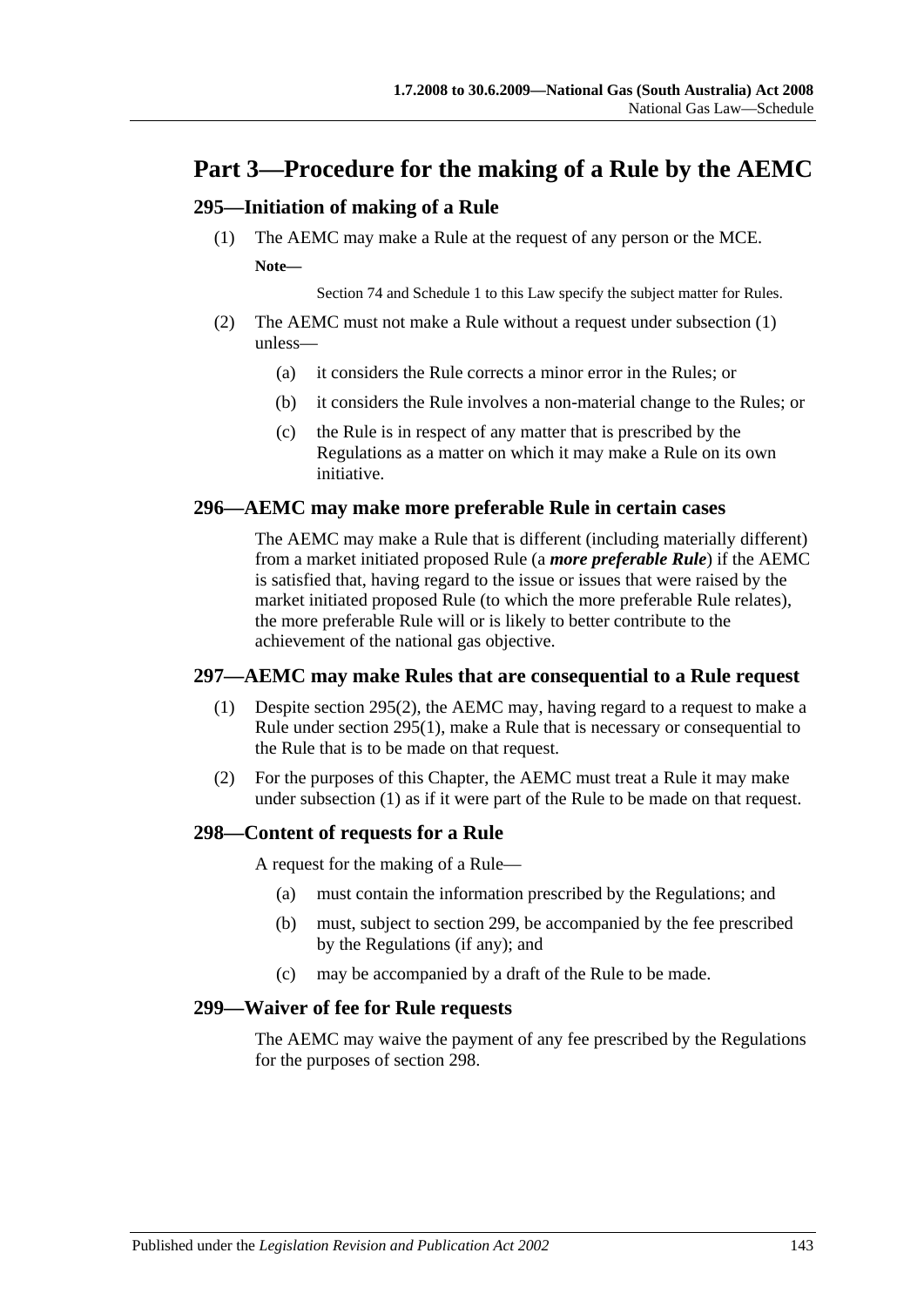### **300—Consolidation of 2 or more Rule requests**

- (1) If the AEMC considers it necessary or desirable that 2 or more requests for the making of a Rule should be dealt with together, the AEMC may—
	- (a) treat those requests as 1 request for the purposes of this Chapter (a *consolidated Rule request*); or
	- (b) treat any later request as a submission in relation to the earliest Rule request.
- (2) For the purposes of this Chapter, the AEMC may treat a consolidated Rule request as being received by it on the day it receives either the first or last of the Rule requests forming part of the consolidated Rule request.

### <span id="page-143-1"></span>**301—Initial consideration of request for Rule**

- (1) Subject to this Chapter, as soon as practicable after receiving a request for the making of a Rule (an *active request*), the AEMC must consider whether—
	- (a) the active request appears to—
		- (i) contain the information prescribed by the Regulations; and
		- (ii) not be misconceived or lacking in substance; and
	- (b) the subject matter of the active request appears to be for or with respect to a matter in respect of which the AEMC may make a Rule under this Law; and

**Note—**

Section 74 and Schedule 1 to this Law specify the subject matter for Rules.

- (c) the subject matter of the active request appears to relate to the subject matter of—
	- (i) a Rule made, or a request for the making of a Rule under [section](#page-142-1) 295(1) not proceeded with, in the 12 months immediately before the date of receipt of the active request; or
	- (ii) another request for the making of a Rule under [section](#page-142-1) 295(1) in respect of which the AEMC is taking action under this Part.
- <span id="page-143-0"></span>(2) If the AEMC considers that, having regard to the matters set out in [subsection](#page-143-1) (1), it should not take any action under this Part in respect of the active request, the AEMC must make a decision to that effect and inform the person or body, in writing, that requested the Rule of that decision.
- <span id="page-143-2"></span>(3) Despite [subsection](#page-143-1) (1) or [\(2\),](#page-143-0) the AEMC may make a decision to the effect that it should not take any action under this Part in respect of the active request if the person or body that made the active request has not complied with a notice in accordance with section 302.
- (4) In making a decision under [subsection](#page-143-2) (3), the AEMC must have regard to any representation it receives under [section](#page-144-0) 302(4).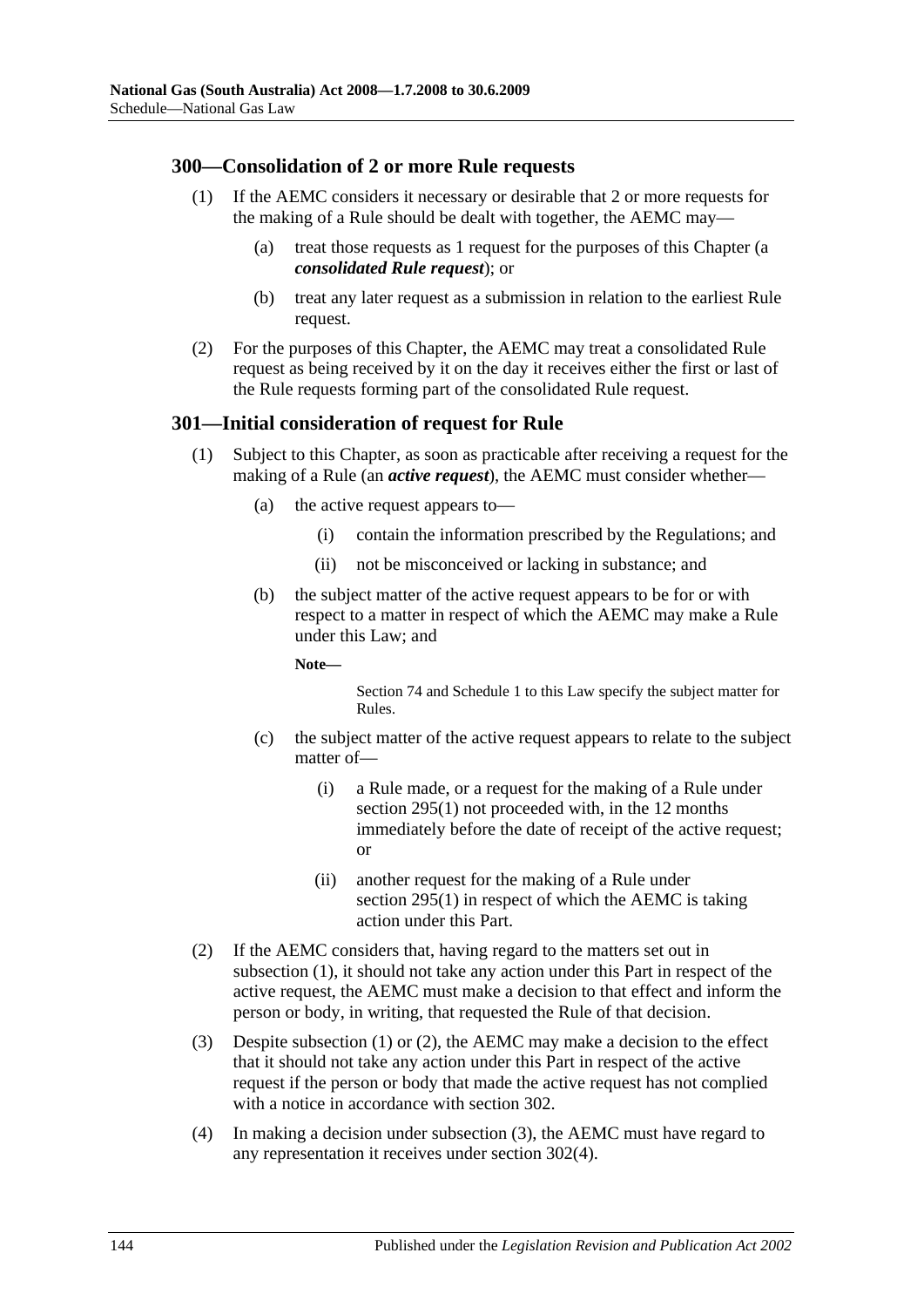- (5) A decision under [subsection](#page-143-0) (2) or [\(3\)](#page-143-1) must—
	- (a) set out the reasons for the decision; and
	- (b) be given to the person or body that made the active request without delay; and
	- (c) in the case where the decision was made only because of the matters set out in [subsection](#page-143-2) (1)(c)—be published.
- (6) Subject to this Chapter, if the AEMC considers that, having regard to the matters set out in [subsection](#page-143-3) (1), it should take action under this Part in respect of an active request the AEMC must publish notice of that active request in accordance with section 303.

## **302—AEMC may request further information from Rule proponent in certain cases**

- (1) This section applies if the AEMC—
	- (a) receives a request for the making of a Rule under [section](#page-142-0) 295(1); and
	- (b) considers, having regard to the nature and content of the request, that further information is required from the person or body that has made the request to assist it to understand the request's purpose or content.
- <span id="page-144-0"></span>(2) The AEMC may, by notice in writing, request the person or body that made the request under [section](#page-142-0) 295(1) to provide the AEMC further information.
- (3) A notice under [subsection](#page-144-0) (2) must specify—
	- (a) the kind of information the AEMC requires from the person or body; and
	- (b) the time within which that information must be provided to the AEMC.
- (4) A person or body given a notice under this section may make a written representation to the AEMC as to why it cannot provide the information specified in the notice within the time specified in the notice.

## **303—Notice of proposed Rule**

- (1) This section applies if the AEMC—
	- (a) considers that it should take action under this Part in respect of a request for the making of a Rule; or
	- (b) forms an intention to make an AEMC initiated Rule.
- <span id="page-144-1"></span>(2) The AEMC must publish—
	- (a) notice of the request or intention (as the case requires); and
	- (b) a draft of the proposed Rule; and
	- (c) any other document prescribed by the Regulations.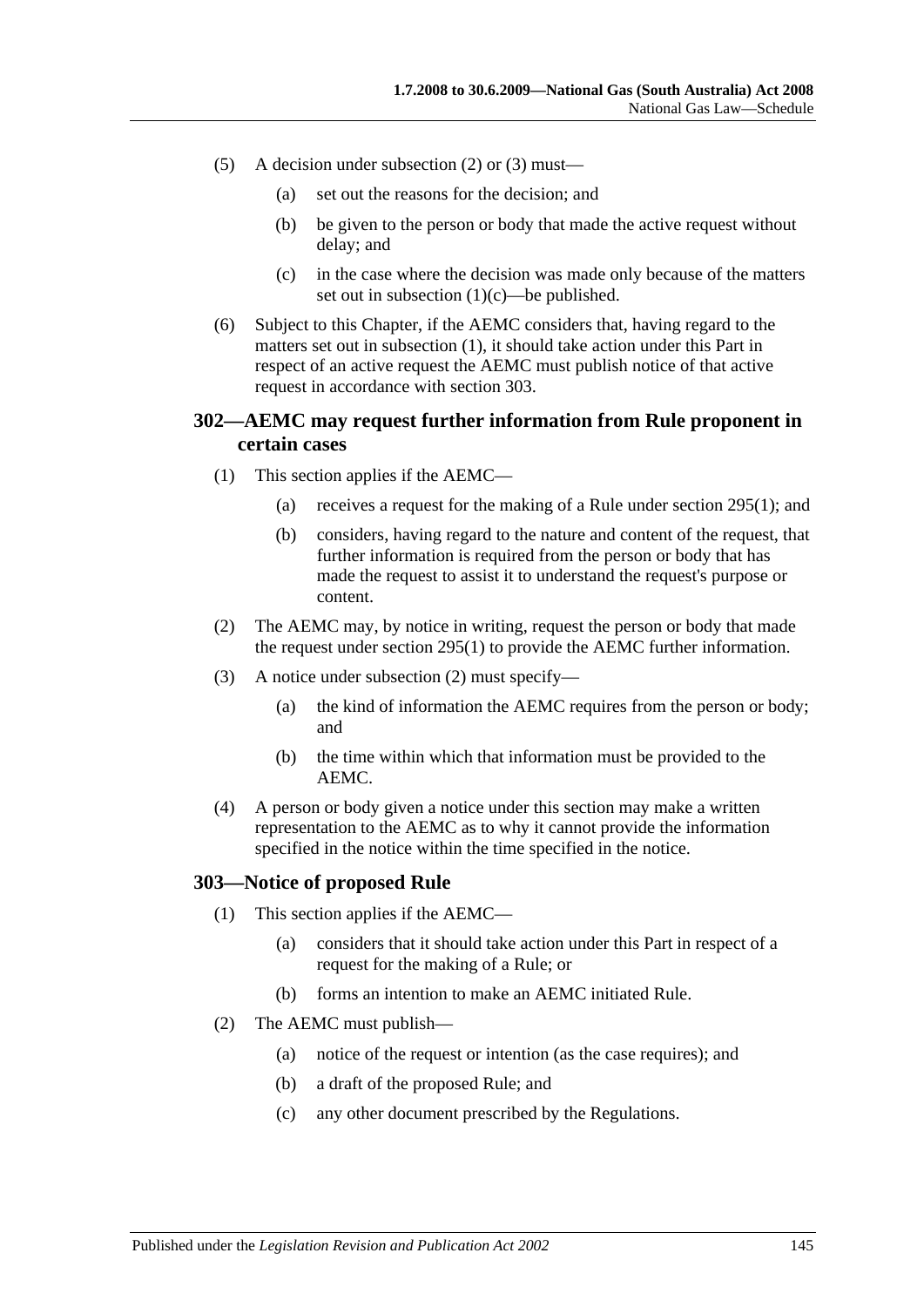- <span id="page-145-2"></span>(3) A notice published under this section must—
	- (a) invite written submissions and comments from any person or body in relation to the proposed Rule by the date specified in the notice by the AEMC, being a date that is not less than 4 weeks from the date the notice is published; and
	- (b) contain any other information prescribed by the Regulations.
- (4) Nothing in this Part is to be taken as requiring the AEMC to publish notices under this section in the same order as it—
	- (a) considers that it should take action under this Part in respect of a request for the making of a Rule; or
	- (b) forms an intention to make an AEMC initiated Rule.

### <span id="page-145-0"></span>**304—Publication of non-controversial or urgent final Rule determination**

- (1) Subject to this section, if the AEMC considers that—
	- (a) an AEMC initiated Rule is a non-controversial Rule; or
	- (b) a request for a Rule is a request for a non-controversial Rule; or
	- (c) a request for a Rule is a request for an urgent Rule,

the AEMC may make the relevant Rule in accordance with this Part (except sections 307 to 310) and as if the period of time within which the final Rule determination in respect of the relevant Rule must be published were 6 weeks from the date of publication of the notice under section 303.

- <span id="page-145-1"></span>(2) Before making a Rule as set out in [subsection](#page-145-0) (1), the AEMC must include in a notice under section 303 a statement to the effect that the AEMC may make the relevant Rule if the AEMC does not receive a written request, and reasons, not to do so from any person or body within 2 weeks of publication of that notice.
- (3) The AEMC must not make a Rule in accordance with this section if, following publication of a notice under section 303 containing a statement to the effect set out in [subsection](#page-145-1) (2)—
	- (a) the AEMC receives a written request not to do so; and
	- (b) the reasons set out in that request are not, in its opinion, misconceived or lacking in substance.
- (4) If the AEMC is of the opinion that the reasons given by a person or body in a written request for it not to make the non-controversial Rule or urgent Rule are misconceived or lacking in substance, the AEMC must—
	- (a) make a decision to that effect; and
	- (b) give the person or body its reasons, in writing, for that decision without delay.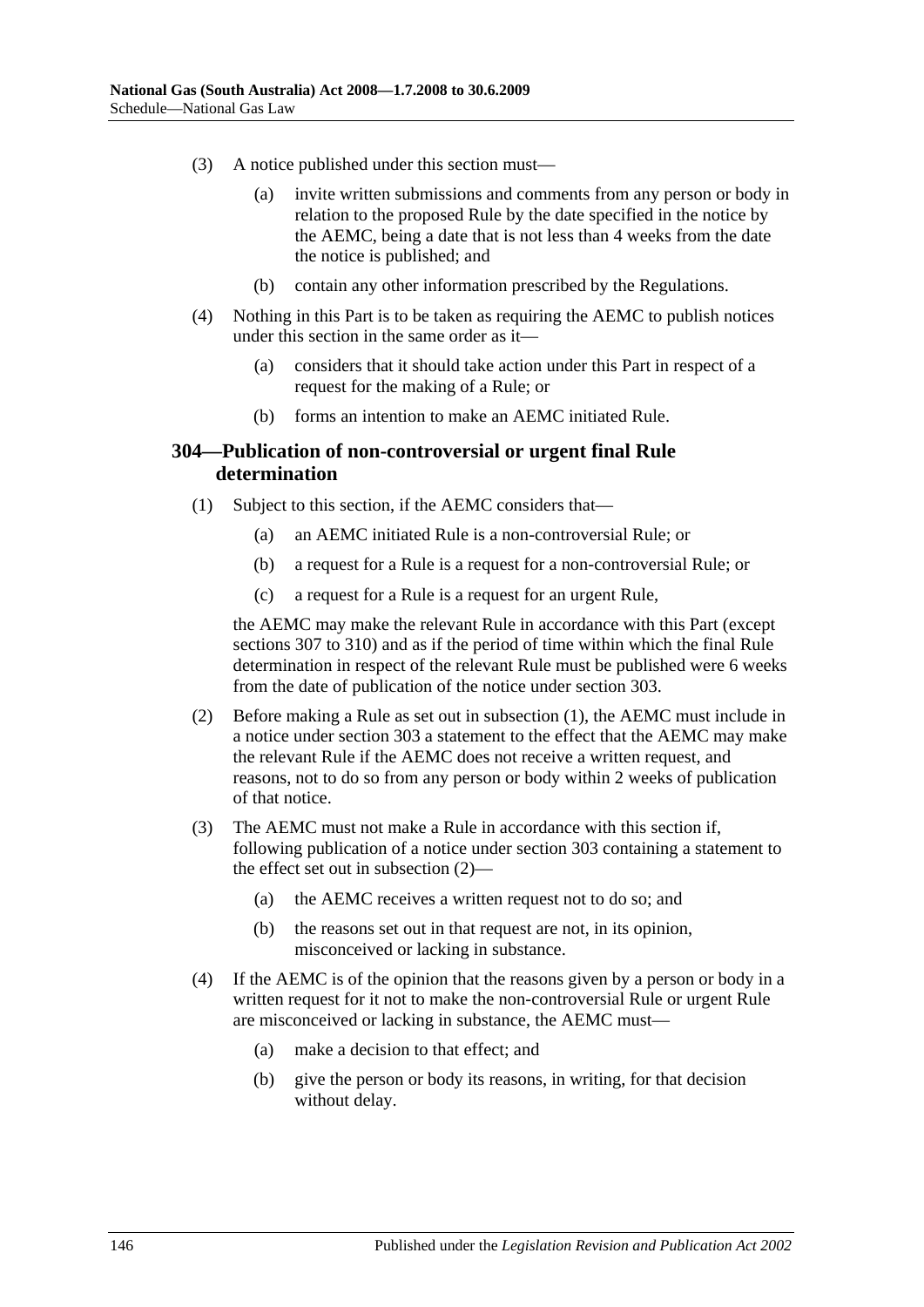(5) If the AEMC is of the opinion that the reasons given by a person or body in a written request for it not to make the non-controversial Rule or urgent Rule, are not misconceived or lacking in substance, the AEMC must publish a notice to the effect that it will make the relevant Rule in accordance with this Part (other than this section).

# **305—"Fast track" Rules where previous public consultation by gas market regulatory body or an AEMC review**

- <span id="page-146-1"></span><span id="page-146-0"></span>(1) This section applies if—
	- (a) a gas market regulatory body has—
		- (i) made a request for the making of a Rule under section [295\(1\);](#page-142-0) and
		- (ii) consulted with the public on the nature and content of the request before making that request; or
	- (b) a person or the MCE has made a request for the making of a Rule under [section](#page-142-0) 295(1) on the basis of—
		- (i) a recommendation for the making of a Rule contained in a MCE directed review; or
		- (ii) a conclusion for the making of a Rule contained in an AEMC Rule review.
- (2) The AEMC may take action under this Part in respect of the request without complying with section  $303(3)(a)$  or  $307$  if it is of the opinion that—
	- (a) in the case where the request has been made by a gas market regulatory body in the circumstances described in [subsection](#page-146-0)  $(1)(a)$ —the consultation conducted by the gas market regulatory body was adequate, having regard to—
		- (i) the nature and content of that request; and
		- (ii) the kind of consultation conducted by the gas market regulatory body;
	- (b) in the case where a request has been made by a person or the MCE in the circumstances described in [subsection](#page-146-1)  $(1)(b)$ —
		- (i) the request reflects, or is consistent with, the relevant recommendation contained in the MCE directed review or relevant conclusion in the AEMC Rule review (as the case requires); and
		- (ii) there was adequate consultation with the public by it on the content of the relevant recommendation or relevant conclusion during the MCE directed review or AEMC Rule review (as the case requires).
- (3) To avoid doubt—
	- (a) section 301 applies to a request for the making of a Rule to which this section applies; and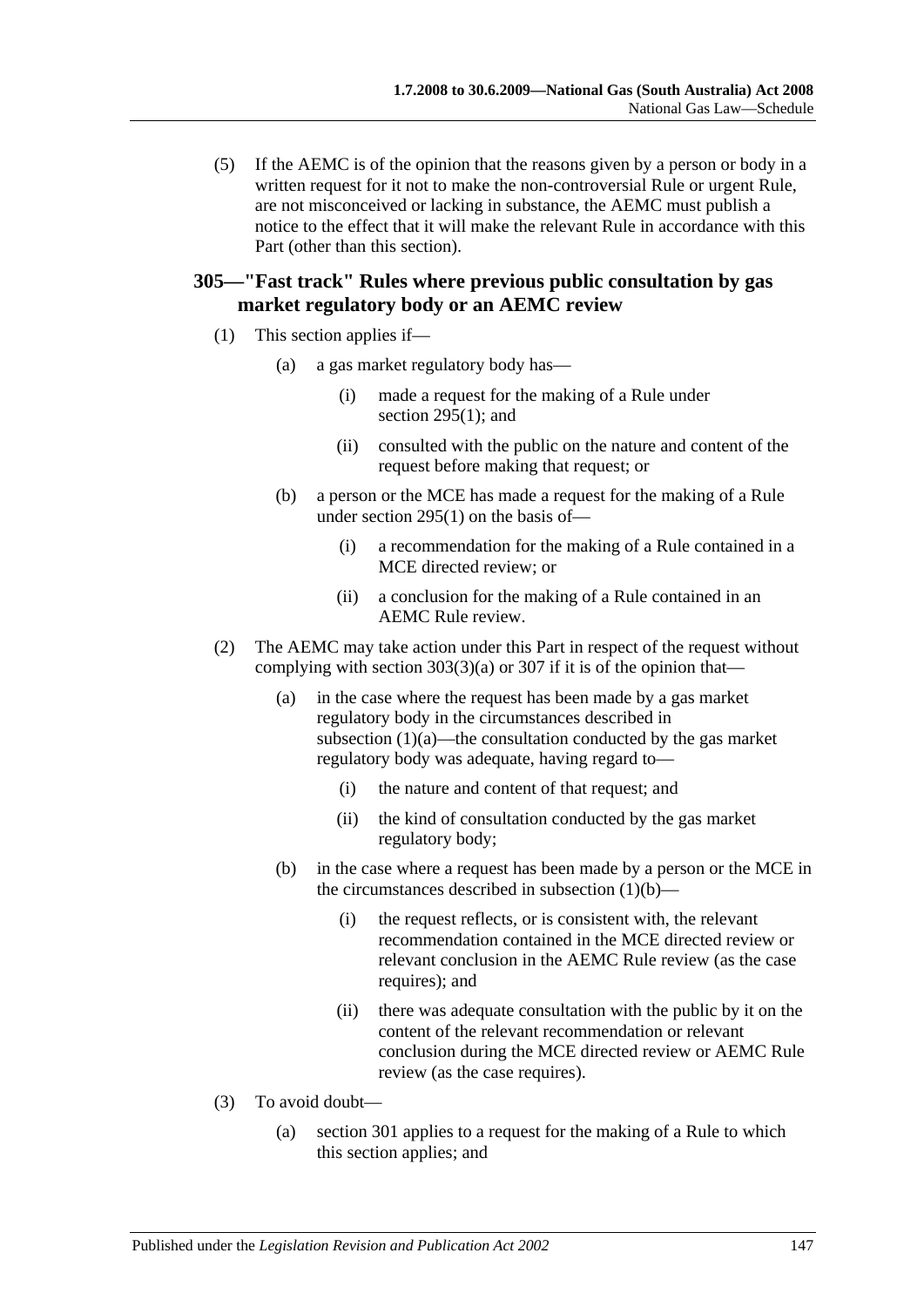(b) section 306 does not apply to a request for the making of a Rule to which this section applies.

### **306—Right to make written submissions and comments**

Any person or body, within the period specified in a notice under section 303, may make a written submission or comment in relation to the proposed Rule to which the notice relates.

### **307—AEMC may hold public hearings before draft Rule determination**

- (1) The AEMC may (but need not), at any time after publication of a notice under section 303 and before making a draft Rule determination, hold a hearing in relation to any proposed Rule.
- (2) Notice of a hearing held under this section must—
	- (a) be published; and
	- (b) contain the information prescribed by the Regulations (if any).

### <span id="page-147-1"></span>**308—Draft Rule determination**

- (1) The AEMC must make a draft Rule determination before making a final Rule determination in relation to the proposed Rule.
- <span id="page-147-0"></span>(2) Subject to this Chapter, the AEMC must, within 10 weeks after the date specified in a notice under section 303, publish—
	- (a) the draft Rule determination; and
	- (b) notice of the making of the draft Rule determination.
- (3) In the case of a proposed Rule to which section 305 applies, the AEMC must publish the draft Rule determination and notice of the making of the draft Rule determination within 5 weeks after the date notice under [section](#page-144-1) 303(2) is published.
- (4) A draft Rule determination must contain—
	- (a) the reasons of the AEMC as to whether or not it should make the proposed Rule, including—
		- (i) in the case where the proposed Rule is not a proposed more preferable Rule, the reasons of the AEMC as to whether it is satisfied the proposed Rule will or is likely to contribute to the achievement of the national gas objective; and
		- (ii) in the case of a proposed more preferable Rule, the reasons of the AEMC as to whether it is satisfied the proposed more preferable Rule will or is likely to better contribute to the achievement of the national gas objective than the market initiated Rule request to which the more preferable Rule relates; and
		- (iii) if the AEMC is required to take into account the form of regulation factors or the revenue and pricing principles, the reasons of the AEMC taking those factors or principles (as the case requires) into account; and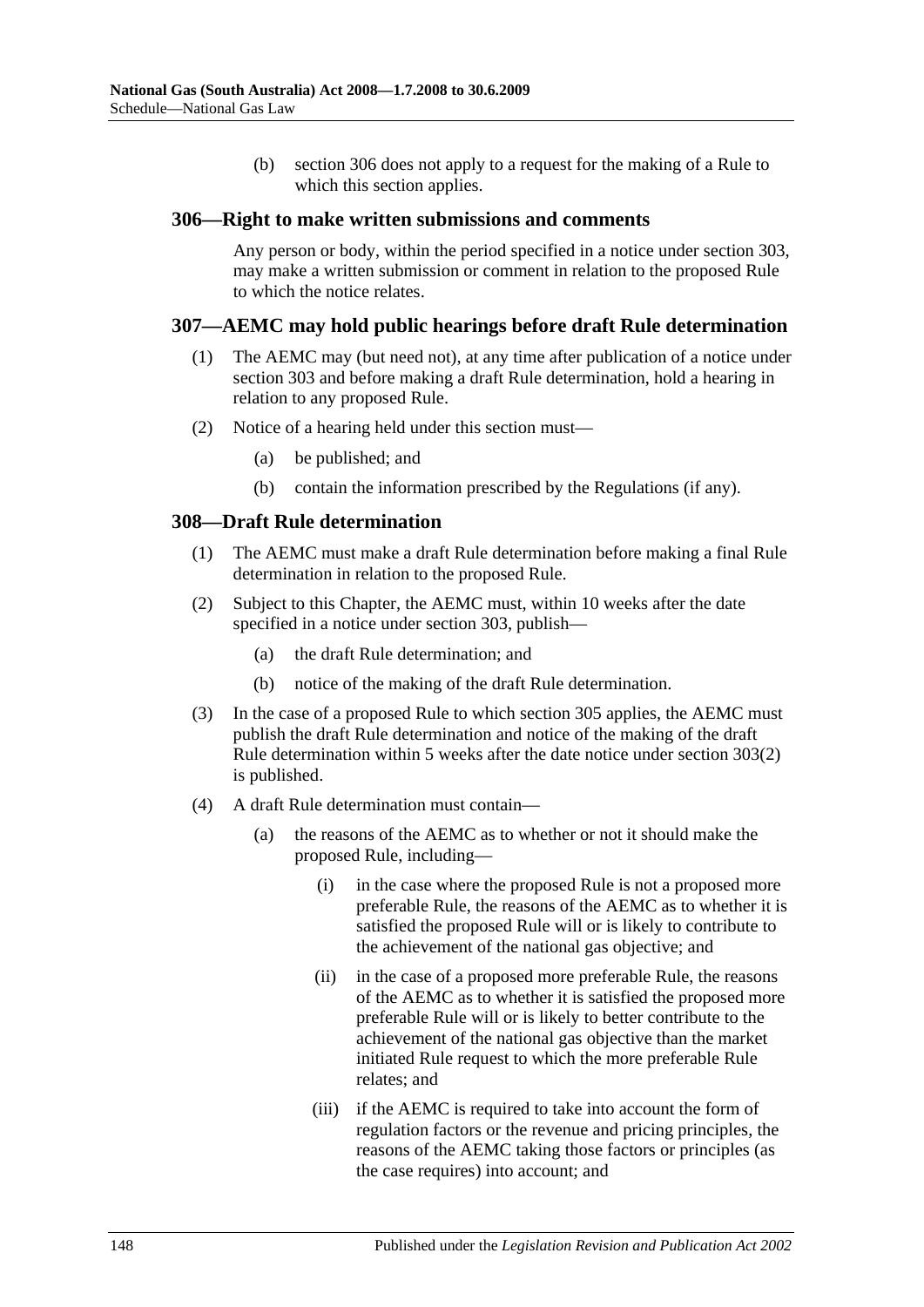- (iv) the reasons of the AEMC having regard to any relevant MCE statement of policy principles; and
- (v) the reasons of the AEMC having regard to any other matters the AEMC considers relevant; and
- (b) if the AEMC determines to make a Rule, a draft of the Rule to be made; and
- (c) any other matters that are prescribed by the Regulations.
- (5) A notice referred to in [subsection](#page-147-0) (2) must—
	- (a) invite written submissions and comments from any person or body in relation to the determination within a period specified by the AEMC, being a period not less than 6 weeks from the date of publication of the notice; and
	- (b) include a statement to the effect that any person or body may request, in writing within 1 week after the publication of the notice, the AEMC to hold a hearing in accordance with section 310; and
	- (c) contain any other information prescribed by the Regulations.

### **309—Right to make written submissions and comments in relation to draft Rule determination**

Any person or body, within the period specified in a notice under section [308\(1\),](#page-147-1) may make a written submission or comment in relation to a draft Rule determination to which the notice relates.

## **310—Pre-final Rule determination hearing may be held**

- (1) The AEMC may (but need not), at any time after publication of a notice under [section](#page-147-0) 308(2) and before making a final Rule determination, hold a hearing in relation to a draft Rule determination.
- <span id="page-148-0"></span>(2) In addition, any person or body may request, in writing, within 1 week after the publication of a notice under [section](#page-147-0) 308(2), the AEMC to hold a hearing in relation to a draft Rule determination.
- (3) Despite [subsection](#page-148-0) (2), the AEMC may decide not to a hold a hearing in relation to a draft Rule determination.
- (4) Without limiting the reasons why the AEMC may decide not to a hold a hearing following a request under [subsection](#page-148-0) (2) in relation to a draft Rule determination, the AEMC may decide not to hold a hearing if—
	- (a) the person or body that requests the AEMC to hold a hearing does not make a written submission or comment in accordance with section 309; and
	- (b) no other person or body requests the AEMC to hold a hearing.
- (5) If the AEMC decides not to hold a hearing after a request under [subsection](#page-148-0) (2), it must give the person or body that requested the hearing its reasons, in writing, for declining that person's or body's request.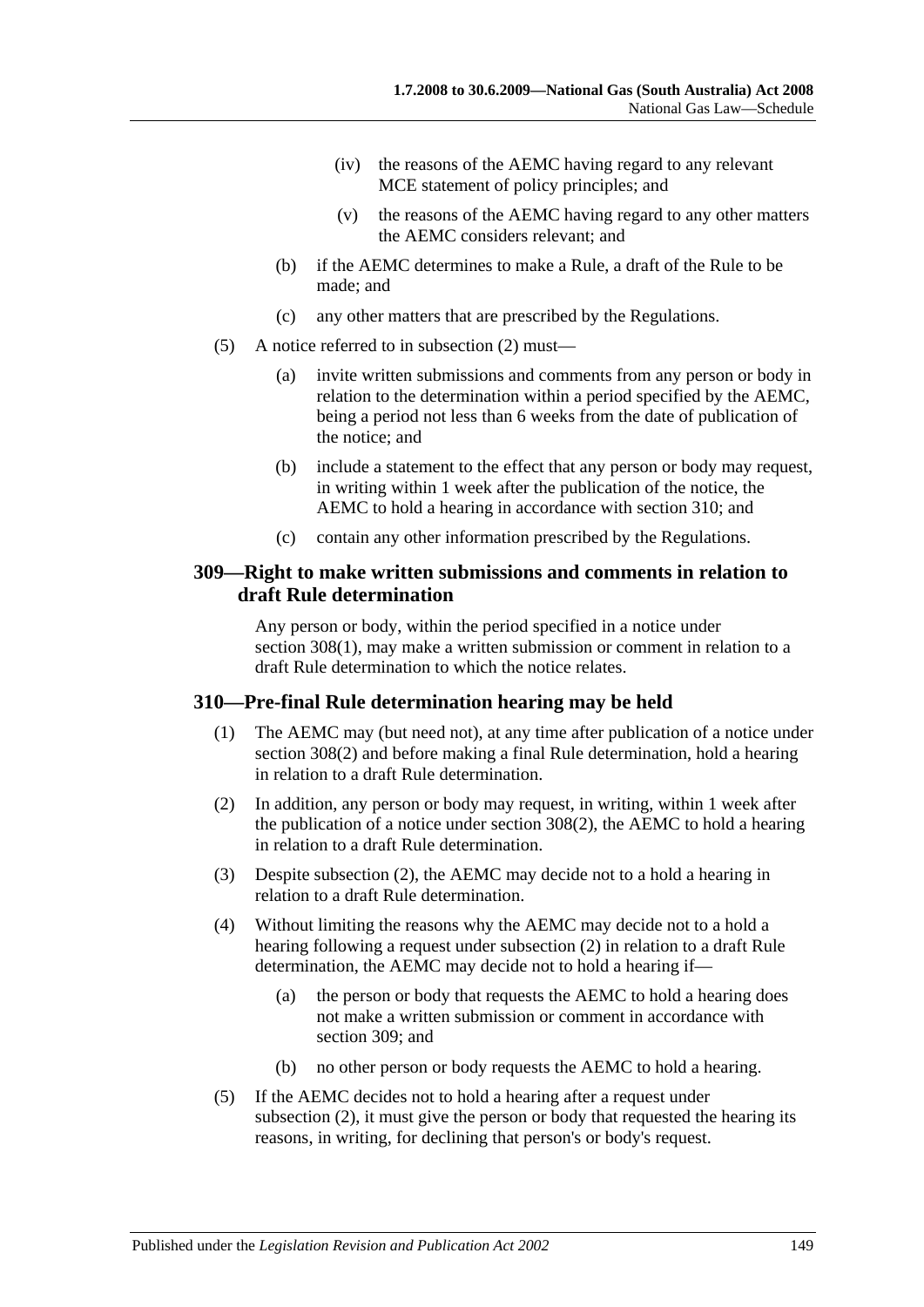- (6) If the AEMC decides to hold a hearing, or agrees to hold a hearing after a request under [subsection](#page-148-0) (2), the AEMC must—
	- (a) appoint a date (being not later than 3 weeks after the date of publication of the notice under section 308), time and place for the holding of the hearing; and
	- (b) publish a notice of that date, time and place.

### **311—Final Rule determination**

- (1) Subject to section 312, the AEMC must make a final Rule determination as to whether to make a proposed Rule.
- <span id="page-149-0"></span>(2) Subject to this Chapter, the AEMC must, within 6 weeks after the period for written submissions or comments in relation to the draft Rule determination ends, publish—
	- (a) the final Rule determination; and
	- (b) notice of the making of the final Rule determination.
- (3) A final Rule determination must contain—
	- (a) the reasons of the AEMC as to whether or not it should make a Rule, including—
		- (i) in the case where the Rule to be made is not a more preferable Rule, the reasons of the AEMC as to whether it is satisfied the Rule will or is likely to contribute to the achievement of the national gas objective; and
		- (ii) in the case where the Rule to be made is a more preferable Rule, the reasons of the AEMC as to whether it is satisfied the more preferable Rule to be made will or is likely to better contribute to the achievement of the national gas objective than the market initiated Rule request to which the more preferable Rule relates; and
		- (iii) if the AEMC is required to take into account the form of regulation factors or the revenue and pricing principles, the reasons of the AEMC taking those factors or principles (as the case requires) into account; and
		- (iv) the reasons of the AEMC having regard to any relevant MCE statement of policy principles; and
		- (v) the reasons of the AEMC having regard to any other matters the AEMC considers relevant; and
	- (b) any other matters that are prescribed by the Regulations.
- (4) A notice referred to in [subsection](#page-149-0) (2) must contain the information prescribed by the Regulations.

## **312—Further draft Rule determination may be made where proposed Rule is a proposed more preferable Rule**

(1) This section applies if the AEMC proposes to make a more preferable Rule.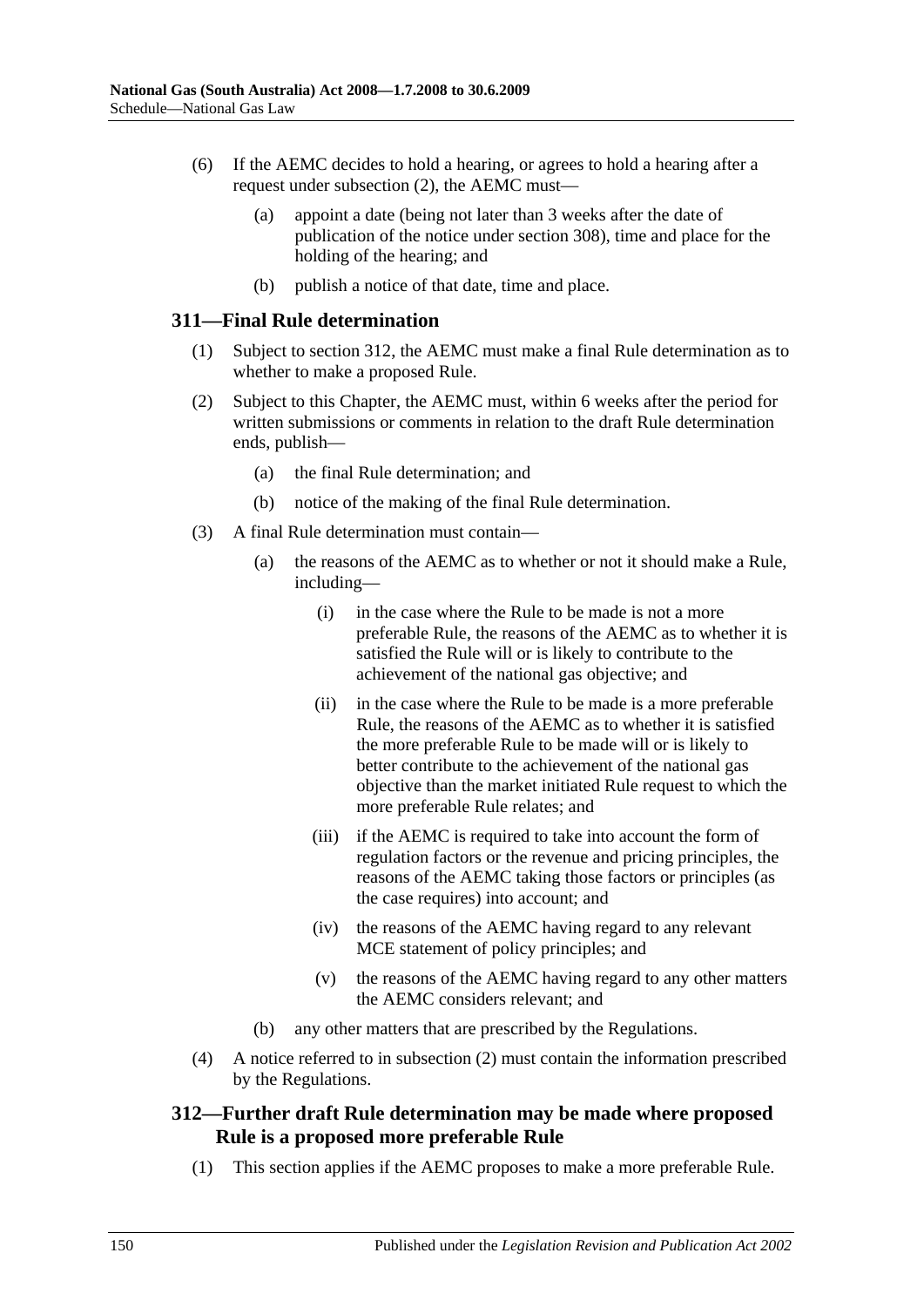- (2) Without limiting this Chapter, the AEMC may take action again under sections 308 to 310 in respect of the proposed more preferable Rule before making a final Rule determination in respect of that Rule.
- (3) Sections 308 to 310 apply as if, in [section](#page-147-0) 308(2), for "the date specified in a notice under section 303" there were substituted "the date of the previous draft Rule determination".

# **313—Making of Rule**

- (1) Subject to this section, if the AEMC, in its final Rule determination, determines to make a Rule, the AEMC must make the relevant Rule as soon as practicable after the publication of the final Rule determination.
- <span id="page-150-0"></span>(2) Notice of the making of the Rule must be published in the South Australian Government Gazette as soon as practicable after the making of the Rule.

# **314—Operation and commencement of Rule**

A Rule made under section 313 commences operation on the day the relevant notice is published in the South Australian Government Gazette or on any day after that day that is provided for in the relevant notice or the Rule.

## **315—Rule that is made to be published on website and made available to the public**

On publication of a notice in accordance with [section](#page-150-0) 313(2), the AEMC must, without delay—

- (a) publish the Rule on its website; and
- (b) make copies of the Rule available to the public at its offices.

# **316—Evidence of the National Gas Rules**

A document purporting to be a copy of—

- (a) the National Gas Rules; or
- (b) the initial National Gas Rules; or
- (c) an amendment to the initial National Gas Rules or the National Gas Rules,

endorsed with a certificate to which the seal of the AEMC has been duly affixed certifying the document is such a copy, is evidence that the document is such a copy.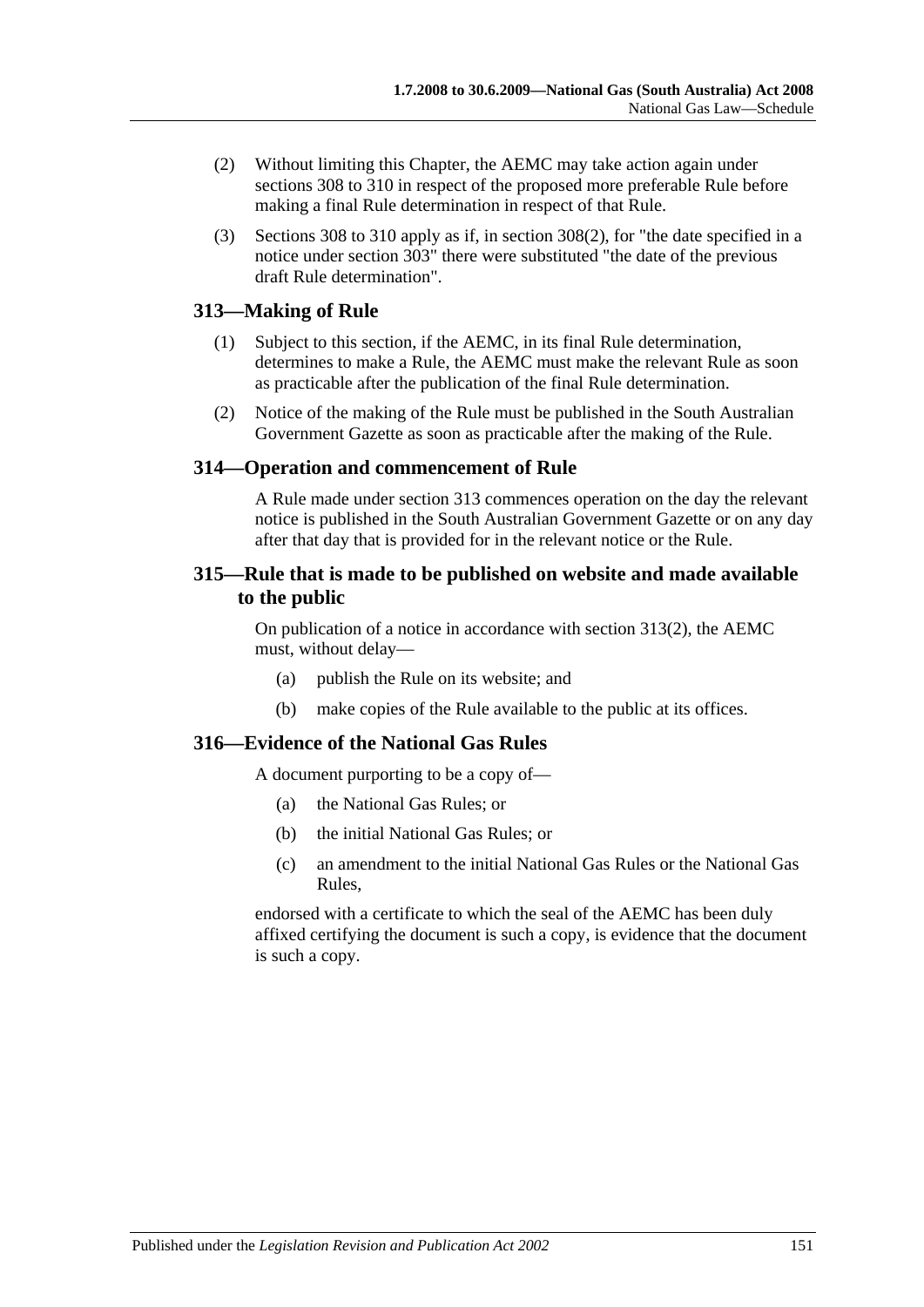# **Part 4—Miscellaneous provisions relating to rule making by the AEMC**

## <span id="page-151-0"></span>**317—Extension of periods of time in Rule making procedure**

- (1) Despite anything to the contrary in this Chapter and without limiting section 318, the AEMC may, by notice, extend a period of time specified in Chapter 9 Part 3 if the AEMC considers that a request for a Rule raises issues of sufficient complexity or difficulty or there is a material change in circumstances such that it is necessary that the relevant period of time specified in Chapter 9 Part 3 be extended.
- (2) A notice under [subsection](#page-151-0) (1) must—
	- (a) be published; and
	- (b) set out the period of time specified in Chapter 9 Part 3 to be extended; and
	- (c) specify a new period of time to apply in the place of the period of time specified in Chapter 9 Part 3.
- (3) A notice under [subsection](#page-151-0) (1) may be published at the same time as a notice under section 303.
- (4) The AEMC may only extend a period of time under this section before the expiry of that time.

# **318—AEMC may extend period of time for making of final Rule determination for further consultation**

- (1) This section applies if—
	- (a) a person or body raises an issue in—
		- (i) a submission or comment in relation to a draft Rule determination; or
		- (ii) a hearing held under section 307 or 310; and
	- (b) the AEMC considers the issue raised by the person or body requires further public consultation in relation to the proposed Rule or draft Rule determination.
- <span id="page-151-1"></span>(2) Despite anything to the contrary in this Chapter and without limiting section 317, the AEMC may, by notice, extend the period of time specified in section 311 within which it must make a final Rule determination.
- (3) A notice under [subsection](#page-151-1) (2) must—
	- (a) be published; and
	- (b) specify a new period of time to apply in the place of the period of time specified in section 311; and
	- (c) specify the issue on which the AEMC requires further public submissions and comments; and
	- (d) invite written submissions and comments from any person or body by the date specified in the notice.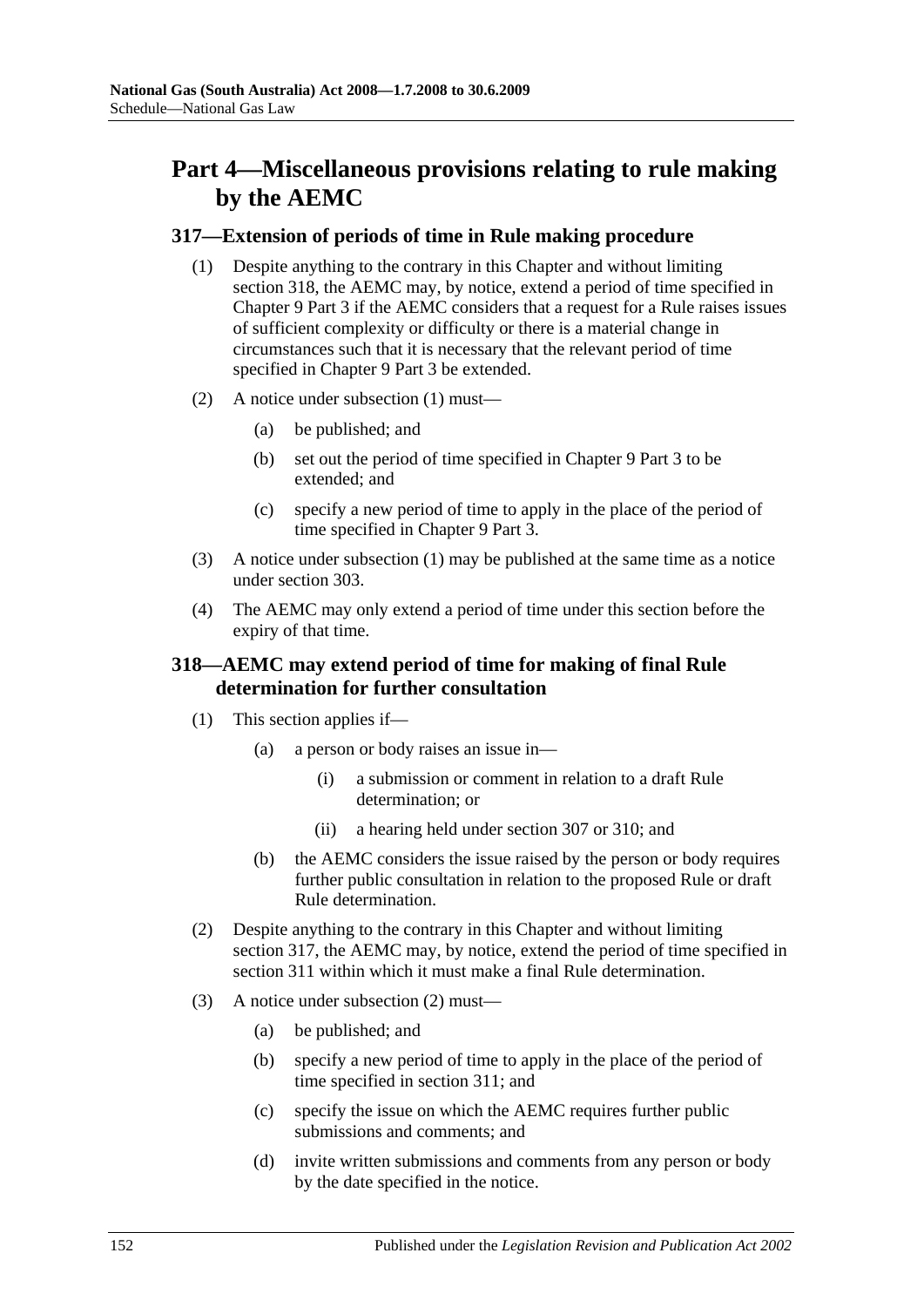- (4) The new period of time must not have the effect of extending the relevant period of the time specified in section 311 by more than 4 weeks.
- (5) The AEMC may only extend the period of time under this section before the expiry of time specified in section 311.
- (6) Any person or body, within the period specified in a notice under [subsection](#page-151-1) (2), may make a written submission or comment in relation to the issue specified in the notice.

## **319—AEMC may publish written submissions and comments unless confidential**

- (1) Subject to this section, the AEMC may publish any information in any written submission or comment given to it under this Chapter unless—
	- (a) the person or body who gave the information, claims, when giving it to the AEMC, that it contains confidential information; and
	- (b) the AEMC decides that the written submission or comment contains confidential information.
- (2) A written submission or comment given to the AEMC under this Chapter that has been claimed under this section to contain confidential information, and that the AEMC has decided contains confidential information, may be published if that information is omitted.
- (3) If information is omitted from a published written submission or comment given to the AEMC under this Chapter as being confidential information, a note to that effect must be included in the submission or comment at the place in the submission or comment from which the information is omitted.

**Note—**

See also section 71 of this Law and section 24 of the *[Australian Energy Market](http://www.legislation.sa.gov.au/index.aspx?action=legref&type=act&legtitle=Australian%20Energy%20Market%20Commission%20Establishment%20Act%202004)  [Commission Establishment Act](http://www.legislation.sa.gov.au/index.aspx?action=legref&type=act&legtitle=Australian%20Energy%20Market%20Commission%20Establishment%20Act%202004) 2004* of South Australia.

## **320—AEMC must publicly report on Rules not made within 12 months of public notification of requests**

- (1) This section applies if the AEMC—
	- (a) publishes a notice under section 303 in respect of a request for the making of a Rule; but
	- (b) does not make a final Rule determination in respect of that request within 12 months after the publication of that notice (the *report trigger date*).
- (2) The AEMC must prepare a report on the request as soon as practicable after the report trigger date.
- (3) A report prepared under this section—
	- (a) must contain the reasons why the final Rule determination has not been made within 12 months after the publication of the notice under section 303; and
	- (b) must specify when the AEMC considers it will make the final Rule determination; and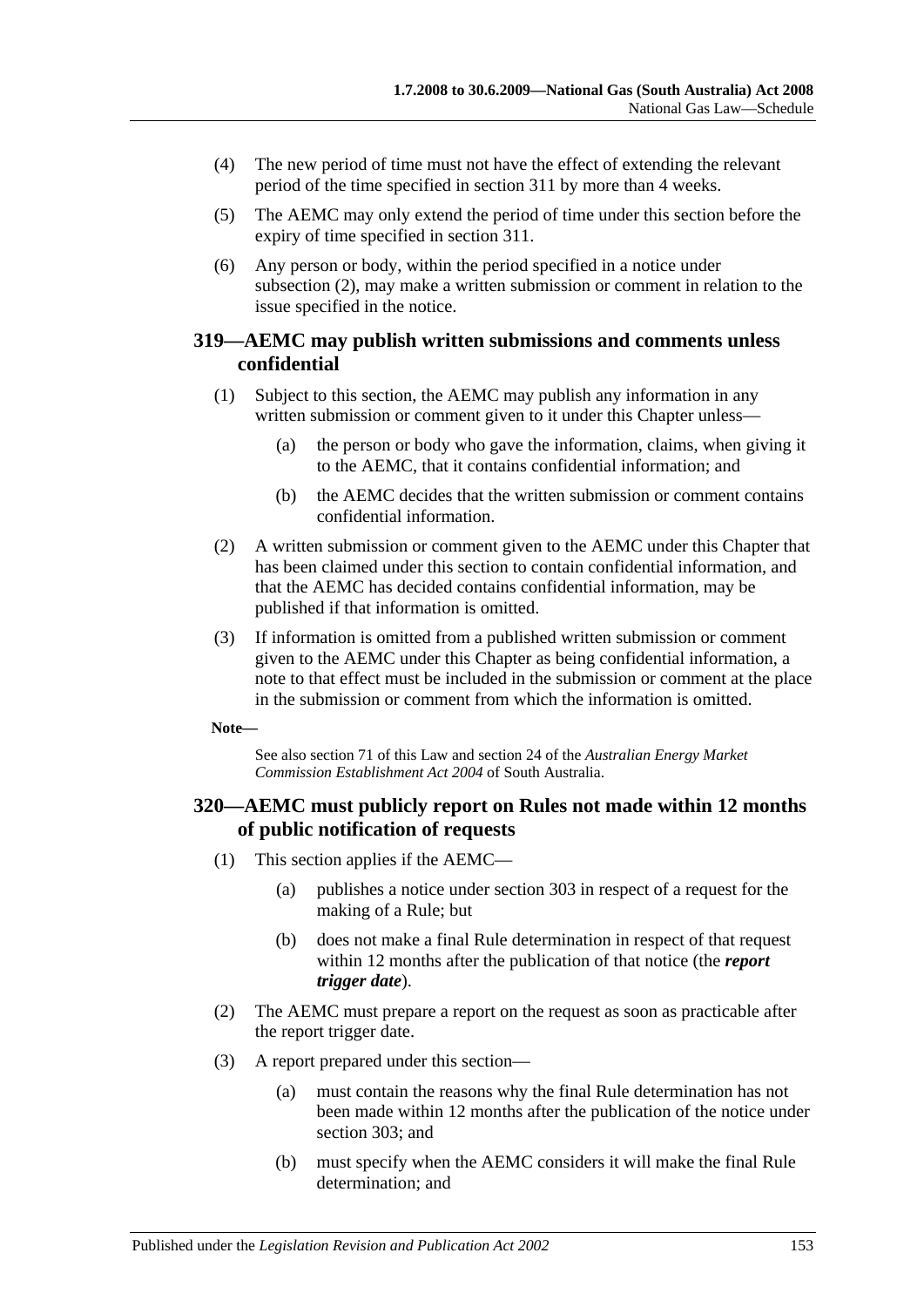(c) must be published.

# **Chapter 10—General**

# **Part 1—Provisions relating to applicable access arrangements**

### **321—Protection of certain pre-existing contractual rights**

- (1) An applicable access arrangement must not have the effect of depriving a person of a relevant protected contractual right.
- (2) In this section—

*relevant exclusivity right* means an express contractual right that arose on or after 30 March 1995 that—

- (a) prevents a service provider supplying pipeline services to persons who are not parties to the contract; or
- (b) limits or controls a service provider's ability to supply pipeline services to persons who are not parties to the contract,

but does not include a user's contractual right to obtain a certain amount of pipeline services;

### *relevant protected contractual right* means—

- (a) in the case of an applicable access arrangement approved under an applicable arrangement decision—a right under a contract (other than a relevant exclusivity right) in force immediately before that access arrangement was submitted for approval under this Law;
- (b) in the case of an applicable access arrangement made under an applicable arrangement decision because—
	- (i) a full access arrangement was not submitted for approval as required under section 132—a right under a contract (other than a relevant exclusivity right) in force immediately before the date on which an access arrangement was required to be submitted for approval;
	- (ii) an access arrangement was not approved under an applicable arrangement decision—a right under a contract (other than a relevant exclusivity right) in force immediately before the date on which that access arrangement was submitted for approval.

# **322—Service provider may enter into agreement for access different from applicable access arrangement**

Subject to section 135, nothing in this Law is to be taken as preventing a service provider from entering into an agreement with a user or a prospective user about access to a pipeline service provided by means of a scheme pipeline that is different from an applicable access arrangement that applies to that pipeline service.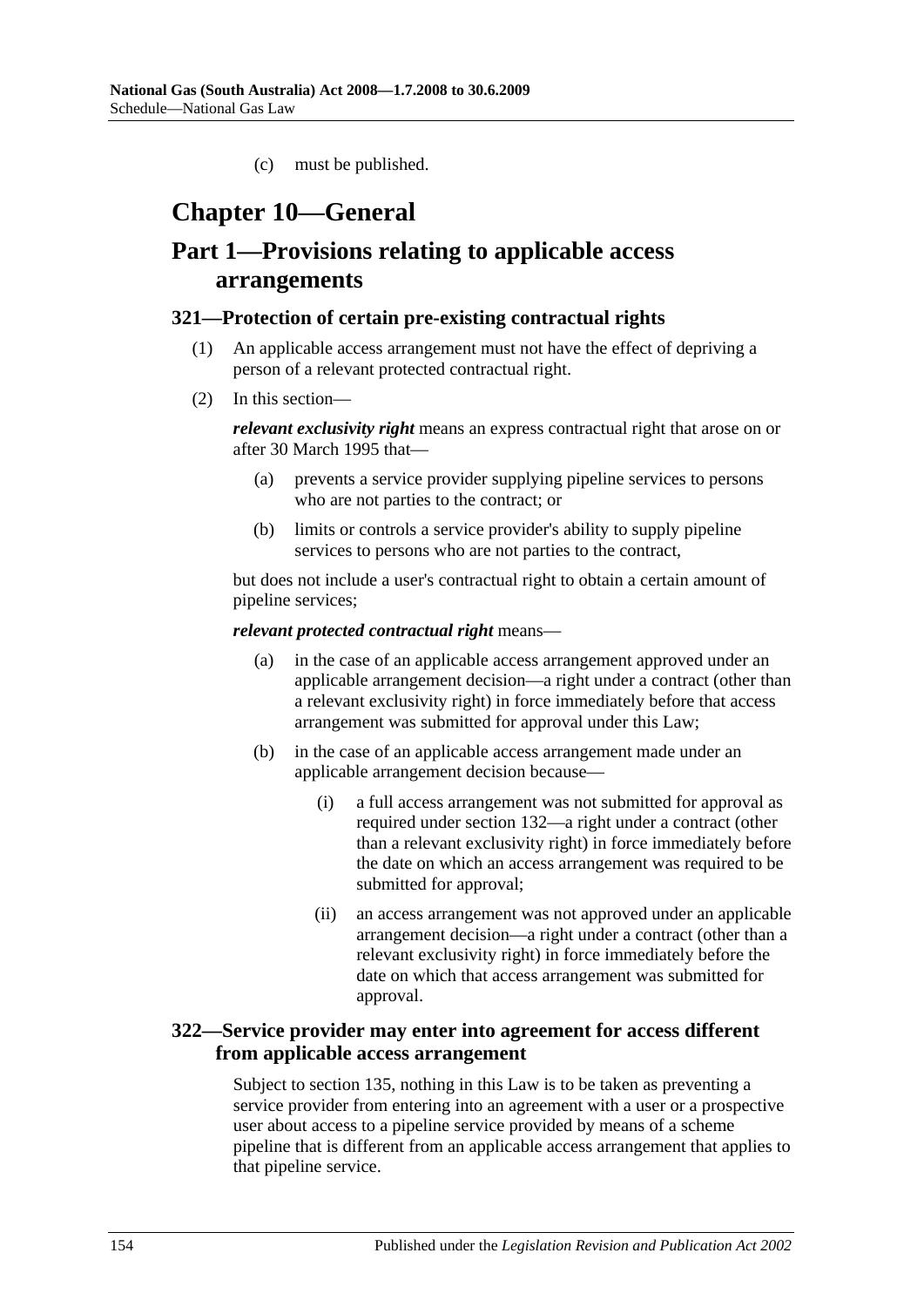# **323—Applicable access arrangements continue to apply regardless of who provides pipeline service**

An applicable access arrangement applies to a pipeline service provided, or to be provided, by means of a pipeline regardless of who provides that pipeline service.

# **Part 2—Handling of confidential information**

# **Division 1—Disclosure of confidential information held by AER**

# **324—Authorised disclosure of information given to the AER in confidence**

The AER is authorised to disclose information given to it in confidence in, or in connection with, the performance or exercise of its functions or powers under this Law or the Rules subject to and in accordance with—

- (a) this Division; or
- (b) section 205.

**Note—**

See also section 30 of this Law and section 44AAF of the *Trade Practices Act 1974* of the Commonwealth.

## <span id="page-154-0"></span>**325—Disclosure with prior written consent is authorised**

The AER is authorised to disclose information given to it in confidence if the AER has the written consent to do so of—

- (a) the person who gave the information; or
- (b) the person from whom the person referred to in [paragraph](#page-154-0) (a) received that information.

# **326—Disclosure for purposes of court and tribunal proceedings and to accord natural justice**

The AER is authorised to disclose information given to it in confidence—

- (a) for the purposes of civil or criminal proceedings; or
- (b) for the purposes of a proceeding before the Tribunal or a tribunal established by or under a law of this jurisdiction or another participating jurisdiction; or
- (c) for the purposes of according natural justice to a person affected by a decision (however described) of the AER under this Law or the Rules.

# **327—Disclosure of information given to the AER with confidential information omitted**

- (1) This section applies if—
	- (a) in compliance with this Law or the Rules or voluntarily, a person gives the AER information in confidence; and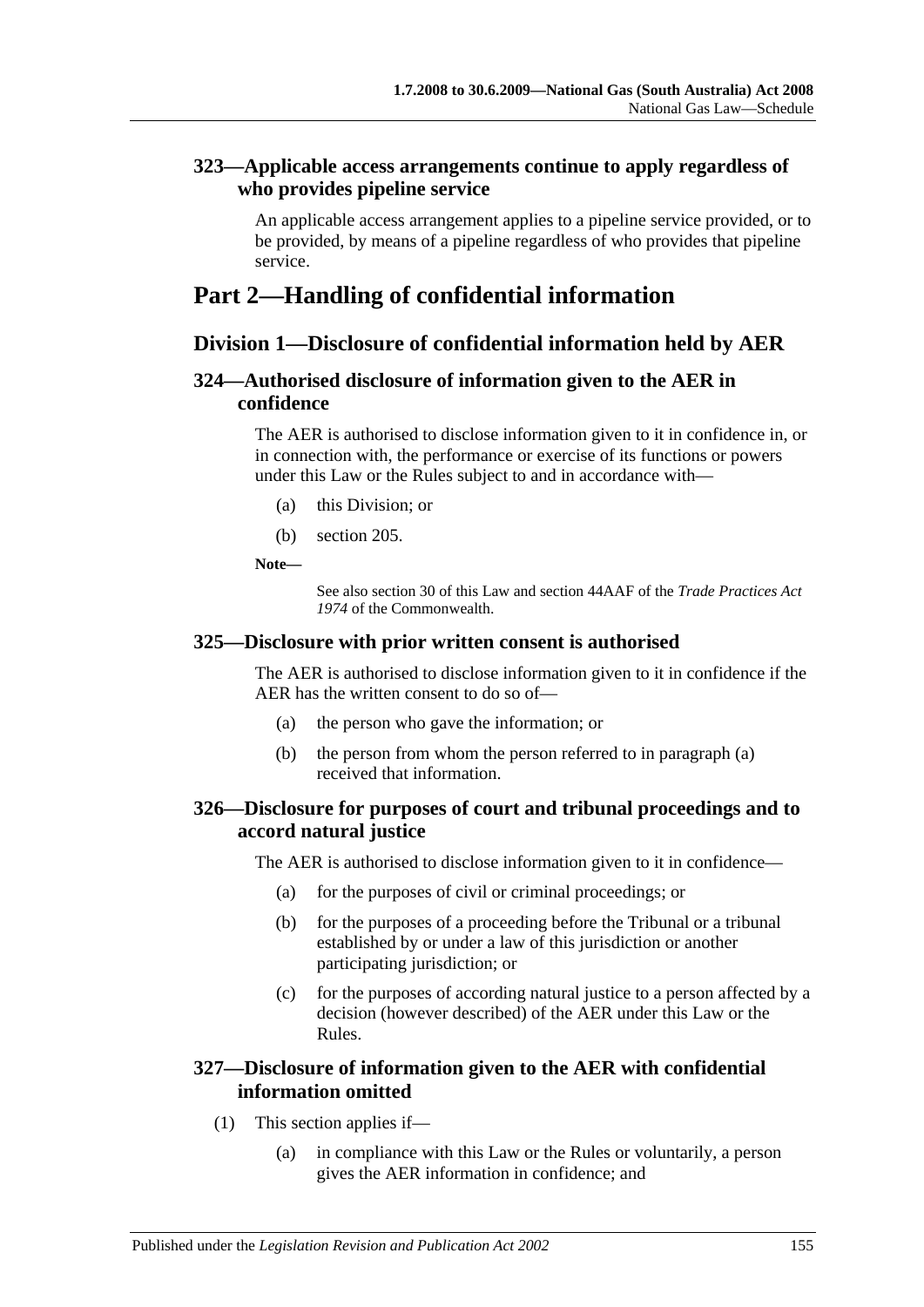- (b) that information is contained in a document with other information.
- (2) The AER may disclose the document with the information given in confidence omitted.
- (3) The AER must include a note at the place in the document from which the information given in confidence is omitted to the effect that that information has been omitted from the document.

# **328—Disclosure of information given in confidence does not identify anyone**

The AER is authorised to disclose information given to it in confidence, in compliance with this Law or the Rules or voluntarily, if—

- (a) it does not disclose any elements of the information that could lead to the identification of the person to whom that information relates; or
- (b) the manner in which it discloses the information does not identify the person to whom that information relates.

#### **Example—**

Information disclosed under this section may be combined or arranged with other information provided that the manner in which that information is combined or arranged will not lead to the identification of the person to whom the information relates.

# <span id="page-155-0"></span>**329—Disclosure of confidential information authorised if detriment does not outweigh public benefit**

- (1) Despite section 327 or 328 but subject to this section, the AER is authorised to disclose information given to it in confidence after the restricted period if the AER is of the opinion—
	- (a) that the disclosure of the information would not cause detriment to the person who has given it or to the person from whom that person received it; or
	- (b) that, although the disclosure of the information would cause detriment to such a person, the public benefit in disclosing it outweighs that detriment.
- <span id="page-155-1"></span>(2) Before disclosing the information, the AER must give the person who gave the information—
	- (a) a written notice (an *initial disclosure notice*) stating—
		- (i) that the AER wishes to disclose the information, specifying the nature of the intended disclosure; and
		- (ii) that the AER is of the opinion required by [subsection](#page-155-0) (1); and
		- (iii) that the person, within the period specified in the notice, may make representations to the AER not to disclose the information; and
	- (b) the AER's decision, in writing, setting out the reasons why the AER—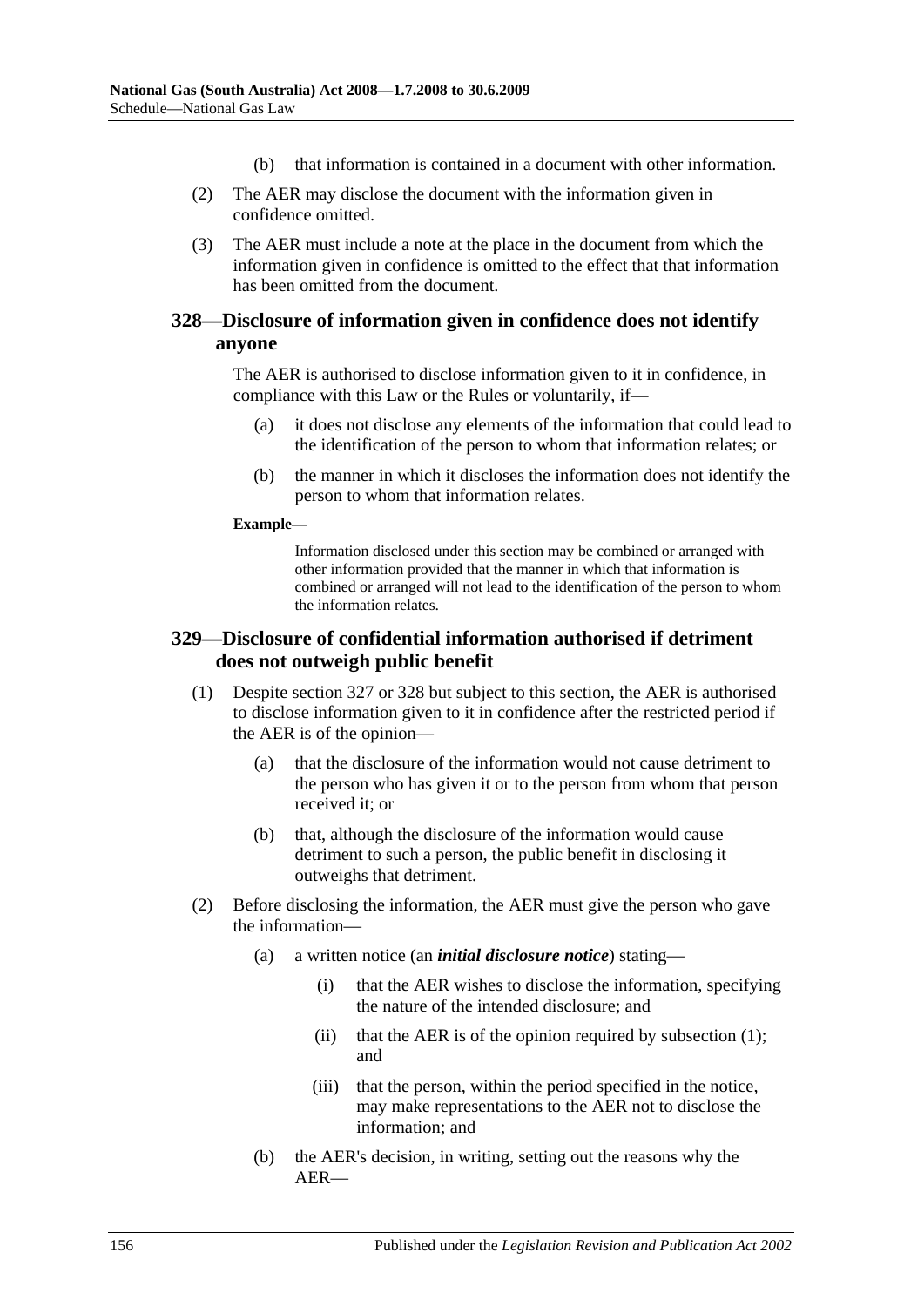- (i) wishes to make the disclosure; and
- (ii) is of the opinion required by [subsection](#page-155-0) (1).
- <span id="page-156-0"></span>(3) If the AER is aware that the person who gave the information in turn received the information from another person and is aware of that other person's identity and address, the AER must, before disclosing the information give that other person—
	- (a) a written notice (an *initial disclosure notice*) stating—
		- (i) that the AER wishes to disclose the information, specifying the nature of the intended disclosure; and
		- (ii) that the AER is of the opinion required by [subsection](#page-155-0)  $(1)$ ; and
		- (iii) that the person, within the period specified in the notice, may make representations to the AER not to disclose the information; and
	- (b) the AER's decision, in writing, setting out the reasons why the AER—
		- (i) wishes to make the disclosure; and
		- (ii) is of the opinion required by [subsection](#page-155-0) (1).
- (4) The AER must consider every representation made to it by a person given an initial disclosure notice under this section within the time specified in the notice.
- (5) The period of time specified in an initial disclosure notice must not be less than 5 business days after the date the initial disclosure notice is given to the person.
- (6) If after considering the representations, the AER wishes to disclose the information, the AER must give the person given the initial disclosure notice—
	- (a) a written notice (a *further disclosure notice*) stating—
		- (i) that the AER wishes to disclose the information, specifying the nature of the intended disclosure; and
		- (ii) that the AER is of the opinion required by [subsection](#page-155-0)  $(1)$ ; and
	- (b) the AER's decision, in writing, setting out the reasons why the AER—
		- (i) wishes to make the disclosure; and
		- (ii) is of the opinion required by [subsection](#page-155-0) (1).
- (7) For the purposes of this section, the disclosure of anything that is already in the public domain at the time the AER wishes to disclose it cannot cause detriment to any person referred to in [subsection](#page-155-1) (2) or [\(3\).](#page-156-0)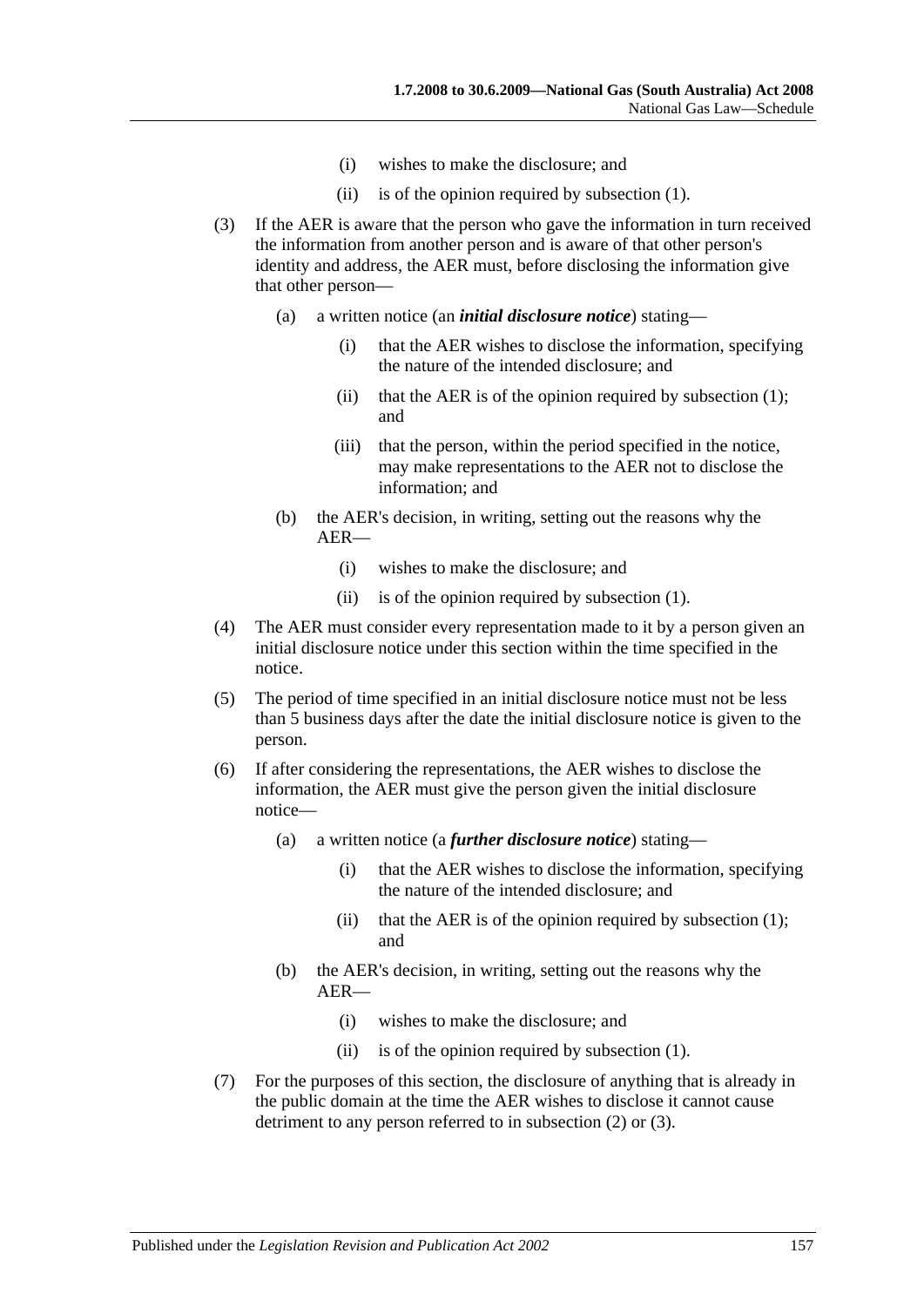(8) In this section—

*restricted period* means a period of 5 business days after—

- (a) an initial disclosure notice has been given under this section; or
- (b) a further disclosure notice has been given under this section,

whichever is the later.

# **Division 2—Disclosure of confidential information held by relevant Ministers, NCC and AEMC**

### **330—Definitions**

In this Division—

*relevant decision maker* means—

- (a) a relevant Minister;
- (b) the Commonwealth Minister in the case of decisions relating to applications for price regulation exemptions;
- (c) the NCC;
- (d) the AEMC;

*scheme decision* means—

- (a) in relation to a relevant Minister or the Commonwealth Minister, a Ministerial coverage decision;
- (b) in relation to the NCC, an NCC recommendation or decision;
- (c) in relation to the AEMC, a report published under Division 4 or Division 5 of Chapter 2 Part 2;

*scheme procedure* means—

- (a) in the case of a relevant Minister or the Commonwealth Minister, the procedure to be followed by the relevant Minister or Commonwealth Minister under this Law for the purpose of making a Ministerial coverage decision;
- (b) in the case of the NCC, the procedure to be followed by the NCC under this Law and the Rules for the purpose of making an NCC recommendation or decision;
- (c) in the case of the AEMC, an MCE directed review or a review conducted by the AEMC under section 83.

# **331—Confidentiality of information received for scheme procedure purpose and for making of scheme decision**

- (1) Information provided to a relevant decision maker for the purposes of a scheme procedure is confidential information for the purposes of that procedure if—
	- (a) the person who provides it claims, when providing it to the relevant decision maker, that it is confidential information; and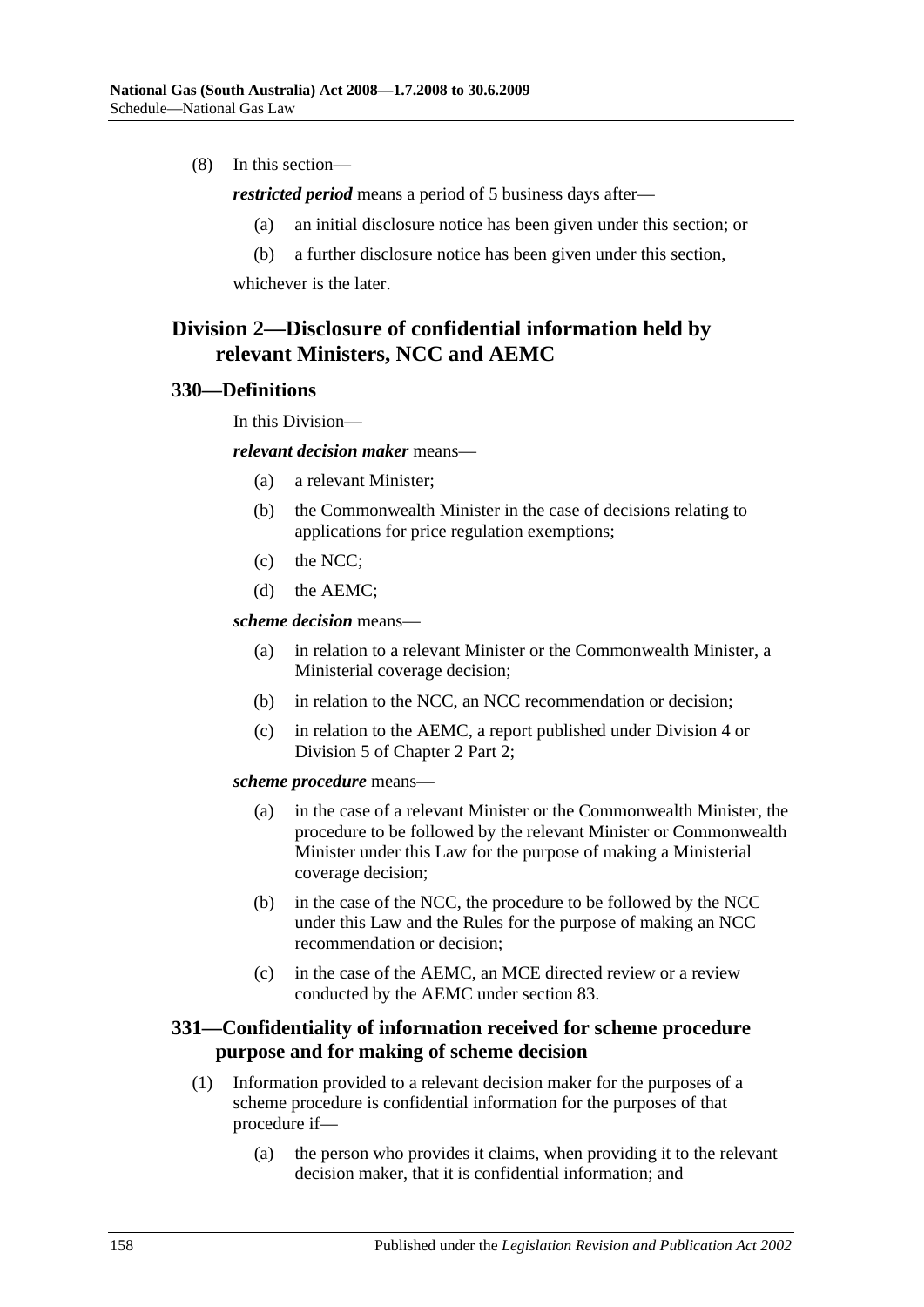- (b) the relevant decision maker decides that the information is confidential information.
- (2) However, subject to this section, nothing prevents the disclosure of confidential information by the relevant decision maker (the *principal decision maker*) in a scheme decision or to another relevant decision maker or the MCE, but the principal decision maker must ensure that the information is identified as such—
	- (a) in the scheme decision; or
	- (b) when the principal decision maker discloses that information to another relevant decision maker or MCE.
- (3) In the case of where the AEMC publishes a report under Division 4 or Division 5 of Chapter 2 Part 2, nothing prevents the disclosure of confidential information in a report to the MCE or a Minister of a participating jurisdiction, but the AEMC must ensure that the information is identified as such in the report.
- (4) If the AEMC decides that information provided to it for the purposes of a MCE directed review or a review conducted by the AEMC under section 83, is confidential information, the AEMC, the MCE or a Minister of a participating jurisdiction may only publish a version of the report from which the information has been omitted.
- (5) If the NCC decides that information provided to it for the purposes of an NCC recommendation or decision is confidential information, the NCC and the relevant Minister may only publish a version of (as the case requires) an NCC recommendation or decision or Ministerial coverage decision from which the information has been omitted.
- (6) If information is omitted from a published version of a scheme decision as being confidential information, a note to that effect must be included in the decision at the place in the decision from which the information is omitted.

### **Note—**

In relation to the AEMC, see section 71 of this Law and section 24 of the *[Australian](http://www.legislation.sa.gov.au/index.aspx?action=legref&type=act&legtitle=Australian%20Energy%20Market%20Commission%20Establishment%20Act%202004)  [Energy Market Commission Establishment Act](http://www.legislation.sa.gov.au/index.aspx?action=legref&type=act&legtitle=Australian%20Energy%20Market%20Commission%20Establishment%20Act%202004) 2004* of South Australia.

# **Part 3—Miscellaneous**

## <span id="page-158-0"></span>**332—Failure to make a decision under this Law or the Rules within time does not invalidate the decision**

- (1) A decision (however described) made under this Law or the Rules by a regulatory scheme decision maker after the expiry of the period of time specified by this Law or Rules for the making of that decision is not to be taken to be an invalid decision only because the decision is not made within the specified period of time.
- (2) A decision to which [subsection](#page-158-0) (1) applies takes effect on and from—
	- (a) the day it is made; or
	- (b) if it specifies a date for operation or effect that is after the day it is made, that specified date.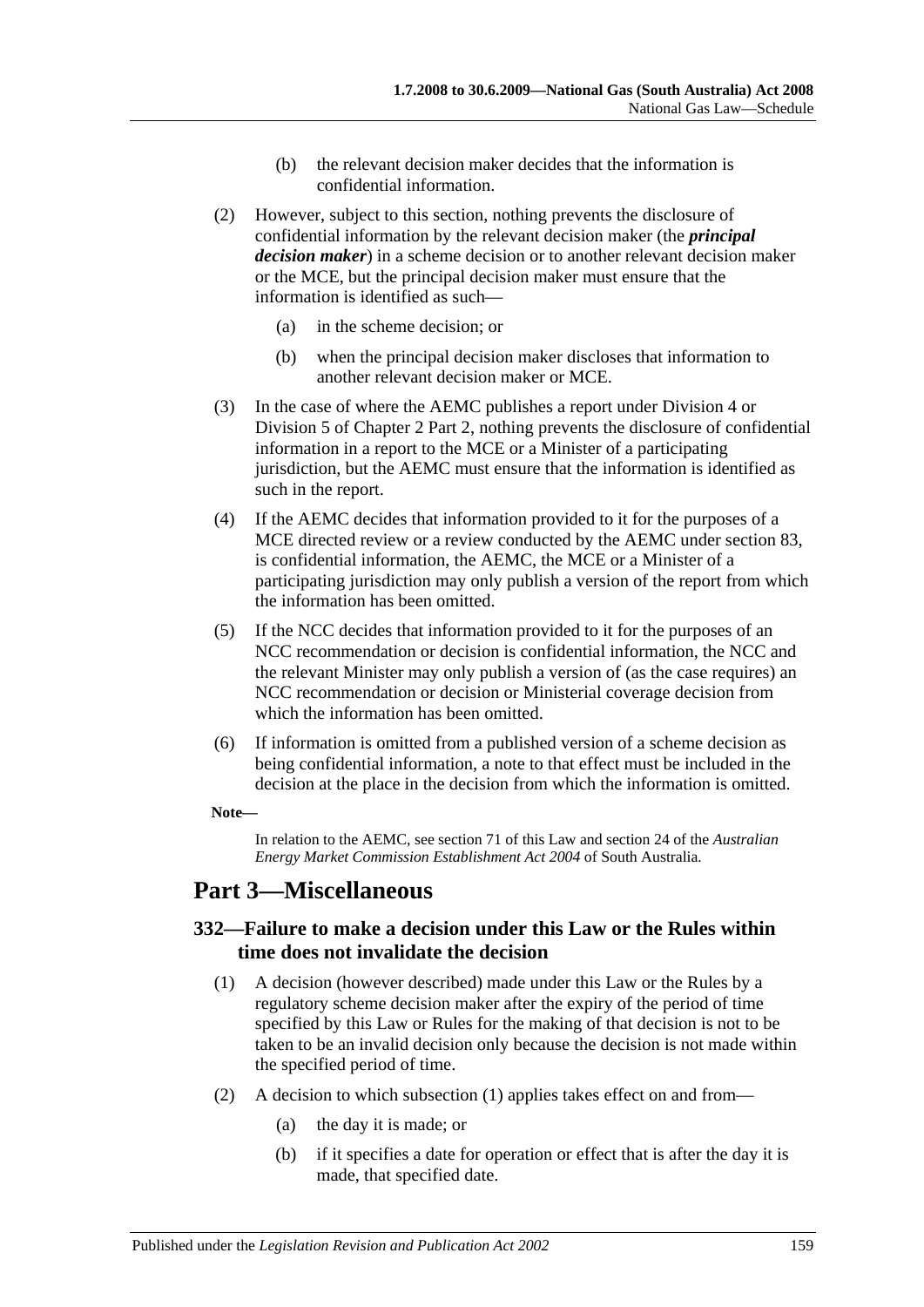(3) In this section—

*regulatory scheme decision maker* means—

- (a) a relevant Minister;
- (b) the Commonwealth Minister in the case of decisions relating to price regulation exemptions;
- (c) the NCC;
- (d) the AER;
- (e) the AEMC;
- (f) the Bulletin Board operator.

### **333—Withdrawal of applications relating to coverage or reclassification**

- (1) A person who has made an application for a Ministerial or NCC scheme decision may withdraw the application at any time before the Ministerial or NCC scheme decision is made.
- (2) A withdrawal of an application in accordance with this section must be—
	- (a) in writing; and
	- (b) given to, as the case requires, the relevant Minister, Commonwealth Minister or the NCC.
- (3) In this section—

### *Ministerial or NCC scheme decision* means—

- (a) a decision of a relevant Minister under section 99, 106 or 156; or
- (b) a decision of the Commonwealth Minister under section 164; or
- (c) a reclassification decision; or
- (d) a decision of the NCC relating to the making or revoking of a light regulation determination under Chapter 3 Part 2.

# **334—Notification of Ministers of participating jurisdictions of receipt of application**

If the NCC receives an application for a coverage determination, a 15-year no-coverage determination, a coverage revocation determination or a reclassification decision, it must, without delay, notify the Ministers of the participating jurisdictions of receipt of the application.

## **335—Relevant Minister may request NCC to give information or assistance**

- (1) A relevant Minister may request the NCC, in writing, to give to him or her information or assistance that the Minister may require for the purpose of making—
	- (a) a coverage determination; or
	- (b) a 15-year no-coverage determination; or
	- (c) a coverage revocation determination.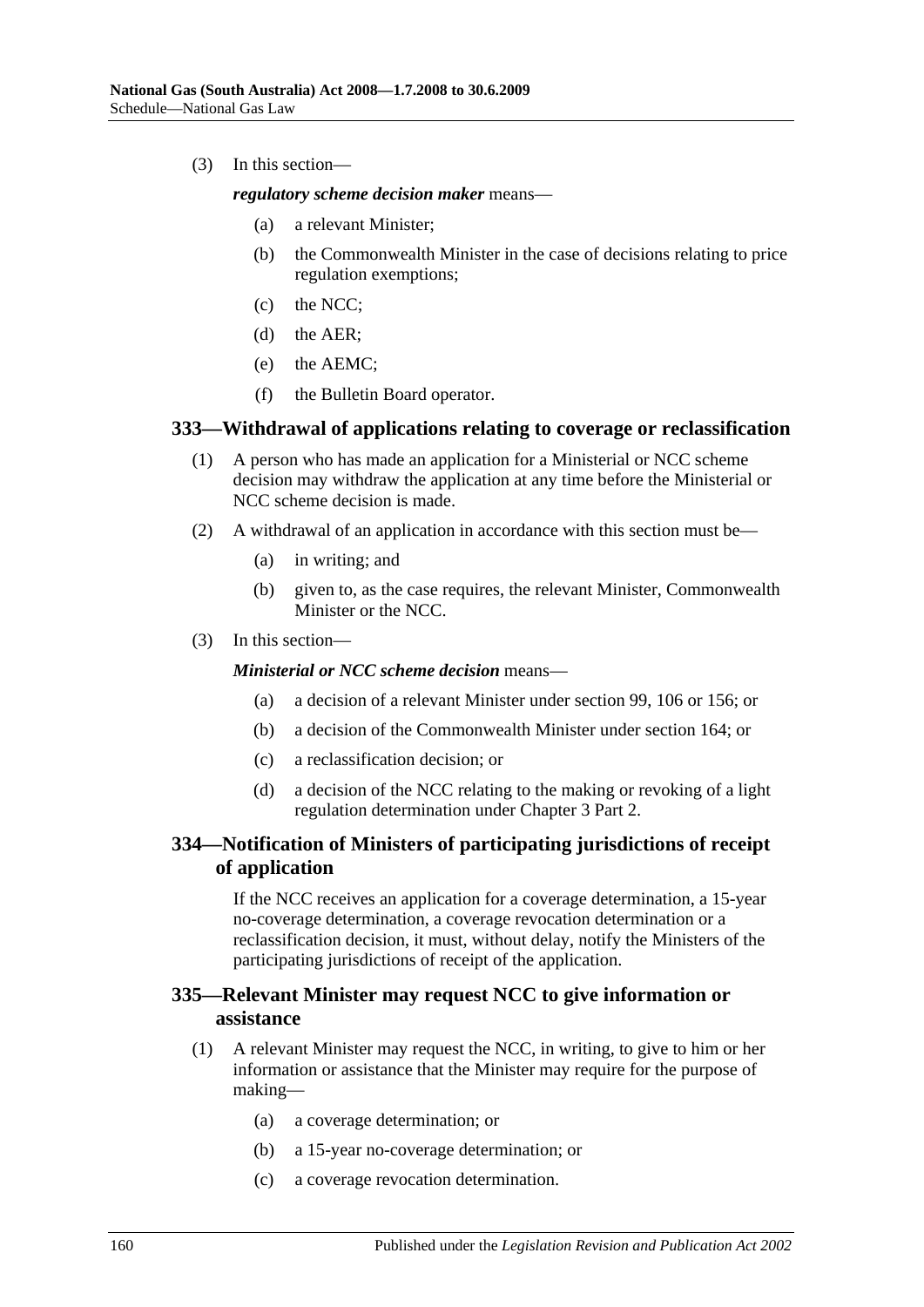(2) The NCC must comply with a request.

# **336—Savings and transitionals**

Schedule 3 to this Law has effect.

# **Schedule 1—Subject matter for the National Gas Rules**

### (Section 74)

#### **Classification and coverage of pipelines**

| 1              | The content of applications for coverage determinations, coverage revocation<br>determinations and 15-year no-coverage determinations.                                                               |
|----------------|------------------------------------------------------------------------------------------------------------------------------------------------------------------------------------------------------|
| $\overline{c}$ | The content of coverage recommendations, coverage revocation recommendations and<br>no-coverage recommendations.                                                                                     |
| 3              | The content of decisions about coverage determinations, coverage revocation<br>determinations and 15-year no-coverage determinations.                                                                |
| 4              | The classification of pipelines by the NCC—                                                                                                                                                          |
|                | after a tender approval decision becomes irrevocable; or<br>(a)                                                                                                                                      |
|                | (b)<br>during the process the approval of a voluntarily submitted access<br>arrangement.                                                                                                             |
| 5              | The content of applications for the reclassification of pipelines and reclassification<br>decisions.                                                                                                 |
|                | <b>Price regulation exemptions</b>                                                                                                                                                                   |
| 6              | The content of applications for price regulation exemptions.                                                                                                                                         |
| 7              | The content of recommendations by the NCC in relation to price regulation<br>exemptions.                                                                                                             |
| 8              | The content of decisions about price regulation exemptions.                                                                                                                                          |
|                | <b>Light regulation determinations</b>                                                                                                                                                               |
| 9              | The content of applications for light regulation determinations or the revocation of<br>light regulation determinations.                                                                             |
| 10             | The content of decisions about light regulation determinations or the revocation of<br>light regulation determinations.                                                                              |
| 11             | The matters to be addressed by the NCC in making decisions about light regulation<br>determinations or the revocation of light regulation determinations.                                            |
|                | Tender approvals for the construction of pipelines                                                                                                                                                   |
| 12             | Applications for and the approval by the AER of a tender for the construction of a<br>pipeline (by means of which pipeline services are intended to be provided) as a<br>competitive tender process. |
| 13             | The content of tender approval decisions.                                                                                                                                                            |
| 14             | The procedure for the making and the publication of a tender approval decision.                                                                                                                      |
| 15             | Reports on the conduct of tender processes approved under tender approval decisions.                                                                                                                 |
| 16             | The lapsing or revocation of tender approval decisions.                                                                                                                                              |
|                | <b>Access to pipeline services</b>                                                                                                                                                                   |
| 17             | Access to pipeline services provided or that may be provided by means of a scheme                                                                                                                    |

pipeline.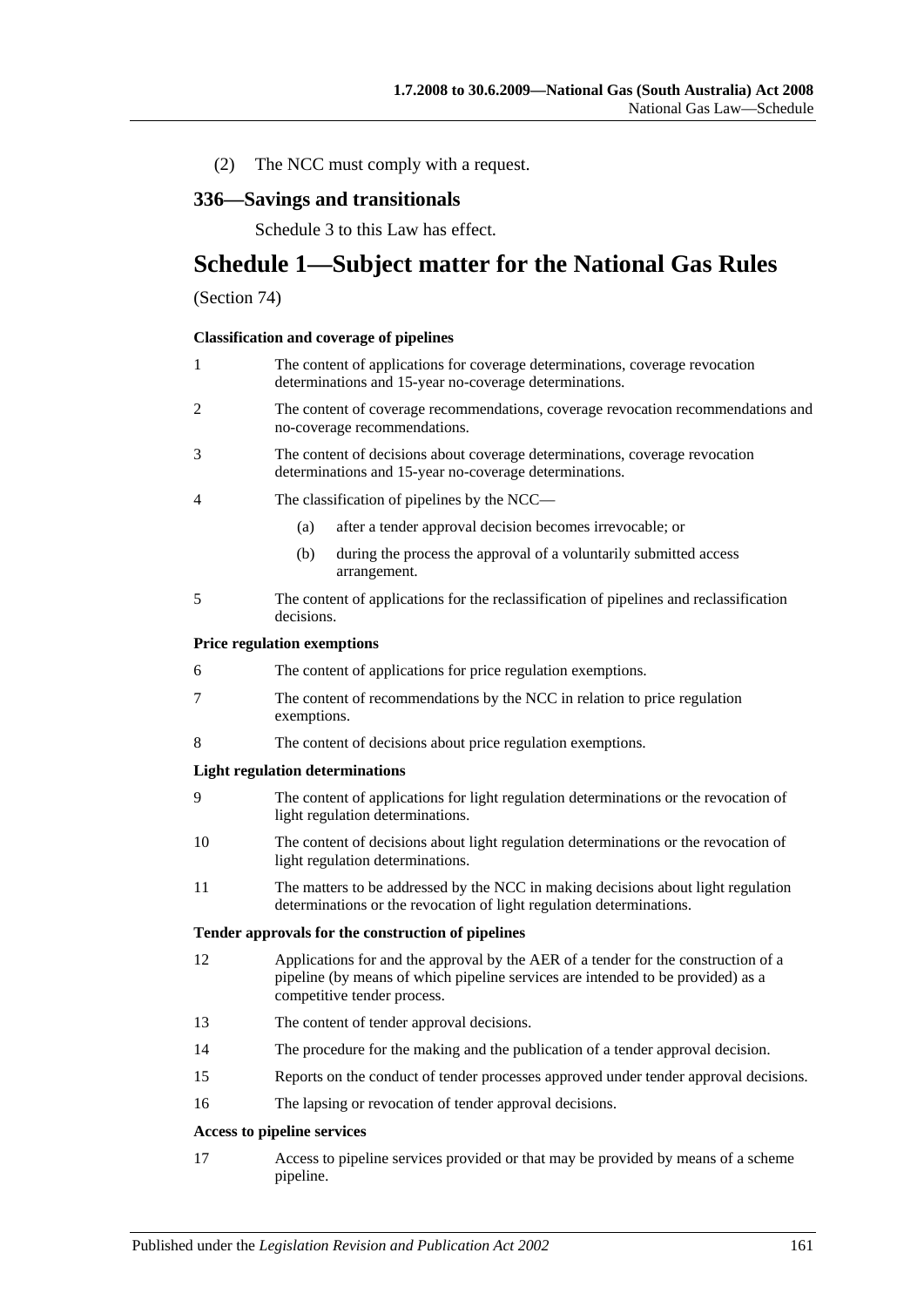- 18 The facilitation of requests for access to pipeline services provided by means of a scheme pipeline.
- 19 The transfer of capacity of a pipeline to deliver pipeline services, including—
	- (a) the circumstances when and how it is to happen; and
	- (b) the legal consequences of a transfer of that capacity.
- 20 The establishment and maintenance of registers of unutilised capacity of pipelines to deliver pipeline services, including the information to be included in such registers.
- 21 The public availability of information on registers referred to in item 20.
- 22 The provision of information to users of information about unutilised capacity of pipelines to deliver pipeline services.
- 23 The disclosure to the AER of information relating to access to light regulation services.
- 24 Reports on negotiations relating to access to light regulation services.
- 25 The publication of prices and other terms and conditions of access to light regulation services.
- 26 The conditions a service provider may impose for the provision of pipeline services.

#### **Access arrangements**

- 27 The submission to the AER, by service providers, of access arrangements or revisions to applicable access arrangements for approval by the AER including requiring service providers to—
	- (a) submit full access arrangements for pipeline services (that are not light regulation services) provided by means of covered pipelines;
	- (b) submit limited access arrangements for pipeline services provided by means of international pipelines to which price regulation exemptions apply;
	- (c) submit more than 1 access arrangement;
	- (d) to consolidate access arrangements.
- 28 The content of access arrangements and applicable access arrangements including—
	- (a) a description of pipeline services provided or that may be provided by means of scheme pipelines, including reference services;
	- (b) the content of expansion and extension requirements;
	- (c) the content of queuing requirements;
	- (d) review submission dates, expiry dates and dates when revisions to access arrangements and applicable access arrangements are to take effect.
- 29 Variations to applicable access arrangements.
- 30 Information to accompany access arrangements submitted for approval, or proposals for revisions or variations to access arrangements, including information to enable a person to understand the background or basis or derivation of the access arrangement or proposal.
- 31 The provision and publication of information referred to in item 30.
- 32 Decisions of the AER that approve (with or without revisions or modifications) or not approve access arrangements or proposals for revisions or variations to access arrangements.
- 33 The making of access arrangements by the AER when it does not approve access arrangements.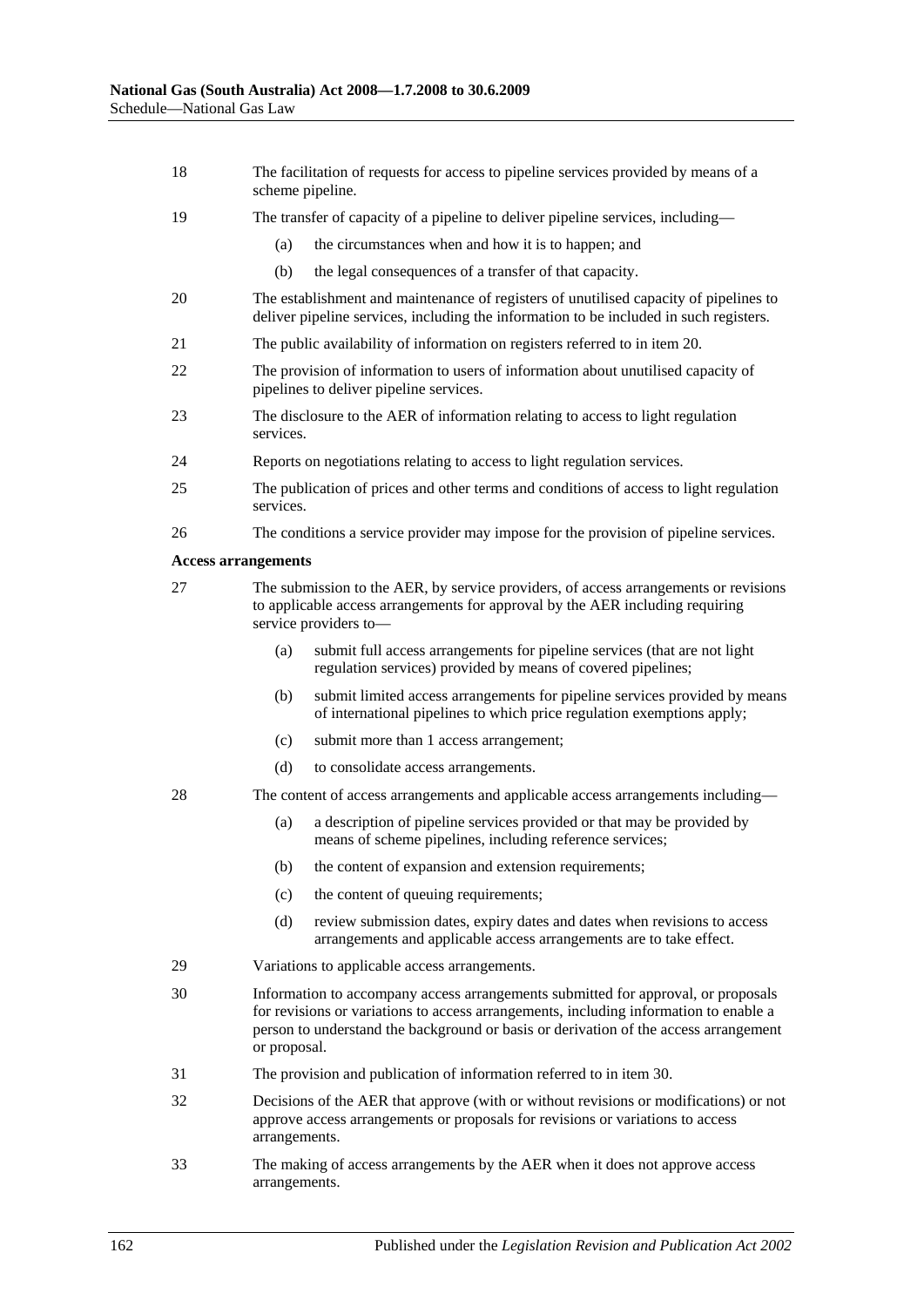- 34 The contents of decisions of the AER that—
	- (a) approve or do not approve access arrangements or proposals for revisions or variations to access arrangements;
	- (b) make access arrangements.
- 35 The procedure for the approval or making by the AER of access arrangements, or approval by the AER of proposals for revisions or variations to applicable access arrangements, including the publication and giving of—
	- (a) access arrangements and proposals;
	- (b) decisions of the AER;
	- (c) applicable access arrangements;
	- (d) drafts of decisions of access arrangements and proposals and decisions of the AER.
- 36 Matters to be addressed by the AER in approving or not approving an access arrangement, or making an access arrangement, or approving or not approving revisions or variations to an applicable access arrangement.

#### **Access disputes**

- 37 The procedure and time limits for the making of access determinations.
- 38 The appointment of persons to inquire into and report on the safe operation of pipelines for the purpose of enabling the dispute resolution body to make an access determination.
- 39 The kinds of access determinations that may be made including determinations—
	- (a) requiring prospective users or users to make capital contributions towards a service provider's capital expenditure for the installation or construction of new facilities for the expansion of the capacity of pipelines;
	- (b) that enable service providers to charge prospective users or users surcharges to recover capital expenditure for the installation or construction of new facilities for the expansion of the capacity of pipelines.

#### **Regulatory economic methodologies**

- 40 The regulatory economic methodologies (including the use of the methodology known as the "building block approach") to be applied by—
	- (a) the AER in approving or making a full access arrangement;
	- (b) the AER in approving revisions or a variation to an applicable access arrangement that is a full access arrangement;
	- (c) the dispute resolution body in making an access determination.
- 41 If the Rules provide for the regulatory economic methodology known as the "building block approach" to be applied by—
	- (a) the AER for the purpose of approving or making a full access arrangement; or
	- (b) the AER for the purpose of approving revisions or a variation to an applicable access arrangement that is a full access arrangement; or
	- (c) the dispute resolution body for the purpose of making an access determination,

the determination by the AER or the dispute resolution body (as the case requires) of allowances for—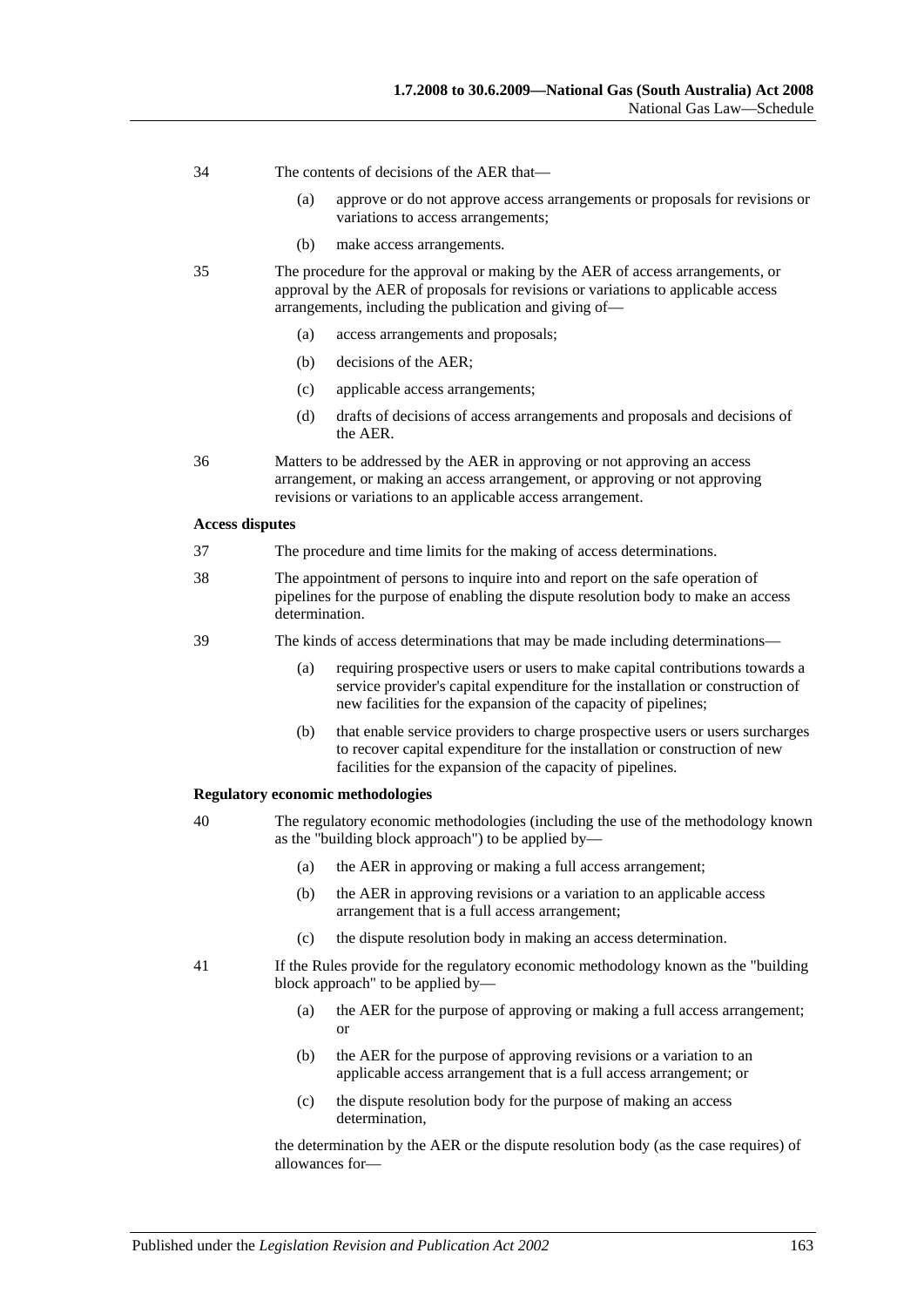- (d) depreciation;
- (e) the operating costs of a service provider;
- (f) if the service provider is a corporation, the income tax payable by corporations;
- (g) a rate of return on assets.
- 42 The methodology known as "total factor productivity"—
	- (a) as a regulatory economic methodology to be applied by—
		- (i) the AER for the purpose of approving or making a full access arrangement;
		- (ii) the AER for the purpose of approving revisions or a variation to an applicable access arrangement that is a full access arrangement;
		- (iii) the dispute resolution body for the purpose of making an access determination;
	- (b) as an economic regulatory tool to inform and assist the AER in applying, or analysing the application of, the regulatory economic methodology known as the "building block approach" by the AER for the purpose of—
		- (i) approving or making a full access arrangement; or
		- (ii) approving revisions or a variation to an applicable access arrangement that is a full access arrangement;
	- (c) as an economic regulatory tool to inform and assist the dispute resolution body in applying, or analysing the application of, the regulatory economic methodology known as the "building block approach" by the dispute resolution body for the purpose of making an access determination.
- 43 The capital base with respect to a covered pipeline, and of a new facility for the purposes of—
	- (a) approving or making a full access arrangement; or
	- (b) approving revisions or a variation to an applicable access arrangement that is a full access arrangement; or
	- (c) making an access determination.
- 44 The assessment, or treatment of, investment in covered pipelines and new facilities  $by-$ 
	- (a) the AER for the purposes of approving or making a full access arrangement;
	- (b) the AER for the purposes of approving revisions or a variation to an applicable access arrangement that is a full access arrangement;
	- (c) the dispute resolution body for the purposes of making an access determination.
- 45 The economic framework and methodologies to be applied by the AER or the dispute resolution body for the purposes of item 44.
- 46 Incentives for service providers to make efficient operating and investment decisions including, where applicable, service performance incentive schemes.
- 47 The treatment of capital contributions referred to in item 39(a) when determining the capital base with respect to a covered pipeline.
- 48 The handling of surcharges referred to in item 39(b).

#### **AER economic regulatory function or powers**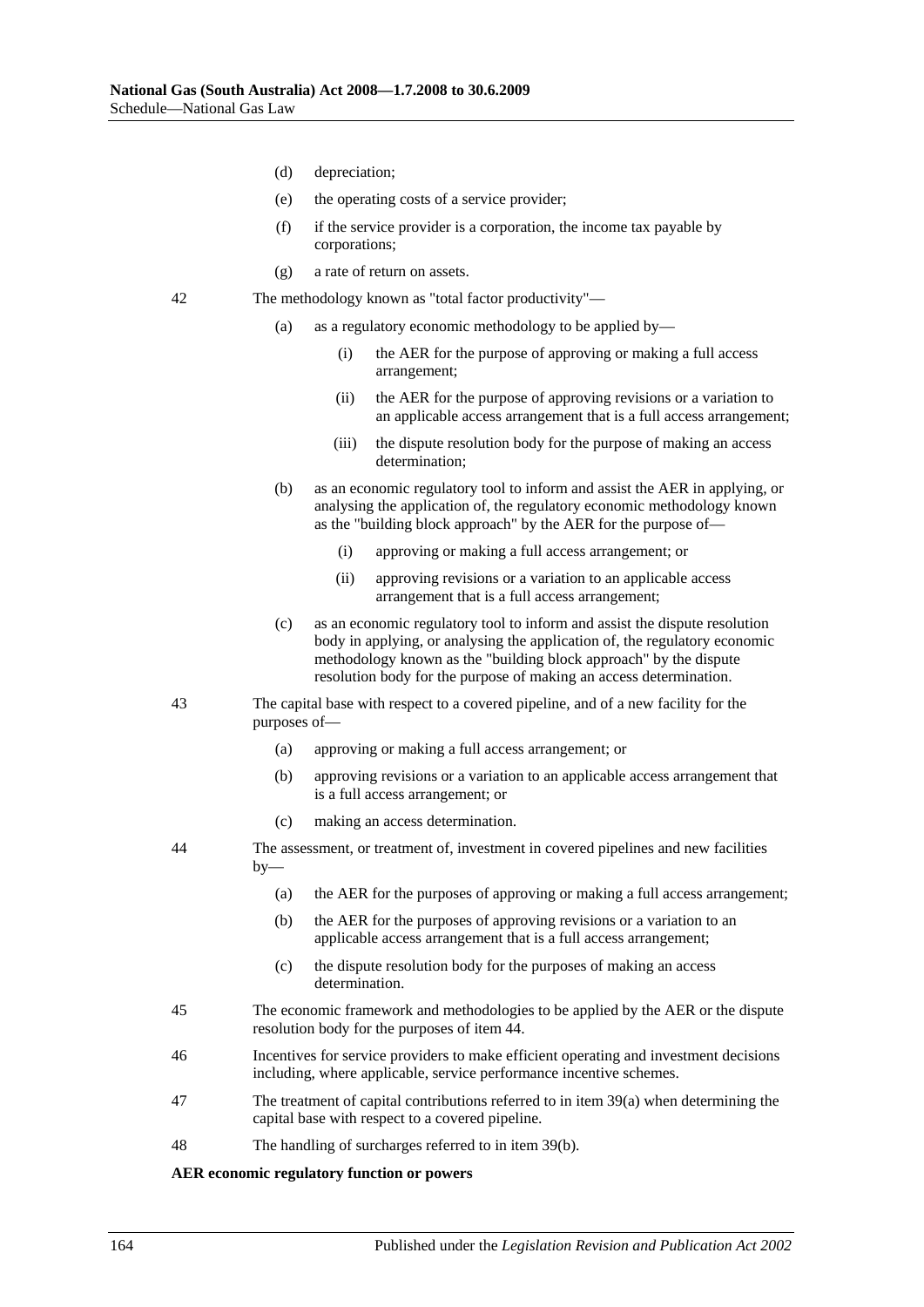- 49 The way in which the AER performs or exercises an AER economic regulatory function or power, including the basis on which the AER makes an AER economic regulatory decision.
- 50 Principles to be applied, and procedures to be followed, by the AER in exercising or performing an AER economic regulatory function or power.

#### **Ring fencing requirements**

- 51 The content of a minimum ring fencing requirement.
- 52 AER ring fencing determinations and additional ring fencing requirements.
- 53 Exemptions from a minimum ring fencing requirement.

#### **Associate contracts**

- 54 The approval by the AER of associate contracts and variations to associate contracts.
- 55 The grounds on which the AER may approve associate contracts and variations to associate contracts, including grounds different from those specified in section 147 or section 148.

#### **Natural Gas Services Bulletin Board**

- 56 The establishment and maintenance of a website that contains information in relation to natural gas services.
- 57 Principles to be applied, and procedures to be followed, by the Bulletin Board operator in exercising a power or performing a function in relation to the Natural Gas Services Bulletin Board.
- 58 The kinds of information that may or must be given to the Bulletin Board operator, the circumstances in which the information may or must be given, and the procedure for giving the information.
- 59 The kinds of information that may or must be included on the Natural Gas Services Bulletin Board and the manner in which information is to be dealt with before being put on the Natural Gas Services Bulletin Board, including, but not limited to, the removal of information that would identify the person who gave the information.
- 60 Persons, or classes of persons, to whom the requirement to give information does not apply and the circumstances in which the requirement does not apply, including, but not limited to, the grant of power to the Bulletin Board operator to exempt persons, or classes of persons, from that requirement.
- 61 The circumstances in which the requirement to give information may start to apply again to the persons, or classes of persons, mentioned in item 60.
- 62 Persons, or classes of persons, who may access the Natural Gas Services Bulletin Board and the class, or classes, of information to which they may have access.
- 63 The terms and conditions on which the persons, or classes of persons, mentioned in item 62 may access the Natural Gas Services Bulletin Board.
- 64 The procedure for dealing with information that was, but is no longer, on the Natural Gas Services Bulletin Board.
- 65 Persons, or classes of persons, who may have access to information that was, but is no longer on the Natural Gas Services Bulletin Board and the class, or classes, of information to which they may have access.
- 66 The terms and conditions on which the persons, or classes of persons, mentioned in item 65 may have access to information that was, but is no longer on the Natural Gas Services Bulletin Board.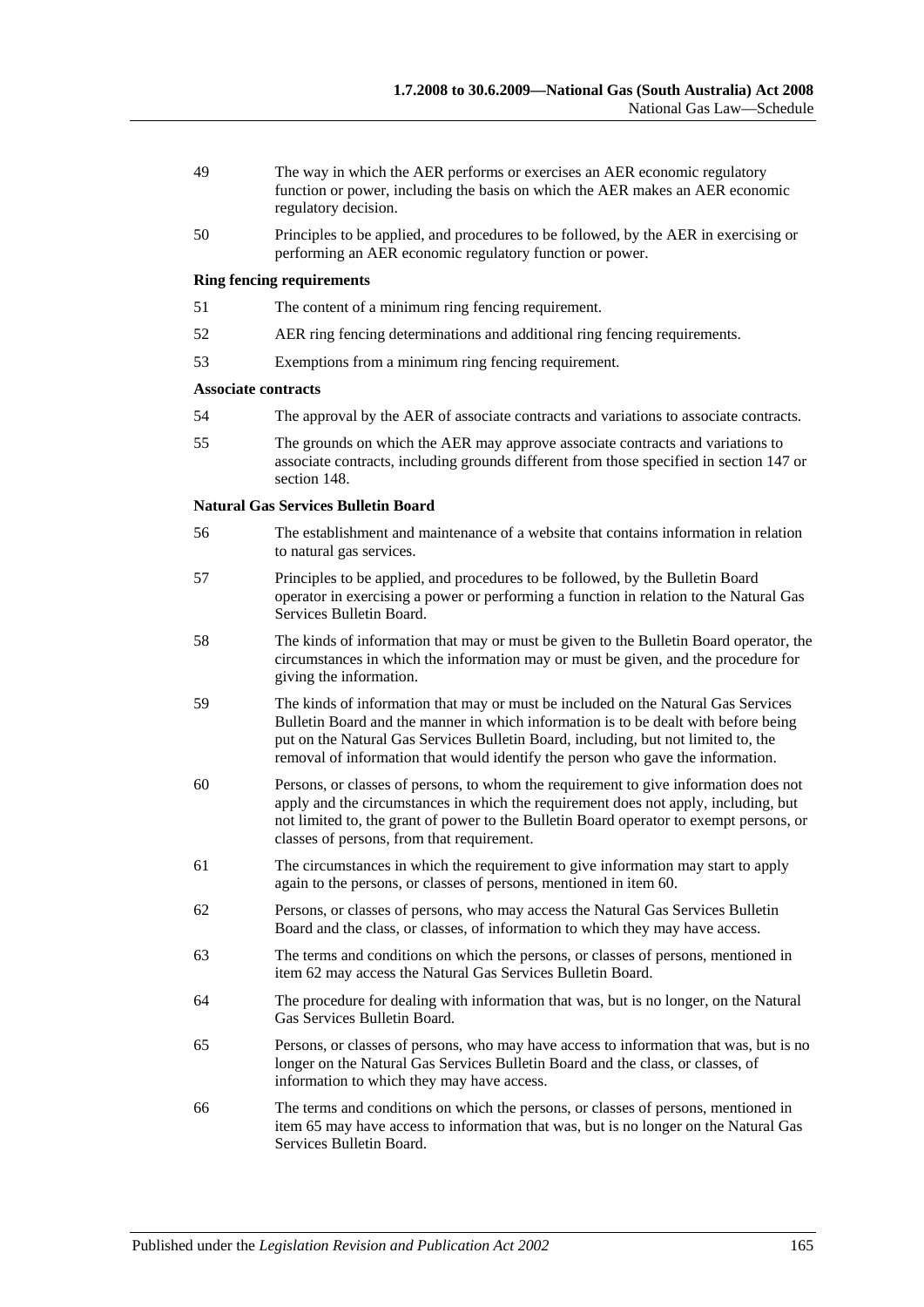- 67 The terms and conditions on which service providers, or classes of service providers, may recover amounts from the Bulletin Board operator for aggregating Bulletin Board information for the Bulletin Board operator.
- 68 Matters mentioned in items 56 to 67, in so far as they relate to emergency situations.

#### **Miscellaneous**

- 69 Specification of pipeline services as reference services.
- 70 The preparation (including public consultation) and publication by the AER of discussion papers relating to the AER's functions and powers under this Law and the Rules.
- 71 Reviews by or on behalf of—
	- (a) the AER or the AEMC; or
	- (b) any other person appointed, in accordance with the Rules.
- 72 Reporting and disclosing information to the AER.
- 73 Procedure to be followed by the NCC or a relevant Minister in dealing with an application for—
	- (a) a coverage determination;
	- (b) a coverage revocation determination;
	- (c) a 15-year no-coverage determination;
	- (d) a price regulation exemption;
	- (e) a reclassification decision;
	- (f) a light regulation determination;
	- (g) a determination to revoke a light regulation determination.
- 74 The publication and the giving of NCC recommendations or decisions or Ministerial coverage decisions.
- 75 The establishment and maintenance of a register by the AEMC of all previous and current—
	- (a) coverage determinations; and
	- (b) coverage revocation determinations; and
	- (c) greenfields pipeline incentives; and
	- (d) decisions under section 99 not to make a coverage determination; and
	- (e) decisions under section 106 not to make a coverage revocation determination; and
	- (f) decisions under section 156 not to make a 15-year no-coverage determination; and
	- (g) decisions under section 1.13 of the Gas Code that a pipeline is not covered under the old access law and Gas Code; and
	- (h) decisions under section 1.34 of the Gas Code that coverage of a covered pipeline under the old access law and Gas Code is not revoked; and
	- (i) tender approval decisions; and
	- (j) light regulation determinations; and
	- (k) decisions revoking light regulation determinations; and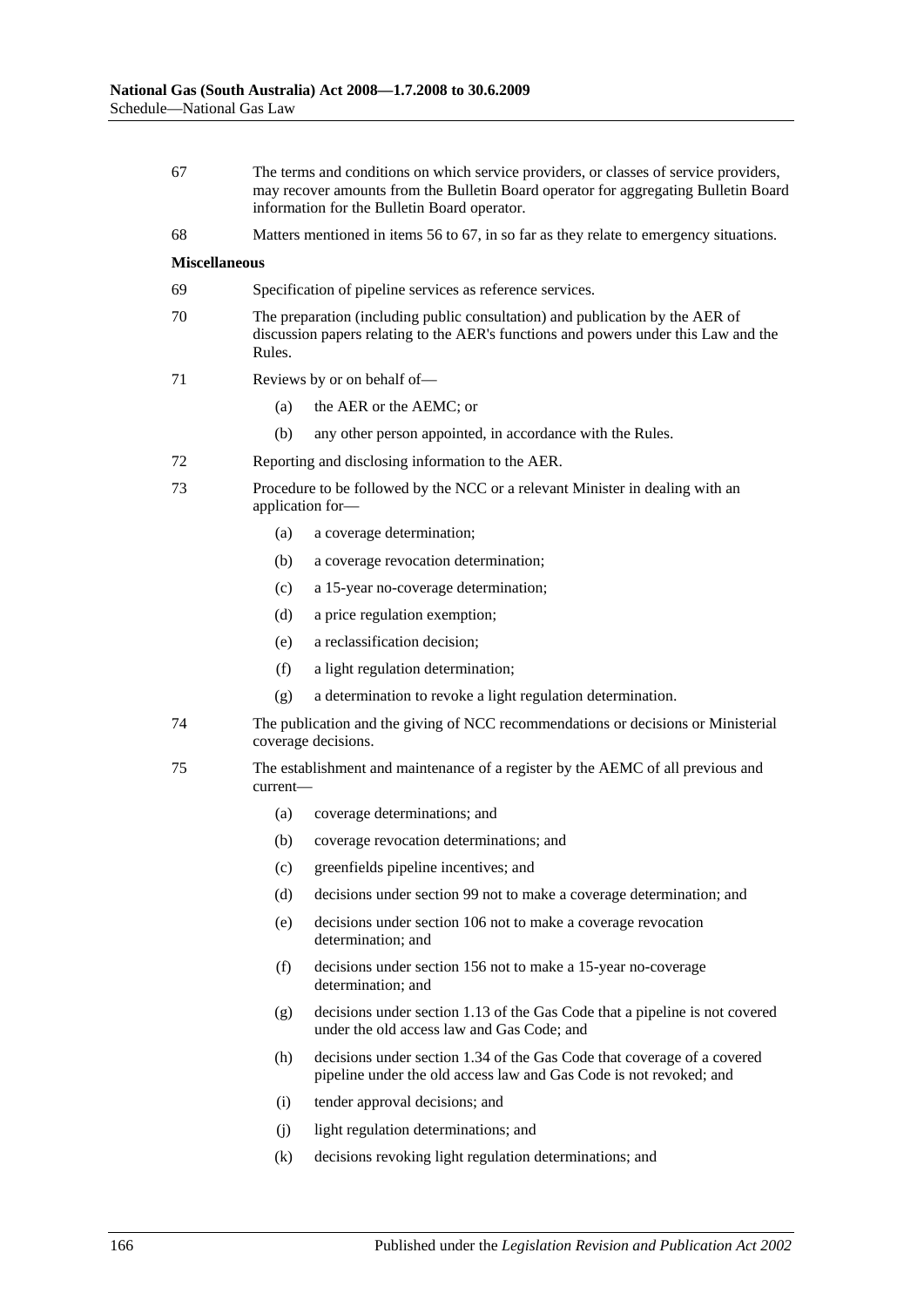- (l) covered pipelines, including their description and classification as transmission pipelines or distribution pipelines; and
- (m) covered pipelines by means of which light regulation services are or intended to be provided; and
- (n) international pipelines; and
- (o) applicable access arrangements.
- 76 The inclusion on the register referred to in item 75 of descriptions of—
	- (a) all old scheme transmission pipelines and old scheme distribution pipelines; and
	- (b) all old scheme classifications or determinations.
- 77 Time periods within which—
	- (a) the NCC must make an NCC recommendation or decision;
	- (b) the AER must make a decision (including an AER economic regulatory decision).
- 78 Extensions to periods of time referred to in item 77.
- 79 Reports into failures to make decisions within a specified period of time and the publication of such reports.
- 80 Confidential information held by service providers, users, prospective users, end users, the AER, the AEMC, the NCC, the Bulletin Board operator and other persons or bodies conferred a function, or exercising a power or right, or on whom an obligation is imposed, under the Rules, and the manner and circumstances in which that information may be disclosed.
- 81 The modification of section 3, 8 or 10.8 of the Gas Code as those sections apply to a transitioned access arrangement (as defined in clause 1 of Schedule 3 to this Law).

**Note—**

See also clause 30 of Schedule 3 to this Law.

- 82 Any other matter or thing that is the subject of, or is of a kind dealt with by, a provision of the Gas Code as in operation and effect immediately before the commencement of section 20 of the *[National Gas \(South Australia\) Act](http://www.legislation.sa.gov.au/index.aspx?action=legref&type=act&legtitle=National%20Gas%20(South%20Australia)%20Act%202008) 2008* of South Australia.
- 83 Any matter or thing relating to gas prescribed by the Regulations.

# **Schedule 2—Miscellaneous provisions relating to interpretation**

(Section 20)

# **Part 1—Preliminary**

## **1—Displacement of Schedule by contrary intention**

(1) The application of this Schedule to this Law, the Regulations or other statutory instrument (other than the National Gas Rules) may be displaced, wholly or partly, by a contrary intention appearing in this Law or the Regulations or that statutory instrument.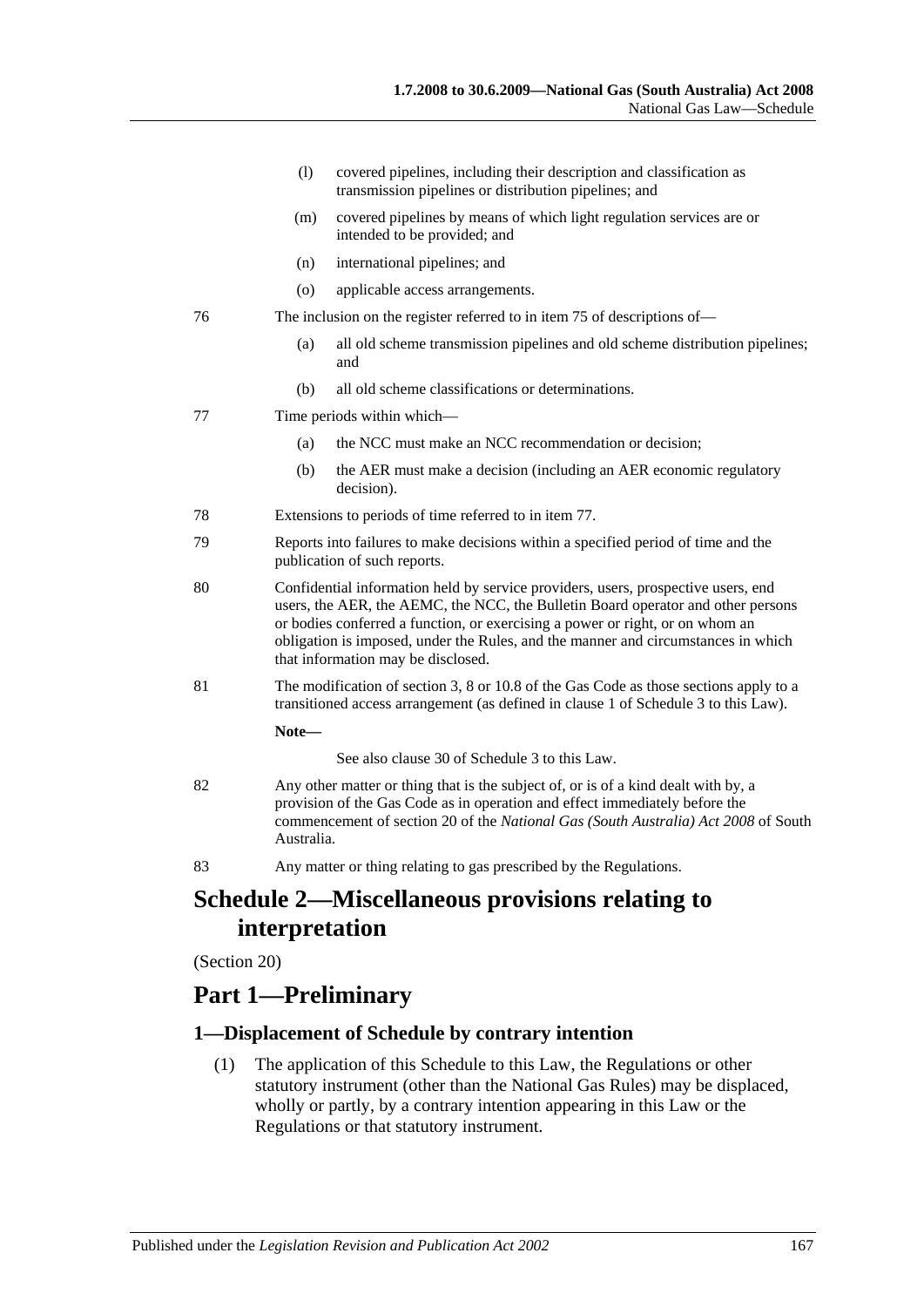(2) The application of this Schedule to the National Gas Rules (other than clauses 7, 12, 15, 17, 19 and 20, 23 to 26 and 31 to 44, 49, 52 and 53 of this Schedule) may be displaced, wholly or partly, by a contrary intention appearing in the National Gas Rules.

# **Part 2—General**

## **2—Law to be construed not to exceed legislative power of Legislature**

- (1) This Law is to be construed as operating to the full extent of, but so as not to exceed, the legislative power of the Legislature of this jurisdiction.
- <span id="page-167-0"></span>(2) If a provision of this Law, or the application of a provision of this Law to a person, subject matter or circumstance, would, but for this clause, be construed as being in excess of the legislative power of the Legislature of this jurisdiction—
	- (a) it is a valid provision to the extent to which it is not in excess of the power; and
	- (b) the remainder of this Law, and the application of the provision to other persons, subject matters or circumstances, is not affected.
- (3) Without limiting [subclause](#page-167-0) (2), this Law is not to be construed as imposing any duty on the Commonwealth Minister, the NCC, the Australian Competition Tribunal or AER to perform a function or exercise a power if the imposition of the duty would be in excess of the legislative power of the Legislature of this jurisdiction.

**Note—**

The term *function* is defined in clause 10 to include "duty".

- (4) In particular, if a provision of this Law appears to impose a duty on the Commonwealth Minister, the NCC, the Australian Competition Tribunal or AER to perform a function or exercise a power in matters or circumstances in which the assumption of the duty cannot be validly authorised under the law of the Commonwealth, or is otherwise ineffective, the provision is to be construed as if its operation were expressly confined to—
	- (a) acts or omissions of corporations to which section  $51(xx)$  of the *Constitution of the Commonwealth* applies; or
	- (b) acts or omissions taking place in the course of, or in relation to, trade or commerce between this jurisdiction and places outside this jurisdiction (whether within or outside Australia); or
	- (c) acts or omissions taking place outside Australia, or in relation to things outside Australia.
- (5) This clause does not limit the effect that a provision of this Law would validly have apart from this clause.

# **3—Vacant provision**

**Note—**

There is no clause 3.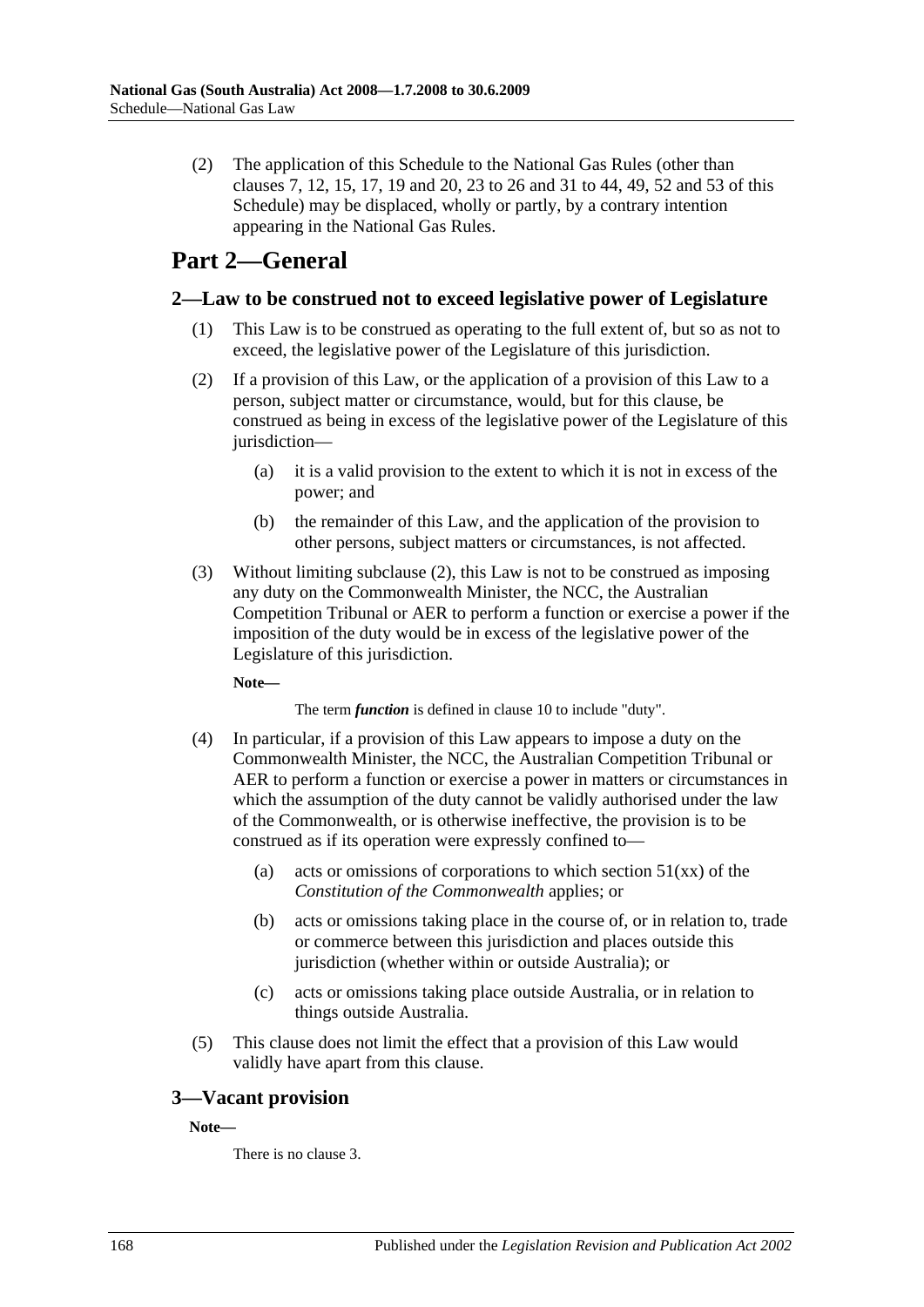## **4—Material that is, and is not, part of Law**

- (1) The heading to a Chapter, Part, Division or Subdivision into which this Law is divided is part of this Law.
- (2) A Schedule to this Law is part of this Law.
- (3) A heading to a section or subsection of this Law does not form part of this Law.
- (4) A note at the foot of a provision of this Law does not form part of this Law.
- (5) An example (being an example at the foot of a provision of this Law under the heading "Example" or "Examples") does not form part of this Law.

### **5—References to particular Acts and to enactments**

In this Law—

- (a) an Act of this jurisdiction may be cited—
	- (i) by its short title; or
	- (ii) in another way sufficient in an Act of this jurisdiction for the citation of such an Act; and
- (b) a Commonwealth Act may be cited—
	- (i) by its short title; or
	- (ii) in another way sufficient in a Commonwealth Act for the citation of such an Act,

together with a reference to the Commonwealth; and

- (c) an Act of another jurisdiction may be cited—
	- (i) by its short title; or
	- (ii) in another way sufficient in an Act of the jurisdiction for the citation of such an Act,

together with a reference to the jurisdiction.

### <span id="page-168-0"></span>**6—References taken to be included in Act or Law citation etc**

- (1) A reference in this Law to an Act includes a reference to—
	- (a) the Act as originally enacted, and as amended from time to time since its original enactment; and
	- (b) if the Act has been repealed and re-enacted (with or without modification) since the enactment of the reference, the Act as re-enacted, and as amended from time to time since its re-enactment.
- <span id="page-168-1"></span>(2) A reference in this Law to a provision of this Law or of an Act includes a reference to—
	- (a) the provision as originally enacted, and as amended from time to time since its original enactment; and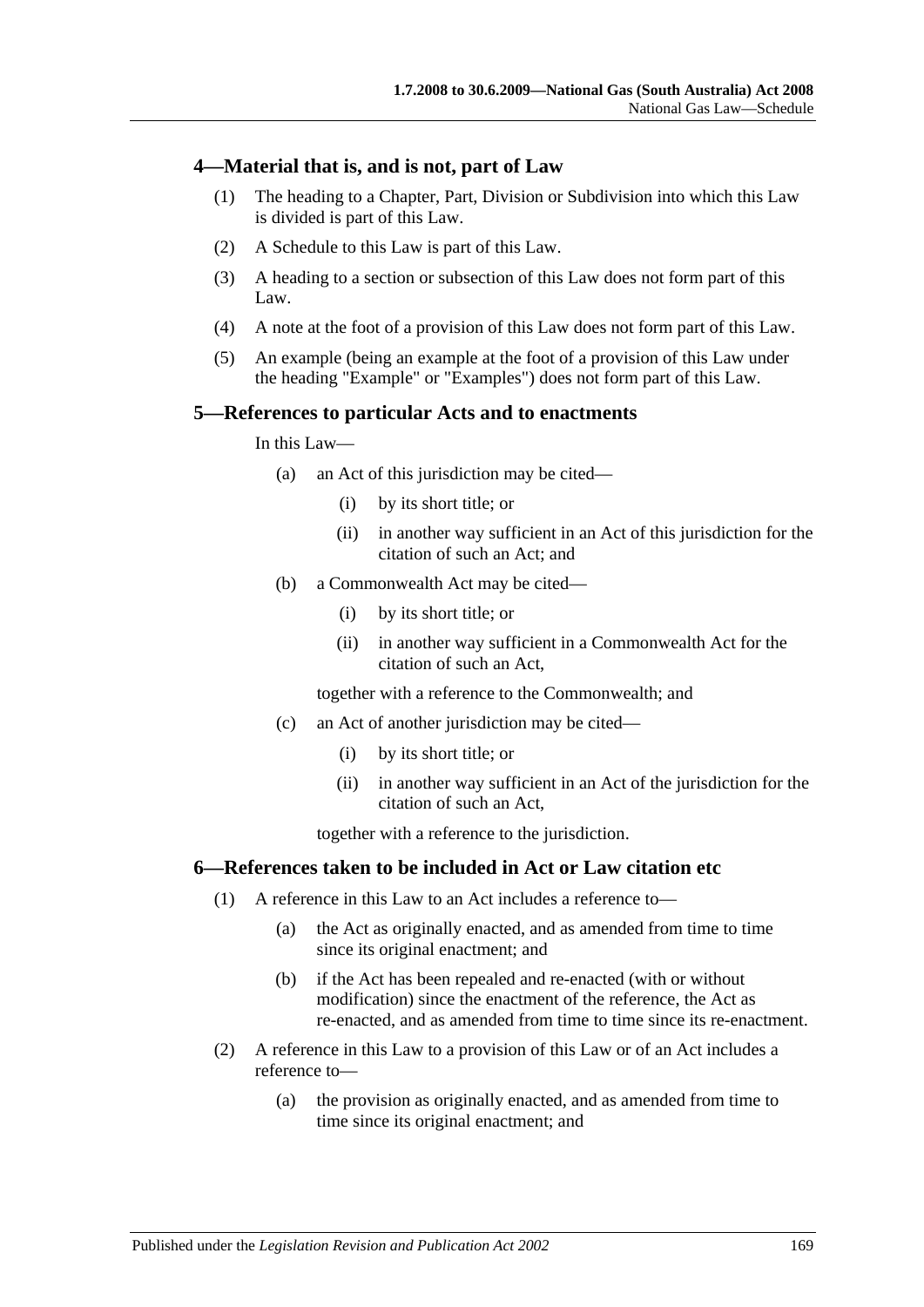- (b) if the provision has been omitted and re-enacted (with or without modification) since the enactment of the reference, the provision as re-enacted, and as amended from time to time since its re-enactment.
- (3) [Subclauses](#page-168-0) (1) and [\(2\)](#page-168-1) apply to a reference in this Law to a law of the Commonwealth or another jurisdiction as they apply to a reference in this Law to an Act and to a provision of an Act.

## <span id="page-169-0"></span>**7—Interpretation best achieving Law's purpose**

- (1) In the interpretation of a provision of this Law, the interpretation that will best achieve the purpose or object of this Law is to be preferred to any other interpretation.
- (2) [Subclause](#page-169-0) (1) applies whether or not the purpose is expressly stated in this Law.

## **8—Use of extrinsic material in interpretation**

(1) In this clause—

*Law extrinsic material* means relevant material not forming part of this Law, including, for example—

- (a) material that is set out in the document containing the text of this Law as printed by authority of the Government Printer of South Australia; and
- (b) a relevant report of a committee of the Legislative Council or House of Assembly of South Australia that was made to the Legislative Council or House of Assembly of South Australia before the provision was enacted; and
- (c) an explanatory note or memorandum relating to the Bill that contained the provision, or any relevant document, that was laid before, or given to the members of, the Legislative Council or House of Assembly of South Australia by the member bringing in the Bill before the provision was enacted; and
- (d) the speech made to the Legislative Council or House of Assembly of South Australia by the member in moving a motion that the Bill be read a second time; and
- (e) material in the Votes and Proceedings of the Legislative Council or House of Assembly of South Australia or in any official record of debates in the Legislative Council or House of Assembly of South Australia; and
- (f) a document that is declared by the Regulations to be a relevant document for the purposes of this clause;

*ordinary meaning* means the ordinary meaning conveyed by a provision having regard to its context in this Law and to the purpose of this Law;

*Rule extrinsic material* means—

- (a) a draft Rule determination; or
- (b) a final Rule determination; or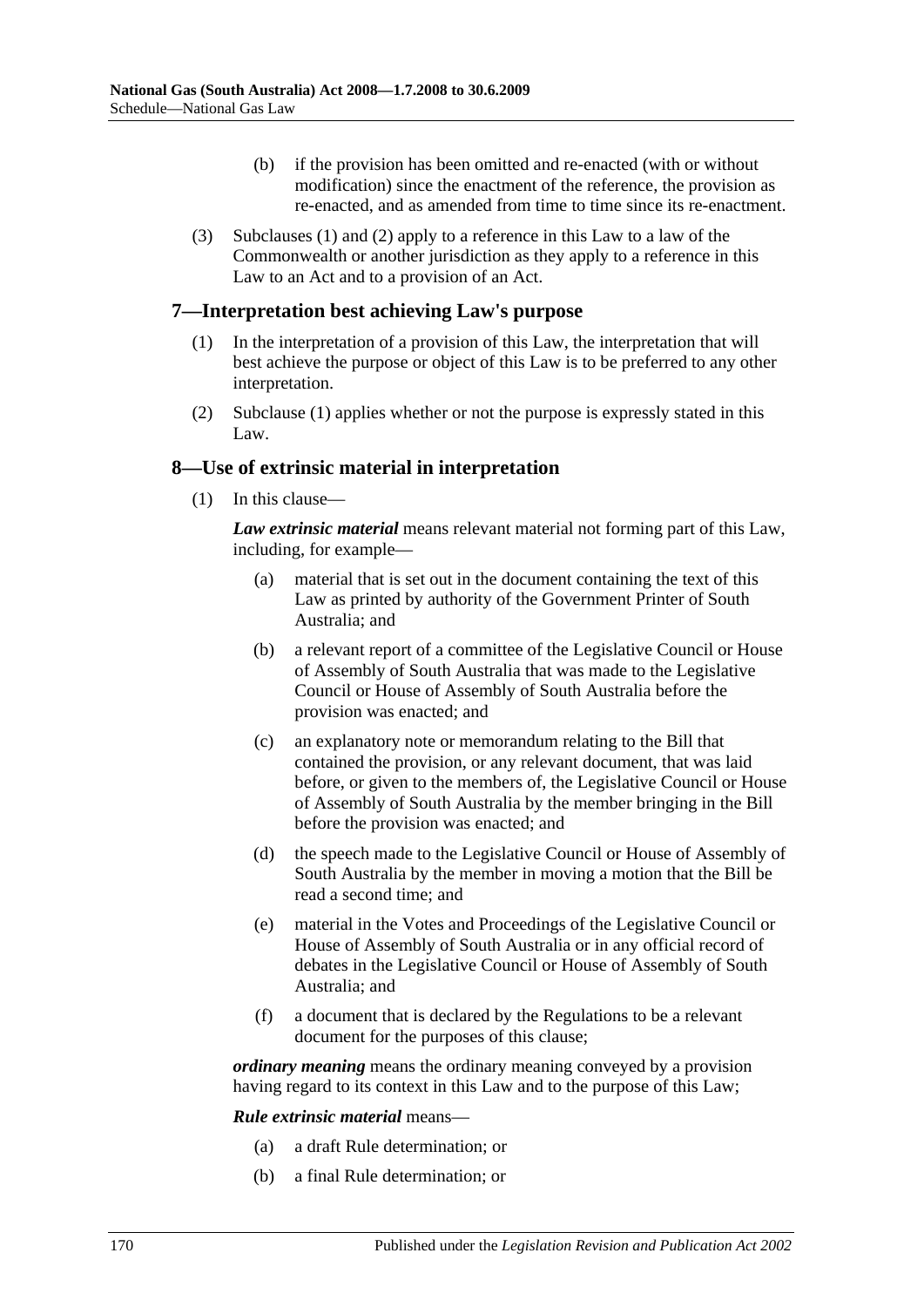- (c) any document (however described)—
	- (i) relied on by the AEMC in making a draft Rule determination or final Rule determination; or
	- (ii) adopted by the AEMC in making a draft Rule determination or final Rule determination.
- (2) Subject to [subclause](#page-170-0) (3), in the interpretation of a provision of this Law, consideration may be given to Law extrinsic material capable of assisting in the interpretation—
	- (a) if the provision is ambiguous or obscure, to provide an interpretation of it; or
	- (b) if the ordinary meaning of the provision leads to a result that is manifestly absurd or is unreasonable, to provide an interpretation that avoids such a result; or
	- (c) in any other case, to confirm the interpretation conveyed by the ordinary meaning of the provision.
- <span id="page-170-0"></span>(3) Subject to [subclause](#page-170-1) (4), in the interpretation of a provision of the Rules, consideration may be given to Law extrinsic material or Rule extrinsic material capable of assisting in the interpretation—
	- (a) if the provision is ambiguous or obscure, to provide an interpretation of it; or
	- (b) if the ordinary meaning of the provision leads to a result that is manifestly absurd or is unreasonable, to provide an interpretation that avoids such a result; or
	- (c) in any other case, to confirm the interpretation conveyed by the ordinary meaning of the provision.
- <span id="page-170-1"></span>(4) In determining whether consideration should be given to Law extrinsic material or Rule extrinsic material, and in determining the weight to be given to Law extrinsic material or Rule extrinsic material, regard is to be had to—
	- (a) the desirability of a provision being interpreted as having its ordinary meaning; and
	- (b) the undesirability of prolonging proceedings without compensating advantage; and
	- (c) other relevant matters.

### **9—Compliance with forms**

- (1) If a form is prescribed or approved by or for the purpose of this Law, strict compliance with the form is not necessary and substantial compliance is sufficient.
- (2) If a form prescribed or approved by or for the purpose of this Law requires—
	- (a) the form to be completed in a specified way; or
	- (b) specified information or documents to be included in, attached to or given with the form; or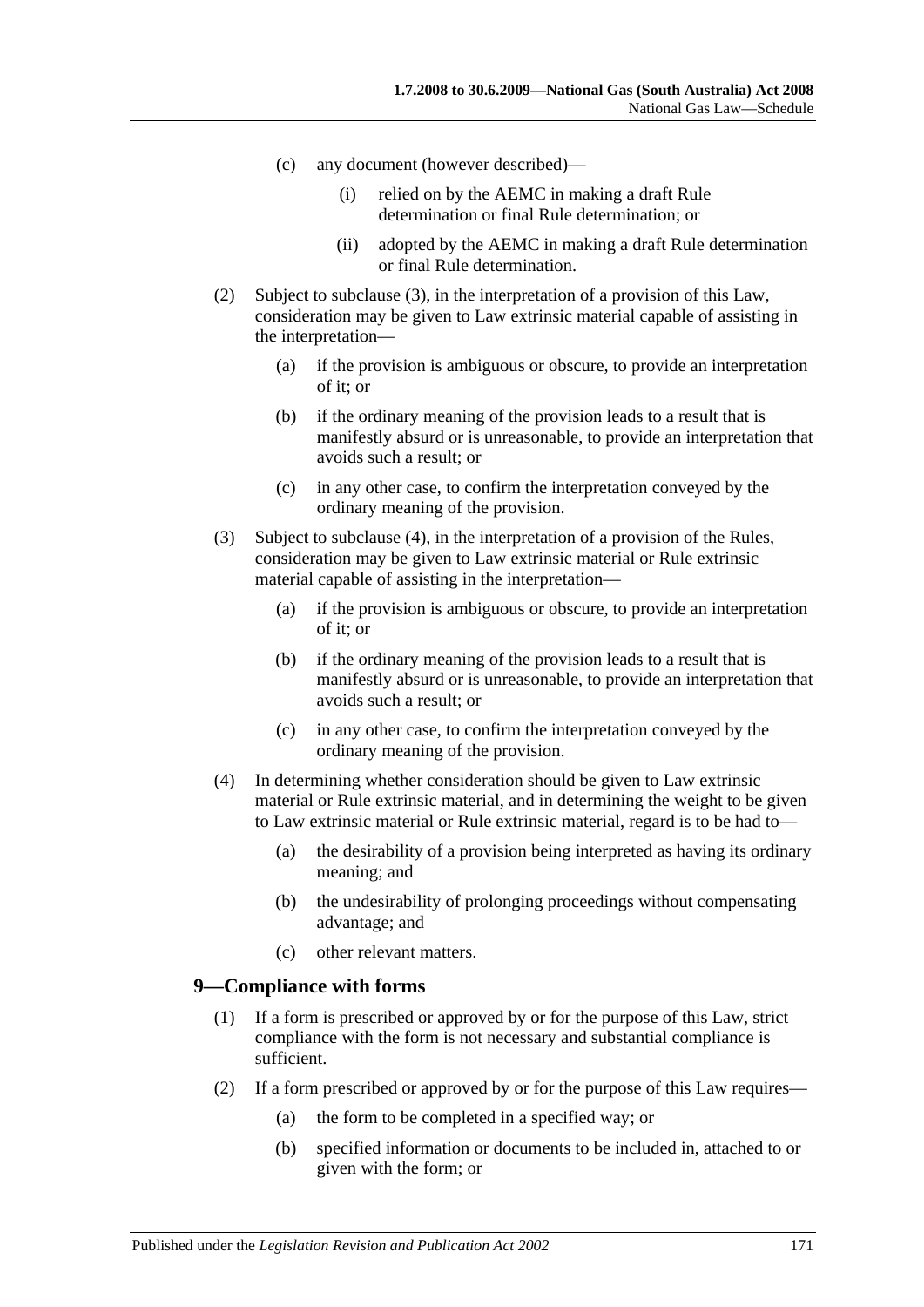(c) the form, or information or documents included in, attached to or given with the form, to be verified in a specified way,

the form is not properly completed unless the requirement is complied with.

# **Part 3—Terms and references**

### **10—Definitions**

In this Law—

*Act* means an Act of the Legislature of this jurisdiction;

*affidavit*, in relation to a person allowed by law to affirm, declare or promise, includes affirmation, declaration and promise;

#### *amend* includes—

- (a) omit or omit and substitute; or
- (b) alter or vary; or
- (c) amend by implication;

*appoint* includes re-appoint;

*breach* includes fail to comply with;

*business day* means a day that is not—

- (a) a Saturday or Sunday;
- (b) observed as a public holiday on the same day in each of the participating jurisdictions (except the Commonwealth);

*calendar month* means a period starting at the beginning of any day of 1 of the 12 named months and ending—

- (a) immediately before the beginning of the corresponding day of the next named month; or
- (b) if there is no such corresponding day, at the end of the next named month;

*calendar year* means a period of 12 months beginning on 1 January;

*commencement*, in relation to this Law or an Act or a provision of this Law or an Act, means the time at which this Law, the Act or provision comes into operation;

*confer*, in relation to a function, includes impose;

*contravene* includes fail to comply with;

*definition* means a provision of this Law (however expressed) that—

- (a) gives a meaning to a word or expression; or
- (b) limits or extends the meaning of a word or expression;

*document* includes—

(a) any paper or other material on which there is writing; or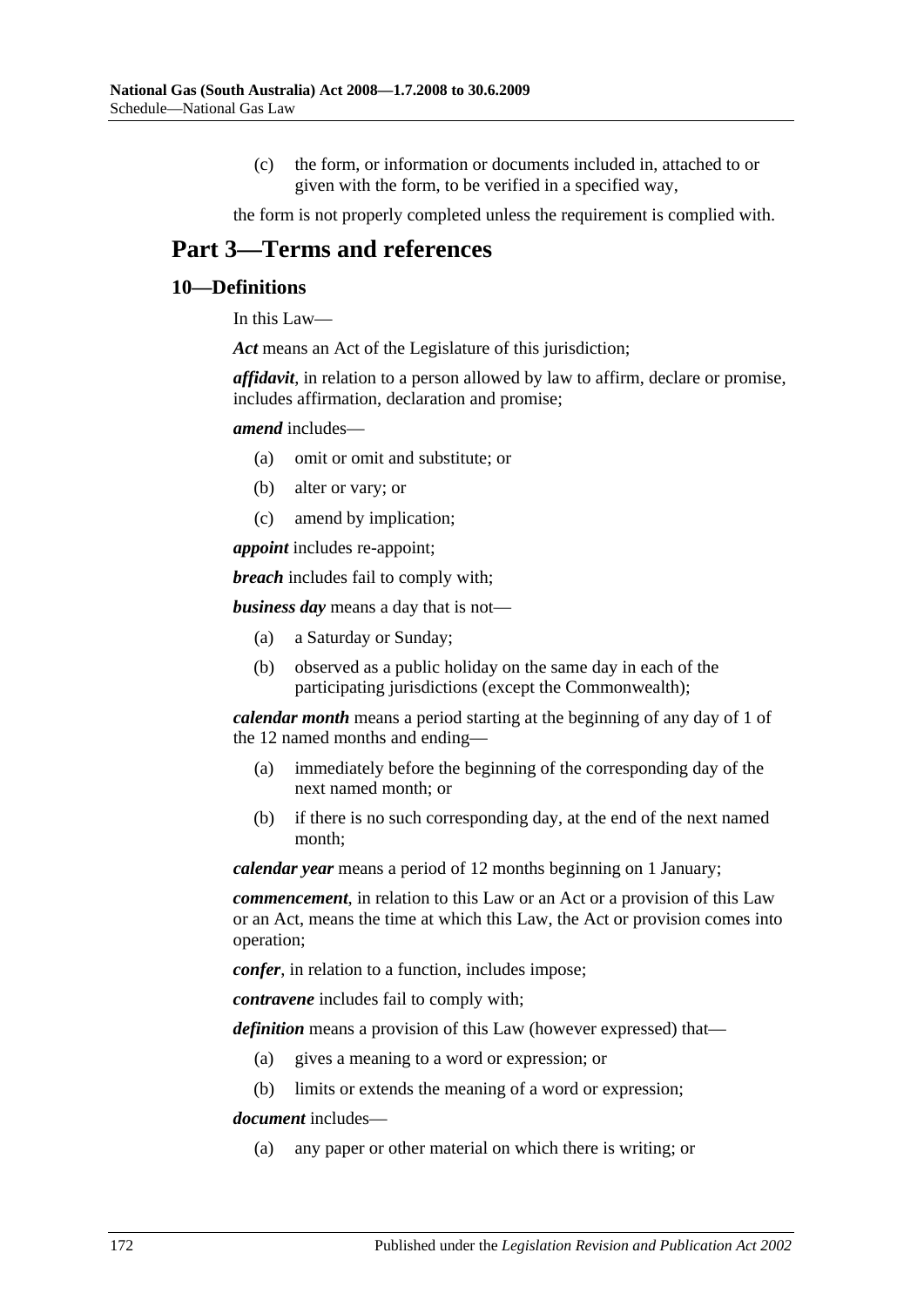- (b) any paper or other material on which there are marks, figures, symbols or perforations having a meaning for a person qualified to interpret them; or
- (c) any disc, tape or other article or any material from which sounds, images, writings or messages are capable of being reproduced (with or without the aid of another article or device);

*estate* includes easement, charge, right, title, claim, demand, lien or encumbrance, whether at law or in equity;

*expire* includes lapse or otherwise cease to have effect;

*fail* includes refuse;

*financial year* means a period of 12 months beginning on 1 July;

*function* includes duty;

*Gazette* means the Government Gazette of this jurisdiction;

*instrument* includes a statutory instrument;

*interest*, in relation to land or other property, means—

- (a) a legal or equitable estate in the land or other property; or
- (b) a right, power or privilege over, or in relation to, the land or other property;

*make* includes issue or grant;

*minor* means an individual who is under 18 years of age;

*modification* includes addition, omission or substitution;

*month* means a calendar month;

*named month* means 1 of the 12 months of the year;

*number* means—

- (a) a number expressed in figures or words; or
- (b) a letter; or
- (c) a combination of a number so expressed and a letter;

*oath*, in relation to a person allowed by law to affirm, declare or promise, includes affirmation, declaration or promise;

*office* includes position;

*omit*, in relation to a provision of this Law or an Act, includes repeal;

*party* includes a body politic or body corporate as well as an individual;

*penalty* includes a civil penalty, forfeiture or punishment;

*person* includes a body politic or body corporate as well as an individual; *power* includes authority;

*prescribed* means prescribed by the Regulations;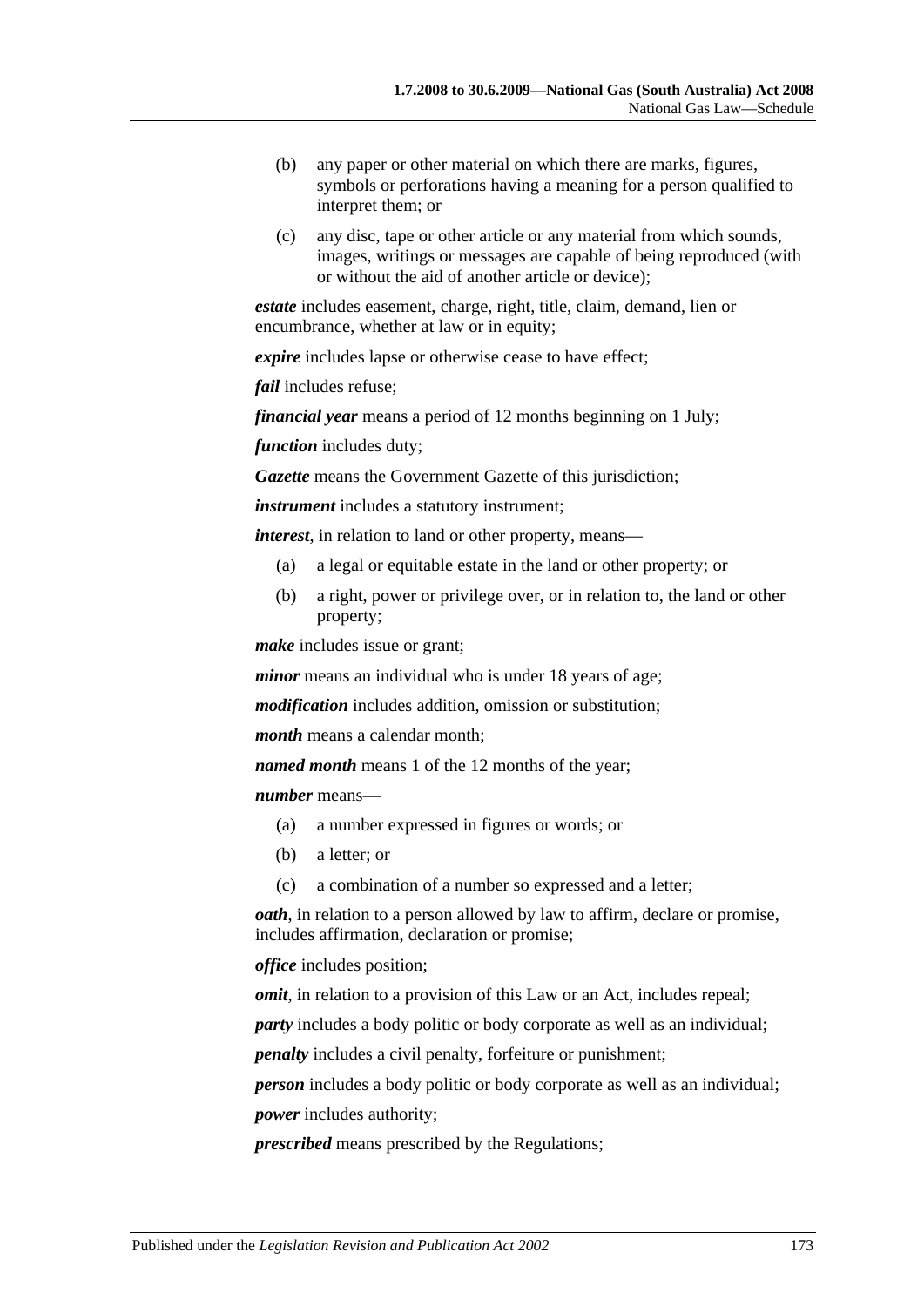*printed* includes typewritten, lithographed or reproduced by any mechanical means;

*proceeding* means a legal or other action or proceeding;

*property* means any legal or equitable estate or interest (whether present or future, vested or contingent, or tangible or intangible) in real or personal property of any description (including money), and includes things in action;

*provision*, in relation to this Law or an Act, means words or other matter that form or forms part of this Law or the Act, and includes—

- (a) a Part, Division, Subdivision, section, subsection, paragraph, subparagraph, subsubparagraph or Schedule of or to this Law or the Act; or
- (b) a section, clause, subclause, item, column, table or form of or in a Schedule to this Law or the Act; or
- (c) the long title and any preamble to the Act;

*record* includes information stored or recorded by means of a computer;

*repeal* includes—

- (a) revoke or rescind; or
- (b) repeal by implication; or
- (c) abrogate or limit the effect of the law or instrument concerned; or
- (d) exclude from, or include in, the application of the law or instrument concerned, any person, subject matter or circumstance;

*sign* includes the affixing of a seal or the making of a mark;

*statutory declaration* means a declaration made under an Act, or under a Commonwealth Act or an Act of another jurisdiction, that authorises a declaration to be made otherwise than in the course of a judicial proceeding;

*statutory instrument* means the Regulations or an instrument made or in force under this Law;

*swear*, in relation to a person allowed by law to affirm, declare or promise, includes affirm, declare or promise;

*word* includes any symbol, figure or drawing;

*writing* includes any mode of representing or reproducing words in a visible form.

### **11—Provisions relating to defined terms and gender and number**

- (1) If this Law defines a word or expression, other parts of speech and grammatical forms of the word or expression have corresponding meanings.
- (2) Definitions in or applicable to this Law apply except so far as the context or subject matter otherwise indicates or requires.
- (3) In this Law, words indicating a gender include each other gender.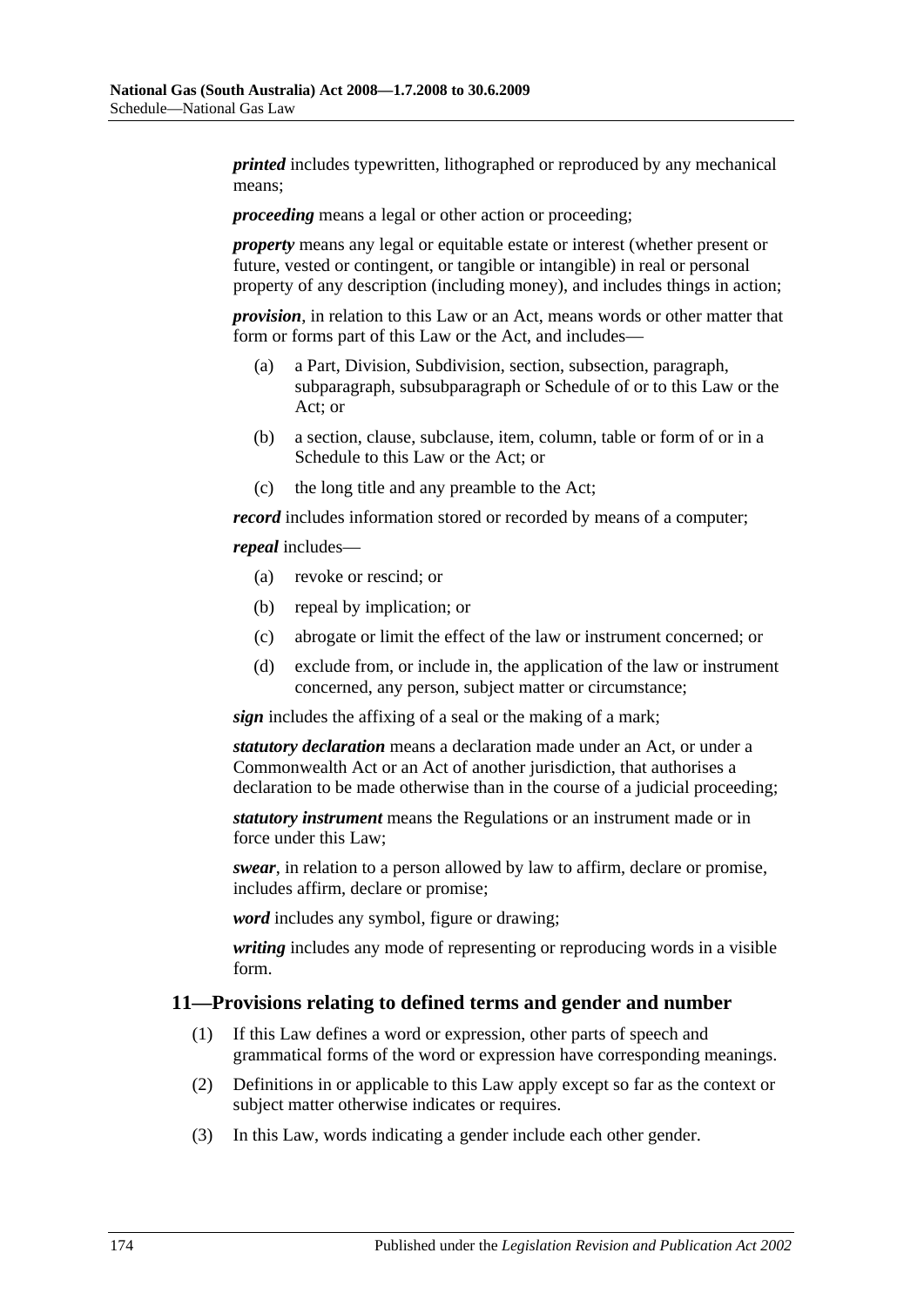- (4) In this Law—
	- (a) words in the singular include the plural; and
	- (b) words in the plural include the singular.

### **12—Meaning of may and must etc**

- (1) In this Law, the word "may", or a similar word or expression, used in relation to a power indicates that the power may be exercised or not exercised, at discretion.
- (2) In this Law, the word "must", or a similar word or expression, used in relation to a power indicates that the power is required to be exercised.
- (3) This clause has effect despite any rule of construction to the contrary.

### **13—Words and expressions used in statutory instruments**

- (1) Words and expressions used in a statutory instrument have the same meanings as they have, from time to time, in this Law, or relevant provisions of this Law, under or for the purposes of which the instrument is made or in force.
- (2) This clause has effect in relation to an instrument except so far as the contrary intention appears in the instrument.

### **14—References to Minister**

- (1) In this Law—
	- (a) a reference to a Minister is a reference to a Minister of the Crown of this jurisdiction; and
	- (b) a reference to a particular Minister by title, or to "the Minister" without specifying a particular Minister by title, includes a reference to another Minister, or a member of the Executive Council of this jurisdiction, who is acting for and on behalf of the Minister.
- <span id="page-174-0"></span>(2) In a provision of this Law, a reference to "the Minister", without specifying a particular Minister by title is a reference to—
	- (a) the Minister of this jurisdiction administering the provision; or
	- (b) if, for the time being, different Ministers of this jurisdiction administer the provision in relation to different matters—
		- (i) if only 1 Minister of this jurisdiction administers the provision in relation to the relevant matter, the Minister; or
		- (ii) if 2 or more Ministers of this jurisdiction administer the provision in relation to the relevant matter, any 1 of those Ministers: or
	- (c) if [paragraph](#page-174-0) (b) does not apply and, for the time being, 2 or more Ministers administer the provision, any 1 of the Ministers.
- (3) For the removal of doubt, it is declared that if—
	- (a) a provision of this Law is administered by 2 or more Ministers of this jurisdiction; and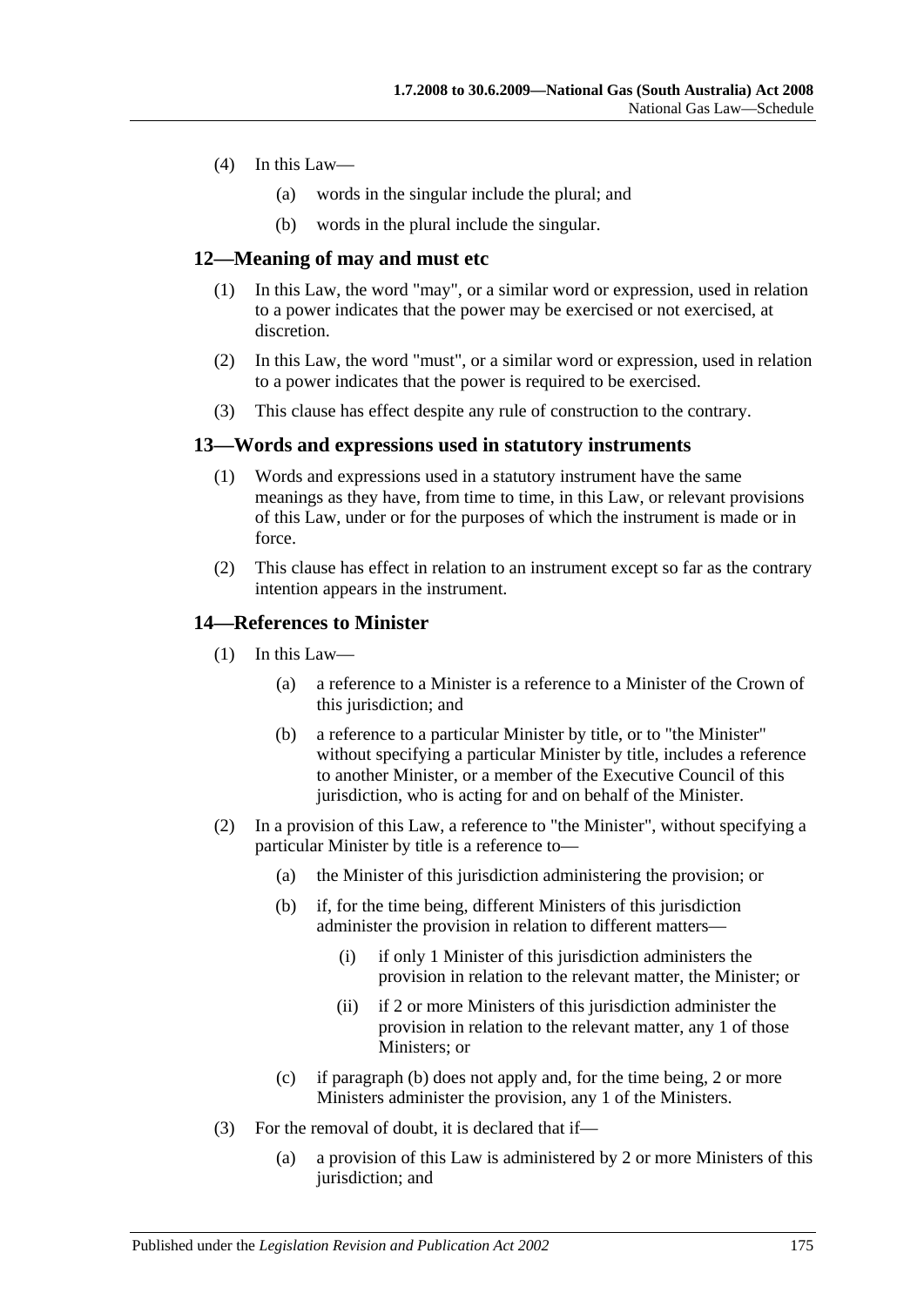(b) the provision requires or permits anything to be done in relation to any of the Ministers,

the provision does not require or permit it to be done in a particular case by or in relation to more than 1 of the Ministers.

### **15—Production of records kept in computers etc**

If a person who keeps a record of information by means of a mechanical, electronic or other device is required by or under this Law—

- (a) to produce the information or a document containing the information to a court, tribunal or person; or
- (b) to make a document containing the information available for inspection by a court, tribunal or person,

then, unless the court, tribunal or person otherwise directs—

- (c) the requirement obliges the person to produce or make available for inspection, as the case may be, a document that reproduces the information in a form capable of being understood by the court, tribunal or person; and
- (d) the production to the court, tribunal or person of the document in that form complies with the requirement.

### **16—References to this jurisdiction to be implied**

In this Law—

- (a) a reference to an officer, office or statutory body is a reference to such an officer, office or statutory body in and for this jurisdiction; and
- (b) a reference to a locality or other matter or thing is a reference to such a locality or other matter or thing in and of this jurisdiction.

### **17—References to officers and holders of offices**

In this Law, a reference to a particular officer, or to the holder of a particular office, includes a reference to the person for the time being occupying or acting in the office concerned.

### **18—Reference to certain provisions of Law**

If a provision of this Law refers—

- (a) to a Chapter, Part, section or Schedule by a number and without reference to this Law, the reference is a reference to the Chapter, Part, section or Schedule, designated by the number, of or to this Law; or
- (b) to a Schedule without reference to it by a number and without reference to this Law, the reference, if there is only 1 Schedule to this Law, is a reference to the Schedule; or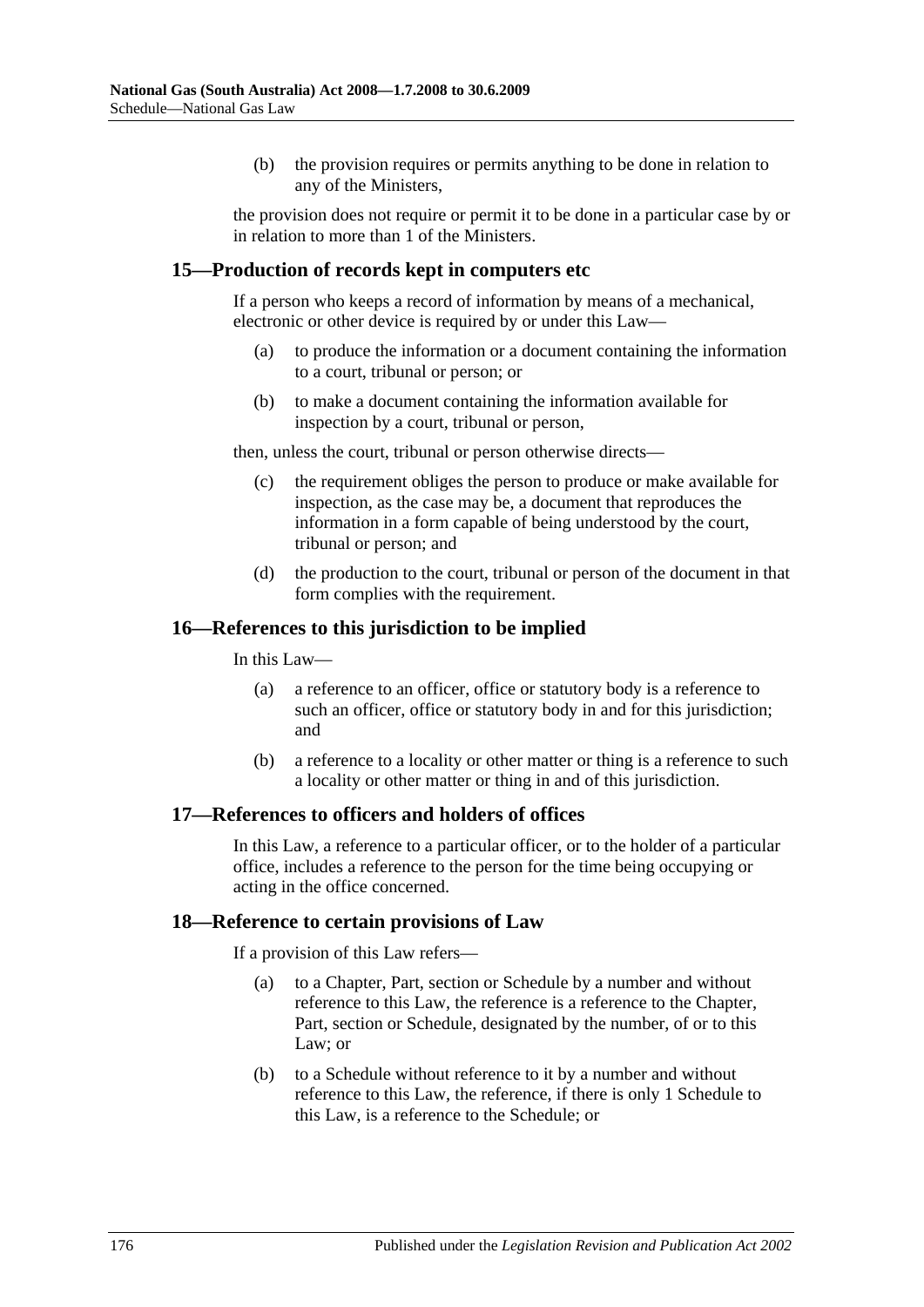- (c) to a Division, Subdivision, subsection, paragraph, subparagraph, subsubparagraph, clause, subclause, item, column, table or form by a number and without reference to this Law, the reference is a reference to—
	- (i) the Division, designated by the number, of the Part in which the reference occurs; and
	- (ii) the Subdivision, designated by the number, of the Division in which the reference occurs; and
	- (iii) the subsection, designated by the number, of the section in which the reference occurs; and
	- (iv) the paragraph, designated by the number, of the section, subsection, Schedule or other provision in which the reference occurs; and
	- (v) the paragraph, designated by the number, of the clause, subclause, item, column, table or form of or in the Schedule in which the reference occurs; and
	- (vi) the subparagraph, designated by the number, of the paragraph in which the reference occurs; and
	- (vii) the subsubparagraph, designated by the number, of the subparagraph in which the reference occurs; and
	- (viii) the section, clause, subclause, item, column, table or form, designated by the number, of or in the Schedule in which the reference occurs,

as the case requires.

# **Part 4—Functions and powers**

## **19—Performance of statutory functions**

- (1) If this Law confers a function or power on a person or body, the function may be performed, or the power may be exercised, from time to time as occasion requires.
- (2) If this Law confers a function or power on a particular officer or the holder of a particular office, the function may be performed, or the power may be exercised, by the person for the time being occupying or acting in the office concerned.
- (3) If this Law confers a function or power on a body (whether or not incorporated), the performance of the function, or the exercise of the power, is not affected merely because of vacancies in the membership of the body.

# **20—Power to make instrument or decision includes power to amend or repeal**

If this Law authorises or requires the making of an instrument, decision or determination—

(a) the power includes power to amend or repeal the instrument, decision or determination; and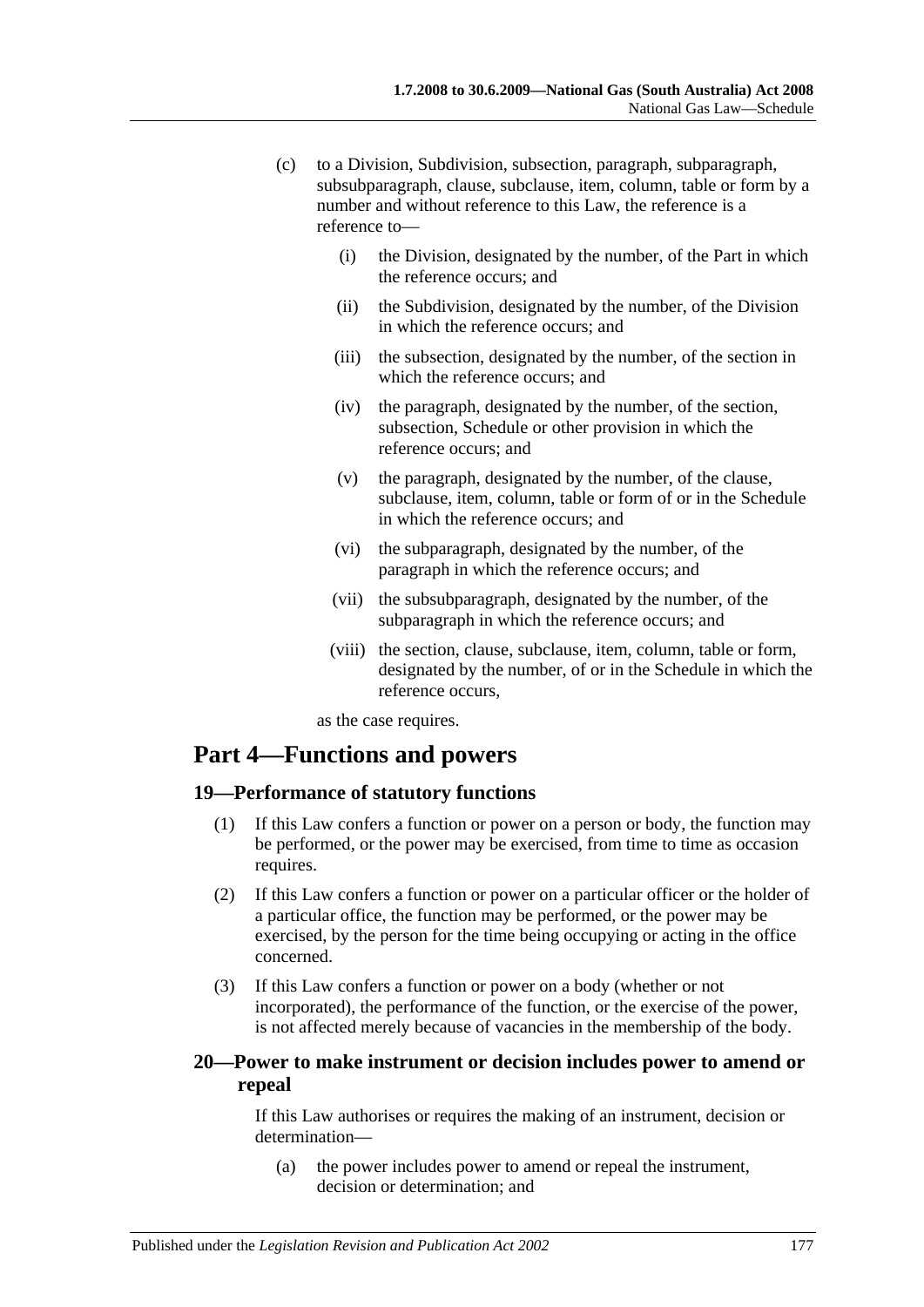(b) the power to amend or repeal the instrument, decision or determination is exercisable in the same way, and subject to the same conditions, as the power to make the instrument, decision or determination.

## **21—Matters for which statutory instruments may make provision**

- (1) If this Law authorises or requires the making of a statutory instrument in relation to a matter, a statutory instrument made under this Law may make provision for the matter by applying, adopting or incorporating (with or without modification) the provisions of—
	- (a) an Act or statutory instrument; or
	- (b) another document (whether of the same or a different kind),

as in force at a particular time or as in force from time to time.

- (2) If a statutory instrument applies, adopts or incorporates the provisions of a document, the statutory instrument applies, adopts or incorporates the provisions as in force from time to time, unless the statutory instrument otherwise expressly provides.
- (3) A statutory instrument may—
	- (a) be of general or limited application;
	- (b) vary according to the persons, times, places or circumstances to which it is expressed to apply.
- (4) A statutory instrument may authorise a matter or thing to be from time to time determined, applied or regulated by a specified person or body.
- (5) If this Law authorises or requires a matter to be regulated by statutory instrument, the power may be exercised by prohibiting by statutory instrument the matter or any aspect of the matter.
- (6) If this Law authorises or requires provision to be made with respect to a matter by statutory instrument, a statutory instrument made under this Law may make provision with respect to a particular aspect of the matter despite the fact that provision is made by this Law in relation to another aspect of the matter or in relation to another matter.
- (7) A statutory instrument may provide for the review of, or a right of appeal against, a decision made under the statutory instrument, or this Law, and may, for that purpose, confer jurisdiction on any court, tribunal, person or body.
- (8) A statutory instrument may require a form prescribed by or under the statutory instrument, or information or documents included in, attached to or given with the form, to be verified by statutory declaration.
- (9) In this clause—

*statutory instrument* does not include the National Gas Rules.

### **22—Presumption of validity and power to make**

(1) All conditions and preliminary steps required for the making of a statutory instrument are presumed to have been satisfied and performed in the absence of evidence to the contrary.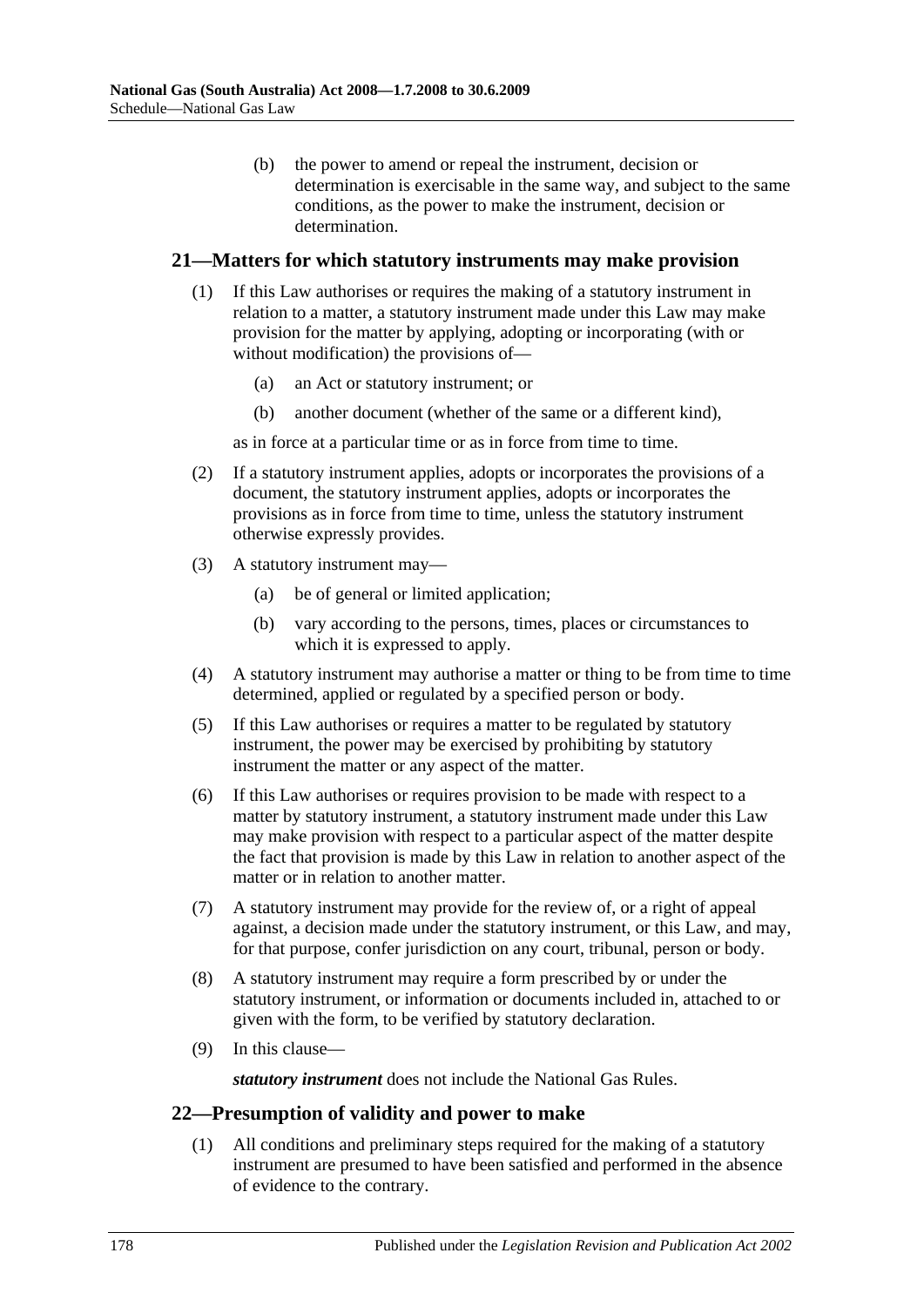(2) A statutory instrument is taken to be made under all powers under which it may be made, even though it purports to be made under this Law or a particular provision of this Law.

## **23—Appointments may be made by name or office**

- (1) If this Law authorises or requires a person or body—
	- (a) to appoint a person to an office; or
	- (b) to appoint a person or body to exercise a power; or
	- (c) to appoint a person or body to do another thing,

the person or body may make the appointment by—

- (d) appointing a person or body by name; or
- (e) appointing a particular officer, or the holder of a particular office, by reference to the title of the office concerned.
- (2) An appointment of a particular officer, or the holder of a particular office, is taken to be the appointment of the person for the time being occupying or acting in the office concerned.

# **24—Acting appointments**

- (1) If this Law authorises a person or body to appoint a person to act in an office, the person or body may, in accordance with this Law, appoint—
	- (a) a person by name; or
	- (b) a particular officer, or the holder of a particular office, by reference to the title of the office concerned,

to act in the office.

- <span id="page-178-0"></span>(2) The appointment may be expressed to have effect only in the circumstances specified in the instrument of appointment.
- (3) The appointer may—
	- (a) determine the terms and conditions of the appointment, including remuneration and allowances; and
	- (b) terminate the appointment at any time.
- (4) The appointment, or the termination of the appointment, must be in, or evidenced by, writing signed by the appointer.
- (5) The appointee must not act for more than 1 year during a vacancy in the office.
- (6) If the appointee is acting in the office otherwise than because of a vacancy in the office and the office becomes vacant, then, subject to [subclause](#page-178-0) (2), the appointee may continue to act until—
	- (a) the appointer otherwise directs; or
	- (b) the vacancy is filled; or
	- (c) the end of a year from the day of the vacancy,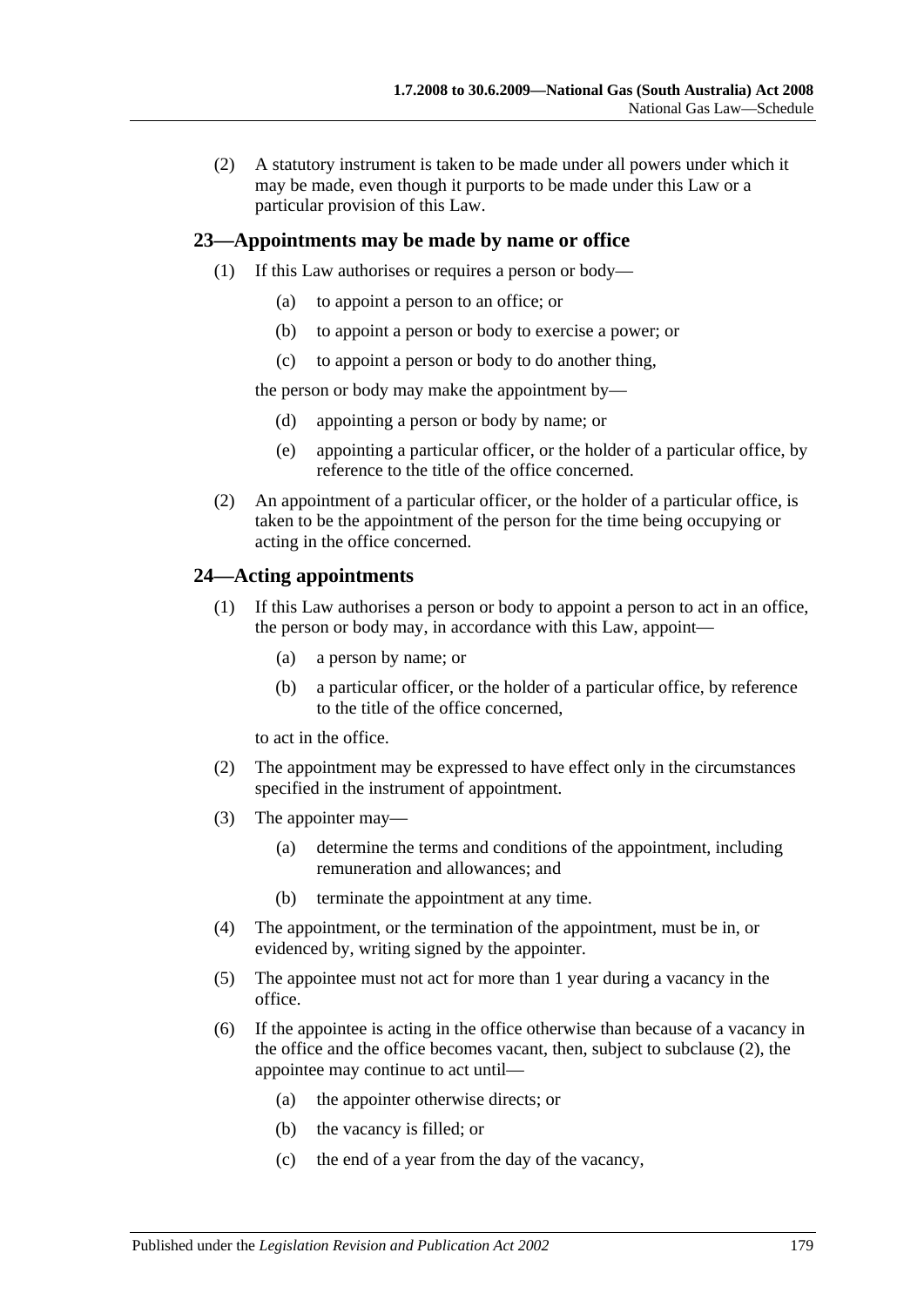whichever happens first.

- (7) The appointment ceases to have effect if the appointee resigns by writing signed and delivered to the appointer.
- (8) While the appointee is acting in the office—
	- (a) the appointee has all the powers and functions of the holder of the office; and
	- (b) this Law and other laws apply to the appointee as if the appointee were the holder of the office.
- (9) Anything done by or in relation to a person purporting to act in the office is not invalid merely because—
	- (a) the occasion for the appointment had not arisen; or
	- (b) the appointment had ceased to have effect; or
	- (c) the occasion for the person to act had not arisen or had ceased.
- (10) If this Law authorises the appointer to appoint a person to act during a vacancy in the office, an appointment to act in the office may be made by the appointer whether or not an appointment has previously been made to the office.

### **25—Powers of appointment imply certain incidental powers**

- <span id="page-179-0"></span>(1) If this Law authorises or requires a person or body to appoint a person to an office—
	- (a) the power may be exercised from time to time as occasion requires; and
	- (b) the power includes—
		- (i) power to remove or suspend, at any time, a person appointed to the office; and
		- (ii) power to appoint another person to act in the office if a person appointed to the office is removed or suspended; and
		- (iii) power to reinstate or reappoint a person removed or suspended; and
		- (iv) power to appoint a person to act in the office if it is vacant (whether or not the office has ever been filled); and
		- (v) power to appoint a person to act in the office if the person appointed to the office is absent or is unable to discharge the functions of the office (whether because of illness or otherwise).
- (2) The power to remove or suspend a person under [subclause](#page-179-0)  $(1)(b)$  may be exercised even if this Law provides that the holder of the office to which the person was appointed is to hold office for a specified period.
- (3) The power to make an appointment under [subclause](#page-179-0) (1)(b) may be exercised from time to time as occasion requires.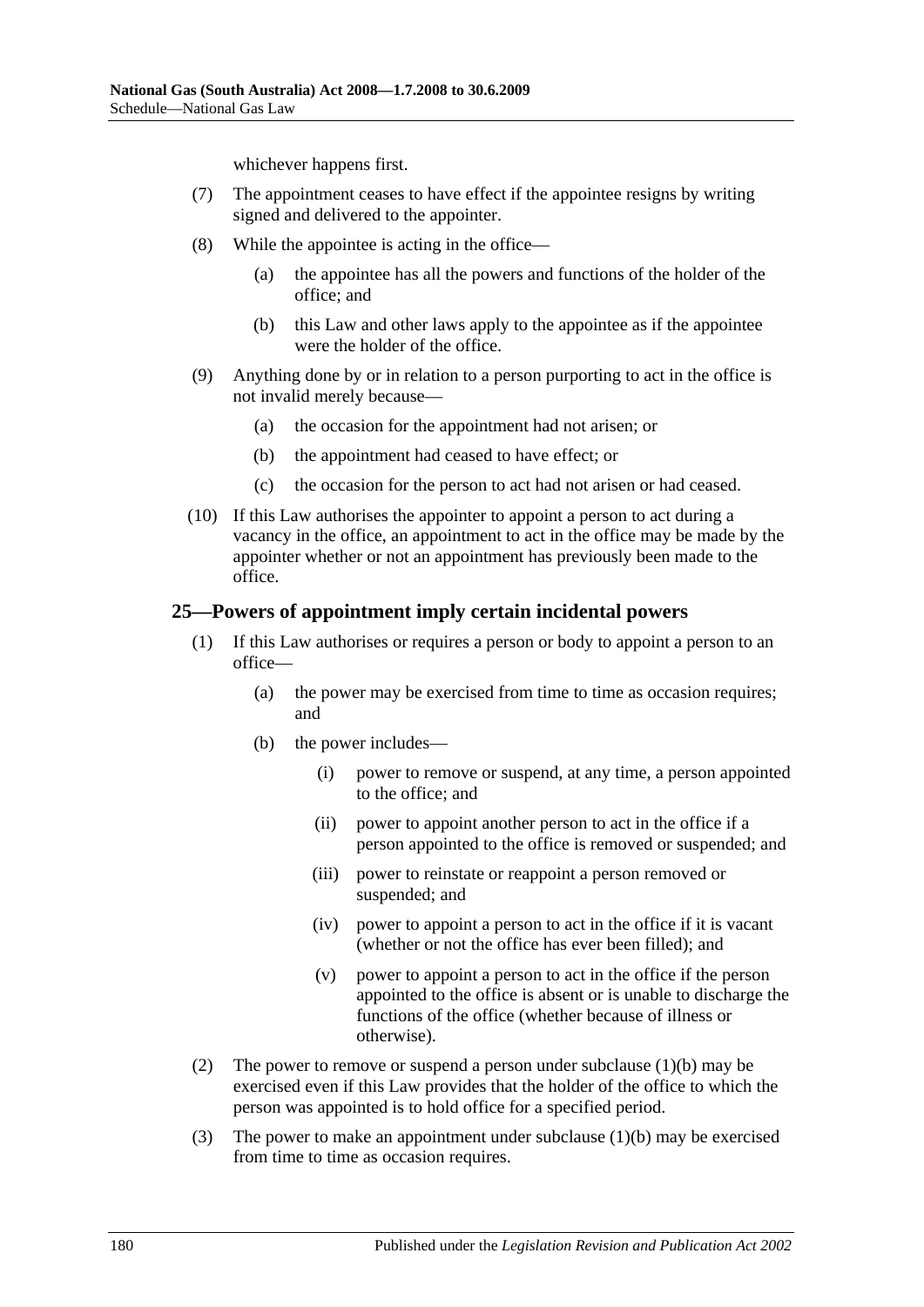(4) An appointment under [subclause](#page-179-0) (1)(b) may be expressed to have effect only in the circumstances specified in the instrument of appointment.

#### **26—Delegation**

- (1) If this Law authorises a person to delegate a function or power, the person may, in accordance with this Law, delegate the power to—
	- (a) a person by name; or
	- (b) a particular officer, or the holder of a particular office, by reference to the title of the office concerned.
- (2) The delegation—
	- (a) may be general or limited; and
	- (b) may be made from time to time; and
	- (c) may be revoked, wholly or partly, by the delegator.
- (3) The delegation, or a revocation of the delegation, must be in, or evidenced by, writing signed by the delegator or if the delegator is a body corporate, by a person authorised by the body corporate for the purpose.
- (4) A delegated function or power may be exercised only in accordance with any conditions to which the delegation is subject.
- (5) The delegate may, in the exercise of a delegated function or power, do anything that is incidental to the delegated function or power.
- (6) A delegated function or power that purports to have been exercised by the delegate is taken to have been duly exercised by the delegate unless the contrary is proved.
- (7) A delegated function or power that is duly exercised by the delegate is taken to have been exercised by the delegator.
- (8) If, when exercised by the delegator, a function or power is, under this Law, dependent on the delegator's opinion, belief or state of mind in relation to a matter, the function or power, when exercised by the delegate, is dependent on the delegate's opinion, belief or state of mind in relation to the matter.
- (9) If a function or power is delegated to a particular officer or the holder of a particular office—
	- (a) the delegation does not cease to have effect merely because the person who was the particular officer or the holder of the particular office when the power was delegated ceases to be the officer or the holder of the office; and
	- (b) the function or power may be exercised by the person for the time being occupying or acting in the office concerned.
- (10) A function or power that has been delegated may, despite the delegation, be exercised by the delegator.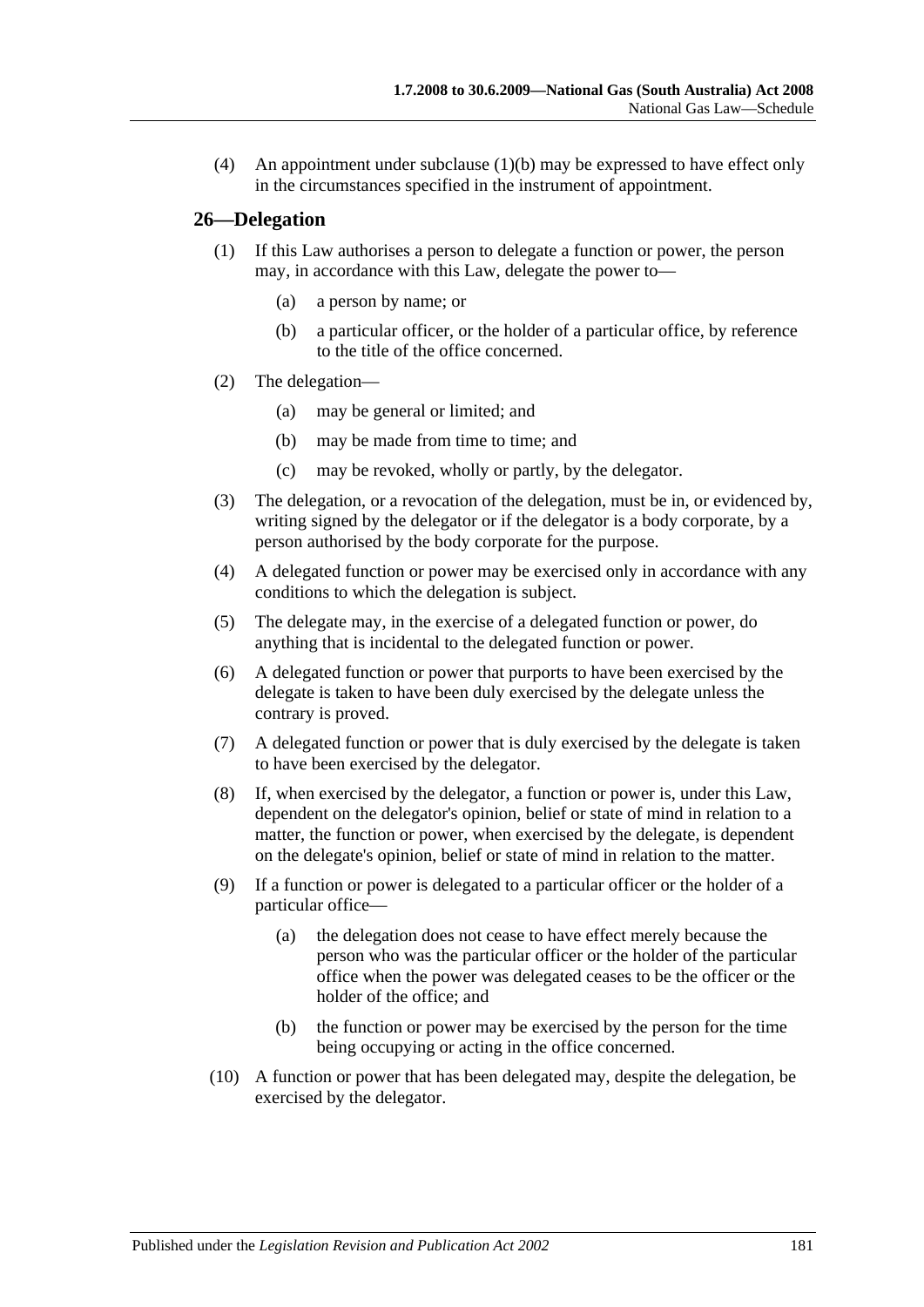#### <span id="page-181-1"></span>**27—Exercise of powers between enactment and commencement**

- (1) If a provision of this Law (the *empowering provision*) that does not commence on its enactment would, had it commenced, confer a power—
	- (a) to make an appointment; or
	- (b) to make a statutory instrument of a legislative or administrative character; or
	- (c) to do another thing,

then—

- (d) the power may be exercised; and
- (e) anything may be done for the purpose of enabling the exercise of the power or of bringing the appointment, instrument or other thing into effect,

before the empowering provision commences.

- <span id="page-181-0"></span>(2) If a provision of an Act of South Australia (the *empowering provision*) that does not commence on its enactment would, had it commenced, amend a provision of this Law so that it would confer a power—
	- (a) to make an appointment; or
	- (b) to make a statutory instrument of a legislative or administrative character; or
	- (c) to do another thing,

then—

- (d) the power may be exercised; and
- (e) anything may be done for the purpose of enabling the exercise of the power or of bringing the appointment, instrument or other thing into effect,

before the empowering provision commences.

- $(3)$  If—
	- (a) this Law has commenced and confers a power to make a statutory instrument (the *basic instrument making power*); and
	- (b) a provision of an Act of South Australia that does not commence on its enactment would, had it commenced, amend this Law so as to confer additional power to make a statutory instrument (the *additional instrument making power*),

then—

- (c) the basic instrument making power and the additional instrument making power may be exercised by making a single instrument; and
- (d) any provision of the instrument that required an exercise of the additional instrument making power is to be treated as made under [subclause](#page-181-0) (2).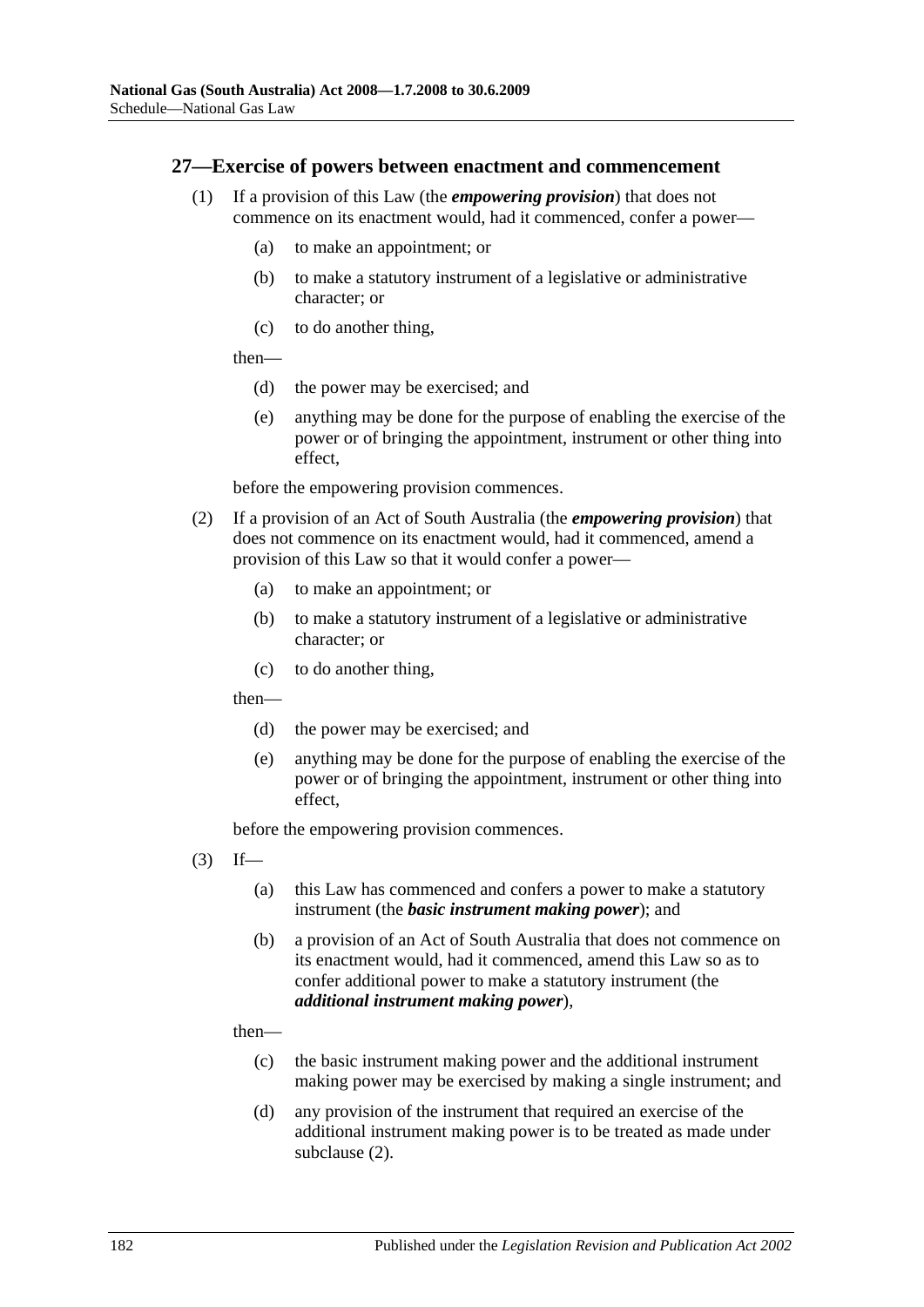- <span id="page-182-0"></span>(4) If an instrument, or a provision of an instrument, is made under [subclause](#page-181-1) (1) or [\(2\)](#page-181-0) that is necessary for the purpose of—
	- (a) enabling the exercise of a power mentioned in the subclause; or
	- (b) bringing an appointment, instrument or other thing made or done under such a power into effect,

the instrument or provision takes effect—

- (c) on the making of the instrument; or
- (d) on such later day (if any) on which, or at such later time (if any) at which, the instrument or provision is expressed to take effect.
- <span id="page-182-1"></span> $(5)$  If—
	- (a) an appointment is made under [subclause](#page-181-1) (1) or [\(2\);](#page-181-0) or
	- (b) an instrument, or a provision of an instrument, made under [subclause](#page-181-1) (1) or [\(2\)](#page-181-0) is not necessary for a purpose mentioned in [subclause](#page-182-0) (4),

the appointment, instrument or provision takes effect—

- (c) on the commencement of the relevant empowering provision; or
- (d) on such later day (if any) on which, or at such later time (if any) at which, the appointment, instrument or provision is expressed to take effect.
- (6) Anything done under [subclause](#page-181-1) (1) or [\(2\)](#page-181-0) does not confer a right, or impose a liability, on a person before the relevant empowering provision commences.
- (7) After the enactment of a provision mentioned in [subclause](#page-181-0) (2) but before the provision's commencement, this clause applies as if the references in [subclauses](#page-181-0) (2) and [\(5\)](#page-182-1) to the commencement of the empowering provision were references to the commencement of the provision mentioned in [subclause](#page-181-0) (2) as amended by the empowering provision.
- (8) In the application of this clause to a statutory instrument, a reference to the enactment of the instrument is a reference to the making of the instrument.

# **Part 5—Distance and time**

#### **28—Matters relating to distance and time**

- (1) In the measurement of distance for the purposes of this Law, the distance is to be measured along the shortest road ordinarily used for travelling.
- (2) If a period beginning on a given day, act or event is provided or allowed for a purpose by this Law, the period is to be calculated by excluding the day, or the day of the act or event, and—
	- (a) if the period is expressed to be a specified number of clear days or at least a specified number of days, by excluding the day on which the purpose is to be fulfilled; and
	- (b) in any other case, by including the day on which the purpose is to be fulfilled.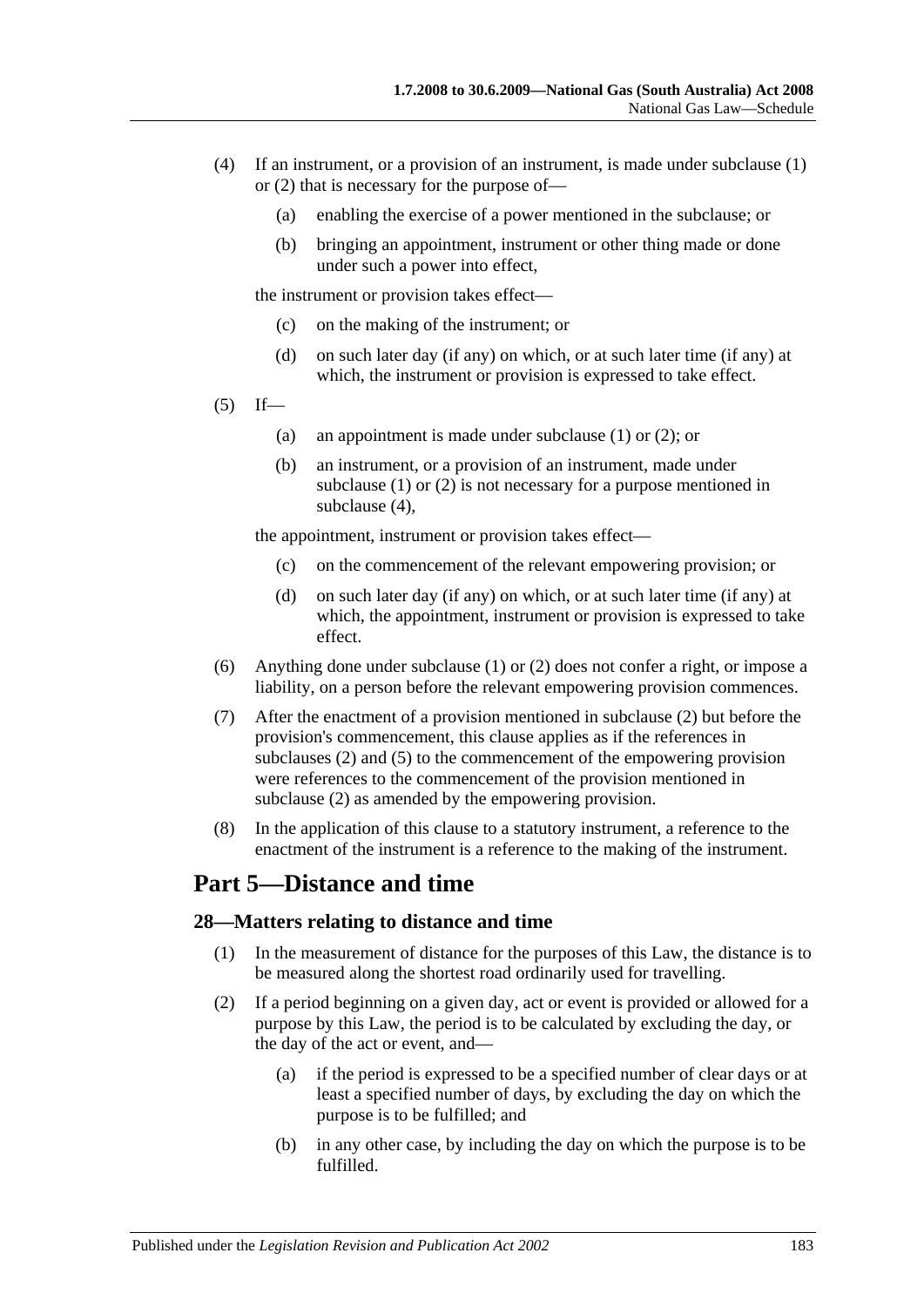- (3) If the last day of a period provided or allowed by this Law for doing anything is not a business day in the place in which the thing is to be or may be done, the thing may be done on the next business day in the place.
- (4) If the last day of a period provided or allowed by this Law for the filing or registration of a document is a day on which the office is closed where the filing or registration is to be or may be done, the document may be filed or registered at the office on the next day that the office is open.
- (5) If no time is provided or allowed for doing anything, the thing is to be done as soon as possible, and as often as the prescribed occasion happens.
- (6) If, in this Law, there is a reference to time, the reference is, in relation to the doing of anything in a jurisdiction, a reference to the legal time in the jurisdiction.

# **Part 6—Service of documents**

#### <span id="page-183-0"></span>**29—Service of documents and meaning of service by post etc**

- (1) If this Law requires or permits a document to be served on a person (whether the expression "deliver", "give", "notify", "send" or "serve" or another expression is used), the document may be served—
	- (a) on a natural person—
		- (i) by delivering it to the person personally; or
		- (ii) by leaving it at, or by sending it by post, facsimile or similar facility to the last known address of the place of residence or usual place of business of the person; or
		- (iii) by sending it electronically to that person; or
	- (b) on a body corporate—
		- (i) by leaving it at the registered office or usual place of business of the body corporate with an officer of the body corporate; or
		- (ii) by sending it by post, facsimile or similar facility to its registered office or its usual place of business; or
		- (iii) by sending it electronically to that body corporate or an officer of the body corporate.
- (2) Nothing in [subclause](#page-183-0) (1)—
	- (a) affects the operation of another law that authorises the service of a document otherwise than as provided in the subclause; or
	- (b) affects the power of a court or tribunal to authorise service of a document otherwise than as provided in the subclause.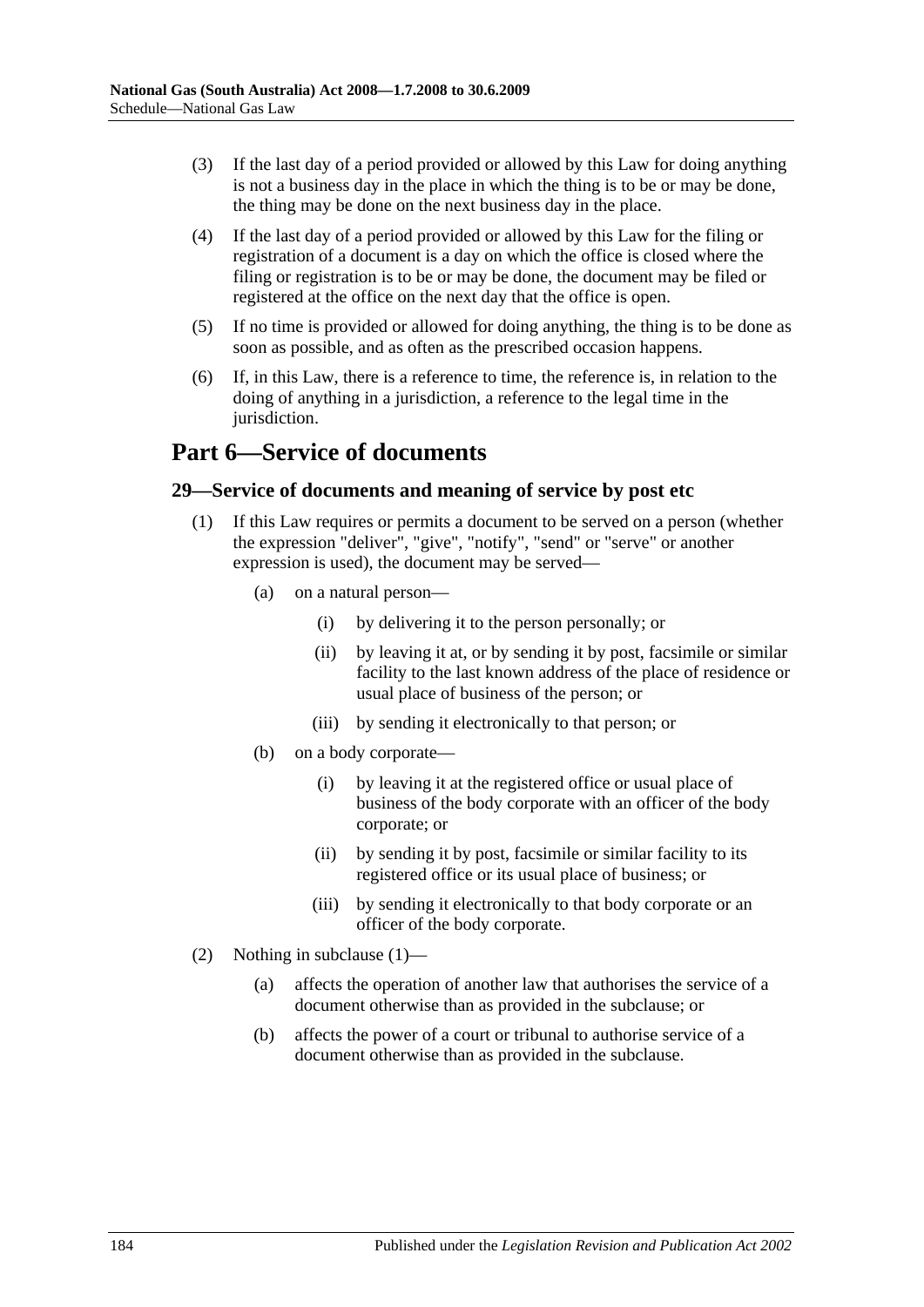#### **30—Meaning of service by post etc**

- (1) If this Law requires or permits a document to be served by post (whether the expression "deliver", "give", "notify", "send" or "serve" or another expression is used), service—
	- (a) may be effected by properly addressing, prepaying and posting the document as a letter; and
	- (b) is taken to have been effected at the time at which the letter would be delivered in the ordinary course of post, unless the contrary is proved.
- (2) If this Law requires or permits a document to be served by a particular postal method (whether the expression "deliver", "give", "notify", "send" or "serve" or another expression is used), the requirement or permission is taken to be satisfied if the document is posted by that method or, if that method is not available, by the equivalent, or nearest equivalent, method provided for the time being by Australia Post.

# **Part 7—Evidentiary matters**

## **Division 1—Publication on websites**

#### **31—Definitions**

In this Division—

*decision maker* means a relevant Minister, the NCC, the AER, the AEMC or the Bulletin Board operator;

#### *relevant decision or document* means—

- (a) a decision (however described) or determination (however described) of a decision maker under this Law or the Rules; or
- (b) an access arrangement to which a decision of the AER under the Law or Rules relates;

*relevant notice* means a notice under the Rules calling for or inviting submissions or comments in relation to a relevant decision or document;

#### **32—Publication of decisions on websites**

- (1) For the purposes of this Law, a relevant decision or document or relevant notice that is required by this Law or the Rules to be published on a website is to be taken to be published on the website if—
	- (a) the relevant decision or document or relevant notice is made accessible in full on the website; or
	- (b) notice of the making or publication of the relevant decision or document or relevant notice is made accessible on that website and the relevant decision or document or relevant notice is made accessible separately in full on that website or in any other identified location.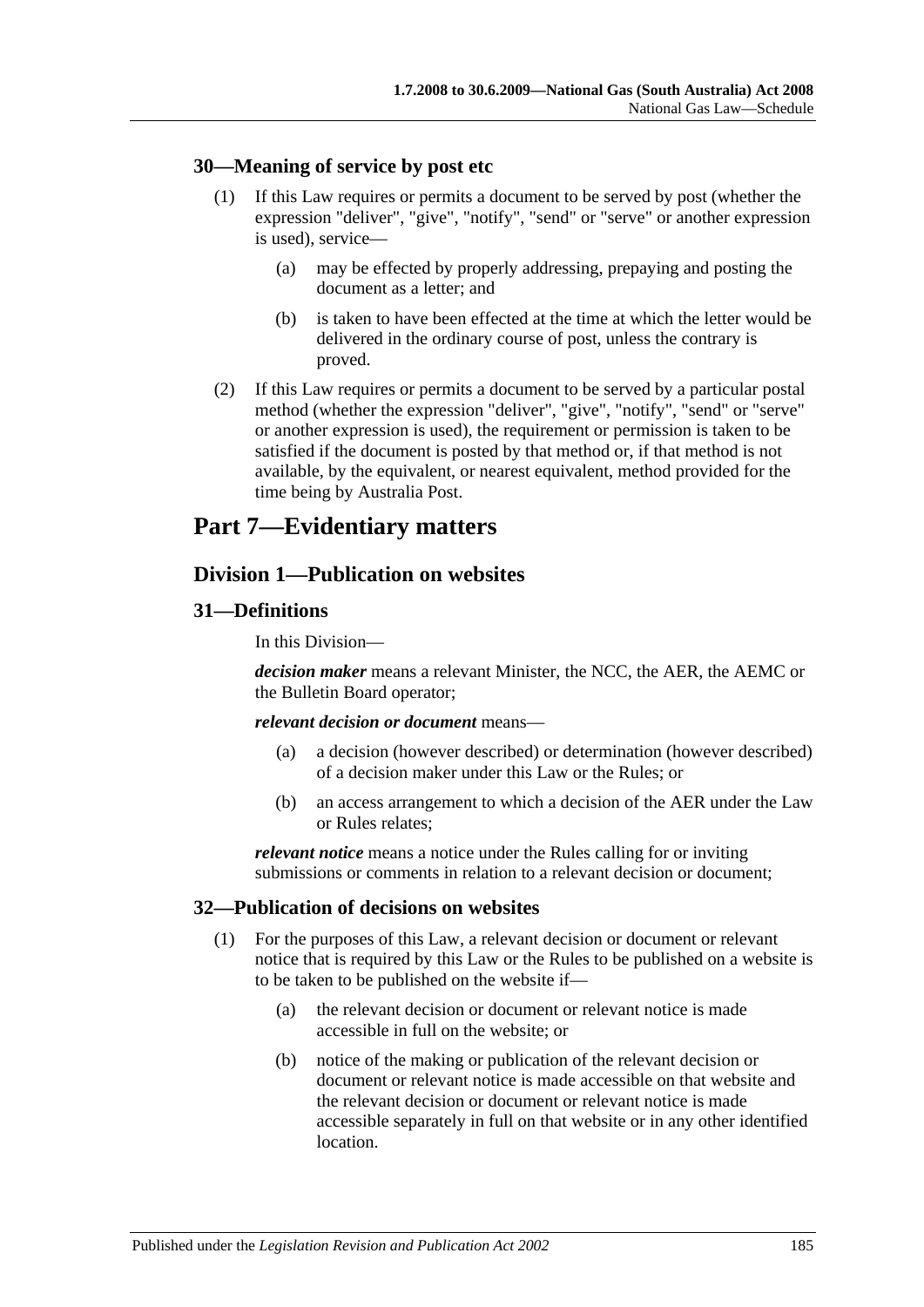(2) The date on which the relevant decision or document or relevant notice is published on the website is the date notified by the relevant decision maker on the website as the date of the relevant decision's or document's or relevant notice's publication (being not earlier than the date on which it was first made so accessible).

## **Division 2—Evidentiary certificates**

#### **33—Definitions**

In this Division—

*acting SES employee* has the same meaning as in section 17AA of the *Acts Interpretation Act 1901* of the Commonwealth;

*AEMC chief executive* means the chief executive of the AEMC appointed under section 16 of the *[Australian Energy Market Commission Establishment](http://www.legislation.sa.gov.au/index.aspx?action=legref&type=act&legtitle=Australian%20Energy%20Market%20Commission%20Establishment%20Act%202004)  Act [2004](http://www.legislation.sa.gov.au/index.aspx?action=legref&type=act&legtitle=Australian%20Energy%20Market%20Commission%20Establishment%20Act%202004)* of South Australia;

*AEMC Commissioner* means a Commissioner within the meaning of the *[Australian Energy Market Commission Establishment Act](http://www.legislation.sa.gov.au/index.aspx?action=legref&type=act&legtitle=Australian%20Energy%20Market%20Commission%20Establishment%20Act%202004) 2004* of South Australia;

*AER member* has the same meaning as in the *Trade Practices Act 1974* of the Commonwealth;

*NCC member* means a Councillor within the meaning of the *Trade Practices Act 1974* of the Commonwealth;

*relevant notice* has the same meaning as in clause 31;

*SES employee* has the same meaning as in section 17AA of the *Acts Interpretation Act 1901* of the Commonwealth.

#### <span id="page-185-0"></span>**34—Evidentiary certificates—AER**

In any proceedings under this Law, a certificate signed or purported to be signed by an AER member, or an SES employee or acting SES employee assisting the AER as mentioned in section 44AAC of the *Trade Practices Act 1974* of the Commonwealth, stating any of the following matters is evidence of the matter:

- (a) a stated document is 1 of the following things, made, given, served or issued under this Law or the Rules:
	- (i) a decision (however described) or determination (however described);
	- (ii) an authorisation under section 32;
	- (iii) a general regulatory information order;
	- (iv) a notice, notification, direction or requirement;
- (b) a stated document is a copy of a thing referred to in [paragraph](#page-185-0) (a);
- (c) on a stated day, a person was or was not:
	- (i) given a decision (however described), or determination (however described);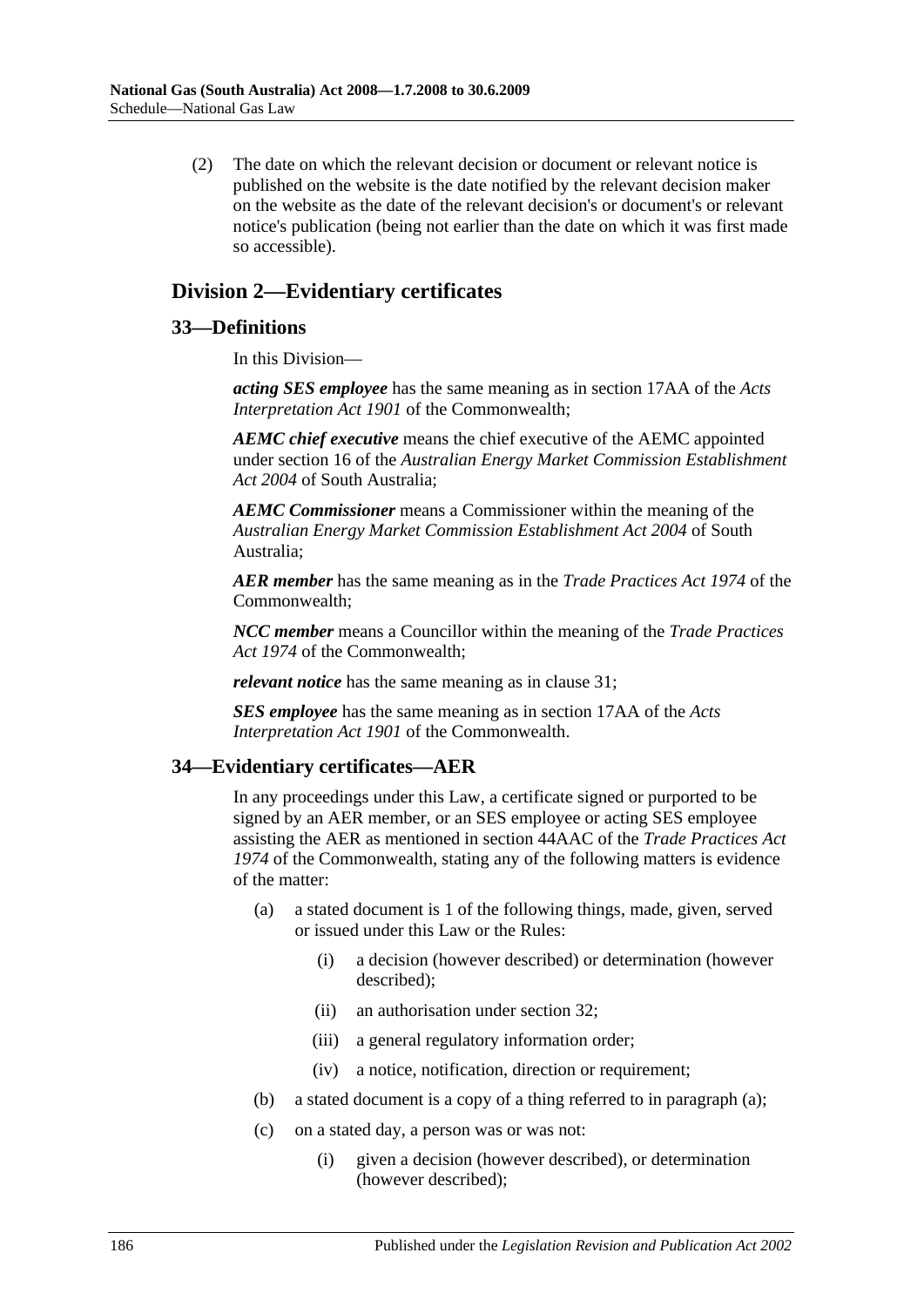- (ii) authorised as an authorised person (within the meaning of section 31):
- (iii) served a notice under section 42 or a regulatory information notice;
- (iv) notified under section 52;
- (v) notified under [section](#page-86-0) 143(3) of the making of an AER ring fencing determination;
- (d) on a stated day any of the following were published on the AER's website:
	- (i) a decision (however described) or determination (however described);
	- (ii) a general regulatory information order;
	- (iii) a full access arrangement or revisions to an applicable access arrangement submitted for approval under section 132;
	- (iv) a limited access arrangement or revisions to an applicable access arrangement submitted for approval under section 116 or 168;
	- (v) a relevant notice.

#### <span id="page-186-0"></span>**35—Evidentiary certificates—AEMC**

In any proceedings under this Law, a certificate signed or purported to be signed by a Commissioner or the AEMC chief executive, stating any of the following matters is evidence of the matter:

- (a) a stated document is a decision (however described), made, given, served or issued under this Law;
- (b) a stated document is a copy of a thing referred to in [paragraph](#page-186-0) (a);
- (c) on a stated day, a person was or was not given a decision (however described);
- (d) on a stated day a relevant notice was published on the AEMC's website.

#### **36—Evidentiary certificates—NCC**

In any proceedings under this Law, a certificate signed or purported to be signed by an NCC member, or an SES employee or acting SES employee who is an employee assisting the NCC as mentioned in section 29M of the *Trade Practices Act 1974* of the Commonwealth, stating any of the following matters is evidence of the matter:

- (a) a stated document is—
	- (i) an NCC recommendation or decision;
	- (ii) a decision of the NCC not to make a coverage determination because of section 96;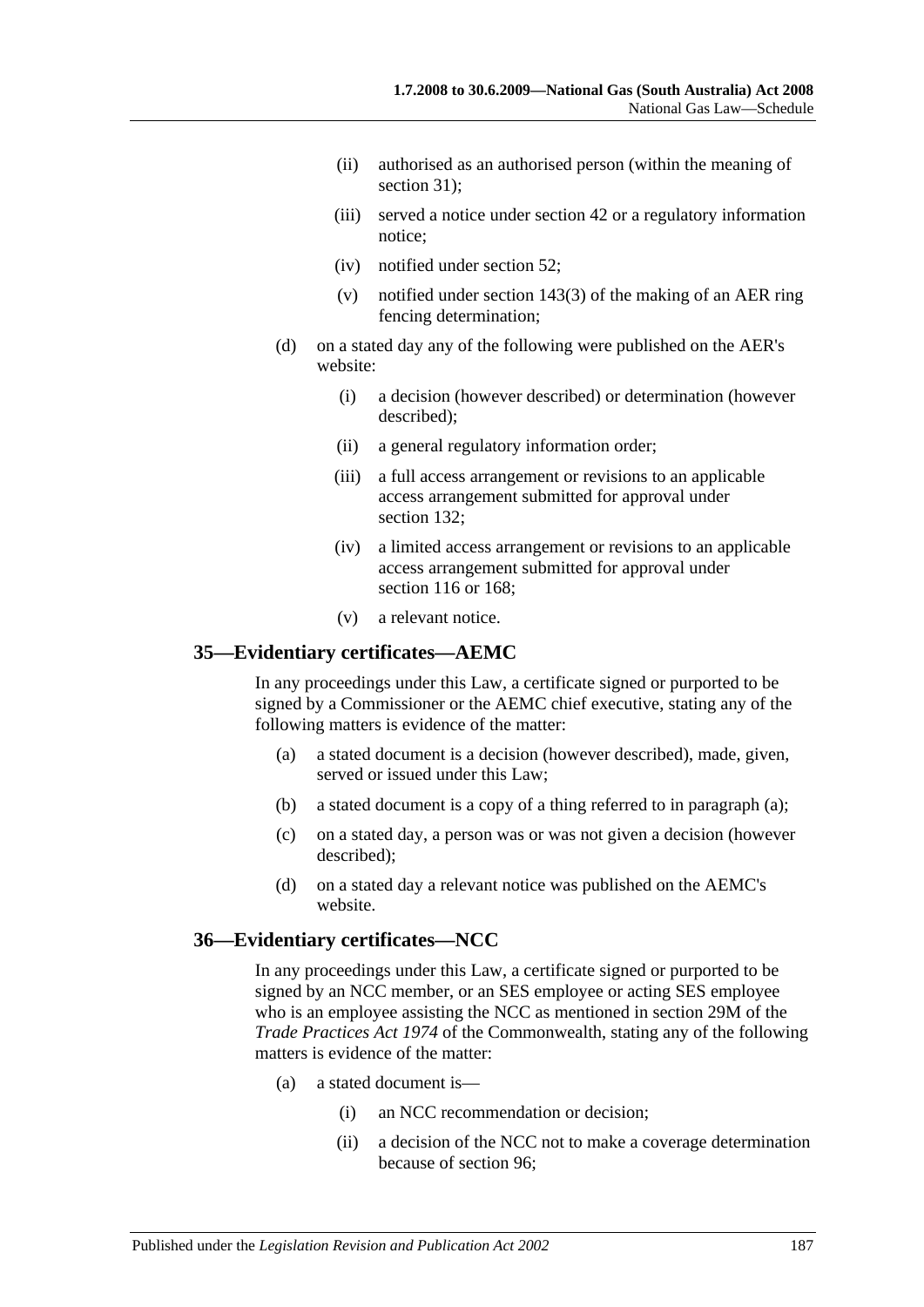- (b) on a stated day, a person was or was not given a reclassification decision;
- (c) on a stated day any 1 of the following was, in accordance with the Rules, published on the NCC's website:
	- (i) a Ministerial coverage decision;
	- (ii) an NCC recommendation or decision;
	- (iii) a decision of the NCC not to make a coverage determination because of section 96;
	- (iv) a relevant notice.

#### **37—Evidentiary certificates—relevant Minister and Commonwealth Minister**

In any proceedings under this Law, a certificate signed or purported to be signed by a relevant Minister or the Commonwealth Minister stating any of the following matters is evidence of the matter:

- (a) a stated document is a Ministerial coverage decision; or
- (b) on a stated day a person or the NCC was or was not given a Ministerial coverage decision.

#### <span id="page-187-0"></span>**38—Evidentiary certificates—Bulletin Board operator**

In any proceedings under this Law, a certificate signed or purported to be signed by the chief executive officer of the Bulletin Board operator, stating any of the following matters is evidence of the matter:

- (a) a stated document is a decision (however described), made, given, served or issued under this Law;
- (b) a stated document is a copy of a thing referred to in [paragraph](#page-187-0) (a);
- (c) on a stated day, a person was or was not given a decision (however described);
- (d) on a stated day a relevant notice was published on the Bulletin Board operator's website.

# **Part 8—Commencement of this Law and statutory instruments**

#### **39—Time of commencement of this Law or a provision of this Law**

If a provision of an Act of South Australia provides that this Law or a provision of this Law shall commence, or be deemed to have commenced, on a particular day, it shall commence, or be deemed to have commenced, at the beginning of that day.

#### **40—Time of commencement of a Rule**

(1) If a Rule provides that the Rule shall commence on a particular day, it shall commence at the beginning of that day.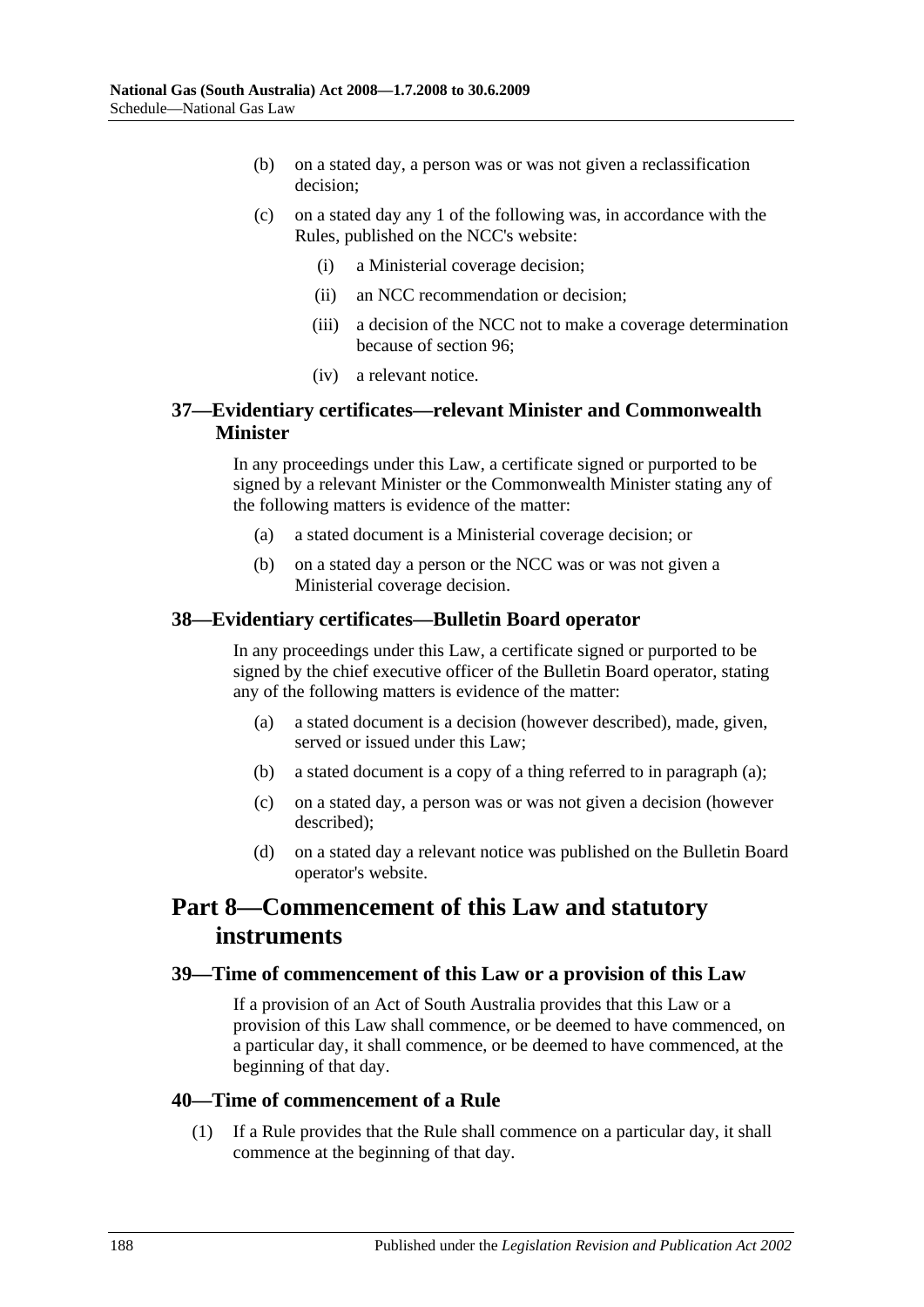- (2) If a provision of an Act of South Australia provides that a Rule is deemed to have commenced on a particular day, the Rule shall be deemed to have commenced at the beginning of that day.
- (3) If a notice published in the South Australian Government Gazette under Chapter 9 Part 2 or section 314 provides that a Rule shall commence on a particular day, the Rule shall commence at the beginning of that day.

# **Part 9—Effect of repeal, amendment or expiration**

### **41—Time of Law, the Regulations or Rules ceasing to have effect**

If a provision of this Law, the Regulations or the Rules is expressed—

- (a) to expire on a specified day; or
- (b) to remain or continue in force, or otherwise have effect, until a specified day,

the provision has effect until the last moment of the specified day.

### **42—Repealed Law, Regulation or Rule provisions not revived**

- (1) If a provision of this Law is repealed or amended by an Act of South Australia or a provision of an Act of South Australia, the provision is not revived merely because the Act or the provision of the Act—
	- (a) is later repealed or amended; or
	- (b) later expires.
- (2) If a provision of the Regulations or the Rules is repealed or amended by a Regulation or a Rule, the provision is not revived merely because the Regulation or Rule—
	- (a) is later repealed or amended; or
	- (b) later expires.

## **43—Saving of operation of repealed Law, Regulation or Rule provisions**

- (1) The repeal, amendment or expiry of a provision of this Law, the Regulations or the Rules does not—
	- (a) revive anything not in force or existing at the time the repeal, amendment or expiry takes effect; or
	- (b) affect the previous operation of the provision or anything suffered, done or begun under the provision; or
	- (c) affect a right, privilege or liability acquired, accrued or incurred under the provision; or
	- (d) affect a penalty incurred in relation to an offence arising under the provision; or
	- (e) affect an investigation, proceeding or remedy in relation to such a right, privilege, liability or penalty.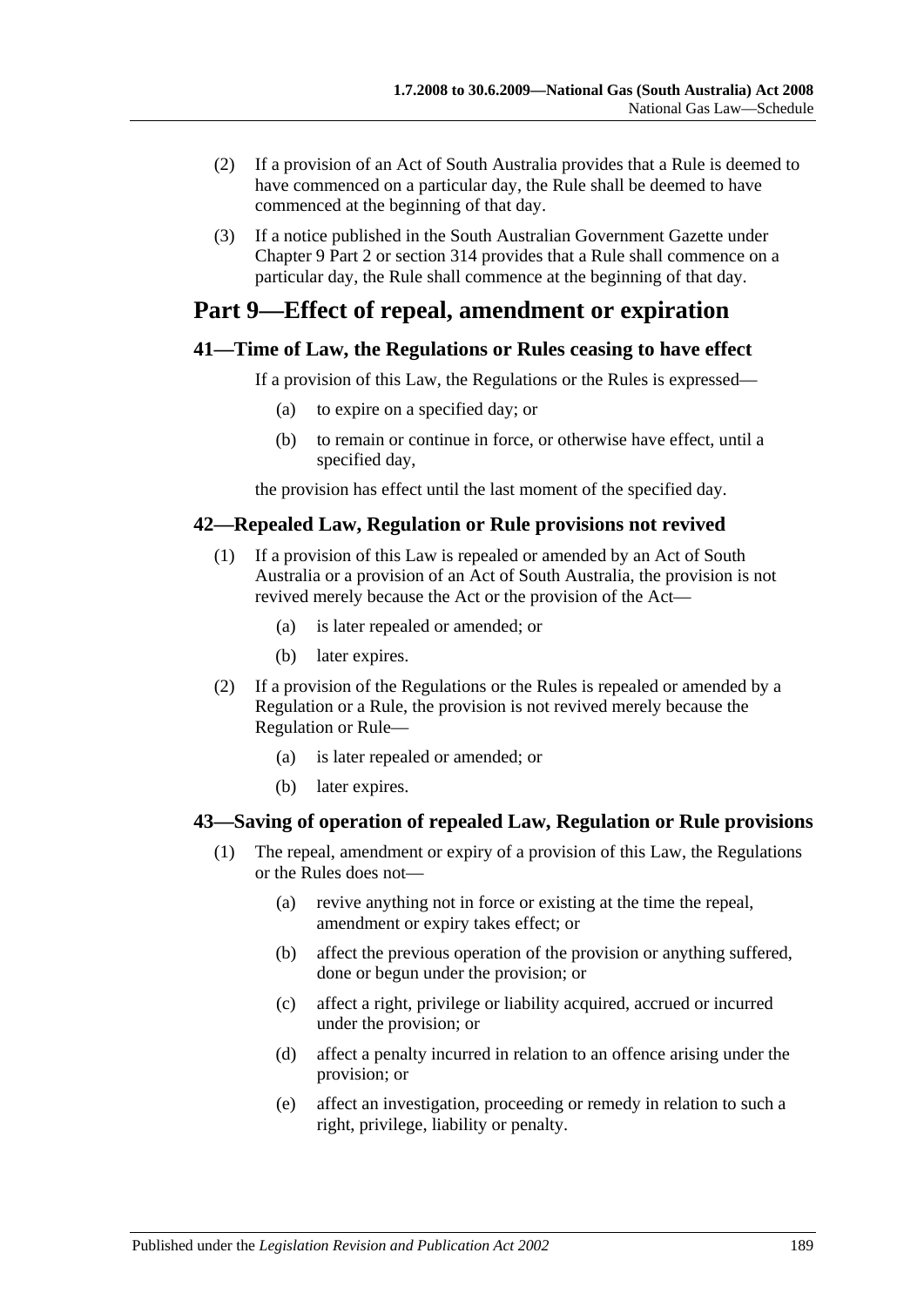(2) Any such penalty may be imposed and enforced, and any such investigation, proceeding or remedy may be begun, continued or enforced, as if the provision had not been repealed or amended or had not expired.

### **44—Continuance of repealed provisions**

- (1) If an Act of South Australia repeals some provisions of this Law and enacts new provisions in substitution for the repealed provisions, the repealed provisions continue in force until the new provisions commence.
- (2) If a Regulation or Rule repeals some provisions of the Regulations or Rules and enacts new provisions in substitution for the repealed provisions, the repealed provisions continue in force until the new provisions commence.

#### **45—Law and amending Acts to be read as one**

This Law and all Acts of this jurisdiction amending this Law are to be read as one.

# **Part 10—Offences under this Law**

#### **46—Penalty at foot of provision**

In this Law, a penalty specified at the foot of—

- (a) a section (whether or not the section is divided into subsections); or
- (b) a subsection (but not at the end of a section); or
- (c) a section or subsection and expressed in such a way as to indicate that it applies only to part of the section or subsection,

indicates that an offence mentioned in the section, subsection or part is punishable on conviction or, if no offence is mentioned, a contravention of the section, subsection or part constitutes an offence against the provision that is punishable, on conviction, by a penalty not more than the specified penalty.

## **47—Penalty other than at foot of provision**

- (1) In this Law, a penalty specified for an offence, or a contravention of a provision, indicates that the offence is punishable on conviction, or the contravention constitutes an offence against the provision that is punishable, on conviction, by a penalty not more than the specified penalty.
- (2) This clause does not apply to a penalty to which clause 36 applies.

#### **48—Indictable offences and summary offences**

- (1) An offence against this Law that is not punishable by imprisonment is punishable summarily.
- (2) An offence against this Law that is punishable by imprisonment is, subject to [subclause](#page-189-0) (3), punishable on indictment.
- <span id="page-189-0"></span> $(3)$  If—
	- (a) a proceeding for an offence against this Law that is punishable by imprisonment is instituted in a court of summary jurisdiction; and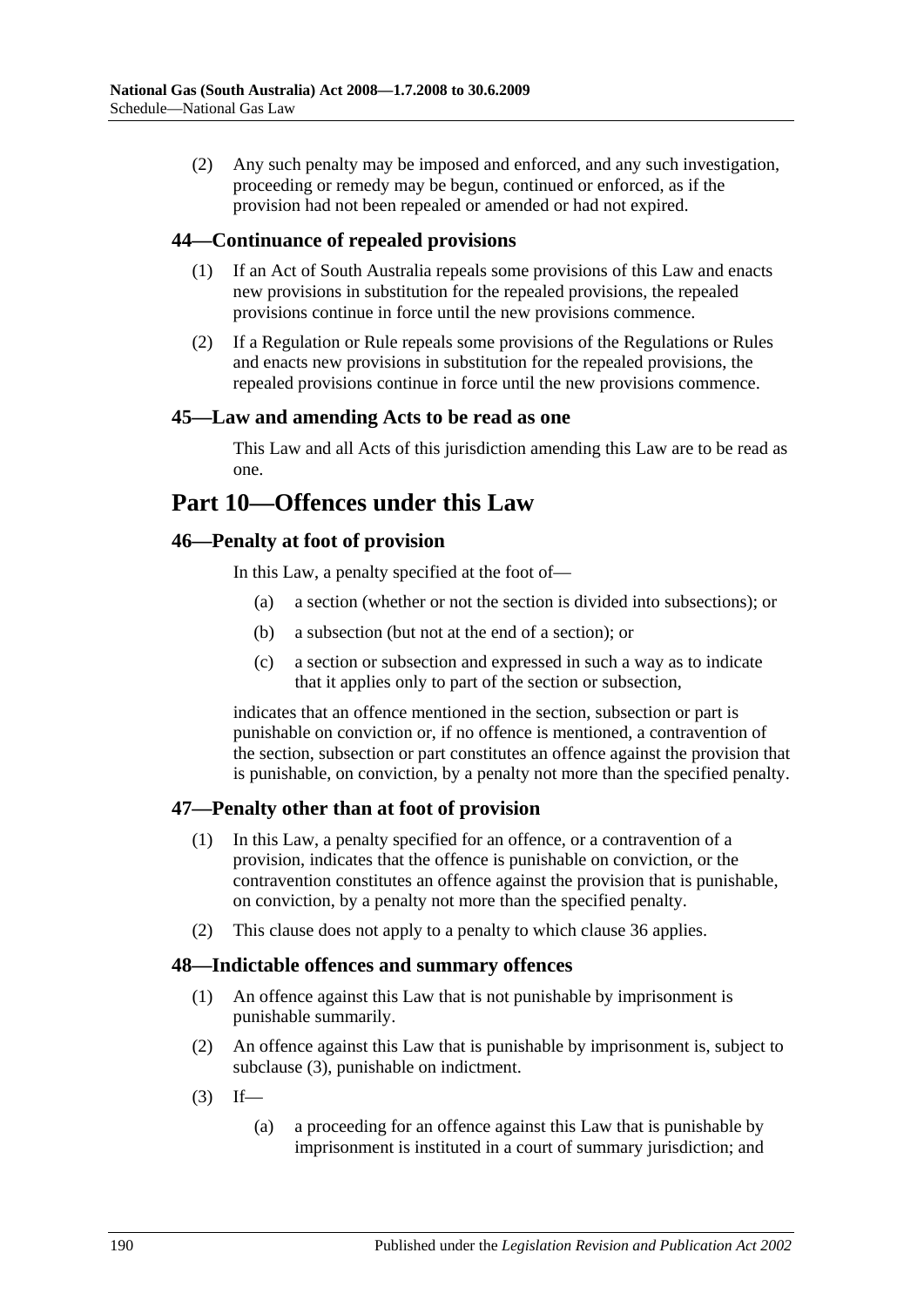(b) the prosecutor requests the court to hear and determine the proceeding,

the offence is punishable summarily and the court must hear and determine the proceeding.

- (4) A court of summary jurisdiction must not—
	- (a) impose, in relation to a single offence against this Law, a period of imprisonment of more than 2 years; or
	- (b) impose, in relation to offences against the Law, cumulative periods of imprisonment that are, in total, more than 5 years.
- (5) Nothing in this clause renders a person liable to be punished more than once in relation to the same offence.

#### <span id="page-190-1"></span>**49—Double jeopardy**

- <span id="page-190-0"></span>(1) If an act or omission constitutes an offence—
	- (a) under this Law as applied as a law of this jurisdiction; and
	- (b) under this Law as applied as a law of another jurisdiction,

and the offender has been punished in relation to the offence under the law mentioned in [paragraph](#page-190-0) (b), the offender is not liable to be punished in relation to the offence mentioned in [paragraph](#page-190-1) (a).

- <span id="page-190-3"></span><span id="page-190-2"></span>(2) If an act or omission constitutes—
	- (a) a breach of a civil penalty provision of this Law as applied as a law of this jurisdiction; and
	- (b) a breach of a civil penalty provision of this Law as applied as a law of another jurisdiction,

and the person in breach of the civil penalty provision mentioned in [paragraph](#page-190-2) (a) has been punished in relation to the civil penalty provision mentioned in [paragraph](#page-190-3) (b), the person is not liable in relation to the breach of the civil penalty provision mentioned in [paragraph](#page-190-2) (a).

- <span id="page-190-4"></span>(3) The Court must not make a declaration that a person is in breach of a provision of this Law, the Regulations or the Rules that is not an offence provision if the person has been convicted of an offence constituted by conduct that is substantially the same as the conduct constituting the breach.
- (4) Proceedings for a declaration referred to in [subclause](#page-190-4) (3) are stayed if—
	- (a) criminal proceedings are commenced or have already been commenced against the person for an offence; and
	- (b) the offence is constituted by conduct that is substantially the same as the conduct alleged to constitute the breach.
- (5) The proceedings for the declaration referred to in [subclause](#page-190-4) (3) may be resumed if the person is not convicted of the offence. Otherwise, the proceedings for the declaration must be dismissed.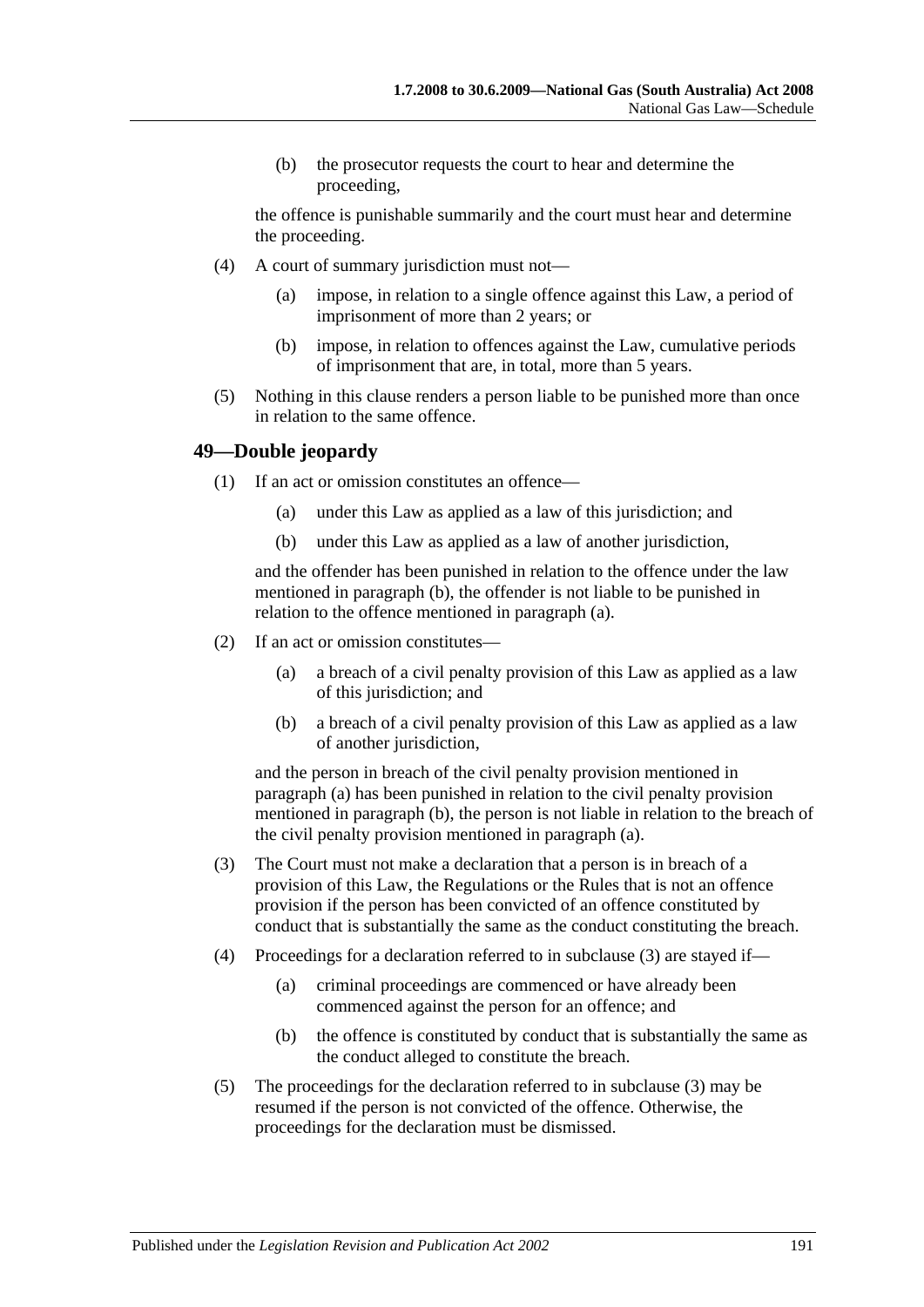#### **50—Aiding and abetting, attempts etc**

- (1) A person who aids, abets, counsels or procures, or by act or omission is in any way directly or indirectly concerned in or a party to, the commission of an offence against this Law is taken to have committed that offence and is liable to the penalty for the offence.
- (2) A person who attempts to commit an offence against this Law commits an offence and is punishable as if the attempted offence had been committed.

# **Part 11—Instruments under this Law**

### **51—Schedule applies to statutory instruments**

- (1) This Schedule applies to a statutory instrument, and to things that may be done or are required to be done under a statutory instrument, in the same way as it applies to this Law, and things that may be done or are required to be done under this Law, except so far as the context or subject matter otherwise indicates or requires.
- (2) The fact that a provision of this Schedule refers to this Law and not also to a statutory instrument does not, by itself, indicate that the provision is intended to apply only to this Law.
- (3) In this clause—

*statutory instrument* includes the Regulations or the Rules.

## **52—National Gas Rules to be construed so as not to exceed the legislative power of the Legislature of this jurisdiction or the powers conferred by this Law**

- (1) The National Gas Rules are to be construed as operating to the full extent of, but so as not to exceed, the legislative power of the Legislature of this jurisdiction or the power conferred by this Law under which they are made.
- <span id="page-191-0"></span>(2) If a provision of the National Gas Rules, or the application of a provision of the National Gas Rules to a person, subject matter or circumstance, would, but for this clause, be construed as being in excess of the legislative power of the Legislature of this jurisdiction or the power conferred by this Law under which it is made—
	- (a) it is a valid provision to the extent to which it is not in excess of that power; and
	- (b) the remainder of the National Gas Rules, and the application of the provision to other persons, subject matters, or circumstances, is not affected.
- (3) Without limiting [subclause](#page-191-0) (2), the National Gas Rules are not to be construed as imposing any duty on the AER to perform a function or exercise a power if the imposition of the duty would be in excess of the legislative power of the Legislature of this jurisdiction.

**Note—**

The term *function* is defined in clause 10 to include "duty".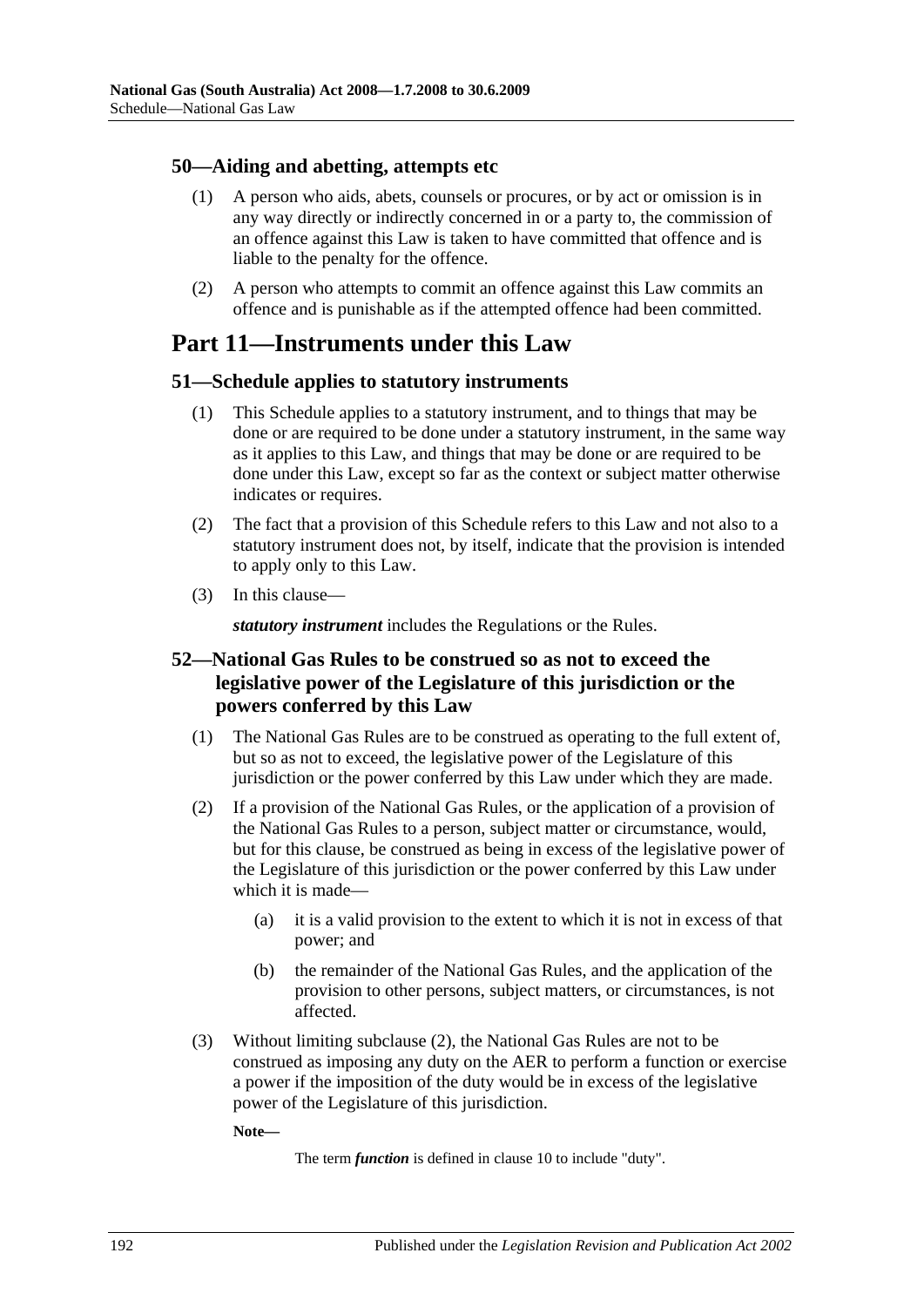- (4) In particular, if a provision of the National Gas Rules appears to impose a duty on the AER to perform a function or exercise a power in matters or circumstances in which the assumption of the duty cannot be validly authorised under a law of the Commonwealth, or is otherwise ineffective, the provision is to be construed as if its operation were expressly confined to—
	- (a) acts or omissions of corporations to which section  $51(xx)$  of the *Constitution of the Commonwealth* applies; or
	- (b) acts or omissions taking place in the course of, or in relation to, trade or commerce between this jurisdiction and places outside this jurisdiction (whether within or outside Australia); or
	- (c) acts or omissions taking place outside Australia, or in relation to things outside Australia.
- (5) This clause does not limit the effect that a provision of the National Gas Rules would validly have apart from this clause.

#### **53—Invalid Rules**

- (1) If the Court orders (by declaration or otherwise) that a Rule is invalid, the order of the Court does not—
	- (a) revive anything not in force or existing at the time of the order of the Court; or
	- (b) affect the previous operation of the Rule or anything suffered, done or begun under the Rule; or
	- (c) affect a right, privilege or liability acquired, accrued or incurred under the Rule; or
	- (d) affect a penalty arising because of a breach of the Rule; or
	- (e) affect an investigation, proceeding or remedy in relation to such a right, privilege, liability or penalty.
- (2) A penalty may be imposed and enforced, and any such investigation, proceeding or remedy may be begun, continued or enforced as if the Rule had not been ordered by the Court as invalid.

# **Schedule 3—Savings and transitionals**

Section 336

# **Part 1—General**

## **1—Definitions**

In this Schedule—

*binding no-coverage determination* has the same meaning as in section 13A of the old access law;

*commencement day* means the day on which section 20 of the new application Act comes into operation;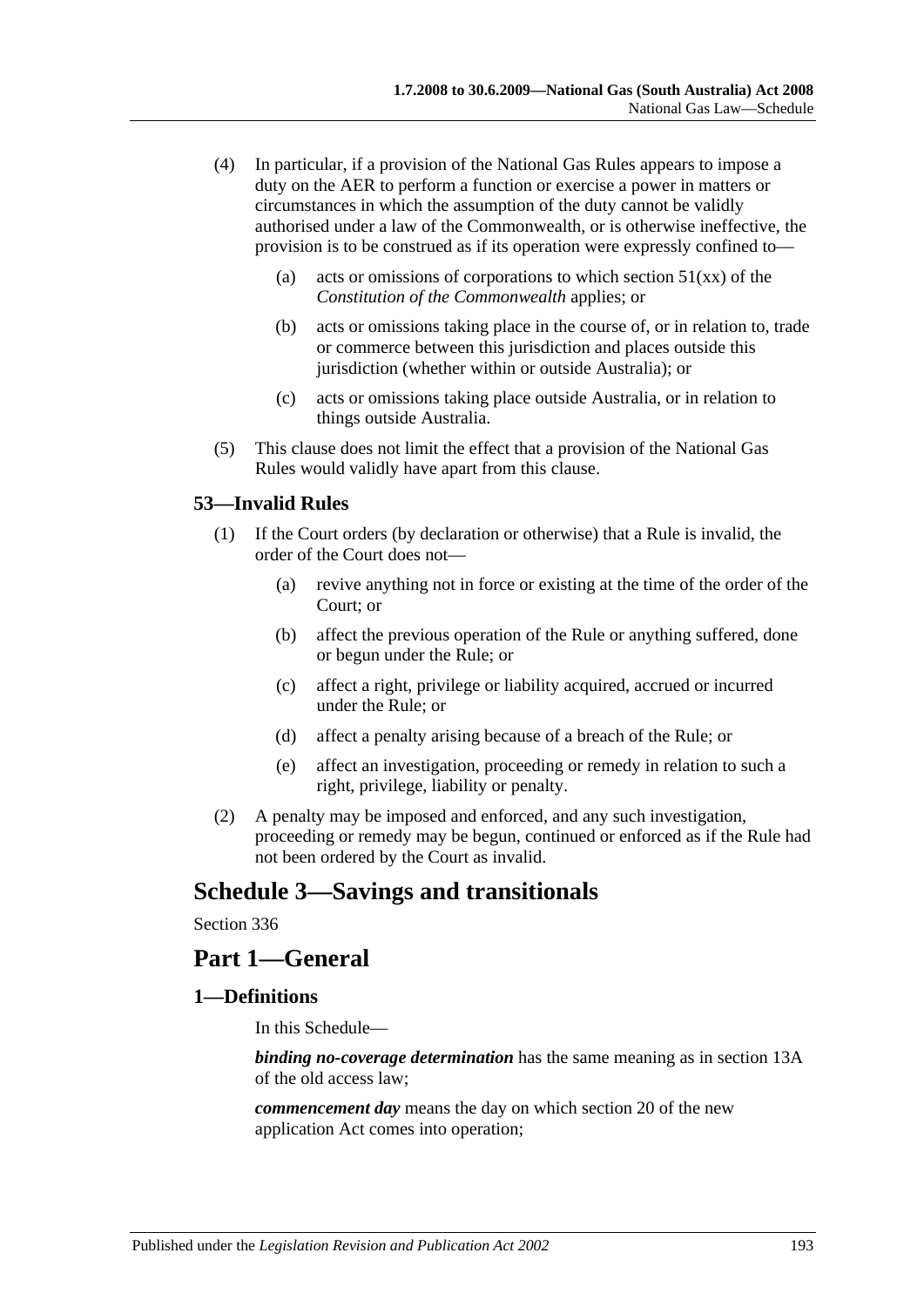*current access arrangement* means an Access Arrangement as defined by section 10.8 of the Gas Code and in effect immediately before the commencement day;

*new application Act* means the *[National Gas \(South Australia\) Act](http://www.legislation.sa.gov.au/index.aspx?action=legref&type=act&legtitle=National%20Gas%20(South%20Australia)%20Act%202008) 2008* of South Australia;

*old scheme coverage application* means an application under section 1.3 of the Gas Code in respect of which a determination under section 1.13 of the Gas Code has not been made before the commencement day;

*old scheme coverage revocation application* means an application under section 1.25 of the Gas Code in respect of which an old scheme coverage revocation determination has not been made before the commencement day;

*old scheme coverage determination* means a determination of an old scheme relevant Minister under section 1.13 of the Gas Code—

- (a) that a pipeline is covered; and
- (b) that is in effect immediately before the commencement day;

*old scheme coverage revocation determination* means a determination of an old scheme relevant Minister under section 1.34 of the Gas Code;

*old scheme covered pipeline* means a covered pipeline within the meaning of section 10.8 of the Gas Code;

*old scheme limited access arrangement* means a limited access arrangement (within the meaning of section 13A of the old access law)—

- (a) approved under section 13U of that law; and
- (b) in effect immediately before the commencement day;

*old scheme price regulation exemption* means a price regulation exemption within the meaning of section 13A of the old access law;

*old scheme relevant Minister* means a relevant Minister within the meaning of section 2 of the old access law;

*pending old scheme coverage determination* means a determination of an old scheme relevant Minister under section 1.13 of the Gas Code that a pipeline is covered that—

- (a) has not taken effect before the commencement day; but
- (b) is intended to take effect on or after that day;

*pending old scheme no-coverage determination* means a determination of an old scheme relevant Minister under section 1.13 of the Gas Code that a pipeline is not covered that—

- (a) has not taken effect before the commencement day; but
- (b) is intended to take effect on or after that day;

*pending old scheme coverage non-revocation determination* means a determination of an old scheme relevant Minister under section 1.34 of the Gas Code that coverage of a covered pipeline not be revoked that—

(a) has not taken effect before the commencement day; but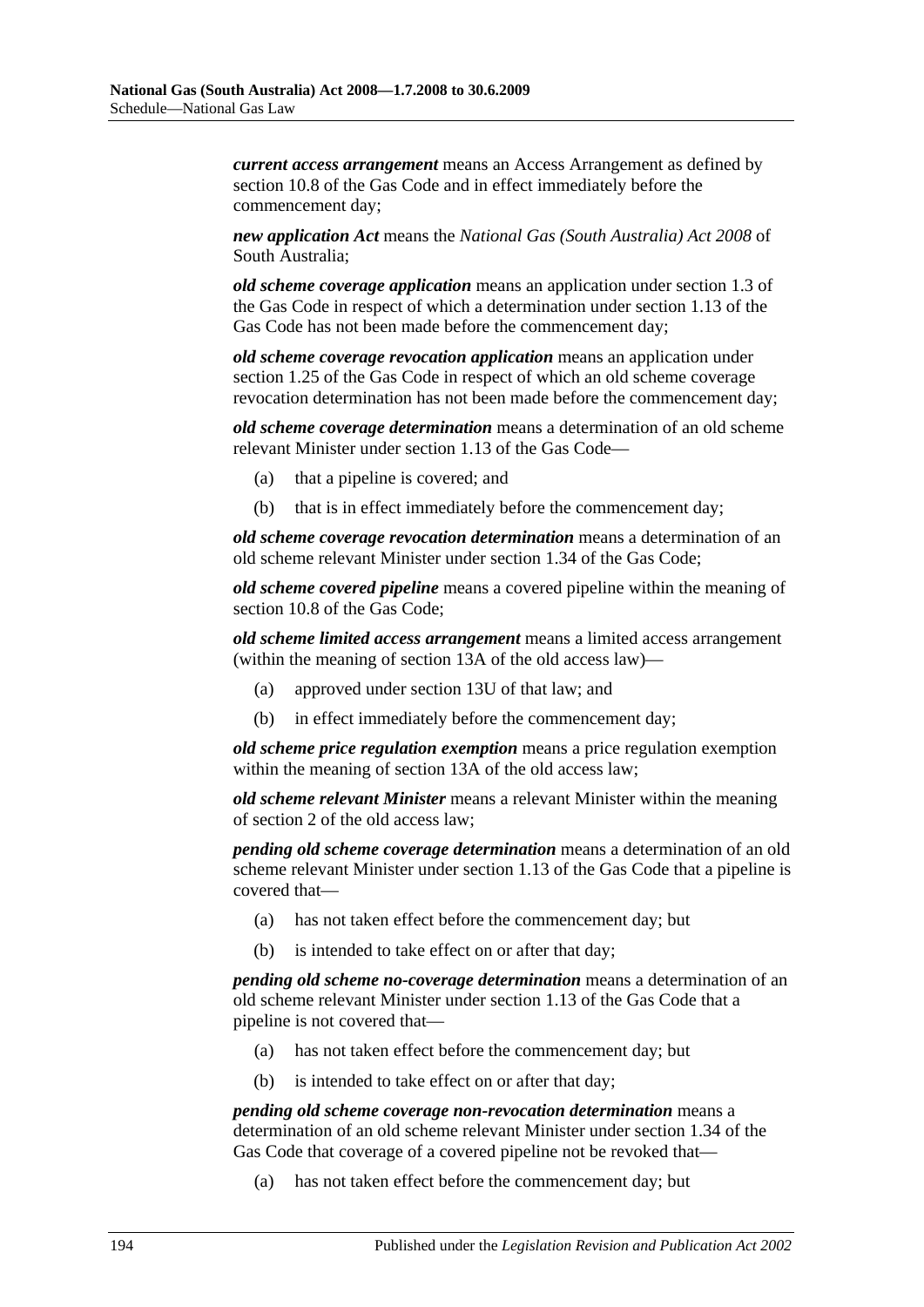(b) is intended to take effect on or after that day;

*pending old scheme coverage revocation determination* means a determination of an old scheme relevant Minister under section 1.34 of the Gas Code that coverage of a covered pipeline be revoked that—

- (a) has not taken effect before the commencement day; but
- (b) is intended to take effect on or after that day;

*relevant appeals body* has the same meaning as in section 2 of the old access law;

*transitioned access arrangement* means—

- (a) a current access arrangement; or
- (b) an access arrangement approved, or drafted and approved, in accordance with clause 28; or
- (c) a current access arrangement incorporating revisions approved, or approved and made, in accordance with clause 29.

**Note—**

The Regulations or the Rules may also contain provisions of an application, savings or transitional nature.

#### **2—Schedule subject to jurisdictional transitional arrangements in jurisdictional legislation**

- (1) This Schedule, and any Regulations or Rules of a savings and transitional nature, apply in this jurisdiction except to the extent provided by or under an Act of this jurisdiction (including an Act that applies this Law and the Regulations as a law of this jurisdiction).
- (2) In this clause—

*Regulations or Rules of a savings and transitional nature* means Regulations or Rules that deal with matters of a savings or transitional nature relating to the transition from the application of provisions of the old access law and Gas Code to the application of provisions of this Law and the Rules.

# **Part 2—General savings provision**

#### **3—Saving of operation of old access law and Gas Code**

- (1) Subject to this Schedule, the Regulations and the Rules, the repeal of the old access law or Gas Code does not—
	- (a) revive anything not in force or existing at the time the repeal takes effect; or
	- (b) affect the previous operation of the old access law or Gas Code or anything suffered, done or begun under or in accordance with the old access law or Gas Code; or
	- (c) affect a right, privilege or liability acquired, accrued or incurred under the old access law or Gas Code; or
	- (d) affect a penalty incurred in relation to—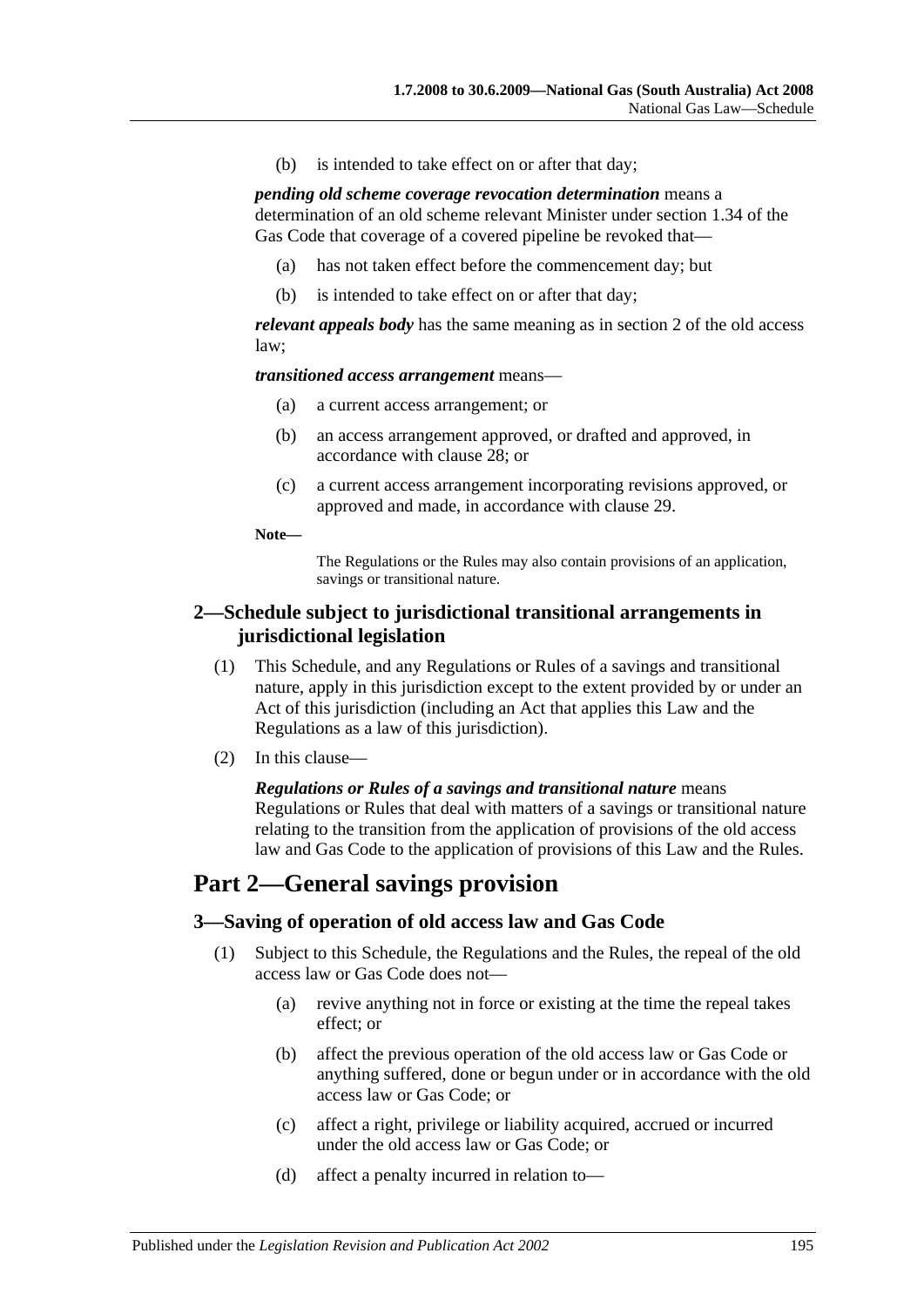- (i) an offence arising under the old access law; or
- (ii) a penalty incurred in relation to a breach of a provision of the old access law or Gas Code; or
- (e) affect an investigation, proceeding or remedy in relation to such a right, privilege, liability or penalty.
- (2) Subject to this Schedule, the Regulations and the Rules, any such penalty may be imposed and enforced, and any such investigation, proceeding or remedy may be begun, continued or enforced, as if the old access law or Gas Code had not been repealed.

# **Part 3—Classification and coverage of pipelines**

### **4—Pending applications for the classification of pipelines lapse**

On the commencement day, every application under section 10 of the old access law in respect of which a decision has not been made under section 10 or 11 of that law immediately before that day, lapses.

#### **5—Old scheme coverage determinations**

On the commencement day, an old scheme coverage determination is deemed to be a coverage determination.

#### **6—Old scheme covered transmission pipelines**

On the commencement day, an old scheme covered pipeline that is a transmission pipeline (within the meaning of section  $2$  of the old access law) is deemed to be a covered pipeline that is a transmission pipeline.

#### **7—Old scheme covered distribution pipelines**

On the commencement day, an old scheme covered pipeline that is a distribution pipeline (within the meaning of section 2 of the old access law) is deemed to be a covered pipeline that is a distribution pipeline.

#### **8—Pending coverage applications under old scheme (before NCC recommendation)**

- (1) This clause applies if—
	- (a) there is an old scheme coverage application; and
	- (b) the NCC has not made a recommendation in respect of that application under section 1.9 of the Gas Code before the commencement day.
- (2) On and after the commencement day, the NCC must, despite the repeal of the Gas Code, continue to take action in relation to the application as required under the Gas Code (including making a recommendation under section 1.7 of the Gas Code and submitting it to the relevant old scheme relevant Minister under that section) as if the old access law and Gas Code continued to apply.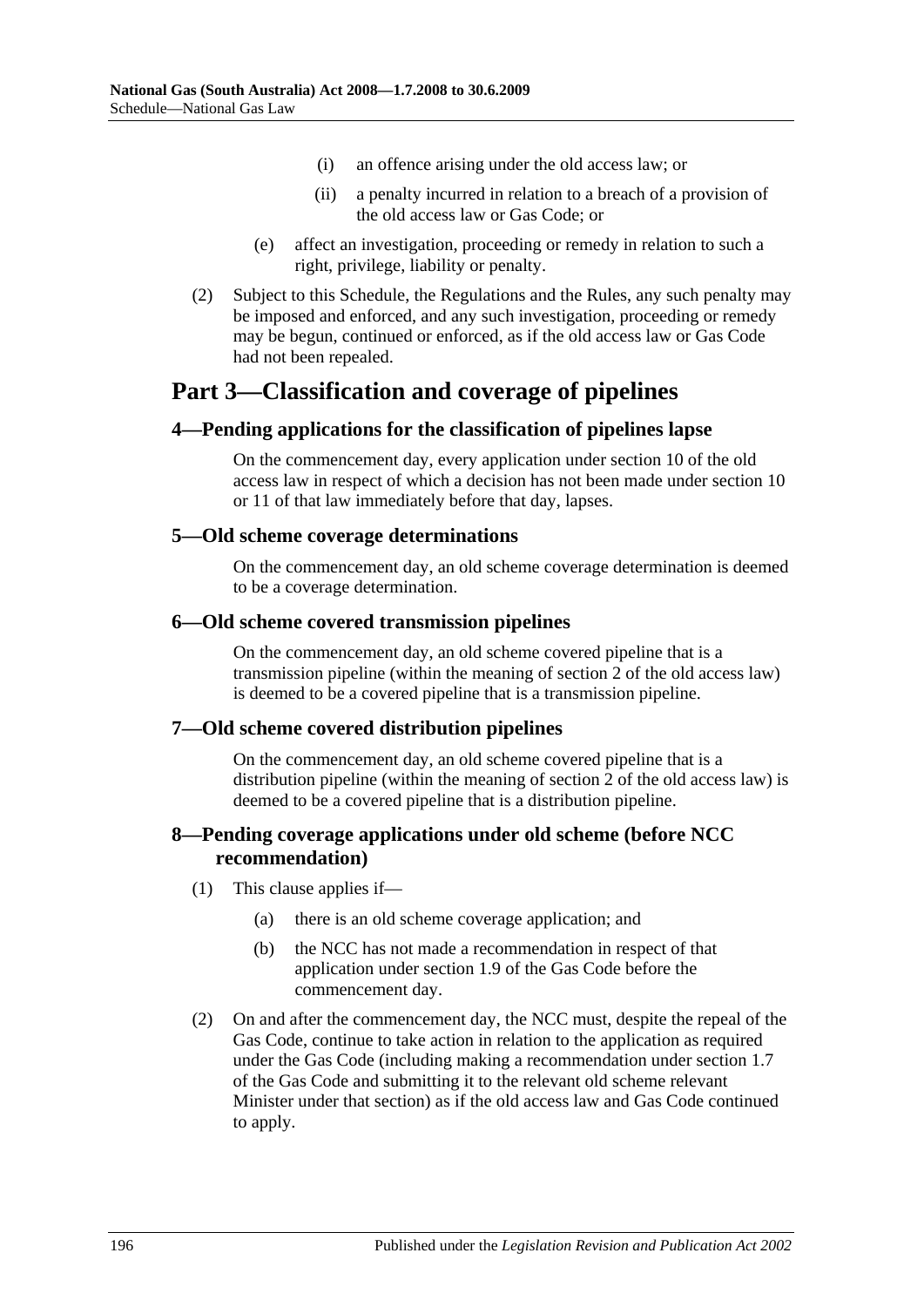## **9—Pending relevant Minister decisions in relation to coverage under old scheme**

- (1) This clause applies if—
	- (a) an old scheme relevant Minister has received a recommendation of the NCC under section 1.7 of the Gas Code before the commencement day but the old scheme relevant Minister has not made a determination under section 1.13 of the Gas Code in relation to that recommendation before that day; or
	- (b) an old scheme relevant Minister receives a recommendation of the NCC as provided for under clause 8 on or after the commencement day.
- <span id="page-196-0"></span>(2) On and after the commencement day, the old scheme relevant Minister must, despite the repeal of the old access law and Gas Code, make a determination under section 1.13 of the Gas Code in relation to that recommendation as if the old access law and Gas Code continued to apply.
- (3) A determination made in accordance with [subclause](#page-196-0) (2) is deemed to be, on the relevant transition date—
	- (a) if the determination is that the pipeline is covered—a coverage determination;
	- (b) if the determination is that the pipeline is not covered—a decision not to make a coverage determination under section 99.
- (4) In this clause—

*relevant transition date* means, if an application is not made under section 38 of the old access law for a review of the determination within the time specified by that section—the day after the last day an application could have been made under that section.

### **10—Pending relevant Minister decisions in relation to coverage that are reviewed under old scheme**

- (1) This clause applies if—
	- (a) an old scheme relevant Minister makes a determination under section 1.13 of the Gas Code in accordance with clause 9; and
	- (b) an application is made under section 38 of the old access law for a review of the determination of the old scheme relevant Minister.
- (2) If on the review the relevant appeals body refuses to review the determination in accordance with section 38(11) of the old access law, the determination of the old scheme relevant Minister is deemed to be, on the day the determination of the relevant appeals body takes effect—
	- (a) if the determination is that the pipeline is covered—a coverage determination;
	- (b) if the determination is that the pipeline is not covered—a decision not to make a coverage determination under section 99.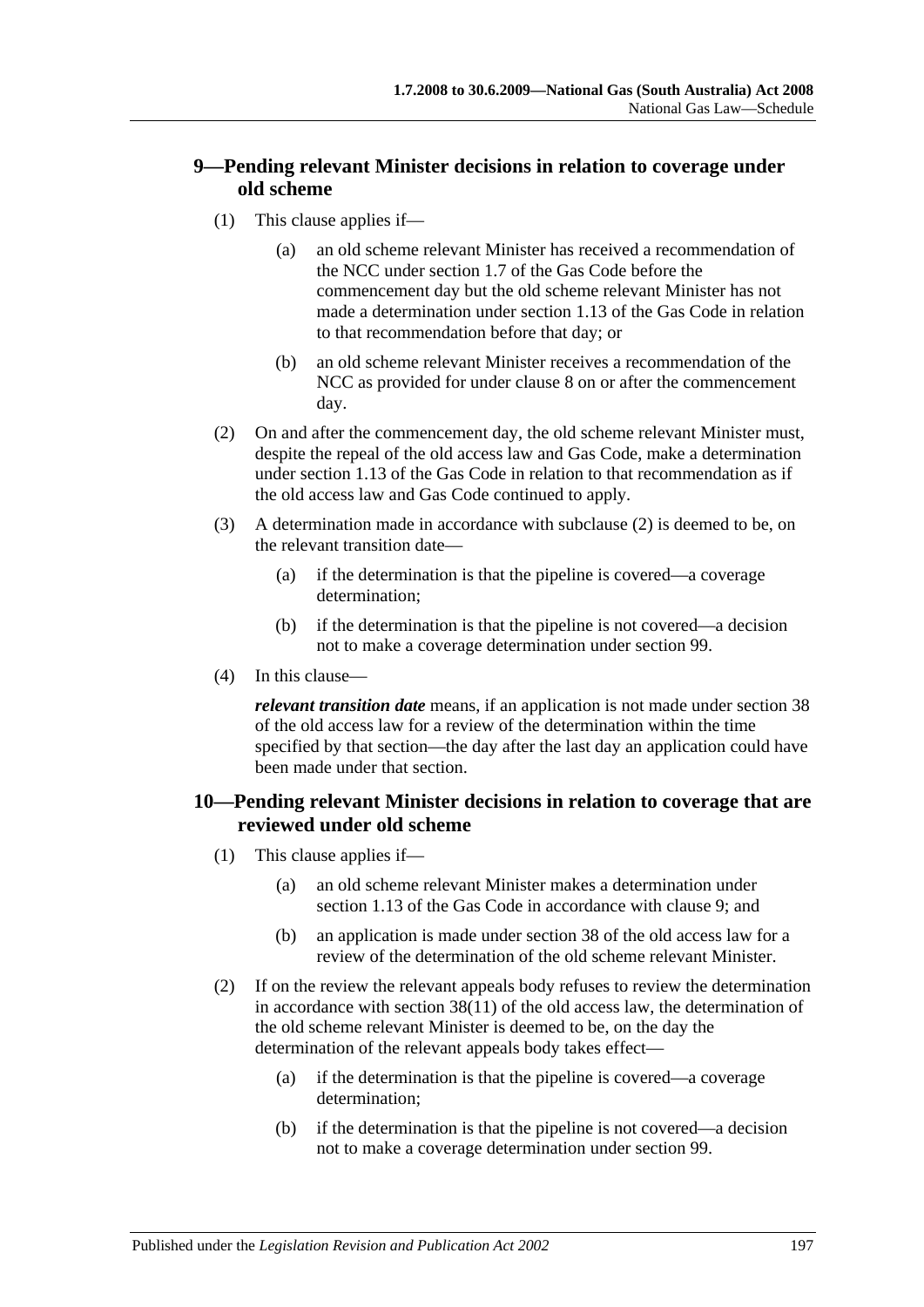- (3) If on the review the relevant appeals body makes a determination under section 38 of the old access law affirming or varying the determination of the old scheme relevant Minister, that determination (as affirmed or varied) is deemed to be, on the day the order of the relevant appeals body affirming or varying that determination takes effect—
	- (a) if the effect of that determination is that the pipeline is covered—a coverage determination;
	- (b) if the effect of that determination is that the pipeline is not covered—a decision not to make a coverage determination under section 99.
- (4) If on the review the relevant appeals body makes a determination under section 38 of the old access law that sets aside the determination of the old scheme relevant Minister and remits the matter to the old scheme relevant Minister for the Minister to make a determination again in respect of the matter, the Minister must make a determination under clause 9.
- (5) If on the review the relevant appeals body makes a determination under section 38 of the old access law that sets aside the determination of the old scheme relevant Minister and that is to operate in place of the determination of the old scheme relevant Minister, the determination of the relevant appeals body is deemed to be, on the day that determination takes effect—
	- (a) if that determination is that the pipeline is covered—a coverage determination;
	- (b) if that determination is that the pipeline is not covered—a decision not to make a coverage determination under section 99.

#### **11—Pending old scheme coverage determinations where no applications for review under old scheme**

- (1) This clause applies if—
	- (a) there is a pending old scheme coverage determination; and
	- (b) an application has not been made under section 38 of the old access law for a review of the determination within the time provided for under that section (whether or not that time expires on or after the commencement day).
- (2) The pending old scheme coverage determination is deemed to be a coverage determination on the day after the last day an application could have been made under section 38 of the old access law.

#### **12—Pending old scheme coverage determinations where applications for review under old scheme on foot**

- (1) This clause applies if—
	- (a) there is a pending old scheme coverage determination; and
	- (b) an application has been made under section 38 of the old access law for a review of the determination before the commencement day.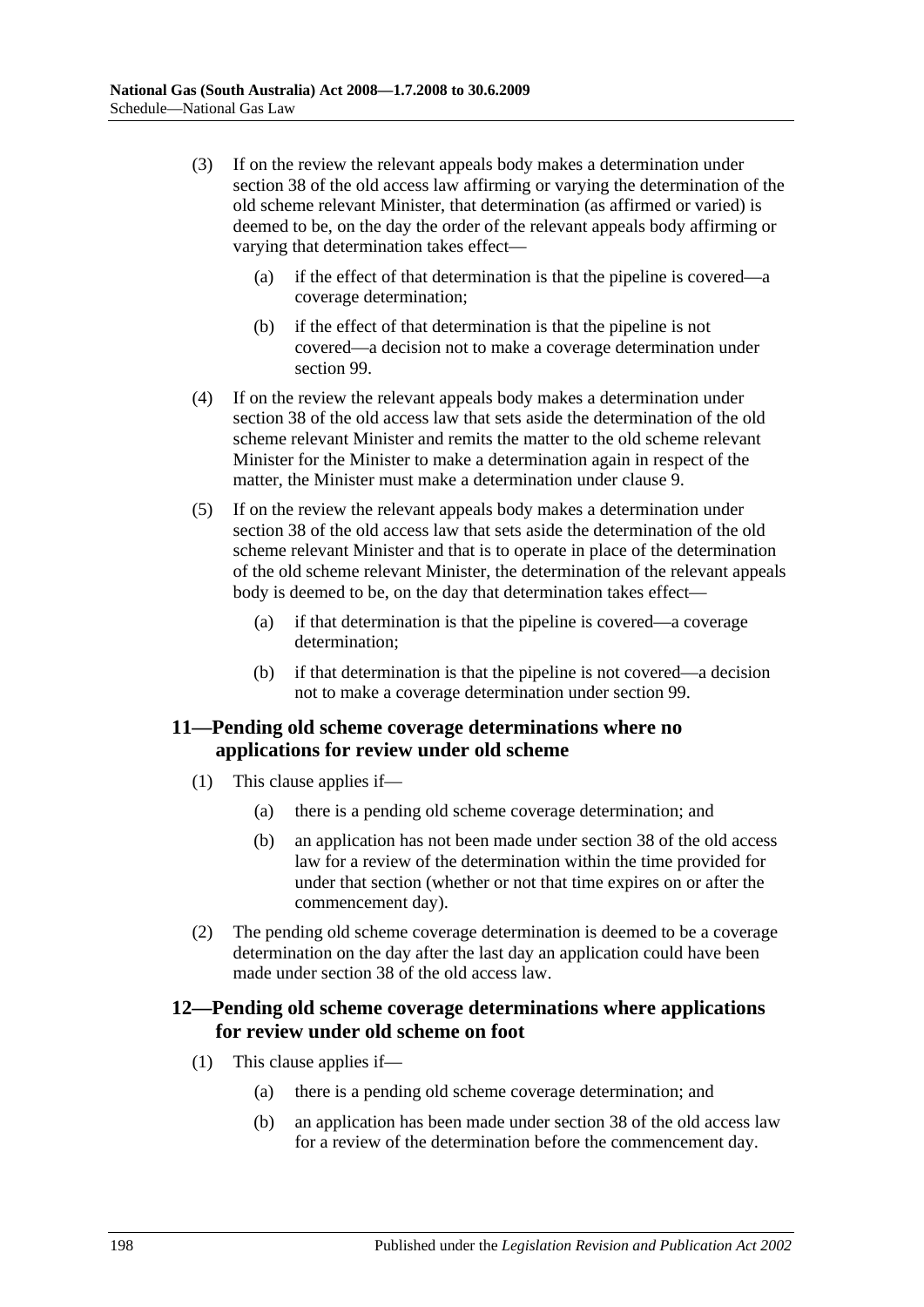- (2) If on the review the relevant appeals body refuses to review the determination in accordance with section 38(11) of the old access law, the pending old scheme coverage determination is deemed to be a coverage determination on the day on which the determination of the relevant appeals body takes effect.
- (3) If on the review the relevant appeals body makes a determination affirming or varying the pending old scheme coverage determination, that determination (as affirmed or varied) is deemed to be a coverage determination on the day on which the order of the relevant appeals body affirming or varying that determination takes effect.
- (4) If on the review the relevant appeals body makes a determination that sets aside the pending old scheme coverage determination and remits the matter to the old scheme relevant Minister for the Minister to make a determination again in respect of the matter, the old scheme relevant Minister must make a determination under section 1.13 of the Gas Code as if the Gas Code continued to apply.
- (5) If on the review the relevant appeals body makes a determination that sets aside the pending old scheme coverage determination and that is to operate in place of the pending old scheme coverage determination, the determination of the relevant appeals body is deemed to be, on the day that determination takes effect—
	- (a) if that determination is that the pipeline is covered—a coverage determination;
	- (b) if that determination is that the pipeline is not covered—a decision not to make a coverage determination under section 99.

#### **13—Pending old scheme no-coverage determinations where no applications for review under old scheme**

- (1) This clause applies if—
	- (a) there is a pending old scheme no-coverage determination; and
	- (b) an application has not been made under section 38 of the old access law for a review of the determination within the time provided for under that section (whether or not that time expires on or after the commencement day).
- (2) The pending old scheme no-coverage determination is deemed to be a decision not to make a coverage determination under section 93 on the day after the last day an application could have been made under section 38 of the old access law.

### **14—Pending old scheme no-coverage determinations where applications for review under old scheme on foot**

- (1) This clause applies if—
	- (a) there is a pending old scheme no-coverage determination; and
	- (b) an application has been made under section 38 of the old access law for a review of the determination before the commencement day.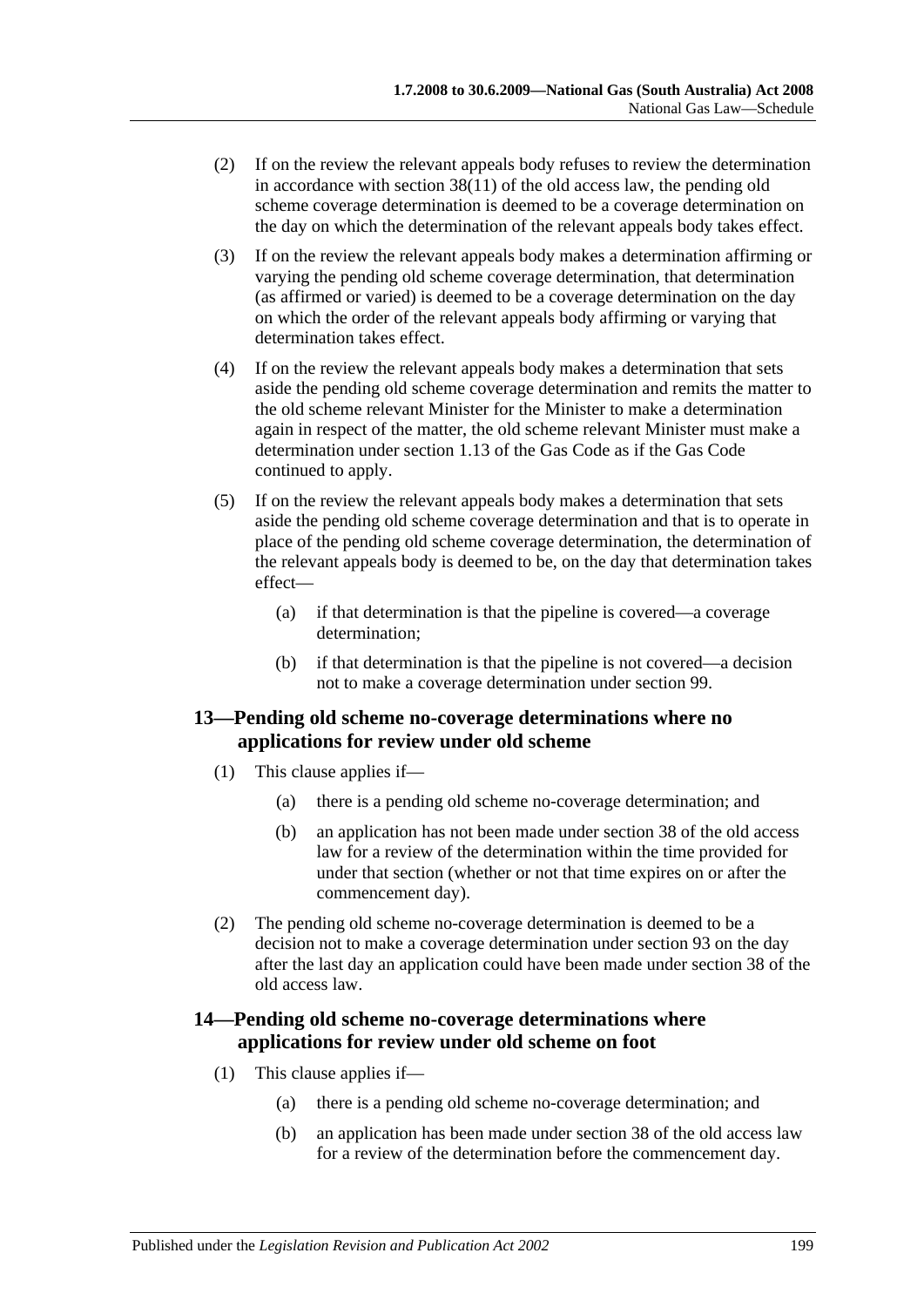- (2) If on the review the relevant appeals body refuses to review the determination in accordance with section 38(11) of the old access law, the pending old scheme no-coverage determination is deemed to be a decision not to make a coverage determination under section 99 on the day on which the determination of the relevant appeals body takes effect.
- (3) If on the review the relevant appeals body makes a determination affirming or varying the pending old scheme no-coverage determination, that determination (as affirmed or varied) is deemed to be a decision not to make a coverage determination under section 99 on the day on which the order of the relevant appeals body affirming or varying that determination takes effect.
- (4) If on the review the relevant appeals body makes a determination that sets aside the pending old scheme no-coverage determination and remits the matter to the old scheme relevant Minister for the Minister to make a determination again in respect of the matter, the old scheme relevant Minister must make a determination under section 1.13 of the Gas Code as if the Gas Code continued to apply.
- (5) If on the review the relevant appeals body makes a determination that sets aside the pending old scheme coverage determination and that is to operate in place of the pending old scheme coverage determination, the determination of the relevant appeals body is deemed to be, on the day that determination takes effect—
	- (a) if that determination is that the pipeline is covered—a coverage determination;
	- (b) if that determination is that the pipeline is not covered—a decision not to make a coverage determination under section 99.

#### **15—Pending coverage revocation applications under old scheme (before NCC recommendation)**

- (1) This clause applies if—
	- (a) there is an old scheme coverage revocation application; and
	- (b) the NCC has not made a recommendation in respect of that application under section 1.28 of the Gas Code before the commencement day.
- (2) On and after the commencement day, the NCC must, despite the repeal of the Gas Code, continue to take action in relation to the application as required under the Gas Code (including making a recommendation under section 1.29 of the Gas Code and submitting it to the relevant old scheme relevant Minister under that section) as if the old access law and Gas Code continued to apply.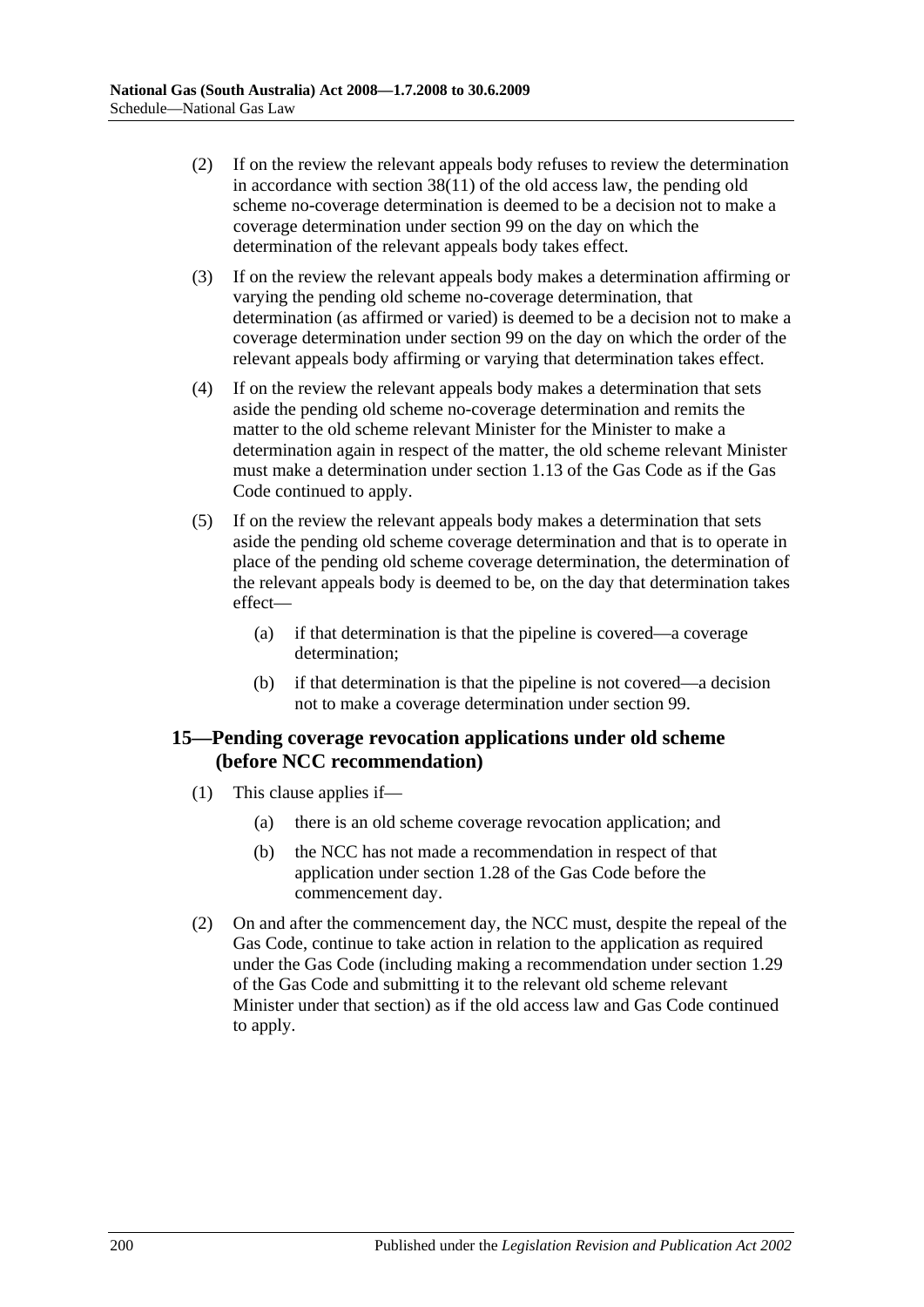## **16—Pending relevant Minister decisions in relation to coverage revocation under old scheme**

- (1) This clause applies if—
	- (a) an old scheme relevant Minister has received a recommendation of the NCC under section 1.29 of the Gas Code before the commencement day but the old scheme relevant Minister has not made a determination under section 1.34 of the Gas Code in relation to that recommendation before that day; or
	- (b) an old scheme relevant Minister receives a recommendation of the NCC as provided for under clause 15 after the commencement day.
- <span id="page-200-0"></span>(2) On and after the commencement day, the old scheme relevant Minister must, despite the repeal of the old access law or Gas Code, make a determination under section 1.34 of the Gas Code in relation to that recommendation as if the old access law and Gas Code continued to apply.
- (3) A determination made in accordance with [subclause](#page-200-0) (2) is deemed to be, on the relevant transition date—
	- (a) if the determination is that coverage of the covered pipeline is revoked—a coverage revocation determination;
	- (b) if the determination is that coverage of the covered pipeline is not revoked—a decision not to make a coverage revocation determination under section 106.
- (4) In this clause—

*relevant transition date* means, if an application is not made under section 38 of the old access law for a review of the determination within the time specified by that section—the day after the last day an application could have been made under that section.

### **17—Pending relevant Minister decisions in relation to coverage revocation that are reviewed under old scheme**

- (1) This clause applies if—
	- (a) an old scheme relevant Minister makes a determination under section 1.34 of the Gas Code in accordance with clause 16; and
	- (b) an application is made under section 38 of the old access law for a review of the determination of the old scheme relevant Minister.
- (2) If on the review the relevant appeals body refuses to review the determination in accordance with section 38(11) of the old access law, the determination of the old scheme relevant Minister is deemed to be, on the day the determination of the relevant appeals body takes effect—
	- (a) if the determination is that coverage of the covered pipeline is revoked—a coverage revocation determination;
	- (b) if the determination is that coverage of the covered pipeline is not revoked—a decision not to make a coverage revocation determination under section 106.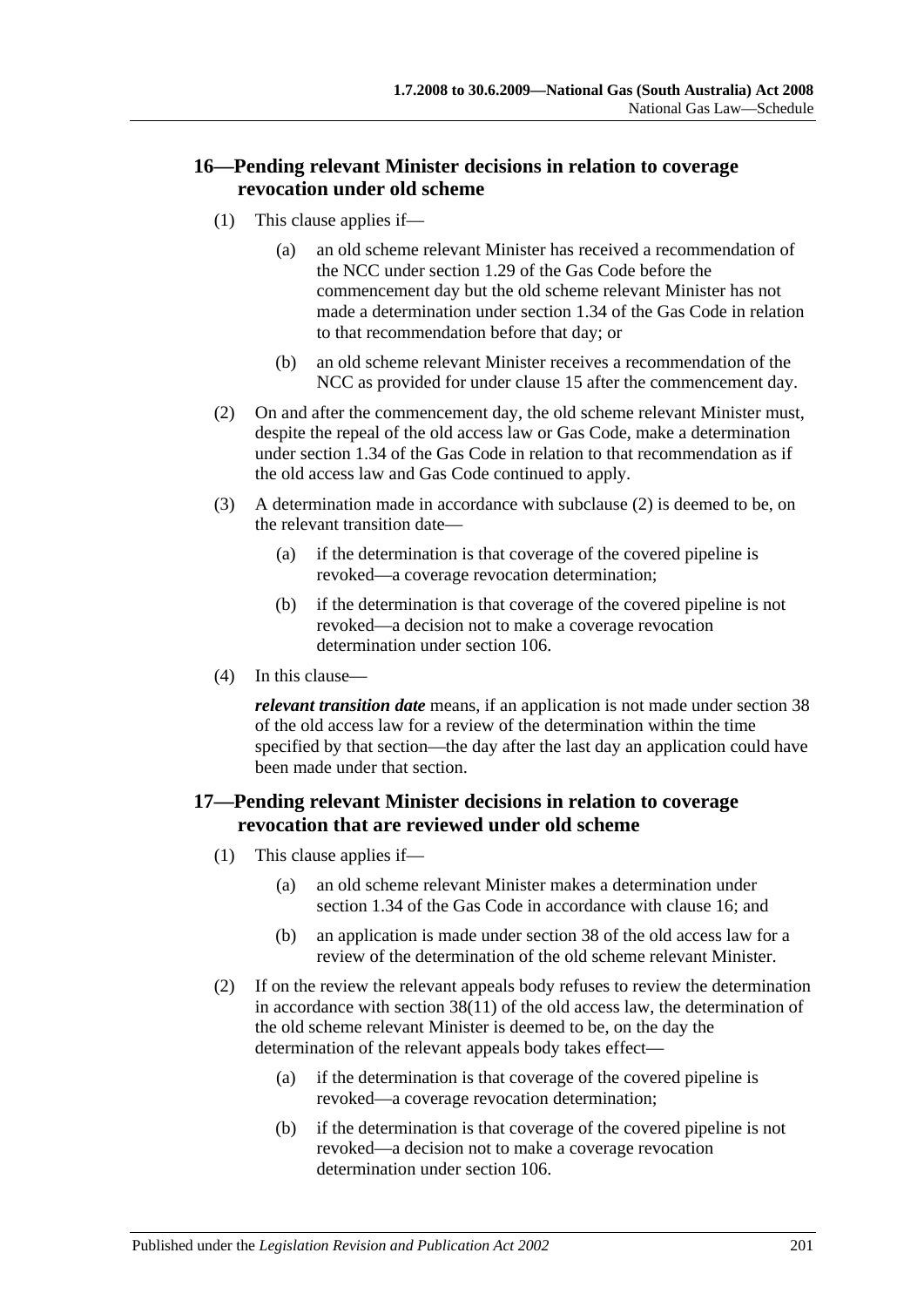- (3) If on the review the relevant appeals body makes a determination under section 38 of the old access law affirming or varying the determination of the old scheme relevant Minister, that determination (as affirmed or varied) is deemed to be, on the day the order of the relevant appeals body affirming or varying that determination takes effect—
	- (a) if the effect of that determination is that coverage of the covered pipeline is revoked—a coverage revocation determination;
	- (b) if the effect of that determination is that coverage of the covered pipeline is not revoked—a decision not to make a coverage revocation determination under section 106.
- (4) If on the review the relevant appeals body makes a determination under section 38 of the old access law that sets aside the determination of the old scheme relevant Minister and remits the matter to the old scheme relevant Minister for the Minister to make a determination again in respect of the matter, the Minister must make a determination under clause 16.
- (5) If on the review the relevant appeals body makes a determination under section 38 of the old access law that sets aside the determination of the old scheme relevant Minister and that is to operate in place of the determination of the old scheme relevant Minister, the determination of the relevant appeals body is deemed to be, on the day that determination takes effect—
	- (a) if that determination is that coverage of the covered pipeline is revoked—a coverage revocation determination;
	- (b) if that determination is that coverage of the covered pipeline is not revoked—a decision not to make a coverage revocation determination under section 106.

#### **18—Pending old scheme coverage revocation determinations where no applications for review under old scheme**

- (1) This clause applies if—
	- (a) there is a pending old scheme coverage revocation determination; and
	- (b) an application has not been made under section 38 of the old access law for a review of the determination within the time provided for under that section (whether or not that time expires on or after the commencement day).
- (2) The pending old scheme coverage revocation determination is deemed to be coverage revocation determination on the day after the last day an application could have been made under section 38 of the old access law.

### **19—Pending old scheme coverage revocation determinations where applications for review under old scheme on foot**

- (1) This clause applies if—
	- (a) there is a pending old scheme coverage revocation determination; and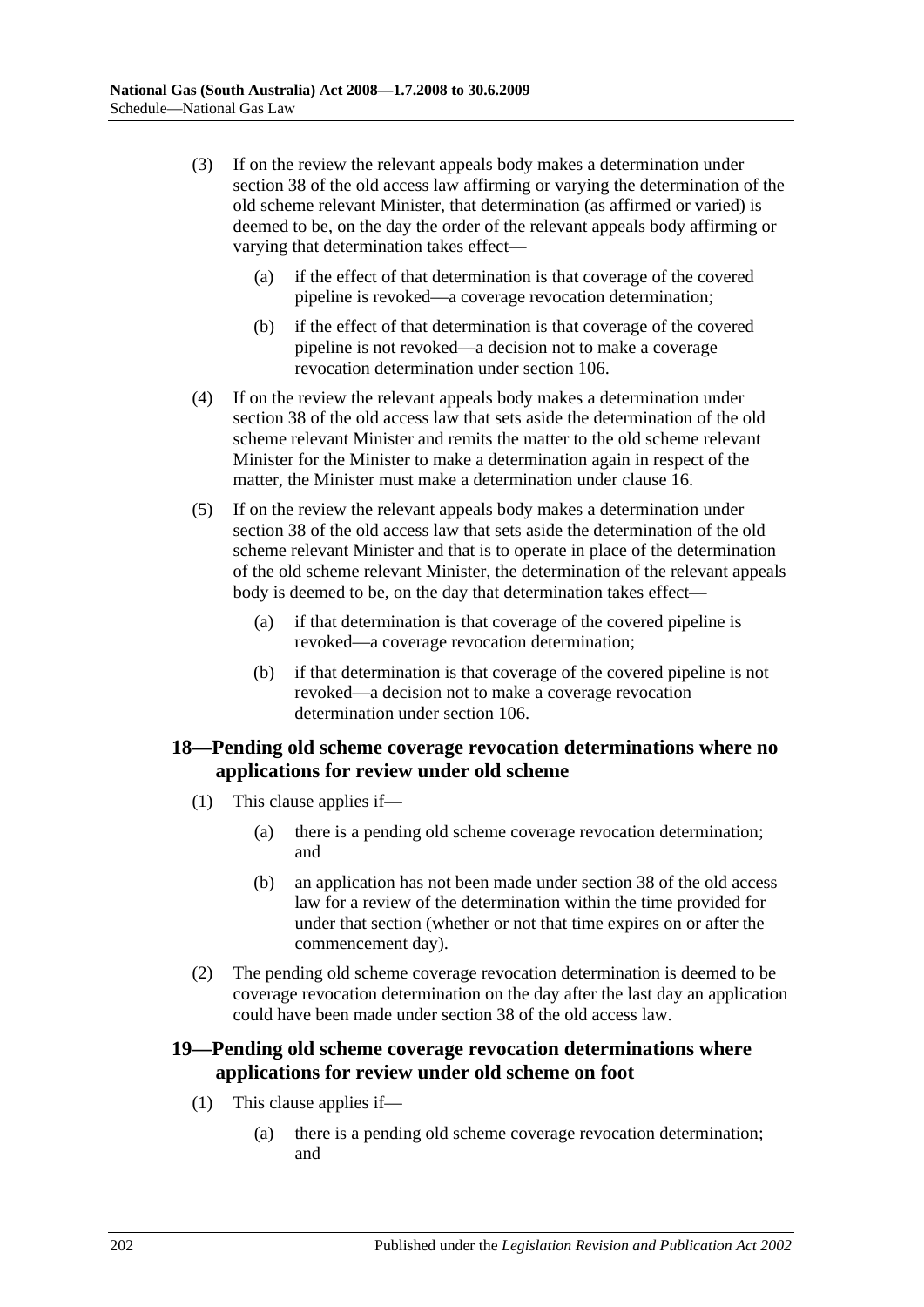- (b) an application has been made under section 38 of the old access law for a review of the determination before the commencement day.
- (2) If on the review the relevant appeals body refuses to review the determination in accordance with section 38(11) of the old access law, the pending old scheme coverage revocation determination is deemed to be a coverage revocation determination on the day on which the determination of the relevant appeals body takes effect.
- (3) If on the review the relevant appeals body makes a determination affirming or varying the pending old scheme coverage revocation determination, that determination (as affirmed or varied) is deemed to be a coverage revocation determination on the day on which the order of the relevant appeals body affirming or varying that determination takes effect.
- (4) If on the review the relevant appeals body makes a determination that sets aside the pending old scheme coverage revocation determination and remits the matter to the old scheme relevant Minister for the Minister to make a determination again in respect of the matter, the old scheme relevant Minister must make a determination under section 1.34 of the Gas Code as if the Gas Code continued to apply.
- (5) If on the review the relevant appeals body makes a determination that sets aside the pending old scheme revocation coverage determination and that is to operate in place of the pending old scheme revocation coverage determination, the determination of the relevant appeals body is deemed to be, on the day that determination takes effect—
	- (a) if that determination is that coverage of the covered pipeline is revoked—a coverage revocation determination;
	- (b) if that determination is that coverage of the covered pipeline is not revoked—a decision not to make a coverage revocation determination under section 106.

### **20—Pending old scheme coverage non-revocation determinations where no applications for review under old scheme**

- (1) This clause applies if—
	- (a) there is a pending old scheme coverage non-revocation determination; and
	- (b) an application has not been made under section 38 of the old access law for a review of the determination within the time provided for under that section (whether or not that time expires on or after the commencement day).
- (2) The pending old scheme coverage non-revocation determination is deemed to be a decision not to make a coverage revocation determination under section 106 on the day after the last day an application could have been made under section 38 of the old access law.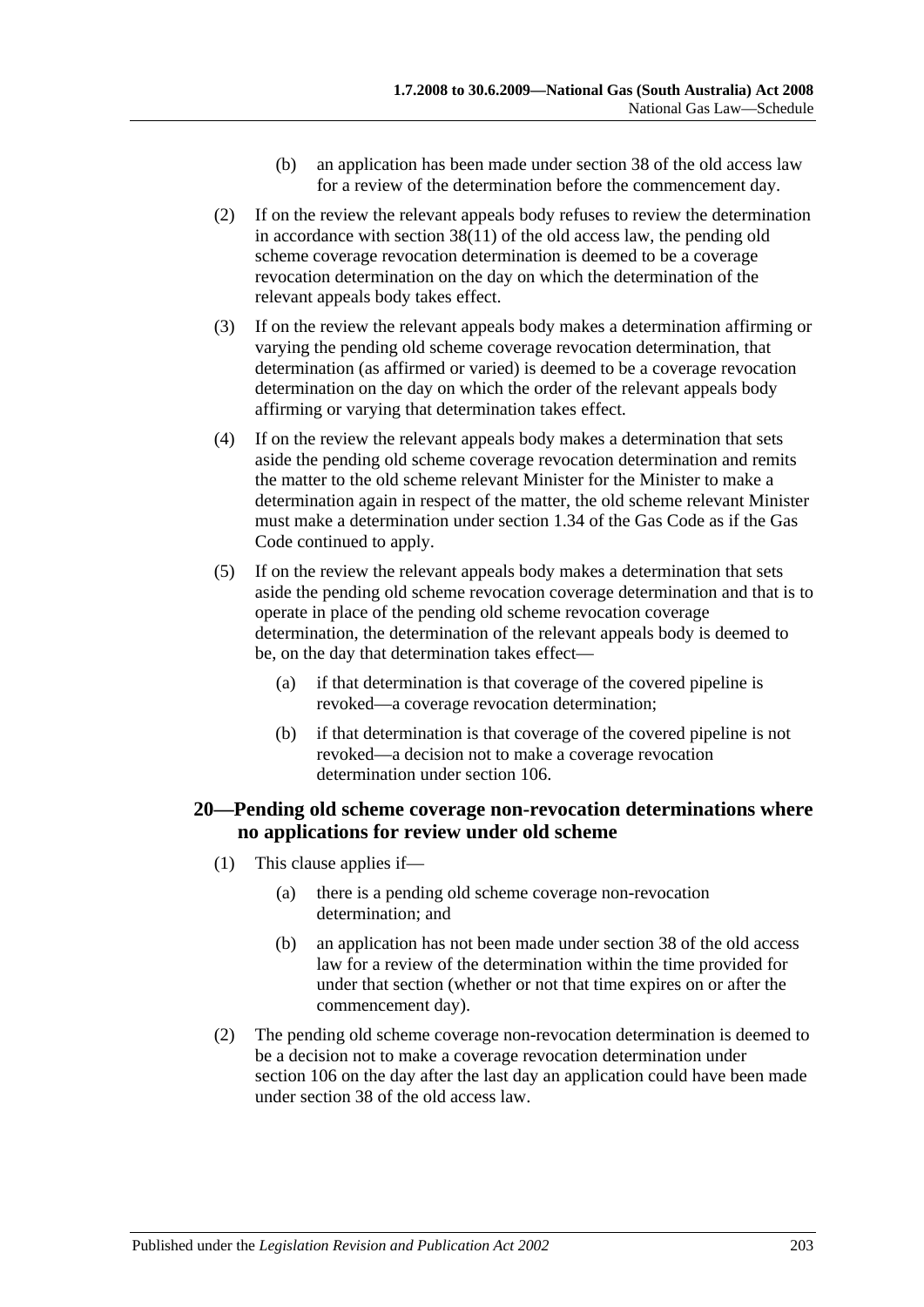## **21—Pending old scheme coverage non-revocation determinations where applications for review under old scheme on foot**

- (1) This clause applies if—
	- (a) there is a pending old scheme coverage non-revocation determination; and
	- (b) an application has been made under section 38 of the old access law for a review of the determination before the commencement day.
- (2) If on the review the relevant appeals body refuses to review the determination in accordance with section 38(11) of the old access law, the pending old scheme coverage non-revocation determination is deemed to be a decision not to make a coverage revocation determination under section 106 on the day on which the determination of the relevant appeals body takes effect.
- (3) If on the review the relevant appeals body makes a determination affirming or varying the pending old scheme coverage non-revocation determination, that determination (as affirmed or varied) is deemed to be a decision not to make a coverage revocation determination under section 106 on the day on which the order of the relevant appeals body affirming or varying that determination takes effect.
- (4) If on the review the relevant appeals body makes a determination that sets aside the pending old scheme coverage non-revocation determination and remits the matter to the old scheme relevant Minister for the Minister to make a determination again in respect of the matter, the old scheme relevant Minister must make a determination under section 1.34 of the Gas Code as if the Gas Code continued to apply.
- (5) If on the review the relevant appeals body makes a determination that sets aside the pending old scheme coverage non-revocation determination and that is to operate in place of the pending old scheme coverage non-revocation determination, the determination of the relevant appeals body is deemed to be, on the day that determination takes effect—
	- (a) if that determination is that coverage of the covered pipeline is revoked—a coverage revocation determination;
	- (b) if that determination is that coverage of the covered pipeline is not revoked—a decision not to make a coverage revocation determination under section 106.

#### **22—Binding no-coverage determinations**

On the commencement day, a binding no-coverage determination in effect immediately before that day is deemed to be a 15-year no-coverage determination.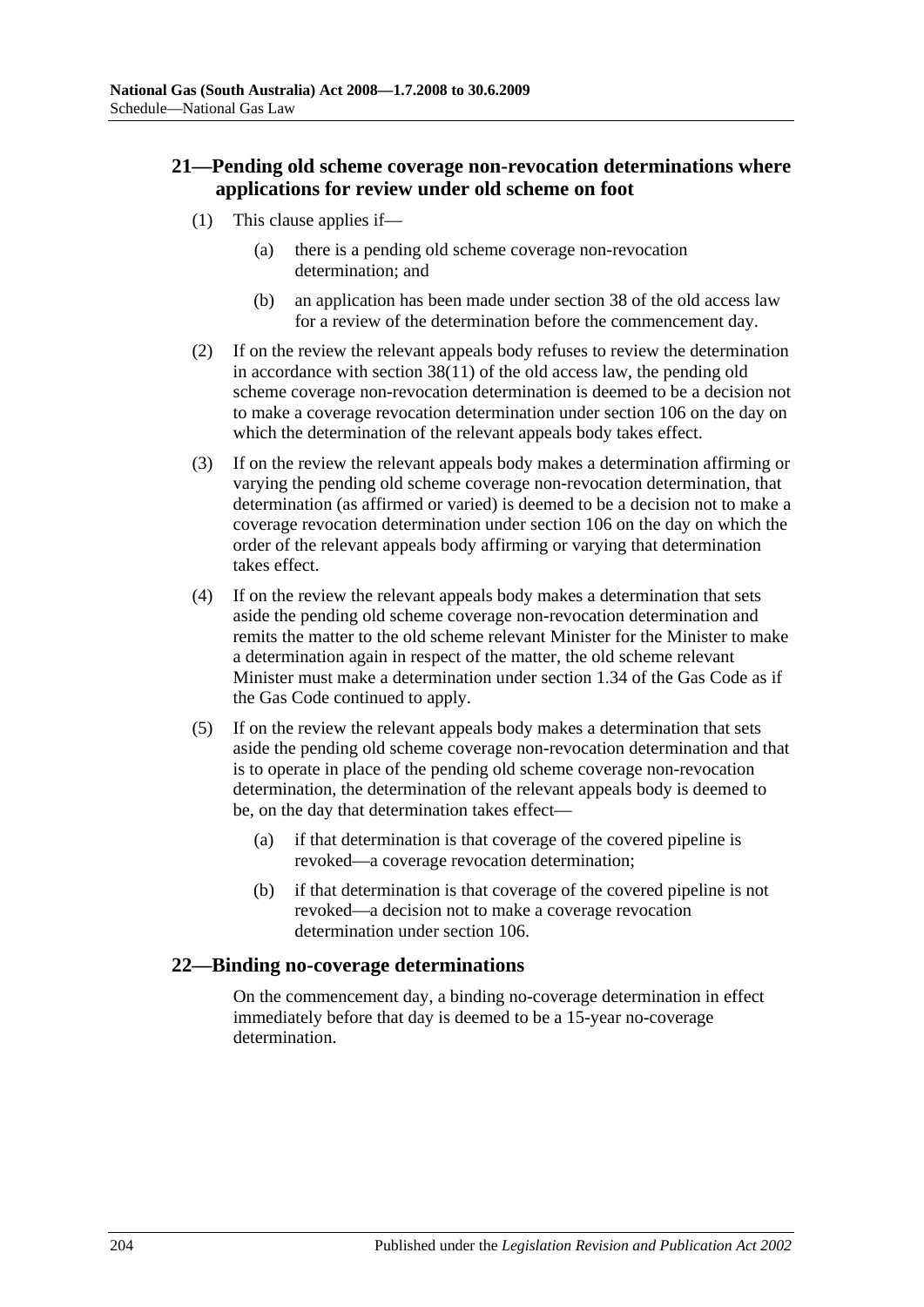## **23—Pending applications for binding no-coverage determinations (before NCC recommendation)**

- (1) This clause applies if—
	- (a) an application under section 13D of the old access law for a binding no-coverage determination has been made before the commencement day; and
	- (b) NCC has not made a recommendation under section 13J of the old access law in relation to that application before that day.
- (2) On and after the commencement day, the NCC must, despite the repeal of the old access law, continue to take action in relation to the application as required under the old access law (including making a recommendation under section 13J of the old access law and submitting it to the relevant old scheme relevant Minister under that section) as if the old access law continued to apply.

### **24—Pending relevant Minister decisions for binding no-coverage determinations under old scheme**

- (1) This clause applies if—
	- (a) an old scheme relevant Minister has received a recommendation of the NCC under section 13J of the old access law before the commencement day but the old scheme relevant Minister has not made a determination under section 13J of the old access law in relation to that recommendation before that day; or
	- (b) an old scheme relevant Minister receives a recommendation of the NCC as provided for under clause 23 on or after the commencement day.
- <span id="page-204-0"></span>(2) On and after the commencement day, the old scheme relevant Minister must, despite the repeal of the old access law, make a decision under section 13K of the old access law in relation to that recommendation as if the old access law continued to apply.
- (3) A decision made in accordance with [subclause](#page-204-0) (2) is deemed to be, on the relevant transition date—
	- (a) if the decision is a binding no-coverage determination—a 15-year no-coverage determination;
	- (b) if the decision is not to make binding no-coverage determination—a decision not to make a 15-year no-coverage determination under section 162.
- (4) In this clause—

*relevant transition date* means, if an application is not made under section 38 of the old access law for a review of the decision within the time specified by that section—the day after the last day an application could have been made under that section.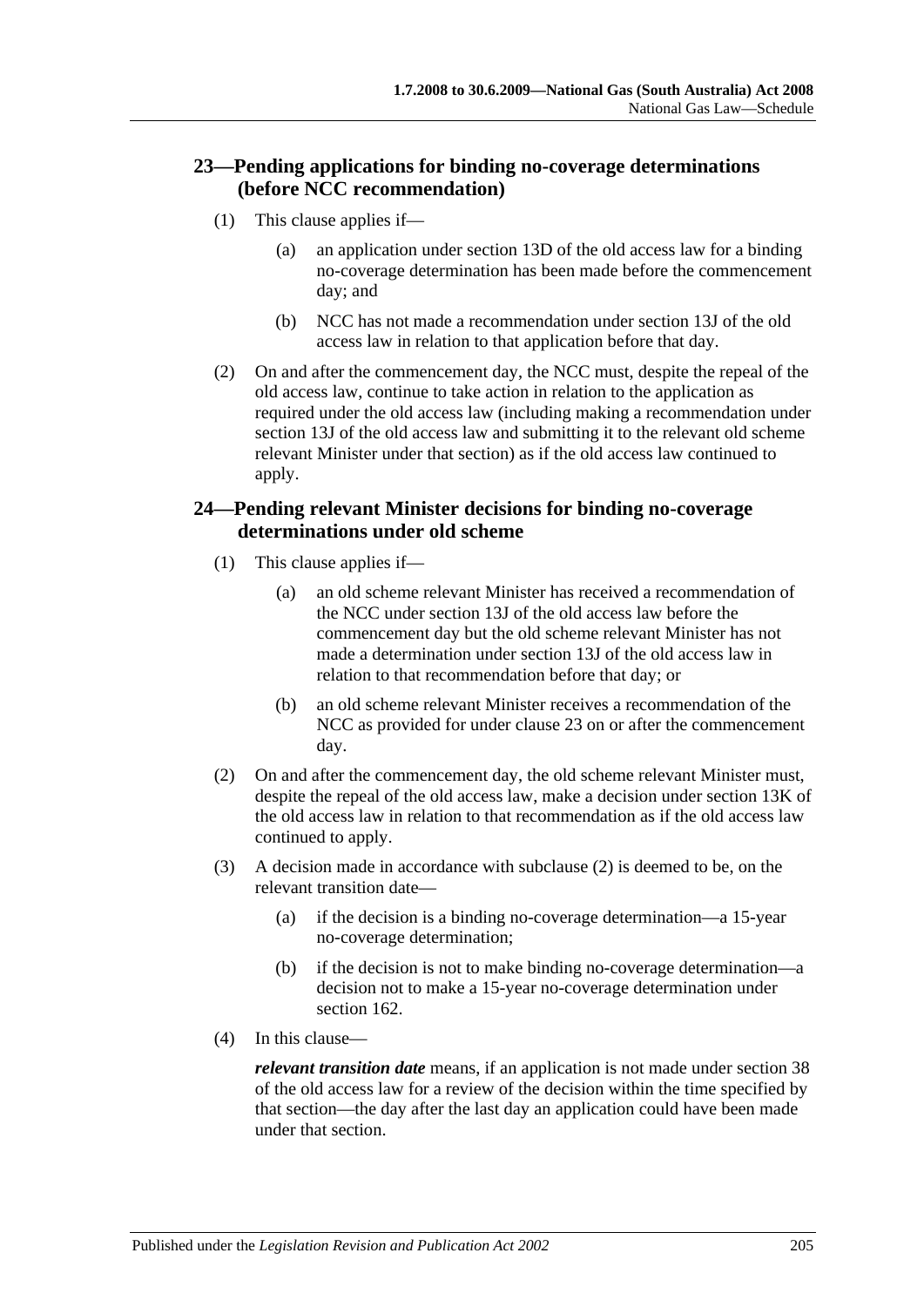## **25—Pending relevant Minister decisions in relation to binding no-coverage determinations that are reviewed under old scheme**

- (1) This clause applies if—
	- (a) an old scheme relevant Minister makes a decision under section 13J of the old access law in accordance with clause 24; and
	- (b) an application is made under section 38 of the old access law for a review of the decision of the old scheme relevant Minister.
- (2) If on the review the relevant appeals body refuses to review the determination in accordance with section 38(11) of the old access law, the decision of the old scheme relevant Minister is deemed to be, on the day the decision of the relevant appeals body takes effect—
	- (a) if the decision is a binding no-coverage determination—a 15-year no-coverage determination;
	- (b) if the decision is not to make a binding no-coverage determination—a decision not to make a 15-year no-coverage determination under section 162.
- (3) If on the review the relevant appeals body makes a determination under section 38 of the old access law affirming or varying the decision of the old scheme relevant Minister, that decision (as affirmed or varied) is deemed to be, on the day the order of the relevant appeals body affirming or varying that decision takes effect—
	- (a) if the decision is a binding no-coverage determination—a 15-year no-coverage determination;
	- (b) if the decision is not to make a binding no-coverage determination—a decision not to make a 15-year no-coverage determination under section 162.
- (4) If on the review the relevant appeals body makes a determination under section 38 of the old access law that sets aside the decision of the old scheme relevant Minister and remits the matter to the old scheme relevant Minister for the Minister to make a decision again in respect of the matter, the Minister must make a decision under clause 24.
- (5) If on the review the relevant appeals body makes a determination under section 38 of the old access law that sets aside the decision of the old scheme relevant Minister and that is to operate in place of the decision of the old scheme relevant Minister, the determination of the relevant appeals body is deemed to be, on the day that determination takes effect—
	- (a) if the determination is a binding no-coverage determination—a 15-year no-coverage determination;
	- (b) if the determination is not to make binding no-coverage determination—a decision not to make a 15-year no-coverage determination under section 162.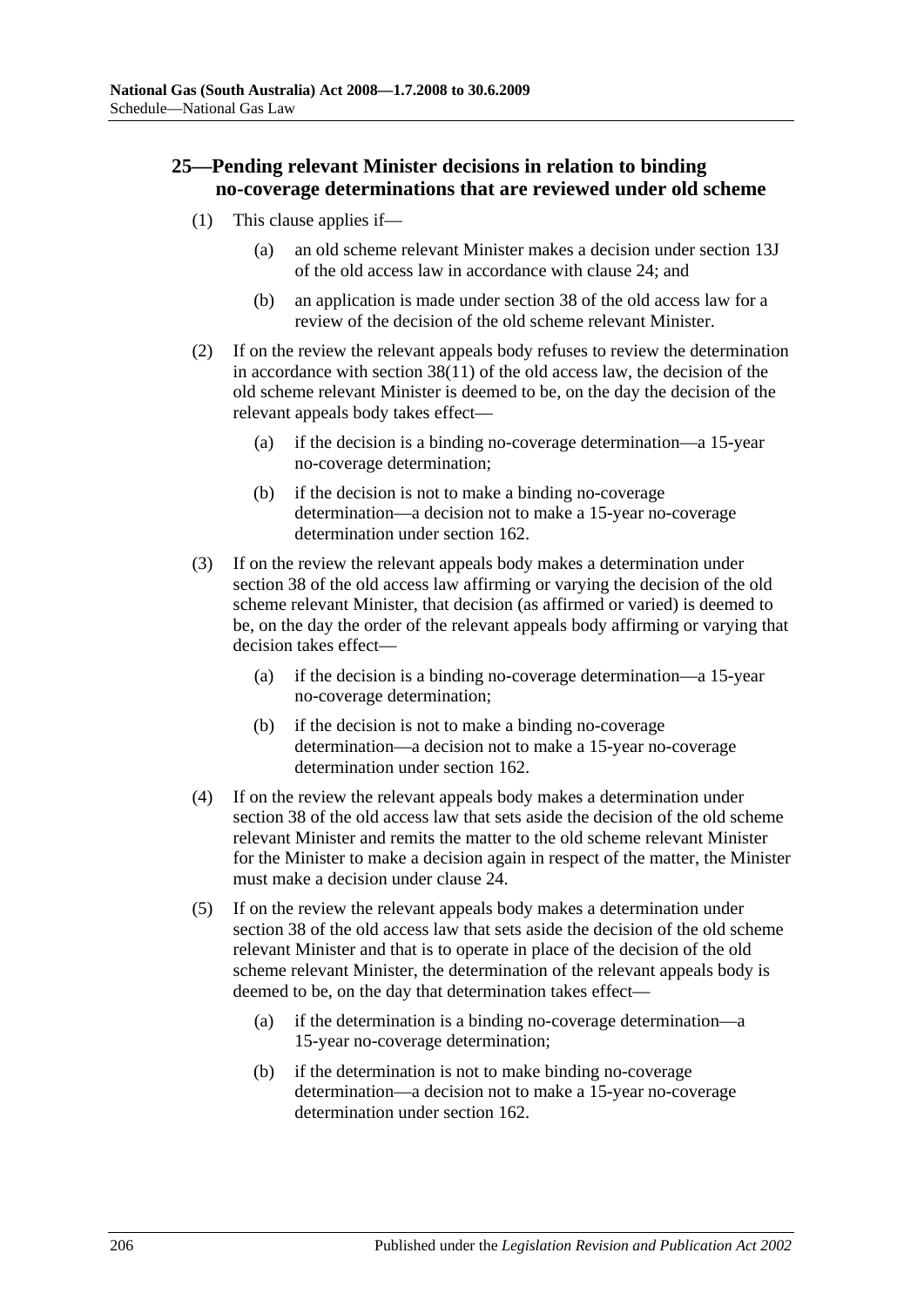# **Part 4—Access arrangements**

## **26—Current access arrangements (other than old scheme limited access arrangements)**

Subject to this Part, on the commencement day—

- (a) a current access arrangement approved in—
	- (i) a final decision under section 2.16 or 2.38 of the Gas Code; or
	- (ii) a further final decision under section 2.19 or 2.41 of the Gas Code,

is deemed to be a full access arrangement approved by the AER under a full access arrangement decision;

(b) a current access arrangement drafted and approved by a relevant Regulator under section 2.20 or 2.42 of the Gas Code is deemed to be a full access arrangement made by the AER under a full access arrangement decision.

#### **27—Old scheme limited access arrangements**

On the commencement day, an old scheme limited access arrangement is deemed to be a limited access arrangement approved by the AER under the Rules.

### **28—Access arrangements submitted but not approved or rejected before repeal of old scheme**

- (1) This clause applies if—
	- (a) a proposed access arrangement has been submitted under section 2.2 of the Gas Code to a relevant Regulator before the commencement day for approval; and
	- (b) the relevant Regulator has not, that day—
		- (i) approved that access arrangement in a final decision under section 2.16, or a further final decision under section 2.19 of the Gas Code; or
		- (ii) drafted and approved its own access arrangement under section 2.20 of the Gas Code.
- <span id="page-206-0"></span>(2) On and after the commencement day, the relevant Regulator must, despite the repeal of the Gas Code, deal with the proposed access arrangement as if the Gas Code continued to apply.
- (3) An access arrangement approved, or drafted and approved, in accordance with [subclause](#page-206-0) (2) is deemed to be, on the day the relevant decision takes effect—
	- (a) in the case of an access arrangement approved in a final decision under section 2.16, or a further final decision under section 2.19, of the Gas Code—a full access arrangement approved by the AER under a full access arrangement decision;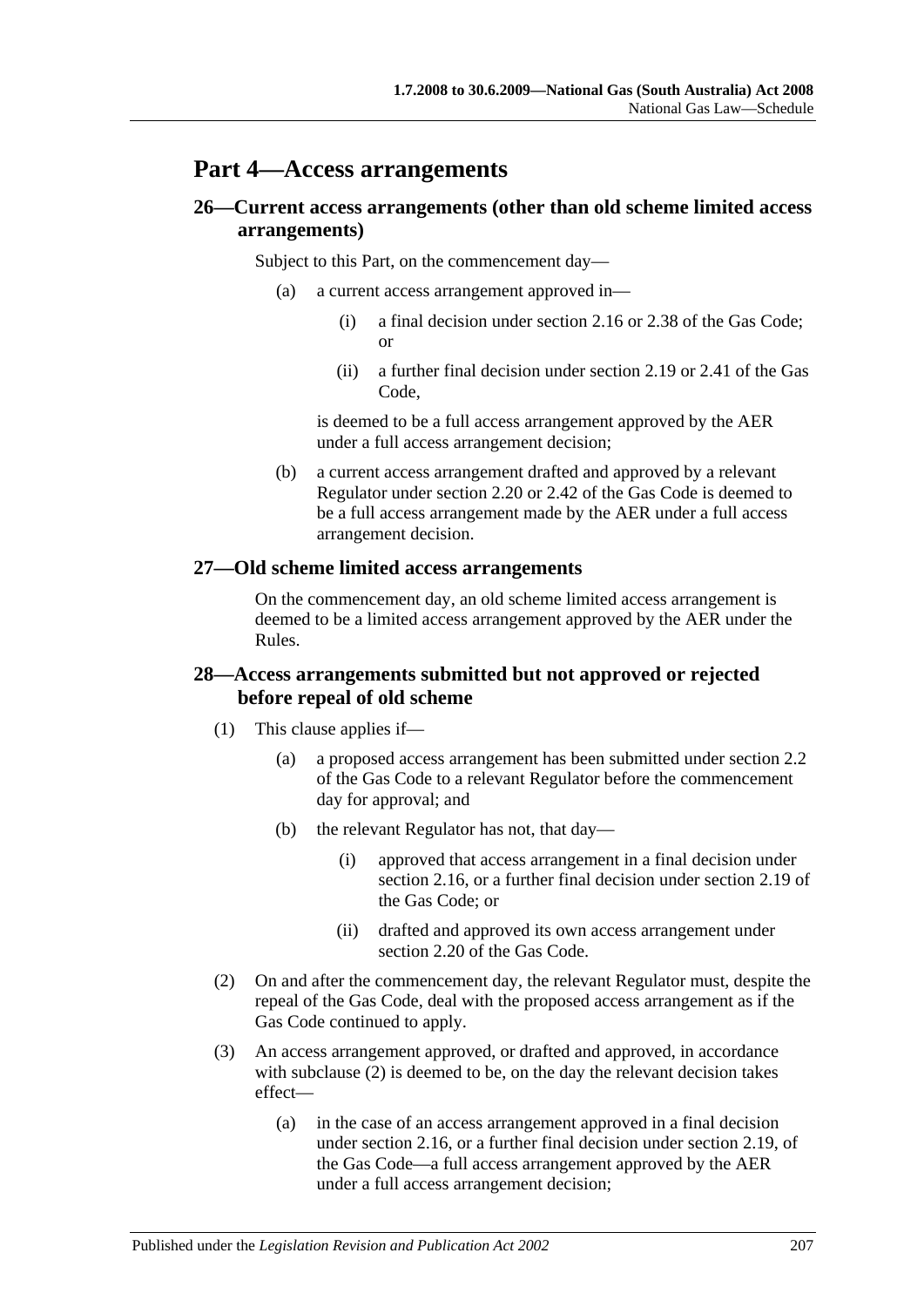- (b) in the case of an access arrangement drafted and approved by the relevant Regulator under section 2.20 of the Gas Code—a full access arrangement made by the AER under a full access arrangement decision.
- (4) Despite anything to the contrary in this Law and the repeal of the old access law, section 39 of the old access law continues to apply to a full access arrangement decision referred to in this section as if a reference in that section to a decision of the relevant Regulator under the Gas Code were a reference to a full access arrangement decision of the AER.

#### **29—Access arrangement revisions submitted but not approved or rejected before repeal of old scheme**

- (1) This clause applies if—
	- (a) proposed revisions to a current access arrangement have been submitted under section 2.28 of the Gas Code to a relevant Regulator before the commencement day for approval; and
	- (b) the relevant Regulator has not, before that day—
		- (i) approved those revisions in a final decision under section 2.38, or a further final decision under section 2.41, of the Gas Code; or
		- (ii) drafted and approved its own revisions under section 2.42 of the Gas Code.
- <span id="page-207-0"></span>(2) On and after the commencement day, the relevant Regulator must, despite the repeal of the Gas Code, deal with the proposed revisions as if the Gas Code continued to apply.
- (3) An access arrangement in respect of which revisions are approved, or drafted and approved, in accordance with [subclause](#page-207-0) (2) is deemed to be, on the day the relevant decision takes effect—
	- (a) in the case of an access arrangement in respect of which revisions are approved in a final decision under section 2.38, or a further final decision under section 2.41, of the Gas Code—a full access arrangement as revised by the AER under a full access arrangement decision;
	- (b) in the case of an access arrangement in respect of which revisions are drafted and approved by the relevant Regulator under section 2.42 of the Gas Code—a full access arrangement (as revised) made by the AER under a full access arrangement decision.
- (4) Despite anything to the contrary in this Law and the repeal of the old access law, section 39 of the old access law continues to apply to a full access arrangement decision referred to in this section as if a reference in that section to a decision of the relevant Regulator under the Gas Code were a reference to a full access arrangement decision of the AER.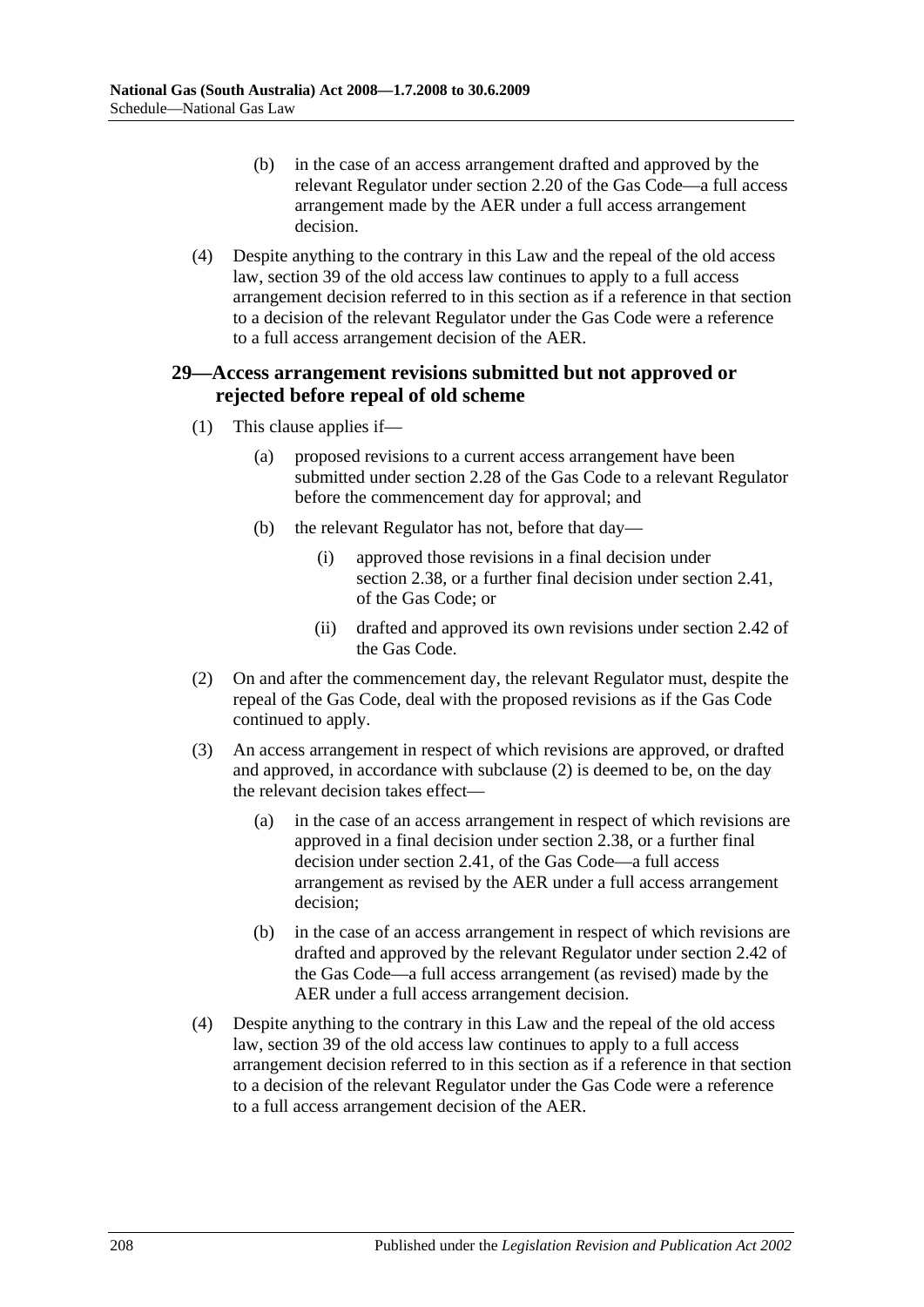## **30—Certain provisions of the Gas Code to continue to apply to current and proposed access arrangements**

- (1) Despite the repeal of the Gas Code and subject to this clause and any current access arrangement modification Rules, sections 3, 8 and 10.8 of the Gas Code continue to apply to a transitioned access arrangement until revisions to that access arrangement first approved or made in accordance with this Law and the Rules after the commencement day take effect.
- (2) To avoid doubt, after the commencement day, a covered pipeline service provider must, despite anything to the contrary in a transitioned access arrangement, submit an access arrangement revision proposal in relation to that access arrangement in accordance with section 132 and the Rules.
- (3) Sections 3, 8 and 10.8 of the Gas Code, as applied under this clause, do not have effect to the extent that they provide for or deal with the procedure for the approval of revisions to access arrangements.
- (4) For the purposes of this clause—
	- (a) the AER is deemed to have the functions and powers a relevant Regulator has under sections 3, 8 and 10.8 of the Gas Code as applied under this clause; and
	- (b) every reference to a relevant Regulator in those sections as applied under this clause is deemed to be a reference to the AER.
- (5) In this clause—

*access arrangement revision proposal* has the same meaning as in the Rules;

*current access arrangement modification Rules* means Rules made for or with respect to item 81 of Schedule 1 to this Law that are in force.

## **31—Certain decisions relating to certain access arrangements are reviewable regulatory decisions for purposes of Chapter 8 Part 5 of the Law**

- (1) Despite anything to the contrary in this Law, the definition of *reviewable regulatory decision* in section 244 is deemed, during the relevant transition period, to include decisions of the AER—
	- (a) that disallow a variation proposed by a service provider of a Reference Tariff contained in a transitioned access arrangement; or
	- (b) to make the AER's own variation of a Reference Tariff in respect of a transitioned access arrangement—
		- (i) on disallowing a variation proposed by a service provider; or
		- (ii) because a service provider fails to submit such a variation as required.
- (2) In this clause—

*new scheme revisions commencement date* means the date revisions approved or made to a transitioned access arrangement under this Law and the Rules take effect following the first review of that access arrangement under this Law and the Rules after the commencement day;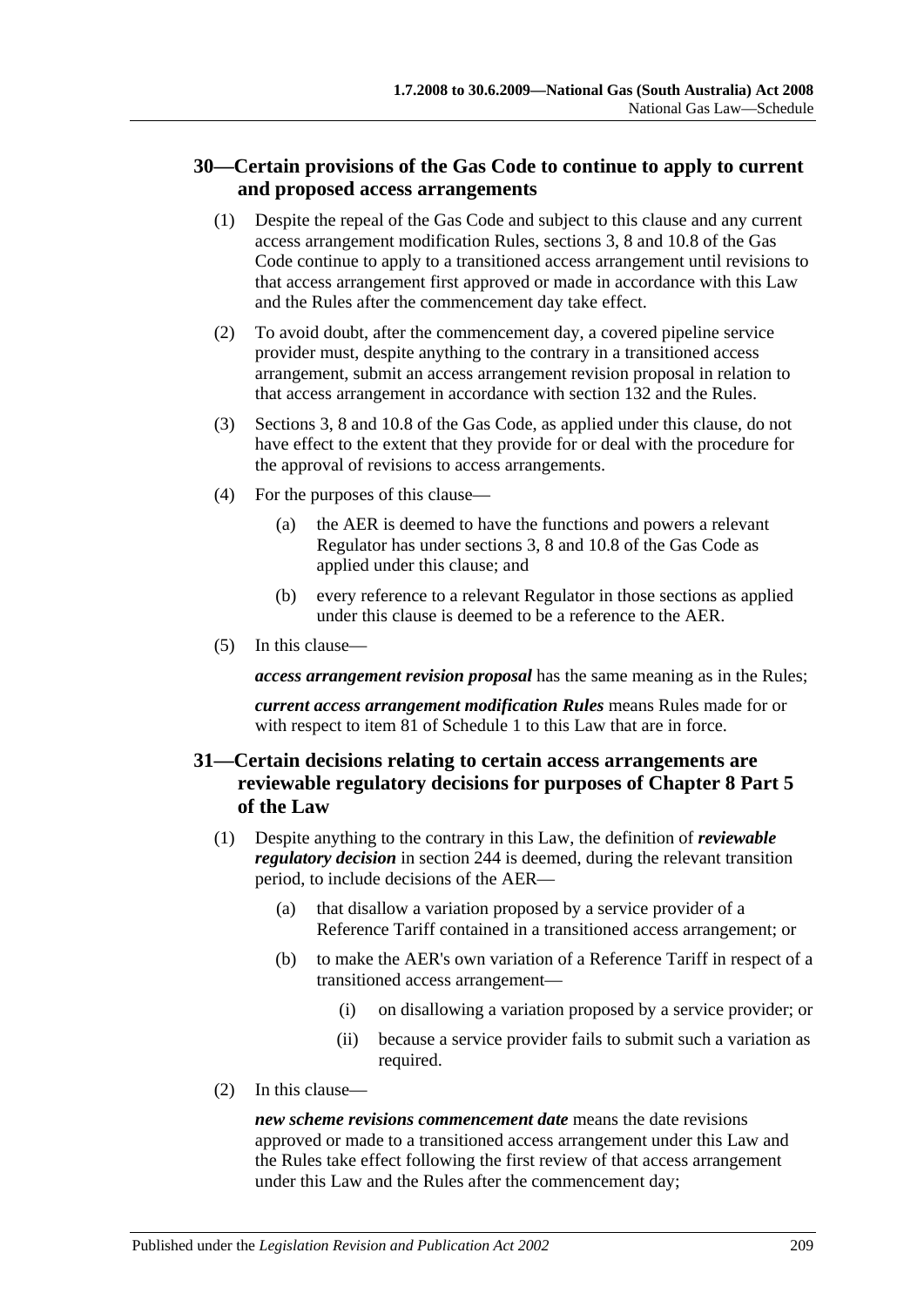*Reference Tariff* has the same meaning as in the Gas Code immediately before its repeal;

#### *relevant transition period* means the period—

- (a) commencing on the commencement day; and
- (b) ending on the day after the day that is 15 business days after the first new scheme revisions commencement date.

**Note—**

See also clause 30.

#### **32—Limited access arrangements submitted but not approved before repeal of old scheme**

- (1) This clause applies if a proposed limited access arrangement or a proposed amendment to a limited access arrangement—
	- (a) has been submitted under section 13U(1) of the old access law to the ACCC before the commencement day for approval; and
	- (b) the ACCC has not approved that limited access arrangement or that amendment before that day.
- <span id="page-209-0"></span>(2) On and after the commencement day, the ACCC must, despite the repeal of the old access law, deal with the proposed access arrangement under section 13U as if the old access law continued to apply.
- (3) A proposed limited access arrangement, or a proposed amendment to a limited access arrangement, approved by the ACCC in accordance with [subclause](#page-209-0) (2) is deemed to be, on the day the decision takes effect—
	- (a) in the case of a decision approving the proposed limited access arrangement—a limited access arrangement approved by the AER under a limited access arrangement decision;
	- (b) in the case of a decision approving a proposed amendment to a limited access arrangement—a variation to a limited access arrangement approved by the AER under the Rules.

#### **33—Extensions and expansions policies**

On the commencement day, an Extensions/Expansions Policy (as defined in section 3.16 of the Gas Code), and in effect immediately before that day, is deemed to be extension and expansion requirements.

#### **34—Queuing policies**

On the commencement day, a Queuing Policy (as defined in section 3.12 of the Gas Code), and in effect immediately before that day, is deemed to be queuing requirements.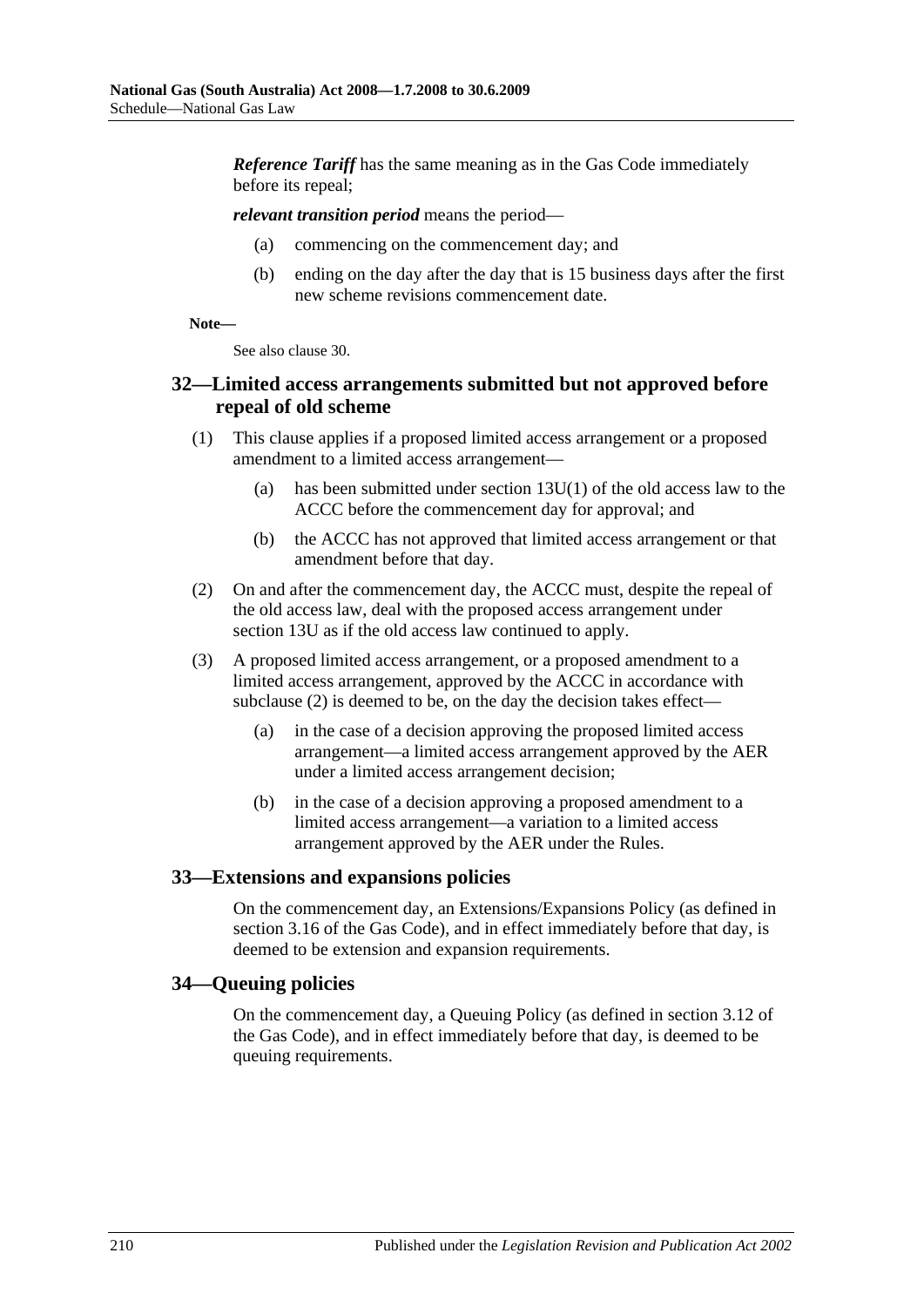# **Part 5—Price regulation exemptions**

### **35—Old scheme price regulation exemptions**

On the commencement day, an old scheme price regulation exemption in effect immediately before that day is deemed to be a price regulation exemption.

#### **36—Pending applications for price regulation exemptions**

- (1) This clause applies if—
	- (a) an application under section 13N of the old access law for an old scheme price regulation exemption has been made before the commencement day; and
	- (b) NCC has not made a recommendation under section 13R of the old access law in relation to that application before that day.
- (2) On and after the commencement day, the NCC must, despite the repeal of the old access law, continue to take action in relation to the application as required under the old access law (including making a recommendation under section 13R of the old access law and submitting it to the Commonwealth Minister under that section) as if the old access law continued to apply.

### **37—Pending Commonwealth Minister decisions for price regulation exemptions**

- (1) This clause applies if—
	- (a) the Commonwealth Minister has received a recommendation of the NCC under section 13R of the old access law before the commencement day but the Commonwealth Minister has not made a decision under section 13S of the old access law in relation to that recommendation before that day; or
	- (b) the Commonwealth Minister receives a recommendation of the NCC as provided for under clause 36 after the commencement day.
- <span id="page-210-0"></span>(2) On and after the commencement day, the Commonwealth Minister must, despite the repeal of the old access law, make a decision under section 13S of the old access law in relation to that recommendation as if the old access law continued to apply.
- (3) If the Commonwealth Minister makes an old scheme price regulation exemption under section 13S of the old access law in accordance with [subclause](#page-210-0) (2), that exemption is deemed to be a price regulation exemption on the day it is made.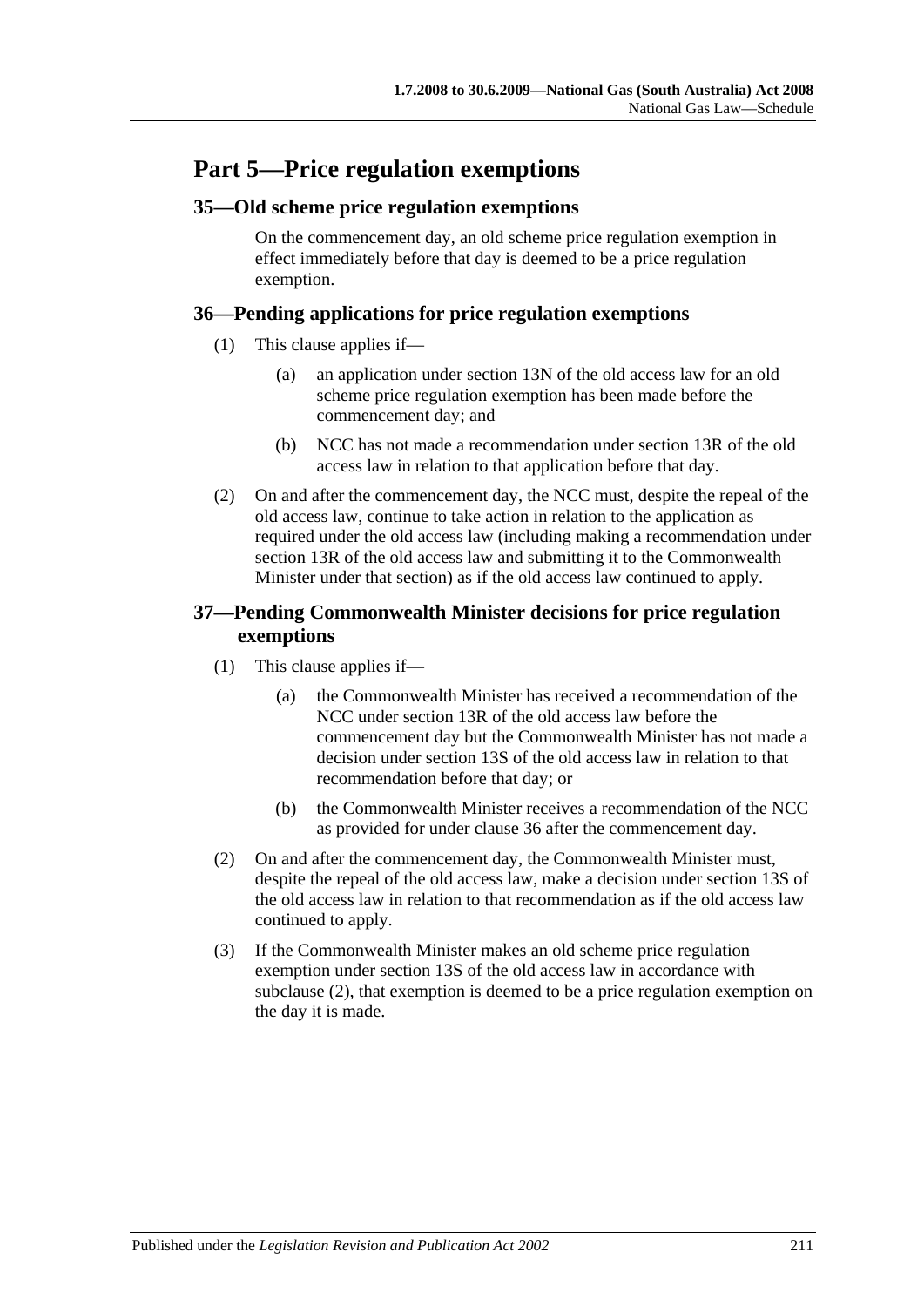# **Part 6—Structural and operational separation (ring fencing)**

#### **38—Definitions**

In this Part—

*old scheme ring fencing requirement*, in relation to a service provider, means—

- (a) section 4.1(b) to (d), (h) or (i) of the Gas Code as those sections apply to the service provider subject to—
	- (i) any notice given to the service provider under section 4.15(a) of the Gas Code waiving that service provider's compliance with an obligation under section 4.1(b) of the Gas Code that is in effect immediately before the commencement day; and
	- (ii) any notice given to the service provider under section 4.15(b) of the Gas Code waiving that service provider's compliance with an obligation under section 4.1(h) and (i) of the Gas Code that is in effect immediately before the commencement day; or
- (b) any obligation applying to the service provider under a notice given to that service provider under section 4.3 of the Gas Code that is in effect immediately before the commencement day;

*relevant transition period* means the period beginning on the commencement day and ending on the day that is 6 months after the commencement day.

#### <span id="page-211-0"></span>**39—Compliance with certain old scheme ring fencing requirements sufficient compliance for 6 month period**

- (1) Despite anything to the contrary in this Law, a service provider who during the relevant transition period complies with an old scheme ring fencing requirement must be taken to comply with Division 2 and Division 3 of Chapter 4 Part 2 of the Law during that period.
- (2) In addition to [subclause](#page-211-0) (1) but subject to [subclauses](#page-211-1) (3) and [\(4\),](#page-211-2) a service provider must continue to comply with an old scheme ring fencing requirement as if the Gas Code continued to apply.
- <span id="page-211-1"></span>(3) A service provider may depart from complying with an old scheme ring fencing requirement before the end of the relevant transition period solely for the purpose of preparing to comply with Division 2 or Division 3 of Chapter 4 Part 2 of this Law at the end of that period.
- <span id="page-211-2"></span>(4) If a service provider does depart from complying with an old scheme ring fencing requirement in accordance with [subclause](#page-211-1) (3) the service provider must in respect of that departure comply with Division 2 and Division 3 of Chapter 4 Part 2 of this Law (as the case requires).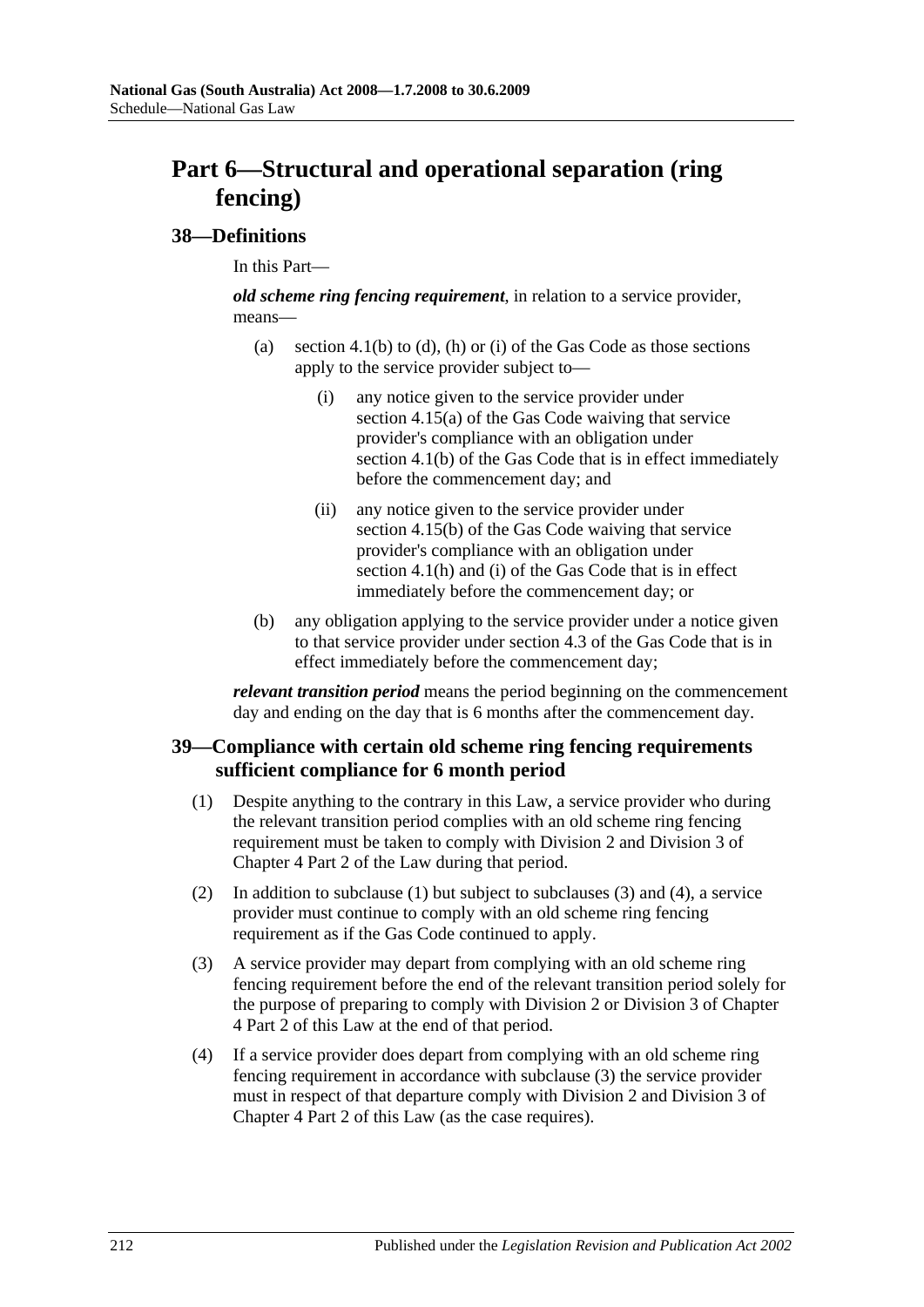#### <span id="page-212-0"></span>**40—Existing waivers of ring fencing obligations**

- (1) After the relevant transition period, a notice given to a service provider under section 4.15(a) of the Gas Code waiving that service provider's compliance with an obligation under section 4.1(b) of the Gas Code, and in effect immediately before the commencement day, is deemed to be an exemption of the AER under section 146 from the requirement to comply with section 139 given to that service provider.
- <span id="page-212-1"></span>(2) After the relevant transition period, a notice given to a service provider under section 4.15(b) of the Gas Code waiving that service provider's compliance with an obligation under section 4.1(h) and (i) of the Gas Code, and in effect immediately before the commencement day, is deemed to be an exemption of the AER under section 146 from the requirement to comply with section 140 given to that service provider.
- (3) [Subclauses](#page-212-0) (1) and [\(2\)](#page-212-1) do not apply to the extent to which a notice referred to in those subclauses is inconsistent with this Law or the Rules.

## <span id="page-212-2"></span>**41—Additional ring fencing obligations**

- (1) After the relevant transition period, a notice given to a service provider under section 4.3 of the Gas Code and in effect immediately before the commencement day is deemed to be an additional ring fencing requirement (as defined in section 137).
- (2) [Subclause](#page-212-2) (1) does not apply to the extent to which a notice referred to in that subclause is inconsistent with this Law or the Rules.

# **Part 7—Access disputes**

#### **42—Non-finalised access disputes**

- (1) A non-finalised access dispute must continue to be dealt with in accordance with the old access law and Gas Code despite the repeal of the old access law and Gas Code.
- (2) However, despite anything to the contrary in the old access law and Gas Code, a non-finalised access dispute is to be dealt with by the dispute resolution body and for that purpose—
	- (a) every reference to an arbitrator in Part 4 of the old access law and in the Gas Code is to be read as a reference to the dispute resolution body; and
	- (b) anything done in relation to a non-finalised access dispute by an arbitrator before the commencement day is deemed to have been done by the dispute resolution body; and
	- (c) the dispute resolution body may, in relation to a particular non-finalised access dispute, have regard to any record of the arbitrator conducting the arbitration of that non-finalised access dispute; and
	- (d) the arbitrator must stop conducting the arbitration and give the dispute resolution body all documents the arbitrator has created for the purposes of, or received in, the arbitration.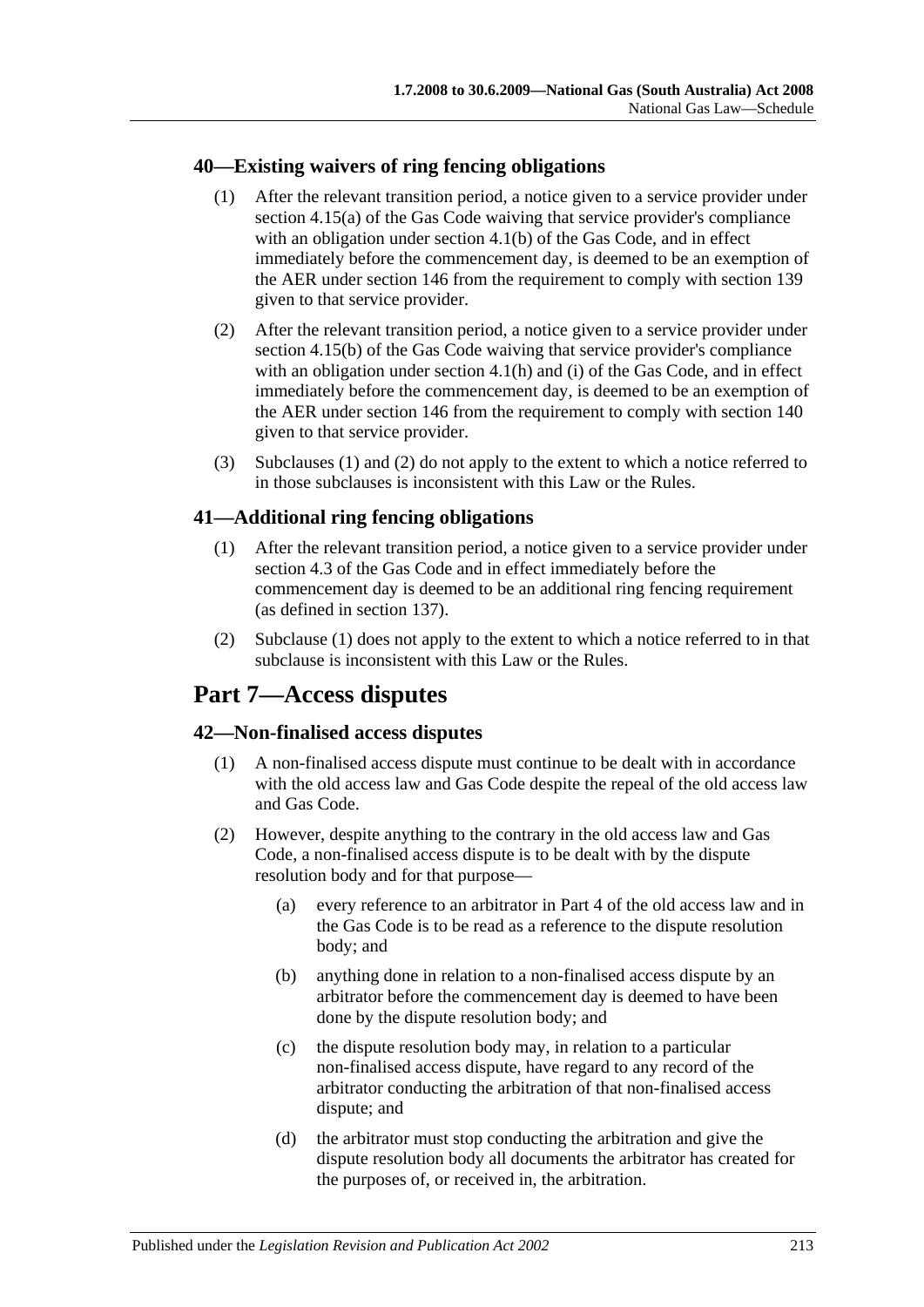(3) In this clause—

*non-finalised access dispute* means an access dispute within the meaning of section 14 of the old access law that has arisen and not been finally determined under Part 4 of the old access law and Gas Code before the commencement day.

# **Part 8—Investigations and proceedings**

#### **43—Investigations into breaches and possible breaches of the old access law or Gas Code**

- (1) On and after the commencement day, a relevant Regulator investigation may be conducted and completed by the AER in accordance with this Law, the Regulations and the Rules as if that investigation were commenced by the AER under this Law, the Regulations and the Rules.
- (2) In this clause—

*relevant Regulator investigation* means an investigation into a breach or possible breach of the old access law or Gas Code that—

- (a) has been commenced by a relevant Regulator before the commencement day; and
- (b) has not been completed by the relevant Regulator before the commencement day.

### **44—AER may conduct investigations into breaches or possible breaches of Gas Pipelines Access Law not investigated by a relevant Regulator**

- <span id="page-213-0"></span>(1) Despite anything to the contrary in this Schedule, the AER may, on and after the commencement day, conduct an investigation into a breach or possible breach of the old access law or the Gas Code.
- (2) The AER may conduct an investigation referred to in [subclause](#page-213-0) (1) as if it were an investigation into a breach of this Law, and for that purpose, may exercise all of the powers it has under this Law relating to investigations into breaches or possible breaches under this Law.

#### **45—AER may bring proceedings in relation to breaches of old access law and Gas Code**

(1) In this clause—

*AER breach investigation* means an investigation conducted and completed by the AER in accordance with clause 43 or 44.

- (2) On and after the commencement day, the AER may bring proceedings in the Court in respect of an AER breach investigation.
- (3) Despite anything to the contrary in clause 2 or the repeal of the old access law and Gas Code, Part 5 of the old access law applies to a proceeding under this clause as if—
	- (a) a reference in that Part to a relevant Regulator or the ACCC were a reference to the AER; and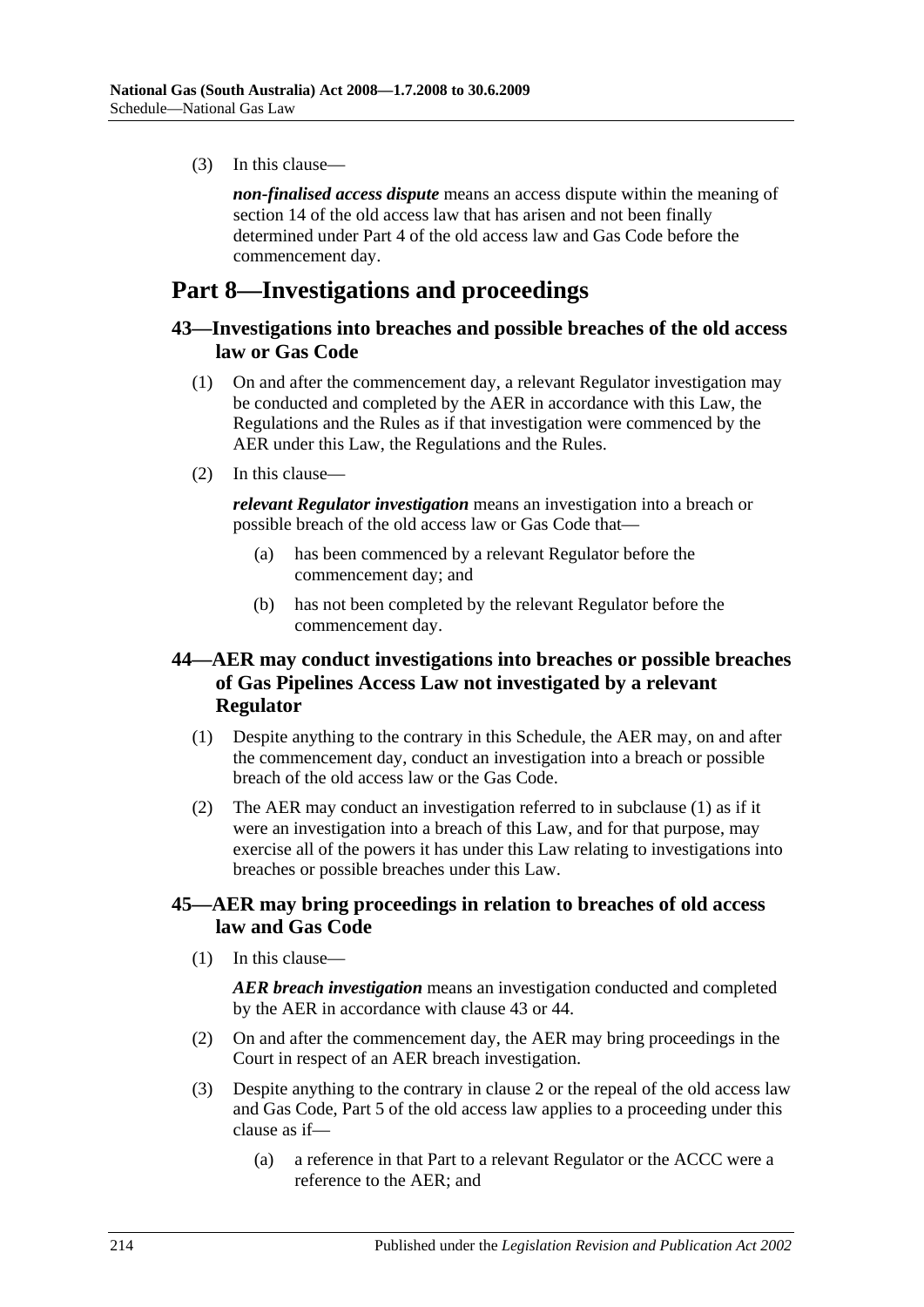(b) regulation 5 of, and Schedule 2 to, the *[Gas Pipelines Access \(South](http://www.legislation.sa.gov.au/index.aspx?action=legref&type=subordleg&legtitle=Gas%20Pipelines%20Access%20(South%20Australia)%20Regulations%201999)  [Australia\) Regulations](http://www.legislation.sa.gov.au/index.aspx?action=legref&type=subordleg&legtitle=Gas%20Pipelines%20Access%20(South%20Australia)%20Regulations%201999) 1999* were not revoked.

# **Part 9—Associate contracts**

### **46—Pending associate contract approvals that are approved after commencement day**

- (1) This clause applies if on the commencement day—
	- (a) there is a proposed associate contract (within the meaning of section 10.8 of the Gas Code) with a relevant Regulator for approval; and
	- (b) the relevant Regulator has not made a decision approving or not approving the proposed associate contract.
- (2) The relevant Regulator must, despite the repeal of the old access law and the Gas Code, take action in relation to that proposed associate contract under section 7.1 to 7.6 of the Gas Code as if the old access law and Gas Code continued to apply.
- (3) If the relevant Regulator decides to approve the proposed associate contract under section 7.1 to 7.6 of the Gas Code, that associate contract is deemed to be an approved associate contract on, as the case requires—
	- (a) the day the relevant Regulator approves the associate contract in accordance with those sections; or
	- (b) the day the relevant Regulator is deemed to have approved the associate contract by operation of those sections.

#### **47—Pending associate contracts approvals that are not approved**

- (1) This clause applies if the relevant Regulator decides not to approve a proposed associate contract under clause 46.
- (2) If an application is not made under section 38 of the old access law for a review of the decision within the time specified by that section, the proposed associate contract is deemed not to be an approved associate contract on the day after the last day an application could have been made under that section.
- (3) If an application is made under section 38 of the old access law for a review of the decision but the relevant appeals body refuses to review the decision in accordance with section  $38(11)$  of the old access law, the proposed associate contract is deemed not to be an approved associate contract on the day on which the determination of the relevant appeals body takes effect.
- $(4)$  If—
	- (a) an application is made under section 38 of the old access law for a review of the decision; and
	- (b) the relevant appeals body, by determination, affirms the decision,

the proposed associate contract is deemed not to be an approved associate contract on the day on which the determination of the relevant appeals body affirming the decision takes effect.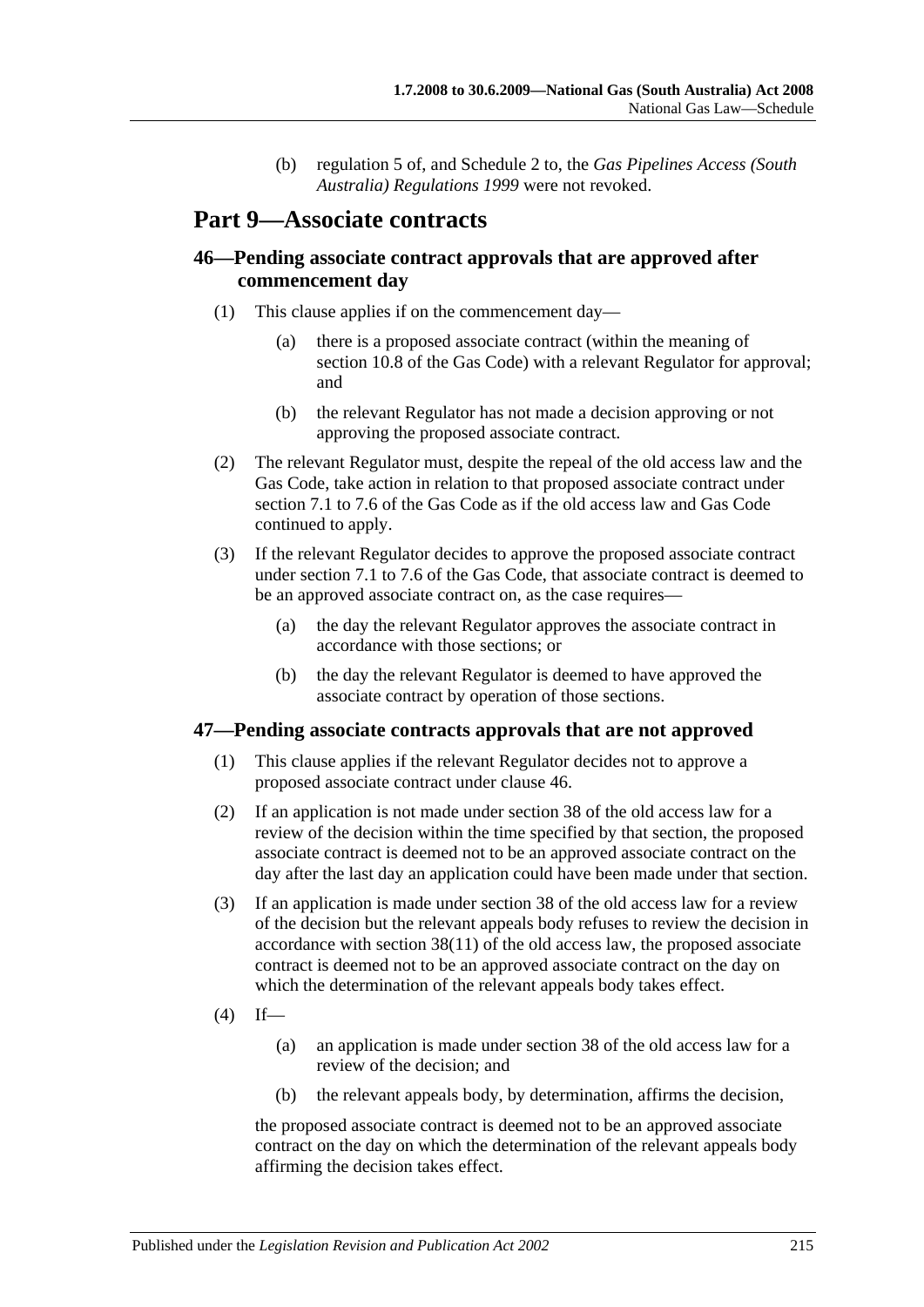- $(5)$  If—
	- (a) an application is made under section 38 of the old access law for a review of the decision; and
	- (b) the relevant appeals body makes a determination that sets aside the decision and remits the matter to the relevant Regulator for the Regulator to make a decision again in respect of the matter,

the relevant Regulator must make a decision under clause 46.

- $(6)$  If—
	- (a) an application is made under section 38 of the old access law for a review of the decision; and
	- (b) the relevant appeals body makes a determination that sets aside the decision and approves the associate contract,

the proposed associate contract to which the determination relates is deemed to be, on the day the determination takes effect, an approved associate contract.

#### **48—Approved associate contracts**

- (1) On the commencement day, an associate contract (within the meaning of section 10.8 of the Gas Code)—
	- (a) in effect immediately before that day; and
	- (b) that has been approved by a relevant Regulator under section 7 of the Gas Code,

is deemed to be an approved associate contract.

- (2) On the commencement day, an associate contract (within the meaning of section 10.8 of the Gas Code)—
	- (a) in effect immediately before that day; and
	- (b) that has been deemed to have been approved by operation of section 7 of the Gas Code,

is deemed to be an approved associate contract.

# **Part 10—Other**

#### **49—Pending and final tender approval requests lapse**

- (1) On the commencement day, every Tender Approval Request (within meaning of section 10.8 of the Gas Code), in respect of which a decision has not been made under section 3.25 of the Gas Code immediately before that day, lapses.
- (2) On the commencement day, every Final Approval Request (within the meaning of section 3.29 of the Gas Code), in respect of which a decision has not been made under that section immediately before that day, lapses.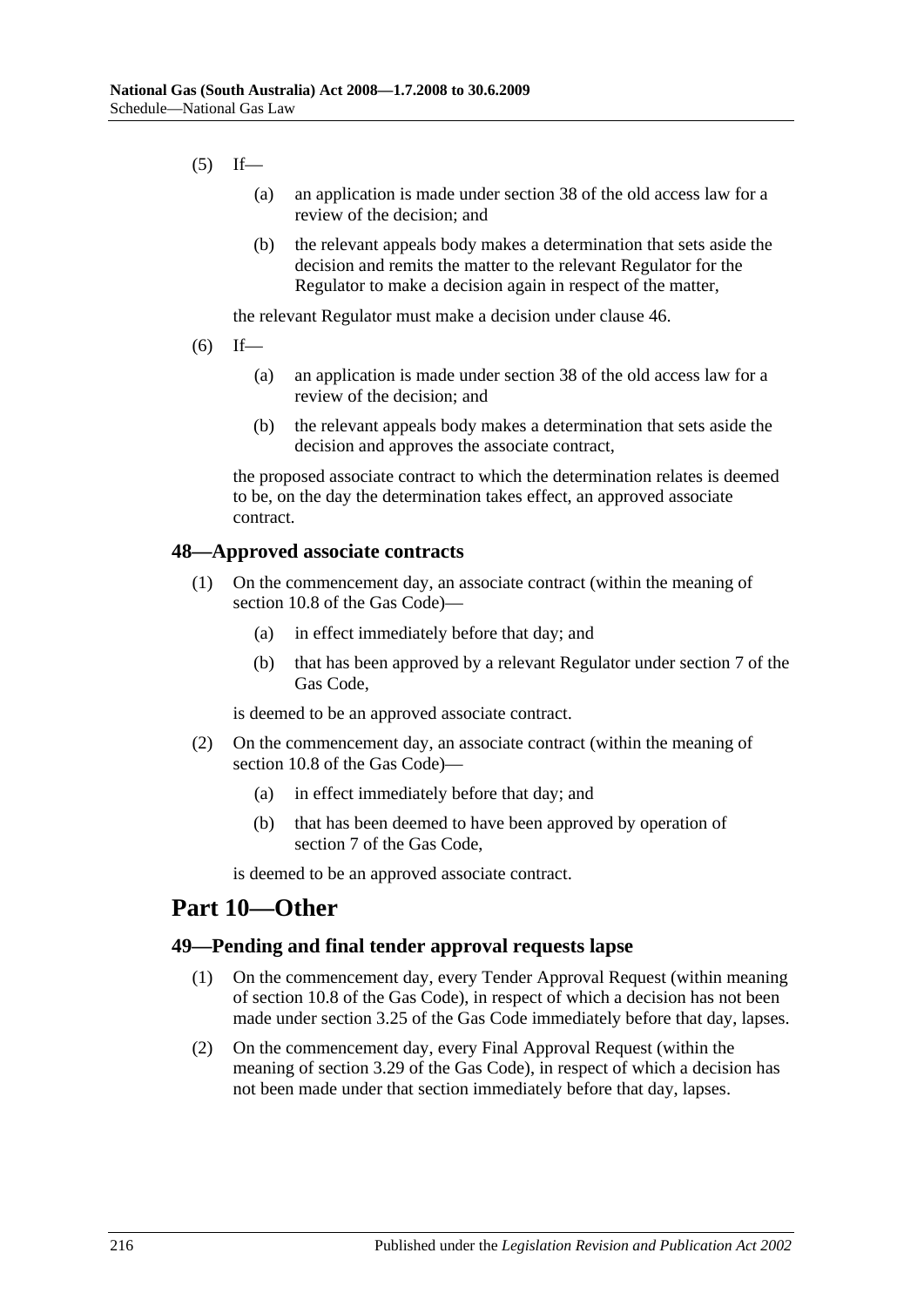### **50—Decisions approving final approval requests**

- (1) This section applies if before, or on, the commencement day a relevant Regulator has made or makes a decision under section 3.32 of the Gas Code that approves a Final Approval Request (within the meaning of section 10.8 of the Gas Code).
- (2) On the commencement day—
	- (a) the decision of the relevant Regulator is deemed to be a tender approval decision that has become irrevocable by operation of the Rules; and
	- (b) the pipeline to which the decision relates is deemed to be a covered pipeline.

## <span id="page-216-0"></span>**51—Rights under certain change of law provisions in agreements or deeds not to be triggered**

- (1) The repeal of the old access law and the Gas Code, and the commencement of this Law and the initial National Gas Rules, is not to be regarded as a change of law (however defined) under any agreement or deed in effect on the commencement day.
- (2) [Subclause](#page-216-0) (1) applies despite any provision in any agreement or deed to the contrary.

#### **52—References to relevant Regulator in access arrangements**

On the commencement day, unless the context otherwise requires, every reference to a relevant Regulator in a current access arrangement deemed under Part 4 of this Schedule to be a full access arrangement or a limited access arrangement is deemed to be a reference to the AER.

### **53—Old scheme classifications and scheme participant determinations**

- (1) On the commencement day, every old scheme classification and scheme participant determination applying to an old scheme covered pipeline is deemed to be an initial classification decision (within the meaning of [section](#page-68-0) 98(1)).
- (2) In this clause—

#### *old scheme classification and scheme participant determination* means—

- (a) a classification and determination under section  $10(5)(a)$  of the old access law; or
- (b) a determination under section 10(5)(b) of the old access law; or
- (c) a classification and determination under section 11(3) of the old access law.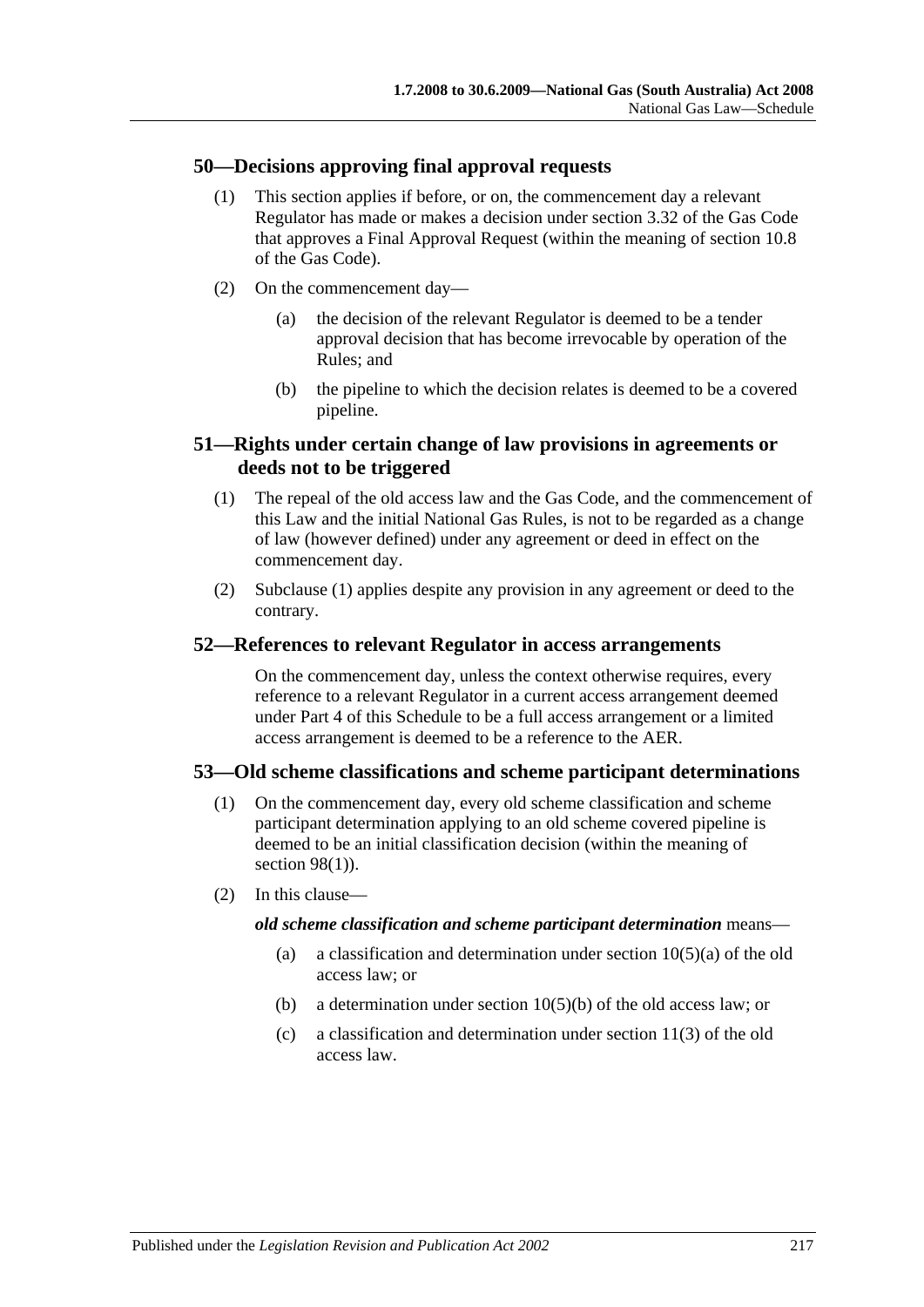# **Legislative history**

## **Notes**

- Amendments of this version that are uncommenced are not incorporated into the text.
- For further information relating to the Act and subordinate legislation made under the Act see the Index of South Australian Statutes or www.legislation.sa.gov.au.

# **Legislation repealed by principal Act**

The *National Gas (South Australia) Act 2008* repealed the following:

*Gas Pipelines Access (South Australia) Act 1997*

# **Legislation amended by principal Act**

The *National Gas (South Australia) Act 2008* amended the following: *Australian Energy Market Commission Establishment Act 2004*

# **Principal Act and amendments**

New entries appear in bold.

| Year | N <sub>0</sub> | Title                                                                                                                         | Assent    | Commencement                                       |
|------|----------------|-------------------------------------------------------------------------------------------------------------------------------|-----------|----------------------------------------------------|
| 2008 | -19            | <i>National Gas (South Australia)</i><br>Act 2008                                                                             | 26.6.2008 | 1.7.2008 ( <i>Gazette</i> 26.6.2008 <i>p</i> 2553) |
| 2008 | -19            | <b>National Gas (South Australia) Act 26.6.2008</b><br><b>2008</b>                                                            |           | Pt 7 (s 21)-1.7.2008 (Gazette 26.6.2008<br>p2553   |
| 2009 | 30             | <i>National Gas (South Australia)</i><br>(National Gas Law—Australian<br><b>Energy Market Operator) Amendment</b><br>Act 2009 | 25.6.2009 | 1.7.2009 (Gazette 25.6.2009 p3000)                 |

## **Provisions amended**

New entries appear in bold.

Entries that relate to provisions that have been deleted appear in italics.

| Provision      | How varied                                                            | Commencement |
|----------------|-----------------------------------------------------------------------|--------------|
| Long title     | amended under Legislation Revision and<br><b>Publication Act 2002</b> | 1.7.2008     |
| Pt1            |                                                                       |              |
| s <sub>2</sub> | omitted under Legislation Revision and<br><b>Publication Act 2002</b> | 1.7.2008     |
| Pt 2           |                                                                       |              |
| s <sub>9</sub> |                                                                       |              |
| $s\,9(1)$      |                                                                       |              |